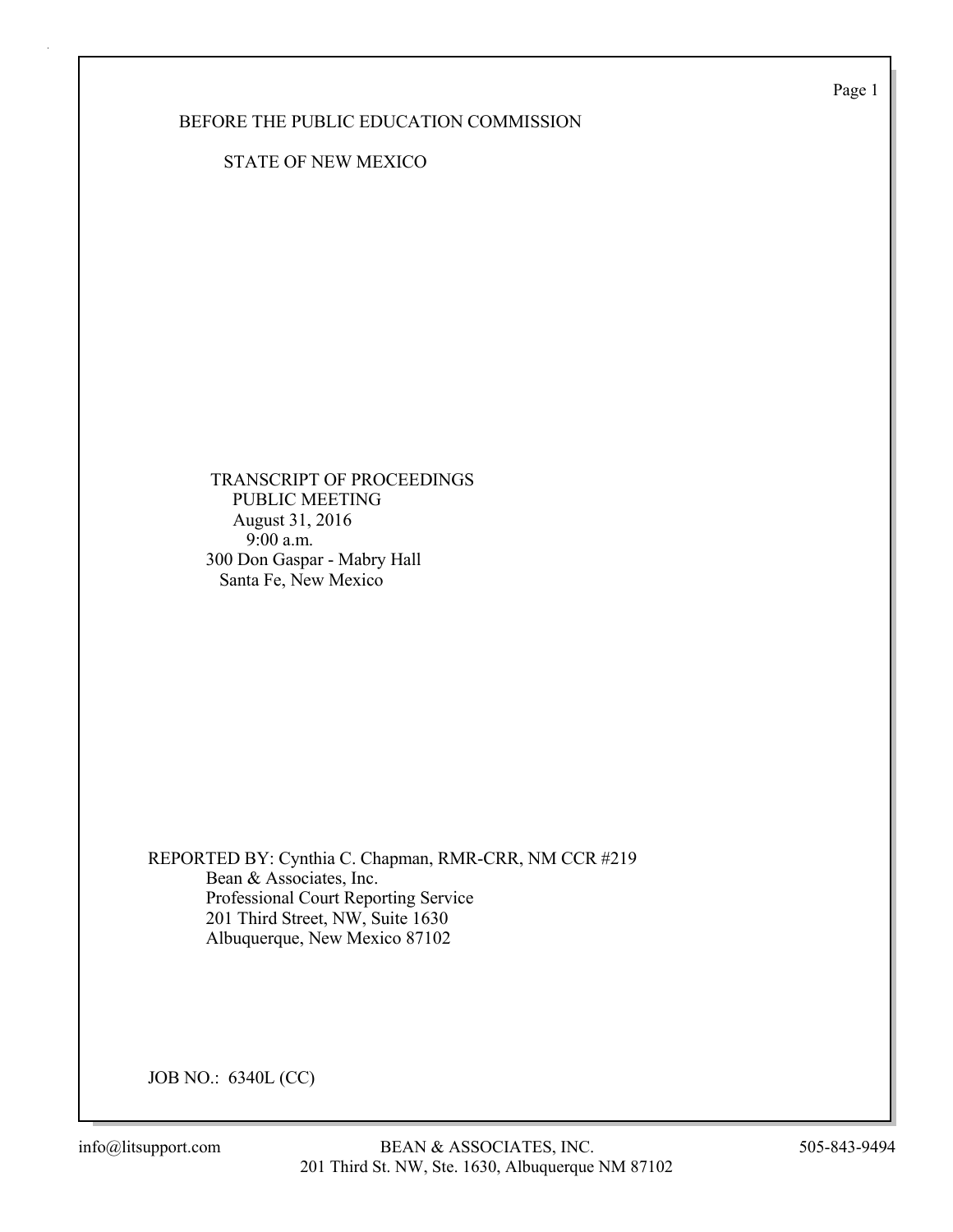## 2 (Pages 2 to 5)

| Page 2                                                                                                                                                                                                                                                                                                                                                                                                                                                                                                                                                                                                                                                                                                                                                                                                                                                                                                                                                                                                                                                                                                                                                                                                                                                                                                                                                                | Page 4                                                                                                                                                                                                                                                                                                                                                                                                                                                                                                                                                                                                                                                                                                                                                                                                                                                                                                                                                                                                   |
|-----------------------------------------------------------------------------------------------------------------------------------------------------------------------------------------------------------------------------------------------------------------------------------------------------------------------------------------------------------------------------------------------------------------------------------------------------------------------------------------------------------------------------------------------------------------------------------------------------------------------------------------------------------------------------------------------------------------------------------------------------------------------------------------------------------------------------------------------------------------------------------------------------------------------------------------------------------------------------------------------------------------------------------------------------------------------------------------------------------------------------------------------------------------------------------------------------------------------------------------------------------------------------------------------------------------------------------------------------------------------|----------------------------------------------------------------------------------------------------------------------------------------------------------------------------------------------------------------------------------------------------------------------------------------------------------------------------------------------------------------------------------------------------------------------------------------------------------------------------------------------------------------------------------------------------------------------------------------------------------------------------------------------------------------------------------------------------------------------------------------------------------------------------------------------------------------------------------------------------------------------------------------------------------------------------------------------------------------------------------------------------------|
| 1<br><b>APPEARANCES</b><br>2<br><b>COMMISSIONERS:</b><br>3<br>MS. PATRICIA GIPSON, Chair<br>MR. GILBERT PERALTA, Vice Chair<br>MS. KARYL ANN ARMBRUSTER, Secretary<br>4<br>MR. JEFF CARR, Member<br>5<br>MS. ELEANOR CHAVEZ, Member (Telephonically)<br>MS. MILLIE POGNA, Member<br>6<br>MS. CAROLYN SHEARMAN, Member<br>MS. CARMIE TOULOUSE, Member<br>7<br>STAFF:<br>8<br>MS. KATIE POULOS, Director, Charter School Division<br>9<br>MR. DYLAN LANGE, Assistant Attorney General<br>10<br>MS. AUDREY K. McKEE, Assistant Attorney General,<br>Counsel to the PEC<br>11<br>MS. BEVERLY FRIEDMAN, PED Custodian of Record<br>12<br>and Liaison to the PEC<br>13<br>14<br>15<br>16<br>17<br>18<br>19<br>20<br>21<br>22<br>23<br>24<br>25                                                                                                                                                                                                                                                                                                                                                                                                                                                                                                                                                                                                                              | INDEX TO PROCEEDINGS, Continued<br>$\mathbf{1}$<br>$\overline{c}$<br>9 Report from the PED, Briefing on 2016<br>192<br>A-F Letter Grades<br>3<br>10 Report from the Chair<br>234<br>4<br>11 PEC Comments<br>260<br>5<br>6<br>REPORTER'S CERTIFICATE<br>268<br>$\tau$<br><b>ATTACHMENTS:</b><br>8<br>1. Sign-In Attendance Sheets<br>9<br>2. Memorandum - David Craig to Katherine Poulos, re<br>J. Paul Taylor Budget Reporting Update, 8/29/16<br>10<br>3. AG Opinion Letter, Jennie Lusk, AAG, to<br>11<br>Patricia Gipson, PEC Chair, 8/17/16<br>12<br>13<br>14<br>15<br>16<br>17<br>18<br>19<br>20<br>21<br>22<br>23<br>24<br>25                                                                                                                                                                                                                                                                                                                                                                     |
| Page 3                                                                                                                                                                                                                                                                                                                                                                                                                                                                                                                                                                                                                                                                                                                                                                                                                                                                                                                                                                                                                                                                                                                                                                                                                                                                                                                                                                | Page 5                                                                                                                                                                                                                                                                                                                                                                                                                                                                                                                                                                                                                                                                                                                                                                                                                                                                                                                                                                                                   |
| INDEX TO PROCEEDINGS<br>1<br>2<br>1 Call to Order, Roll Call, Pledge of<br>Allegiance, Salute to the New Mexico Flag<br>3<br>6<br>2 Approval of Agenda<br>$\overline{4}$<br>$\tau$<br>3 Introduction of New PEC Attorney,<br>5<br>Audrey McKee<br>Approval of Minutes and Transcripts<br>6<br>4<br>7<br>Approval/Disapproval of New Charter School 12<br>5<br>Applications<br>8<br>A. Hozho Academy - Gallup, New Mexico<br>12<br>9<br>B. The Albert Einstein Academy -<br>86<br>10<br>Española, New Mexico<br>94<br>Discussion and Possible Action on<br>11<br>6<br>Charter School Amendments<br>12<br>105<br>Report from Options for Parents and<br>7<br>the Charter School Division - Discussion<br>13<br>and Possible Action<br>14<br>A. Charter School Division Update<br>105<br>15<br>B. La Promesa Audit and Board of Finance<br>119<br>16<br>153<br>C. J. Paul Taylor Financial Status<br>17<br>168<br>D. School Governance Changes<br>18<br>169<br>8 Policy Recommendations from Options<br>19<br>for Parents and the Charter School<br>Division - Discussion and Possible Actions<br>20<br>A. Planning Year Checklist Recommended<br>170<br>21<br>Revisions<br>B. Annual Performance Framework Monitoring 171<br>22<br>Timeline and Process Recommendation<br>23<br>C. Recommendation on Procedure for Bulk<br>176<br>Amendment Requests to PEC<br>24<br>25 | THE CHAIR: I call to order this meeting<br>1<br>of the Public Education Commission. It is<br>2<br>3<br>Wednesday, August 31st. And I'm late; it's 9:03.<br>4<br>All right. So I will ask Commissioner<br>5<br>Armbruster to do a roll-call vote, please -- a roll<br>6<br>call, just roll call. I want to know whether you're<br>7<br>here or not.<br>8<br>COMMISSIONER ARMBRUSTER: Okay.<br>9<br>Commissioner Pogna?<br>COMMISSIONER POGNA: Here.<br>10<br>11<br>COMMISSIONER ARMBRUSTER: Commissioner<br>12<br>Toulouse?<br>13<br>COMMISSIONER TOULOUSE: Present.<br>14<br>COMMISSIONER ARMBRUSTER: Commissioner<br>15<br>Armbruster is here.<br>16<br>Commissioner Conyers?<br>17<br>(No response.)<br>18<br>COMMISSIONER ARMBRUSTER: He's not on the<br>19<br>phone, either, is he? No.<br>20<br>Commissioner Peralta?<br>21<br>COMMISSIONER PERALTA: Here.<br>22<br>COMMISSIONER ARMBRUSTER: Commissioner<br>23<br>Gipson?<br>24<br>THE CHAIR: Here.<br>25<br>COMMISSIONER ARMBRUSTER: Commissioner |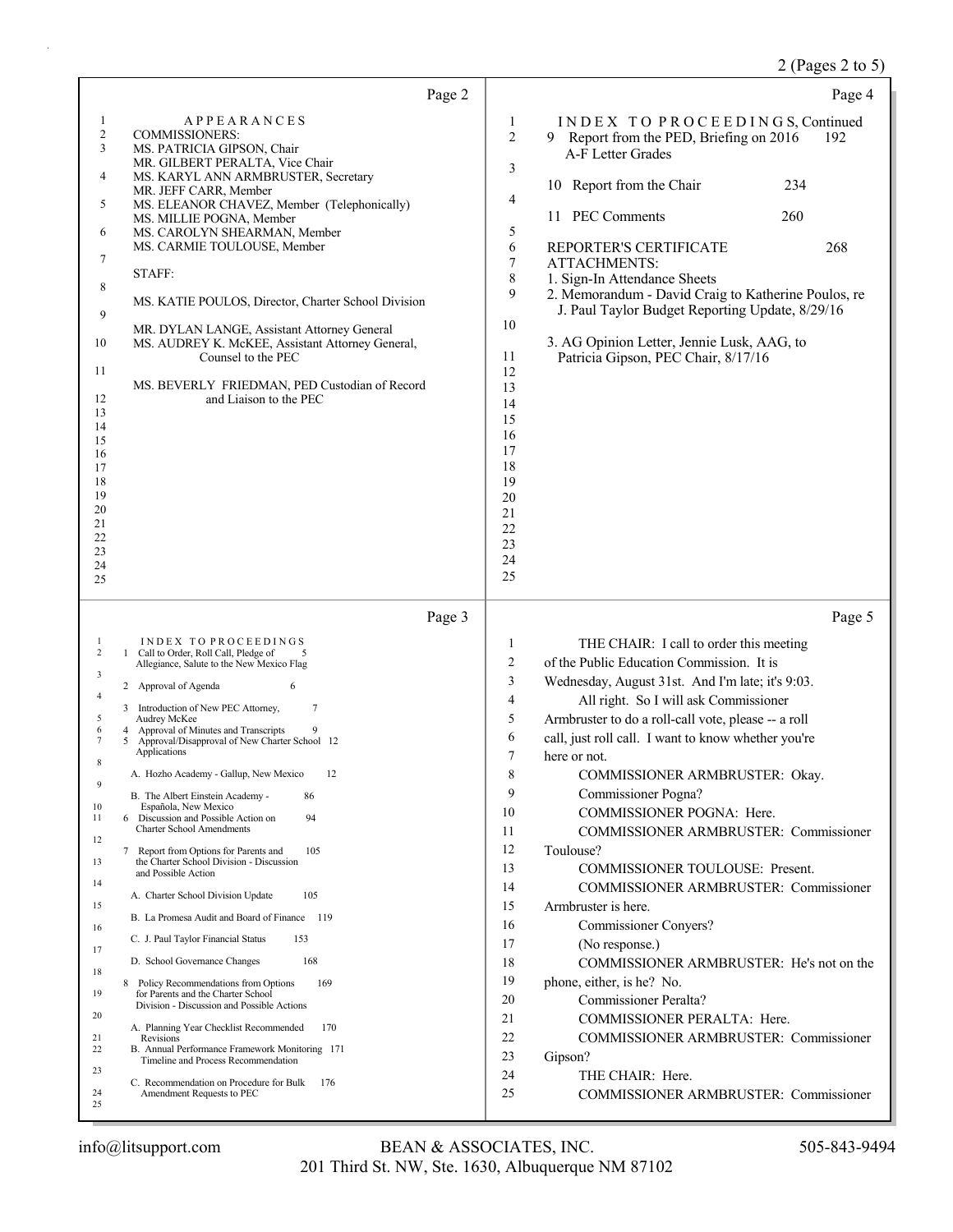## 3 (Pages 6 to 9)

|    | Page 6                                              |                | Page 8                                               |
|----|-----------------------------------------------------|----------------|------------------------------------------------------|
| 1  | Carr?                                               | 1              | litigation experience. There's not a better          |
| 2  | COMMISSIONER CARR: Here.                            | $\overline{c}$ | attorney that I know, personally. You're in good     |
| 3  | COMMISSIONER ARMBRUSTER: Commissioner               | 3              | hands.                                               |
| 4  | Chavez?                                             | 4              | She worked here at the PED, is familiar              |
| 5  | <b>COMMISSIONER CHAVEZ: Here.</b>                   | 5              | with the law; so you are in great hands with         |
| 6  | COMMISSIONER ARMBRUSTER: There is a                 | 6              | Ms. McKee.                                           |
| 7  | quorum. We have eight.                              | 7              | Additionally, I would just like to note              |
| 8  | THE CHAIR: Thank you.                               | 8              | and thank you. I've been representing the PEC since  |
| 9  | We will now have Commissioner Toulouse do           | 9              | January. We've had to make some tough calls. It's    |
| 10 | the Pledge of Allegiance, and I will ask            | 10             | been a pleasure to work with all of you. And I'm     |
| 11 | Commissioner Carr to lead us in the New Mexico      | 11             | excited to see where you go.                         |
| 12 | Salute.                                             | 12             | And also, I want to thank the PED, and               |
| 13 | (Pledge of Allegiance and Salute to                 | 13             | Katie, particularly. We had to make some tough       |
| 14 | the New Mexico Flag.)                               | 14             | calls, as well. And it was -- it was -- it was a     |
| 15 | THE CHAIR: Thank you. On to No. 2, which            | 15             | pleasure to work with you and your staff and you     |
| 16 | is approval of the agenda.                          | 16             | all. So thank you.                                   |
| 17 | Before we go any further, I will remind             | 17             | And Audrey -- Audrey is great.                       |
| 18 | people in the audience, if you wish to speak in the | 18             | MS. McKEE: Thank you, Mr. Lange. It is               |
| 19 | Public Forum section, you do need to sign in on the | 19             | certainly a pleasure to be here. I am very           |
| 20 | sheet that's at the back of the room. So I          | 20             | interested in the Public Education Commission, as    |
| 21 | appreciate that. And if you would also -- I'll ask  | 21             | well as the Public Education Department and all      |
| 22 | everyone to remember to silence your electronic     | 22             | issues involving education, and it is my pleasure to |
| 23 | devices. Thanks.                                    | 23             | be here.                                             |
| 24 | All right. On to No. 2, Approval of the             | 24             | THE CHAIR: Thank you.                                |
| 25 | Agenda. If everyone's had an opportunity to look at | 25             | COMMISSIONER SHEARMAN: Thank you.                    |
|    | Page 7                                              |                | Page 9                                               |

|    | it, I'll entertain a motion for approval of the    | 1  | THE CHAIR: And welcome.                       |
|----|----------------------------------------------------|----|-----------------------------------------------|
| 2  | agenda.                                            | 2  | On to No. 4, which is pretty long, because    |
| 3  | COMMISSIONER CARR: So move.                        | 3  | we've got input hearings, as well, in there.  |
| 4  | COMMISSIONER POGNA: Second.                        | 4  | So No. 4, letter A is approval of the PEC     |
| 5  | COMMISSIONER SHEARMAN: Second.                     | 5  | meeting transcript minutes for June 17, 2016. |
| 6  | THE CHAIR: Motion by Commissioner Carr,            | 6  | Do we have any corrections for those?         |
| 7  | second by Commissioner Pogna.                      | 7  | Hearing no corrections, I will entertain a    |
| 8  | And on to No. 3, which is the introduction         | 8  | motion to approve the PEC meeting transcript  |
| 9  | of the new PEC attorney.                           | 9  | minutes.                                      |
| 10 | COMMISSIONER SHEARMAN: Don't we need to            | 10 | COMMISSIONER SHEARMAN: (Indicates.)           |
| 11 | vote, Madam Chair?                                 | 11 | THE CHAIR: Motion by Commissioner             |
| 12 | THE CHAIR: Oh, sorry. Can I have a --              | 12 | Shearman.                                     |
| 13 | I've lost the term -- voice vote? Thank you. Can I | 13 | COMMISSIONER CARR: (Indicates.)               |
| 14 | have a voice vote for the agenda, please?          | 14 | THE CHAIR: Second by Commissioner Carr.       |
| 15 | All in favor.                                      | 15 | All those in favor?                           |
| 16 | (Commissioners so indicate.)                       | 16 | (Commissioners so indicate.)                  |
| 17 | THE CHAIR: Opposed?                                | 17 | THE CHAIR: Opposed?                           |
| 18 | (No response.)                                     | 18 | (No response.)                                |
| 19 | THE CHAIR: Thank you.                              | 19 | THE CHAIR: Thank you.                         |
| 20 | Now, on to the introduction of new PEC             | 20 | Letter B, approval of PEC summary minutes     |
| 21 | attorney, Audrey McKee. And I will turn it over to | 21 | for June 17th, 2016.                          |
| 22 | Dylan.                                             | 22 | COMMISSIONER ARMBRUSTER: So move.             |
| 23 | MR. LANGE: Madam Chair, members of the             | 23 | THE CHAIR: Motion by Commissioner             |
| 24 | Commission, it's my great honor to introduce your  | 24 | Armbruster.                                   |
| 25 | new counsel, Audrey McKee. She has 25 years of     | 25 | COMMISSIONER TOULOUSE: (Indicates.)           |
|    |                                                    |    |                                               |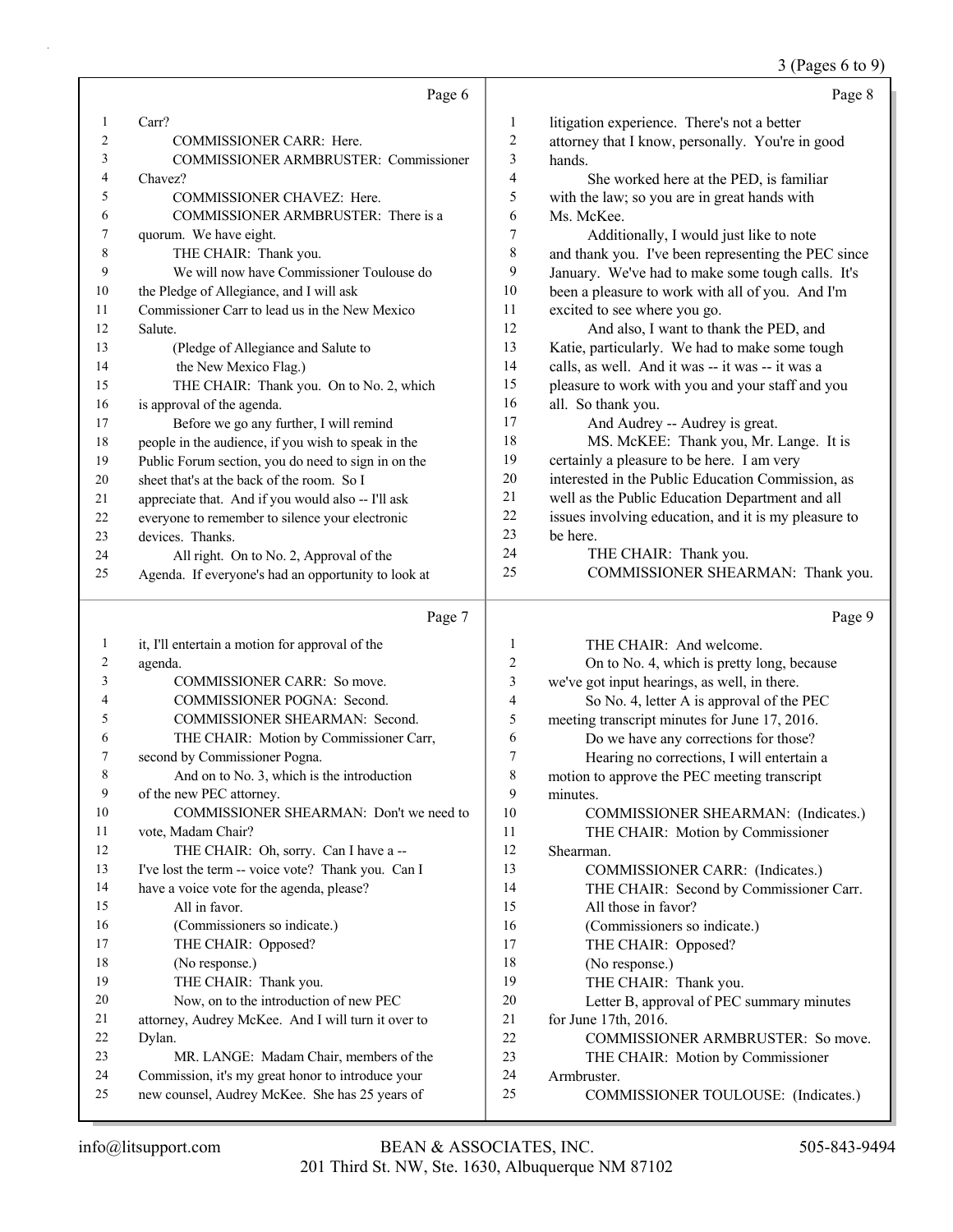4 (Pages 10 to 13)

|    | Page 10                                            |                | Page 12                                              |
|----|----------------------------------------------------|----------------|------------------------------------------------------|
| 1  | THE CHAIR: Second by Commissioner                  | 1              | THE CHAIR: Thank you. Motion by                      |
| 2  | Toulouse. All in favor?                            | $\overline{c}$ | Commissioner Toulouse.                               |
| 3  | (Commissioners so indicate.)                       | 3              | COMMISSIONER POGNA: (Indicates.)                     |
| 4  | THE CHAIR: Opposed?                                | $\overline{4}$ | THE CHAIR: Second by Commissioner Pogna.             |
| 5  | (No response.)                                     | 5              | All in favor?                                        |
| 6  | THE CHAIR: Where did that come from? Oh.           | 6              | (Commissioners so indicate.)                         |
| 7  | All right.                                         | 7              | THE CHAIR: Thank you.                                |
| 8  | On to letter C -- all of a sudden I                | 8              | Item No. 5, approval or disapproval of new           |
| 9  | thought I heard this little -- I thought it was an | 9              | charter school applications. Letter A is Hozho       |
| 10 | echo. Approval of the PEC Community Input hearing  | 10             | Academy. So please come up.                          |
| 11 | transcripts from 1, Hozho Academy; 2, STAT Charter | 11             | And just as a reminder, the Charter School           |
| 12 | School; and 3, Albert Einstein Academy.            | 12             | Division has ten minutes, and then the school will   |
| 13 | Do I have any corrections on those?                | 13             | have 15 minutes.                                     |
| 14 | Seeing none, I will entertain a motion.            | 14             | MS. POULOS: Madam Chair, Commissioners, I            |
| 15 | COMMISSIONER SHEARMAN: Madam Chair, I              | 15             | don't believe I'll need my full ten minutes.         |
| 16 | move for approval.                                 | 16             | THE CHAIR: Okay. Oh, darn.                           |
| 17 | THE CHAIR: Motion by Commissioner                  | 17             | MS. POULOS: CSD has made a recommendation            |
| 18 | Shearman. Second by --                             | 18             | to approve this new application for Hozho Academy    |
| 19 | COMMISSIONER ARMBRUSTER: (Indicates.)              | 19             | with the conditions that the school complete the     |
| 20 | THE CHAIR: -- Commissioner Armbruster.             | 20             | Planning Year Checklist, obtain Board of Finance     |
| 21 | All in favor?                                      | 21             | designation, meet PSFA certification of facilities   |
| 22 | (Commissioners so indicate.)                       | 22             | requirements. And those are three requirements:      |
| 23 | THE CHAIR: Letter D, approval of the PEC           | 23             | E-Occupancy, the condition index, as well as either  |
| 24 | meeting transcript minutes for July 20th, 2016. Do | 24             | ownership or leasing of the facility. And to         |
| 25 | I have any corrections for that meeting?           | 25             | correct any deficiencies that are identified in the  |
|    |                                                    |                |                                                      |
|    | Page 11                                            |                | Page 13                                              |
| 1  | Hearing none, I will entertain a motion            | 1              | new application analysis that's provided -- has been |
| 2  | for approval.                                      | $\overline{2}$ | provided. It's not in your materials today. We       |
| 3  | COMMISSIONER POGNA: So move.                       | 3              | decided to save some paper. But you do have those    |
| 4  | THE CHAIR: Motion by Commissioner Pogna.           | 4              | materials, and have for quite some time.             |

5 COMMISSIONER TOULOUSE: (Indicates.) 6 THE CHAIR: Second by Commissioner 7 Toulouse. 8 All in favor? 9 (Commissioners so indicate.)

## 10 THE CHAIR: Letter E, approval of PEC 11 summary minutes for July 20th, 2016. Do I have any 12 corrections? Seeing none, I'll entertain a motion. 13 COMMISSIONER PERALTA: So move, 14 Madam Chair. 15 THE CHAIR: Motion by Commissioner 16 Peralta. 17 COMMISSIONER CARR: (Indicates.) 18 THE CHAIR: Second by Commissioner Carr.

- 19 All in favor? 20 (Commissioners so indicate.) 21 THE CHAIR: Thank you. 22 F, approval of PEC work session minutes 23 for July 20th, 2016.
- 24 Do I have any corrections? 25 COMMISSIONER TOULOUSE: I move approval.

13 And this is actually better than the applications we received last year that were approved with the scores that they had. And so we believe that the application has demonstrated that

9 responses have been rated "Meets" or "Exceeds," and 10 fewer than three areas were rated "Partially Meets" 11 and fewer than one area was rated "Does Not Meet" in

5 CSD believes that it's appropriate to approve this application because the school -- or -- I apologize -- the applicant has been rated -- or has received -- more than 70 percent of the

12 each section of the application.

- 17 the applicant team does have the capacity to operate
- 18 a high functioning charter school organizationally,
- 19 financially, and academically, and has the support 20 of the community, has been able to demonstrate the 21 support of the community in the area where they 22 intend to locate.
- 23 And so that is our recommendation.
- 24 MR. PATRICK MASON: Thank you.
- 25 THE CHAIR: Good morning. If you could

- 
- 201 Third St. NW, Ste. 1630, Albuquerque NM 87102 info@litsupport.com BEAN & ASSOCIATES, INC. 505-843-9494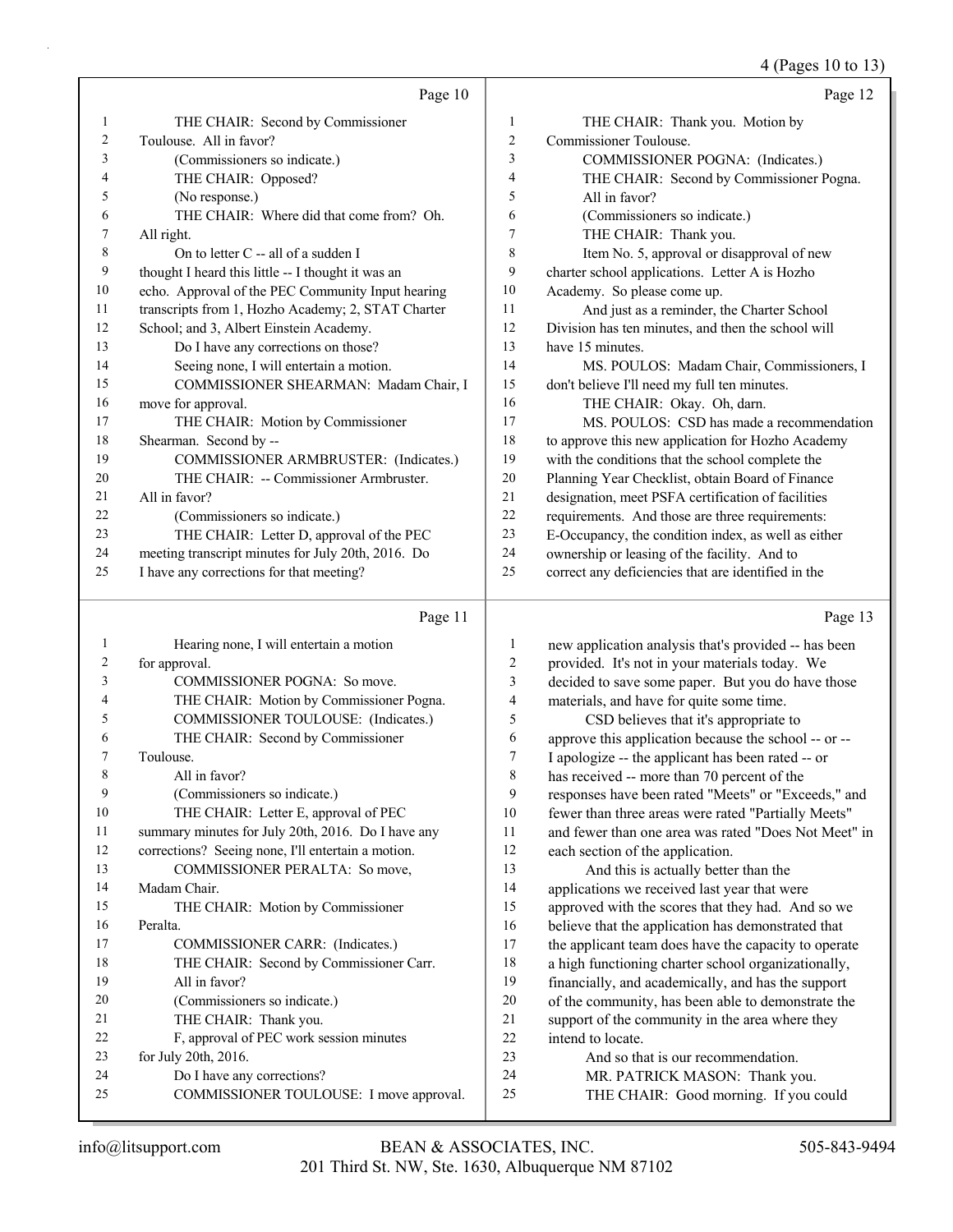## $(Paose 14 to 17)$

|                  |                                                                         |                | $5$ (Pages 14 to 17)                                                                      |
|------------------|-------------------------------------------------------------------------|----------------|-------------------------------------------------------------------------------------------|
|                  | Page 14                                                                 |                | Page 16                                                                                   |
| 1                | introduce yourself for the record, I'd appreciate                       | $\mathbf{1}$   | talking being a long-winded attorney, and since you                                       |
| $\boldsymbol{2}$ | it. And then you can begin.                                             | $\overline{2}$ | didn't get to hear from Ms. Yazzie last time. I                                           |
| 3                | MR. PATRICK MASON: Thank you,                                           | 3              | wanted her to speak a little about both the need in                                       |
| 4                | Madam Chair.                                                            | $\overline{4}$ | the area, growing up on the Navajo Nation, being a                                        |
| 5                | THE CHAIR: You're welcome.                                              | 5              | community member -- this is -- I think she just said                                      |
| 6                | MR. PATRICK MASON: Thank you,                                           | 6              | today, this was her first time in Santa Fe since                                          |
| 7                | Madam Chair, Commissioners. It's good to be in                          | $\tau$         | 1983.                                                                                     |
| $\,$ $\,$        | front of you again. My name is Patrick Mason. I'm                       | $\,$ 8 $\,$    | So Ms. Yazzie is -- she's very much                                                       |
| 9                | one of the founders of Hozho Academy, Osage Indian                      | 9              | locally ingrained in the local community. She's one                                       |
| 10               | on my mom's side, and Irish Catholic on my dad's                        | 10             | of the most respected members of the community. So                                        |
| 11               | side; and clearly, I take more after my dad.                            | 11             | I'm very happy to have her as one of our founders,                                        |
| 12               | My wife is out in the hallway, another one                              | 12             | and I wanted her to actually have the chance to                                           |
| 13               | of our founders. Grandma couldn't watch the kids                        | 13             | speak today, especially since they told me not to                                         |
| 14               | today.                                                                  | 14             | present anything now that we haven't already                                              |
| 15               | To my left is another founder who couldn't                              | 15             | presented.                                                                                |
| 16               | be with you last time, Arita Yazzie, who is also                        | 16             | So without further adieu, I want to turn                                                  |
| 17               | here with her nephew, Darius. Ms. Yazzie is a                           | 17             | the floor over to Ms. Arita Yazzie.                                                       |
| 18               | Principal Trial Court Advocate at the Navajo                            | 18             | THE CHAIR: You don't have to stand. He                                                    |
| 19               | Department of Justice. My father started working                        | 19             | stands, because he's a lawyer.                                                            |
| 20               | with her in the '80s. I've been working with her                        | 20             | MS. ARITA YAZZIE: Oh.                                                                     |
| 21               | for ten years.                                                          | 21             | COMMISSIONER ARMBRUSTER: But move the                                                     |
| 22               | I consider her one of my colleagues and                                 | 22             | microphone.                                                                               |
| 23               | one of the best attorneys on the Navajo Nation.                         | 23             | THE CHAIR: And you have to push the                                                       |
| 24               | She's in insurance division -- Department of                            | 24             | button down and hold it.                                                                  |
| 25               | Insurance Services and works a lot with litigation                      | 25             | MS. ARITA YAZZIE: Okay. Good morning. I                                                   |
|                  |                                                                         |                |                                                                                           |
|                  |                                                                         |                |                                                                                           |
|                  | Page 15                                                                 |                | Page 17                                                                                   |
|                  |                                                                         |                |                                                                                           |
| $\mathbf{1}$     | with the Navajo Nation.                                                 | $\mathbf{1}$   | wish to say thank you. Thank you for giving us this                                       |
| $\overline{c}$   | She's also the federal -- FTCA liaison to                               | $\overline{c}$ | opportunity again to appear before you.                                                   |
| 3                | the federal government for the Navajo Nation; so she                    | 3              | I grew up on the reservation. I come from                                                 |
| 4                | works closely with the federal government on a lot                      | 4              | a large family. I'm one of those -- my grandpa                                            |
| 5                | of those cases.                                                         | 5              | had -- nowadays people say -- maybe it was illegal                                        |
| 6<br>7           | Commissioners, let's -- we're very happy                                | 6<br>7         | back then -- but my grandpa had three wives.                                              |
|                  | to be in front of you again today, and we thank the                     |                | So I grew up with -- I had ten uncles, ten                                                |
| $\,$ 8 $\,$      | PED for their recommendation. The input they                            | $\,8\,$<br>9   | aunts out of all those -- the three grandmothers                                          |
| 9                | provided us and the training and the whole process                      |                | that I had. And under our Navajo custom and                                               |
| 10               | was very beneficial to us.                                              | $10\,$<br>11   | tradition, we grew up to really respect one another.                                      |
| 11               | And I also want to thank you, the                                       | 12             | And within the entire family, I was the                                                   |
| 12               | Commissioners. The input you all provided us at our                     | 13             | first in our generation to graduate from high school                                      |
| 13               | public hearing was incredibly beneficial. We've                         | 14             | in 1969. And this was from Gallup High.                                                   |
| 14               | actually taken a very active -- very active efforts,                    | 15             | Gallup High was a very big school, I                                                      |
| 15               | I would say -- in addressing a lot of those concerns                    | 16             | remember. I graduated. I had to walk in high heels                                        |
| 16               | that you raised. And I think if we are approved                         | 17             | in a very hot gym, kind of swaying a little when I                                        |
| 17<br>18         | today, we will continue to address those over our                       | 18             | came. But I was so proud that I was able to                                               |
| 19               | planning year.                                                          | 19             | accomplish something that nobody else could do                                            |
| 20               | In fact, already, next week, we have a big                              | $20\,$         | within my family setting.                                                                 |
| 21               | meeting with the Tsayetoh Chapter to formalize an                       | 21             | And the thing about that, though, was I                                                   |
| 22               | official partnership for enrollment and other                           | $22\,$         | was not prepared for college. I had nobody to                                             |
| 23               | things. So we have a lot of great things that we                        | 23             | mentor me. I had nobody to lead me, because I came                                        |
| 24               | hope that we'll be able to move forward on if we are<br>approved today. | 24             | from a strictly non-school-educated family.<br>And in the process, I missed six months of |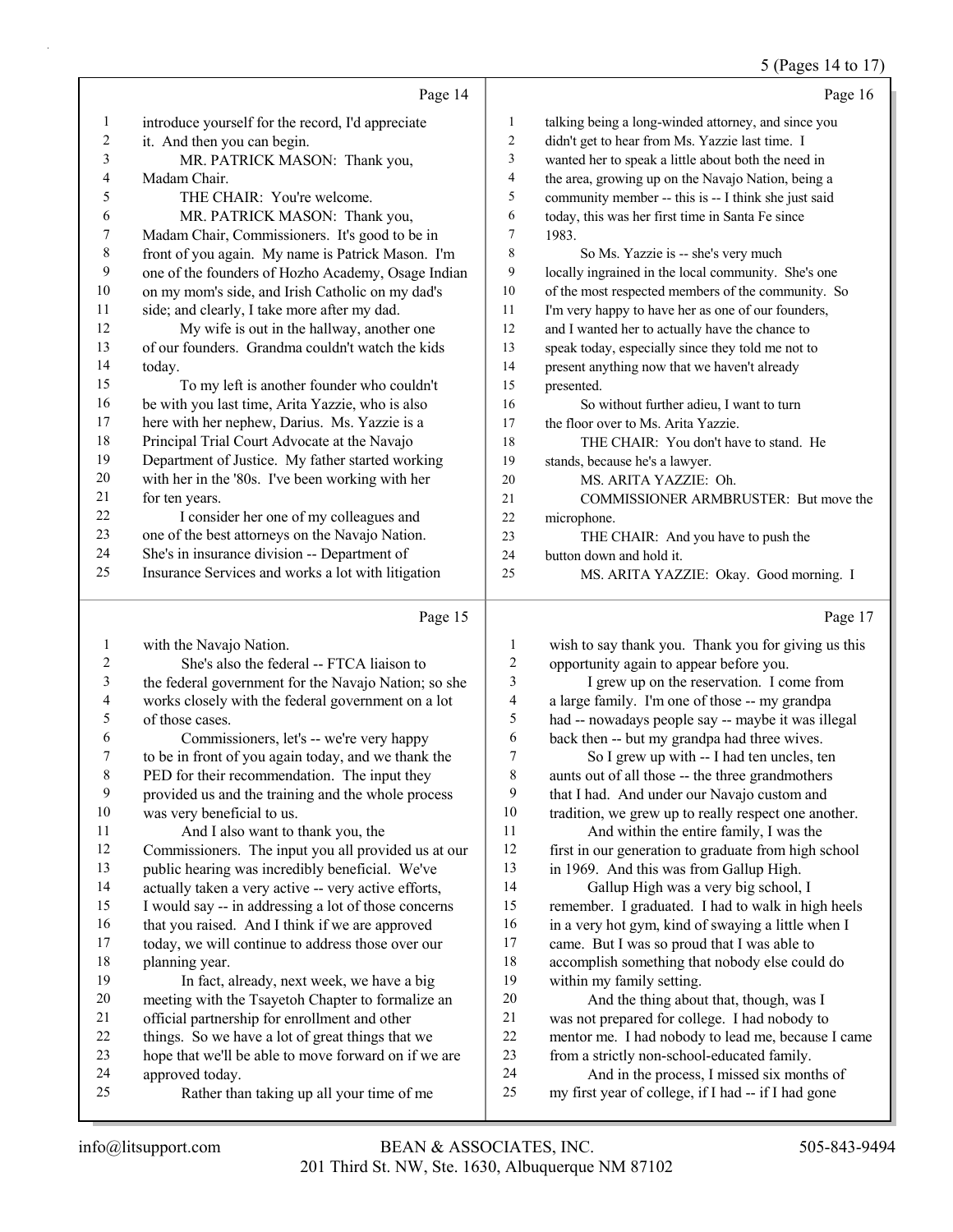## 6 (Pages 18 to 21)

|                    | Page 18                                             |                | Page 20                                             |
|--------------------|-----------------------------------------------------|----------------|-----------------------------------------------------|
| $\mathbf{1}$       | into college. I ended up having an individual       | 1              | language classes, Navajo classes -- I do a lot of   |
| 2                  | putting me in the court reporting school. I went to | $\overline{c}$ | presentations on the custom and traditions of the   |
| 3                  | Chicago. And that was my first taste of really      | 3              | Navajo people.                                      |
| 4                  | looking at my own family setting, how important     | $\overline{4}$ | And our students are really taken in by             |
| 5<br>education is. |                                                     | 5              | this, because you apply the practice of who you are |
| 6                  | When I came back in 1983, Gallup had grown          | 6              | out there to the modern teaching in these schools,  |
| 7                  | even more. We have so many kids out there. And one  | 7              | and they can really pick up. So I just wanted to    |
| $\,8\,$            | of the things I started realizing is that our       | 8              | share that experience with you.                     |
| 9                  | children are getting lost in the system. When I say | 9              | And one of the things -- I talk about the           |
| 10                 | "lost," you're sort of not recognized as a student  | 10             | big school setting. This happened around -- I want  |
| 11                 | by name. You have to be really a popular student to | 11             | to say in the late '90s, I was called -- my         |
| 12<br>be known.    |                                                     | 12             | sister -- my oldest nephew -- called me. He was, I  |
| 13                 | And with that, a lot of our children, I             | 13             | believe, a freshman; had gone into high school. And |
| 14                 | notice, drop out of school. And I say this from     | 14             | they had gotten a letter from the school for        |
| 15                 | experience. I come from a big family. And quite a   | 15             | allegedly behavior -- behavioral issues. So being   |
| 16                 | number of my nephews and nieces had a tough time,   | 16             | one of the first to have graduated, gone on to      |
| 17                 | and they'd just drop out. And I started looking at  | 17             | school, my family looks to me. So I'm, like, their  |
| 18                 | alternatives for them.                              | 18             | spokesperson.                                       |
| 19                 | When I had my child, I looked for a                 | 19             | And I went there. And before my sister              |
| 20                 | private school. And I put my son at the St. Michael | 20             | arrived, I was taken to a small room. While in that |
| 21                 | Indian School. And because of my own experience     | 21             | small room, I noticed there were different people   |
| 22                 | with the need for a good education, where you       | 22             | coming in. And I'm thinking, "Am I in the wrong     |
| 23                 | actually can interact with the teaching, faculty    | 23             | room?"                                              |
| 24                 | members, the administrative members, St. Michael    | 24             | And I asked that question. And they said,           |
| 25                 | Indian School, a very small school, one class per   | 25             | "Who are you here for?"                             |
|                    | Page 19                                             |                | Page 21                                             |

| 1              | grade, was one of the best decisions I've made.      | 1              | And I named my nephew.                               |
|----------------|------------------------------------------------------|----------------|------------------------------------------------------|
| $\overline{c}$ | And I'm proud to sit here before you to              | $\overline{c}$ | And they said, "Oh, yeah," they said.                |
| 3              | say that with that initiative that I took for my own | 3              | "oh, yeah, that's" -- and a young man walked in, and |
| 4              | son, he graduated from the University of Notre Dame  | 4              | it was not my nephew.                                |
| 5              | in 2008. And we have -- through that experience, we  | 5              | And I said, "I believe I'm in the wrong              |
| 6              | also started our recruiting. My son was involved     | 6              | room."                                               |
| 7              | with the recruiting process from Notre Dame, as      | 7              | And they said, "No, this is him."                    |
| 8              | well, because we believed in our children. We        | 8              | That's when I learned that we had another            |
| 9              | believe in them.                                     | 9              | young man by the name of the same -- my nephew. And  |
| 10             | And it is difficult. It is -- I'll say               | 10             | this young man has had a lot of problems in his      |
| 11             | from experience -- difficult in some of these large  | 11             | educational history. And the school did not have     |
| 12             | school settings.                                     | 12             | the correct record for my nephew.                    |
| 13             | And I am just so excited to think that we            | 13             | I had to do a lot of moving around in the            |
| 14             | can have some charter schools; because we have a lot | 14             | school to make sure that they included my nephew's   |
| 15             | of children in line, parents waiting in line to get  | 15             | middle name in every -- all the school documents. I  |
| 16             | into smaller schools, so they can -- their children  | 16             | had to tell them to get a new Social Security card   |
| 17             | can get a better education and get into what we      | 17             | or something with his middle name, because it        |
| 18             | call, "Think outside the box."                       | 18             | creates a problem.                                   |
| 19             | Don't -- you know, there are a lot of                | 19             | Maybe, like, a year later -- I don't                 |
| $20\,$         | opportunities out there in the world. And we -- on   | 20             | remember if it's in the same year; it's really not   |
| 21             | that basis, I believe that with charter schools that | 21             | the early -- the late '90s -- I'm sorry -- it's      |
| 22             | are being established, implemented, that a lot of    | 22             | probably like 2004 or '5, I -- my nephew then -- I'm |
| 23             | our children will have a big success in education.   | 23             | very close to my nephews; they're my babies, and     |
| 24             | The smaller school settings we envision for our      | 24             | they're your sister's children -- he called me -- my |
| 25             | academy, like the various culture -- maybe even      | 25             | sister called me and told me that my nephew had been |
|                |                                                      |                |                                                      |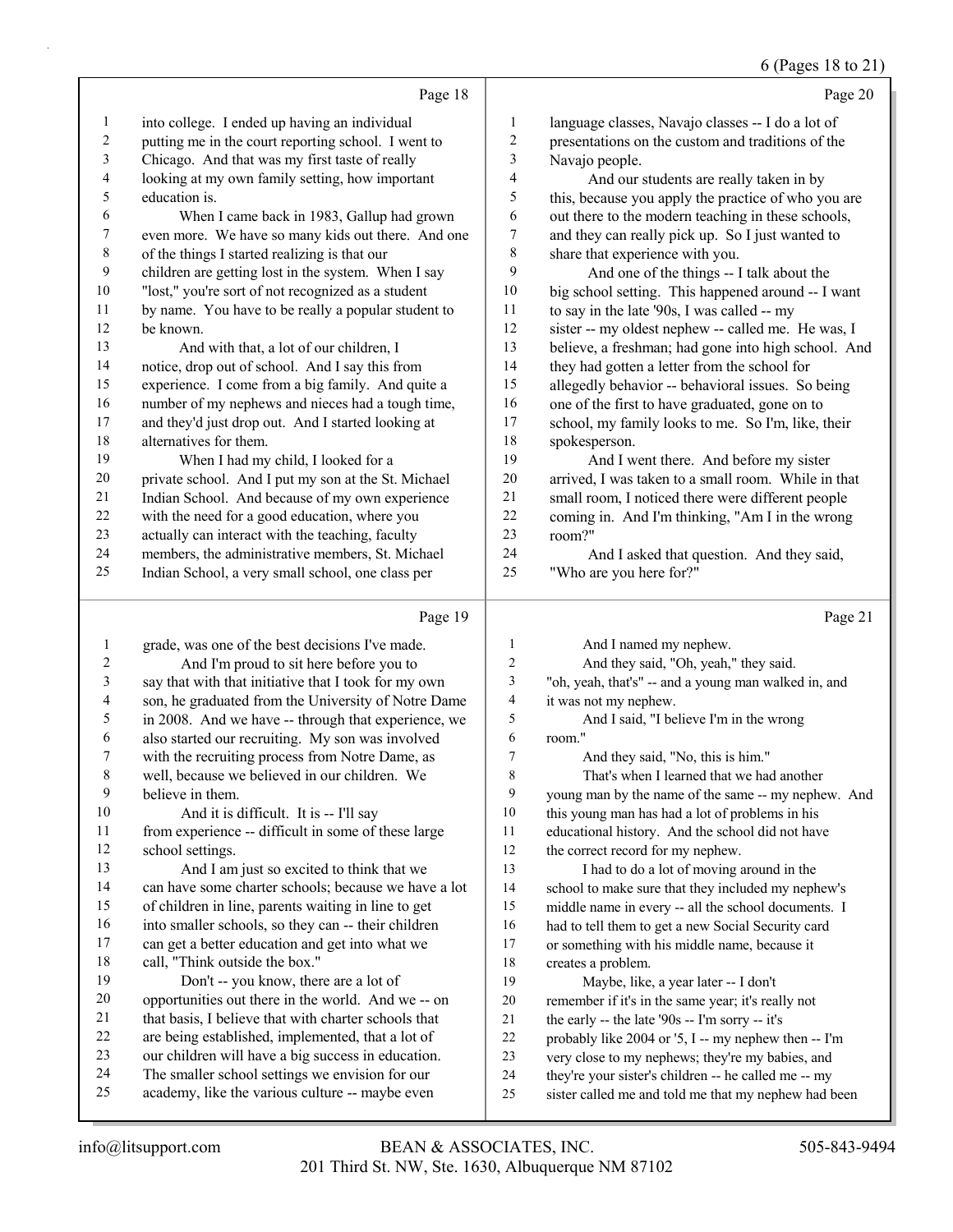## 7 (Pages 22 to 25)

|    | Page 22                                              |              | Page 24                                             |
|----|------------------------------------------------------|--------------|-----------------------------------------------------|
| 1  | beaten up in front of the high school.               | $\mathbf{1}$ | really complicated. We hope to be one of those      |
| 2  | And I went to the school to find out what            | 2            | pieces of that puzzle.                              |
| 3  | was going on. I was very concerned. And the fight    | 3            | It's like me and Arita were talking about.          |
| 4  | occurred right outside the administration building,  | 4            | You can have 900 kids at St. Michael's Indian       |
| 5  | right there when you walk in; you have all the       | 5            | School, and you'd still have 10,000 kids in         |
| 6  | offices there. And apparently, school had adjourned  | 6            | Gallup-McKinley County that might need a different  |
| 7  | for the day, and they had closed the door; but he    | 7            | option, a different place.                          |
| 8  | got jumped by a number of people.                    | 8            | We hope to be one of those options for our          |
| 9  | And that made me do a reassessment once              | 9            | community. Some will do better at Gallup High; some |
| 10 | again of my family. And my nephew was getting very   | 10           | will do better at a private school. We think kids   |
| 11 | little money from the death of his dad; it was       | 11           | will do better at our school. We have already 80    |
| 12 | through Social Security. And I went to St. Michael   | 12           | people ready to enroll, as of our last count. So    |
| 13 | again, and I asked if I could put my nephew over     | 13           | we're really looking forward, if we're approved     |
| 14 | there.                                               | 14           | today, to be moving forward. And we thank you once  |
| 15 | My nephew indicated that, "Auntie, you               | 15           | again for this year and this input.                 |
| 16 | don't have to worry. Whatever money I'm getting,     | 16           | I think this has really shown me that               |
| 17 | I'm going to pay towards my own tuition. I will do   | 17           | New Mexico has one of the strongest systems when it |
| 18 | it."                                                 | 18           | comes to charter schools. You don't just let        |
| 19 | So I did that up to when he turned 18.               | 19           | anything through. You take it very seriously and    |
| 20 | And we try to help them get into an education        | 20           | take it very rigorously, and we appreciate all the  |
| 21 | setting that they like. And, to me, this is like     | 21           | feedback and all the assistance. And thank you,     |
| 22 | a -- an experience that then shifts your thinking to | 22           | once again, very much.                              |
| 23 | we need schools where our children are known by      | 23           | THE CHAIR: Thank you.                               |
| 24 | their name, where, you know, they're part of the     | 24           | Commissioners? No questions? Oh, sorry.             |
| 25 | school community itself, the school development; and | 25           | Commissioner Toulouse?                              |
|    |                                                      |              |                                                     |

|                | Page 23                                              |    | Page 25                                              |
|----------------|------------------------------------------------------|----|------------------------------------------------------|
| $\mathbf{1}$   | also, you know, insuring that this happens with the  | 1  | And Commissioner Chavez, right after                 |
| $\overline{c}$ | understanding of what Navajo lifestyle is all about. | 2  | Commissioner Toulouse.                               |
| 3              | We have a lot of our family who still live           | 3  | COMMISSIONER CHAVEZ: Sure. Just let me               |
| 4              | without running water and electricity. And I say     | 4  | know.                                                |
| 5              | that with what we're living with now. My nephew      | 5. | COMMISSIONER TOULOUSE: Mr. Mason, are you            |
| 6              | that I'm talking about, my sisters, they still don't | 6  | still planning to try to do kindergarten through     |
| 7              | have running water and electricity.                  | 7  | eighth grade in your first year? Because that is a   |
| 8              | But we do the best we can. And they need             | 8  | huge concern for me with new people starting a       |
| 9              | the computer setting, so with a small school, they   | 9  | school, with getting teachers, where you'd already   |
| 10             | will have all of that available after school. We're  | 10 | talked to us in the hearing about trying to get      |
| 11             | looking at providing a lot of opportunities for some | 11 | teachers from some of the other schools.             |
| 12             | of our children who cannot have that opportunity at  | 12 | I have a real concern; because we've never           |
| 13             | home because of the lack of infrastructures.         | 13 | authorized anybody yet to go more than a couple of   |
| 14             | MR. PATRICK MASON: The time is up.                   | 14 | years at a time.                                     |
| 15             | MS. ARITA YAZZIE: So having said that, I             | 15 | MR. PATRICK MASON: Yeah. Commissioner,               |
| 16             | just want to, again, thank you, thank you, thank     | 16 | we did -- when we originally looked at this, we      |
| 17             | you. And my primary language is the Navajo           | 17 | looked at -- K through 5 was our original plan. But  |
| 18             | language; so, thank you.                             | 18 | what ended up happening was, is that we had such an  |
| 19             | MR. PATRICK MASON: And thank you.                    | 19 | interest of sixth-, seventh-, and eighth-graders,    |
| 20             | THE CHAIR: You've got two minutes left.              | 20 | that we realized pretty quickly that we'd be able to |
| 21             | MR. PATRICK MASON: Thank you,                        | 21 | fill those classes.                                  |
| 22             | Commissioner.                                        | 22 | We have actually been partnering with --             |
| 23             | Just to summarize, education is a                    | 23 | addressing the concern of teachers, we actually now  |
| 24             | complicated puzzle. And especially in a place like   | 24 | have partnerships with five separate colleges        |
| 25             | Gallup-McKinley County, that puzzle gets really,     | 25 | throughout the United States, where they all have    |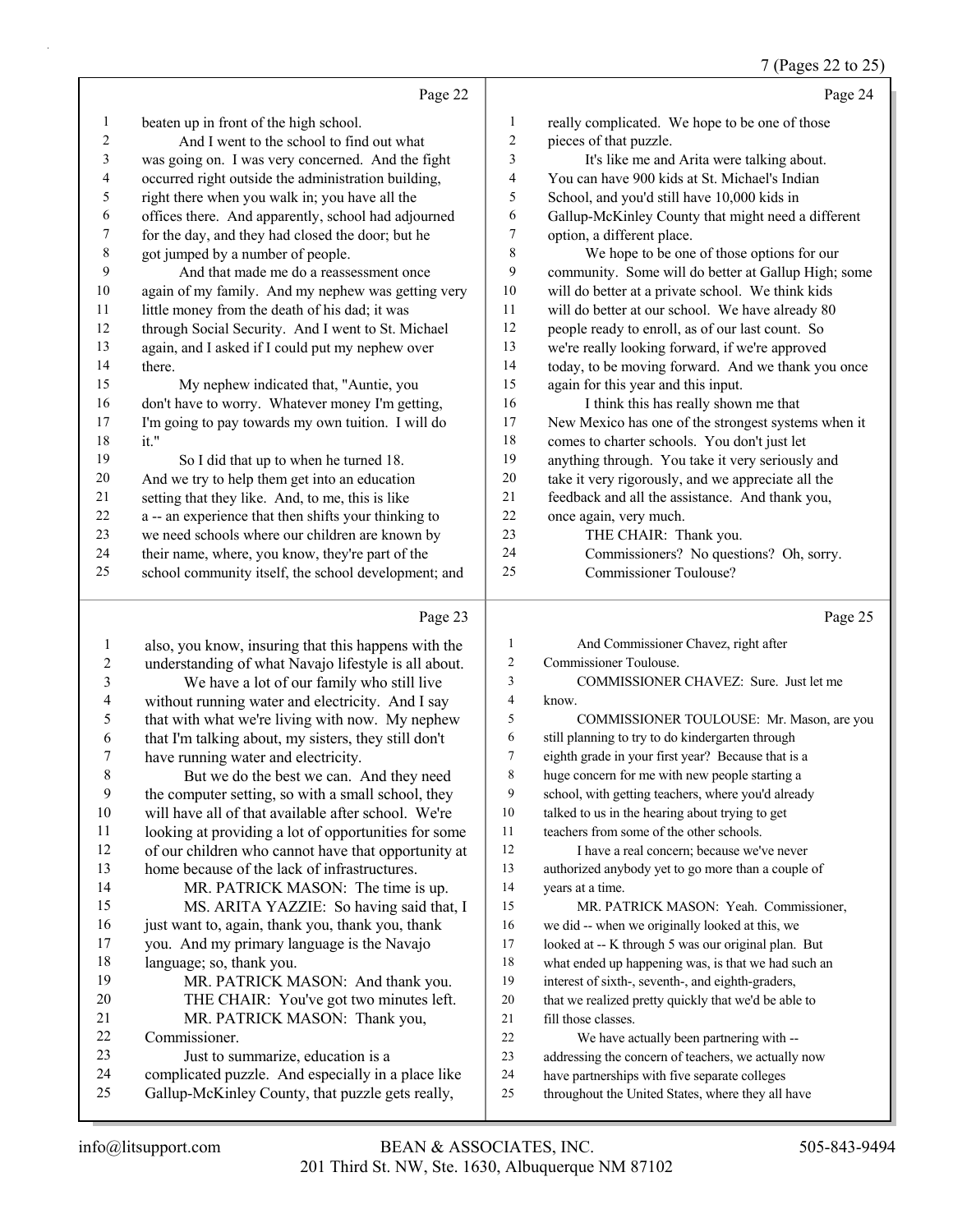## 8 (Pages 26 to 29)

|                | Page 26                                                                                              |                          | Page 28                                                            |
|----------------|------------------------------------------------------------------------------------------------------|--------------------------|--------------------------------------------------------------------|
| 1              | very strong teaching programs. And they have                                                         | $\mathbf{1}$             | classroom and make sure -- the biggest one she tells               |
| 2              | invited all of us to do a presentation -- a private                                                  | $\overline{c}$           | me -- and I've only taught part-time -- the biggest                |
| 3              | presentation, not just, like, a job fair -- for                                                      | 3                        | one she's told me is classroom management. That's a                |
| 4              | their students.                                                                                      | 4                        | skill that no matter how good of a teacher you are,                |
| 5              | A lot of their students are very                                                                     | 5                        | it takes years to learn good classroom management                  |
| 6              | interested in -- it's kind of like, you know, a                                                      | 6                        | skills.                                                            |
| 7              | missionary-type work; it's like you want to go out                                                   | 7                        | We do plan on having that in place. I                              |
| 8              | there and make a difference in the world after                                                       | $\,$ 8 $\,$              | know the K through 8 sounds like a lot to bite                     |
| 9              | college, like Teach for America, like my wife did.                                                   | 9                        | off-                                                               |
| 10             | So we do have a lot of interest in                                                                   | 10                       | COMMISSIONER TOULOUSE: It is a lot.                                |
| 11             | teachers. We thought -- we realized that's a lot to                                                  | 11                       | MR. PATRICK MASON: I understand,                                   |
| 12             | bite off, but at the same time, when we realized we                                                  | 12                       | Commissioner. Thank you.                                           |
| 13             | had the students for it and the sixth-, seventh-,                                                    | 13                       | COMMISSIONER TOULOUSE: The other thing --                          |
| 14             | and eighth-graders we thought would be difficult to                                                  | 14                       | I just want to comment. We had at least one person                 |
| 15             | get, students actually pretty much are there                                                         | 15                       | stand up from the tribe to complain about your name.               |
| 16             | already.                                                                                             | 16                       | And with my background with the tribe, as well, I am               |
| 17             | So that's why we're asking for K                                                                     | 17                       | concerned that that name is considered by a number                 |
| 18             | through 8.                                                                                           | 18                       | of Navajo people I know as to be an inappropriate                  |
| 19             | COMMISSIONER TOULOUSE: I can tell you                                                                | 19                       | name.                                                              |
| $20\,$         | now, I can't support that many years at once. I                                                      | $20\,$                   | It's a spiritual concept that they were                            |
| 21             | also am concerned, when you're looking at hiring                                                     | $21\,$                   | uncomfortable being used for a school. And, you                    |
| $22\,$         | brand new people -- my niece is just in her third                                                    | 22                       | know, several of these were Navajo educators who                   |
| 23             | year of teaching first grade. And she's only now --                                                  | 23                       | told me this. So I have -- but that's an aside                     |
| 24             | she's in a difficult school. She's in Albuquerque,                                                   | 24                       | comment.                                                           |
| 25             | but in a 100 percent Title I -- every student there                                                  | 25                       | I -- the other concern I have is that you                          |
|                |                                                                                                      |                          |                                                                    |
|                |                                                                                                      |                          |                                                                    |
|                | Page 27                                                                                              |                          | Page 29                                                            |
| $\mathbf{1}$   | is a Title I student.                                                                                | $\mathbf{1}$             | have to learn to handle your budgets. As you said                  |
| $\overline{c}$ | And to bring in brand new people who don't                                                           | $\boldsymbol{2}$         | yourself, you don't know budgets.                                  |
| 3              | know your community, don't know the state -- you                                                     | 3                        | And are these schools you're looking at                            |
| 4              | have a new administration. You have people having                                                    | $\overline{\mathcal{A}}$ | for teachers like Hillsdale, which is a religious                  |
| 5              | to learn each other, to plan together, a governance                                                  | 5                        | school? And you know we had concerns about using a                 |
| 6              | council that's just learning. I -- there's                                                           | 6                        | curriculum from a religious school, because you                    |
| 7              | absolutely no way I could vote to do that much new                                                   | $\boldsymbol{7}$         | can't bring religion into the schools?                             |
| 8              | at once.                                                                                             | 8                        | Anyway, yes.                                                       |
| 9              | You need a mix of teachers. You need                                                                 | 9                        | MR. PATRICK MASON: Madam Commissioner,                             |
| 10             | teachers with experience, as well as your new                                                        | 10                       | just to address some of that, the curriculum isn't                 |
| 11             | teachers. You need experienced administrators. And                                                   | 11                       | actually from Hillsdale. It's from a Core Knowledge                |
| 12             | you need to build that slowly. You know, in a law                                                    | 12                       | program.                                                           |
| 13             | practice, you don't want to go in and take a                                                         | 13                       | Hozho, I do notice -- and actually, it's a                         |
| 14             | \$1 million case when you're a brand new lawyer. You                                                 | 14                       | good thing you reminded me --                                      |
| 15             | want to start and do the traffic tickets and some                                                    | 15                       | COMMISSIONER TOULOUSE: I know. And it                              |
| 16             | wills, and you want -- I know. My family's, you                                                      | 16                       | needs the "h" in it.                                               |
| 17             | know, a bunch of lawyers.                                                                            | 17                       | MR. PATRICK MASON: It needs the "h" in                             |
| 18             | And this is what you're asking, I think,                                                             | 18                       | it. Just for the record, it needs the "h."                         |
| 19             | the school to do this way.                                                                           | 19                       | Hozho was actually approved with that                              |
| 20             | MR. PATRICK MASON: I understand the                                                                  | 20                       | spelling, with the "h," with the Navajo Supreme                    |
| 21             | concern, Commissioner. And I think you're right;                                                     | 21                       | Court and counsel. Me and Arita use it daily in                    |
| 22             | the mix of teachers is important. I don't want to                                                    | 22                       | briefs, in letters; this is a daily thing.                         |
| 23             | say we're just going to hire new teachers. My wife,                                                  | 23                       | Maybe Arita could address the use of                               |
| 24<br>25       | being a new teacher, knows how important it is to<br>have that mentorship of teachers to monitor the | 24<br>25                 | "hozho" more appropriately.<br>MS. ARITA YAZZIE: I agree. The word |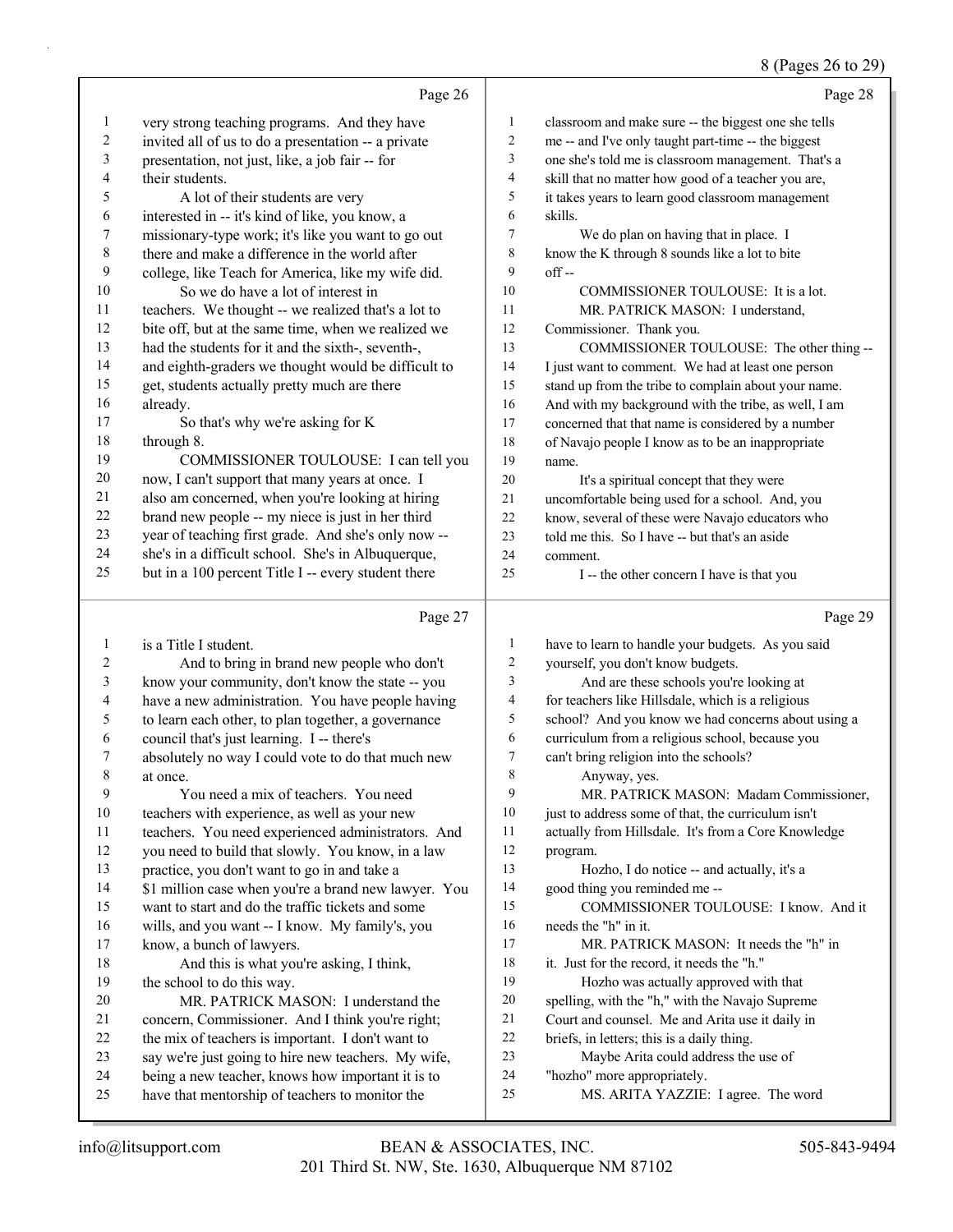## 9 (Pages 30 to 33)

|              |                                                      |                         | $\frac{1}{2}$ (1 ages 50 to 5.                       |
|--------------|------------------------------------------------------|-------------------------|------------------------------------------------------|
|              | Page 30                                              |                         | Page 32                                              |
| 1            | "hozho" is not used loosely. And I come from a very  | $\mathbf{1}$            | COMMISSIONER CHAVEZ: Yes. Well, I have               |
| 2            | traditional family. My mother is a medicine woman.   | $\sqrt{2}$              | several questions. And the first question is --      |
| 3            | My father is a -- my brother is a medicine man.      | 3                       | COMMISSIONER GIPSON: Commissioner?                   |
| 4            | And "hozho" can be used in two different             | 4                       | COMMISSIONER CHAVEZ: Yes.                            |
| 5            | ways: In our real traditional setting, it means      | 5                       | COMMISSIONER GIPSON: Could you -- they're            |
| 6            | "harmony." It also goes -- you start on the healing  | 6                       | having difficulty hearing you. Is there any way you  |
| 7            | process. "Hozho" means beautiful. "Hozho" means      | 7                       | could speak up a little bit more? Or maybe we could  |
| $\,$ $\,$    | just respectful. It's a respect that creates         | $\,$ $\,$               | move the speaker -- microphone -- closer to you.     |
| 9            | "hozho," and is really -- I think, when -- I'm going | 9                       | Give us just a second.                               |
| 10           | to sit here before you and say I don't profess to be | 10                      | MR. PATRICK MASON: I could tell it to --             |
| 11           | a Navajo philosopher; I don't profess to be an       | 11                      | Arita is actually deaf in one ear; so I could tell   |
| 12           | expert in what our whole people have taught us.      | 12                      | her.                                                 |
| 13           | And on that basis, I know that at the                | 13                      | THE CHAIR: We're going to see if we can              |
| 14           | education level, people have a disagreement with the | 14                      | move the mic.                                        |
| 15           | word "hozho." But "hozho" is -- means "beautiful."   | 15                      | COMMISSIONER CHAVEZ: I will turn the                 |
| 16           | It's a good word for us to use in the Navajo         | 16                      | volume up on my phone; so -- I don't know if that    |
| 17           | setting.                                             | 17                      | might help.                                          |
| 18           | And in my family, anytime we're going to             | 18                      | THE CHAIR: Beverly is moving a portable              |
| 19           | do anything, (Navajo spoken) means, "with caution."  | 19                      | mic a little closer. So just a second.               |
| 20           | "Hozho." "Hozho" means "harmony." And from my        | 20                      | MS. FRIEDMAN: Okay, Eleanor.                         |
| 21           | perspective and talking with my own family, it's a   | 21                      | COMMISSIONER CHAVEZ: Okay. All right.                |
| 22           | beautiful name for a school.                         | 22                      | Thanks.                                              |
| 23           | And it's not just in the education setting           | 23                      | So I have a question -- I have several               |
| 24           | that we hear this. I was kind of looking around,     | 24                      | questions, probably three, I think.                  |
| 25           | and I was seeing "Hozho Construction."               | 25                      | But one of them is along the lines of the            |
|              | Page 31                                              |                         | Page 33                                              |
| $\mathbf{1}$ | It's a word that's used with different               | $\mathbf{1}$            | previous conversation with regard to teachers. And   |
| 2            | terms. So it's an appropriate --                     | $\overline{2}$          | my question is, you know, what is your plan in terms |
| 3            | COMMISSIONER TOULOUSE: I did have someone            | 3                       | of recruiting teachers, especially in some of the    |
| 4            | come to me. I didn't ask about it.                   | $\overline{\mathbf{4}}$ | subject areas, where it's difficult to recruit       |
| 5            | And the final thing, and then I will shut            | 5                       | teachers, math and science?                          |
| 6            | up on this, is since you are planning to look at     | 6                       | And then part two is does your recruitment           |
| 7            | teaching language and culture, have you also then    | 7                       | plan for recruiting teachers and other staff -- will |
| 8            | taken into account the Indian Education Act and how  | 8                       | it attempt to recruit so that your staff is also     |
| 9            | to use that in regard to what you're going to teach  | 9                       | culturally and ethnically diverse?                   |
| 10           | your students?                                       | $10\,$                  | MR. PATRICK MASON: Yeah. I think those               |
| 11           | MR. PATRICK MASON: Yes, we have.                     | 11                      | are good questions. The teachers -- the teacher      |
| 12           | We've -- there are strict requirements on that. And  | 12                      | recruitment -- like I said, we actually have         |
| 13           | my wife, teaching at a reservation school for many   | 13                      | partnerships with a number of colleges, primarily,   |
| 14           | years, is very familiar with them. And we have       | 14                      | actually, secular colleges -- University of          |
| 15           | looked at that in depth. And we are -- we plan to    | 15                      | Chicago -- just mostly where I've had contacts that  |
| 16           | not only comply with that; we plan to go that extra  | 16                      | have gone out and that have taught there, worked     |
| 17           | step, especially in our extracurriculars; for        | 17                      | there and other places.                              |
| 18           | example, having silversmithing, pottery work, things | 18                      | And they have actually expressed a serious           |
| 19           | that aren't necessarily part of education, but       | 19                      | interest in working with us, because they recognize  |
| 20           | they'll be great extracurriculars for our students.  | $20\,$                  | that in an area like ours, education is so           |
| 21           | And we have looked at that. Thank you,               | 21                      | important.                                           |
| 22           | Commissioner.                                        | $22\,$                  | We also are going to recruit locally.                |
| 23           | COMMISSIONER TOULOUSE: Thank you. Thank              | $23\,$                  | There are -- have been a number of teachers that     |

25 THE CHAIR: Commissioner Chavez?

 have come up to us, already, in fact, interested in teaching classical curriculum, which they find very,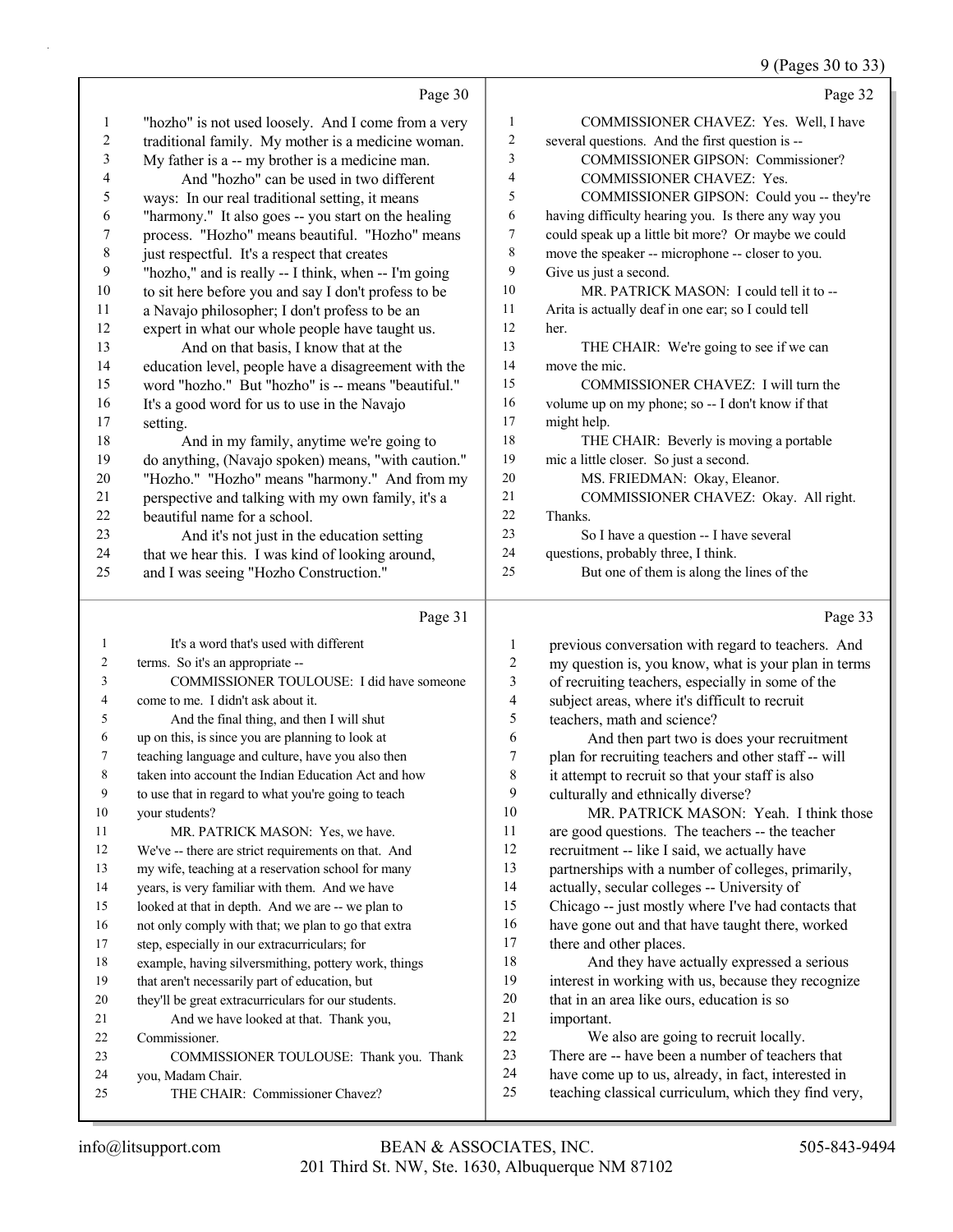## 10 (Pages 34 to 37)

|                |                                                      |                          | $10$ (Pages 34 to 37)                                |
|----------------|------------------------------------------------------|--------------------------|------------------------------------------------------|
|                | Page 34                                              |                          | Page 36                                              |
| 1              | I guess, rewarding as a teacher -- as a teaching     | $\mathbf{1}$             | made a comment that you were already working on some |
| 2              | area, as well.                                       | $\overline{c}$           | of the -- I'll call them "areas of concern."         |
| 3              | I think you're right. Cultural diversity             | $\mathfrak{Z}$           | So can you tell me what you've done to               |
| 4              | is very important. In fact, Arita's son's -- is it   | $\overline{\mathcal{A}}$ | address this specific issue?                         |
| 5              | "fiancee" or "girlfriend" or --                      | 5                        | MR. PATRICK MASON: Yeah. And honestly,               |
| 6              | MS. ARITA YAZZIE: "Fiancee."                         | 6                        | Commissioner, I just looked towards the back of the  |
| 7              | MR. PATRICK MASON: Fiancee. Arita's                  | $\tau$                   | room. This is one that my wife would be better to    |
| $\,8\,$        | son's fiancee is actually a principal of a school in | $\,8\,$                  | address that as far as the testing goes.             |
| 9              | Arizona, of St. Michael's, and has a lot of -- knows | 9                        | I know that she did especially look at the           |
| $10\,$         | a lot of Navajos in education and Indians in         | 10                       | testing requirements. I almost want to tag-team      |
| $11\,$         | education and others in education.                   | 11                       | her; but she's -- is that okay if I tag-team my wife |
| 12             | We actually have very extensive contacts             | 12                       | with that question, or --                            |
| 13             | when it comes to the education world. And we're      | 13                       | THE CHAIR: I think, yeah, because she was            |
| 14             | going to utilize those to the best to both recruit   | 14                       | part of the -- yes.                                  |
| 15             | really good teachers, but also diverse teachers that | 15                       | MR. PATRICK MASON: And she knows more                |
| 16             | are capable of teaching the unique curriculum we     | 16                       | about the testing. It's kind of like I'm a fish out  |
| 17             | have.                                                | $17\,$                   | of water with testing. So I'm going to tag-team.     |
| 18             | We also are going to offer specific                  | 18                       | MS. RACHEL MASON: Sorry. Could you                   |
| 19             | trainings. You know, obviously, math and science is  | 19                       | repeat that question? This is Rachel Mason.          |
| 20             | important, that I think those are actually going to  | 20                       | COMMISSIONER CHAVEZ: What I wanted to                |
| 21             | be easier for us to get than, as some of the other   | 21                       | know is what you've done to identify the concern     |
| 22             | Commissioners brought up, Latin, some of these other | 22                       | that's raised under your Education Plan and Academic |
| 23             | areas that might be more difficult to find.          | 23                       | Framework; and specifically, that is, you know, how  |
| 24             | But we do have -- again, with our                    | 24                       | would you -- what have you done already to be more   |
| 25             | partnership with the Barney Charter School           | 25                       | specific in terms of how you're going to evaluate    |
|                | Page 35                                              |                          | Page 37                                              |
| $\mathbf{1}$   | Initiative, St. Johns in Santa Fe, some other places | $\mathbf{1}$             | and monitor the progress of English Language         |
| 2              | that have actually expressed a lot of interest in    | $\overline{c}$           | Learners.                                            |
| 3              | working with us to help get those teachers and get   | 3                        | MS. RACHEL MASON: Yeah. I remember                   |
| $\overline{4}$ | them -- get them all trained in not just teaching a  | 4                        | that -- I was looking at that section on the         |
| 5              | classical curriculum, but teaching classical         | 5                        | application. And I think one important thing is      |
| 6              | curriculum well. I hope that -- does that answer     | 6                        | that we're using all of those tests that all the     |
| 7              | your question?                                       | $\boldsymbol{7}$         | students are taking to evaluate the progress of      |
| 8              | COMMISSIONER CHAVEZ: It does answer my               | $\,$ 8 $\,$              | those English Language Learners.                     |
| 9              | question And I would also reiterate the concern in   | 9                        | And then on the schedule that we have --             |

 question. And I would also reiterate the concern in 10 terms of, you know, hiring locally and also not

- bringing in a whole lot of folks from the outside,
- because I think that will definitely impact --
- impact the program.

14 MR. PATRICK MASON: Thank you, Commissioner. I think that is a good point. 16 COMMISSIONER CHAVEZ: Then my second question is around your -- I'm looking at the Final Analysis and the Education Plan and Academic Framework. 20 One of the issues that's raised in that section is the school's ability -- or -- yeah -- the school's ability to provide for evaluating and monitoring the progress of English Language

Learners.

## 25 In the beginning of your statement, you

 and I don't have it in front of me, and I can't remember what I said -- but I think it goes quarterly with the progress reports. We will -- the

- teachers and the families of English Language
- Learners will work together to look at their
- academic progress and at their language progress, as
- well, to decide, you know, what the best course of
- action for that student is and how the student is
- responding and interacting with the curriculum.

19 COMMISSIONER CHAVEZ: And do you have a sense of what percentage of the students might be English Language Learners?

- 22 MS. RACHEL MASON: You know what? Again,
- I don't have the exact number in front of me. I
- think it is in our application. I think our
- district is over 70 percent.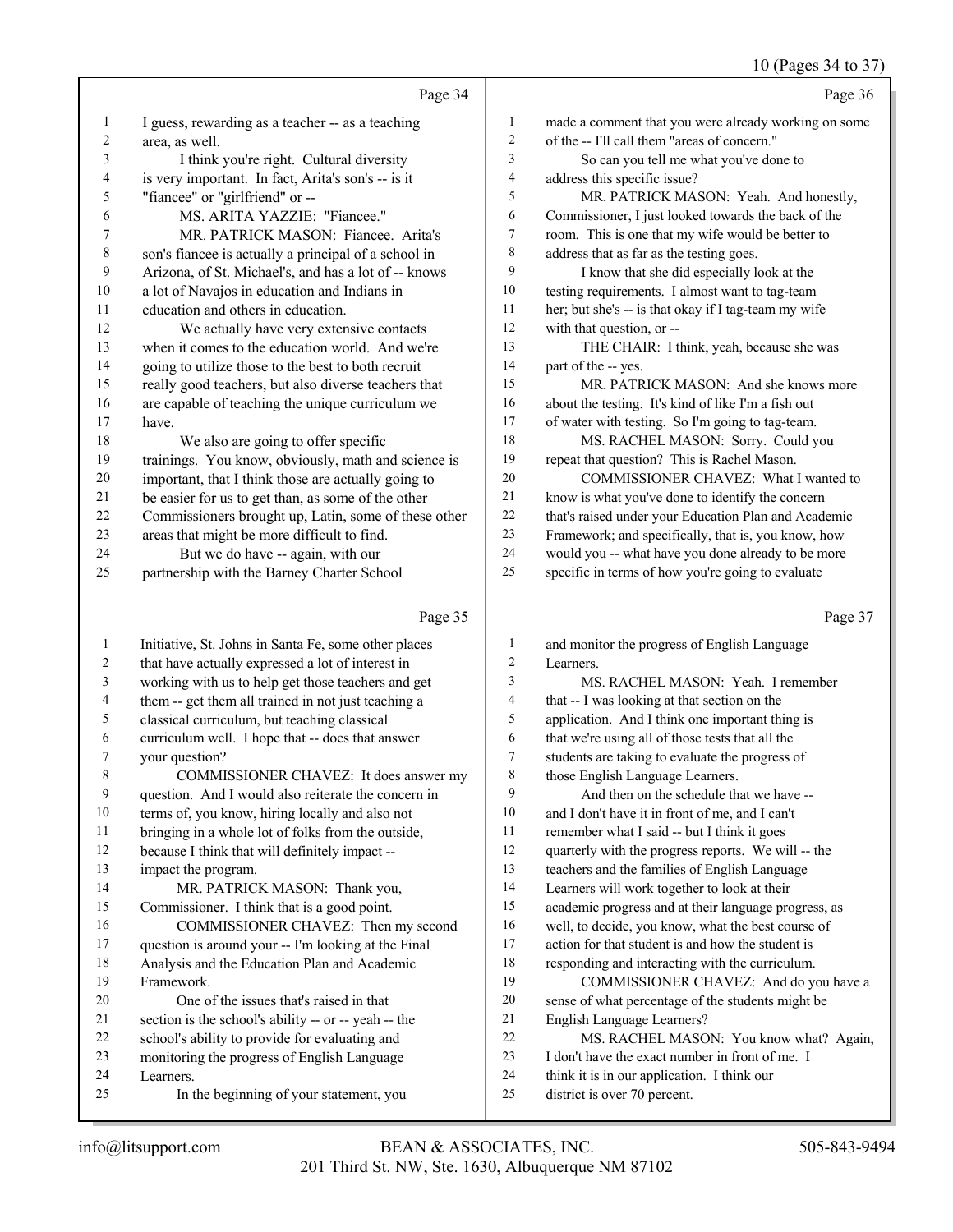## 11 (Pages 38 to 41)

|                          |                                                      |                  | $11^{14}$ $(1450000000)$                             |
|--------------------------|------------------------------------------------------|------------------|------------------------------------------------------|
|                          | Page 38                                              |                  | Page 40                                              |
| 1                        | COMMISSIONER CHAVEZ: Yeah. Okay.                     | $\mathbf{1}$     | State Auditor has come in and audited a school and   |
| 2                        | MS. RACHEL MASON: And I don't know                   | 2                | found that there is problems, and has pointed it out |
| 3                        | exactly what the population will be at our school;   | 3                | to lack of oversight, lack of financial control, all |
| $\overline{\mathbf{4}}$  | but I would assume that it would be close to that.   | 4                | of that kind of --                                   |
| 5                        | We are in -- we are a school that's in-town, versus  | 5                | MR. PATRICK MASON: Yeah. And I think                 |
| 6                        | on the reservation. So it might be slightly lower.   | 6                | that's really important. I think that's an           |
| 7                        | When I was at David Skeet -- I'm sorry --            | $\tau$           | incredibly important question.                       |
| $\,8\,$                  | when I was at the school I taught at at the          | 8                | And when I was talking about the                     |
| $\mathbf{9}$             | reservation, I think our English Learner population  | 9                | rigorousness of the PEC, that I appreciate it, I     |
| $10\,$                   | was around 98 percent, or something like that. But   | 10               | just saw a report about charter schools, like,       |
| 11                       | I imagine that we would be closer to 70.             | 11               | closing down in other states after 80 days and       |
| 12                       | COMMISSIONER CHAVEZ: All right. And then             | 12               | things like that.                                    |
| 13                       | my other question has to do with the organizational  | 13               | We take that really seriously. And                   |
| 14                       | plan going in.                                       | 14               | knowing how difficult it is to actually find a       |
| 15                       | THE CHAIR: Eleanor, we're losing you.                | 15               | financial-type person in Gallup, I've actually       |
| 16                       | You need to speak up a little bit more.              | 16               | partnered with REDW. They have -- they're a big      |
| 17                       | COMMISSIONER CHAVEZ: Yeah. My next                   | 17               | accounting firm. They have offices in Phoenix,       |
| $18\,$                   | question has to do with -- I'm going through -- I've | 18               | Albuquerque, all over. They also are getting very    |
| 19                       | lost my place; hold on just a minute -- okay. I'm    | 19               | nationally known.                                    |
| 20                       | sorry. It's under the Business Plan and Financial    | 20               | And they have a very strong presence on              |
| 21                       | Framework.                                           | 21               | the Navajo Nation. They audit, and they evaluate a   |
| 22                       | And in this section, there was a concern             | 22               | lot of the tribal enterprises for the Navajo Nation  |
| 23                       | about the governing body, how their governing body   | 23               | that I work with.                                    |
| 24                       | would provide legal and financial oversight.         | 24               | So talking with them, we've actually --              |
| 25                       | Have you all addressed that?                         | 25               | they've agreed to be our business manager. As soon   |
|                          | Page 39                                              |                  | Page 41                                              |
| $\mathbf{1}$             | MS. RACHEL MASON: Yeah. That, I'll                   | $\mathbf{1}$     | as we're approved, they're actually going to start   |
| $\overline{c}$           | actually defer back to my husband. He's the legal    | 2                | working on adjusting and fixing all of my budgetary  |
| $\mathfrak{Z}$           | part on that.                                        | 3                | mistakes and application mistakes.                   |
| $\overline{\mathcal{L}}$ | MR. PATRICK MASON: And I apologize,                  | 4                | I told them I did my best; but you guys              |
| 5                        | Commissioners, for the tag-team effort. I'm sure,    | 5                | are the pros. And they are going to be monitoring    |
| 6                        | being in education, you know what it's like to not   | 6                | the financials very closely. And we are actually     |
| 7                        | have a baby-sitter sometimes.                        | $\boldsymbol{7}$ | going to be doing regular -- even more so than the   |
| 8                        | Yeah. So regarding -- so Commissioner,               | 8                | audits as required by the State, we plan on having   |

regarding the legal and governance oversight --

10 COMMISSIONER CHAVEZ: Yes.

11 MR. PATRICK MASON: -- again, I guess is your specific question just how we're going to handle that? 14 COMMISSIONER CHAVEZ: I think -- well,

basically, as I'm looking at the -- the Final

 Analysis, there was concern in terms of how you would provide legal and financial oversight. And I

wanted to ask if you all have, you know, looked at

 that a little more and provided more detail in terms of how you're going to --

21 MR. PATRICK MASON: Accomplish that? Yeah.

23 COMMISSIONER CHAVEZ: I guess one of the reasons I am raising that is because there have been

a couple of cases lately where -- for example, the

quarterly meetings with REDW to make sure that we're

all on track, that our budget is done properly,

 having -- and they've actually gone further, to go beyond the financial.

13 They -- and this is something that they provide. One of my clients is the Navajo Times Publishing Company; it's a newspaper for the Navajo people. And they work closely with REDW.

17 And REDW does employee evaluations every year. It's almost like an employee -- I don't know

what it's called -- but maybe like a retreat or a

 seminar, where they bring out especially the administrative and go through the administrative

processes. They've agreed to do the same kind of

thing. It's like almost a processes audit of our

administrative policies and working with our

administrators to ensure that they're doing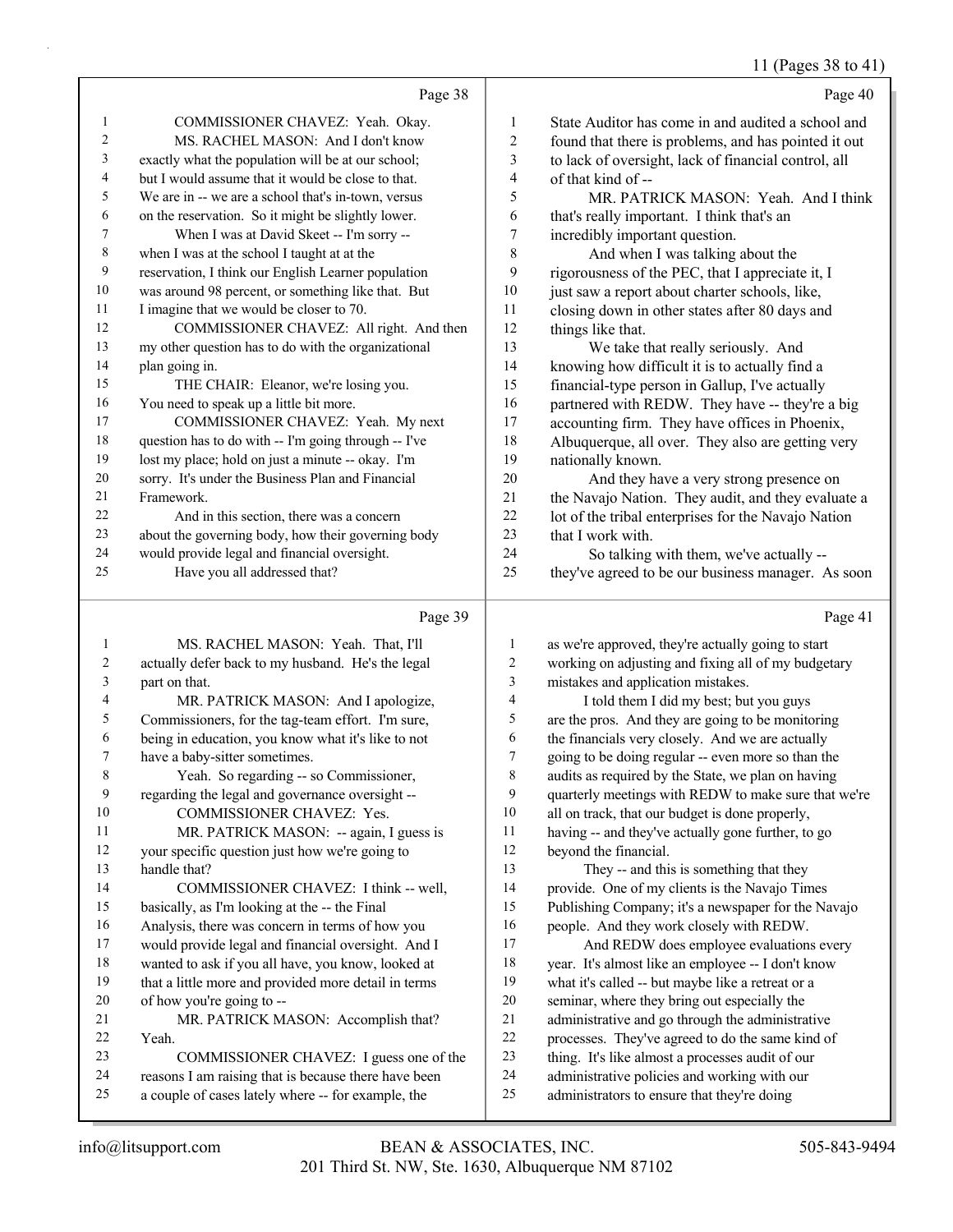## 12 (Pages 42 to 45)

|          |                                                                                                          |                | $12$ (1 ages $72$ to $79$                                                                         |
|----------|----------------------------------------------------------------------------------------------------------|----------------|---------------------------------------------------------------------------------------------------|
|          | Page 42                                                                                                  |                | Page 44                                                                                           |
| 1        | properly; but also working with the board and                                                            | $\mathbf{1}$   | And Arita knows how important it is. A                                                            |
| 2        | ensuring that we're meeting our governance goals, as                                                     | $\sqrt{2}$     | lot of those kids aren't getting the nutrition they                                               |
| 3        | set forward.                                                                                             | 3              | need at home.                                                                                     |
| 4        | They've done this with other schools, both                                                               | 4              | In addition to lunch, we're going to have                                                         |
| 5        | in Arizona and New Mexico. So we are excited to be                                                       | 5              | the morning food, an afternoon snack. And we've                                                   |
| 6        | working with them.                                                                                       | 6              | talked with them -- I think if -- we have two                                                     |
| 7        | As far as the legal oversight goes, for                                                                  | $\tau$         | options for buildings right now that are very                                                     |
| 8        | better or for worse -- most people would probably                                                        | 8              | viable. One has an existing cafeteria, which makes                                                |
| 9        | say for worse -- you have two attorneys on the -- on                                                     | 9              | it all very easy; the other one does not. But                                                     |
| 10       | the board. And there's actually a third attorney                                                         | 10             | Aramark has told us what they could do is almost                                                  |
| 11       | that's expressed interest in being involved. We                                                          | 11             | like a boxed-meal type of thing, where we deliver                                                 |
| 12       | said that might be too many attorneys, if you get                                                        | 12             | the boxes.                                                                                        |
| 13       | three attorneys in one room together, who knows what                                                     | 13             | You can actually -- what they've talked                                                           |
| 14       | will happen. But we do take the legal oversight                                                          | 14             | about with another school they've done, the students                                              |
| 15       | very seriously.                                                                                          | 15             | eat in the classroom, which would be a disaster for                                               |
| 16       | I've -- and I think being so involved                                                                    | 16             | the teacher. That's not ideal.                                                                    |
| 17       | in -- in legal issues, actually, that have affected                                                      | 17             | There are different options. And Aramark                                                          |
| 18       | many other schools -- but public schools, private                                                        | 18             | is working closely with us to make sure we have                                                   |
| 19       | schools, and charter schools -- I've worked closely                                                      | 19             | that; and not just that we have it, but it's going                                                |
| 20       | on those legal issues in all areas. And I think we                                                       | 20             | to work financially with the budget that we're going                                              |
| 21       | will be able to provide that legal oversight.                                                            | 21             | to have. Yeah.                                                                                    |
| 22       | COMMISSIONER CHAVEZ: Okay. All right.                                                                    | 22             | COMMISSIONER CHAVEZ: Okay. Thank you.                                                             |
| 23       | And then my last question is around your plan to                                                         | 23             | Those are all my questions.                                                                       |
| 24       | provide food services. Have you thought about that?                                                      | 24             | THE CHAIR: Commissioner Carr?                                                                     |
| 25       | MR. PATRICK MASON: Yeah. So we've talked                                                                 | 25             | COMMISSIONER CARR: I'm trying to decide                                                           |
|          |                                                                                                          |                |                                                                                                   |
|          | Page 43                                                                                                  |                | Page 45                                                                                           |
| 1        |                                                                                                          | $\mathbf{1}$   |                                                                                                   |
| 2        | with Aramark, who is the provider for                                                                    | $\overline{2}$ | where to start here.                                                                              |
| 3        | Gallup-McKinley County Schools. Actually, we talked                                                      | 3              | I'll ask the simple question first.                                                               |
| 4        | with the Superintendent. He's actually willing to                                                        | 4              | Do you plan on focusing on career<br>readiness for these students?                                |
| 5        | just add us -- they have a contract; so all of the<br>food services for our school district are actually | 5              | MR. PATRICK MASON: Yeah. You know -- and                                                          |
| 6        | provided by contract by a third party.                                                                   | 6              | we had a -- actually, our public hearing, we had a                                                |
| 7        |                                                                                                          | $\tau$         | number -- we had our city councilor, also a                                                       |
| 8        | He's already agreed, and already talked<br>with them. They're just going to add us on as                 | 8              | businessman. And I'm actually the president of the                                                |
| 9        | another kind of entity underneath -- underneath                                                          | 9              | Chamber of Commerce. I'm also on the Gallup                                                       |
| 10       | their -- underneath their current existing contract,                                                     | 10             | Economic Development Corporation.                                                                 |
| 11       | since it's probably a better contract than we could                                                      | 11             | So one of the reasons I got involved in                                                           |
| 12       | negotiate on our own. And then we just reimburse                                                         | 12             | this in the first place was if you look at why                                                    |
| 13       | the school district for those expenses; plus, if                                                         | 13             | companies don't want to come to Gallup, the number                                                |
| 14       | there's a little administrative, or whatever is into                                                     | 14             | one issue is the workforce. There is no -- and it's                                               |
| 15       | it.                                                                                                      | 15             | education, the education of the workforce.                                                        |
| 16       | There's two options we're looking at right                                                               | 16             | The number one career readiness goal that                                                         |
| 17       | now. It's really important, being that we are going                                                      | 17             | we could accomplish would be being able to have our                                               |
| 18       | to have students there for a long period of time, we                                                     | 18             | kids, when they graduate, reading and writing and                                                 |
| 19       | have requested that we want snacks. You know, we                                                         | 19             | communicating at grade level. If we had that                                                      |
| 20       | want an early morning -- my wife tells me how                                                            | 20             | alone -- and speaking as a business owner in our                                                  |
| 21       | important it is to have the -- I can't remember what                                                     | 21             | area, finding somebody with that alone in our area                                                |
| 22       | the name of it is. It's, like, the morning                                                               | 22             | can be -- can be very difficult.                                                                  |
| 23       | breakfast program for students. She said that's                                                          | 23             | So that's one aspect, just the general                                                            |
| 24<br>25 | really important to have, because those kids go<br>crazy if they don't have food.                        | 24<br>25       | education aspect of career readiness. But beyond<br>that, we are very -- we've partnered with the |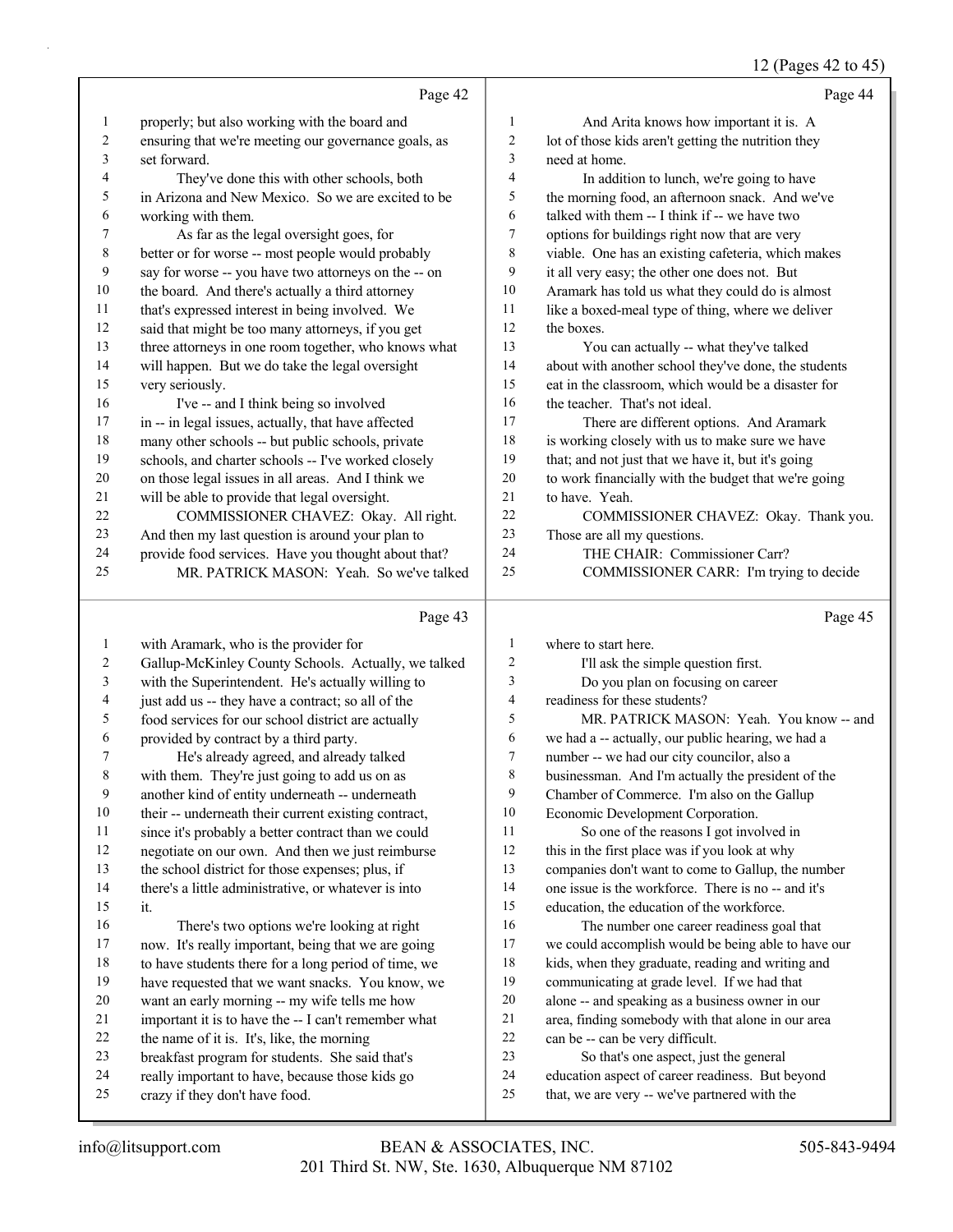## 13 (Pages 46 to 49)

|                          | Page 46                                              |                  | Page 48                                              |
|--------------------------|------------------------------------------------------|------------------|------------------------------------------------------|
| $\mathbf{1}$             | Chamber; we've partnered with the Economic           | $\mathbf{1}$     | MR. PATRICK MASON: So there's actually               |
| 2                        | Development Corporation. We've actually partnered    | $\sqrt{2}$       | three parts to the curriculum: Core Knowledge is     |
| 3                        | with UNM-Gallup about providing these types of       | 3                | our core curriculum, you know, history, reading,     |
| $\overline{\mathcal{L}}$ | career readiness opportunities, beyond just -- what  | 4                | that type of stuff. The math program is Singapore    |
| 5                        | we've always talked about is if our kids want to go  | 5                | Math. And then the phonics program is Riggs          |
| 6                        | to college, we want to give them the best            | 6                | Phonics. So those are the three curriculum sources   |
| $\boldsymbol{7}$         | opportunity, the best leg forward to get to college  | $\boldsymbol{7}$ | for our -- for our Core curriculum there.            |
| $\,$ $\,$                | that they can have.                                  | $\,8\,$          | Those are -- we are receiving support from           |
| 9                        | But if our kids want to be a silversmith,            | 9                | the Barney Charter School Initiative, who will train |
| 10                       | if our kids want to be a truck driver, if our kids   | 10               | us in implementing those curriculums. They're        |
| 11                       | want to be a janitor, if our kids want to be a       | 11               | actually going to come out for two weeks at the      |
| 12                       | farmer, if they want to raise sheep, go into rodeo,  | 12               | beginning to train. And we also have reached out to  |
| 13                       | whatever our kids want to do, we want to make sure   | 13               | the programs themselves.                             |
| 14                       | they have the high school education. But we want to  | 14               | And I think they're very excited to --               |
| 15                       | make sure they're ready for whatever they want to go | 15               | they're all very proud of their curriculum, and      |
| 16                       | into.                                                | 16               | they're very excited to try this curriculum, this    |
| 17                       | So we've partnered with a local                      | 17               | rigorous curriculum, in what is kind of an untested  |
| 18                       | construction firm, who's going to be building kind   | $18\,$           | environment. So they've actually reached out to      |
| 19                       | of a mechanics and construction and architecture     | 19               | offer us their kind of support, as well, for low or  |
| $20\,$                   | type of extracurricular program for us. We've        | 20               | reduced, if not no, cost at all.                     |
| $21\,$                   | talked with the UNM-Gallup, who actually does a lot  | $21\,$           | COMMISSIONER CARR: Okay. So my other                 |
| 22                       | of health care, nursing, different things like that. | $22\,$           | question is what is your connection with Hillsdale?  |
| 23                       | They've talked about coming in and -- and            | 23               | MR. PATRICK MASON: And we kind of talked             |
| 24                       | this is obviously not going to be right away, these  | 24               | about this at the last Commission -- it's not        |
| 25                       | programs. These are going to be more once we get     | 25               | direct. What it was is, is we -- me and my wife,     |
|                          | Page 47                                              |                  | Page 49                                              |
| $\mathbf{1}$             | our high school opened up, targeting the high school | 1                | we've been thinking about this for two years. And    |
| $\sqrt{2}$               | kids as they prepare for their careers.              | $\mathbf{2}$     | we got together, and we said, "Okay. What do we      |
| 3                        | In the lower level, again, our biggest               | 3                | want to see in a charter school? We want to see      |
| 4                        | focus is going to be on reading, writing,            | 4                | Core Knowledge."                                     |
| 5                        | communication; but we have partnered with a number   | 5                | My sisters actually taught Core Knowledge            |
| 6                        | of groups to make sure that we provide the workforce | 6                | at a charter school in Phoenix, and they loved it;   |
| 7                        | development that is currently lacking in that area.  | 7                | so that's how we got to know Core Knowledge. So we   |
| 8                        | COMMISSIONER CARR: Okay. And I'll make a             | $\,$ $\,$        | want to see Core Knowledge.                          |
| 9                        | comment I've made here many times. With our Perkins  | 9                | My wife has had experience with Riggs                |
| 10                       | grant, for instance, the people who -- students who  | 10               | Phonics. So you know what? This was what was         |
| 11                       | have at least one class that they love -- and it     | 11               | amazing to us. There's not a single school in        |

- could be culinary arts, it could be silversmithing,
- like you mentioned, or something like that, a reason
- for them to get there -- they end up doing better in
- their Core curriculum, reading, writing,
- mathematics, and things like that. 17 And it's an amazing thing, especially for
- Native Americans, you know. The numbers on there
- were kind of staggering to me when I saw them, how
- important that was, to keep them in school; because
- if you don't keep them in school, you can't teach them anything; right? They're going to learn
- something else somewhere else that we may not like.
- 24 So my next question comes into you mention
- the secular curriculum. Where is that coming from?
- amazing to us. There's not a single school in Gallup-McKinley County that has a phonics program, not a single one. There's so much studies out there about how important a phonics program is for
- learning reading.
- 16 So, "You know what? Not only are we going to do a phonics program, but the best, Riggs Phonics. And we want to do Singapore Math."
- 19 So we searched the Internet. I told her,
- "I guarantee some school out there has done Core
- Knowledge, Riggs Phonics, and Singapore Math."
- 22 That's how we came across the Barney
- Charter School Initiative, where, basically, a
- wealthy donor left them a lot of money and said, "We
- want you to have a foundation to help implement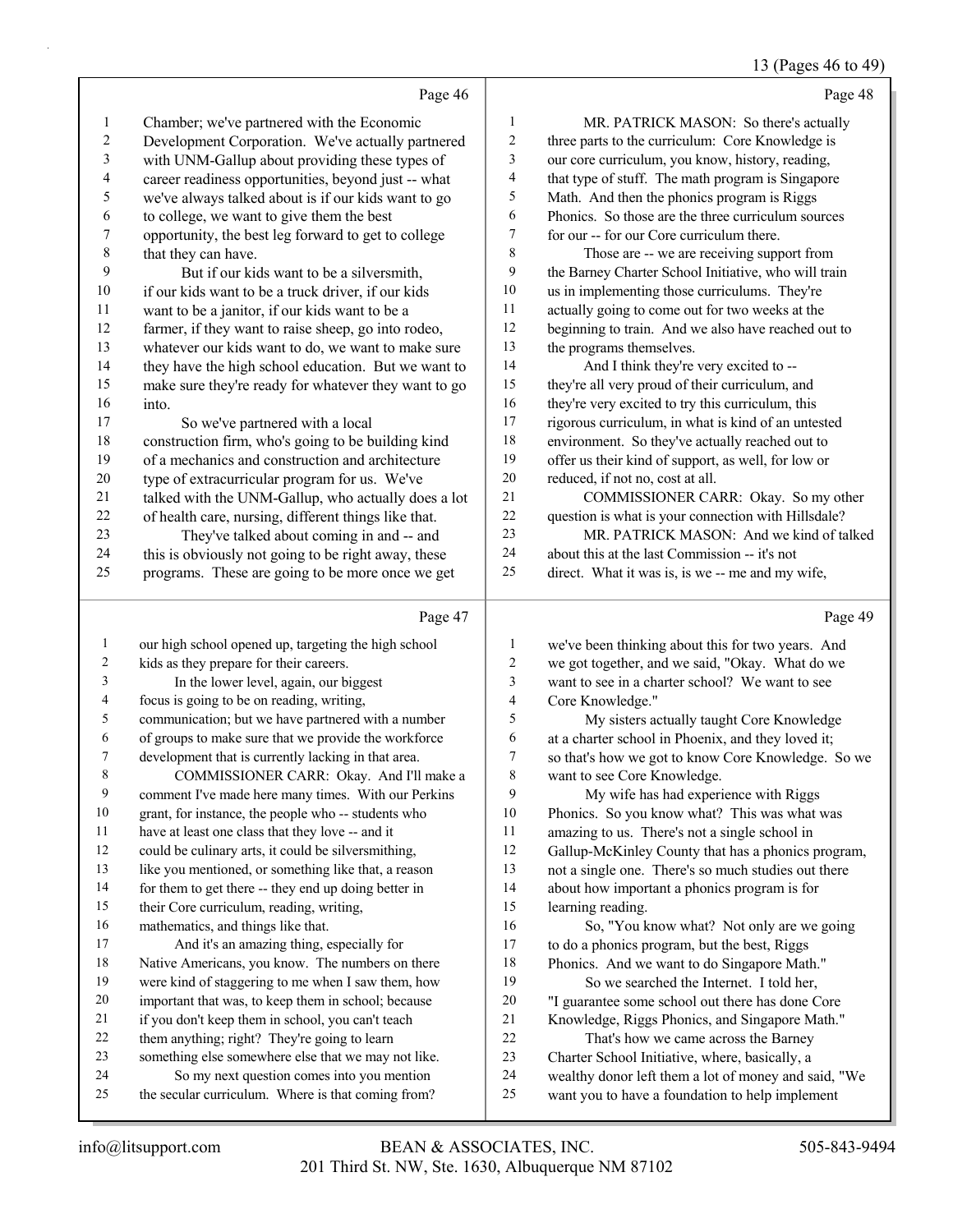|                | Page 50                                              |
|----------------|------------------------------------------------------|
| 1              | charter schools that are going to do Core Knowledge, |
| $\overline{2}$ | Singapore Math, and Riggs Phonics. We want you to    |
| 3              | train them to do that."                              |
| $\overline{4}$ | That's how we came across the Barney                 |
| 5              | Charter School Initiative. That's really -- it was   |
| 6              | an Internet search, a Google search.                 |
| 7              | We don't have any direct connection with             |
| 8              | them. I've told the Commission -- actually, that is  |
| 9              | not the first -- being from my persuasion, that's    |
| 10             | not the first place I would look for a partnership.  |
| 11             | But being that's education, I will take help         |
| 12             | wherever -- as long as it's -- wherever it's         |
| 13             | reasonably offered. That's kind of how we got        |
| 14             | involved with Hillsdale.                             |
| 15             | COMMISSIONER CARR: So in your curriculum,            |
| 16             | you're going to offer a classical curriculum?        |
| 17             | MR. PATRICK MASON: Yeah.                             |
| 18             | COMMISSIONER CARR: You know -- and                   |
| 19             | there's lots of buzz words in education today, you   |
| 20             | know. And then when you mention Hillsdale, and you   |
| 21             | mentioned classical education, classical education,  |
| 22.            | in the classic sense, I love. I am very much -- you  |
| 23             | know, I study it. I'm a history teacher. I love      |
| 24             | it. I think it's a wonderful thing.                  |
| 25             | MR. PATRICK MASON: Yeah.                             |
|                |                                                      |

## Page 51

| 1  | COMMISSIONER CARR: However, some                     | 1  | conversation in depth. (Indicates.)                  |
|----|------------------------------------------------------|----|------------------------------------------------------|
| 2  | groups -- I guess that you're laughing, because      | 2  | My -- I went to a classical college, much            |
| 3  | you're familiar with it, maybe -- certain right-wing | 3  | like St. Johns in Santa Fe, which appreciates the    |
| 4  | Christian groups use that as a device to get into -- | 4  | classical culture, but doesn't think that's the only |
| 5  | to sneak in some Judeo-Christian things and that     | 5  | culture. And the idea being is that first and        |
| 6  | type -- and that sort of thing. So, you know --      | 6  | foremost, a classical education means education of   |
| 7  | MR. PATRICK MASON: If I could address --             | 7  | the whole person. So it means not just math and      |
| 8  | COMMISSIONER CARR: I'll let you. Just a              | 8  | science and reading; it means art, literature,       |
| 9  | second.                                              | 9  | poetry.                                              |
| 10 | MR. PATRICK MASON: Sorry.                            | 10 | That's what we mean by "classical                    |
| 11 | COMMISSIONER CARR: So it sends up red                | 11 | curriculum." We mean everything: Music, art,         |
| 12 | flags, you know. And I look at those things; I hear  | 12 | literature, rhetoric, grammar, logic. We don't       |
| 13 | those things. And I'm like, "Huh, okay. Sounds       | 13 | necessarily mean, "Look at how great these Greeks    |
| 14 | good. I want to hear more details."                  | 14 | are." In fact, we talked about that.                 |
| 15 | Of course, the other quizzical thing about           | 15 | What we are intending to do is whenever              |
| 16 | it, though, is that besides what I just said, the    | 16 | possible -- and why we have Arita -- and just to let |
| 17 | Judeo-Christian tradition, which is fine -- I'm a    | 17 | you know, Arita was taken from her home and put in   |
| 18 | Christian, you know -- it's -- you know. But it's    | 18 | an Indian school. So she experienced that            |
| 19 | also been used to -- by White Supremacist groups,    | 19 | firsthand. And that's something that's so essential  |
| 20 | you know, to prove that White culture is superior to | 20 | to our school, to make sure that that is not what    |
| 21 | all others around the world.                         | 21 | goes on here; because what we want is -- and this is |
| 22 | It's just, like, "Look at all these                  | 22 | a great -- and we met with Hillsdale, and we were    |
| 23 | accomplishments of the Greeks and Romans," and --    | 23 | very explicit about that.                            |
| 24 | you know, and, "Look at what Europe has done," you   | 24 | "Look. I love American exceptionalism as             |
| 25 | know that type of thing. And you still hear          | 25 | much as the next person. But the reality is America  |
|    |                                                      |    |                                                      |

## politicos around the country, you know, harping on things like that. 3 And while other people, you know, usually reporters are going, "Oh," you know. And -- you know. And it has a racist overtone. 6 And especially in a Navajo reservation, it's, like, I -- you know, it brings me back -- as a history teacher, it brings me back to the thoughts of the Indian schools, where the -- where the Native American children were forced into schools and forced to cut their hair and strip them of their culture and their language and things like that. And it kind of -- you know, it kind of brings those

14 things back to me.<br>15 So it's kind of 15 So it's kind of quizzical, in a way, that we're teaching -- you know, I believe you should learn all cultures, but that we're especially teaching Navajo children the classical White culture. 20 MR. PATRICK MASON: No. I'd love to

 address that. That's actually something near and dear to my heart, primarily -- not as an educator. That's not necessarily -- and actually, it's funny. I just had this conversation with my wife all the way up here to Santa Fe. And we've had this

#### Page 53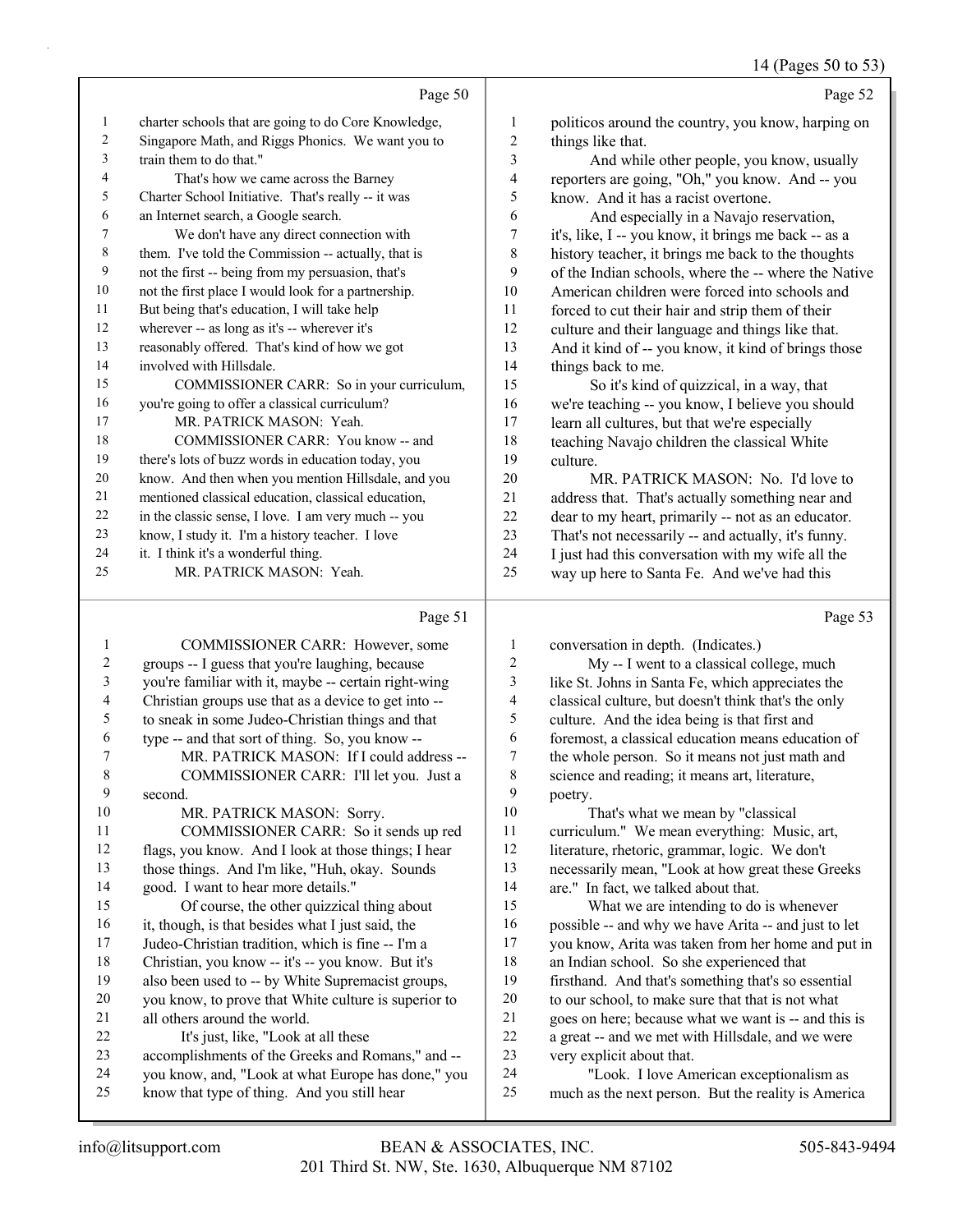#### (Degges  $54 +$

|                          |                                                      |                | 15 (rages 54 to 5)                                   |
|--------------------------|------------------------------------------------------|----------------|------------------------------------------------------|
|                          | Page 54                                              |                | Page 56                                              |
| $\mathbf{1}$             | is not the only culture. America is not the only     | $\mathbf{1}$   | You know what? This is a cross-cultural divide.      |
| $\overline{c}$           | form of government. You know, it may not even be     | $\overline{c}$ | And classical education doesn't have to be, "I'm     |
| 3                        | the best form of government. It's a great form of    | 3              | learning about the Greeks; I'm learning about the    |
| $\overline{\mathcal{L}}$ | government, and we love it. But Thomas Jefferson is  | 4              | Romans mansion; I'm learning about the Middle Ages." |
| 5                        | not the savior, or whatever it is you think -- or    | 5              | That's part of it, and that's an important part it.  |
| 6                        | whatever it is."                                     | 6              | But it also means learning about the true,           |
| $\overline{7}$           | And I'm being harsh on them; I don't think           | 7              | the good, and the beautiful. And essentially,        |
| 8                        | they think that. I wanted to make it clear that our  | 8              | that's what we're trying to teach. And that's why    |
| $\boldsymbol{9}$         | idea is we have a unique culture in our area. And    | 9              | "Hozho" is such an appropriate name to us, because   |
| $10\,$                   | when we teach courage, which is a classical -- kind  | $10\,$         | the "hozho" is almost the -- the Greek idea is the   |
| 11                       | of a classical idea of ethics and morality, we're    | 11             | true, the good, and the beautiful. The Navajo        |
| $12\,$                   | going to teach courage. But the way we're going to   | 12             | version of that is "hozho." And that's why we like   |
| 13                       | teach courage is, yeah, you're going to learn        | 13             | to say that we're integrating the two together and   |
| 14                       | about -- you're going to learn about Plato and       | 14             | giving our kids something that will last them a      |
| 15                       | Aristotle and The Iliad and The Odyssey; but you're  | 15             | lifetime.                                            |
| 16                       | also going to learn about Miyamura and the Navajo    | 16             | Does that help?                                      |
| $17\,$                   | code-talkers, these people -- Chief Manuelito.       | 17             | COMMISSIONER CARR: Oh, yeah. I'm                     |
| 18                       | You're going to learn about Chief Manuelito, learn   | 18             | impressed -- the -- with that idea in the            |
| 19                       | about these courageous Navajos.                      | 19             | curriculum, because that's how I taught history for  |
| $20\,$                   | The idea of courage, it doesn't matter if            | $20\,$         | years myself.                                        |
| 21                       | you're White, if you're Navajo, if you're Hispanic,  | 21             | Which brings me back to Commissioner                 |
| $22\,$                   | if you're Black, whatever it is. Courage is          | $22\,$         | Toulouse's statement about having new teachers.      |
| 23                       | something central to all humanity. And we want to    | 23             | What you're describing to me is something that would |
| 24                       | inspire our kids in that and teach it in a           | 24             | be very difficult for a new teacher to integrate     |
| 25                       | culturally appropriate way to our students. And      | 25             | into the thinking, especially based on, probably,    |
|                          | Page 55                                              |                | Page 57                                              |
| $\mathbf{1}$             | that's why we're so serious about the cultural       | $\mathbf{1}$   | the education they received.                         |
| $\overline{c}$           | integration of Navajo people and having Arita        | $\overline{c}$ | If I didn't further read after my master's           |
| 3                        | involved.                                            | 3              | degree, I wouldn't know half the things I needed to  |
| $\overline{\mathbf{4}}$  | There's one other thing you said that is             | $\overline{4}$ | know to teach my children, because what I got was a  |
| 5                        | actually -- now, I'm -- it was a long thing, so I'm  | 5              | classical historical education in graduate school.   |
| 6                        | trying to remember. But it's actually also near and  | 6              | And -- and that goes above and beyond what you get   |
| $\overline{7}$           | dear to me.                                          | $\tau$         | in most universities in the United States today.     |
| 8                        | Oh, I know. I know what it was. My wife              | $\,$ $\,$      | And I -- and that required a great deal of           |
| 9                        | told me, if I could work this story in, to tell it.  | 9              | intense study on my own and studying other cultures  |
| 10                       | But this is an example of something that we're going | 10             | and doing all the things that my -- you know, my     |

## 11 to teach. 12 So there's the story of Alexander the Great, who went -- as he's bringing his armies off

## to war, he sees a crow, which was a bad omen. And he turned his entire Army around, because he had the

#### bad omen of the crow right that night before. 17 So we were about that, and we're working on this together, and we're working on the

# curriculum, and how we're going to integrate them.

#### And Arita, who's not necessarily had a classical education -- she's, like, "That's amazing. That's

## 22 just like, for us, the owl. The owl is a bad omen.

## If you saw an owl, you would turn your armies

## around."

25 That's the thing we're looking at doing.

## concerns. 23 One is what we call -- I'm trying --

were going to do.

 primary formal education didn't provide for me. 12 The -- so, again, how important -- it's extremely important that you bring in experienced teachers. And that makes it difficult for me to -- that fact, alone, makes it difficult for me to vote 16 for this. And so -- but that's what you said you

## "Specialist Coordinator," I think is the way it's

18 MR. PATRICK MASON: Yeah. So I think we want to have a mix of new and experienced teachers. We also have two specific positions within our school that are designed to address some of those

mentioned in the budget. But basically, he's a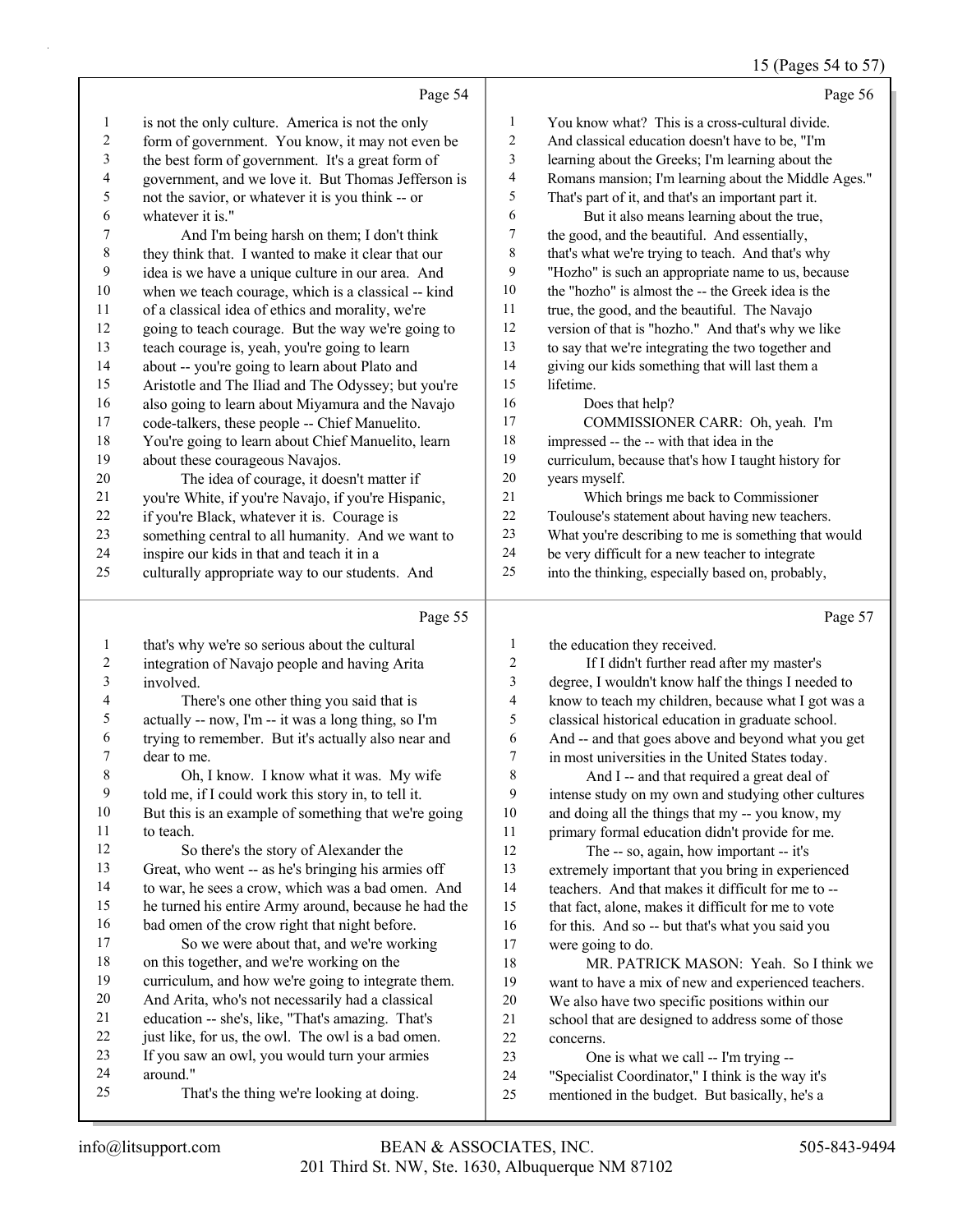## 16 (Pages 58 to 61)

| Page 58<br>Page 60<br>well, because they're going to have to go in and<br>1<br>teacher. So he's not an administrator; he's a<br>$\mathbf{1}$<br>2<br>$\overline{c}$<br>teacher, without assignment to a classroom, where<br>say, "Hey, you know what? That crow is like the<br>3<br>3<br>his job is to basically -- and I'm not saying he'll<br>Navajo owl." Or, "That story is a lot like the<br>$\overline{\mathcal{A}}$<br>4<br>be the only experienced teacher. We want all of our<br>story of Chief Manuelito."<br>5<br>5<br>So those are a lot of the things that<br>teachers to have a wide variety of experience.<br>6<br>In fact, just yesterday, we had a<br>6<br>those two positions are specifically there to<br>7<br>Level III teacher that approached us about coming to<br>$\tau$<br>address, in addition to, like you said, having a mix<br>$\,$ $\,$<br>$\,$ $\,$<br>of new and experienced teachers.<br>teach at our school. So, you know, we are<br>9<br>9<br>looking -- we will take whichever teachers want to<br>COMMISSIONER CARR: I'm finished.<br>$10\,$<br>10<br>come. If they're good teachers, we're excited about<br>THE CHAIR: Commissioner Armbruster?<br>11<br>COMMISSIONER ARMBRUSTER: Yes. I have<br>11<br>them.<br>12<br>12<br>some few, just practical, questions that I hope are<br>A lot of that is going to be on the<br>13<br>13<br>principal. He's the one that's going to make the<br>short answers for you.<br>14<br>judgment call as to whether this teacher is going to<br>14<br>One is you're looking at 158 students,<br>15<br>be the right fit and stuff. If the principal says<br>15<br>which is about ten per class for K-to-8. And so<br>16<br>"We can't do this with any new teachers," we listen<br>16<br>will you be -- if you have 30 third-graders but no<br>$17\,$<br>17<br>to the principal. He's the one that hires and<br>first-graders, that will still be okay with you,<br>18<br>18<br>where you have to kind of limit by your first-come<br>fires.<br>19<br>19<br>first-serve, and then your lottery; so that you<br>With that being said, we also have the<br>$20\,$<br>would have kindergarten -- you know, like, ten or<br>position of "Cultural Adviser" and "Navajo Language<br>$20\,$<br>21<br>21<br>Teacher," who we are working closely with Arita to<br>whatever number -- it's not exactly ten -- but that<br>22<br>$22\,$<br>identify the most appropriate individual for that.<br>type of thing?<br>23<br>23<br>MR. PATRICK MASON: Yeah. So we did have<br>Something that me and Arita have to do, annually and<br>24<br>24<br>to -- those numbers that we came up with, we worked<br>especially when we became new lawyers, is we have to<br>25<br>25<br>go to classes on culture. I probably know more<br>with them extensively, and we had to kind of address<br>Page 59<br>Page 61<br>about Navajo culture and tradition than a lot of<br>that, what happens if you have the low end.<br>$\mathbf{1}$<br>1<br>$\overline{c}$<br>$\sqrt{2}$<br>Navajos know.<br>So what we tried to do, with the budget in<br>3<br>3<br>Arita has this great book, Diné Bahané,<br>mind, is "Okay, here's a range of kids. As long as<br>4<br>which is we intend to have all our teachers read<br>$\overline{\mathcal{A}}$<br>we have 158, then we can do K-through-8, even if we<br>5<br>5<br>Diné Bahané, and go through these cultural classes.<br>only have five kids in first grade that -- or five<br>6<br>6<br>It's as simple as doing some of these things you do<br>kids in the eighth grade on the back end."<br>7<br>7<br>and don't do.<br>We're hopeful, based on the response we<br>8<br>My wife had no idea, going to teach in<br>$\,$ $\,$<br>got. Like I say, we already have 80 kids that have<br>9<br>David Skeet, about snakes and coyotes and stuff like<br>9<br>put their names down as interested in enrolling,<br>$10\,$<br>that. Me, growing up in Gallup, I knew that,<br>$10\,$<br>once the opportunity is available. So we're<br>11<br>because that's my friends.<br>11<br>practically halfway there, you know, hopefully. Who<br>12<br>But she's out there, and she's talking<br>$12\,$<br>knows if they'll actually enroll?<br>13<br>about something to her kids, and her little<br>13<br>But the idea being is we did take that,<br>14<br>first-graders are freaking out, and she has no idea<br>14<br>like, kind of a worst-case scenario. Honestly, if |  | 10(10)<br>$\sim$ $\sim$ $\sim$ $\sim$ $\sim$ $\sim$ |
|-------------------------------------------------------------------------------------------------------------------------------------------------------------------------------------------------------------------------------------------------------------------------------------------------------------------------------------------------------------------------------------------------------------------------------------------------------------------------------------------------------------------------------------------------------------------------------------------------------------------------------------------------------------------------------------------------------------------------------------------------------------------------------------------------------------------------------------------------------------------------------------------------------------------------------------------------------------------------------------------------------------------------------------------------------------------------------------------------------------------------------------------------------------------------------------------------------------------------------------------------------------------------------------------------------------------------------------------------------------------------------------------------------------------------------------------------------------------------------------------------------------------------------------------------------------------------------------------------------------------------------------------------------------------------------------------------------------------------------------------------------------------------------------------------------------------------------------------------------------------------------------------------------------------------------------------------------------------------------------------------------------------------------------------------------------------------------------------------------------------------------------------------------------------------------------------------------------------------------------------------------------------------------------------------------------------------------------------------------------------------------------------------------------------------------------------------------------------------------------------------------------------------------------------------------------------------------------------------------------------------------------------------------------------------------------------------------------------------------------------------------------------------------------------------------------------------------------------------------------------------------------------------------------------------------------------------------------------------------------------------------------------------------------------------------------------------------------------------------------------------------------------------------------------------------------------------------------------------------------------------------------------------------------------------------------------------------------------------------------------------------------------------------------------------------------------------------------------------------------------------------------------------------------------------------------------------------------------------------------------------------------------------------------------------------------------------------------------------------------------------------------------------------------------------------------------------------------------------------------------------------------------------------------------------------------------------------------------------------------------------------------------------------------------------------------------------------------------------------------------------------------------------------------------------------------------------------------------------------------------------------------------------------------------------------------------------------------------------------------------------------------------------------------------------------------------------------|--|-----------------------------------------------------|
|                                                                                                                                                                                                                                                                                                                                                                                                                                                                                                                                                                                                                                                                                                                                                                                                                                                                                                                                                                                                                                                                                                                                                                                                                                                                                                                                                                                                                                                                                                                                                                                                                                                                                                                                                                                                                                                                                                                                                                                                                                                                                                                                                                                                                                                                                                                                                                                                                                                                                                                                                                                                                                                                                                                                                                                                                                                                                                                                                                                                                                                                                                                                                                                                                                                                                                                                                                                                                                                                                                                                                                                                                                                                                                                                                                                                                                                                                                                                                                                                                                                                                                                                                                                                                                                                                                                                                                                                                                                       |  |                                                     |
|                                                                                                                                                                                                                                                                                                                                                                                                                                                                                                                                                                                                                                                                                                                                                                                                                                                                                                                                                                                                                                                                                                                                                                                                                                                                                                                                                                                                                                                                                                                                                                                                                                                                                                                                                                                                                                                                                                                                                                                                                                                                                                                                                                                                                                                                                                                                                                                                                                                                                                                                                                                                                                                                                                                                                                                                                                                                                                                                                                                                                                                                                                                                                                                                                                                                                                                                                                                                                                                                                                                                                                                                                                                                                                                                                                                                                                                                                                                                                                                                                                                                                                                                                                                                                                                                                                                                                                                                                                                       |  |                                                     |
|                                                                                                                                                                                                                                                                                                                                                                                                                                                                                                                                                                                                                                                                                                                                                                                                                                                                                                                                                                                                                                                                                                                                                                                                                                                                                                                                                                                                                                                                                                                                                                                                                                                                                                                                                                                                                                                                                                                                                                                                                                                                                                                                                                                                                                                                                                                                                                                                                                                                                                                                                                                                                                                                                                                                                                                                                                                                                                                                                                                                                                                                                                                                                                                                                                                                                                                                                                                                                                                                                                                                                                                                                                                                                                                                                                                                                                                                                                                                                                                                                                                                                                                                                                                                                                                                                                                                                                                                                                                       |  |                                                     |
|                                                                                                                                                                                                                                                                                                                                                                                                                                                                                                                                                                                                                                                                                                                                                                                                                                                                                                                                                                                                                                                                                                                                                                                                                                                                                                                                                                                                                                                                                                                                                                                                                                                                                                                                                                                                                                                                                                                                                                                                                                                                                                                                                                                                                                                                                                                                                                                                                                                                                                                                                                                                                                                                                                                                                                                                                                                                                                                                                                                                                                                                                                                                                                                                                                                                                                                                                                                                                                                                                                                                                                                                                                                                                                                                                                                                                                                                                                                                                                                                                                                                                                                                                                                                                                                                                                                                                                                                                                                       |  |                                                     |
|                                                                                                                                                                                                                                                                                                                                                                                                                                                                                                                                                                                                                                                                                                                                                                                                                                                                                                                                                                                                                                                                                                                                                                                                                                                                                                                                                                                                                                                                                                                                                                                                                                                                                                                                                                                                                                                                                                                                                                                                                                                                                                                                                                                                                                                                                                                                                                                                                                                                                                                                                                                                                                                                                                                                                                                                                                                                                                                                                                                                                                                                                                                                                                                                                                                                                                                                                                                                                                                                                                                                                                                                                                                                                                                                                                                                                                                                                                                                                                                                                                                                                                                                                                                                                                                                                                                                                                                                                                                       |  |                                                     |
|                                                                                                                                                                                                                                                                                                                                                                                                                                                                                                                                                                                                                                                                                                                                                                                                                                                                                                                                                                                                                                                                                                                                                                                                                                                                                                                                                                                                                                                                                                                                                                                                                                                                                                                                                                                                                                                                                                                                                                                                                                                                                                                                                                                                                                                                                                                                                                                                                                                                                                                                                                                                                                                                                                                                                                                                                                                                                                                                                                                                                                                                                                                                                                                                                                                                                                                                                                                                                                                                                                                                                                                                                                                                                                                                                                                                                                                                                                                                                                                                                                                                                                                                                                                                                                                                                                                                                                                                                                                       |  |                                                     |
|                                                                                                                                                                                                                                                                                                                                                                                                                                                                                                                                                                                                                                                                                                                                                                                                                                                                                                                                                                                                                                                                                                                                                                                                                                                                                                                                                                                                                                                                                                                                                                                                                                                                                                                                                                                                                                                                                                                                                                                                                                                                                                                                                                                                                                                                                                                                                                                                                                                                                                                                                                                                                                                                                                                                                                                                                                                                                                                                                                                                                                                                                                                                                                                                                                                                                                                                                                                                                                                                                                                                                                                                                                                                                                                                                                                                                                                                                                                                                                                                                                                                                                                                                                                                                                                                                                                                                                                                                                                       |  |                                                     |
|                                                                                                                                                                                                                                                                                                                                                                                                                                                                                                                                                                                                                                                                                                                                                                                                                                                                                                                                                                                                                                                                                                                                                                                                                                                                                                                                                                                                                                                                                                                                                                                                                                                                                                                                                                                                                                                                                                                                                                                                                                                                                                                                                                                                                                                                                                                                                                                                                                                                                                                                                                                                                                                                                                                                                                                                                                                                                                                                                                                                                                                                                                                                                                                                                                                                                                                                                                                                                                                                                                                                                                                                                                                                                                                                                                                                                                                                                                                                                                                                                                                                                                                                                                                                                                                                                                                                                                                                                                                       |  |                                                     |
|                                                                                                                                                                                                                                                                                                                                                                                                                                                                                                                                                                                                                                                                                                                                                                                                                                                                                                                                                                                                                                                                                                                                                                                                                                                                                                                                                                                                                                                                                                                                                                                                                                                                                                                                                                                                                                                                                                                                                                                                                                                                                                                                                                                                                                                                                                                                                                                                                                                                                                                                                                                                                                                                                                                                                                                                                                                                                                                                                                                                                                                                                                                                                                                                                                                                                                                                                                                                                                                                                                                                                                                                                                                                                                                                                                                                                                                                                                                                                                                                                                                                                                                                                                                                                                                                                                                                                                                                                                                       |  |                                                     |
|                                                                                                                                                                                                                                                                                                                                                                                                                                                                                                                                                                                                                                                                                                                                                                                                                                                                                                                                                                                                                                                                                                                                                                                                                                                                                                                                                                                                                                                                                                                                                                                                                                                                                                                                                                                                                                                                                                                                                                                                                                                                                                                                                                                                                                                                                                                                                                                                                                                                                                                                                                                                                                                                                                                                                                                                                                                                                                                                                                                                                                                                                                                                                                                                                                                                                                                                                                                                                                                                                                                                                                                                                                                                                                                                                                                                                                                                                                                                                                                                                                                                                                                                                                                                                                                                                                                                                                                                                                                       |  |                                                     |
|                                                                                                                                                                                                                                                                                                                                                                                                                                                                                                                                                                                                                                                                                                                                                                                                                                                                                                                                                                                                                                                                                                                                                                                                                                                                                                                                                                                                                                                                                                                                                                                                                                                                                                                                                                                                                                                                                                                                                                                                                                                                                                                                                                                                                                                                                                                                                                                                                                                                                                                                                                                                                                                                                                                                                                                                                                                                                                                                                                                                                                                                                                                                                                                                                                                                                                                                                                                                                                                                                                                                                                                                                                                                                                                                                                                                                                                                                                                                                                                                                                                                                                                                                                                                                                                                                                                                                                                                                                                       |  |                                                     |
|                                                                                                                                                                                                                                                                                                                                                                                                                                                                                                                                                                                                                                                                                                                                                                                                                                                                                                                                                                                                                                                                                                                                                                                                                                                                                                                                                                                                                                                                                                                                                                                                                                                                                                                                                                                                                                                                                                                                                                                                                                                                                                                                                                                                                                                                                                                                                                                                                                                                                                                                                                                                                                                                                                                                                                                                                                                                                                                                                                                                                                                                                                                                                                                                                                                                                                                                                                                                                                                                                                                                                                                                                                                                                                                                                                                                                                                                                                                                                                                                                                                                                                                                                                                                                                                                                                                                                                                                                                                       |  |                                                     |
|                                                                                                                                                                                                                                                                                                                                                                                                                                                                                                                                                                                                                                                                                                                                                                                                                                                                                                                                                                                                                                                                                                                                                                                                                                                                                                                                                                                                                                                                                                                                                                                                                                                                                                                                                                                                                                                                                                                                                                                                                                                                                                                                                                                                                                                                                                                                                                                                                                                                                                                                                                                                                                                                                                                                                                                                                                                                                                                                                                                                                                                                                                                                                                                                                                                                                                                                                                                                                                                                                                                                                                                                                                                                                                                                                                                                                                                                                                                                                                                                                                                                                                                                                                                                                                                                                                                                                                                                                                                       |  |                                                     |
|                                                                                                                                                                                                                                                                                                                                                                                                                                                                                                                                                                                                                                                                                                                                                                                                                                                                                                                                                                                                                                                                                                                                                                                                                                                                                                                                                                                                                                                                                                                                                                                                                                                                                                                                                                                                                                                                                                                                                                                                                                                                                                                                                                                                                                                                                                                                                                                                                                                                                                                                                                                                                                                                                                                                                                                                                                                                                                                                                                                                                                                                                                                                                                                                                                                                                                                                                                                                                                                                                                                                                                                                                                                                                                                                                                                                                                                                                                                                                                                                                                                                                                                                                                                                                                                                                                                                                                                                                                                       |  |                                                     |
|                                                                                                                                                                                                                                                                                                                                                                                                                                                                                                                                                                                                                                                                                                                                                                                                                                                                                                                                                                                                                                                                                                                                                                                                                                                                                                                                                                                                                                                                                                                                                                                                                                                                                                                                                                                                                                                                                                                                                                                                                                                                                                                                                                                                                                                                                                                                                                                                                                                                                                                                                                                                                                                                                                                                                                                                                                                                                                                                                                                                                                                                                                                                                                                                                                                                                                                                                                                                                                                                                                                                                                                                                                                                                                                                                                                                                                                                                                                                                                                                                                                                                                                                                                                                                                                                                                                                                                                                                                                       |  |                                                     |
|                                                                                                                                                                                                                                                                                                                                                                                                                                                                                                                                                                                                                                                                                                                                                                                                                                                                                                                                                                                                                                                                                                                                                                                                                                                                                                                                                                                                                                                                                                                                                                                                                                                                                                                                                                                                                                                                                                                                                                                                                                                                                                                                                                                                                                                                                                                                                                                                                                                                                                                                                                                                                                                                                                                                                                                                                                                                                                                                                                                                                                                                                                                                                                                                                                                                                                                                                                                                                                                                                                                                                                                                                                                                                                                                                                                                                                                                                                                                                                                                                                                                                                                                                                                                                                                                                                                                                                                                                                                       |  |                                                     |
|                                                                                                                                                                                                                                                                                                                                                                                                                                                                                                                                                                                                                                                                                                                                                                                                                                                                                                                                                                                                                                                                                                                                                                                                                                                                                                                                                                                                                                                                                                                                                                                                                                                                                                                                                                                                                                                                                                                                                                                                                                                                                                                                                                                                                                                                                                                                                                                                                                                                                                                                                                                                                                                                                                                                                                                                                                                                                                                                                                                                                                                                                                                                                                                                                                                                                                                                                                                                                                                                                                                                                                                                                                                                                                                                                                                                                                                                                                                                                                                                                                                                                                                                                                                                                                                                                                                                                                                                                                                       |  |                                                     |
|                                                                                                                                                                                                                                                                                                                                                                                                                                                                                                                                                                                                                                                                                                                                                                                                                                                                                                                                                                                                                                                                                                                                                                                                                                                                                                                                                                                                                                                                                                                                                                                                                                                                                                                                                                                                                                                                                                                                                                                                                                                                                                                                                                                                                                                                                                                                                                                                                                                                                                                                                                                                                                                                                                                                                                                                                                                                                                                                                                                                                                                                                                                                                                                                                                                                                                                                                                                                                                                                                                                                                                                                                                                                                                                                                                                                                                                                                                                                                                                                                                                                                                                                                                                                                                                                                                                                                                                                                                                       |  |                                                     |
|                                                                                                                                                                                                                                                                                                                                                                                                                                                                                                                                                                                                                                                                                                                                                                                                                                                                                                                                                                                                                                                                                                                                                                                                                                                                                                                                                                                                                                                                                                                                                                                                                                                                                                                                                                                                                                                                                                                                                                                                                                                                                                                                                                                                                                                                                                                                                                                                                                                                                                                                                                                                                                                                                                                                                                                                                                                                                                                                                                                                                                                                                                                                                                                                                                                                                                                                                                                                                                                                                                                                                                                                                                                                                                                                                                                                                                                                                                                                                                                                                                                                                                                                                                                                                                                                                                                                                                                                                                                       |  |                                                     |
|                                                                                                                                                                                                                                                                                                                                                                                                                                                                                                                                                                                                                                                                                                                                                                                                                                                                                                                                                                                                                                                                                                                                                                                                                                                                                                                                                                                                                                                                                                                                                                                                                                                                                                                                                                                                                                                                                                                                                                                                                                                                                                                                                                                                                                                                                                                                                                                                                                                                                                                                                                                                                                                                                                                                                                                                                                                                                                                                                                                                                                                                                                                                                                                                                                                                                                                                                                                                                                                                                                                                                                                                                                                                                                                                                                                                                                                                                                                                                                                                                                                                                                                                                                                                                                                                                                                                                                                                                                                       |  |                                                     |
|                                                                                                                                                                                                                                                                                                                                                                                                                                                                                                                                                                                                                                                                                                                                                                                                                                                                                                                                                                                                                                                                                                                                                                                                                                                                                                                                                                                                                                                                                                                                                                                                                                                                                                                                                                                                                                                                                                                                                                                                                                                                                                                                                                                                                                                                                                                                                                                                                                                                                                                                                                                                                                                                                                                                                                                                                                                                                                                                                                                                                                                                                                                                                                                                                                                                                                                                                                                                                                                                                                                                                                                                                                                                                                                                                                                                                                                                                                                                                                                                                                                                                                                                                                                                                                                                                                                                                                                                                                                       |  |                                                     |
|                                                                                                                                                                                                                                                                                                                                                                                                                                                                                                                                                                                                                                                                                                                                                                                                                                                                                                                                                                                                                                                                                                                                                                                                                                                                                                                                                                                                                                                                                                                                                                                                                                                                                                                                                                                                                                                                                                                                                                                                                                                                                                                                                                                                                                                                                                                                                                                                                                                                                                                                                                                                                                                                                                                                                                                                                                                                                                                                                                                                                                                                                                                                                                                                                                                                                                                                                                                                                                                                                                                                                                                                                                                                                                                                                                                                                                                                                                                                                                                                                                                                                                                                                                                                                                                                                                                                                                                                                                                       |  |                                                     |
|                                                                                                                                                                                                                                                                                                                                                                                                                                                                                                                                                                                                                                                                                                                                                                                                                                                                                                                                                                                                                                                                                                                                                                                                                                                                                                                                                                                                                                                                                                                                                                                                                                                                                                                                                                                                                                                                                                                                                                                                                                                                                                                                                                                                                                                                                                                                                                                                                                                                                                                                                                                                                                                                                                                                                                                                                                                                                                                                                                                                                                                                                                                                                                                                                                                                                                                                                                                                                                                                                                                                                                                                                                                                                                                                                                                                                                                                                                                                                                                                                                                                                                                                                                                                                                                                                                                                                                                                                                                       |  |                                                     |
|                                                                                                                                                                                                                                                                                                                                                                                                                                                                                                                                                                                                                                                                                                                                                                                                                                                                                                                                                                                                                                                                                                                                                                                                                                                                                                                                                                                                                                                                                                                                                                                                                                                                                                                                                                                                                                                                                                                                                                                                                                                                                                                                                                                                                                                                                                                                                                                                                                                                                                                                                                                                                                                                                                                                                                                                                                                                                                                                                                                                                                                                                                                                                                                                                                                                                                                                                                                                                                                                                                                                                                                                                                                                                                                                                                                                                                                                                                                                                                                                                                                                                                                                                                                                                                                                                                                                                                                                                                                       |  |                                                     |
|                                                                                                                                                                                                                                                                                                                                                                                                                                                                                                                                                                                                                                                                                                                                                                                                                                                                                                                                                                                                                                                                                                                                                                                                                                                                                                                                                                                                                                                                                                                                                                                                                                                                                                                                                                                                                                                                                                                                                                                                                                                                                                                                                                                                                                                                                                                                                                                                                                                                                                                                                                                                                                                                                                                                                                                                                                                                                                                                                                                                                                                                                                                                                                                                                                                                                                                                                                                                                                                                                                                                                                                                                                                                                                                                                                                                                                                                                                                                                                                                                                                                                                                                                                                                                                                                                                                                                                                                                                                       |  |                                                     |
|                                                                                                                                                                                                                                                                                                                                                                                                                                                                                                                                                                                                                                                                                                                                                                                                                                                                                                                                                                                                                                                                                                                                                                                                                                                                                                                                                                                                                                                                                                                                                                                                                                                                                                                                                                                                                                                                                                                                                                                                                                                                                                                                                                                                                                                                                                                                                                                                                                                                                                                                                                                                                                                                                                                                                                                                                                                                                                                                                                                                                                                                                                                                                                                                                                                                                                                                                                                                                                                                                                                                                                                                                                                                                                                                                                                                                                                                                                                                                                                                                                                                                                                                                                                                                                                                                                                                                                                                                                                       |  |                                                     |
|                                                                                                                                                                                                                                                                                                                                                                                                                                                                                                                                                                                                                                                                                                                                                                                                                                                                                                                                                                                                                                                                                                                                                                                                                                                                                                                                                                                                                                                                                                                                                                                                                                                                                                                                                                                                                                                                                                                                                                                                                                                                                                                                                                                                                                                                                                                                                                                                                                                                                                                                                                                                                                                                                                                                                                                                                                                                                                                                                                                                                                                                                                                                                                                                                                                                                                                                                                                                                                                                                                                                                                                                                                                                                                                                                                                                                                                                                                                                                                                                                                                                                                                                                                                                                                                                                                                                                                                                                                                       |  |                                                     |
|                                                                                                                                                                                                                                                                                                                                                                                                                                                                                                                                                                                                                                                                                                                                                                                                                                                                                                                                                                                                                                                                                                                                                                                                                                                                                                                                                                                                                                                                                                                                                                                                                                                                                                                                                                                                                                                                                                                                                                                                                                                                                                                                                                                                                                                                                                                                                                                                                                                                                                                                                                                                                                                                                                                                                                                                                                                                                                                                                                                                                                                                                                                                                                                                                                                                                                                                                                                                                                                                                                                                                                                                                                                                                                                                                                                                                                                                                                                                                                                                                                                                                                                                                                                                                                                                                                                                                                                                                                                       |  |                                                     |
|                                                                                                                                                                                                                                                                                                                                                                                                                                                                                                                                                                                                                                                                                                                                                                                                                                                                                                                                                                                                                                                                                                                                                                                                                                                                                                                                                                                                                                                                                                                                                                                                                                                                                                                                                                                                                                                                                                                                                                                                                                                                                                                                                                                                                                                                                                                                                                                                                                                                                                                                                                                                                                                                                                                                                                                                                                                                                                                                                                                                                                                                                                                                                                                                                                                                                                                                                                                                                                                                                                                                                                                                                                                                                                                                                                                                                                                                                                                                                                                                                                                                                                                                                                                                                                                                                                                                                                                                                                                       |  |                                                     |
|                                                                                                                                                                                                                                                                                                                                                                                                                                                                                                                                                                                                                                                                                                                                                                                                                                                                                                                                                                                                                                                                                                                                                                                                                                                                                                                                                                                                                                                                                                                                                                                                                                                                                                                                                                                                                                                                                                                                                                                                                                                                                                                                                                                                                                                                                                                                                                                                                                                                                                                                                                                                                                                                                                                                                                                                                                                                                                                                                                                                                                                                                                                                                                                                                                                                                                                                                                                                                                                                                                                                                                                                                                                                                                                                                                                                                                                                                                                                                                                                                                                                                                                                                                                                                                                                                                                                                                                                                                                       |  |                                                     |
|                                                                                                                                                                                                                                                                                                                                                                                                                                                                                                                                                                                                                                                                                                                                                                                                                                                                                                                                                                                                                                                                                                                                                                                                                                                                                                                                                                                                                                                                                                                                                                                                                                                                                                                                                                                                                                                                                                                                                                                                                                                                                                                                                                                                                                                                                                                                                                                                                                                                                                                                                                                                                                                                                                                                                                                                                                                                                                                                                                                                                                                                                                                                                                                                                                                                                                                                                                                                                                                                                                                                                                                                                                                                                                                                                                                                                                                                                                                                                                                                                                                                                                                                                                                                                                                                                                                                                                                                                                                       |  |                                                     |
|                                                                                                                                                                                                                                                                                                                                                                                                                                                                                                                                                                                                                                                                                                                                                                                                                                                                                                                                                                                                                                                                                                                                                                                                                                                                                                                                                                                                                                                                                                                                                                                                                                                                                                                                                                                                                                                                                                                                                                                                                                                                                                                                                                                                                                                                                                                                                                                                                                                                                                                                                                                                                                                                                                                                                                                                                                                                                                                                                                                                                                                                                                                                                                                                                                                                                                                                                                                                                                                                                                                                                                                                                                                                                                                                                                                                                                                                                                                                                                                                                                                                                                                                                                                                                                                                                                                                                                                                                                                       |  |                                                     |
|                                                                                                                                                                                                                                                                                                                                                                                                                                                                                                                                                                                                                                                                                                                                                                                                                                                                                                                                                                                                                                                                                                                                                                                                                                                                                                                                                                                                                                                                                                                                                                                                                                                                                                                                                                                                                                                                                                                                                                                                                                                                                                                                                                                                                                                                                                                                                                                                                                                                                                                                                                                                                                                                                                                                                                                                                                                                                                                                                                                                                                                                                                                                                                                                                                                                                                                                                                                                                                                                                                                                                                                                                                                                                                                                                                                                                                                                                                                                                                                                                                                                                                                                                                                                                                                                                                                                                                                                                                                       |  |                                                     |
|                                                                                                                                                                                                                                                                                                                                                                                                                                                                                                                                                                                                                                                                                                                                                                                                                                                                                                                                                                                                                                                                                                                                                                                                                                                                                                                                                                                                                                                                                                                                                                                                                                                                                                                                                                                                                                                                                                                                                                                                                                                                                                                                                                                                                                                                                                                                                                                                                                                                                                                                                                                                                                                                                                                                                                                                                                                                                                                                                                                                                                                                                                                                                                                                                                                                                                                                                                                                                                                                                                                                                                                                                                                                                                                                                                                                                                                                                                                                                                                                                                                                                                                                                                                                                                                                                                                                                                                                                                                       |  |                                                     |
|                                                                                                                                                                                                                                                                                                                                                                                                                                                                                                                                                                                                                                                                                                                                                                                                                                                                                                                                                                                                                                                                                                                                                                                                                                                                                                                                                                                                                                                                                                                                                                                                                                                                                                                                                                                                                                                                                                                                                                                                                                                                                                                                                                                                                                                                                                                                                                                                                                                                                                                                                                                                                                                                                                                                                                                                                                                                                                                                                                                                                                                                                                                                                                                                                                                                                                                                                                                                                                                                                                                                                                                                                                                                                                                                                                                                                                                                                                                                                                                                                                                                                                                                                                                                                                                                                                                                                                                                                                                       |  |                                                     |
|                                                                                                                                                                                                                                                                                                                                                                                                                                                                                                                                                                                                                                                                                                                                                                                                                                                                                                                                                                                                                                                                                                                                                                                                                                                                                                                                                                                                                                                                                                                                                                                                                                                                                                                                                                                                                                                                                                                                                                                                                                                                                                                                                                                                                                                                                                                                                                                                                                                                                                                                                                                                                                                                                                                                                                                                                                                                                                                                                                                                                                                                                                                                                                                                                                                                                                                                                                                                                                                                                                                                                                                                                                                                                                                                                                                                                                                                                                                                                                                                                                                                                                                                                                                                                                                                                                                                                                                                                                                       |  |                                                     |
|                                                                                                                                                                                                                                                                                                                                                                                                                                                                                                                                                                                                                                                                                                                                                                                                                                                                                                                                                                                                                                                                                                                                                                                                                                                                                                                                                                                                                                                                                                                                                                                                                                                                                                                                                                                                                                                                                                                                                                                                                                                                                                                                                                                                                                                                                                                                                                                                                                                                                                                                                                                                                                                                                                                                                                                                                                                                                                                                                                                                                                                                                                                                                                                                                                                                                                                                                                                                                                                                                                                                                                                                                                                                                                                                                                                                                                                                                                                                                                                                                                                                                                                                                                                                                                                                                                                                                                                                                                                       |  |                                                     |
|                                                                                                                                                                                                                                                                                                                                                                                                                                                                                                                                                                                                                                                                                                                                                                                                                                                                                                                                                                                                                                                                                                                                                                                                                                                                                                                                                                                                                                                                                                                                                                                                                                                                                                                                                                                                                                                                                                                                                                                                                                                                                                                                                                                                                                                                                                                                                                                                                                                                                                                                                                                                                                                                                                                                                                                                                                                                                                                                                                                                                                                                                                                                                                                                                                                                                                                                                                                                                                                                                                                                                                                                                                                                                                                                                                                                                                                                                                                                                                                                                                                                                                                                                                                                                                                                                                                                                                                                                                                       |  |                                                     |
|                                                                                                                                                                                                                                                                                                                                                                                                                                                                                                                                                                                                                                                                                                                                                                                                                                                                                                                                                                                                                                                                                                                                                                                                                                                                                                                                                                                                                                                                                                                                                                                                                                                                                                                                                                                                                                                                                                                                                                                                                                                                                                                                                                                                                                                                                                                                                                                                                                                                                                                                                                                                                                                                                                                                                                                                                                                                                                                                                                                                                                                                                                                                                                                                                                                                                                                                                                                                                                                                                                                                                                                                                                                                                                                                                                                                                                                                                                                                                                                                                                                                                                                                                                                                                                                                                                                                                                                                                                                       |  |                                                     |
|                                                                                                                                                                                                                                                                                                                                                                                                                                                                                                                                                                                                                                                                                                                                                                                                                                                                                                                                                                                                                                                                                                                                                                                                                                                                                                                                                                                                                                                                                                                                                                                                                                                                                                                                                                                                                                                                                                                                                                                                                                                                                                                                                                                                                                                                                                                                                                                                                                                                                                                                                                                                                                                                                                                                                                                                                                                                                                                                                                                                                                                                                                                                                                                                                                                                                                                                                                                                                                                                                                                                                                                                                                                                                                                                                                                                                                                                                                                                                                                                                                                                                                                                                                                                                                                                                                                                                                                                                                                       |  |                                                     |
|                                                                                                                                                                                                                                                                                                                                                                                                                                                                                                                                                                                                                                                                                                                                                                                                                                                                                                                                                                                                                                                                                                                                                                                                                                                                                                                                                                                                                                                                                                                                                                                                                                                                                                                                                                                                                                                                                                                                                                                                                                                                                                                                                                                                                                                                                                                                                                                                                                                                                                                                                                                                                                                                                                                                                                                                                                                                                                                                                                                                                                                                                                                                                                                                                                                                                                                                                                                                                                                                                                                                                                                                                                                                                                                                                                                                                                                                                                                                                                                                                                                                                                                                                                                                                                                                                                                                                                                                                                                       |  |                                                     |
|                                                                                                                                                                                                                                                                                                                                                                                                                                                                                                                                                                                                                                                                                                                                                                                                                                                                                                                                                                                                                                                                                                                                                                                                                                                                                                                                                                                                                                                                                                                                                                                                                                                                                                                                                                                                                                                                                                                                                                                                                                                                                                                                                                                                                                                                                                                                                                                                                                                                                                                                                                                                                                                                                                                                                                                                                                                                                                                                                                                                                                                                                                                                                                                                                                                                                                                                                                                                                                                                                                                                                                                                                                                                                                                                                                                                                                                                                                                                                                                                                                                                                                                                                                                                                                                                                                                                                                                                                                                       |  |                                                     |

- why they're freaking out; because it was just in 16 their book; it's in their regular curriculum.
- 17 Those are the things that our cultural adviser is there full-time, to advise, monitor, and make sure that that integration happens properly,
- and our coordinator is there to help with the --
- with the development of lesson plans and things and
- say, "Hey, you know what?" And in the cultural --
- the coordinator and the cultural adviser will have
- to be local, or at least have very strong local
- connections, and been local, you know, know the area
- it gets down there -- and I know that Lane's charter
- 16 school, Six Directions, had that problem, where they
- wanted 50 kids, and they ended up with, like, 25 maybe --
- 19 THE CHAIR: They've got -- I think -- I believe they have in the 40s.
- 21 MR. PATRICK MASON: That's good. So they got there.
- 23 THE CHAIR: There was a -- it was a budget
- thing. And they didn't think they were going to get
- the funding.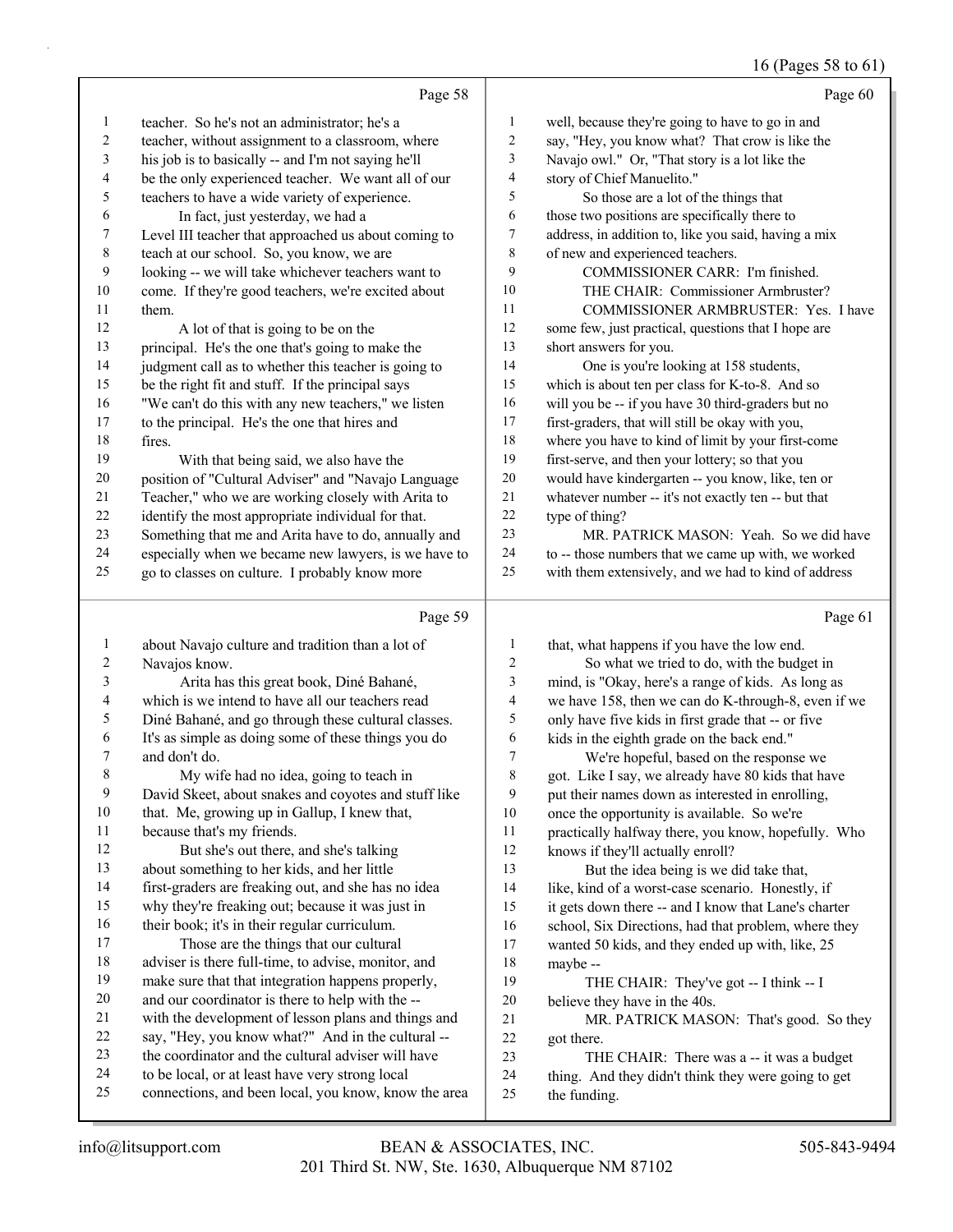## 17 (Pages 62 to 65)

|    | Page 62                                             |                | Page 64                                              |
|----|-----------------------------------------------------|----------------|------------------------------------------------------|
| 1  | MR. PATRICK MASON: So they got there,               | 1              | the rigorous curriculum, but the Core Knowledge and  |
| 2  | though. So that's good to know that they got there. | $\overline{c}$ | the Riggs Phonics and the Singapore Math that's on   |
| 3  | And I think that's the issue is that we             | 3              | offer, they're interested in that; but they're also  |
| 4  | know there are some worst-case scenarios, and we    | 4              | interested in, "Hey, I can send my kid somewhere to  |
| 5  | might have to work it.                              | 5              | learn music. I can send my kid somewhere to learn    |
| 6  | But based off that, we have tried to make           | 6              | art."                                                |
| 7  | sure that whether or not there's five first-graders | $\overline{7}$ | And from my personal experience, I went to           |
| 8  | and 30 eighth-graders, or whatever it is, that we   | 8              | a school that had 13 kids in my graduating class in  |
| 9  | have that range built in there to accommodate that. | 9              | Gallup. Eleven of them were -- actually, so nine of  |
| 10 | COMMISSIONER ARMBRUSTER: And the other --           | 10             | them were Native American, two of them were          |
| 11 | just a comment I would have is I'm sure it's quite  | 11             | Hispanic, and two of them were Anglo.                |
| 12 | difficult to find Anglo students. I particularly    | 12             | I think that's something, in Gallup, you             |
| 13 | don't like segregated schools. I didn't like Black  | 13             | always put on your college applications you had no   |
| 14 | segregated schools. I don't like White segregated   | 14             | choice but to grow up in a diverse world in Gallup,  |
| 15 | schools. But I understand the area.                 | 15             | New Mexico. That's the reality.                      |
| 16 | So I hope that you -- it's more my                  | 16             | We're going to have, like you said, a                |
| 17 | comment; you don't necessarily have to answer it.   | 17             | majority Native American. But where we're located    |
| 18 | But I hope you do reach out to Anglos in a special  | 18             | is a heavy Hispanic neighborhood. We're also going   |
| 19 | way, because I think it's always better for people  | 19             | to have a lot of Anglos, especially -- there's a     |
| 20 | to hear and learn about different cultures, rather  | 20             | large home-schooling -- I'd say "reluctantly         |
| 21 | than only know their own. But I also appreciate the | 21             | home-schooling" community in Gallup, because they    |
| 22 | difference there.                                   | 22             | are home-schooling where they feel that's their only |
| 23 | But along with that, when I was reading             | 23             | option.                                              |
| 24 | one of the -- I think it was from the Capacity      | 24             | They actually showed up -- we didn't know            |
| 25 | Hearing -- that you were doing something about      | 25             | they were going to show up. But they showed up at    |
|    | Page 63                                             |                | Page 65                                              |

## Page

|    | $1 \text{ g}$ $0 \text{ g}$                         |    | $1 \mu \text{g} \text{C}$                            |
|----|-----------------------------------------------------|----|------------------------------------------------------|
| 1  | recruitment and prizes -- and just those two words  | 1  | our community support hearing. That was the          |
| 2  | together bothered me. And I'll tell you why.        | 2  | coordinator of their group. We were surprised in     |
| 3  | Because I can see someone saying, "Oh, I            | 3  | seeing they were interested in following us, as      |
| 4  | get the prize if I sign up." But then in the end,   | 4  | well.                                                |
| 5  | when you're really looking at how many students you | 5  | COMMISSIONER ARMBRUSTER: And the last                |
| 6  | actually have, they thought, "I got the prize. I'm  | 6  | thing I'm going to tell you, you really need to find |
| 7  | done."                                              | 7  | a special ed teacher. Good luck. They are hard to    |
| 8  | So I'd rather not see that.                         | 8  | find. They are hard. You're looking at a             |
| 9  | MR. PATRICK MASON: I understand that.               | 9  | population who has numerous issues, from poverty to  |
| 10 | And I think that was more in reference to something | 10 | everything else.                                     |
| 11 | that one of the private schools had done, not       | 11 | So I would say high on your list should be           |
| 12 | necessarily that we were going to do it. I had seen | 12 | to find that special ed teacher soon.                |
| 13 | one of the private schools do that successfully.    | 13 | MR. PATRICK MASON: I'm writing it down.              |
| 14 | But I think in regards to recruitment,              | 14 | COMMISSIONER ARMBRUSTER: Jot that down.              |
| 15 | just to address it, generally, we do have           | 15 | Thank you.                                           |
| 16 | multiple -- and actually, something that was more   | 16 | THE CHAIR: Commissioner Shearman?                    |
| 17 | surprising to me -- and less surprising to my wife, | 17 | COMMISSIONER SHEARMAN: Thank you. Before             |
| 18 | which is most things in life -- but -- is I thought | 18 | I ask any questions, I just want to clarify a couple |
| 19 | that -- and it might actually be hard if we called  | 19 | of things. It's been the practice and the policy of  |
| 20 | it -- you know, if we have this strong Navajo       | 20 | this Commission, for all the years I've been on      |
| 21 | influence, and we call it "Hozho Academy," are      | 21 | it -- and I understand the years prior to my being   |
| 22 | these -- are -- who's -- are we going to attract    | 22 | on this Commission -- that we have never approved an |
| 23 | them or whatever?                                   | 23 | application to be rewritten or to be revised.        |
| 24 | And to my surprise, a lot of -- a lot of            | 24 | Never.                                               |
| 25 | parents are actually really interested in not just  | 25 | Now, we did last year, one exception,                |
|    |                                                     |    |                                                      |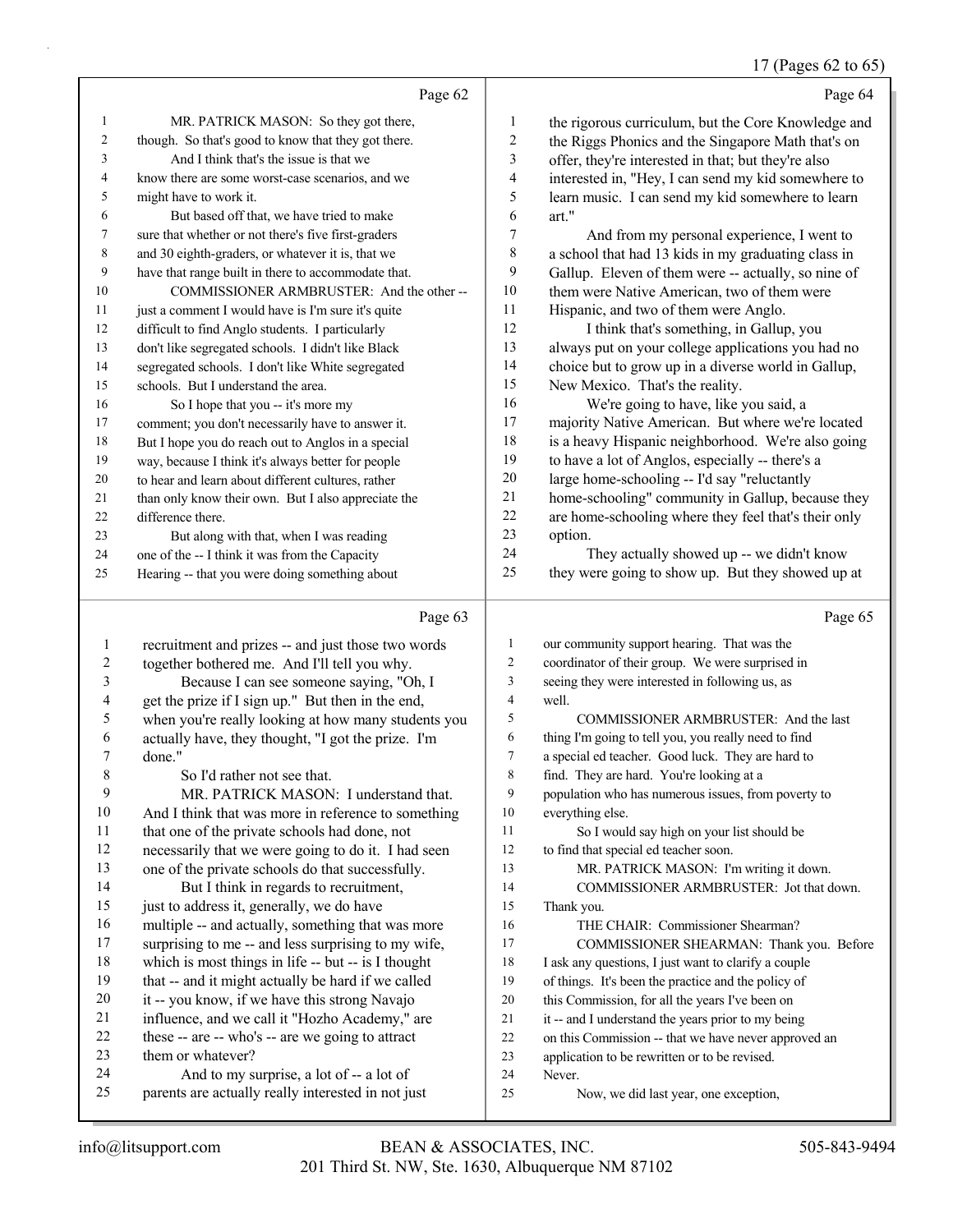18 (Pages 66 to 69)

|              | Page 66                                              |                | Page 68                                             |
|--------------|------------------------------------------------------|----------------|-----------------------------------------------------|
| $\mathbf{1}$ | because of very unique circumstances. I believe all  | 1              | experience, \$34,000. And I know I said at the      |
| 2            | Commissioners, as well as the Director, knew why we  | $\overline{2}$ | hearing it was 32; but it's 34.                     |
| 3            | approved that. But that is not the policy of this    | 3              | So that leaves \$312 to pay those teachers          |
| 4            | Commission.                                          | $\overline{4}$ | to come in and work for three weeks and write the   |
| 5            | MR. PATRICK MASON: I understand.                     | 5              | curriculum. I somehow don't think it's going to     |
| 6            | COMMISSIONER SHEARMAN: As we said at the             | 6              | happen.                                             |
| 7            | Community Input Hearing, the day this application is | 7              | The other concern I expressed to you at             |
| 8            | turned in, that's what we look at. It is final to    | 8              | that time is that teachers are extremely hard to    |
| 9            | us.                                                  | 9              | find. I think there are not a handful of districts  |
| 10           | This Commission even took a vote in                  | 10             | in the State of New Mexico that have a full         |
| 11           | January and reaffirmed that position, if you all     | 11             | complement of teachers right now for this school    |
| 12           | will recall, when we were presented with possible    | 12             | year.                                               |
| 13           | revisions to the application that allowed CSD to     | 13             | I'm from Artesia. Thank you, God, we do             |
| 14           | help applicants rewrite their application. We        | 14             | have a full complement of teachers. But we're one   |
| 15           | resoundingly said, "No."                             | 15             | of the few, and we're a small school district.      |
| 16           | So quite frankly, I'm very surprised that            | 16             | So I think you're going to have an                  |
| 17           | the Director would bring us a recommendation for an  | 17             | extremely difficult time finding teachers. And if   |
| 18           | application with conditions that parts of it be      | 18             | you have a Level III teacher come to you and say    |
| 19           | corrected, rewritten, revised, whatever the word is; | 19             | that she was interested in working for your school, |
| 20           | because we don't do that.                            | 20             | you can't afford her. You don't have the money, not |
| 21           | I also said pretty much that same thing at           | 21             | in this budget.                                     |
| 22           | the Community Input Hearing, not about the           | 22             | MR. PATRICK MASON: Yeah. And I                      |
| 23           | recommendation -- because we didn't have it at that  | 23             | understand that. Like I said, I've been working     |
| 24           | time. So I'm surprised that we're looking at this    | 24             | with REDW to -- what I did was I built in -- and    |
| 25           | recommendation to begin with.                        | 25             | what they tell me -- is way too many soft points,   |
|              | Page 67                                              |                | Page 69                                             |

## Page 67 |

|                | However, there are a couple of things I              | 1      | that I should have put more of it toward the         |
|----------------|------------------------------------------------------|--------|------------------------------------------------------|
| 2              | did want to say about your application. I do want    | 2      | salaries and taken less away from over here.         |
| 3              | anyone who may not have been at the Community Input  | 3      | They've been working with us to revise               |
| $\overline{4}$ | Hearing to hear my concerns -- and I expressed them  | 4      | that to make it more realistic, especially as        |
| 5              | to you at the time -- to hear my concerns and why I  | 5      | salaries go.                                         |
| 6              | think this application is incomplete and             | 6      | I do want to address the curriculum issue.           |
| 7              | insufficient. And I told you at that time.           | $\tau$ | You know, the curriculum, again, comes from -- the   |
| 8              | In your Part C of your application, on               | 8      | so called Barney Charter School curriculum is Core   |
| 9              | Page 11, it says that the "Hillsdale Barney Charter  | 9      | Knowledge, which is not affiliated with them; Riggs  |
| 10             | School Model will be used."                          | 10     | Phonics, which is not affiliated with them; and      |
| 11             | I also recall that you told us when we               | 11     | Singapore Math. That is the curriculum. That's the   |
| 12             | were questioning you, about the teachers coming in   | 12     | curriculum we're using.                              |
| 13             | three weeks prior to the beginning of school to      | 13     | In fact, there's already a so-called                 |
| 14             | write the curriculum, that you said the people from  | 14     | "Hillsdale" charter school in New Mexico, which is   |
| 15             | Hillsdale would be the ones coming in to help them   | 15     | Estancia Valley Classical Academy. And they          |
| 16             | write that curriculum.                               | 16     | actually -- I believe, on their latest scores, some  |
| 17             | MR. PATRICK MASON: Uh-huh.                           | 17     | of their classes are 89 percent "At or Exceeds Grade |
| 18             | COMMISSIONER SHEARMAN: So I am pretty                | 18     | Level" in some of their scores.                      |
| 19             | convinced that it's going to be Hillsdale's          | 19     | So I know this works. And I know that                |
| 20             | curriculum. Hold on.                                 | 20     | this has been approved previously and that it works  |
| 21             | I'm also very concerned, as I said at the            | 21     | for New Mexico.                                      |
| 22             | Input Hearing, on brand-new teachers with no         | 22     | And I -- and I don't think that there's              |
| 23             | experience; because that's all your budget allows    | 23     | going to be any kind of -- I mean, having a --       |
| 24             | for. You've got \$34,312 as your salary for teachers | 24     | having this foundation come in for two weeks out of  |
| 25             | in Year 1. That's Level I, zero years of             | 25     | the year to help train our teachers, I don't think   |
|                |                                                      |        |                                                      |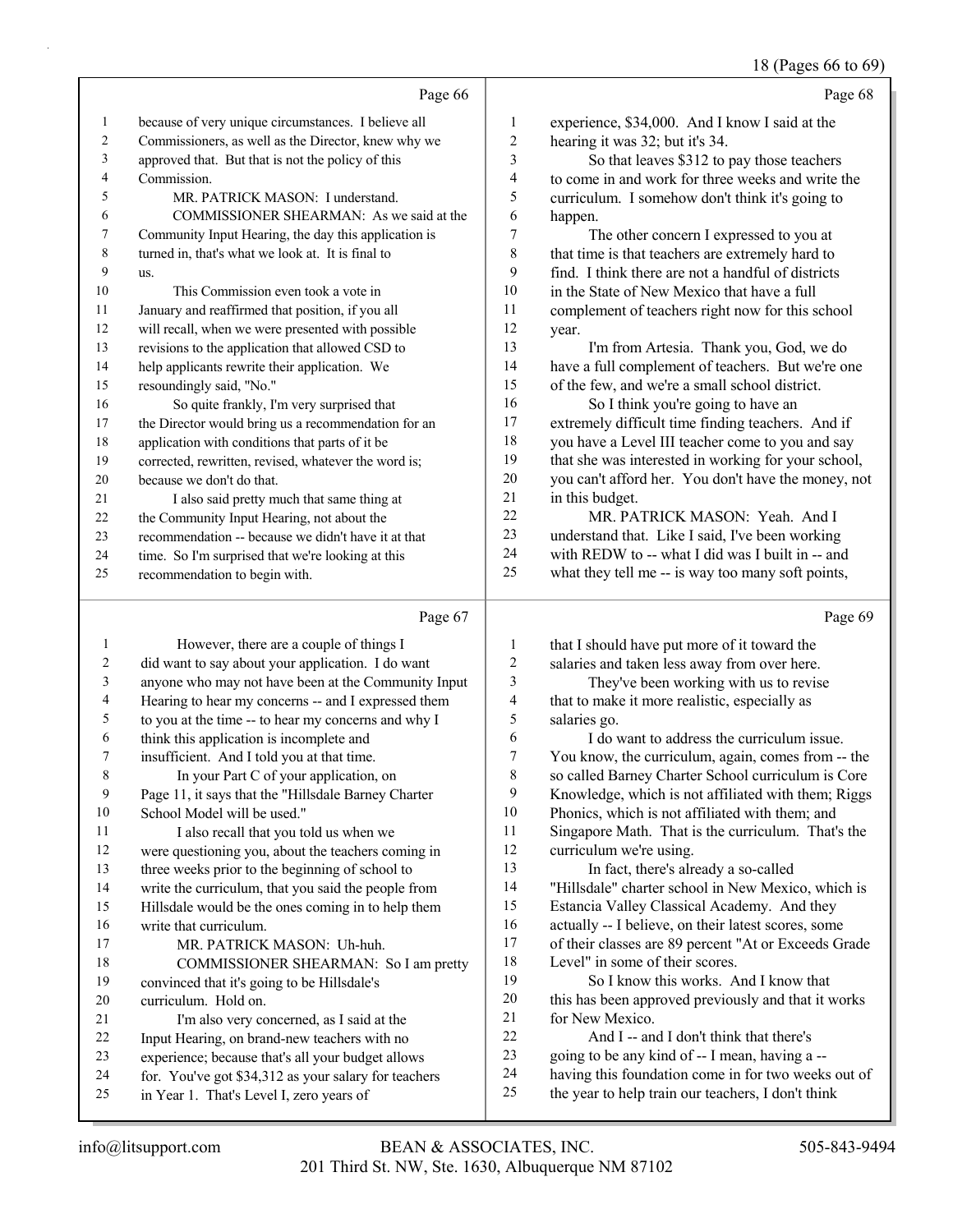## 19 (Pages 70 to 73)

|                |                                                                                                           |                | $19$ (Pages /0 to /3)                                                                                  |
|----------------|-----------------------------------------------------------------------------------------------------------|----------------|--------------------------------------------------------------------------------------------------------|
|                | Page 70                                                                                                   |                | Page 72                                                                                                |
| $\mathbf{1}$   | is going to be an undue influence on them.                                                                | $\mathbf{1}$   | facility you are looking at right now has a weighted                                                   |
| $\overline{2}$ | COMMISSIONER SHEARMAN: Let me go on,                                                                      | $\overline{2}$ | New Mexico Index of 98.33. And that's -- the                                                           |
| 3              | because you're answering things that weren't                                                              | $\mathfrak{Z}$ | building must almost be falling down. I don't know.                                                    |
| 4              | questions.                                                                                                | $\overline{4}$ | But it must be in pretty bad shape.                                                                    |
| 5              | MR. PATRICK MASON: Oh. They were just                                                                     | 5              | So all I'm saying to you is you're not                                                                 |
| 6              | comments?                                                                                                 | 6              | ready. I remember what -- what Dr. Garcia used to                                                      |
| 7              | COMMISSIONER SHEARMAN: You get to answer                                                                  | $\overline{7}$ | say when she was Secretary of Education. And it                                                        |
| $8\phantom{1}$ | questions.                                                                                                | $\,$ 8 $\,$    | was, "This plan is not ready for New Mexico kids and                                                   |
| 9              | MR. PATRICK MASON: Sorry. I thought it                                                                    | 9              | New Mexico taxpayer dollars."                                                                          |
| 10             | was a question.                                                                                           | 10             | It doesn't mean it won't ever be ready;                                                                |
| 11             | COMMISSIONER SHEARMAN: I'll get there.                                                                    | 11             | but I don't believe it's ready this year.                                                              |
| 12             | MR. PATRICK MASON: Okay.                                                                                  | 12             | MR. PATRICK MASON: Thank you. Is there                                                                 |
| 13             | COMMISSIONER SHEARMAN: I noticed that                                                                     | 13             | a -- could I address --                                                                                |
| 14             | there's no professional development scheduled until                                                       | 14             | COMMISSIONER SHEARMAN: Would it be all                                                                 |
| 15             | Year 2. You've got a lot of things in this                                                                | 15             | right if he just responded?                                                                            |
| 16             | budget -- in this application that teachers are                                                           | 16             | THE CHAIR: That's fine.                                                                                |
| 17             | going to do. Remember, your budget allows for brand                                                       | 17             | MR. PATRICK MASON: So, just -- and I                                                                   |
| 18             | new, non-experienced teachers. And they're going to                                                       | 18             | won't go long. On the facilities issue, I've been                                                      |
| 19             | be using all of these methods, all of these                                                               | 19             | working with the Public School Facilities Authority.                                                   |
| 20             | techniques. And you don't have any -- any                                                                 | 20             | What they told me is, is the way -- the rating of                                                      |
| 21             | professional development until Year 2.                                                                    | 21             | the condition, in large part, came from the                                                            |
| 22             | I don't know when they're going to learn                                                                  | 22             | overpopulation of the school; that's one of the                                                        |
| 23             | that.                                                                                                     | 23             | reasons it scored so low.                                                                              |
| 24             | MR. PATRICK MASON: We actually have                                                                       | 24             | I think it's at, like, 750 kids right now.                                                             |
| 25             | professional development -- the two weeks prior to                                                        | 25             | And the building itself is capable of sustaining,                                                      |
|                | Page 71                                                                                                   |                | Page 73                                                                                                |
| $\mathbf{1}$   | school is professional development, as well as                                                            | 1              | like, 350 kids. So that was a big part of the -- of                                                    |
| 2              | throughout the year, we have professional                                                                 | 2              | the rating.                                                                                            |
| 3              | development.                                                                                              | 3              | The only structural issues are the roof                                                                |
| 4              | COMMISSIONER SHEARMAN: I didn't find it                                                                   | 4              | and the air conditioning and the security fencing.                                                     |
| 5              | in the budget.                                                                                            | 5              | That would need to be improved. But even if that's                                                     |
| 6              | MR. PATRICK MASON: I think it's in there;                                                                 | 6              | being said, we actually, thankfully, after the last                                                    |
| 7              | but I could be wrong.                                                                                     | 7              | hearing, had a local business owner come to us and                                                     |
| 8              | COMMISSIONER SHEARMAN: I did not find it.                                                                 | 8              | offer us a 40,000 -- it's just a blank canvas right                                                    |
| 9              | Let me just say -- let me just say I think you have                                                       | 9              | now; would have to be retrofitted with classrooms --                                                   |
| 10             | a pretty good idea for a school. What is incomplete                                                       | 10             | but a practically brand new building, 40,000 square                                                    |
| 11             | and insufficient is the plan; because we look for a                                                       | 11             | feet, as our backup plan.                                                                              |
| 12             | complete plan, soup to nuts. And your plan is not                                                         | 12             | We still think it's better to have a                                                                   |
| 13             | whole. It doesn't -- you couldn't start                                                                   | 13             | school as the -- you know, something that's designed                                                   |
| 14             | implementing that plan tomorrow without a whole lot                                                       | 14             | to be a school, versus retrofitting a                                                                  |
| 15             | of work.                                                                                                  | 15             | 40,000-square-foot space into a school. We think                                                       |
| 16             | And what we found, in my opinion, with a                                                                  | 16             | it's better to have the school that's already there.                                                   |
| 17             | school that we authorized last year that had issues,                                                      | 17             | But we do have that as our backup plan, in case                                                        |
| 18             | and we had conditions on it, it didn't work; because                                                      | 18             | things go wrong.                                                                                       |
| 19             | you're rewriting the plan while you're trying to                                                          | 19<br>20       | I do respect what you're saying about our                                                              |
| 20             | implement the plan. That doesn't make any sense.                                                          | 21             | charter school. I do want to say that I read every                                                     |
| 21             | So my personal opinion is -- and I guess I                                                                | 22             | charter -- you have them all posted on your website.                                                   |
| 22<br>23       | don't need to -- oh. There's one more thing I                                                             | 23             | When I was doing this, I read every single charter<br>school application, especially the ones that are |
| 24             | wanted to bring up, and that was facility. And you<br>said, at the Community Input Hearing, this is going | 24             | approved since -- going back -- I think 2009, I                                                        |
| 25             | to be the biggest issue for your school; because the                                                      | 25             | think, is as far back as it goes, maybe a little                                                       |
|                |                                                                                                           |                |                                                                                                        |

to be the biggest issue for your school; because the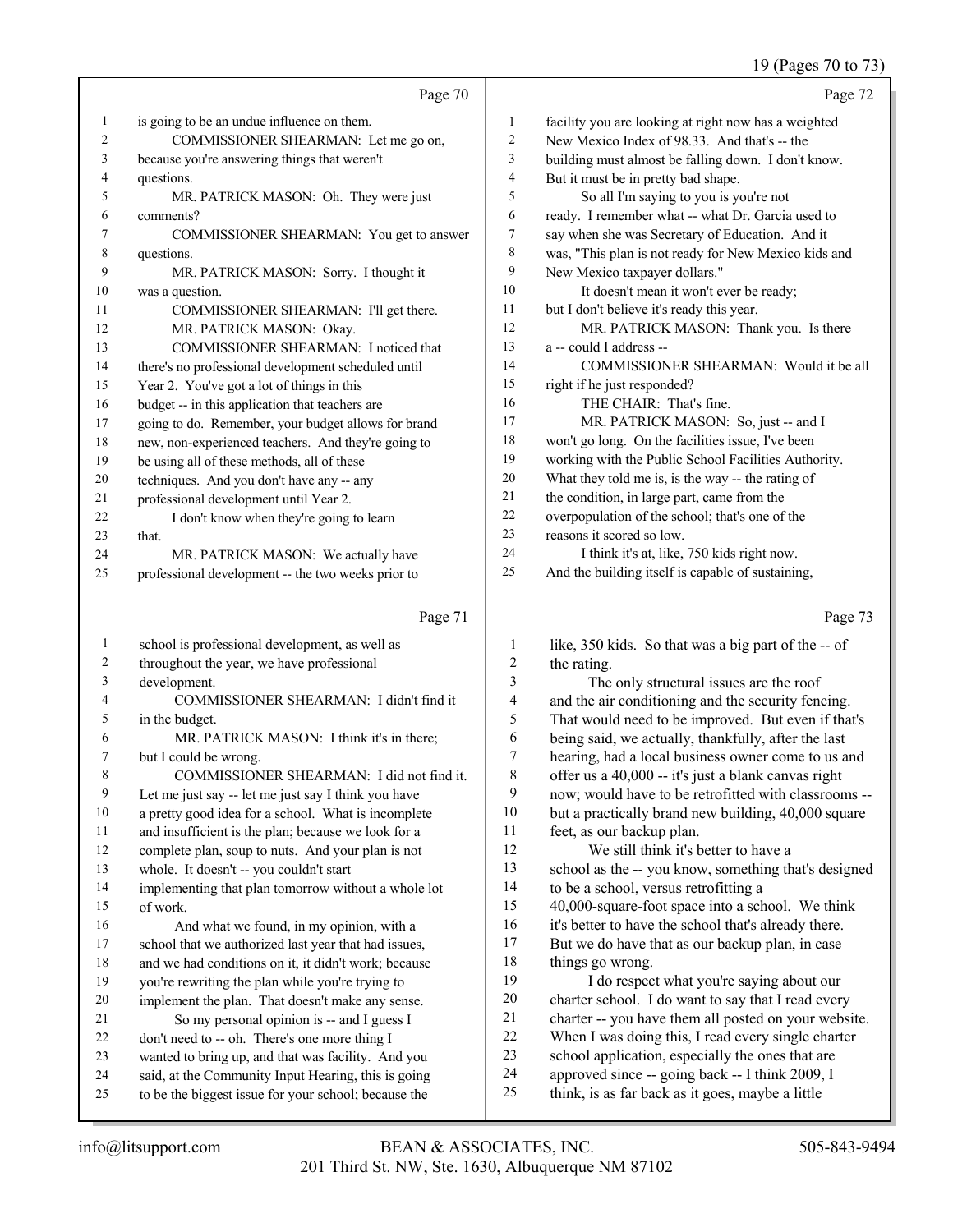## 20 (Pages 74 to 77)

|    | Page 74                                              |                | Page 76                                             |
|----|------------------------------------------------------|----------------|-----------------------------------------------------|
| 1  | further, on your website.                            | 1              | long shot, 20. That's what some of the other        |
| 2  | And we did read those thoroughly. And                | $\overline{c}$ | founders had thought they could do. Like I          |
| 3  | we -- I could be wrong; but I really felt that we    | 3              | addressed before, I don't think -- yeah, they're -- |
| 4  | had addressed those concerns.                        | 4              | that's a completely separate organization from us.  |
| 5  | We're not asking for a rewrite of our                | 5              | COMMISSIONER SHEARMAN: Thank you.                   |
| 6  | charter. What we're saying is we'll take all those   | 6              | Thank you, Madam Chair.                             |
| 7  | inputs that I think you've given us that I think are | 7              | THE CHAIR: Commissioner Peralta?                    |
| 8  | incredibly valid, which is, "Put a special ed        | 8              | COMMISSIONER PERALTA: Thank you. So I'm             |
| 9  | teacher at the top of your list."                    | 9              | going to speak to a number of topics that have been |
| 10 | I think we will take those and make                  | 10             | presented by my fellow Commissioners. But I just    |
| 11 | sure -- and, you know, getting the -- REDW to do the | 11             | kind of wanted to --                                |
| 12 | budget.                                              | 12             | THE CHAIR: Can I just ask you to                    |
| 13 | COMMISSIONER SHEARMAN: But, Mr. Mason,               | 13             | include -- if you hadn't planned it -- if you have  |
| 14 | what I am saying is we expected you to know that     | 14             | any information on that -- if the school rating is  |
| 15 | when you were writing this application, not have us  | 15             | affected by that overload --                        |
| 16 | have to tell you you have to have a special ed       | 16             | MR. PATRICK MASON: Oh, yeah.                        |
| 17 | teacher.                                             | 17             | THE CHAIR: -- if you -- if you can do               |
| 18 | MR. PATRICK MASON: We have a special ed              | 18             | that.                                               |
| 19 | teacher.                                             | 19             | COMMISSIONER PERALTA: Offhand, it doesn't           |
| 20 | COMMISSIONER SHEARMAN: We expect you --              | 20             | ring a bell to me. But what I can tell you is that  |
| 21 | if you say, "I can open a charter school," "Here's   | 21             | the average weighted index in New Mexico is around  |
| 22 | A; here's Z; we got it all."                         | 22             | 18; so even then, you're way off the radar there.   |
| 23 | And you don't got it all. That's my                  | 23             | So just -- yeah.                                    |
| 24 | position. You can fix something after it's pointed   | 24             | So I want to kind of jump on the                    |
| 25 | out that it's wrong. I want it to be right when it   | 25             | perspective of Commissioner Toulouse about the      |
|    | Page 75                                              |                | Page 77                                             |
|    | comes to us --                                       | 1              | start-up approach, and -- you know, just speaking   |
| 2  | MR. PATRICK MASON: I understand.                     | $\overline{2}$ | for me, personally, my personal experience from one |

| ∠  | VIN. FATNIUN MASUN. TURICISMIIU.                  | ∠              | for the, personally, my personal experience from one |
|----|---------------------------------------------------|----------------|------------------------------------------------------|
| 3  | COMMISSIONER SHEARMAN: -- so I have               | 3              | of the charter schools that was one of the very      |
| 4  | absolute faith that you know what you're doing.   | $\overline{4}$ | first charter schools in the State of New Mexico,    |
| 5  | Can I ask you something else?                     | 5              | that it seemed like -- in my community -- is the --  |
| 6  | MR. PATRICK MASON: Yes.                           | 6              | the phase-in model, and how we filled up -- start    |
|    | COMMISSIONER SHEARMAN: Completely -- you          | 7              | small and work your way to big.                      |
| 8  | are a founder of an organization that I can't     | 8              | And, you know, they started K-3, went to             |
| 9  | remember what the name of it is. It's changed a   | 9              | K-5, and eventually, K-8. They have been very        |
| 10 | couple of times.                                  | 10             | consistent; they've been very successful.            |
| 11 | MR. PATRICK MASON: Excellent Schools              | 11             | And so I really believe that what                    |
| 12 | New Mexico.                                       | 12             | Commissioner Toulouse is telling you about is that   |
| 13 | <b>COMMISSIONER SHEARMAN: Excellent Schools</b>   | 13             | K-8 may be a stretch, you know. So -- so I           |
| 14 | New Mexico. Is this one of those 20 schools that  | 14             | definitely believe that maybe the phase-in approach  |
| 15 | you all are going to open?                        | 15             | is a much better approach for you-all in starting up |
| 16 | MR. PATRICK MASON: It has no connection.          | 16             | a school.                                            |
| 17 | In fact, I've been working on this for two years  | 17             | As far as recruitment for teachers, from             |
| 18 | before anybody ever approached me about Excellent | 18             | an administrative experience, I can tell you, that's |
| 19 | Schools New Mexico.                               | 19             | a big, monumental task. We've had a new HR director  |
| 20 | COMMISSIONER SHEARMAN: So it wouldn't be          | 20             | who came from in Arizona and has tried from all      |
| 21 | one of the 20?                                    | 21             | surrounding neighboring states, you know, to try and |
| 22 | MR. PATRICK MASON: No, it would not.              | 22             | get teachers in, and we still have gaps to fill.     |
| 23 | COMMISSIONER SHEARMAN: So we're still             | 23             | We have -- we have a pipeline this year of           |
| 24 | looking at 20 more?                               | 24             | one of the assistant special ed directors from APS   |
| 25 | MR. PATRICK MASON: I still think that's a         | 25             | who is now our director at Socorro. And we tried     |
|    |                                                   |                |                                                      |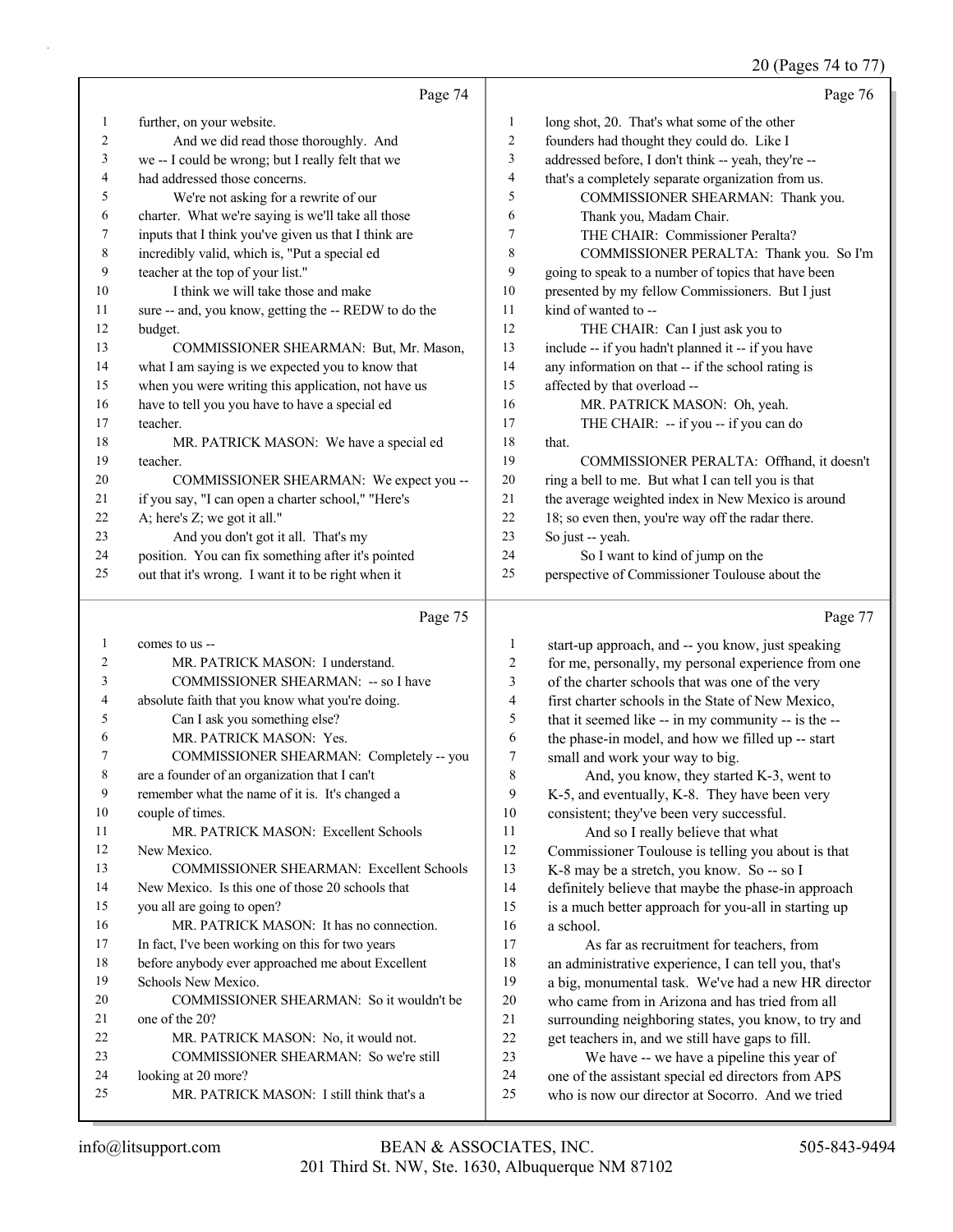## 21 (Pages 78 to 81)

|    | Page 78                                              |                         | Page 80                                              |
|----|------------------------------------------------------|-------------------------|------------------------------------------------------|
| 1  | the pipeline right into APS and some of our fellow   | 1                       | you can adequately do that. And I don't think        |
| 2  | colleagues and even adding -- even throwing out a    | 2                       | you've got it budgeted to be able to do that, as     |
| 3  | signing bonus. And we still have those positions     | 3                       | well.                                                |
| 4  | still to fill in some of our schools in the          | $\overline{\mathbf{4}}$ | And if you're just going to be handing               |
| 5  | District.                                            | 5                       | pre-made curriculum out to people and say, "Here,    |
| 6  | So, you know, it's going to be tough. I              | 6                       | this is what you're going to be teaching," that's    |
| 7  | mean -- so K-8 -- maybe going K-5, you might be able | 7                       | not sensitive to the community that you're -- that   |
| 8  | to get a complete staff on board. So I just kind of  | 8                       | you're teaching, as well. And that's what I'm kind   |
| 9  | want to just give you my perspective on that.        | 9                       | of gathering that you're doing.                      |
| 10 | MR. PATRICK MASON: Thank you,                        | 10                      | I've got serious concerns. I don't know              |
| 11 | Commissioner.                                        | 11                      | why -- is it "Barkley"?                              |
| 12 | THE CHAIR: Okay. I'll try to make this               | 12                      | MR. PATRICK MASON: "Barney."                         |
| 13 | brief.                                               | 13                      | THE CHAIR: The charter organization is               |
| 14 | I'm going to simply address some of the              | 14                      | "Barkley"? "Barney."                                 |
| 15 | areas, quickly, that I did at the Input Hearing.     | 15                      | I have serious concerns as to why is                 |
| 16 | And it -- it reiterates what many others have said   | 16                      | Barney coming in for two weeks out of a year? Why,   |
| 17 | today.                                               | 17                      | if you're not using any curriculum that's associated |
| 18 | My concern with the K-8 rollout is                   | 18                      | with them? I don't know why they'd even be           |
| 19 | extraordinary. And it -- it wasn't alleviated        | 19                      | interested in doing that.                            |
| 20 | today; because if you get five in a sixth grade, it  | 20                      | And I do have -- I mentioned it at the               |
| 21 | was -- it was brought out, and you get 30 in a third | 21                      | Input Hearing. I have a serious concern about the    |
| 22 | grade, it's going to have such an impact on your     | 22                      | connection with Hillsdale College. And I reiterate   |
| 23 | budget to have to carry those small numbers,         | 23                      | Commissioner Carr's. It sounds good; but it's -- it  |
| 24 | potentially, in any of those grades.                 | 24                      | can also open the door -- I'll tell you, I -- I had  |
| 25 | I know the issue has been addressed about            | 25                      | a cross burned in the empty lot next door to me. So  |
|    | Page 79                                              |                         | Page 81                                              |
|    | the budget and the professional development. I       | 1                       | it's a -- it's an issue that I've got definite       |
|    | $1 - U$ $1 - 10$ $1 - 10$ $1 - 1 - 1$ $1 - 10$       | $\sim$                  | المنافس والمستحدث والمستحدث والمستحدث                |

| 1     | the budget and the professional development. I       | 1  | it's a -- it's an issue that I've got definite       |
|-------|------------------------------------------------------|----|------------------------------------------------------|
| 2     | don't remember if it was in the budget. I know, in   | 2  | concerns about that.                                 |
| 3     | the narrative, you did say that the two weeks prior  | 3  | The final analysis said that there was               |
| 4     | to the school was for curriculum development.        | 4  | adequate culture placed into that application. And   |
| 5     | And I think that that's truly an                     | 5  | I'll be honest with you -- and we mentioned it at    |
| 6     | impossible task, especially when you're looking at   | 6  | the Input Hearing -- I didn't see anything about     |
| 7     | the fact that you are, realistically, only going to  | 7  | culture in that application; so I don't know where   |
| $8\,$ | be able to hire first-year teachers. I think the     | 8  | that rating came from.                               |
| 9     | number of us that have sat on curriculum             | 9  | And I went back over the application, and            |
| 10    | committees -- you know, it took me ten years to be   | 10 | I didn't see any part of the Four Corners culture in |
| 11    | able to open the door to be able to get into         | 11 | that application. And that was a concern, to start   |
| 12    | curriculum work, because I wasn't considered         | 12 | with.                                                |
| 13    | experienced enough to be able to do that.            | 13 | So I -- you know, I think -- I'm not going           |
| 14    | And I tell people -- I think I cried every           | 14 | to go to the "incomplete"; but I'm going to go to    |
| 15    | night my first year of teaching, because it was so   | 15 | the "insufficient." I think there's too many         |
| 16    | overwhelming. So to ask new teachers to be able to   | 16 | questions that are out there, especially about the   |
| 17    | sit down and adequately provide curriculum for       | 17 | curriculum and the adequate staffing, to provide     |
| 18    | that -- for what they're going into in two weeks,    | 18 | that education at this point in time.                |
| 19    | it's -- it's unfair to the student population to ask | 19 | Anyone else? Okay. I'll entertain a                  |
| 20    | those individuals to then be writing that            | 20 | motion. And I do believe -- let me find a page --    |
| 21    | curriculum.                                          | 21 | COMMISSIONER SHEARMAN: Madam Chair, since            |
| 22    | In addition, you need to be providing                | 22 | the motion to -- should the motion be to deny, it    |
| 23    | professional development for those teachers who      | 23 | needs to list the reasons for that denial, and they  |
| 24    | could potentially be from out of the area and the    | 24 | must be legally correct.                             |
| 25    | culture. So I don't think you can -- I don't think   | 25 | Might I suggest that we take a few-minute            |
|       |                                                      |    |                                                      |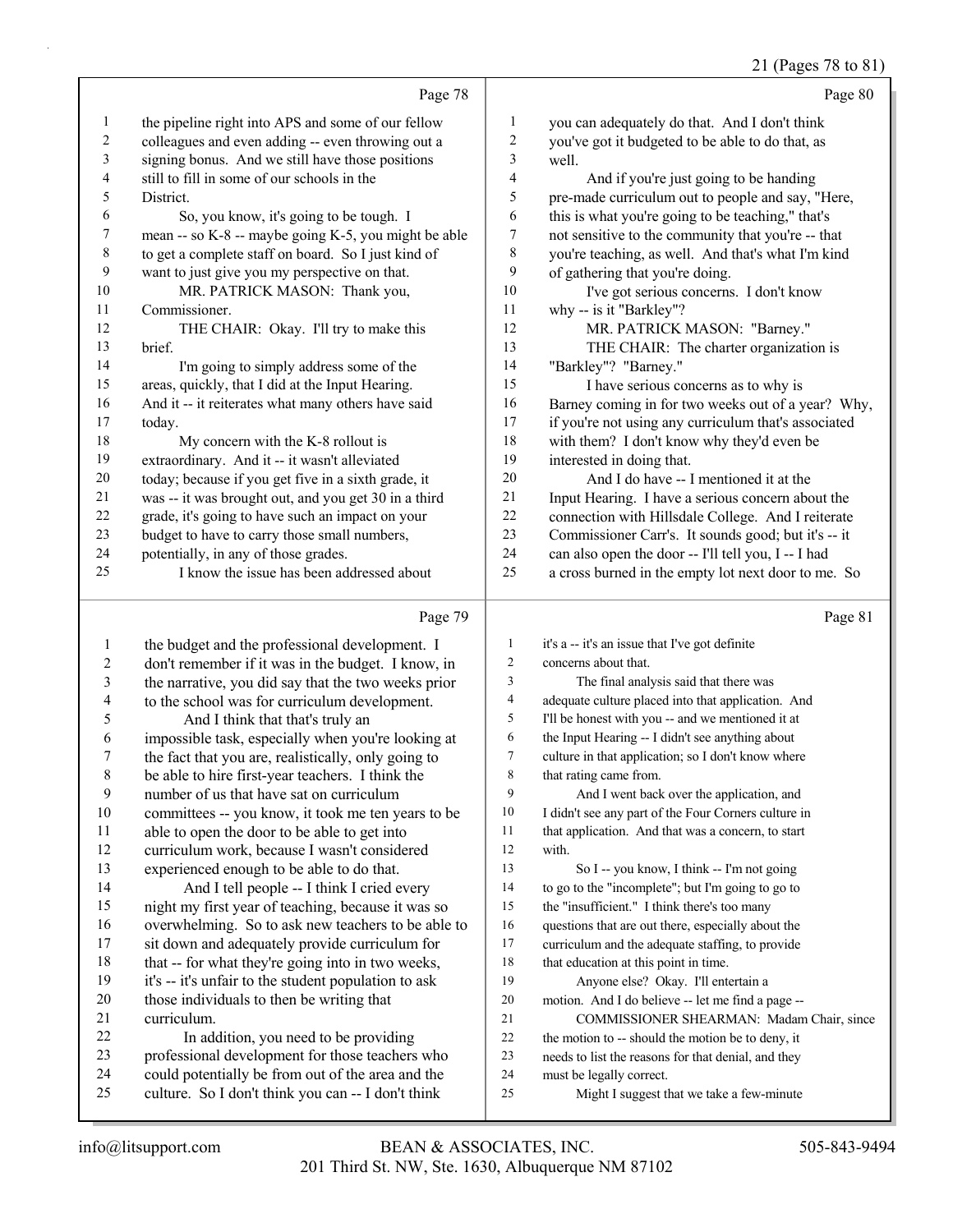22 (Pages 82 to 85)

|          | Page 82                                                                                  |                | Page 84                                                                          |
|----------|------------------------------------------------------------------------------------------|----------------|----------------------------------------------------------------------------------|
| 1        | break, and you consult with our attorneys to be sure                                     | $\mathbf{1}$   | "2. An educational program consistent with                                       |
| 2        | that we're -- whatever we do, we do it correctly?                                        | $\overline{c}$ | the requirements and purposes of the Charter                                     |
| 3        | MR. PATRICK MASON: Can I have one more                                                   | 3              | Schools Act."                                                                    |
| 4        | comment, Commissioner?                                                                   | $\overline{4}$ | THE CHAIR: If I could just ask the                                               |
| 5        | THE CHAIR: Certainly.                                                                    | 5              | Commissioner to also amend that to include the name                              |
| 6        | MR. PATRICK MASON: You know, reading                                                     | 6              | of the school, which was not in the -- in the                                    |
| 7        | Lane's hearing last year, I did find one thing.                                          | 7              | wording. And I apologize.                                                        |
| 8        | THE CHAIR: Okay. I'm -- I'm just going                                                   | 8              | COMMISSIONER CARR: I -- I should have                                            |
| 9        | to say this, and -- we're not looking back at other                                      | 9              | known. I should have said. And I'm amending this                                 |
| 10       | applications.                                                                            | 10             | to -- to deny Hozha [ph].                                                        |
| 11       | MR. PATRICK MASON: It's just for this                                                    | 11             | MR. PATRICK MASON: "Hozho."                                                      |
| 12       | one.                                                                                     | 12             | COMMISSIONER CARR: "Hozho." I knew I was                                         |
| 13       | THE CHAIR: And I'm going to say for this                                                 | 13             | going to mess that up. Sorry.                                                    |
| 14       | one, I don't look back at other applications. I                                          | 14             | COMMISSIONER SHEARMAN: I'll second.                                              |
| 15       | don't look back at other hearings; so I'm not -- and                                     | 15             | THE CHAIR: Commissioner Armbruster,                                              |
| 16       | I do not believe that any of the other Commissioners                                     | 16             | roll-call vote, please?                                                          |
| 17       | look at other and make any connection to them. So I                                      | 17             | COMMISSIONER ARMBRUSTER: Commissioner                                            |
| 18       | would appreciate it --                                                                   | 18             | Shearman?                                                                        |
| 19       | MR. PATRICK MASON: Fair enough.                                                          | 19             | COMMISSIONER SHEARMAN: A "yes" vote is to                                        |
| 20       | Madam Chair.                                                                             | 20             | deny. Yes.                                                                       |
| 21       | THE CHAIR: Okay? So if we could take a                                                   | 21             | <b>COMMISSIONER ARMBRUSTER: Commissioner</b>                                     |
| 22       | five-minute break, and we'll work out the wording of                                     | 22             | Peralta?                                                                         |
| 23       | the motion? Thank you.                                                                   | 23             | COMMISSIONER PERALTA: Yes.                                                       |
| 24       | (Recess held, 10:35 a.m. to 10:50 a.m.)                                                  | 24             | COMMISSIONER ARMBRUSTER: Commissioner                                            |
| 25       | THE CHAIR: So, Commissioners, I will                                                     | 25             | Pogna?                                                                           |
|          |                                                                                          |                |                                                                                  |
|          |                                                                                          |                |                                                                                  |
|          | Page 83                                                                                  |                | Page 85                                                                          |
| 1        | entertain a motion at this time.                                                         | $\mathbf{1}$   | COMMISSIONER POGNA: No.                                                          |
| 2        | COMMISSIONER CARR: Do you have it?                                                       | $\overline{2}$ | COMMISSIONER ARMBRUSTER: Commissioner                                            |
| 3        | THE CHAIR: I do.                                                                         | 3              | Toulouse?                                                                        |
| 4        | COMMISSIONER CARR: I didn't say I was                                                    | $\overline{4}$ | COMMISSIONER TOULOUSE: Yes.                                                      |
| 5        | going to do it. I was just asking if you had it.                                         | 5              | COMMISSIONER ARMBRUSTER: Commissioner                                            |
| 6        | And you get up and bring it over to me anyway.                                           | 6              | Gipson?                                                                          |
| 7        | (Chair consults with Commissioner Carr.)                                                 | 7              | COMMISSIONER GIPSON: Yes.                                                        |
| 8        | COMMISSIONER CARR: I didn't have much to                                                 | 8              | COMMSSIONER ARMBRUSTER: Commissioner                                             |
| 9        | do with putting this together; so I'll do the best I                                     | 9              | Carr?                                                                            |
| 10       | can.                                                                                     | 10             | COMMISSIONER CARR: Yes.                                                          |
| 11       | I am moving that we deny, based on,                                                      | 11             | COMMISSIONER ARMBRUSTER: Commissioner                                            |
| 12       | overall, the application is either incomplete or                                         | 12             | Chavez?                                                                          |
| 13       | inadequate. The applicants did not sufficiently                                          | 13             | COMMISSIONER CHAVEZ: Yes.                                                        |
| 14       | demonstrate the experience, knowledge, and                                               | 14             | COMMISSIONER ARMBRUSTER: Commissioner                                            |
| 15       | competence to successfully open and operate a                                            | 15             | Armbruster votes "Yes" -- "No." I vote "No."                                     |
| 16       | charter school.                                                                          | 16             | But the vote is one, two -- is six to two;                                       |
| 17       | The Charter Schools Act, in paragraph (i)                                                | 17             | so it passes.                                                                    |
| 18       | of subsection L of Section 22-8B-6, NMSA 1978,                                           | 18             | COMMISSIONER SHEARMAN: I'm sorry. You                                            |
| 19       | states that, "The chartering authority may approve,                                      | 19             | voted "No," Commissioner Armbruster? Is that                                     |
| 20       | approve with conditions, or deny an application.                                         | 20             | correct?                                                                         |
| 21       | The chartering authority may deny an application if                                      | 21             | COMMISSIONER ARMBRUSTER: I did.                                                  |
| 22       | it's based, but not limited to, the following:                                           | 22             | THE CHAIR: Thank you. And thank you very                                         |
| 23       | "1. The application is incomplete and                                                    | 23             | much.                                                                            |
| 24<br>25 | inadequate; i.e., curriculum development, staffing,<br>professional development, budget; | 24<br>25       | MR. PATRICK MASON: Thank you,<br>Commissioners. I wish we had the opportunity to |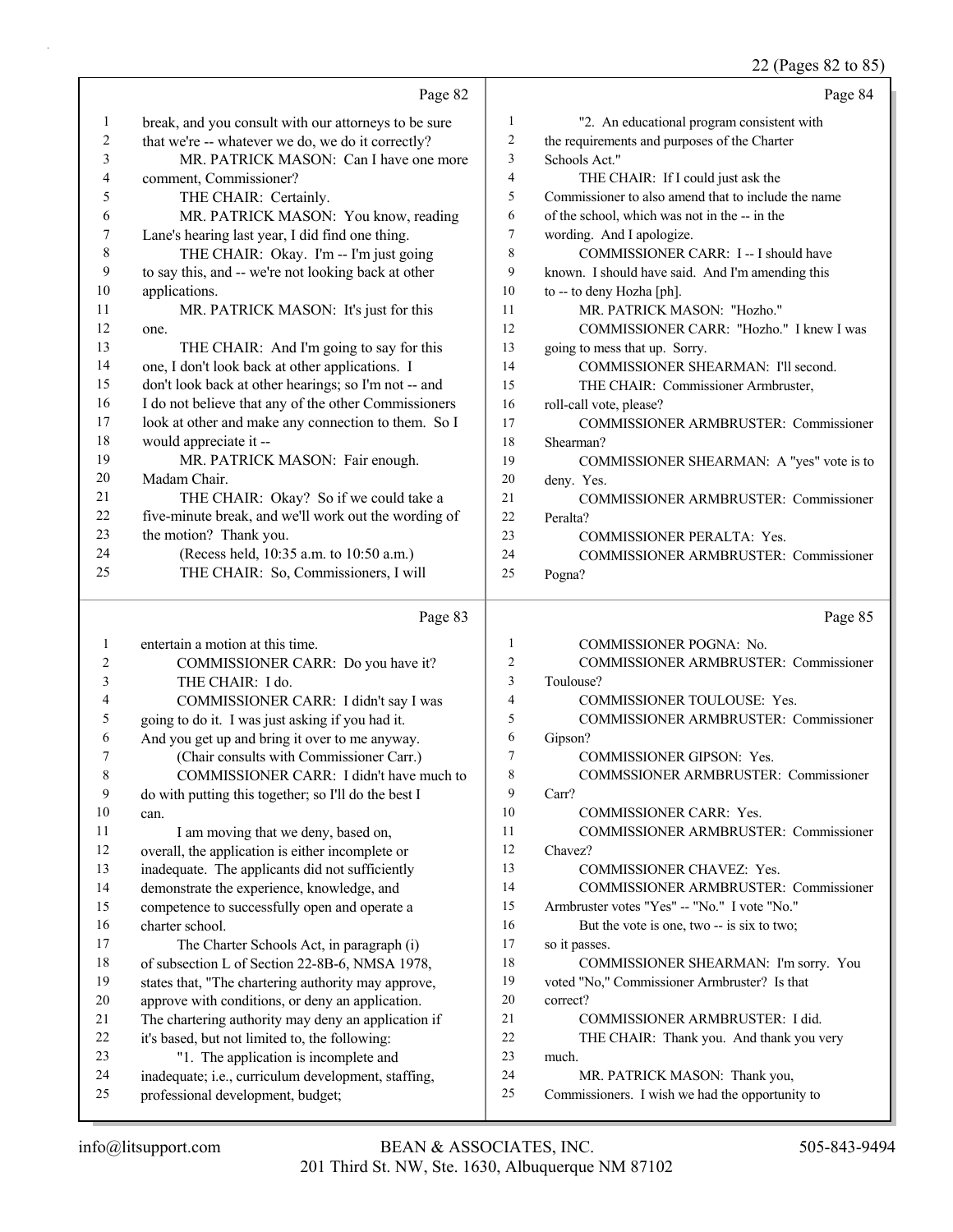|    | Page 86                                             |                | Page 88                                              |
|----|-----------------------------------------------------|----------------|------------------------------------------------------|
| 1  | help these kids. I think they could do great        | 1              | in 16 areas. Only two areas were scored "Meets or    |
| 2  | things, like, be lawyers; but                       | $\overline{c}$ | Exceeds."                                            |
| 3  | COMMISSIONER TOULOUSE: May I remind you,            | 3              | In the Business Plan section, the                    |
| 4  | Mr. Mason, that we have many, many schools that it  | 4              | applicant review team rated more than one response   |
| 5. | takes two or three years to get approved --         | 5              | "Does Not Meet" and less than 70 percent of the      |
| 6  | MR. PATRICK MASON: Yeah, I understand.              | 6              | responses "Meets or Exceeds." The applicant scored   |
| 7  | COMMISSIONER TOULOUSE: If you fix it up,            | 7              | "Does Not Meet" in seven areas in the Business Plan  |
| 8  | I think you will have smooth sailing.               | 8              | section, and no areas were scored "Meets or          |
| 9  | MR. PATRICK MASON: I think we are going             | 9              | Exceeds."                                            |
| 10 | to appeal. But thank you, Commissioner.             | 10             | In the Evidence of Support section, the              |
| 11 | COMMISSIONER SHEARMAN: Did you announce             | 11             | review team rated more than one response "Does Not   |
| 12 | the vote?                                           | 12             | Meet" and less than 10 percent of responses "Meets   |
| 13 | COMMISSIONER ARMBRUSTER: I did.                     | 13             | or Exceeds." The applicants were "Partially Meets"   |
| 14 | THE CHAIR: Sorry. That was a six-to-two             | 14             | in one area and "Does Not Meet" in four areas. No    |
| 15 | vote to deny the application.                       | 15             | areas were scored "Meets or Exceeds."                |
| 16 | COMMISSIONER SHEARMAN: Thank you.                   | 16             | As a result, CSD is recommending the                 |
| 17 | THE CHAIR: Do we have anyone from Albert            | 17             | denial of this application.                          |
| 18 | Einstein here?                                      | 18             | THE CHAIR: Commissioners, any questions?             |
| 19 | <b>COMMISSIONER CARR: Wow.</b>                      | 19             | Commissioner Carr?                                   |
| 20 | THE CHAIR: Okay.                                    | 20             | COMMISSIONER CARR: So, you know, maybe               |
| 21 | MS. POULOS: Madam Chair, Commissioners,             | 21             | it's not that big a deal to ask questions right now. |
| 22 | before you is consideration for the application for | 22             | But I do have a question.                            |
| 23 | the Albert Einstein Academy.                        | 23             | Is -- and this is for the Charter                    |
| 24 | The Charter Schools Division is                     | 24             | Division. Is LeAnne Salazar-Montoya still            |
| 25 | recommending the denial of this application for the | 25             | associated with this application?                    |

## Page 87  $\vert$

|    | Page 87                                              |                | Page 89                                              |
|----|------------------------------------------------------|----------------|------------------------------------------------------|
| 1  | following reasons: The application was complete.     | $\mathbf{1}$   | MS. POULOS: Madam Chair, Mr. Carr,                   |
| 2  | The applicant fail- -- sorry -- incomplete because   | $\overline{c}$ | Commissioner Carr, we have received no communication |
| 3  | the applicant failed to timely submit five of the    | 3              | from the school since that response, which was       |
| 4  | six required appendices, including the governing     | 4              | forwarded to the Commission, was received, in which  |
| 5  | body bylaws, head administrator job description, job | 5              | Ms. Salazar-Montoya requested that the Commission    |
| 6  | descriptions for certified, licensed, and other key  | 6              | reconsider their position that the application was   |
| 7  | staff, PSFA-approved projected facility plan         | 7              | incomplete.                                          |
| 8  | documentation, and a five-year budget plan.          | 8              | So we are not aware. We received no                  |
| 9  | The CSD also believes the application is             | 9              | communication from her or other applicants about     |
| 10 | inadequate because, in the Academic Plan section,    | 10             | whether she would be in attendance today. She is     |
| 11 | the review team rated more than three responses      | 11             | the only representative on the applicant team that   |
| 12 | "Partially Meets," more than one response "Does Not  | 12             | has an e-mail address that works. The other          |
| 13 | Meet," and less than 70 percent of the responses     | 13             | representative, we get bounce-backs every time we    |
| 14 | "Meets or Exceeds."                                  | 14             | send an e-mail.                                      |
| 15 | The applicant scored "Partially Meets" in            | 15             | COMMISSIONER CARR: The -- do any members             |
| 16 | six areas and "Does Not Meet" in six areas of the    | 16             | of the Commission or the Charter Division know if    |
| 17 | Academic Plan section. Three areas were scored as    | 17             | she is still superintendent at Mora Public Schools?  |
| 18 | "Meets or Exceeds."                                  | 18             | MS. POULOS: Madam Chairwoman,                        |
| 19 | In the Organizational Plan section, the              | 19             | Commissioner Carr, that is my understanding.         |
| 20 | review team rated more than three responses          | 20             | COMMISSIONER CARR: That she-                         |
| 21 | "Partially Meets," more than one response "Does Not  | 21             | MS. POULOS: That she is the                          |
| 22 | Meet," and less than 70 percent of the responses     | 22             | superintendent of Mora Public Schools.               |
| 23 | "Meets or Exceeds."                                  | 23             | COMMISSIONER CARR: That she is the                   |
| 24 | In that section, the applicant scored                | 24             | superintendent of Mora Public Schools? So I would    |
| 25 | "Partially Meets" in six areas and "Does Not Meet"   | 25             | just like to state, for the record, that we -- that  |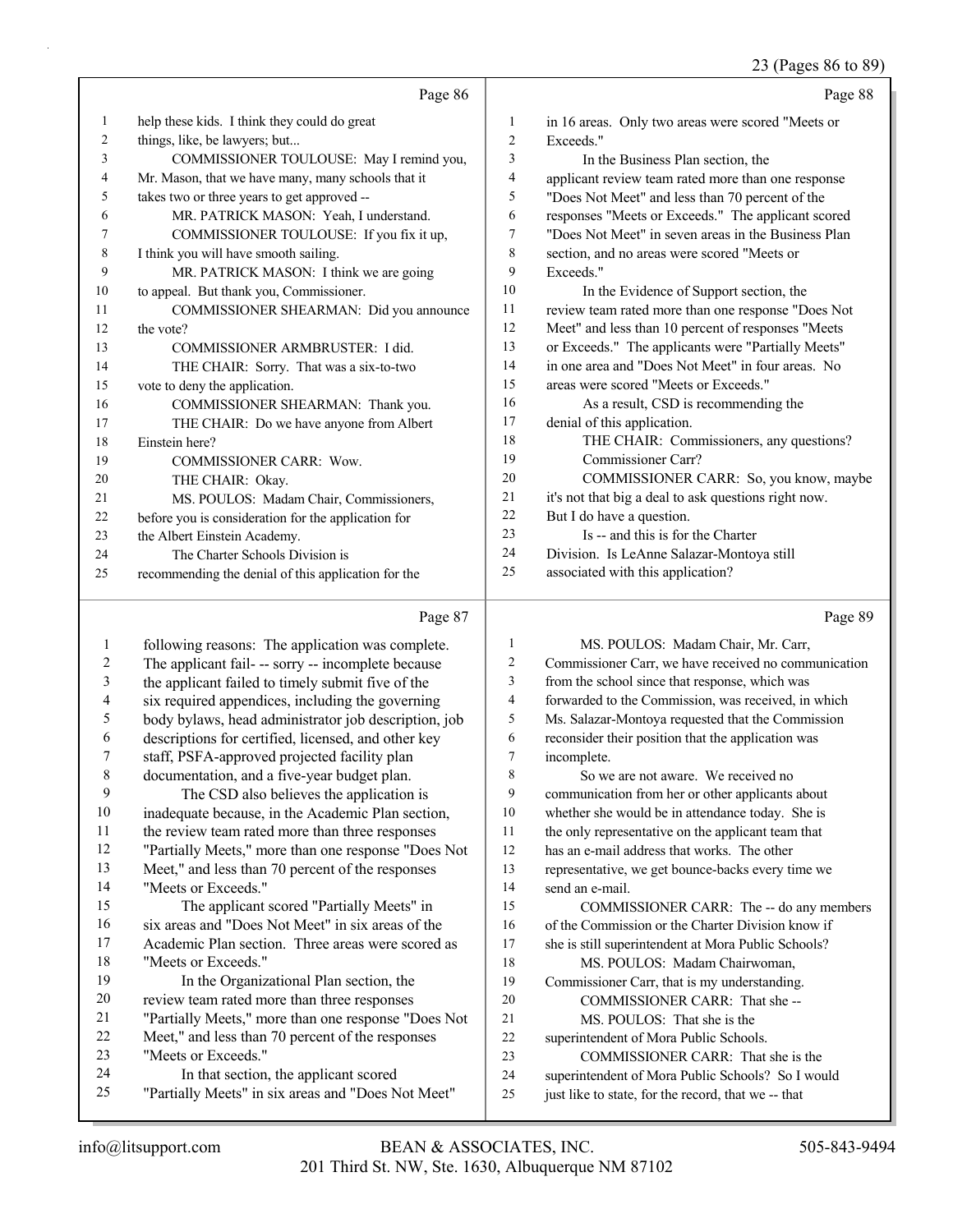|    | Page 90                                             |                | Page 92                                            |
|----|-----------------------------------------------------|----------------|----------------------------------------------------|
| 1  | I have an issue that LeAnne Salazar-Montoya is      | 1              | inadequate;"                                       |
| 2  | being -- you know, is going to be possibly in court | $\overline{2}$ | And No. 2, "The application does not               |
| 3  | in regards to the alleged illegal firing of three   | 3              | propose to offer an educational program consistent |
| 4  | educators in her school district, and there are     | 4              | with the requirements and purposes of the Charter  |
| 5  | other allegations, as well.                         | 5              | School Act."                                       |
| 6  | So just in case anybody was going to vote           | 6              | COMMISSIONER PERALTA: I second that.               |
| 7  | for this school, I just wanted to make it -- state  | 7              | THE CHAIR: Second by Commissioner                  |
| 8  | it for the record, that this is something, in       | 8              | Peralta.                                           |
| 9  | addition to the application, that is very -- it's   | 9              | Roll-call vote, please?                            |
| 10 | concerning to me, that she may, you know, end up    | 10             | <b>COMMISSIONER ARMBRUSTER: Commissioner</b>       |
| 11 | bringing this school into the future, as well.      | 11             | Chavez?                                            |
| 12 | So I -- anyway, I have grave concerns               | 12             | <b>COMMISSIONER CHAVEZ: Yes.</b>                   |
| 13 | regarding the leadership of this particular         | 13             | COMMISSIONER ARMBRUSTER: Commissioner              |
| 14 | individual in regards to this school, based on      | 14             | Pogna?                                             |
| 15 | what's going on, which we'll probably find out more | 15             | <b>COMMISSIONER POGNA: Yes.</b>                    |
| 16 | in the next year. And that's all I've got to say.   | 16             | <b>COMMISSIONER ARMBRUSTER: Commissioner</b>       |
| 17 | THE CHAIR: Commissioners, any other                 | 17             | Carr?                                              |
| 18 | comments? Questions? If not, I will --              | 18             | <b>COMMISSIONER CARR: Yes.</b>                     |
| 19 | COMMISSIONER SHEARMAN: May I just make a            | 19             | <b>COMMISSIONER ARMBRUSTER: Commissioner</b>       |
| 20 | comment? I'm sorry.                                 | 20             | Toulouse?                                          |
| 21 | THE CHAIR: Sure.                                    | 2.1            | <b>COMMISSIONER TOULOUSE: Yes.</b>                 |
| 22 | COMMISSIONER SHEARMAN: Just for the                 | 22             | <b>COMMISSIONER ARMBRUSTER: Commissioner</b>       |
| 23 | record, I would like to say that we -- those of us  | 23             | Shearman?                                          |
| 24 | who attended the Community Input Hearing on this    | 24             | <b>COMMISSIONER SHEARMAN: Yes.</b>                 |
| 25 | application pointed out very clearly that this      | 25             | <b>COMMISSIONER ARMBRUSTER: Commissioner</b>       |

#### Page 91

1 application, to our mind, was incomplete, because of 2 the five pieces of the application that were 3 missing. As a matter of fact, Chairwoman Gipson 4 even counted -- said, "There are five missing." 5 So I don't think there's any way we could 6 take any other action on this application other than 7 to deny it as incomplete and certainly inadequate. 8 I just wanted that on the record. 9 Thank you. 10 And I will make the motion, Madam Chair. 11 THE CHAIR: Thank you, Commissioner. 12 COMMISSIONER SHEARMAN: I move that the 13 application for the Albert Einstein Academy be 14 denied, as overall, the application is either 15 incomplete or inadequate. The application did not 16 sufficiently demonstrate the experience, knowledge, 17 and competence to successfully open and operate a 18 charter school. 19 The Charter School Act, in paragraph i of 20 section L of Section 22-8B-6 NMSA 1978, states that, 21 "A chartering authority may approve, approve with 22 conditions, or deny an application. A chartering 23 authority may deny an application if..." -- and we 24 believe this is the case with this application -- 25 No. 1, "The application is incomplete and Page 93 1 Armbruster votes "Yes." 2 Commissioner Gipson? 3 COMMISSIONER GIPSON: Yes. 4 COMMISSIONER ARMBRUSTER: Commissioner 5 Peralta? 6 COMMISSIONER PERALTA: Yes. 7 COMMISSIONER ARMBRUSTER: That is an 8 eight-to-zero vote. 9 THE CHAIR: That is an eight-to-zero vote 10 to deny the application. 11 COMMISSIONER ARMBRUSTER: To deny. 12 THE CHAIR: Thank you. 13 COMMISSIONER SHEARMAN: I'm sorry. Did 14 the motion need to state the reasons? Yes? 15 THE CHAIR: I think so; because 16 ultimately, they still have the ability to appeal 17 it, if they choose. So I believe the motion needed 18 to state the reasons. 19 COMMISSIONER SHEARMAN: So what do we do 20 now? New motion or amend the motion? 21 MS. McKEE: You can amend the motion. 22 COMMISSIONER GIPSON: But I thought you -- 23 COMMISSIONER SHEARMAN: But is that 24 sufficient? 25 MS. McKEE: Absolutely.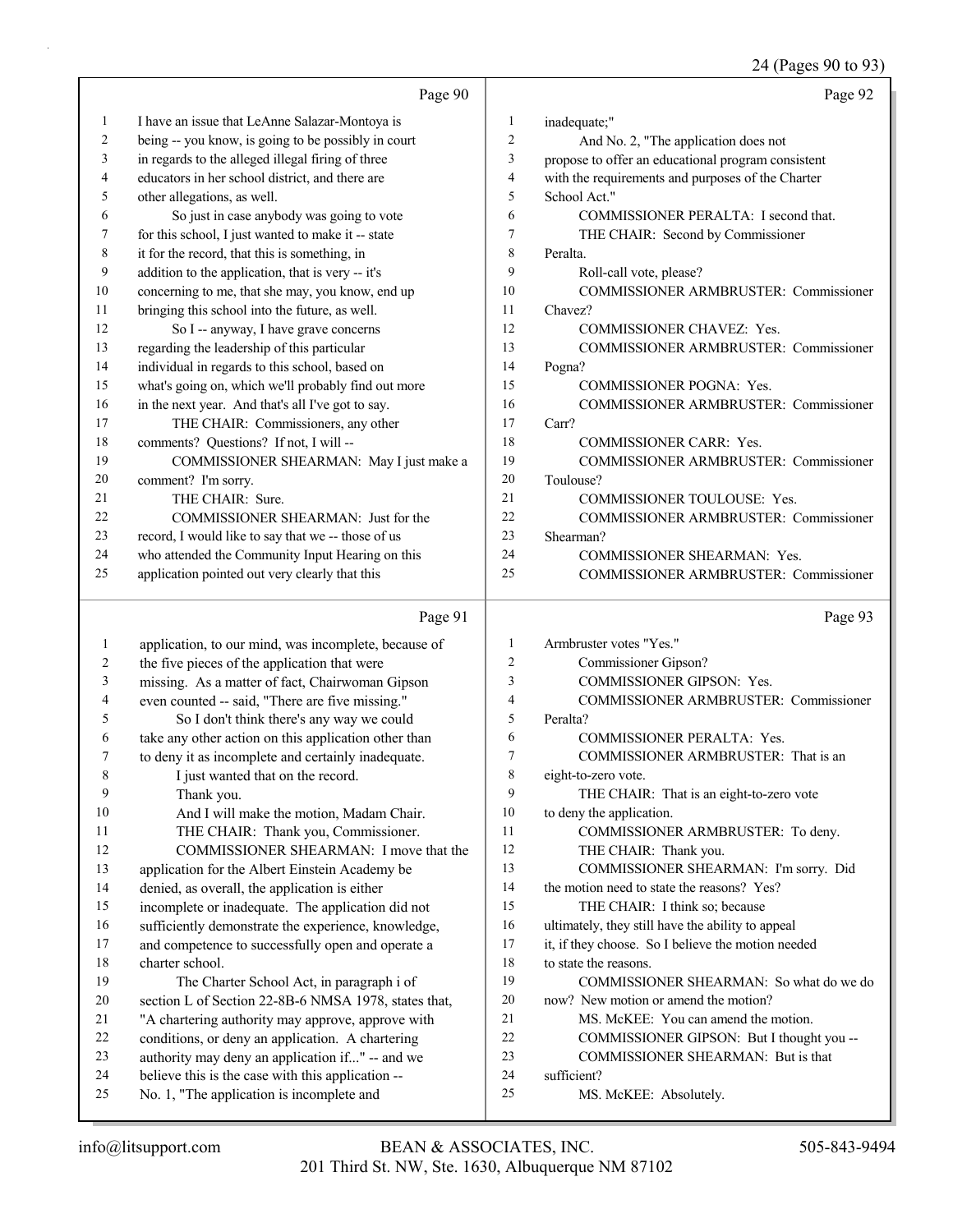25 (Pages 94 to 97)

|    | Page 94                                          |                | Page 96                                             |
|----|--------------------------------------------------|----------------|-----------------------------------------------------|
|    | COMMISSIONER SHEARMAN: That's enough?            | 1              | I ask -- may I ask a question?                      |
| 2  | COMMISSIONER CARR: Yeah.                         | $\overline{c}$ | THE CHAIR: Commissioner Toulouse?                   |
| 3  | COMMISSIONER SHEARMAN: We don't have to          | 3              | Certainly.                                          |
| 4  | state why we feel it's incomplete?               | 4              | COMMISSIONER TOULOUSE: Actually, I have             |
| 5  | COMMISSIONER ARMBRUSTER: I thought you           | 5              | two.                                                |
| 6  | did; because you said it did not include all the | 6              | Number one is why did you move without              |
| 7  | appendices.                                      | 7              | letting us know? I know you knew you were supposed  |
| 8  | THE CHAIR: I think it's fine. I don't --         | 8              | to let us.                                          |
| 9  | okay? Are we okay?                               | 9              | And secondly, how has it affected your              |
| 10 | MS. McKEE: (Indicates.)                          | 10             | enrollment, when you went just about as far         |
| 11 | THE CHAIR: All right. We are now on to           | 11             | diagonally across the city as you can go, and you   |
| 12 | item No. 6, Discussion and Possible Action on    | 12             | are in an area very different from the one you were |
| 13 | Charter School Amendments.                       | 13             | approved in?                                        |
| 14 | COMMISSIONER SHEARMAN: "Has moved," it           | 14             | MR. JUSTIN BAJARDO: Members of the                  |
| 15 | says, after the fact?                            | 15             | Commission, we were in negotiations to extend our   |
| 16 | THE CHAIR: Yes.                                  | 16             | lease for another year at our -- what is now our    |
| 17 | Good morning. And if you could state your        | 17             | former location. And we were working toward that    |
| 18 | name for the record, please?                     | 18             | end throughout the spring and into the summer.      |
| 19 | MR. JUSTIN BAIARDO: My name is Justin            | 19             | As the Director had mentioned, we're                |
| 20 | Baiardo. I'm the founder of Explore Academy.     | 20             | looking at a more permanent solution; and that's    |
| 21 | MS. VICKY McCARTY: I'm Vicky McCarty,            | 21             | obviously been a long-term project for us.          |
| 22 | Principal of Explore Academy.                    | 22             | The -- when we realized in June that                |
| 23 | MS. POULOS: Madam Chairwoman,                    | 23             | the -- the extension of that lease was not going    |
| 24 | Commissioners, Explore Academy is requesting to  | 24             | to -- was not going to happen, we had to -- the     |
| 25 | amend its charter to reflect that the school has | 25             | temporary facility, which we're now occupying, we   |
|    | Page 95                                          |                | Page 97                                             |

## Page 95 |

| 1  | already moved from 3831 Midway Place, Albuquerque,  | 1  | began to -- we had had discussions with this         |
|----|-----------------------------------------------------|----|------------------------------------------------------|
| 2  | New Mexico, to a temporary location at 6900         | 2  | facility owner prior to that, just as a backup.      |
| 3  | Los Volcanes, Albuquerque, New Mexico.              | 3  | But the facility was actually changing               |
| 4  | This school has provided a rationale for            | 4  | ownership. It belonged to one church -- it is a      |
| 5  | its request, in that the original lease expired.    | 5  | church facility, with an education wing to it, which |
| 6  | And the school is working for a permanent facility  | 6  | we're occupying. And it was being sold to another    |
| 7  | and is looking to do that and would bring back an   | 7  | church. And the transaction -- we had to wait for    |
| 8  | amendment request for that change in location.      | 8  | that transaction to be complete before the new       |
| 9  | I do, just at the outset, want to                   | 9  | ownership took over. The transaction was closed,     |
| 10 | recognize the excellent academic work that this     | 10 | and then they could engage us in the execution of a  |
| 11 | school has done over the past year. They increased  | 11 | lease.                                               |
| 12 | their letter grade from a D to an A; and I think    | 12 | All of that timeliness pushed it through             |
| 13 | that's very commendable. So I absolutely want to    | 13 | into July. And then the moment that we had the --    |
| 14 | recognize them for that.                            | 14 | the ability to negotiate the lease with the new      |
| 15 | CSD has provided motion language, on the            | 15 | ownership, we did. The lease was executed. Then we   |
| 16 | last pages, to approve -- approve, or approve with  | 16 | sent the lease that same evening, as soon as we      |
| 17 | conditions, or deny. The Commission, I know, is     | 17 | possibly can.                                        |
| 18 | concerned about the fact that they have moved prior | 18 | That is a concern for us, as well. We                |
| 19 | to obtaining the approval.                          | 19 | have not lost any students based on the relocation   |
| 20 | And one of the conditions that's proposed           | 20 | to the westside. It is out of our central location,  |
| 21 | as a potential condition is that they ensure that   | 21 | which we -- the facilities that we are looking at -- |
| 22 | the request for any subsequent move is approved by  | 22 | the one that we are finalizing, is right about --    |
| 23 | the Commission prior to that move.                  | 23 | about 100 yards away from where we used to be, which |
| 24 | THE CHAIR: Thank you.                               | 24 | is right where our focused geographic location is;   |
| 25 | COMMISSIONER TOULOUSE: Madam Chair? May             | 25 | so we're happy to get back to that.                  |
|    |                                                     |    |                                                      |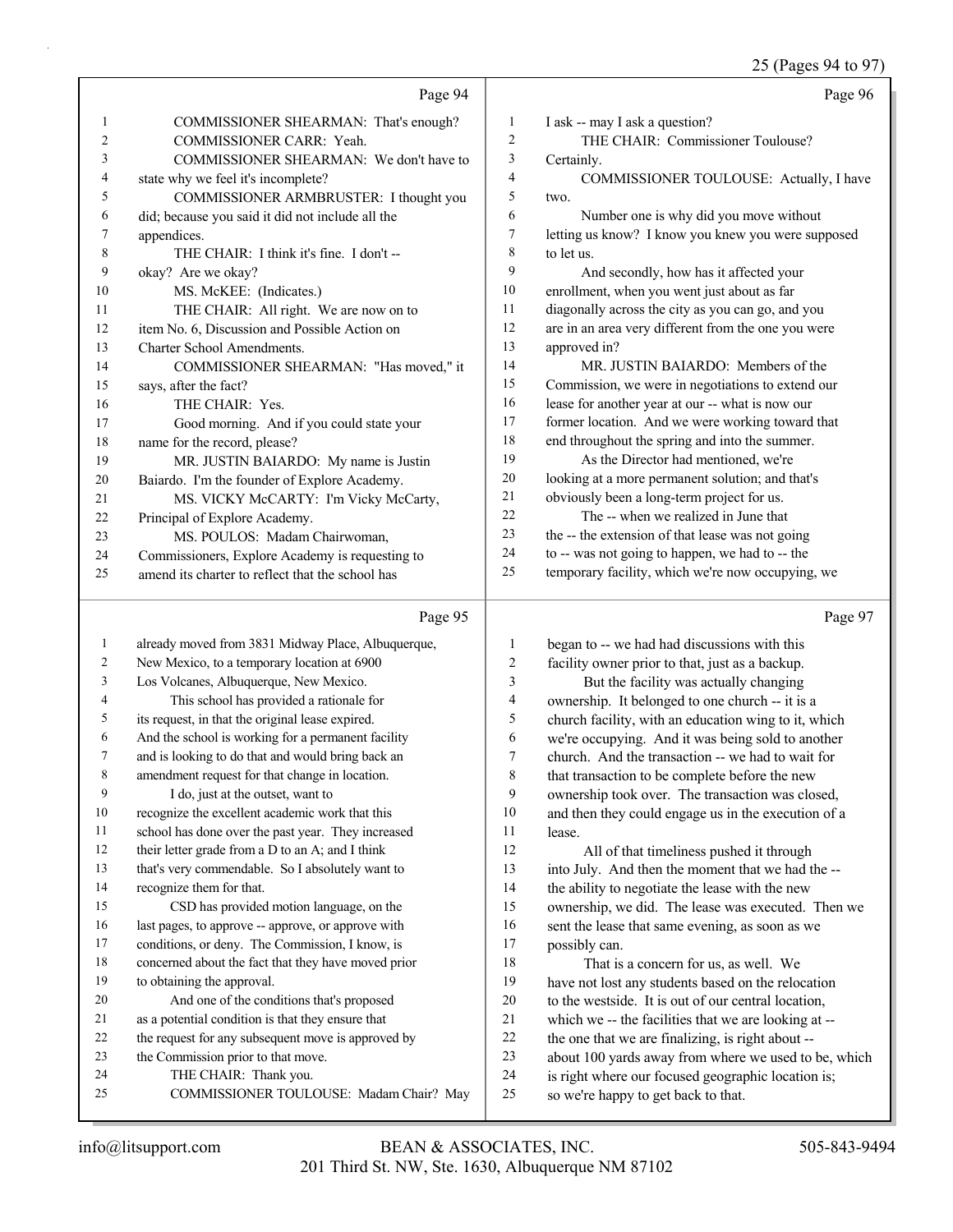26 (Pages 98 to 101)

|              |                                                                                                  |                | $20 \text{ (1450)}$ 10 to 101)                                                                           |
|--------------|--------------------------------------------------------------------------------------------------|----------------|----------------------------------------------------------------------------------------------------------|
|              | Page 98                                                                                          |                | Page 100                                                                                                 |
| 1            | And that will be in the coming months,                                                           | $\mathbf{1}$   | year?                                                                                                    |
| 2            | when we come back for that request for the move --                                               | $\overline{c}$ | MR. JUSTIN BAIARDO: Our current temporary                                                                |
| 3            | the second move, I should say.                                                                   | 3              | lease takes us through January 1st at this point.                                                        |
| 4            | We -- you know, we've got a very strong,                                                         | $\overline{4}$ | THE CHAIR: Right.                                                                                        |
| 5            | committed parent and student population, and we're                                               | 5              | MR. JUSTIN BAIARDO: Right. And there's                                                                   |
| 6            | thankful that they are as committed as they are;                                                 | 6              | an option to extend; but we're not going to exercise                                                     |
| 7            | because with our bus transportation, some of the                                                 | 7              | that option if we can move back to that permanent                                                        |
| 8            | students are riding buses -- the bus ride is a                                                   | 8              | facility that we're finalizing, if that makes sense.                                                     |
| $\mathbf{9}$ | little longer for them in the morning, especially                                                | 9              | THE CHAIR: Okay. When -- when do you                                                                     |
| $10\,$       | for our eastside students. But we -- they followed                                               | 10             | anticipate you'll be able to finalize?                                                                   |
| 11           | us there, and we appreciate that.                                                                | 11             | MR. JUSTIN BAIARDO: October 1st.                                                                         |
| 12           | It is not our intention to stay in that                                                          | 12             | THE CHAIR: October 1st.                                                                                  |
| 13           | location for longer than absolutely necessary, just                                              | 13             | MR. JUSTIN BAIARDO: We have to have that                                                                 |
| 14           | to remain in operation.                                                                          | 14             | element finalized before we can bring forth that                                                         |
| 15           | COMMISSIONER TOULOUSE: I am certainly                                                            | 15             | official amendment request. That would be done                                                           |
| $16\,$       | pleased with your letter grade. But we have several                                              | 16             | right at that -- simultaneous, in other words.                                                           |
| 17           | schools that are looking, and we have them on the                                                | 17             | THE CHAIR: So you're planning on starting                                                                |
| $18\,$       | list. You don't have to tell us you are going to                                                 | 18             | the new semester --                                                                                      |
| 19           | move until you're ready. But you needed to tell us                                               | 19             | MR. JUSTIN BAIARDO: Correct.                                                                             |
| 20           | as soon as you got into trouble and for future                                                   | 20             | THE CHAIR: -- back --                                                                                    |
| 21           | reference. And for your next move, just let us know                                              | 21             | MR. JUSTIN BAIARDO: Correct.                                                                             |
| 22           | that you're looking. It's important, because we are                                              | 22             | THE CHAIR: Okay. All right.                                                                              |
| 23           | responsible, ultimately, for what you do at your                                                 | 23             | Commissioner Shearman?                                                                                   |
| 24           | school, if you do well, if you do badly. I know we                                               | 24             | COMMISSIONER SHEARMAN: Just one. The new                                                                 |
| 25           | get yelled at. You get praised; we get yelled at.                                                | 25             | facility that you're hoping to be in by January,                                                         |
|              |                                                                                                  |                |                                                                                                          |
|              | Page 99                                                                                          |                | Page 101                                                                                                 |
| $\mathbf{1}$ |                                                                                                  | $\mathbf{1}$   |                                                                                                          |
| 2            | So I just want to make sure you understand, "A"                                                  | 2              | what is the student population count? What's the                                                         |
| 3            | school or not, let us know when you're ready to do<br>another lease. Thank you.                  | 3              | limit on student numbers that you can have in that                                                       |
| 4            | MR. JUSTIN BAIARDO: Sure.                                                                        | $\overline{4}$ | facility?<br>MR. JUSTIN BAIARDO: It's rated for                                                          |
| 5            | MS. POULOS: Madam Chairwoman,                                                                    | 5              | 500 students, which is our cap.                                                                          |
| 6            | Commissioner Toulouse, I do want to let you know                                                 | 6              | COMMISSIONER SHEARMAN: Okay.                                                                             |
| 7            | that this school did make us aware that they were                                                | $\overline{7}$ | MR. JUSTIN BAIARDO: Right now, I think                                                                   |
| 8            | looking. That information is available in the                                                    | $\,$ 8 $\,$    | we'll be at 230 this year, by the 40th day. So                                                           |
| 9            | materials.                                                                                       | 9              | we're going into our -- this is our third year; so                                                       |
| 10           | You'll see that in Item 7, in that update                                                        | 10             | we feel like it gives us room to grow at a good                                                          |
| 11           | that's rolling, they did notify us on March 11th.                                                | 11             | location. So                                                                                             |
| 12           | What is at issue is not that they moved before                                                   | 12             | THE CHAIR: And it has an E-Occupancy.                                                                    |
| 13           | notifying us, but that they moved before obtaining                                               | 13             | MR. JUSTIN BAIARDO: It does not have the                                                                 |
| 14           | the approval of the amendment.                                                                   | 14             | E-Occupancy. The NMCI rating is very favorable.                                                          |
| 15           | THE CHAIR: My question is, when do we                                                            | 15             | But the E-Occupancy will have to be achieved with                                                        |
| 16           | anticipate you would be able to move back into the                                               | 16             | some modifications to be done to the building                                                            |
| 17           | location where you're hoping to permanently be?                                                  | 17             | between now and when we occupy it. Right.                                                                |
| 18           | MR. JUSTIN BAIARDO: The time lines                                                               | 18             | THE CHAIR: Commissioner Peralta?                                                                         |
| 19           | predicted as they are -- or unpredictable as they                                                | 19             | COMMISSIONER PERALTA: The temporary site                                                                 |
| 20           | are, I should say -- we're looking at January 1st as                                             | 20             | you're at now, to your knowledge, was this used by a                                                     |
| 21           | our goal.                                                                                        | 21             | former school?                                                                                           |
| 22           | THE CHAIR: Of 2017?                                                                              | 22             | MR. JUSTIN BAIARDO: It was. It was used                                                                  |
| 23           | MR. JUSTIN BAIARDO: Correct.                                                                     | 23             | by a private Baptist school. There's an education                                                        |
| 24<br>25     | COMMISSIONER GIPSON: This one-year lease,<br>you don't anticipate that it's going to go beyond a | 24<br>25       | wing. There's a gymnasium. It's got 26 classrooms.<br>So it's a good fit for a school. It's just outside |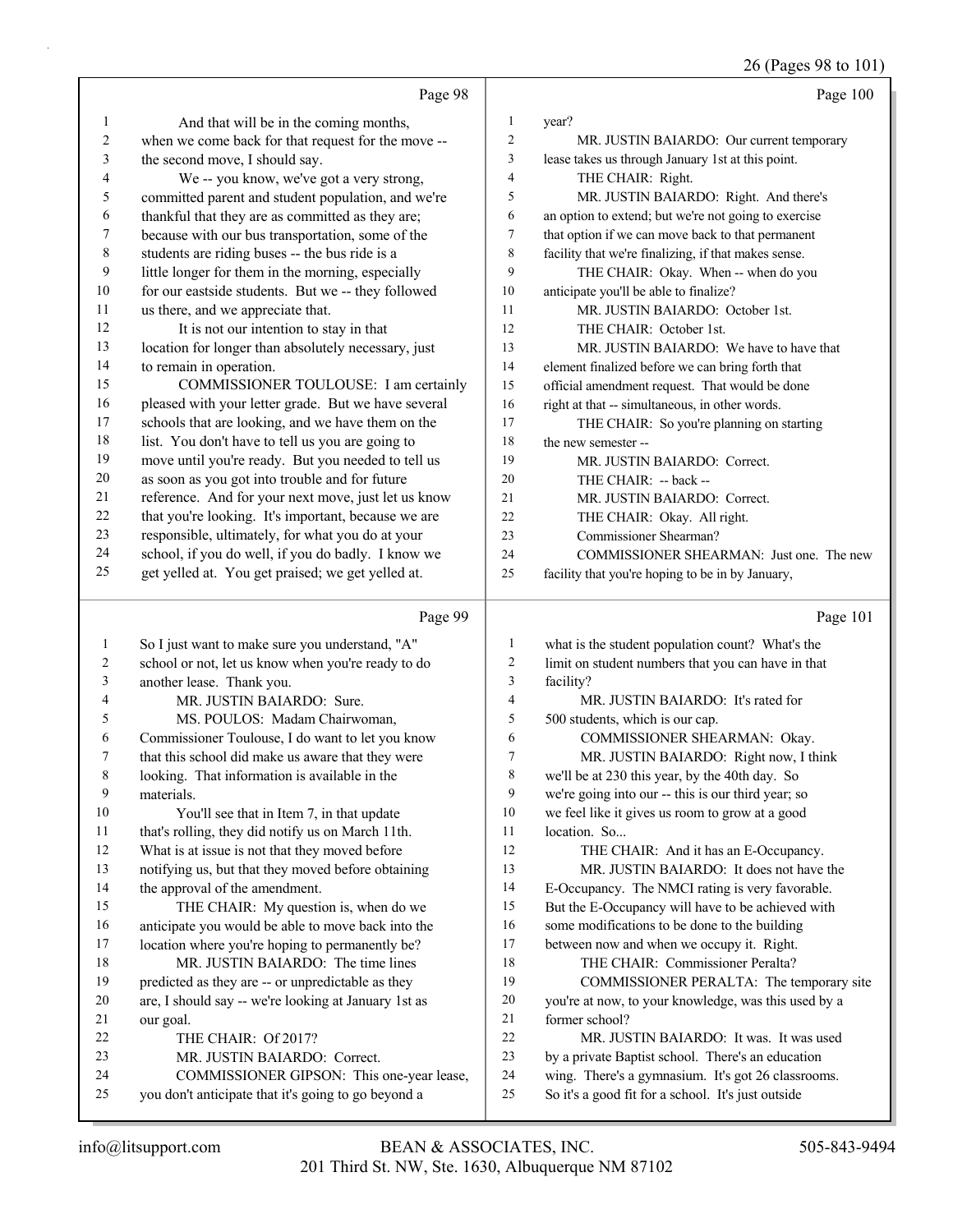27 (Pages 102 to 105)

|                |                                                      |    | $-0$ $-0$ $-0$ $-0$ $-0$                           |
|----------------|------------------------------------------------------|----|----------------------------------------------------|
|                | Page 102                                             |    | Page 104                                           |
| 1              | of our -- kind of our geographic -- ideal geographic | 1  | <b>COMMISSIONER PERALTA: Yes.</b>                  |
| $\overline{c}$ | area. So as a school, it works functionally very     | 2  | <b>COMMISSIONER ARMBRUSTER: Commissioner</b>       |
| 3              | well. It does have the E-Occupancy rating on it;     | 3  | Pogna?                                             |
| 4              | SO                                                   | 4  | <b>COMMISSIONER POGNA: Yes.</b>                    |
| 5              | COMMISSIONER PERALTA: So when you made               | 5  | <b>COMMISSIONER ARMBRUSTER: Yes?</b>               |
| 6              | your move, there wasn't notification to us. But did  | 6  | Commissioner Armbruster votes "Yes."               |
| 7              | you happen to at least make a phone call to PSFA to  | 7  | Commissioner Gipson?                               |
| 8              | say, "We're making a shift," to make an inspection,  | 8  | THE CHAIR: Yes.                                    |
| 9              | all of that?                                         | 9  | <b>COMMISSIONER ARMBRUSTER: Commissioner</b>       |
| 10             | MR. JUSTIN BAJARDO: We had the                       | 10 | Shearman?                                          |
| 11             | inspections done last year, because we had had       | 11 | <b>COMMISSIONER SHEARMAN: Yes.</b>                 |
| 12             | this -- but we actually were interested -- we had    | 12 | COMMISSIONER ARMBRUSTER: That is an                |
| 13             | had this as a backup facility for a while. So we     | 13 | eight-to-zero vote, and it passes, that we have    |
| 14             | did those inspections about 12 months ago, just to   | 14 | given them permission.                             |
| 15             | have that.                                           | 15 | THE CHAIR: To be where they are.                   |
| 16             | COMMISSIONER PERALTA: Just temporary.                | 16 | COMMISSIONER ARMBRUSTER: To be where they          |
| 17             | MR. JUSTIN BAIARDO: Just temporary,                  | 17 | are.                                               |
| 18             | right.                                               | 18 | MR. JUSTIN BAIARDO: Appreciate it.                 |
| 19             | COMMISSIONER PERALTA: Okay. Thank you.               | 19 | THE CHAIR: And congratulations on your             |
| 20             | THE CHAIR: Commissioners, any other                  | 20 | school grade. I don't want this to overshadow your |
| 21             | questions?                                           | 21 | great successes. And we look forward to hearing    |
| 22             | Okay. I'll entertain a motion, which I               | 22 | from you soon before you move again.               |
| 23             | believe-                                             | 23 | MR. JUSTIN BAIARDO: Yes. Yes.                      |
| 24             | COMMISSIONER SHEARMAN: Madam Chair?                  | 24 | MS. VICKY McCARTY: Absolutely.                     |
| 25             | THE CHAIR: Commissioner Shearman?                    | 25 | THE CHAIR: Have a great day.                       |
|                |                                                      |    |                                                    |

## Page 103 |

|    | Page 103                                             |    | Page 105                                             |
|----|------------------------------------------------------|----|------------------------------------------------------|
|    | COMMISSIONER SHEARMAN: Madam Chair, I                | 1  | Okay. We are now on to No. 7, Report from            |
| 2  | move that the Commission approve the relocation of   | 2  | Options for Parents and the Charter School Division, |
| 3  | Explore Academy to the new temporary location at     | 3  | Discussion and Possible Actions.                     |
| 4  | 6900 Los Volcanes, Albuquerque, with the caveat that | 4  | MS. POULOS: Madam Chairwoman,                        |
| 5  | they -- the school come to us for an amendment       | 5  | Commissioners, the Charter School Division Update.   |
| 6  | approval prior to any other move.                    | 6  | There's no necessarily materials there for           |
| 7  | THE CHAIR: Second?                                   | 7  | you. This was an item based on the discussions that  |
| 8  | COMMISSIONER ARMBRUSTER: Second.                     | 8  | we had.                                              |
| 9  | THE CHAIR: Second by Commissioner                    | 9  | I do just want to highlight for you those            |
| 10 | Armbruster.                                          | 10 | ongoing actions are still provided in your           |
| 11 | COMMISSIONER SHEARMAN: I tied you up on              | 11 | materials. That includes any status updates on       |
| 12 | that one, didn't I?                                  | 12 | requests that the Commission has made about          |
| 13 | THE CHAIR: Commissioner Armbruster,                  | 13 | monitoring certain schools, as well as any           |
| 14 | roll-call vote, please?                              | 14 | Corrective Action Plans, and, additionally, schools  |
| 15 | <b>COMMISSIONER ARMBRUSTER: Commissioner</b>         | 15 | looking for a facility.                              |
| 16 | Carr?                                                | 16 | That list is ongoing, and I believe it's             |
| 17 | <b>COMMISSIONER CARR: Yes.</b>                       | 17 | currently up-to-date. When changes are approved for  |
| 18 | <b>COMMISSIONER ARMBRUSTER: Commissioner</b>         | 18 | a school that has notified you that they're looking  |
| 19 | Chavez?                                              | 19 | for a facility where an amendment has been approved, |
| 20 | COMMISSIONER CHAVEZ: Yes.                            | 20 | they would be removed from that list as obviously    |
| 21 | COMMISSIONER ARMBRUSTER: Commissioner                | 21 | not looking any longer.                              |
| 22 | Toulouse?                                            | 22 | So I just wanted to kind of make sure you            |
| 23 | <b>COMMISSIONER TOULOUSE: Yes.</b>                   | 23 | knew that's provided in your materials every month.  |
| 24 | <b>COMMISSIONER ARMBRUSTER: Commissioner</b>         | 24 | We did want to just give you an update on            |
| 25 | Peralta?                                             | 25 | our staffing. CSD has posted three positions. We     |
|    |                                                      |    |                                                      |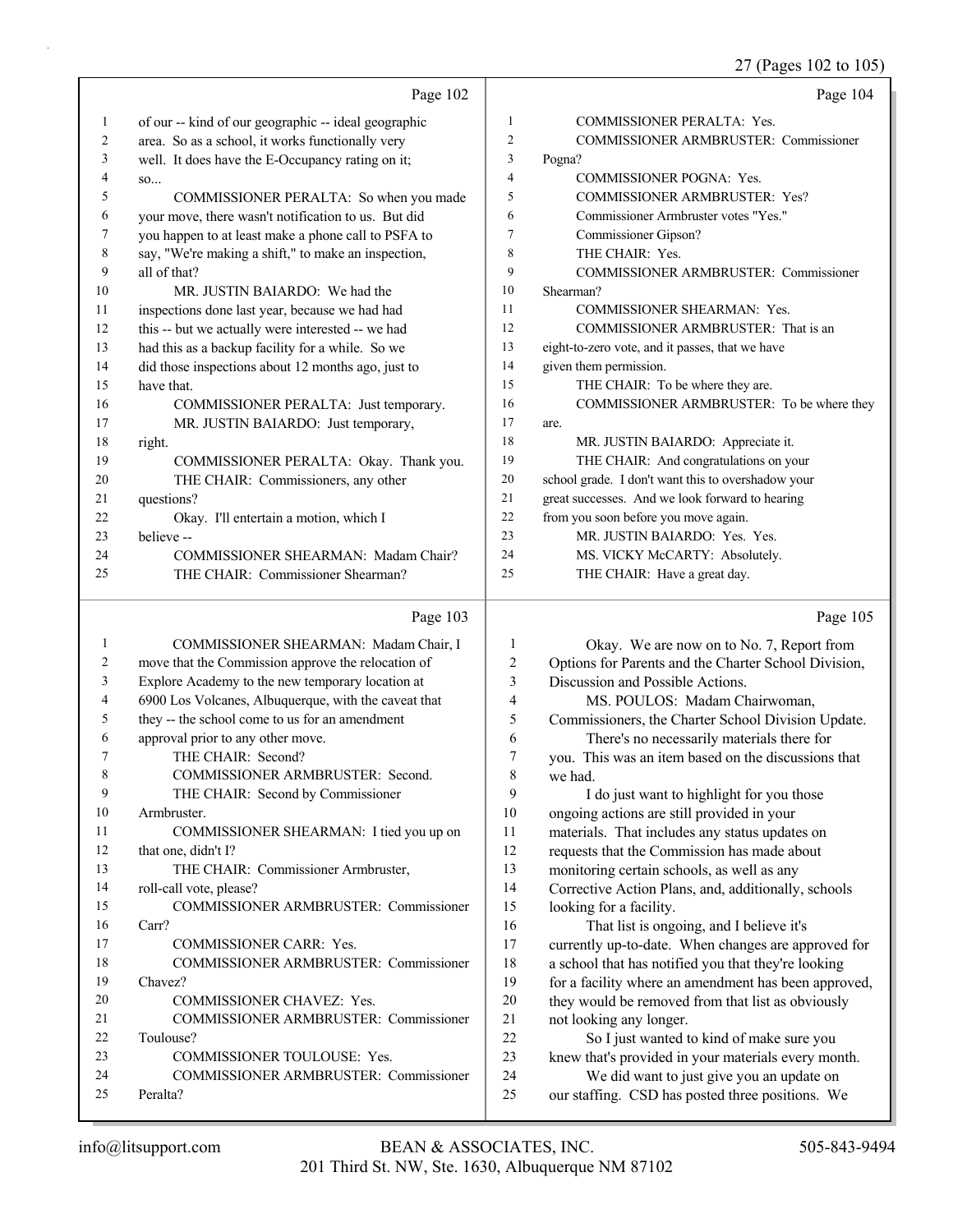## 28 (Pages 106 to 109)

|                         | Page 106                                             |                         | Page 108                                             |
|-------------------------|------------------------------------------------------|-------------------------|------------------------------------------------------|
| 1                       | have moved forward with what we've been discussing   | $\mathbf{1}$            | entity.                                              |
| $\boldsymbol{2}$        | for some time, which is that reorganization to have  | $\boldsymbol{2}$        | So we're pretty excited that we've been              |
| 3                       | a group of our staff that are dedicated to providing | 3                       | getting that great feedback, and we're going to be   |
| $\overline{\mathbf{4}}$ | the training, the technical assistance, and the      | $\overline{\mathbf{4}}$ | continuing to offer those every month. They're       |
| 5                       | support, as well as having the group of staff        | 5                       | offered at no cost to the schools. They're in a      |
| 6                       | members that are really solely responsible for the   | $\epsilon$              | centralized Albuquerque location. And so it's, I     |
| $\boldsymbol{7}$        | work that you see, the evaluations, the apps, the    | $\tau$                  | think, been a real benefit to a lot of our schools   |
| $\,$ $\,$               | site visits, the review of new applications, renewal | $\,$ $\,$               | who find it challenging on the governing board       |
| 9                       | applications.                                        | 9                       | training to foot some of that expense.               |
| 10                      | So one of the positions that we are                  | 10                      | We have also been working on the governing           |
| 11                      | currently hiring for is currently advertised as the  | 11                      | board training rule. We believe that it's            |
| 12                      | "General Manager." We're actually going to be        | 12                      | appropriate to make some revisions to that           |
| 13                      | changing that title to the "Authorizing Practices    | 13                      | regulation. And so we're floating out the draft to   |
| 14                      | Manager," just so that that's a little clarity on    | 14                      | a lot of different entities, and I'll be sending it  |
| 15                      | what that person is responsible for.                 | 15                      | to the Commission for your feedback, because we'd    |
| 16                      | We're also currently recruiting for the              | 16                      | love to get your feedback on that potential rule to  |
| 17                      | Training Technical Assistance Support Supervisor;    | $17$                    | govern what the governing body training needs to     |
| $18\,$                  | and that person will be overseeing the team that     | 18                      | look like.                                           |
| 19                      | does that work with regards to supporting our        | 19                      | In addition, the other side of the house             |
| 20                      | charter schools. And we're also hiring for another   | 20                      | has been working very hard on getting our Web EPSS   |
| 21                      | team member for that group.                          | 21                      | information in and getting those evaluated.          |
| 22                      | So we've got quite a few positions posted,           | 22                      | Certainly, it's been a challenging process this      |
| 23                      | and we're continuing to be diligent about that       | 23                      | year. We have 62 schools from the last school year.  |
| 24                      | process.                                             | 24                      | We were not able to get information from the two     |
| 25                      | We, just, to give you an update on the               | 25                      | that closed prior to their closure, so we won't have |
|                         | Page 107                                             |                         | Page 109                                             |
| $\mathbf{1}$            | work that we've been doing over the past couple of   | $\mathbf{1}$            | a complete Web EPSS and Performance Framework for    |
| $\boldsymbol{2}$        | months, I do want to give my team some recognition.  | $\boldsymbol{2}$        | those two schools.                                   |
| 3                       | We have received amazing feedback about the          | 3                       | In addition, one of the schools changed              |
| $\overline{\mathbf{4}}$ | technical assistance and training that we've been    | $\overline{4}$          | authorizers; and so we also don't have a complete    |
| 5                       | providing to our governing boards, quite frankly,    | 5                       | Performance Framework for them last year. But we     |
| 6                       | feedback that this is the best training they've ever | 6                       | are working on the Performance Frameworks for the    |
| $\boldsymbol{7}$        | received.                                            | $\boldsymbol{7}$        | other 59 schools that you authorized last year.      |
| 8                       | So we're really pleased to be getting that           | $\,$ $\,$               | We did ask those schools to submit                   |
| 9                       | feedback. We're constantly asking them for more      | 9                       | responses to any information that had been put in    |

- constructive feedback, so we can meet their needs; but we're doing a kind of basic programming about
	- kind of introduction to governing boards, so our governing board members have a better understanding
	- of their basic responsibilities, as well as some
	- information that they need to be able to carry those
	- out; a good understanding of academic evaluations,
	- what the letter grades are, how they're evaluated,
	- how they're calculated, their fiscal
	- responsibilities, how they should be monitoring
	- these charter schools, what they should be looking for; giving them the heads-up on some issues that
	- have come up so, hopefully, they're continuing to
	- get better at preventing those things that come up;
	- and then, also, some of the organizational pieces,
	- and then just the basics of operating as a public

 their Web EPSS based on the site visit and other information that we had gathered about compliance and certain issues aligned with your performance metrics.

14 And as of the 30th -- so yesterday -- 55 of our schools had completed the information. Again, the deadline was the 15th; so we're still working with those other four schools to get complete submissions of the information we need to be able to evaluate the Performance Frameworks and provide those to you. 21 We have one school that has partially

- submitted, but is not complete, and then three
- schools that have not submitted at all. And so we will be communicating with those schools.
	-
- 25 As of the deadline on the 15th -- and this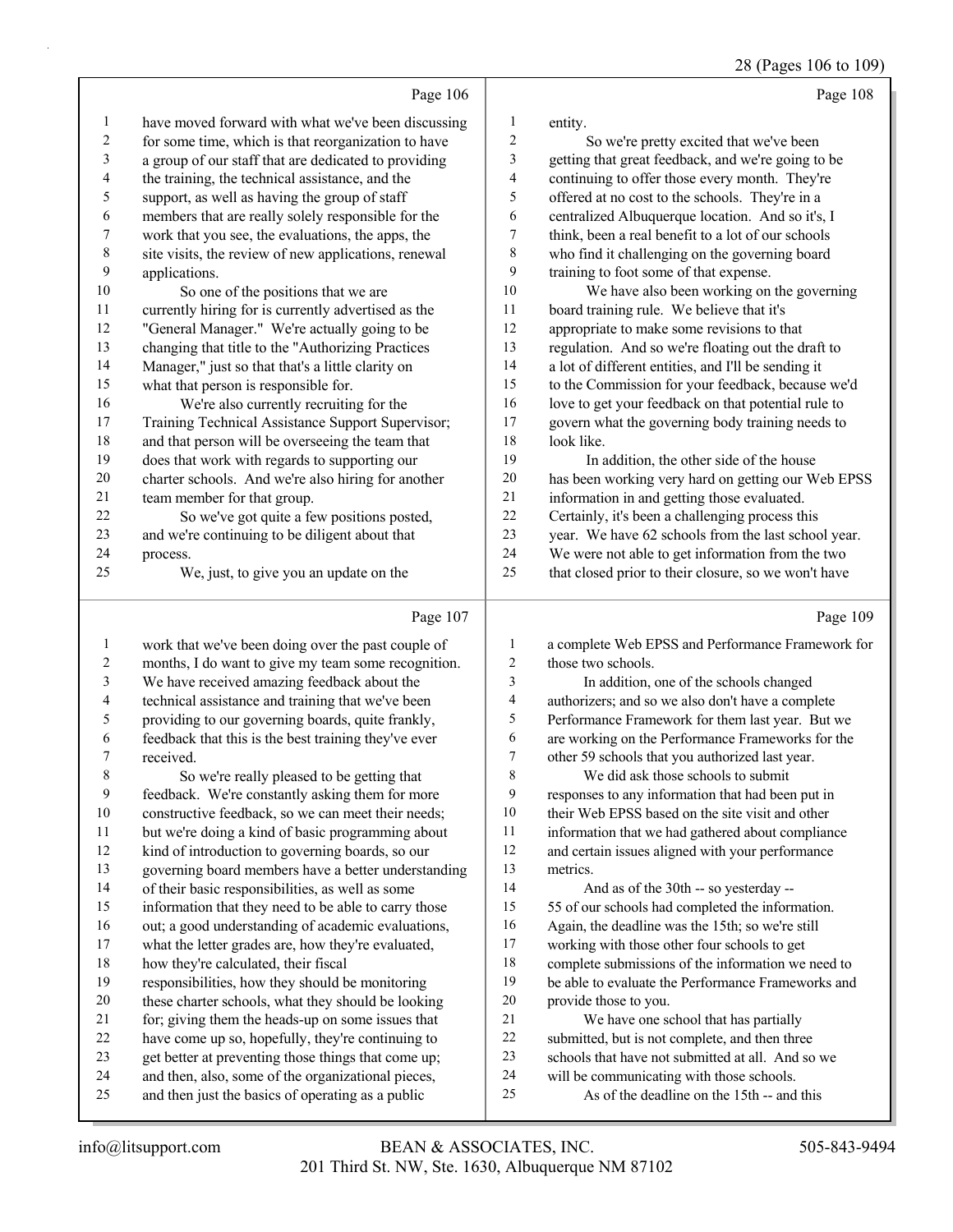|                |                                                      |                | 0                                                    |
|----------------|------------------------------------------------------|----------------|------------------------------------------------------|
|                | Page 110                                             |                | Page 112                                             |
| 1              | is just to show you some of the challenges we        | $\mathbf{1}$   | whether they've obtained a new director?             |
| $\mathbf{2}$   | face -- only 19 of the schools had submitted the     | $\overline{2}$ | MS. POULOS: I do not have that                       |
| 3              | materials needed into their Web EPSS. And so         | 3              | information. I will work on getting that to you.     |
| 4              | certainly, there's some work that's been done over   | 4              | If that's something you're interested in, I think    |
| 5              | the past couple of weeks to support and communicate  | 5              | there's a couple of other schools that we may need   |
| 6              | with those schools that did not submit in time to    | 6              | to update you on with regards to having a licensed   |
| 7              | get the information. And as I said, we're            | 7              | administrator as the director, also.                 |
| 8              | continuing to work with those other schools.         | 8              | THE CHAIR: Right. I would appreciate                 |
| 9              | And what the team will be then doing is              | 9              | that. I was going through -- in addition, I was      |
| 10             | evaluating all of the submissions, as well as the    | 10             | going through and creating my own chart with all the |
| 11             | information we had previously, to determine what the | 11             | school grades; so I was -- I went through -- I did   |
| 12             | appropriate rating in the Performance Framework is.  | 12             | notice that on our website, the list of charters,    |
| 13             | And we'll get those to you as soon as we are able.   | 13             | Health Science is still on there. And even on the    |
| 14             | I think that we'll have a good conversation, I hope  | 14             | State website, Roots and Wings and Cariños is still  |
| 15             | later today, about some time lines on that for       | 15             | listed through their district, so that there's not a |
| 16             | future years.                                        | 16             | complete listing. It took me a while. And I think    |
| 17             | The other thing that both team members               | 17             | I've got them all correct.                           |
| 18             | have been doing, which I think is really exciting    | 18             | But if we could get that updated, so that            |
| 19             | for us, is actually getting out to the governing     | 19             | people -- and I know of some of those head           |
| 20             | board meetings. We did notify the schools pretty     | 20             | administrators that are listed there, in all         |
| 21             | late that we would be doing that. They are public    | 21             | likelihood, are not there.                           |
| 22             | meetings; so we weren't too concerned about that.    | 22             | MS. POULOS: Chairwoman, yes, absolutely.             |
| 23             | But we did want to give them a heads-up that we      | 23             | So that data is actually compiled at the 40th day,   |
| 24             | would be visiting.                                   | 24             | maybe not the most convenient. But that's when we    |
| 25             | Our intent is to visit at least one                  | 25             | have S.T.A.R.S. data that comes in; so they've at    |
|                | Page 111                                             |                | Page 113                                             |
| 1              | governing board meeting for every school throughout  | $\mathbf{1}$   | that point updated the information through           |
| $\overline{c}$ | the year. We bring with us the checklist from the    | $\overline{2}$ | S.T.A.R.S. about their administrators. So that's     |
| 3              | Open Meeting Compliance Guide, just to kind of guide | 3              | when all that other information comes in.            |
|                |                                                      |                |                                                      |

- us in that, and also look for some best practices.
- And we're trying to give them some good feedback on
- how they can improve their practices as a governing
- board based on any concerns that we have with the Open Meetings Act, as well as just best practices,
- how well they are informed, and what information
- they're getting.
- 11 So that's pretty exciting. And I think
- we've already gone to four -- five or six,
- actually -- over the past month. And so we've got a
- 14 lot to do. There are 62 schools that we want to get out to.
- 16 So that is the work that we have primarily
- been doing and we'll continue to do throughout the year.
- 19 THE CHAIR: Thank you. I just have a couple of questions. One, I know when Las Montañas
- was up here last month over the concern, because
- they had moved without notifying us, it was at that
- time that we learned that they no longer had their
- director. 25 Do we have any updated information as to

 one meeting so far, and we've got two more scheduled before -- 15 FROM THE FLOOR: We've held two.

4 We can work on a protocol about how to better do that at the beginning of the year, rather

7 THE CHAIR: Thanks. I appreciate that. 8 MS. POULOS: My apologies. One of my team members also asked if I would also update you. We 10 have been working with Student Athlete Headquarters<br>11 to get them through this second planning year. So to get them through this second planning year. So we've been meeting with them -- I think we've held

than relying on that 40th-day data.

- 16 MS. POULOS: We've held two. I'm sorry.
- And we've got more scheduled throughout the next few months. We're pretty hands-on in connecting them with the right people and trying to support them through this process.
- 21 THE CHAIR: Okay. Thank you. And before we proceed, I do see that Deputy Secretary Aguilar is here. I don't know if you're here as --
- 24 MS. POULOS: He's here to be able to help
- out with one of the next items.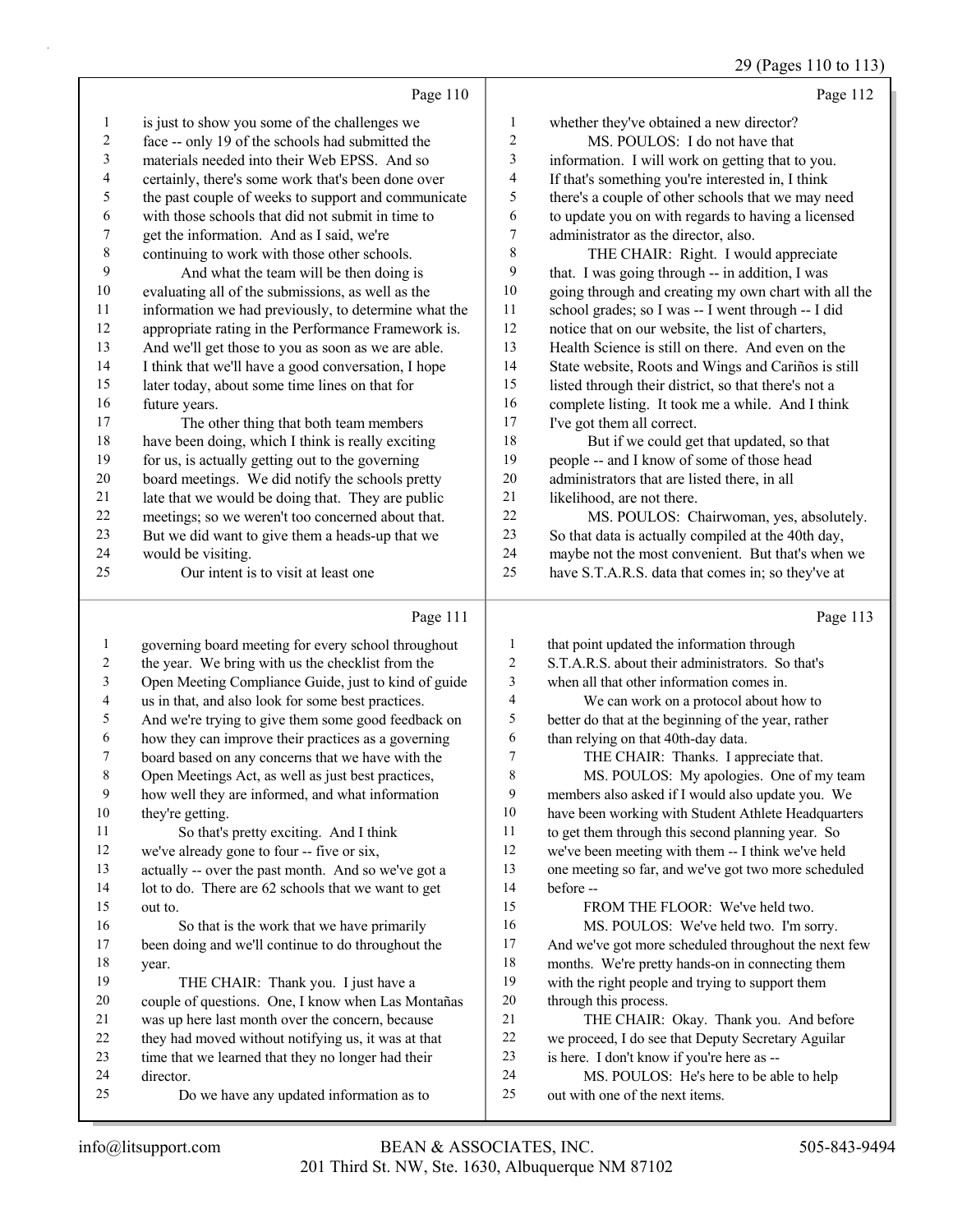## 30 (Pages 114 to 117)

|    | Page 114                                            |    | Page 116                                             |
|----|-----------------------------------------------------|----|------------------------------------------------------|
| 1  | THE CHAIR: Okay. I just wanted to make              | 1  | going to new buildings, and we're talking about      |
| 2  | sure you didn't want to add something else and give | 2  | people getting extra money so that that school can   |
| 3  | you the opportunity to speak now, if you needed to. | 3  | provide a contract for a legislator's brother,       |
| 4  | DEP. SEC. AGUILAR: Thank you,                       | 4  | again, these are allegations. And I know they're     |
| 5  | Madam Chair. I appreciate it.                       | 5  | being investigated already by the Attorney General's |
| 6  | COMMISSIONER CARR: Madam Chair?                     | 6  | Office.                                              |
| 7  | THE CHAIR: Oh, I'm sorry.                           | 7  | However, I think the Charter Division                |
| 8  | Commissioner Carr?                                  | 8  | should also investigate it, as well.                 |
| 9  | COMMISSIONER CARR: I have a couple of               | 9  | So just -- just concerns I wanted to bring           |
| 10 | questions.                                          | 10 | up, and -- you know, and -- so that you're fully     |
| 11 | THE CHAIR: Oh, sure.                                | 11 | aware. Thank you.                                    |
| 12 | COMMISSIONER CARR: It's come to my -- my            | 12 | MS. POULOS: Chairwoman and                           |
| 13 | attention that there's some -- and you may already  | 13 | Commissioner Carr, certainly, we -- as we've         |
| 14 | have gotten this -- from a parent, from a child     | 14 | discussed before, received complaints and concerns   |
| 15 | at -- of a child from Roots and Wings. And I'm not  | 15 | on a daily basis. I do -- again, I think it's        |
| 16 | going to go into any kind of details about what he  | 16 | important that we think about a protocol for that.   |
| 17 | talked to me about for over a half an hour.         | 17 | I know we don't have one in place yet.               |
| 18 | But it was enough of -- it brought up               | 18 | And I think it's really important that any           |
| 19 | enough of concerns for me that -- and he was -- the | 19 | authorizer has that in place for how those will be   |
| 20 | gentleman was here. He may have left.               | 20 | handled. But certainly, when we receive those, we    |
| 21 | But I had hoped that you -- I think you             | 21 | do what is within our authority, and we rely on      |
| 22 | said he tried to call you. He filed a complaint     | 22 | other agencies to do what is within their authority. |
| 23 | with the Attorney General's Office already.         | 23 | And I hope that we are bringing more                 |
| 24 | So -- and then I -- based on their --               | 24 | information to you to make you aware of -- of what   |
| 25 | their school grade, their points were cut in half.  | 25 | we become aware of in the right time; certainly, not |
|    |                                                     |    |                                                      |

## $P_{\text{grav}}$  115

|    | Page 115                                             |                | Page 117                                             |
|----|------------------------------------------------------|----------------|------------------------------------------------------|
| 1  | They went from -- from a B to an F. It was from,     | 1              | too early. And so I think that's just to address     |
| 2  | like, 74 to 37. It was a huge drop. That's -- and    | 2              | those things.                                        |
| 3  | that's concerning.                                   | $\overline{3}$ | I did actually want to give you a preview            |
| 4  | And so I hope -- I think this -- you know,           | 4              | on the next couple of months. Certainly, we're       |
| 5  | none of these allegations, they're allegations until | 5              | getting ready for the renewal season. But in         |
| 6  | they're proven to be fact. But I think based on the  | 6              | addition to that, we will be conducting early-year   |
| 7  | information -- there's enough of a red flag there -- | 7              | site visits at our new school, as well as the        |
| 8  | I hope we -- I think we -- this school needs to be   | 8              | schools that are new to you, as an authorizer; so    |
| 9  | audited. I think you need to take a closer look at   | 9              | those schools that did start as district schools but |
| 10 | this school. This was a school I supported when we   | 10             | were approved by you for renewal as PEC-authorized   |
| 11 | voted for it to become a State charter school. So    | 11             | schools.                                             |
| 12 | that's of concern to me.                             | 12             | And so we will be going out to those                 |
| 13 | And then another school that I have of               | 13             | schools very soon for an initial                     |
| 14 | concern is ASK Academy. Now, it's not about their    | 14             | beginning-of-the-year visit to flag any concerns and |
| 15 | academics. They have an "A" grade. And it's --       | 15             | give them an opportunity to address those and -- and |
| 16 | it's in regards to a possible quid pro quo from a    | 16             | move forward.                                        |
| 17 | legislator and a legislator's brother, who is an     | 17             | THE CHAIR: Thank you. And I do have just             |
| 18 | architect at that school.                            | 18             | one more question. Do we have a final number on      |
| 19 | And it's hard to believe that people                 | 19             | renewals?                                            |
| 20 | didn't know what was going on.                       | 20             | MS. POULOS: Madam Chairwoman, we're                  |
| 21 | So I -- these are some of the concerns               | 21             | getting it in just a second.                         |
| 22 | that we've always had, for years, in regards to      | 22             | THE CHAIR: While we're doing that, I did             |
| 23 | these leases, these contracts. I mean, we have it    | 23             | forward that concern to the director about ASK       |
| 24 | with the public schools, as well. But with charter   | 24             | Academy, because I do know it's -- I believe it's in |
| 25 | schools, in particular, when they're talking about   | 25             | the hands of the Attorney General's Office.          |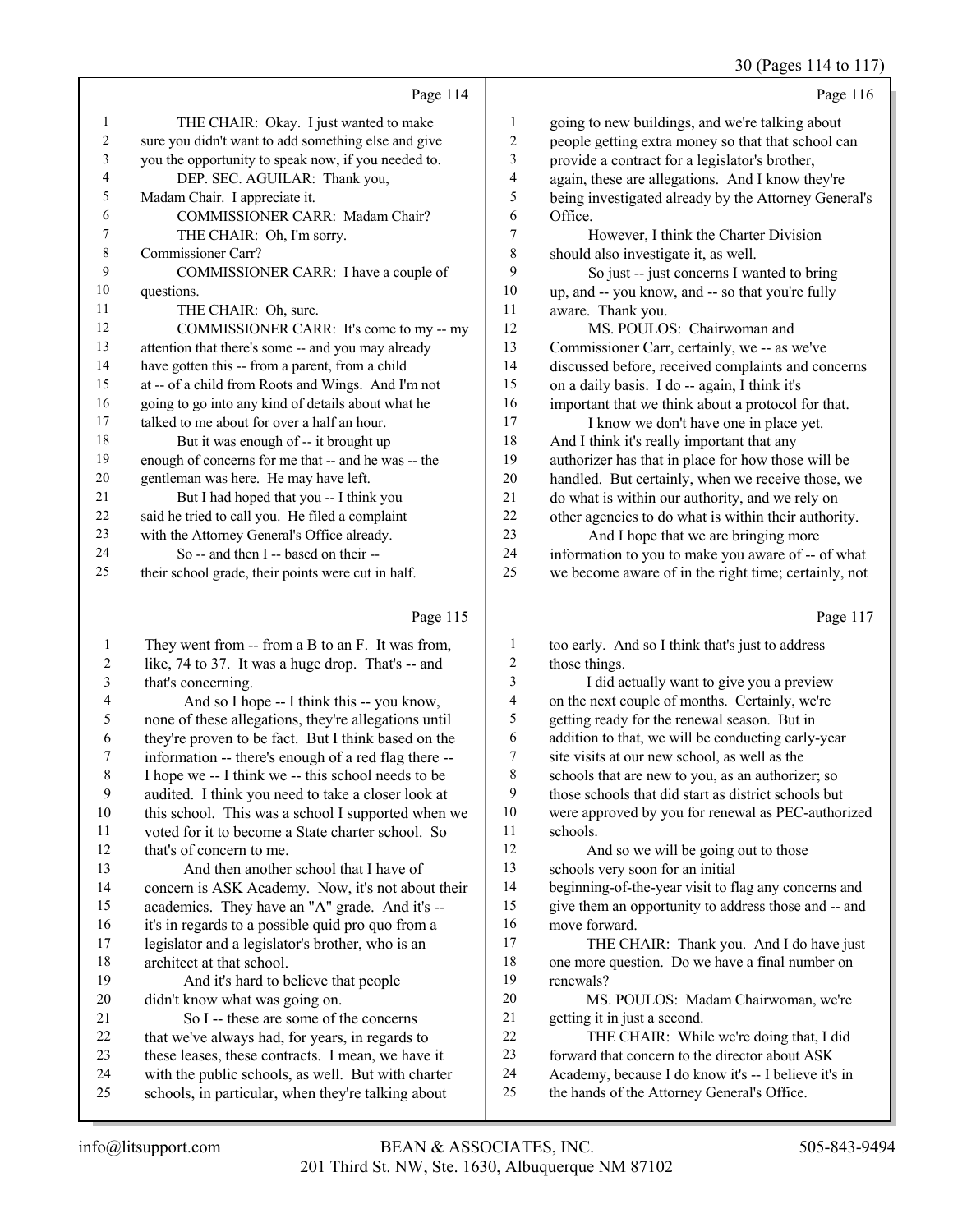## 31 (Pages 118 to 121)

|    | Page 118                                            |    | Page 120                                             |
|----|-----------------------------------------------------|----|------------------------------------------------------|
| 1  | COMMISSIONER CARR: Okay.                            | 1  | report that identifies the areas of concern that     |
| 2  | MS. POULOS: Madam Chairwoman? So we, for            | 2  | resulted in the decision by the Public Education     |
| 3  | sure, have 13 that we know are going to be applying | 3  | Department to suspend their Board of Finance.        |
| 4  | for renewal with the Commission. So actually, we've | 4  | THE CHAIR: I guess my -- one of my                   |
| 5  | had several that decided to apply for renewal with  | 5  | questions is did this audit -- is this what is       |
| 6  | their district. And we have one that has not given  | 6  | routinely done as an audit with each of the charter  |
| 7  | us an answer.                                       | 7  | schools?                                             |
| 8  | We did ask for that, so we could do some            | 8  | COMMISSIONER SHEARMAN: Let me ask --                 |
| 9  | pre-planning. But they just did not commit at this  | 9  | THE CHAIR: He's coming.                              |
| 10 | point.                                              | 10 | COMMISSIONER SHEARMAN: So I can hear him?            |
| 11 | THE CHAIR: Could I just request a list of           | 11 | DEP. SEC. AGUILAR: Good morning,                     |
| 12 | who we have and who we don't and -- yeah -- and who | 12 | Madam Chair.                                         |
| 13 | has decided to go back to the district?             | 13 | THE CHAIR: Good morning. Thank you.                  |
| 14 | Thank you. I appreciate that.                       | 14 | DEP. SEC. AGUILAR: How are you today?                |
| 15 | COMMISSIONER ARMBRUSTER: I just have a              | 15 | THE CHAIR: I'm well.                                 |
| 16 | procedural question. If a Public Education          | 16 | DEP. SEC. AGUILAR: Good. So,                         |
| 17 | Commission State-chartered charter school does not  | 17 | Madam Chair, we have, internally, the Public         |
| 18 | wish to re-up with us, they go to the local. And    | 18 | Education Department, as part of its due diligence   |
| 19 | can the local not accept them?                      | 19 | responsibilities and the Secretary's oversight of    |
| 20 | MS. POULOS: Madam Chairwoman,                       | 20 | all public schools in the State of New Mexico, have  |
| 21 | Commissioners, and Commissioner Armbruster, they    | 21 | a responsibility to ensure that public funds are     |
| 22 | can. And at that point, they have made their        | 22 | being spent accordingly and appropriately.           |
| 23 | decision. They would not be able to come back to    | 23 | We had the situation with the La Promesa.            |
| 24 | the PEC and apply for them to renew. So it would be | 24 | where the altered invoice was submitted as part of a |
| 25 | a one-shot deal.                                    | 25 | reimbursement to the Public Education Department for |
|    | Page 119                                            |    | Page 121                                             |

|    | THE CHAIR: It's just like the two schools            | 1  | K-3 Plus funding. As part of that, we have an        |
|----|------------------------------------------------------|----|------------------------------------------------------|
| 2  | that we took from districts last year. If we had     | 2  | internal audit group that generally works on         |
| 3  | said "No," they were gone. Yeah.                     | 3  | situations such as this, reimbursement issues,       |
| 4  | COMMISSIONER ARMBRUSTER: Okay.                       | 4  | issues relating to the Funding Formula, to ensure    |
| 5  | THE CHAIR: Anything else? All right.                 | 5  | that school districts and charter schools are        |
| 6  | Director, we can, I guess, move on now at this point | 6  | appropriately reporting T&E, membership, special ed, |
|    | in time.                                             | 7  | things of that nature.                               |
| 8  | MS. POULOS: Thank you. So the next item              | 8  | And so when this came to us, we reported             |
| 9  | is La Promesa Audit and Board of Finance.            | 9  | it immediately to the State Auditor's Office, and    |
| 10 | The PED conducted an investigation into              | 10 | then I directed our internal audit group to begin    |
| 11 | the La Promesa Early Learning Center concerning      | 11 | looking at some of the circumstances around it and   |
| 12 | activity related to a request for reimbursement for  | 12 | to be looking at not only the K-3 Plus               |
| 13 | the Executive Director.                              | 13 | reimbursement, but, in that process of looking at    |
| 14 | PED's audit was not simply on that                   | 14 | the K-3 Plus reimbursement, there was evidence that  |
| 15 | reimbursement, but was expanded to include audit     | 15 | there were other reimbursements to administrators    |
| 16 | requests for reimburs- -- to audit requests for      | 16 | that were of interest.                               |
| 17 | reimbursement from the charter school, for the K-3   | 17 | And so we expanded it to look at, again,             |
| 18 | Plus fund, as well as reimbursements to all          | 18 | just at -- it was a limited-scope examination of the |
| 19 | administrators.                                      | 19 | documents related to K-3 Plus and then the           |
| 20 | In your materials, there is a letter that            | 20 | reimbursements, the general reimbursements to        |
| 21 | was sent to the school, the school's governing       | 21 | members of the administration. And so it's not       |
| 22 | board, each of the board members, notifying them of  | 22 | something we do to every charter school every year.  |
| 23 | the suspension of their Board of Finance's           | 23 | This isn't part of their annual audit. This was in   |
| 24 | authority. That occurred on August 12th.             | 24 | response to specific circumstances.                  |
| 25 | And also in your materials is the audit              | 25 | THE CHAIR: Okay. All right. Thank you.               |
|    |                                                      |    |                                                      |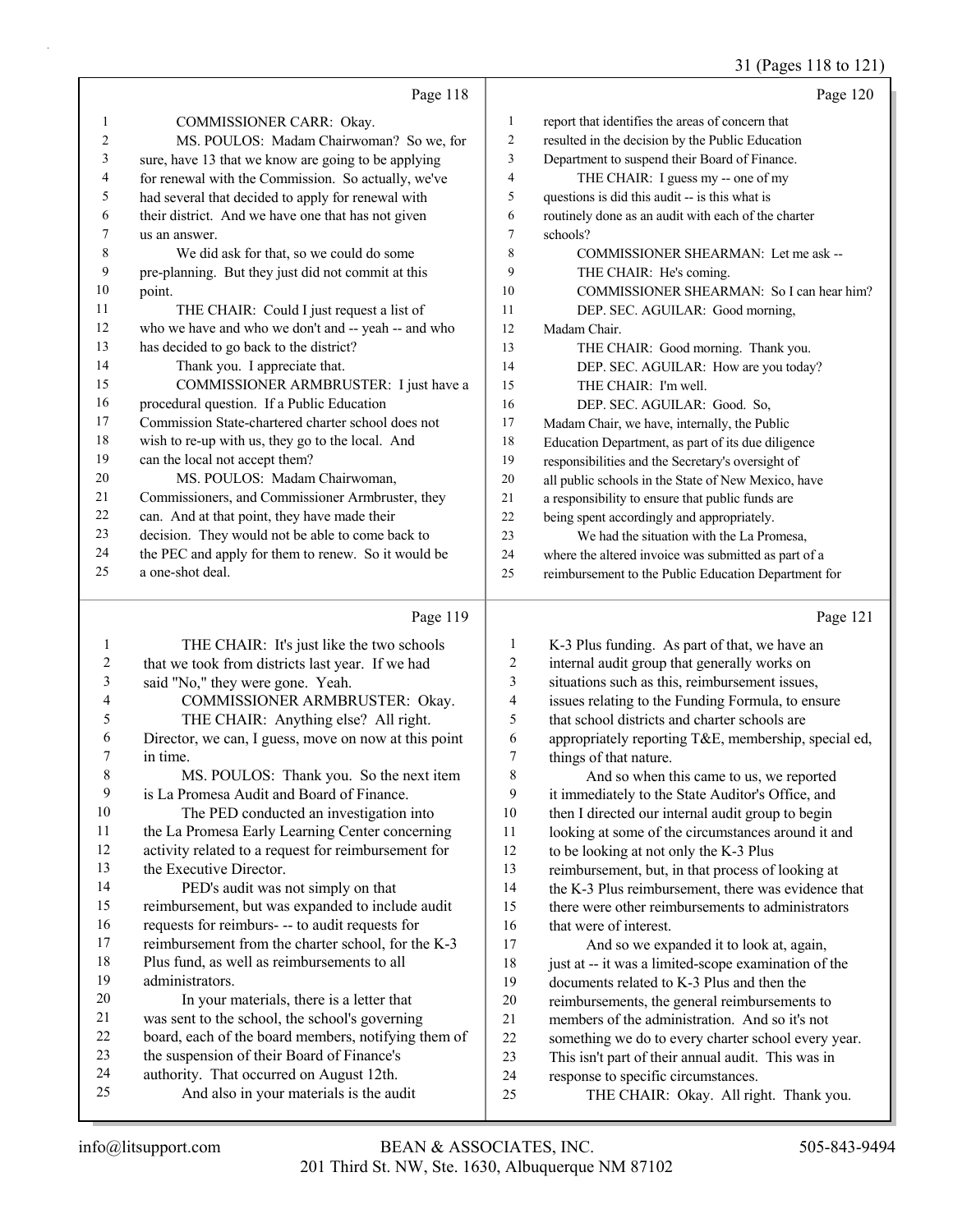#### $(D_{\text{200}} 122 \text{ to}$

|                          |                                                                                                           |                         | 32 (Pages 122 to 123                                                                                      |
|--------------------------|-----------------------------------------------------------------------------------------------------------|-------------------------|-----------------------------------------------------------------------------------------------------------|
|                          | Page 122                                                                                                  |                         | Page 124                                                                                                  |
| 1                        | I appreciate that.                                                                                        | 1                       | with some ideas on their budget and then a                                                                |
| $\sqrt{2}$               | Commissioners, any questions?                                                                             | $\sqrt{2}$              | discussion with their board, with my expectation                                                          |
| 3                        | <b>Commissioner Toulouse?</b>                                                                             | $\mathfrak{Z}$          | that those budget changes be implemented without                                                          |
| 4                        | COMMISSIONER TOULOUSE: Madam Chair,                                                                       | $\overline{\mathbf{4}}$ | change.                                                                                                   |
| 5                        | Deputy Secretary, I have some concerns, since this                                                        | 5                       | And then they have the option, as a board,                                                                |
| 6                        | is not the first school we've seen get themselves                                                         | 6                       | to decide to follow that direction or not. And then                                                       |
| 7                        | into a lot of trouble lately, what can we do to see                                                       | $\tau$                  | following that, then we would take appropriate                                                            |
| $\,8\,$                  | that there's more oversight? We closed CEPi; we                                                           | $\,8\,$                 | action.                                                                                                   |
| 9                        | have this; we have the J. Paul Taylor, which is a                                                         | 9                       | But we can fix their budget; but then                                                                     |
| 10                       | small amount on it. But we have -- I think there's                                                        | 10                      | they're going to have to execute it as it's fixed                                                         |
| 11                       | a lot more out there than we know.                                                                        | 11                      | and not deviate. And so, yes, we have folks that                                                          |
| 12                       | And I know that the law says that the                                                                     | 12                      | are looking at that all the time.                                                                         |
| 13                       | Charter School Division, you know, has budget                                                             | 13                      | Things that -- the CEPi situation -- if I                                                                 |
| 14                       | responsibilities. But if they don't have a budget                                                         | 14                      | can go back to that for just a moment, because some                                                       |
| 15                       | person assigned to them, who's watching these? What                                                       | 15                      | of these are extraordinary.                                                                               |
| 16                       | do we know? Do you know what other problems we may                                                        | 16                      | The CEPi situation, as an example, when                                                                   |
| 17                       | have out there just sitting there waiting to bite                                                         | 17                      | you looked into their accounting systems, the                                                             |
| 18                       | all of us?                                                                                                | 18                      | payments to the IRS for those years -- and, of                                                            |
| 19                       | DEP. SEC. AGUILAR: Madam Chair,                                                                           | 19                      | course, this was back a few years; it wasn't                                                              |
| 20                       | Commissioner, yes, we do. So I'll get into the --                                                         | 20                      | current -- showed up in the system as being entered.                                                      |
| 21                       | the 2 percent discussion at some other point in                                                           | 21                      | They were just never -- the button was never pushed                                                       |
| 22<br>23                 | time.                                                                                                     | 22<br>23                | that would then write the check and send it on.                                                           |
| 24                       | COMMISSIONER TOULOUSE: I didn't ask that.<br>DEP. SEC. AGUILAR: I understand that.                        | 24                      | And so those day-to-day situations are                                                                    |
| 25                       | But that's part of -- so, again, I'm bringing it up,                                                      | 25                      | very difficult for our folks to track, because as<br>they have access to the accounting systems, they can |
|                          |                                                                                                           |                         |                                                                                                           |
|                          | Page 123                                                                                                  |                         | Page 125                                                                                                  |
| $\mathbf{1}$             | but not for discussion today.                                                                             | $\mathbf{1}$            | look at it and say, "Well, it looks like these are                                                        |
| $\boldsymbol{2}$         | But part of the -- part of the                                                                            | $\boldsymbol{2}$        | scheduled for payment; so we're not worried about                                                         |
| $\mathfrak{Z}$           | responsibility of the Department is to provide the                                                        | 3                       | it."                                                                                                      |
| $\overline{\mathcal{L}}$ | oversight to all of our charter schools and school                                                        | 4                       | That's an extraordinary situation.                                                                        |
| 5                        | districts. And so the Charter Schools Division does                                                       | 5                       | La Promesa, in general, we didn't have any                                                                |
| 6                        | not have a budget person to look over that.                                                               | 6                       | other indicators until this -- this thing came                                                            |
| 7                        | When you think of the 59, I think, or                                                                     | 7                       | forward. But we're also to a question that was                                                            |
| 8                        | 60 State-chartered charter schools, one person                                                            | $\,8\,$                 | asked earlier -- I think to Commissioner Carr's                                                           |
| 9                        | couldn't do that anyway. And so we have a bureau                                                          | 9                       | comment about Roots and Wings, as an example -- when                                                      |
| 10                       | within the Finance and Operations group, which I                                                          | 10                      | they talk about an audit, one of the things that we                                                       |
| 11                       | oversee, which is the School Budget and Financial                                                         | 11                      | do with our State-chartered charter schools is we do                                                      |
| 12                       | Analysis unit.                                                                                            | 12                      | meet with the auditor on a weekly basis to raise                                                          |
| 13                       | And so each one of those analysts is                                                                      | 13                      | issues and concerns with them as they're looking                                                          |
| 14                       | assigned a number of charter schools and/or                                                               | 14                      | into -- as they're auditing each school, and then                                                         |
| 15                       | districts to oversee their budgets and to see the                                                         | 15                      | identified in there are certain areas that need to                                                        |
| 16                       | operations of their budget, to flag situations like                                                       | 16                      | be tested.                                                                                                |
| 17                       | J. Paul Taylor.                                                                                           | 17                      | And so, obviously, La Promesa will be --                                                                  |
| 18                       | To that particular school, I've met with                                                                  | $18\,$                  | in their annual audit, will be tested in a number of                                                      |
| 19<br>$20\,$             | that analyst and her supervisor three times in the                                                        | 19                      | areas that would only have been looked at with a                                                          |
| 21                       | last couple of weeks, and also with the person that<br>is handling their books. We are -- I've asked them | $20\,$<br>21            | sample. With a small sample size, there's going to                                                        |
| 22                       | to prepare a budget analysis for me in that example.                                                      | $22\,$                  | be significant sampling done. And if there are<br>other issues, J. Paul Taylor is another one; we're      |
|                          |                                                                                                           |                         |                                                                                                           |

- 23 And I've also visited with Ms. Chavez, who is doing the finances for that school. And I'll be
- traveling to Las Cruces in the next couple of weeks
- going to be looking at their internal controls and at their expenditures to make sure those are covered
- with.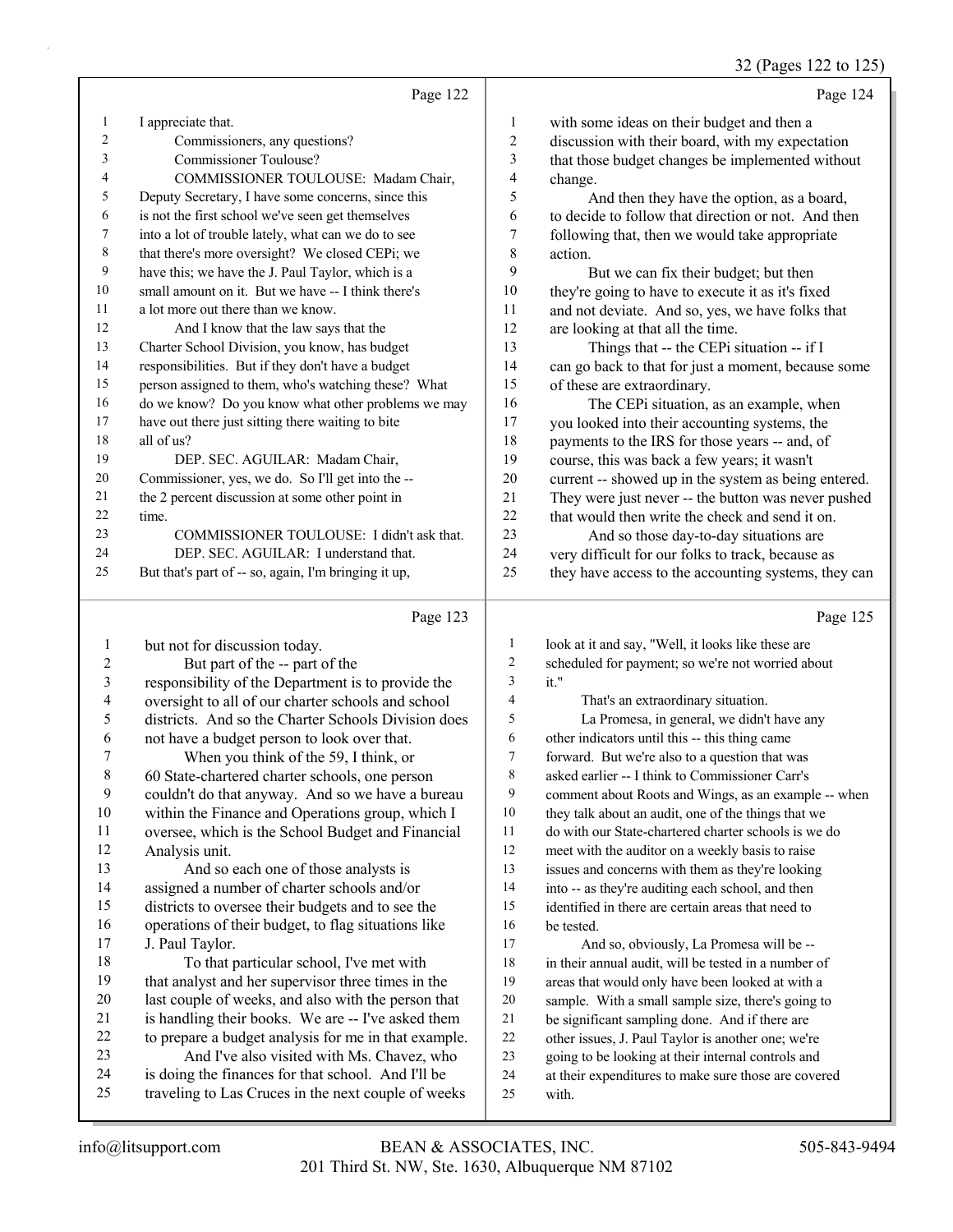## $(D_{\text{space}} 126$  to

| Page 126                                                                                                                           | Page 128                                 |
|------------------------------------------------------------------------------------------------------------------------------------|------------------------------------------|
|                                                                                                                                    |                                          |
| $\mathbf{1}$<br>$\mathbf{1}$<br>So we do have a unit that looks at them,                                                           | COMMISSIONER TOULOUSE: I remember having |
| $\sqrt{2}$<br>$\overline{c}$<br>been in State government years, where, by April,<br>and we're working hard to help them to be      |                                          |
| $\mathfrak{Z}$<br>they were sweeping everything in my budget from my<br>3<br>successful. The Director has scheduled trainings      |                                          |
| $\overline{4}$<br>office into the overall for the State. And it<br>4<br>for governing board members, which I had the               |                                          |
| 5<br>5<br>pleasure of presenting this last week. And the lack<br>didn't work. I mean, I was told I couldn't order                  |                                          |
| 6<br>toilet paper for a welfare office because it wasn't<br>6<br>of sophistication from some of our governing board                |                                          |
| 7<br>members, that's more concerning to me, because as<br>7<br>a necessity. Every one of my workers every week                     |                                          |
| $\,$ $\,$<br>$\,8\,$<br>brought in two rolls of toilet paper; one, they kept<br>they become more sophisticated, they then have the |                                          |
| 9<br>9<br>tools to oversee the operations of their schools.<br>in their desk, and one, they supplied.                              |                                          |
| 10<br>$10\,$<br>And the thing that was most breathtaking<br>It's those kinds of thinking, I don't want                             |                                          |
| 11<br>11<br>to get into, you know, that, "Okay. We can wait<br>to me, I think, is the lack of realization that                     |                                          |
| 12<br>12<br>until the end and then tell everybody, 'For the last<br>governing board members have of personal liability             |                                          |
| 13<br>in what happens at their schools.<br>13<br>month or two, don't spend any money.""                                            |                                          |
| 14<br>And so as we had that discussion at this<br>14<br>I think that happens, too, when people                                     |                                          |
| 15<br>last training, it became more and more evident that<br>15<br>haven't looked at their budget, their cash flow.                |                                          |
| 16<br>they were very interested in that piece. And so I<br>And I don't care what's been billed. I want to know<br>16               |                                          |
| 17<br>think as we can improve the education process for<br>17<br>what's been paid out, you know. I don't want to                   |                                          |
| 18<br>our governing board members, it will be a more<br>18<br>know what you've taken in without also knowing what                  |                                          |
| 19<br>stable situation.<br>you expect to pay out.<br>19                                                                            |                                          |
| $20\,$<br>COMMISSIONER TOULOUSE: I've been                                                                                         |                                          |
| 20<br>And I think there's a big gap for people<br>21                                                                               |                                          |
| concerned we give them as little training as we do.<br>21<br>who don't do budgets regularly, just like with CEPi<br>22             |                                          |
| That's a separate piece.<br>who say, "Okay, we've put it down here, so" -- or<br>22<br>23                                          |                                          |
| I would like to see some kind of training<br>23<br>to look at a budget and say, "Okay, I have this much<br>24                      |                                          |
| packet that gives them a half-hour training at each<br>24<br>money when I get my bank statement, and go ahead and                  |                                          |
| 25<br>of their governance council meetings on these<br>spend money even though it hasn't cleared through";<br>25                   |                                          |
| Page 127                                                                                                                           | Page 129                                 |
| things. I don't know how long it took you in State<br>because I see that happening, too.<br>1<br>$\mathbf{1}$                      |                                          |
| government; but it took me quite a while to figure<br>2<br>Because they look, "Oh, okay, we have so<br>2                           |                                          |
| 3<br>3<br>out all the ins-and-outs, just as to purchasing,<br>much money still in our account; I can spend it,"                    |                                          |
| $\overline{\mathbf{4}}$<br>4<br>much less how budgets work. And I had all the<br>without looking that you bought furniture last    |                                          |
| 5<br>5<br>month, and it didn't show up.<br>annual trainings and all of that. But I knew how                                        |                                          |
| 6<br>much we got out of that day.<br>6<br>That's why I think there needs to be an                                                  |                                          |
| 7<br>$\overline{7}$<br>ongoing training -- because we have churning<br>I am concerned that we turn over to people                  |                                          |
| 8<br>8<br>that don't even understand the ramifications of it,<br>membership of governance councils, too -- that                    |                                          |
| 9<br>because I really -- I still feel our schools get in<br>9<br>there's just a little packet provided. Whether they               |                                          |
| 10<br>trouble -- it starts with the governance council.<br>$10\,$<br>give it or not, we can't make them; but provided for          |                                          |
| 11<br>And I want as strong a governance council as we can<br>11<br>each governing council member to keep people up to              |                                          |
| 12<br>get. But I really am concerned on fiscal issues,<br>12<br>date on the basics; so, anyway --                                  |                                          |
| 13<br>with money as tight as it is.<br>13<br>DEP. SEC. AGUILAR: And Madam Chair and                                                |                                          |
| 14<br>So thank you.<br>14<br>Commissioner, I'll work with the Director --                                                          |                                          |
| 15<br>DEP. SEC. AGUILAR: And Madam Chair and<br>15                                                                                 | COMMISSIONER TOULOUSE: Because I've been |
| 16<br>Commissioner, I am, as well. And so we're -- I know<br>16<br>thinking, having known my own problems with learning            |                                          |
| $17\,$<br>people don't like more oversight. But in tight<br>17<br>budgets -- and I'm not bad with math, and I'm not                |                                          |
| $18\,$<br>fiscal times, the itemization -- my last slide on my<br>$18\,$<br>bad with budgets -- but how long it took me in State   |                                          |
| 19<br>presentation to the governing council members was<br>19<br>government to feel totally comfortable with what I                |                                          |

 government to feel totally comfortable with what I had.

- 21 So, thank you.
- 22 THE CHAIR: I guess my concern with
	-
- 23 La Promesa right now is the going forward and this<br>24 current school year in terms of what has been done, current school year in terms of what has been done,
- or should be done, to assure that this isn't a

 one of the basic tenets of charter education is flexibility and -- I forget what the word was -- 22 flexibility and creativity. But it shouldn't be<br>23 applied to the financial piece. applied to the financial piece. 24 And so that's -- I wanted to make that clear to the governing board members.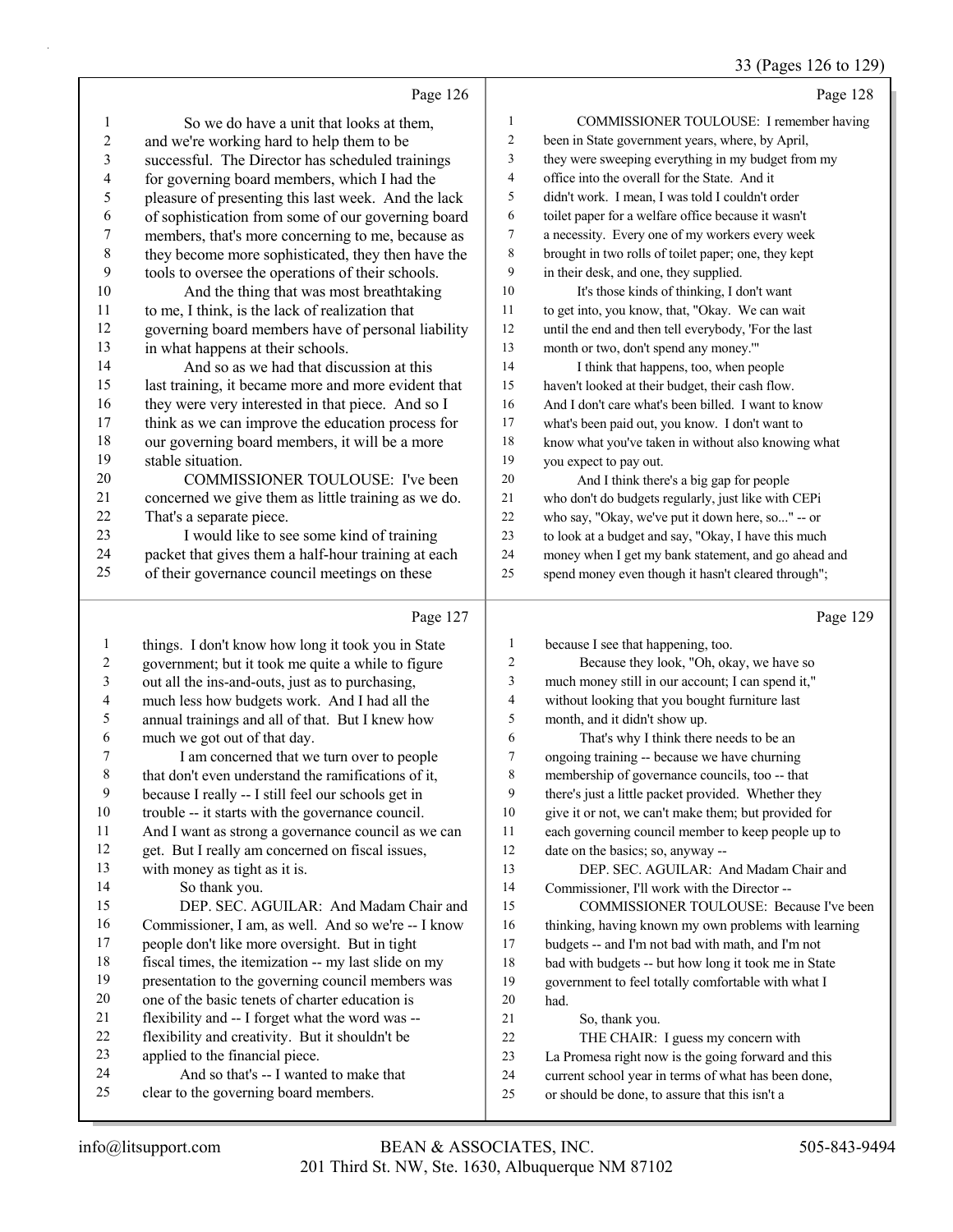## 34 (Pages 130 to 133)

| Page 130                                             |                                                                                                                                 | Page 132                                            |
|------------------------------------------------------|---------------------------------------------------------------------------------------------------------------------------------|-----------------------------------------------------|
|                                                      | 1                                                                                                                               | The four administrators that were on the            |
|                                                      | $\overline{2}$                                                                                                                  | payroll received their paycheck on that Friday; the |
|                                                      | 3                                                                                                                               | teachers did not. That's a function of a problem    |
| recommendations for what should be done? In          | 4                                                                                                                               | not with the current administrator, but with this   |
| addition, I guess I have -- and I guess it goes      | 5                                                                                                                               | business associate.                                 |
| along with the governance council -- I guess I have  | 6                                                                                                                               | So we immediately ran payroll. We called            |
| some concerns with those individuals, not naming     | 7                                                                                                                               | the business manager that's under contract, as well |
| anyone, who are doing the -- the books of the        | 8                                                                                                                               | as we've asked -- we've required them to hire a     |
| schools, that there is -- appears to be perhaps some | 9                                                                                                                               | second business manager that we've -- we've told    |
| lack of training for them.                           | 10                                                                                                                              | them they have to hire Michael Vigil & Associates.  |
| DEP. SEC. AGUILAR: So, Madam Chair, thank            | 11                                                                                                                              | He's presented in front of you. And we hand-cut     |
| you for that question.                               | 12                                                                                                                              | checks and delivered them the day after.            |
| A couple of things. When we -- on the day            | 13                                                                                                                              | So payroll is being run. But we've                  |
| that we -- that the Secretary suspended the Board of | 14                                                                                                                              | also -- the school's been notified that the water   |
| Finance, we met with the Head of School, who was not | 15                                                                                                                              | bill hadn't been paid for months, and they were     |
| the previous -- not one of the administrators        | 16                                                                                                                              | going to shut it off. We've taken care of that      |
| involved in any of this other -- any of this other   | 17                                                                                                                              | situation.                                          |
| thing. He was very receptive to working with us to   | 18                                                                                                                              | There are some invoices that continue to            |
| help resolve the problems. And the school's been     | 19                                                                                                                              | be past due that had to be paid shortly. The most   |
| cooperative.                                         | 20                                                                                                                              | concerning is that the ERB contributions for the    |
| There have been a couple of folks --                 | 21                                                                                                                              | teachers have not been paid. That check is being    |
| obviously, the director and -- and the business --   | 22                                                                                                                              | cut today and will be distributed tomorrow.         |
| the business associate have been placed on           | 23                                                                                                                              | So there are a number of -- there are a             |
| administrative leave. And we're beginning -- we're   | 24                                                                                                                              | number of things that have -- they inherited. We're |
| beginning some licensure action against the business | 25                                                                                                                              | helping them work through it. It's been less than a |
|                                                      | continuing problem and issue.<br>So I don't know if there's something that<br>you've done at this point in time -- or are there |                                                     |

## Page 131 |

| 1                       | associate, because we believe that that's part of    | 1  |
|-------------------------|------------------------------------------------------|----|
| 2                       | the problem.                                         | 2  |
| 3                       | THE CHAIR: Okay.                                     | 3  |
| $\overline{\mathbf{4}}$ | DEP. SEC. AGUILAR: I can't discuss --                | 4  |
| 5                       | further than that, I can't discuss that.             | 5  |
| 6                       | THE CHAIR: Right.                                    | 6  |
| 7                       | DEP. SEC. AGUILAR: But it's indicative of            | 7  |
| 8                       | some problems that they inherited, that the Head of  | 8  |
| 9                       | School inherited, and he's working through. But      | 9  |
| 10                      | some things have happened since then. And so we're   | 10 |
| 11                      | trying to work through it.                           | 11 |
| 12                      | And I'll give you just a real brief --               | 12 |
| 13                      | because, again, I think they're working through it.  | 13 |
| 14                      | But, so, two days -- we showed up -- I showed up --  | 14 |
| 15                      | and staff at the school on a Friday to -- to inform  | 15 |
| 16                      | them of what we were doing. We took possession of    | 16 |
| 17                      | their check stock. We contacted the bank, so that    | 17 |
| 18                      | now myself and our Director of School Budget are the | 18 |
| 19                      | signatories on their -- so we took over full control | 19 |
| 20                      | of their finances.                                   | 20 |
| 21                      | On that following Monday, we received a              | 21 |
| 22                      | complaint from a teacher that they had not -- that   | 22 |
| 23                      | they had not been paid. And so we went back and      | 23 |
| 24                      | said, "Well, hold on a minute. Your checks should    | 24 |
| 25                      | have been prepared well before we showed up."        | 25 |
|                         |                                                      |    |

Page 133

| $\mathbf{1}$   | month; it's only been a couple of weeks, and we're   |
|----------------|------------------------------------------------------|
| 2              | already identifying problems and working through the |
| 3              | problems. And they're being -- the school's being    |
| $\overline{4}$ | cooperative in helping us to get there.              |
| 5              | So we're confident that by the end of                |
| 6              | September, we should have everything paid up.        |
| 7              | There -- it doesn't appear to us that their cash is  |
| 8              | in jeopardy and that they're going to run out of     |
| 9              | money. It's just they haven't taken care of the      |
| 10             | day-to-day business, where that's being done by      |
| 11             | their business manager, Mr. Vigil's group, under the |
| 12             | supervision of our School Budget staff.              |
| 13             | And so we expect that by the end of                  |
| 14             | September, we'll be back on a good track on getting  |
| 15             | things paid and getting -- the internal controls are |
| 16             | already in place; we made that happen on the first   |
| 17             | day. And now we're going to move forward and try to  |
| 18             | get them in a good position.                         |
| 19             | We've notified them that the expectation             |
| 20             | to come off of suspended status is going to require  |
| 21             | at least one clean audit with no significant         |
| 22             | deficiencies. So obviously, that's not going to      |
| 23             | happen for a year or so. But in the meantime, we'll  |
| 24             | continue working forward with that.                  |
| 25             | THE CHAIR: Okay. Thank you. And I was                |
|                |                                                      |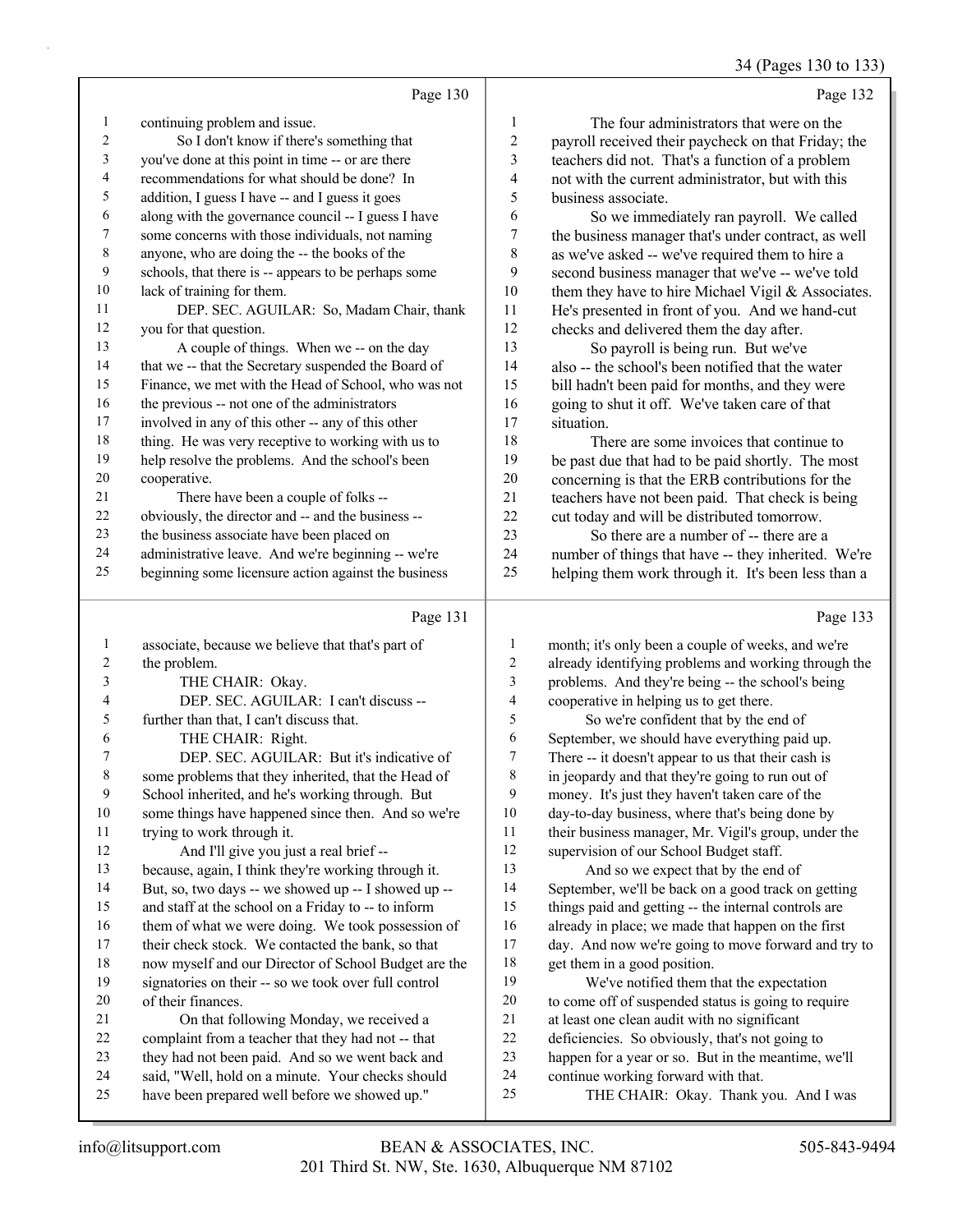## 35 (Pages 134 to 137)

|              | Page 134                                                                                             |                  | Page 136                                                                                                   |
|--------------|------------------------------------------------------------------------------------------------------|------------------|------------------------------------------------------------------------------------------------------------|
| $\mathbf{1}$ | going to ask -- 'cause I know there's someone from                                                   | 1                | they're going to look at who touched those different                                                       |
| 2            | La Promesa here --                                                                                   | $\overline{c}$   | pieces to see if -- the internal controls.                                                                 |
| 3            | COMMISSIONER SHEARMAN: Can I just ask two                                                            | 3                | Without -- to be perfectly honest -- and I                                                                 |
| 4            | questions?                                                                                           | $\overline{4}$   | can only be honest with you -- if that altered                                                             |
| 5            | THE CHAIR: Certainly.                                                                                | 5                | invoice had not been sent to us, there wouldn't have                                                       |
| 6            | COMMISSIONER SHEARMAN: Thank you. First                                                              | 6                | been something to specifically look at. It was,                                                            |
| 7            | of all, thank you for being here, because we                                                         | $\tau$           | "Oh, something's here. Now, we need to do a deeper                                                         |
| 8            | appreciate your information and your knowledge. You                                                  | 8                | dive."                                                                                                     |
| 9            | said it's going to require a clean audit before they                                                 | 9                | And so -- and so if they hadn't -- so                                                                      |
| 10           | can come off this status. But the audit didn't                                                       | 10               | given all of the invoices a school like La Promesa                                                         |
| 11           | catch any of this, did it?                                                                           | 11               | pays in a given year, if they hadn't -- say, we want                                                       |
| 12           | DEP. SEC. AGUILAR: So, Madam Chair and                                                               | 12               | to sample 5 percent of this, and pull these pieces,                                                        |
| 13           | Commissioner, no, they didn't. And that's one of                                                     | 13               | and they didn't happen to pull that one. Then they                                                         |
| 14           | the -- I don't know what word I want to use, what                                                    | 14               | may have never seen it.                                                                                    |
| 15           | descriptor. It's one of the -- it's one of the                                                       | 15               | And so that's the -- that's the difference                                                                 |
| 16           | results of the audit process. Auditors -- these are                                                  | 16               | between sampling and doing 100 percent -- a                                                                |
| 17           | not forensic audits that go on year after year after                                                 | 17               | 100 percent deal.                                                                                          |
| 18           | year.                                                                                                | 18               | (Deputy Secretary Aguilar consults with                                                                    |
| 19           | Pardon me. I just wanted to turn this off                                                            | 19               | Ms. Poulos.)                                                                                               |
| 20           | here.                                                                                                | 20               | COMMISSIONER SHEARMAN: Well -- and I                                                                       |
| 21           | They're not forensic audits that take                                                                | 21               | think my frustration is just exactly the same as                                                           |
| 22           | place year after year. What auditors do is they do                                                   | 22               | yours.                                                                                                     |
| 23           | a risk analysis. They visit with the people that                                                     | 23               | DEP. SEC. AGUILAR: Yes, ma'am.                                                                             |
| 24           | are running the school, with the business managers,                                                  | 24               | COMMISSIONER SHEARMAN: But it seems like                                                                   |
| 25           | with anybody that sort of touches the money. They                                                    | 25               | to me every single school we've closed that I can                                                          |
|              |                                                                                                      |                  |                                                                                                            |
|              | Page 135                                                                                             |                  | Page 137                                                                                                   |
| $\mathbf{1}$ | interview them. They try to identify any risk                                                        | 1                | think of, the audit did not reveal the financial                                                           |
| 2            | factors. They look at the Public -- to the Public                                                    | $\boldsymbol{2}$ | problems that eventually closed the school.                                                                |
| 3            | Education Department for some guidance on issues                                                     | $\mathfrak{Z}$   | DEP. SEC. AGUILAR: Yes.                                                                                    |
| 4            | that may have arisen throughout the year for some                                                    | $\overline{4}$   | COMMISSIONER SHEARMAN: So it's -- you                                                                      |
| 5            | specific -- pardon me. Would you --                                                                  | 5                | know, surely there's a silver bullet out there. I                                                          |
| 6            | COMMISSIONER SHEARMAN: They want you to                                                              | 6                | don't know what it is.                                                                                     |
| 7            | answer. And I understand that.                                                                       | 7                | DEP. SEC. AGUILAR: I don't know what it                                                                    |
| 8            | DEP. SEC. AGUILAR: Then they sample and                                                              | $\,$ $\,$        | is.                                                                                                        |
| 9            | do those sorts of things. So when folks are -- when                                                  | 9                | Commissioner, if I may take this call?                                                                     |
| 10           | you're not -- sometimes when you're not looking for                                                  | 10               | It's the Secretary. We have an issue I need to deal                                                        |
| 11           | a specific thing, then you're sampling. And if it                                                    | 11               | with, and I'll come right back.                                                                            |
| 12           | doesn't come up in the sample -- so if you look at                                                   | 12               | THE CHAIR: Certainly.                                                                                      |
| 13           | the number -- I'll use La Promesa as an example,                                                     | 13               | DEP. SEC. AGUILAR: Thank you,                                                                              |
| 14           | since we're looking at it.                                                                           | 14               | Madam Chair.                                                                                               |
| 15           | If you look at the one invoice that was                                                              | 15               | THE CHAIR: Do we have any other questions                                                                  |
| 16           | submitted, and if you read our review, you'll note                                                   | 16               | or concerns about La Promesa at this point in time?                                                        |
| 17           | that there are four or five invoices that, in our                                                    | 17               | Oh, I'm sorry. I did -- I got                                                                              |
| 18           | view, are suspect, and then there are some                                                           | 18               | interrupted, and I wanted to recognize and allow you                                                       |
| 19           | reimbursements that we can't account for wherever                                                    | 19               | an opportunity to speak.                                                                                   |
| 20           | the stuff went.                                                                                      | 20               | MS. POULOS: Do you mind if we take a                                                                       |
| 21           | But an auditor isn't going to be --                                                                  | $21\,$           | little break while the Deputy Secretary is out.                                                            |
| 22           | they're going to be looking at was a purchase                                                        | 22               | THE CHAIR: Can we take a break?                                                                            |
| 23           | requisition approved, was a P.O. issued timely, were                                                 | 23               | MS. PATTI MATTHEWS: Sure. I'm happy                                                                        |
| 24<br>25     | goods and services received -- were they ordered,<br>were they received, and were they paid for. And | 24<br>25         | to -- I'd like for him to -- we absolutely, first of<br>all, want to say thank you to him. So I'd like for |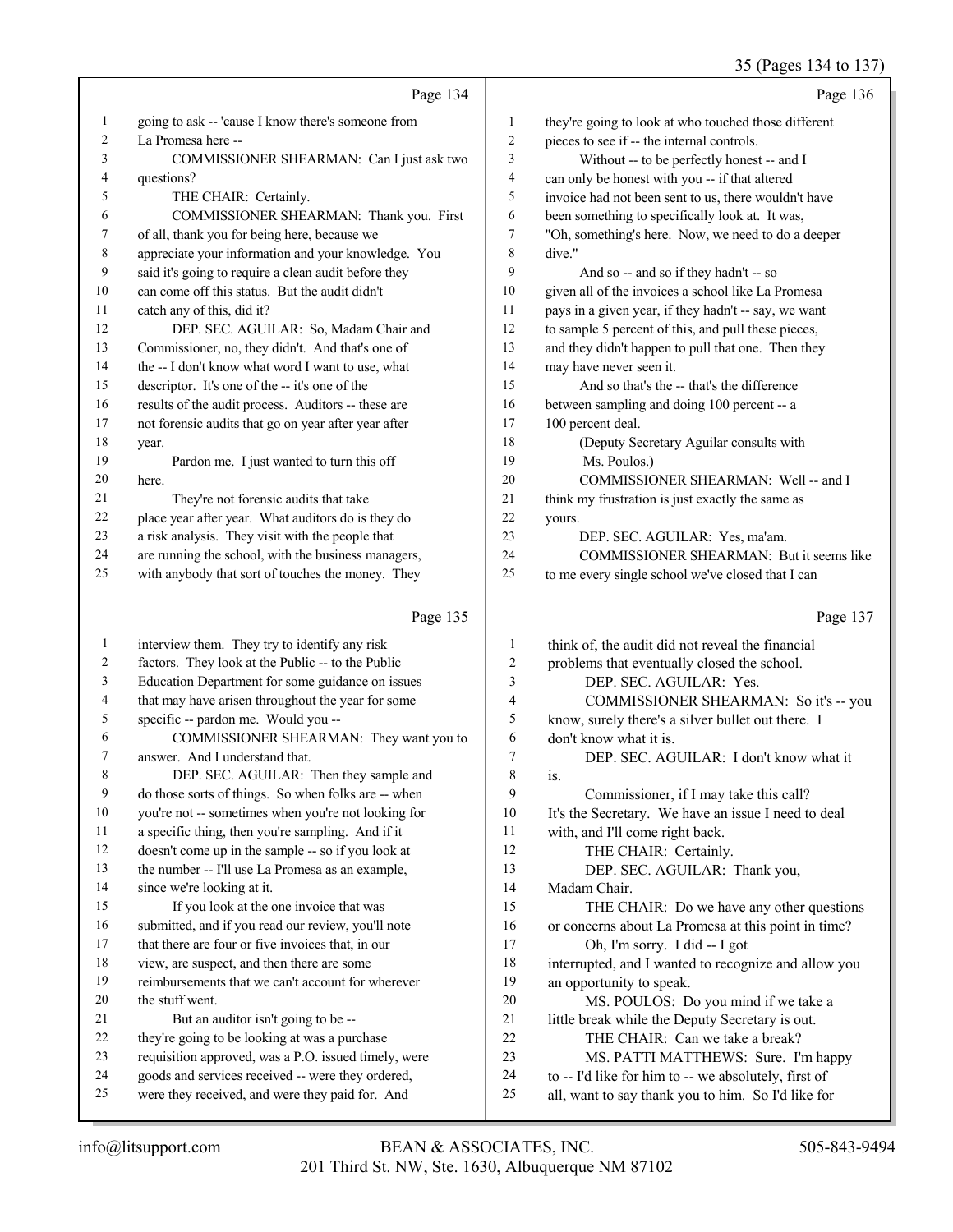#### 36 (Pages 138 to 141)

|                |                                                      |                         | (2.45)                                               |
|----------------|------------------------------------------------------|-------------------------|------------------------------------------------------|
|                | Page 138                                             |                         | Page 140                                             |
| $\mathbf{1}$   | him to hear that.                                    | $\mathbf{1}$            | The -- and, again, I'm going off memory,             |
| 2              | THE CHAIR: Let's take a five-minute                  | $\sqrt{2}$              | so bear with me.                                     |
| 3              | break, or however long it takes to herd cats back.   | 3                       | THE CHAIR: Right.                                    |
| 4              | So                                                   | 4                       | DEP. SEC. AGUILAR: The other concern that            |
| 5              | (Recess taken, 11:50 a.m. to 12:05 p.m.)             | 5                       | we have is that there is -- there were some          |
| 6              | THE CHAIR: Before we hear from                       | 6                       | purchases made on or about the holidays of a         |
| 7              | La Promesa, I just have one additional question for  | $\boldsymbol{7}$        | particular year charged to a business in Estancia,   |
| 8              | the Deputy Secretary before we -- and then we'll     | $\,$ 8 $\,$             | New Mexico. We couldn't find any business by that    |
| 9              | move on to J. Paul.                                  | 9                       | name in Estancia, New Mexico.                        |
| 10             | In the minutes -- in our workbook, it                | 10                      | It also turns out that those invoices were           |
| 11             | indicates that there's potential fraud, which piques | 11                      | coming from an address in Albuquerque that is the    |
| 12             | a different level of concern for us and would        | 12                      | same address as a contractor who's providing         |
| 13             | potentially put a school on notice for possible      | 13                      | professional -- professional services to the -- to   |
| 14             | revocation, if fraud is the issue.                   | 14                      | the -- and so we're still having to dive into that a |
| 15             | When I read the audit report, I didn't --            | 15                      | little bit deeper. But it doesn't appear to us that  |
| 16             | I don't remember seeing the word "fraud" in the      | 16                      | there's a legitimate business that's doing those --  |
| 17             | audit report.                                        | $17\,$                  | that's providing those services there.               |
| 18             | So I would appreciate some kind of                   | 18                      | So -- and there are a couple of more                 |
| 19             | clarification, so that we have some idea of what     | 19                      | that -- there's one invoice that appears to be       |
| 20             | direction we may have to take.                       | 20                      | altered in the date the product was received and the |
| 21             | DEP. SEC. AGUILAR: So, Madam Chair, thank            | 21                      | date the approval was given.                         |
| 22             | you for the question.                                | 22                      | So when you -- when you talk about                   |
| 23             | So actually, the word "fraud, waste, or              | 23                      | altering invoices, that is always an indication of   |
| 24             | potential abuse" shows up about eight or nine times  | 24                      | potential fraud. And so as we submitted the report   |
| 25             | in the audit report, when it talks about the         | 25                      | to the -- to the school and to the State Auditor, we |
|                | Page 139                                             |                         | Page 141                                             |
| $\mathbf{1}$   | internal controls, when it talks about those pieces. | $\mathbf{1}$            | also submitted it to the District Attorney of the    |
| $\overline{2}$ | But there are -- and I don't have the report in      | $\boldsymbol{2}$        | Second Judicial District, too, for their action or   |
| 3              | front of me, and you would go to sleep if I started  | $\overline{\mathbf{3}}$ | other direction to us.                               |
| $\overline{4}$ | thumbing through it.                                 | $\overline{4}$          | THE CHAIR: Okay. Thank you.                          |
| 5              | THE CHAIR: Well, I've got it in front of             | 5                       | Commissioner Armbruster?                             |
| 6              | me.                                                  | 6                       | COMMISSIONER ARMBRUSTER: You're on the               |
| 7              | DEP. SEC. AGUILAR: So the big pieces of              | $\boldsymbol{7}$        | line again. I just wanted a clarification. We're     |
| $\,$ 8 $\,$    | our concern -- and there could be many more. But     | $\,$ 8 $\,$             | looking to La Promesa for fiscal non-responsibility, |
| 9              | the big pieces of our concern rely -- relay -- on -- | 9                       | I guess. And we did the same thing for CEPi. And     |
| 10             | relate to -- pardon me -- the -- the -- obviously,   | 10                      | for CEPi, we ended up closing that school. And they  |
| 11             | the document that was altered and asked for          | 11                      | were a School of Concern and, you know, it went      |
| 12             | services, for reimbursement for services rendered at | 12                      | through that process.                                |

- services, for reimbursement for services rendered at the school, when the address that's on the invoice
- that was -- the underlying address was not, that's
- a -- that's an area of concern. 16 The second area of concern is the -- I
- believe the high school -- the principal -- again, not the current principal, the former principal -- purchased a significant amount of fencing materials
- without prior authorization. And we don't know
- where those fencing materials have been -- are at. 22 The school is fenced; but by all
- indications that we have, it was fenced by a
- contractor. So we don't know where these materials
- ended up at all.
- 25 The school is operating. Teachers are

13 But this one is not? We're not looking at

 from Director Poulos' group. There were -- it appears that there is fiscal impropriety and a lack of attention to detail, and is, in this particular case, significant -- you know, the lack of making payroll, not paying bills, and things of that nature, and the potential fraud, waste, and abuse that's been identified. So those are significant

15 DEP. SEC. AGUILAR: So, Madam Chair and Commissioner, that would be a recommendation to come

closure for fiscal irresponsibility?

issues.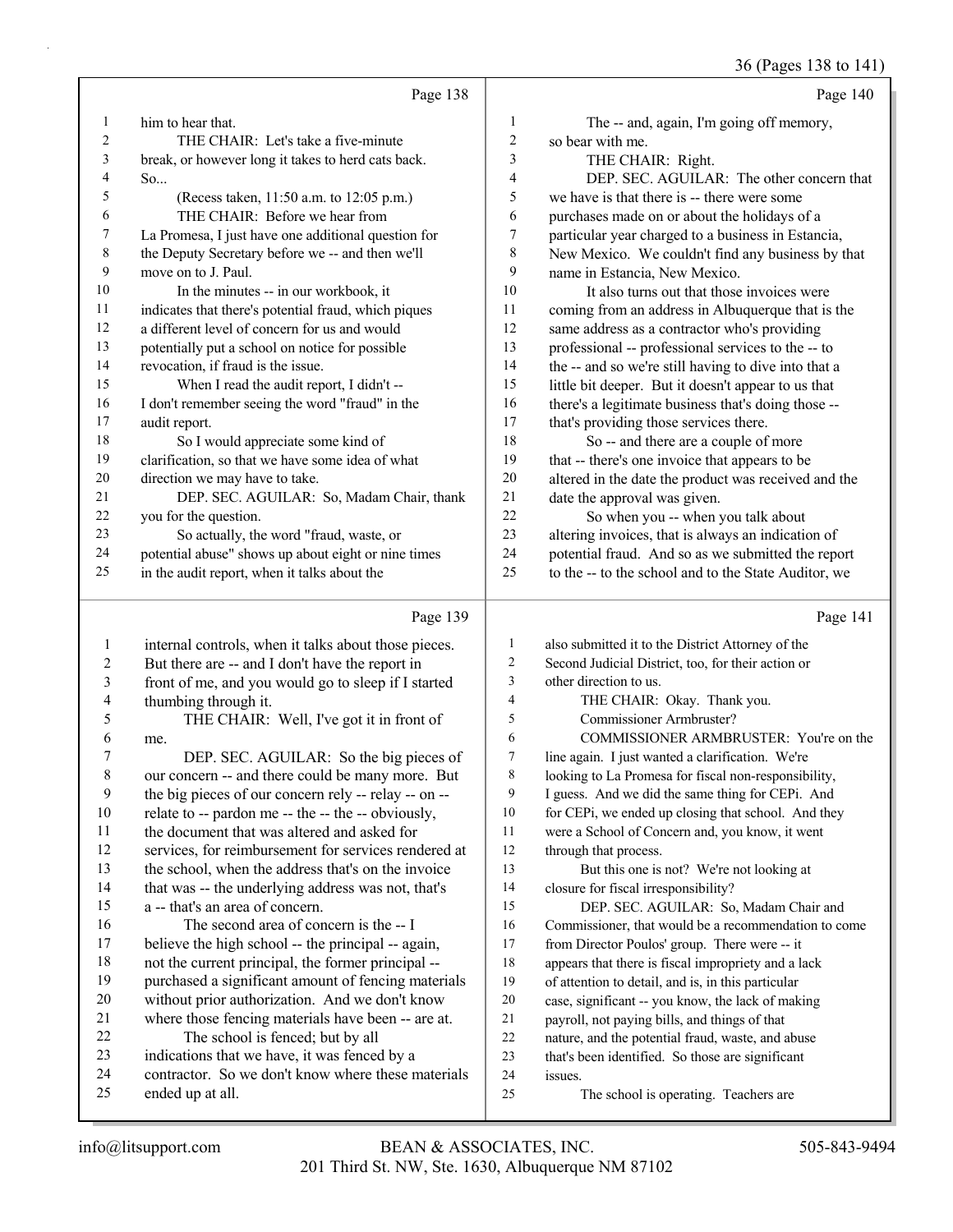37 (Pages 142 to 145)

|                |                                                     |                         | -- - -- -- - -                                       |
|----------------|-----------------------------------------------------|-------------------------|------------------------------------------------------|
|                | Page 142                                            |                         | Page 144                                             |
| -1             | teaching and, by all accounts, they're doing a      | 1                       | MR. CHRIS JONES: Good afternoon. Is that             |
| 2              | pretty good job.                                    | $\overline{\mathbf{c}}$ | better? Should I speak loudly? Use my former         |
| 3              | So from my chair -- from my office, there,          | 3                       | teacher voice? I'll attempt to do that.              |
| 4              | teaching is going on. Learning is taking place. If  | 4                       | Good afternoon, Madam Chair, members of              |
| 5              | we can get the finances fixed up, they should be in | 5                       | the Commission. My name is Chris Jones, and I'm the  |
| 6              | pretty good shape.                                  | 6                       | Principal and Acting Director of La Promesa Early    |
| 7              | If you remember, CEPi, there were --                | 7                       | Learning Center. So I wanted to introduce myself to  |
| 8              | learning may not have been taking place. There were | 8                       | each of you.                                         |
| 9              | issues with the administrator. And then there was a | 9                       | MS. PATTI MATTHEWS: Commissioners,                   |
| 10             | \$900,000 -- which actually was not the real        | 10                      | Madam Chair, I'm Patricia Matthews from Matthews     |
| 11             | amount -- but it's about \$500,000 that they were   | 11                      | Fox, and we're representing the charter school.      |
| 12             | overdrawn on their accounts, and there was no way,  | 12                      | First of all, I wanted to thank Deputy               |
| 13             | on the current method of funding schools in the     | 13                      | Secretary Aguilar for providing this matter to the   |
| 14             | State, that we could ever get them back into fiscal | 14                      | attention of the school. We're here today not to     |
| 15             | health while trying to attend to the learning       | 15                      | try to rebut what Mr. Aguilar and his staff has      |
| 16             | issues, as well.                                    | 16                      | found, because we haven't frankly had the            |
| 17             | COMMISSIONER ARMBRUSTER: But this one has           | 17                      | opportunity to do so; and -- but we're taking the    |
| 18             | more hope, so to speak.                             | 18                      | concerns very seriously.                             |
| 19             | DEP. SEC. AGUILAR: Madam Chair and                  | 19                      | As Mr. Aguilar has already told you,                 |
| 20             | Commissioner, I believe so; but, again, I would     | 20                      | personnel who could possibly be responsible have     |
| 21             | defer to the Director at some point as the process  | 21                      | been put on administrative leave. There's an         |
| 22             | unfolds.                                            | 22                      | ongoing investigation. The audit report was served   |
| 23             | COMMISSIONER ARMBRUSTER: Got it. Thank              | 23                      | on the school in -- I think -- I'm not trying to be  |
| 24             | you.                                                | 24                      | critical -- but without notice to the school that it |
| 25             | DEP. SEC. AGUILAR: Thank you.                       | 25                      | was coming, of these concerns.                       |
|                | Page 143                                            |                         | Page 145                                             |
| $\blacksquare$ | THE CHAID. And not question to the Domity           |                         | $A = 1 - 1$ $C = 11 - 1$<br>ببايا المسابقة           |

|    | THE CHAIR: And my question to the Deputy             | 1  | And so, frankly, by surprise, this was               |
|----|------------------------------------------------------|----|------------------------------------------------------|
| 2  | Secretary was so that if we do believe that there is | 2  | brought on to the school. The school took immediate  |
| 3  | a potential for fraud there, then I think the        | 3  | action. The audit report has a lot of information    |
| 4  | direction of the PEC would be to place the school on | 4  | in it that we're still trying to assimilate and make |
| 5  | notice that they potentially face revocation,        | 5  | sure that -- and just like every other audit that a  |
| 6  | pending the outcome of other investigations.         | 6  | school gets, we intend to provide a management       |
| 7  | COMMISSIONER ARMBRUSTER: Sounds good.                | 7  | response.                                            |
| 8  | THE CHAIR: Okay? Thank you.                          | 8  | The documentation upon which the audit was           |
| 9  | So, Commissioners -- oh, I am sorry. I               | 9  | completed was in the auspices of the Department.     |
| 10 | have an addled brain. Please, for the second time,   | 10 | They were coming off of documents that they had      |
| 11 | and if you could, please identify yourself for the   | 11 | received through OBMS. So I've recently received     |
| 12 | record.                                              | 12 | some of those this week from the PED.                |
| 13 | MR. CHRIS JONES: Good afternoon, Madam               | 13 | So just -- I'm bringing you up-to-date               |
| 14 | Commissioner, members of the Commission. My name is  | 14 | about where we are in the investigation, not in an   |
| 15 | Chris Jones. I'm sorry. Is it on? Does that help?    | 15 | intent to deflect any responsibility for what we     |
| 16 | MS. PATTI MATTHEWS: Can you hear,                    | 16 | ultimately can sift out to make sure we know;        |
| 17 | Commissioner Shearman?                               | 17 | because as you know, if personnel matters or         |
| 18 | MR. CHRIS JONES: Just shut me off.                   | 18 | personnel action is taken, it is the school's burden |
| 19 | MS. FRIEDMAN: Patti?                                 | 19 | of proof to demonstrate that we have a case. And so  |
| 20 | COMMISSIONER ARMBRUSTER: Commissioner                | 20 | that's important for us to do and to do our legwork, |
| 21 | Chavez, are you still there? Maybe not.              | 21 | as well. Unfortunately, that takes time.             |
| 22 | THE CHAIR: She probably ran out of                   | 22 | But in the interim, as Mr. Aguilar pointed           |
| 23 | battery on her phone. Okay.                          | 23 | out, internal controls have been put in place.       |
| 24 | MR. CHRIS JONES: Good afternoon.                     | 24 | Mr. Jones -- Mr. Jones and Mr. Jones and Mr. Jones   |
| 25 | THE CHAIR: It's not on yet.                          | 25 | are cooperating, because he's it. And so it is       |
|    |                                                      |    |                                                      |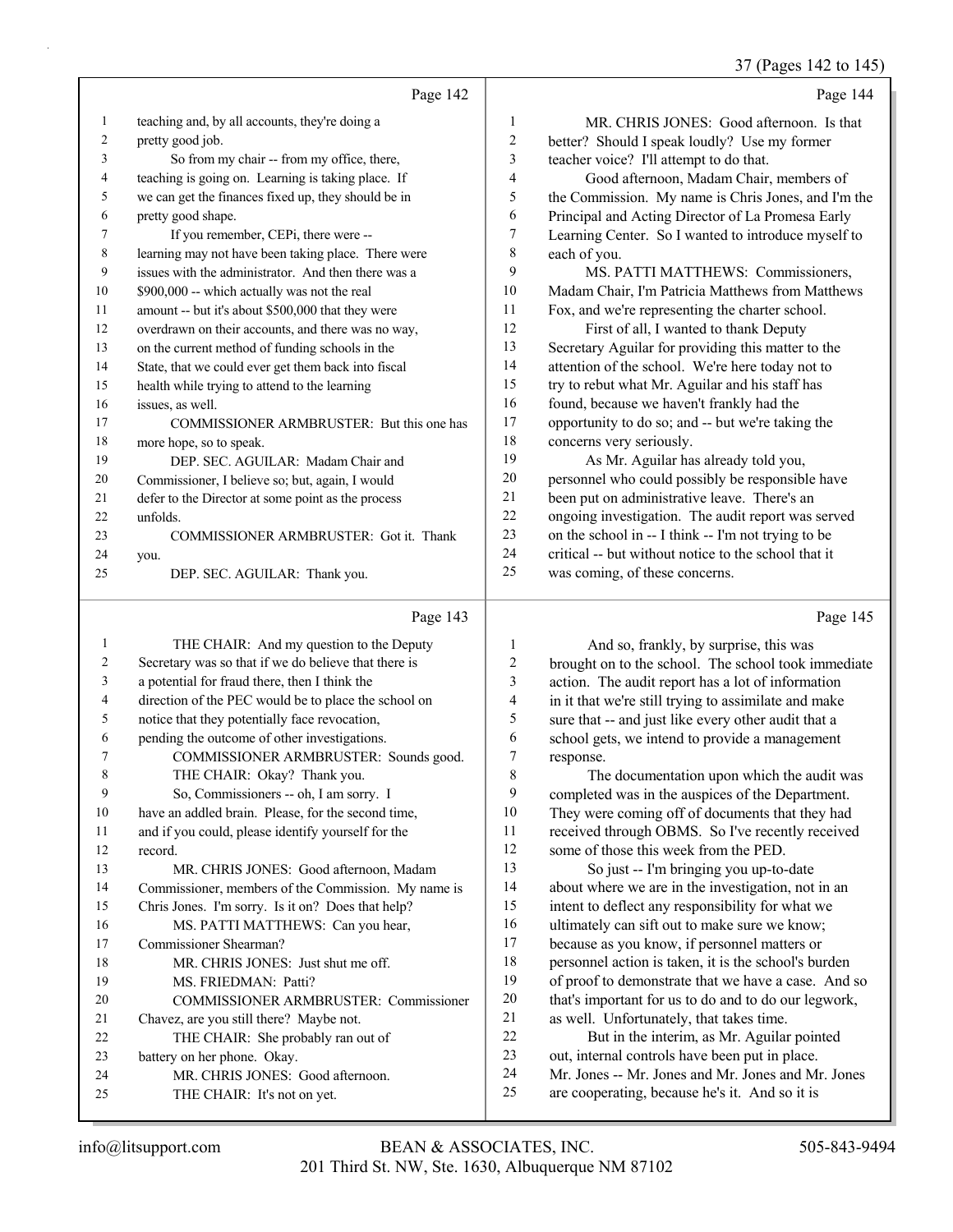|    |                                                      |                | 38 (Pages 146 to 149)                                |
|----|------------------------------------------------------|----------------|------------------------------------------------------|
|    | Page 146                                             |                | Page 148                                             |
| 1  | taking time for him to work through some of these    | $\mathbf{1}$   | DEP. SEC. AGUILAR: Madam Chair, thank                |
| 2  | things, along with my help, to the extent that I can | 2              | you. At this point in time, we don't believe so.     |
| 3  | help him.                                            | 3              | There -- there -- well, I shouldn't say that.        |
| 4  | He does have a third-party business                  | 4              | The loss of federal funds, we don't                  |
| 5  | manager that -- the Vigil Group -- did you mention   | 5              | anticipate any loss.                                 |
| 6  | the Vigil Group? --                                  | 6              | THE CHAIR: Okay.                                     |
| 7  | DEP. SEC. AGUILAR: (Indicates.)                      | 7              | DEP. SEC. AGUILAR: The loss of State SEG             |
| 8  | MS. PATTI MATTHEWS: -- has asked the                 | $\,$ $\,$      | funds, we don't anticipate any loss. There may be a  |
| 9  | school to keep on to help facilitate making sure the | 9              | loss of K-3 Plus funding, as we go through the       |
| 10 | Department gets the information that they need in a  | 10             | reimbursement process and find that things were      |
| 11 | timely fashion.                                      | 11             | inappropriately submitted; for example, the altered  |
| 12 | So I -- on behalf of Chris -- and I did              | 12             | invoice -- it's \$300 -- the fencing, things of that |
| 13 | want to bring to your attention that I will be       | 13             | nature. Money could be withheld as being             |
| 14 | attending all governing council meetings going       | 14             | inappropriate -- as dealing with inappropriate       |
| 15 | forward, at least for the time being, and that they  | 15             | expenditures.                                        |
| 16 | have a new president on their board, who I           | 16             | But by and large, the large chunks of                |
| 17 | believe -- actually, Mr. Jones brought as a          | 17             | money, the SEG and the federal funds, we don't       |
| 18 | recommendation. He's a former -- he's not a CPA,     | 18             | believe would be affected at this time.              |
| 19 | nor a formal licensed auditor. But he has a          | 19             | THE CHAIR: That was a concern, that you              |
| 20 | business degree, and he has been doing auditing as a | 20             | wouldn't be able to go through the school year       |
| 21 | practice.                                            | 21             | because you didn't have adequate funding. So, okay.  |
| 22 | He worked for -- had worked for Taxation &           | 22             | MR. CHRIS JONES: Absolutely.                         |
| 23 | Revenue as an auditor there. So he's a great leader  | 23             | THE CHAIR: Commissioners, any other                  |
| 24 | on this new -- on the board. And we're looking make  | 24             | questions? Concerns? Okay.                           |
| 25 | sure that they are brought up to date and would      | 25             | MS. PATTI MATTHEWS: I would ask for a                |
|    | Page 147                                             |                | Page 149                                             |
| 1  | welcome another opportunity to go to the training    | $\mathbf{1}$   | point of clarification. I believe at the end of      |
| 2  | that the PED is now offering on financial oversight. | $\overline{c}$ | your comments, Madam Chair, that you said you        |
| 3  | So I'm here to -- or Chris is here, I'm              | 3              | thought it would be important for the board to put   |
| 4  | here if you want to have any more information, if I  | $\overline{4}$ | the school on notice of potential revocation. And    |
| 5  | can tell you, to the extent that I can, what we're   | 5              | then you added, "until we have final confirmation of |
| 6  | doing.                                               | 6              | something."                                          |
| 7  | But I just wanted to give you assurances             | 7              | And I was trying to get some clarity                 |
| 8  | that the school has taken immediate action to        | 8              | about, you know, what those specifics would look     |
| 9  | address this audit and takes it very seriously. In   | 9              | like and if that's maybe an action for your next     |
| 10 | fact, just to be clear, that it was not the          | 10             | meeting; and if so, I'll just leave it at that.      |
| 11 | August 12th audit that started the ball rolling. So  | 11             | THE CHAIR: Right. I think at this point              |
| 12 | the letter from the State Auditor, that I'm sure you | 12             | in time, we don't have enough information. But I     |
| 13 | were aware of, had been started at that point in     | 13             | believe that this will be an ongoing update; so that |
| 14 | time.                                                | 14             | I don't think it's the wish of the Commission at     |
| 15 | So we had -- we had -- you know, we were             | 15             | this point in time to -- we're not adequately        |
| 16 | being made aware of concerns from that point going   | 16             | informed, I don't believe, to do any kind of a       |
| 17 | forward.                                             | 17             | formal revocation.                                   |
| 18 | THE CHAIR: I guess I have a concern,                 | 18             | So I think we're -- you know, I think the            |
| 19 | because I do stand corrected. I did find the word    | 19             | school understands that there's that cloud following |
| 20 | "fraud" in there. But there was a concern addressed  | 20             | that, that the potential is there. We hope not.      |
| 21 | that there could be a potential loss of federal and  | 21             | But -- Commissioner Toulouse?                        |
| 22 | State fundings, based on some of the audit findings. | 22             | COMMISSIONER TOULOUSE: Madam Chair, I                |
| 23 | So I guess I have a concern whether you              | 23             | have a concern along those lines, that your school   |
| 24 | have any indication that your budget this year is    | 24             | grade was an "F" on the latest list. And I think     |

- 
- 24 have any indication that your budget this year is<br>25 potentially affected by any loss of fundings. potentially affected by any loss of fundings.

grade was an "F" on the latest list. And I think that puts a large pressure on you to get that up,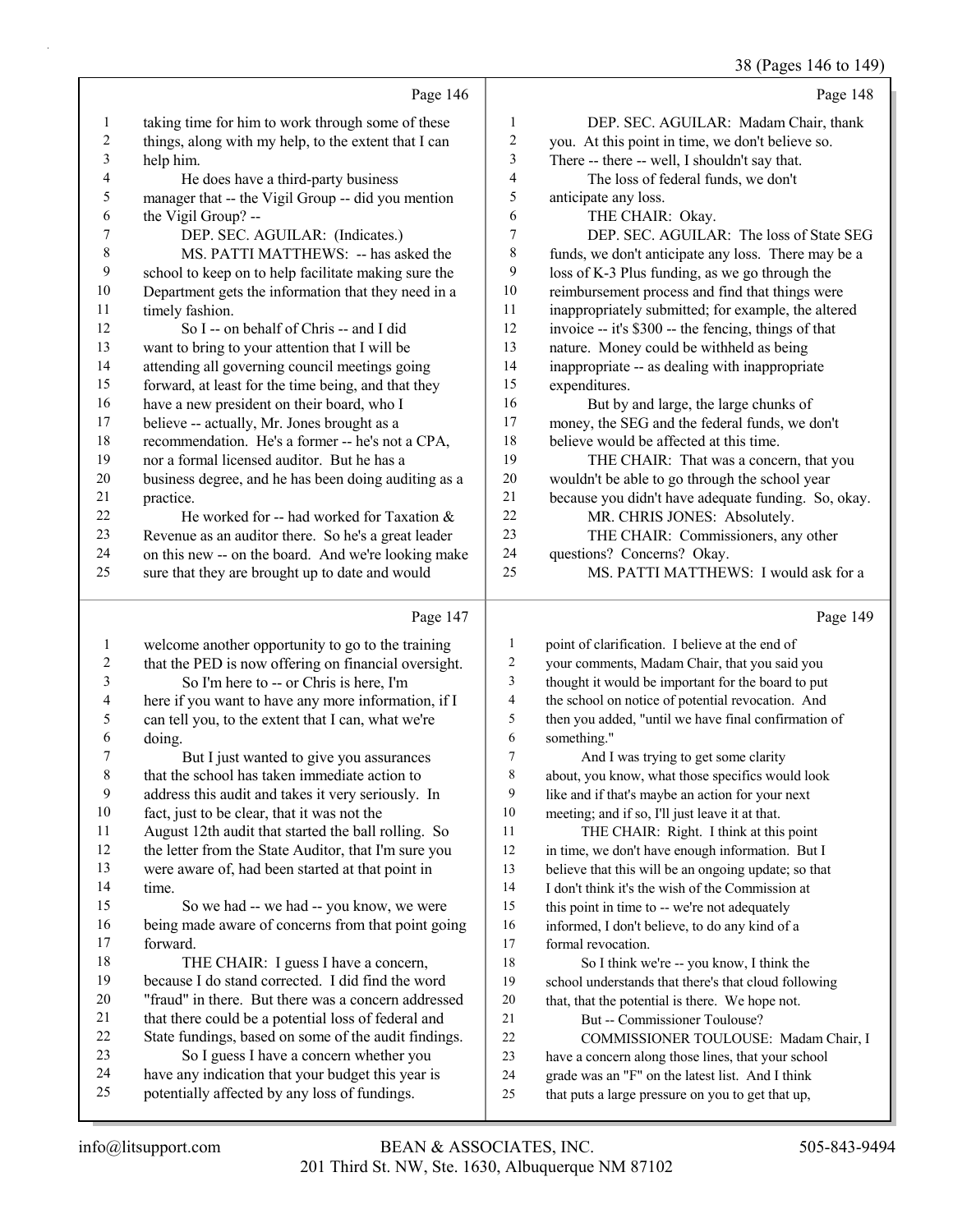39 (Pages 150 to 153)

|                          |                                                                                             |                | 39 (Pages 150 to 153                                                                                     |
|--------------------------|---------------------------------------------------------------------------------------------|----------------|----------------------------------------------------------------------------------------------------------|
|                          | Page 150                                                                                    |                | Page 152                                                                                                 |
| $\mathbf{1}$             | while at the same time dealing with all of the                                              | 1              | MR. CHRIS JONES: Sure.                                                                                   |
| 2                        | finances.                                                                                   | 2              | THE CHAIR: So -- and it's difficult to                                                                   |
| 3                        | And I think you need all the help you can                                                   | 3              | focus on one when you've got this other big issue                                                        |
| $\overline{\mathcal{A}}$ | get, because you know there's a tremendous amount of                                        | 4              | that is following you, as well; so that it's -- I                                                        |
| 5                        | pressure being put on us for "D" and "F" school                                             | 5              | wish you the best of luck through this school year                                                       |
| 6                        | closures. And most of us have not been willing to                                           | 6              | to try to plow through this, because it is -- you                                                        |
| 7                        | do that for "C's" and "D's"; but "F's," haven't                                             | 7              | know, it's -- it's overwhelming at times, I'm sure.                                                      |
| $\,$ $\,$                | really come up yet. But I know at the LESC meetings                                         | 8              | MR. CHRIS JONES: Sure. And, Madam Chair,                                                                 |
| $\mathbf{9}$             | there's talk about it; I know there's others. I                                             | 9              | may I also add, members of the Commission, that, you                                                     |
| 10                       | know the school should be able to come up. I'm                                              | 10             | know, one thing that has held steady for us is the                                                       |
| 11                       | familiar with it from in the past.                                                          | 11             | commitment from our families and students. We have                                                       |
| 12                       | I'm concerned that you put -- that, along                                                   | 12             | seen our waiting list increase.                                                                          |
| 13                       | with the fiscal issues, it makes it more difficult                                          | 13             | We -- you know, operationally, of course,                                                                |
| 14                       | to keep it open. So I would hope that you also are                                          | 14             | academically, we have some work to do. But we have                                                       |
| 15                       | working on that grade.                                                                      | 15             | that family commitment. We have family involvement.                                                      |
| 16                       | MR. CHRIS JONES: Yes. Commissioner                                                          | 16             | We have buy-in from teachers and staff. So there is                                                      |
| 17                       | Toulouse, if I may address -- members of the                                                | 17             | a process that we need to undergo; but we do have                                                        |
| 18                       | Commission, I did arrive back at La Promesa in April                                        | 18             | the means to get this accomplished.                                                                      |
| 19                       | of last year. I returned from Central Office at                                             | 19             | So I'm really looking forward to working                                                                 |
| 20                       | APS. And immediately what we did is we analyzed our                                         | $20\,$         | with each of you to ensure that the work is done and                                                     |
| 21                       | instructional program.                                                                      | 21             | with the Charter School Division, as well as                                                             |
| 22                       | So I have taken actions to address some of                                                  | 22             | Mr. Aguilar and his team.                                                                                |
| 23                       | what I have noted as deficiencies in our academic                                           | 23             | THE CHAIR: Thank you.                                                                                    |
| 24                       | model. So we have changed some of what's gone on,                                           | 24             | COMMISSIONER SHEARMAN: Thank you.                                                                        |
| 25                       | especially at the middle school. And we are taking                                          | 25             | THE CHAIR: Did the Director wish to --                                                                   |
|                          | Page 151                                                                                    |                | Page 153                                                                                                 |
| $\mathbf{1}$             | actions and working as a leadership committee                                               | 1              | MS. POULOS: (Indicates.)                                                                                 |
| $\overline{c}$           | locally to make sure that we boost our levels of                                            | $\overline{c}$ | THE CHAIR: Okay. Thank you.                                                                              |
| $\mathfrak{Z}$           | performance.                                                                                | 3              | MS. PATTI MATTHEWS: Thank you.                                                                           |
| $\overline{\mathcal{L}}$ | From an operational standpoint, I                                                           | $\overline{4}$ | THE CHAIR: Next, J. Paul Taylor.                                                                         |
| 5                        | understand that we have a lot of work to do. And I                                          | 5              | COMMISSIONER SHEARMAN: We've lost him                                                                    |
| 6                        | want to assure you I am fully committed to working                                          | 6              | again.                                                                                                   |
| 7                        | through the process, with the Department, with                                              | 7              | MS. POULOS: Madam Chairwoman,                                                                            |
| 8                        | Mr. Aguilar and his team, to ensure that we get                                             | 8              | Commissioners? So the other item that's on the list                                                      |
| 9                        | things back on track.                                                                       | 9              | today is J. Paul Taylor's financial status. CSD did                                                      |
| $10\,$                   | You are absolutely correct, Commissioner                                                    | $10\,$         | want to give you an update. Just because we had                                                          |
| 11                       | Toulouse. There's a lot of work that we need to do,                                         | 11             | become aware of the information, through the PED's                                                       |
| 12                       | that we need to accomplish. We need clarity. We                                             | 12             | Budget and Finance Department, it was a little late.                                                     |
| 13                       | need to understand what we have to do to take                                               | 13             | So you got it last night via e-mail. And then this                                                       |
| 14                       | corrective action.                                                                          | 14             | morning in your binder, there is a memorandum that                                                       |
| 15                       | But after that, we are fully committed to                                                   | 15             | was prepared by David Craig, the Director of School                                                      |
| 16                       | this process and to improvement.                                                            | 16             | Budget and Finance.                                                                                      |
| 17                       | COMMISSIONER TOULOUSE: Thank you.                                                           | 17             | Unfortunately, he had to be with his wife                                                                |
| 18                       | THE CHAIR: Thank you. It is a concern,                                                      | 18             | at a doctor's appointment today, so he was unable to                                                     |
| 19                       | because it was a two-grade drop.                                                            | 19             | join us. Last time I was hoping he would join us,                                                        |
| $20\,$                   | MR. CHRIS JONES: Yes.                                                                       | $20\,$         | he was hit by a car. So this time is better.                                                             |
| 21                       | THE CHAIR: So that's, you know, kind of                                                     | $21\,$         | COMMISSIONER SHEARMAN: He'll do anything                                                                 |
| 22                       | piques your interest. But also, there's a concern                                           | 22             | $\mathfrak{t}$ o --                                                                                      |
| 23                       | because you've got this other overwhelming problem,                                         | 23             | MS. POULOS: I asked him to make sure he                                                                  |
| 24<br>25                 | and you stand as a committee of one to trying to fix<br>this. It's -- it's an arduous task. | 24<br>25       | didn't get hit by a car; so he found another excuse<br>this time. We have been made aware. So I know the |
|                          |                                                                                             |                |                                                                                                          |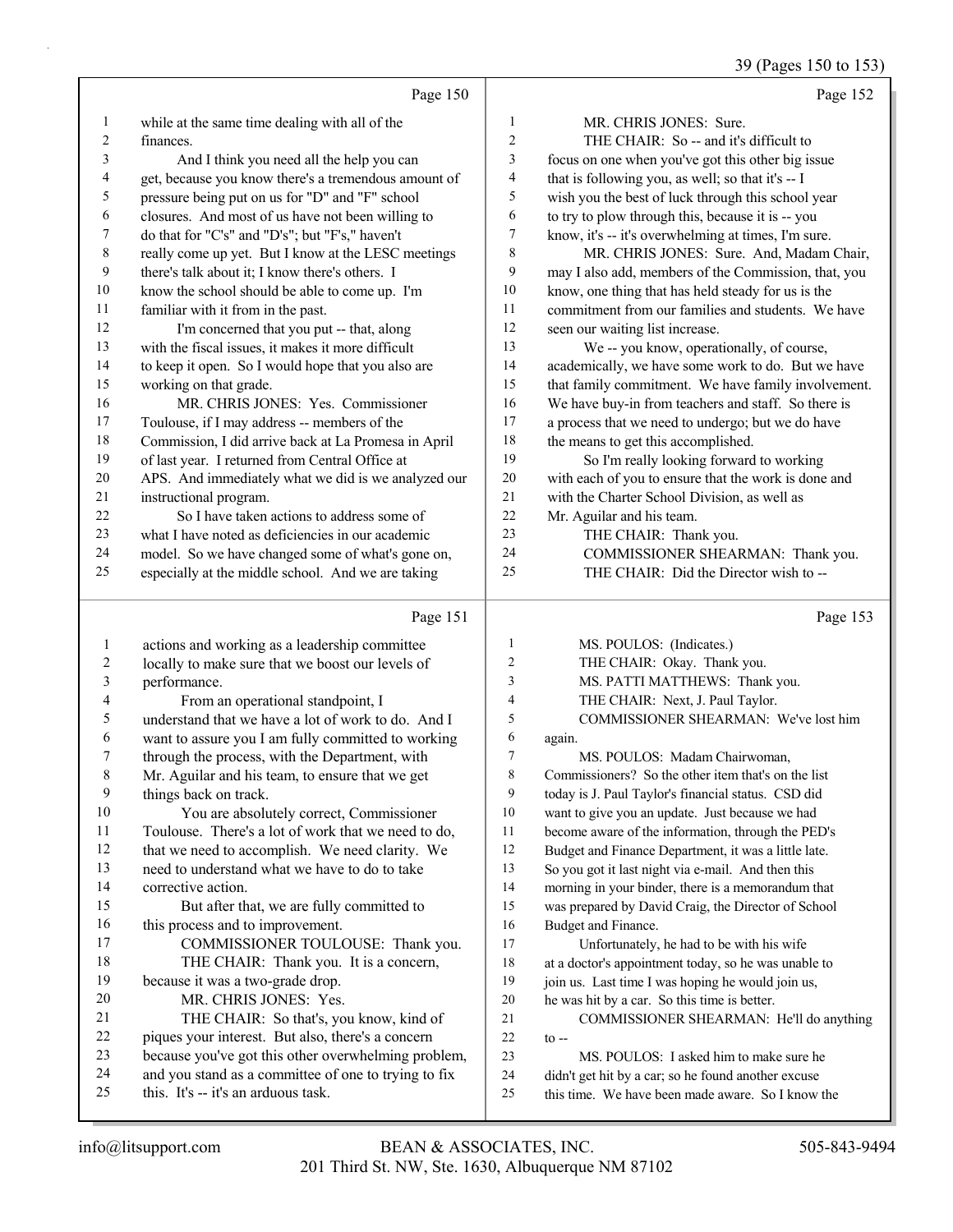### 40 (Pages 154 to 157)

|                |                                                                                            |                          | 40 (Fages 194 to 19)                                                                  |
|----------------|--------------------------------------------------------------------------------------------|--------------------------|---------------------------------------------------------------------------------------|
|                | Page 154                                                                                   |                          | Page 156                                                                              |
| 1              | school and their governing board president are both                                        | $\mathbf{1}$             | was to FY '15, in the rollover of the cash carryover                                  |
| 2              | here, that there were some challenges and                                                  | $\overline{c}$           | from '15 to '16 really created a lot of the snowball                                  |
| 3              | difficulties. And we knew that these existed last                                          | 3                        | effect for a lot of the issues we had; so it really                                   |
| 4              | year with their finances.                                                                  | 4                        | inflated a lot of our cash we had last year and                                       |
| 5              | I think there were some that were                                                          | 5                        | didn't know that throughout the year.                                                 |
| 6              | undiscovered until the point where they were trying                                        | 6                        | That's an important piece. Certainly,                                                 |
| 7              | to close out the books for last fiscal year and open                                       | $\tau$                   | when you're in a tough position financially, and you                                  |
| $\,$ $\,$      | the books for this fiscal year, which ultimately has                                       | $\,$ $\,$                | don't have a significant cash flow, you chase issues                                  |
| 9              | led to a -- a challenge with the current year budget                                       | 9                        | and concerns trying to make sure that you're solvent                                  |
| $10\,$         | in trying to get that established and set up in a                                          | $10\,$                   | each month. So that has certainly led to some                                         |
| 11             | way that's workable.                                                                       | 11                       | challenges on our part. And a lot of the findings                                     |
| 12             | So I don't have quite the knowledge and                                                    | 12                       | were a result of not managing our money well when we                                  |
| 13             | expertise to explain the whole situation to you. I                                         | 13                       | know we're very tight on cash flow.                                                   |
| 14             | think the -- the memo from Director Craig is pretty                                        | 14                       | And I was hoping perhaps Deputy Secretary                                             |
| 15             | comprehensive and does a good job, and I certainly,                                        | 15                       | Aguilar could speak a little to the concern that                                      |
| 16             | again, know that the school representatives are here                                       | 16                       | came in the memo, arrived very late in the day                                        |
| 17             | today.                                                                                     | 17                       | Monday, to the school, and late to you guys.                                          |
| 18             | THE CHAIR: Right. I know the Deputy                                                        | 18                       | There's a concern regarding FY '17. It is                                             |
| 19             | Secretary had to step out; but if -- when he comes                                         | 19                       | my understanding that the concern for FY '17 has                                      |
| 20             | back in, he may want to weigh in a little bit. But,                                        | $20\,$                   | been fixed with the work of our business manager, as                                  |
| 21             | please, ask J. Paul Taylor to come forward and --                                          | 21                       | well as with the Director of the Finance Analysis                                     |
| 22             | DEP. SEC. AGUILAR: Madam Chair, may I,                                                     | 22                       | Bureau and Deputy Secretary Aguilar.                                                  |
| 23             | just one second?                                                                           | 23                       | So I was hoping that he could speak to                                                |
| 24             | THE CHAIR: Absolutely.                                                                     | 24                       | that a little bit to make sure that that piece for                                    |
| 25             | DEP. SEC. AGUILAR: I've been called away                                                   | 25                       | FY '17 is fixed. That's a high concern for us, in                                     |
|                | Page 155                                                                                   |                          | Page 157                                                                              |
| $\mathbf{1}$   | to something else. If you need for me to come down                                         | 1                        | that a lot of our issues are from FY '15. Some that                                   |
| 2              | for J. Paul Taylor, ask the Director to just text                                          | $\boldsymbol{2}$         | rolled into '16 certainly need to have -- and we're                                   |
| $\mathfrak{Z}$ | me, and I'll try to run down very quick. I                                                 | 3                        | working incredibly hard -- to have a very, very                                       |
| 4              | apologize I haven't been here more often; but it's                                         | $\overline{\mathcal{A}}$ | clean year.                                                                           |
| 5              | always a pleasure to be here with all of you. Have                                         | 5                        | So -- and again, it was a cash flow issue                                             |
| 6              | a good day.                                                                                | 6                        | of where we borrow money internally, making sure                                      |
| 7              | MR. ERIC AHNER: Madam Chair, members of                                                    | $\boldsymbol{7}$         | that we're borrowing from accounts that are                                           |
| 8              | the Commission, thank you for the opportunity to                                           | 8                        | appropriate to do so. To --                                                           |
| 9              | speak. I believe that Director --                                                          | 9                        | THE CHAIR: Could I just interrupt for you                                             |
| 10             | THE CHAIR: If you could just identify                                                      | 10                       | a second? If the Director could even just text and                                    |
| 11             | yourself for the record?                                                                   | 11                       | get a response back, via the text will be good.                                       |
| 12             | MR. ERIC AHNER: Thank you. My name is                                                      | 12                       |                                                                                       |
| 13             |                                                                                            |                          | MS. POULOS: Absolutely.                                                               |
|                | Eric Ahner. I'm the current director of J. Paul                                            | 13                       | THE CHAIR: Thanks.                                                                    |
| 14             | Taylor Academy.                                                                            | 14                       | MR. ERIC AHNER: One of the pieces that's                                              |
| 15             | MR. RICK HERNANDEZ: Madam Chair, members                                                   | 15                       | important to me -- I do have seven years' experience                                  |
| 16             | of the Commission, my name is Rick Hernandez. I am                                         | 16                       | with Aldo Leopold Charter Schools. So I am new to                                     |
| 17             | the governance council chair.                                                              | 17                       | this school and hope to work with the current chair                                   |
| 18             | MR. ERIC AHNER: Thank you. To continue,                                                    | 18                       | and this board. We did have a turnover on this                                        |
| 19             | Director Poulos' assessment, I think, is very                                              | 19                       | board. Thankfully, Mr. Hernandez is not new to the                                    |
| 20             | accurate. I believe that a lot of the concerns                                             | $20\,$                   | board; so we do have some veterans to look forward                                    |
| 21             | actually go back to FY '15. In the process of                                              | 21                       | and look to specific mechanisms to clean up internal                                  |
| 22             | trying to close on our books for FY '16, and as the                                        | $22\,$                   | controls, a lot of discussions with our business                                      |
| 23             | audit began this year, our business manager was                                            | $23\,$                   | manager, in coordination with Deputy Secretary                                        |
| 24<br>25       | trying to reconcile the books, couldn't do it.<br>And come to find out, in fact, the issue | 24<br>25                 | Aguilar, to make sure we're on the up-and-up.<br>I would like to see us, as a school, |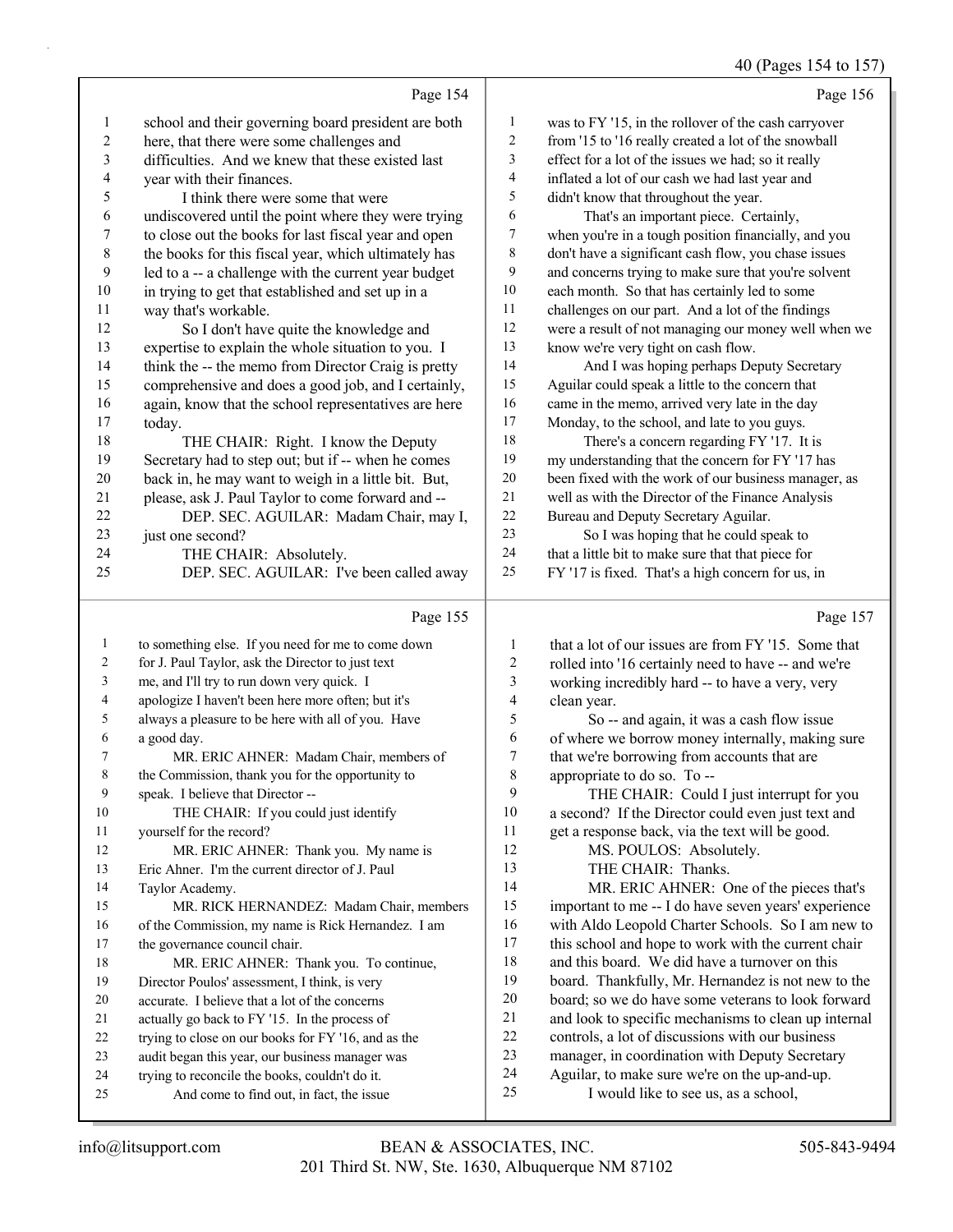### 41 (Pages 158 to 161)

|                          | Page 158                                                                                       |                | Page 160                                                                                                 |
|--------------------------|------------------------------------------------------------------------------------------------|----------------|----------------------------------------------------------------------------------------------------------|
| $\mathbf{1}$             | really take stronger control so that the PED is not                                            | $\mathbf{1}$   | where our deficiencies came from as far as budget.                                                       |
| $\boldsymbol{2}$         | responsible for our finances, for obvious reasons,                                             | $\overline{c}$ | We -- '15 to '16 -- sorry -- '16-'17 budget year saw                                                     |
| 3                        | and just to make sure that we're highly transparent                                            | 3              | a decrease in our budget of \$93,000. So we are not                                                      |
| $\overline{\mathcal{L}}$ | with the PED so that the assurances are there that                                             | 4              | a school that is spending money furiously. We had                                                        |
| 5                        | we're doing what we need to do to stay clean with                                              | 5              | to make a whole tremendous amount of cuts, as it is,                                                     |
| 6                        | finances with the school. Their support has been                                               | 6              | to get to a sound budget at the beginning of this                                                        |
| $\boldsymbol{7}$         | pretty instrumental.                                                                           | 7              | year.                                                                                                    |
| $\,$ $\,$                | One of the strategies that we've                                                               | $\,$ 8 $\,$    | And, you know, a lot of the decrease in                                                                  |
| 9                        | implemented to clean up the concerns that came at                                              | 9              | our budget came from a decrease in our T&E that                                                          |
| $10\,$                   | the end of FY '15, which resulted in closing our                                               | $10\,$         | accounted for essentially \$63,000 of our cuts. So                                                       |
| 11                       | books late, was engaging the associate                                                         | $11\,$         | we were aware of that, as we went into hiring for                                                        |
| 12                       | superintendent, Terry Dean, from Las Cruces Public                                             | 12             | this coming year, to make sure that that clears up                                                       |
| 13                       | Schools, who was very strong in finance.                                                       | 13             | and helps to increase our revenues for coming years,                                                     |
| 14                       | He came in to look specifically at why we                                                      | 14             | even though the staff may cost us more in this year                                                      |
| 15                       | couldn't reconcile FY '16, that, in fact, did go                                               | 15             | before we see the benefit from that.                                                                     |
| 16                       | back to an issue in FY '15, firstly.                                                           | 16             | So we are aware of where changes in the                                                                  |
| 17                       | And, secondly, when we were concerned                                                          | 17             | future and this year need to be made to make sure                                                        |
| 18                       | where did this money go, to look very critically,                                              | 18             | that our future budgets are stronger.                                                                    |
| 19                       | are there concerns of fraud. While we continue to                                              | 19             | THE CHAIR: Commissioner Shearman?                                                                        |
| $20\,$                   | look, we don't have any reason to believe there are                                            | $20\,$         | COMMISSIONER SHEARMAN: Thank you. Does                                                                   |
| $21\,$                   | concerns of fraud or negligence. We feel more                                                  | 21             | your school have a full-time business manager?                                                           |
| 22                       | confident about where that money wasn't and why it                                             | $22\,$         | MR. ERIC AHNER: Madam Chair, Madam                                                                       |
| 23                       | wasn't there and where it is currently, again,                                                 | 23             | Commissioner, we do not. We have a part-time                                                             |
| 24                       | resulting from carryover from FY '15 and '16.                                                  | 24             | person, Vicki Chavez, with Southwest Regional                                                            |
| 25                       | There's also discussions about trying to                                                       | 25             | Education Center, providing the services. And that                                                       |
|                          |                                                                                                |                |                                                                                                          |
|                          | Page 159                                                                                       |                | Page 161                                                                                                 |
| $\mathbf{1}$             | further engage him as an outside person to help us                                             | $\mathbf{1}$   | certainly is a shift for me, not having a business                                                       |
| $\boldsymbol{2}$         | reexamine our practices and look at internal                                                   | $\sqrt{2}$     | manager on site.                                                                                         |
| $\mathfrak{Z}$           | controls to make sure that we're really moving                                                 | 3              | I believe she is very good, and she's                                                                    |
| 4                        | forward comprehensively to -- to really tighten                                                | 4              | helped us really clean up a lot of the concerns that                                                     |
| 5                        | things up more, knowing that we're tight with                                                  | 5              | existed prior to her beginning last year, which is                                                       |
| 6                        | finances, which, in my mind, creates the opportunity                                           | 6              | very important for me to point out.                                                                      |
| 7                        | for more errors in our operations.                                                             | $\tau$         | COMMISSIONER SHEARMAN: That was going to                                                                 |
| $\,$ $\,$                | If you have any comments?                                                                      | $\,$ $\,$      | be my next question. So you had a different                                                              |
| 9                        | MR. RICK HERNANDEZ: You know, after                                                            | 9              | business manager FY '15?                                                                                 |
| $10\,$                   | Deputy Secretary Aguilar came to visit us at our                                               | 10             | MR. ERIC AHNER: Yes, ma'am.                                                                              |
| 11                       | school last year and told us the actions we needed                                             | 11             | COMMISSIONER SHEARMAN: Was the board                                                                     |
| 12                       | to take, we took all those comments very seriously.                                            | 12             | aware that the books were not closed at the end of                                                       |
| 13                       | We revamped all of our budgeting process. We had a                                             | 13             | that year?                                                                                               |
| 14                       | very involved budgeting process this year that                                                 | 14             | MR. ERIC AHNER: Madam Commissioner --                                                                    |
| 15                       | included parents and staff, and it was a very open,                                            | 15             | Chair and Madam Commissioner -- excuse me -- no, we                                                      |
| 16                       | incredibly transparent process that we did to build                                            | 16             | were not. We didn't realize that the books weren't                                                       |
| 17                       | this year's budget.                                                                            | 17             | closed out. And when I say "closed out," I mean                                                          |
| 18                       | And unfortunately, the starting figure for                                                     | 18             | specifically in AptaFund, the software. When you                                                         |
| 19                       | that wasn't -- because of the rollover issues,                                                 | 19             | don't close things out properly in AptaFund, how it                                                      |
| 20                       | wasn't when we needed it to be. So we are still                                                | $20\,$         | rolls over -- your cash carryover can get messed up                                                      |
| 21<br>$22\,$             | working on seeing where we're going to make those                                              | 21             | very easily; it, in fact, did.                                                                           |
| 23                       | cuts. And it sounds like Deputy Secretary Aguilar                                              | 22             | That goes back to a lot of the issues and                                                                |
| 24                       | is going to help us to get that back in line to<br>where we need to close out the year strong. | 23<br>24       | concerns that were in front of the Commission last<br>year at the time of our renewal. And, again, those |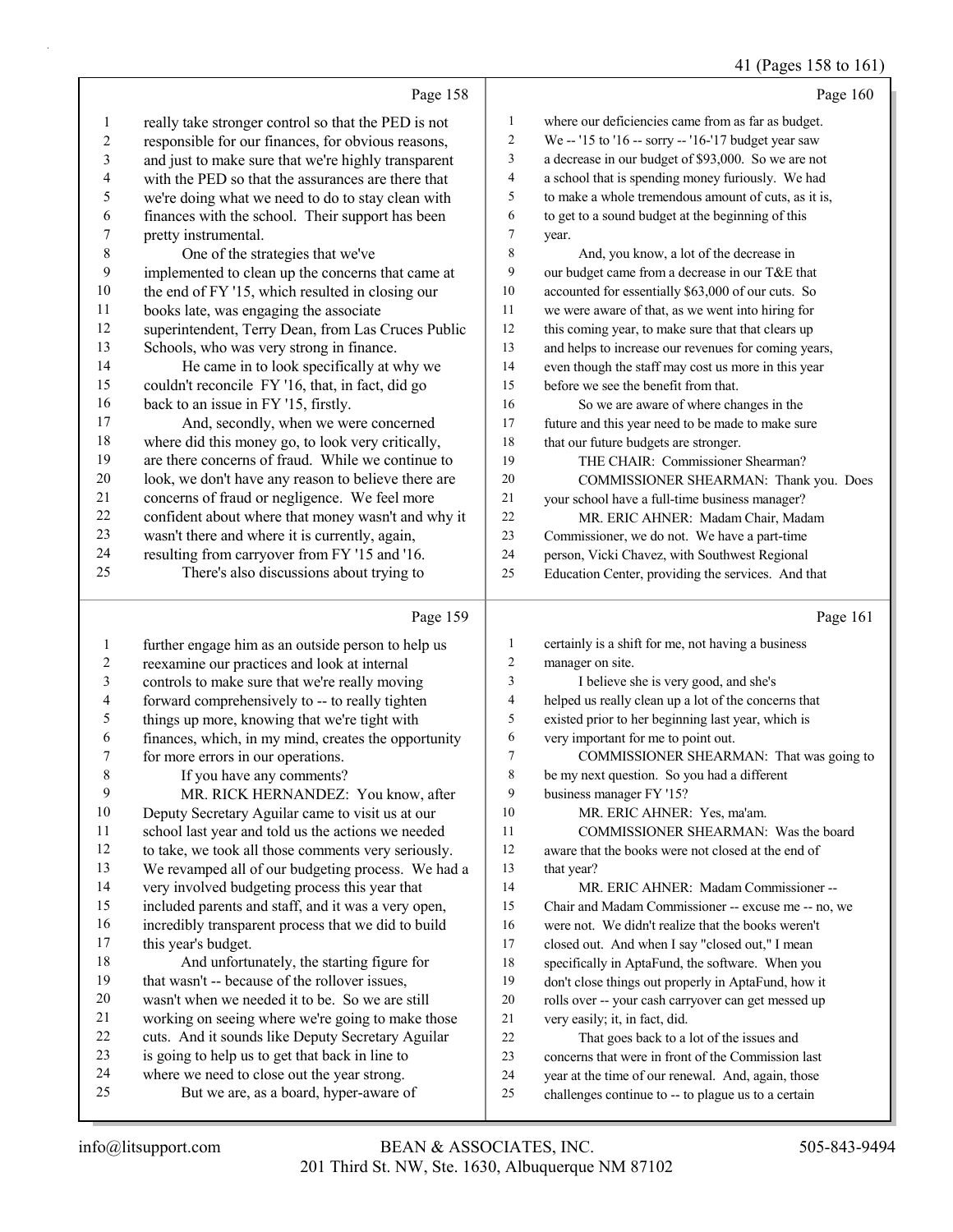### 42 (Pages 162 to 165)

|          |                                                       |                | $+2$ (1 ages 102 to 109)                                                            |
|----------|-------------------------------------------------------|----------------|-------------------------------------------------------------------------------------|
|          | Page 162                                              |                | Page 164                                                                            |
| 1        | degree.                                               | 1              | MS. POULOS: Madam Chair, Commissioner                                               |
| 2        | COMMISSIONER SHEARMAN: Because it does                | $\overline{c}$ | Shearman, the Deputy Secretary did indicate that --                                 |
| 3        | seem like to me -- I remember when we approved this   | 3              | and these are direct words -- "The current school                                   |
| 4        | school. There was a lot of hype. There were a lot     | 4              | year is of grave concern," and that he is certainly                                 |
| 5        | of really high-profile people. And it was going to    | 5              | going to be very involved in communicating with the                                 |
| 6        | be a great school. And I thought it started off       | 6              | school and working with the school.                                                 |
| 7        | very well.                                            | 7              | So it is still a concern for him.                                                   |
| 8        | And then the last couple of years, things             | $\,$ 8 $\,$    | Absolutely.                                                                         |
| 9        | have just seemed one stumble after another. And,      | 9              | THE CHAIR: Can I just get a                                                         |
| 10       | again, it seems to me it goes back to money and how   | 10             | clarification --                                                                    |
| 11       | those dollars are handled.                            | 11             | COMMISSIONER SHEARMAN: Please, go ahead.                                            |
| 12       | So I'm -- I'm a little concerned that with            | 12             | THE CHAIR: -- with the business                                                     |
| 13       | all the financial problems your school has had, why   | 13             | administrator? I know there was a problem a year                                    |
| 14       | don't you get you a full-time business manager?       | 14             | and a half ago with the previous, that she was not                                  |
| 15       | MR. RICK HERNANDEZ: Well, it's not                    | 15             | on site often, if at all.                                                           |
| 16       | full-time or part-time. It's just a contracted        | 16             | MR. RICK HERNANDEZ: Correct.                                                        |
| 17       | business manager. And she came after our audit from   | 17             | THE CHAIR: Does this business                                                       |
| 18       | Deputy Secretary Aguilar. He requested a list of      | 18             | administrator now come in at any regular interval so                                |
| 19       | people we were considering as business manager        | 19             | that they're on site for staff?                                                     |
| 20       | replacements. And when we mentioned this particular   | 20             | MR. RICK HERNANDEZ: Absolutely. So the                                              |
| 21       | group and person, it got his okay; so he was happy    | 21             | business management that we contract with does have                                 |
| 22       | that she was going to be taking over the business     | $22\,$         | an agent there in Las Cruces that visits our                                        |
| 23       | management services with the school. That came with   | 23             | facility regularly for payroll and for any time we                                  |
| 24       | that approval. And for the most part, you know, we    | 24             | have questions, to attend our governance council                                    |
| 25       | have been well-pleased with the work that they did.   | 25             | meetings, to request clarification of any kind.                                     |
|          | Page 163                                              |                | Page 165                                                                            |
| 1        | Now, unfortunately, they started in the               | $\mathbf{1}$   | They're available to -- to come down.                                               |
| 2        | three months after the school year had started is     | 2              | THE CHAIR: But the services -- on                                                   |
| 3        | when they took over. So, yeah, there were some --     | 3              | "requested," there's not a given time that the                                      |
| 4        | kind of some issues that didn't get picked up, which  | 4              | business administrator is on site on a -- on a                                      |
| 5        | would have -- we didn't detect, of course, until we   | 5              | regular basis; it's just if requested. Is that the                                  |
| 6        | tried to close out the books, the year.               | 6              | way it's working?                                                                   |
| 7        | Going forward, they did close out this                | $\overline{7}$ | I know even when it was requested                                                   |
| 8        | last school year. So going forward, it shouldn't be   | $\,$ $\,$      | before -- and that was a problem with the previous                                  |
| 9        | an issue; so what we are facing at the beginning of   | 9              | business administrator, that even when requested,                                   |
| 10       | this year won't happen again.                         | 10             | she wasn't coming; so that was --                                                   |
| 11       | COMMISSIONER SHEARMAN: And you've got                 | 11             | MR. RICK HERNANDEZ: No. She doesn't have                                            |
| 12       | enough money for the year.                            | 12             | a dedicated office there at the facility. I'm sure                                  |
| 13       | MR. ERIC AHNER: Madam Chair, Madam                    | 13             | they'd be open to having that, if we requested it.                                  |
| 14       | Commissioner, that's a great question. We're tight.   | 14             | THE CHAIR: Okay. All right.                                                         |
| 15       | And, actually, similar to this letter coming out two  | 15             | COMMISSIONER SHEARMAN: You bring a                                                  |
| 16       | days ago, a lot of these issues unfolded literally    | 16             | question to my mind. I -- I'm on the school board                                   |
| 17       | in the last two weeks, showing us that, in fact, we   | 17             | in Artesia. I think everybody knows that. We're                                     |
| $18\,$   | have less money in the budget than we thought.        | 18             | not a huge district; but we do have a full-time                                     |
| 19       | In the midst of discovering and trying to             | 19             | business manager.                                                                   |
| 20       | find out where we stand financially, we still have    | $20\,$         | I don't know how you run a school without                                           |
| 21       | work to do to work on the budget. It sounds like      | $21\,$         | that business manager there. I -- there are                                         |
| 22       | we'll have some assistance with the Deputy            | 22             | hundreds of questions and issues, it seems like,                                    |
| 23       |                                                       |                |                                                                                     |
|          | Secretary.                                            | 23             | come up that that expertise is needed to correctly                                  |
| 24<br>25 | THE CHAIR: And I think the Deputy<br>Secretary has -- | 24<br>25       | deal with whatever issue is coming up.<br>I -- I don't know how you operate without |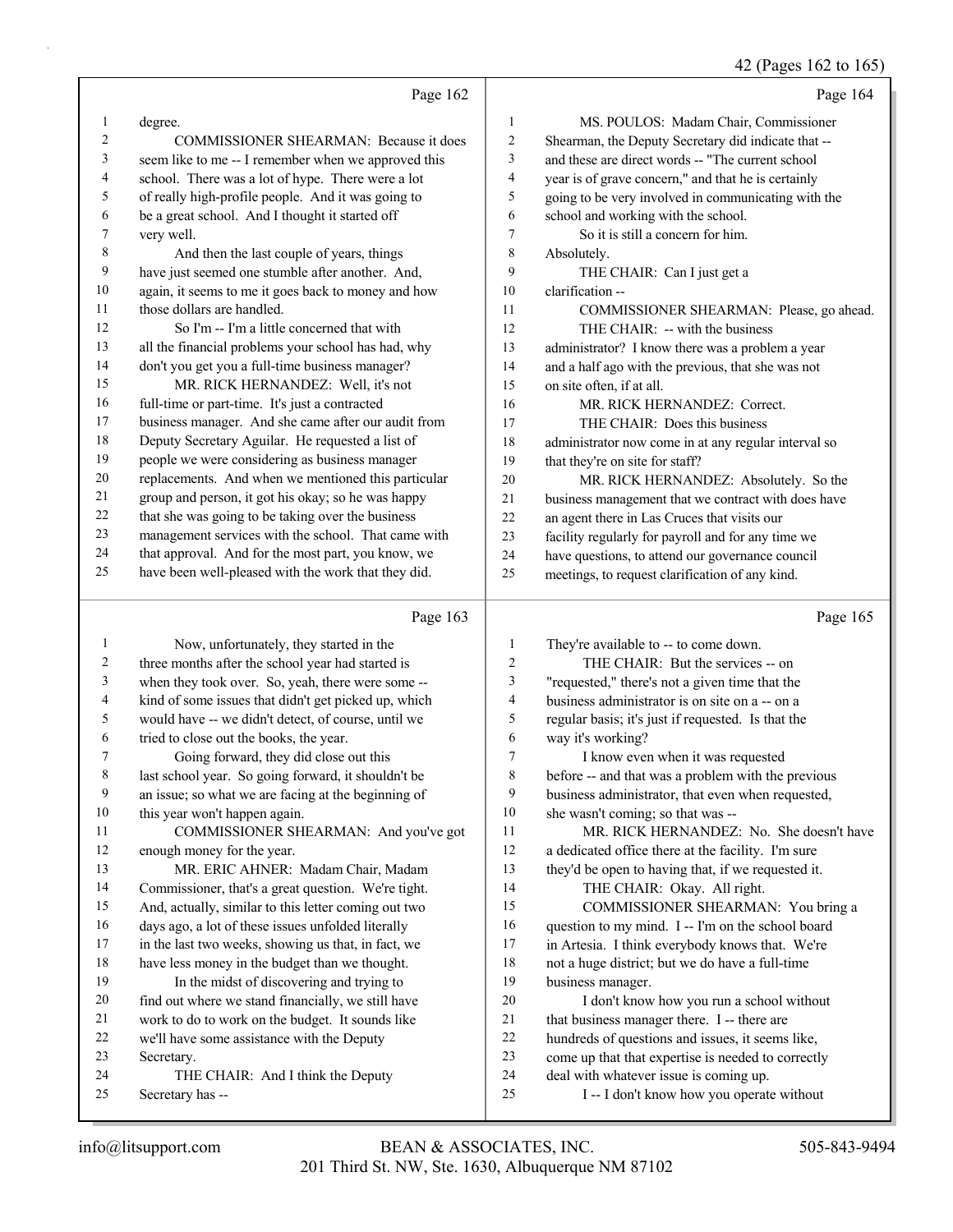|                  |                                                      |                  | 43 (Fages 100 to 109)                                |
|------------------|------------------------------------------------------|------------------|------------------------------------------------------|
|                  | Page 166                                             |                  | Page 168                                             |
| $\mathbf{1}$     | at least having that person on site 20 hours a week  | $\mathbf{1}$     | That way, we'll get a monthly update so              |
| $\overline{c}$   | or some reasonable amount of time, just somebody     | $\overline{c}$   | that we --                                           |
| $\mathfrak{Z}$   | that drops by now and then. I'm not -- I just don't  | 3                | MS. POULOS: Madam Chairwoman and                     |
| 4                | see how that would work. I really don't.             | $\overline{4}$   | Commissioner Shearman, absolutely. I think -- I've   |
| 5                | MR. ERIC AHNER: Madam Chair, Madam                   | 5                | kind of indicated a couple of times, I'm trying to   |
| $\sqrt{6}$       | Commissioner, I would say -- we have the business    | 6                | move away from that "Schools of Concern" phrase; but |
| $\boldsymbol{7}$ | manager we contract with directly, and she's hired   | $\tau$           | I think that ongoing monitoring and keeping that     |
| $\,$ $\,$        | an assistant business manager, if that title is      | $\,$ $\,$        | information up to date for you, I'm happy to do      |
| $\mathbf{9}$     | appropriate, someone who's on site, I would say,     | 9                | that, yes.                                           |
| $10\,$           | probably 15 to 20 hours per week. And she is very    | 10               | THE CHAIR: Thank you.                                |
| 11               | available by phone at any time during business       | 11               | MR. ERIC AHNER: Thank you, members of the            |
| 12               | hours, as well as Vicki Chavez, the business         | 12               | Commission. Thank you.                               |
| 13               | manager. So from that perspective, I think that      | 13               | THE CHAIR: Safe travels home.                        |
| 14               | they're very reachable.                              | 14               | MR. ERIC AHNER: Thank you.                           |
| 15               | I also come from a school where I think we           | 15               | THE CHAIR: Letter D, School Governance               |
| 16               | had the luxury of having someone there what felt     | 16               | Changes.                                             |
| 17               | like 24 hours a day, in many circumstances. So I     | 17               | MS. POULOS: We've certainly received                 |
| 18               | think that that was a benefit, and also, based on    | $18\,$           | some. We have not -- just because of other           |
| 19               | how tight we are financially, the service that we're | 19               | priorities, have not actually processed those; so    |
| $20\,$           | receiving, I think, is financially advantageous.     | 20               | don't have any for you this month. But we'll make    |
| 21               | COMMISSIONER SHEARMAN: Thank you.                    | $21\,$           | sure that we have processed all that we have next    |
| 22               | THE CHAIR: Commissioners?                            | 22               | month.                                               |
| 23               | I just want to -- to say that this school            | 23               | THE CHAIR: Okay. Thank you.                          |
| 24               | has, without a doubt, been very forthcoming with me  | 24               | Commissioners, I'll now ask you if you               |
| 25               | and proactive in looking for a fix for this. And I   | 25               | wish to take a lunch break.                          |
|                  | Page 167                                             |                  | Page 169                                             |
| $\mathbf{1}$     | applaud Eric for getting in there, and not knowing   | $\mathbf{1}$     | COMMISSIONER CARR: What kind of time                 |
| 2                | what he was getting into, but willing to dig in      | $\boldsymbol{2}$ | frame are we looking at?                             |
| 3                | there and stick with the school and try to see this  | $\mathfrak{Z}$   | THE CHAIR: Let's see. Is -- are you                  |
| 4                | fixed.                                               | $\overline{4}$   | aware, is the Deputy Secretary planning on coming    |
| 5                | This is -- this is a problem,                        | 5                | for $9$ ?                                            |
| 6                | unfortunately, that has been ongoing for more than a | 6                | MS. POULOS: Madam Chairwoman,                        |
| 7                | school year. And they -- they just keep inheriting   | $\boldsymbol{7}$ | Commissioners, he is. And I can look at what time I  |
| 8                | this problem that any number of people questioned    | $\,$ 8 $\,$      | put that on my calendar and his.                     |
| 9                | that there is a problem there.                       | 9                | He has flexibility in his schedule; but I            |
| $10\,$           | So unfortunately, I think that this fix is           | 10               | did hold from 2:00 to 4:00. So a lunch break might   |
| 11               | coming too late, that it -- it was easier to deal    | $11\,$           | $be -$                                               |
| 12               | with earlier, and no one wanted to listen that there | 12               | THE CHAIR: I'm thinking it needs at least            |
| 13               | was a potential issue; and there obviously was. And  | 13               | an hour and a half; at least, I'm thinking. Don't    |
| 14               | now, they're facing an even bigger problem than      | 14               | you?                                                 |
| 15               | needed be, because of this rollover.                 | 15               | All right. So we're now going to take a              |
| 16               | So I wish you luck this year and hope you            | 16               | break for lunch.                                     |
| 17               | make it through this year. I really do. Because      | 17               | (Recess taken, 12:40 p.m. to 1:40 p.m.)              |
| 18               | they're -- you know, they're supported by the        | 18               | THE CHAIR: I will bring this meeting back            |
| 19               | community, and they provide a service for the -- for | 19               | to order. And just for your information,             |
| 20               | the community that is well appreciated. So thank --  | 20               | Commissioner Chavez was -- is in a place that's very |
| 21               | COMMISSIONER SHEARMAN: Madam Chair, could            | $21\,$           | noisy now; so she is no longer with us. So if the    |
| 22               | I ask that J. Paul Taylor be added to the list of    | 22               | record could note that Commissioner Chavez is no     |
| 23               | Schools of Concern, particularly with the things     | 23               | longer in attendance, I would appreciate that.       |
| 24               | we've heard today and -- and Deputy Secretary        | 24               | All right. We are on to No. 8, which is              |
| 25               | Aguilar's comment on finances for the year?          | 25               | Policy Recommendations from Options for Parents and  |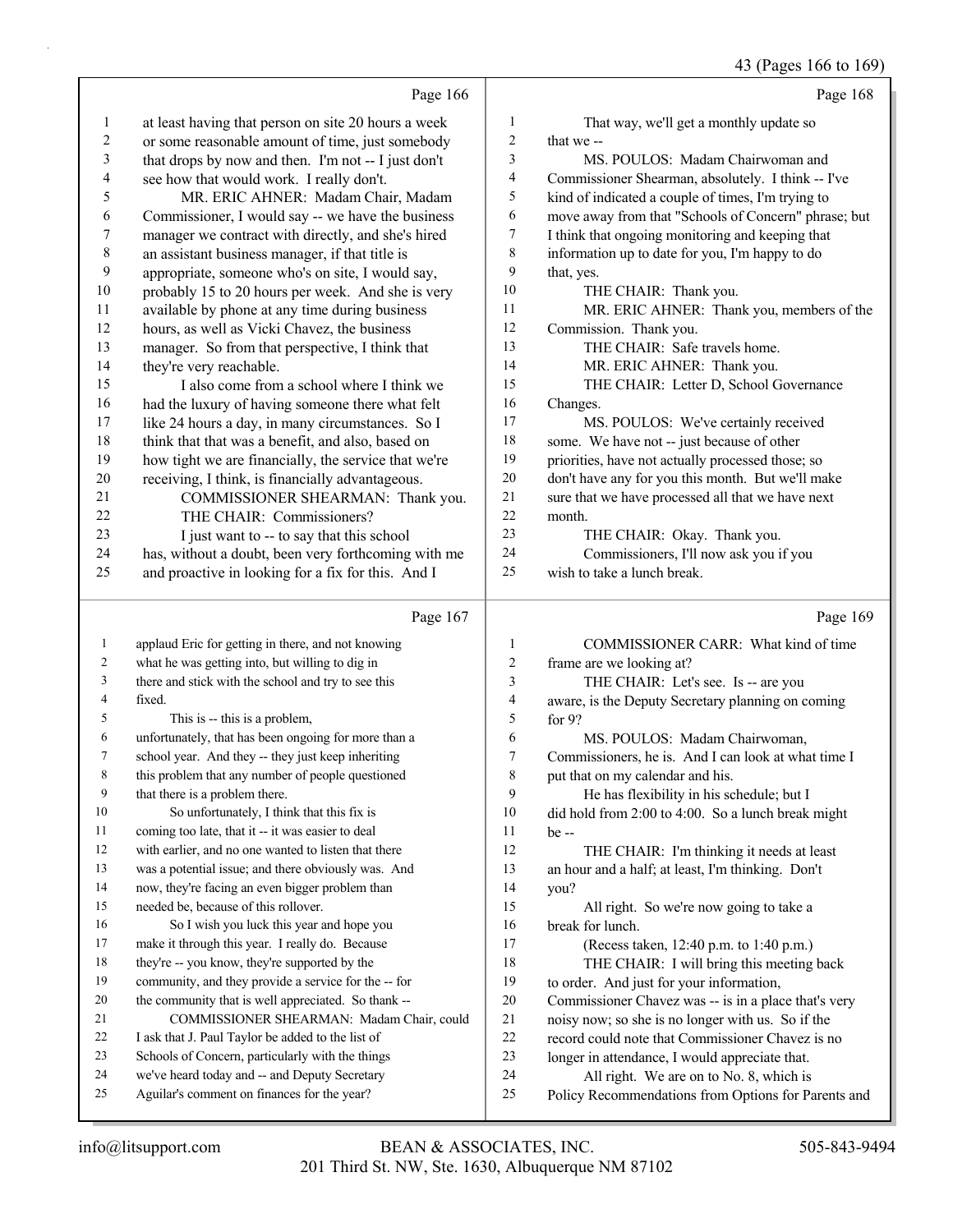44 (Pages 170 to 173)

|                |                                                      |                | 44 (Pages 170 to 173                                 |
|----------------|------------------------------------------------------|----------------|------------------------------------------------------|
|                | Page 170                                             |                | Page 172                                             |
| $\mathbf{1}$   | the Charter School Division, Discussion and Possible | $\mathbf{1}$   | devote to it to understand it thoroughly enough to   |
| $\overline{c}$ | Actions.                                             | $\overline{c}$ | vote either way on it. So I wonder if we might       |
| 3              | And I'll just ask one thing. It seems                | 3              | could table it, also.                                |
| 4              | that we don't, at this moment in time, have -- have  | 4              | THE CHAIR: I will also indicate that my              |
| 5              | any schools right now that will need a Planning Year | 5              | understanding was it was to be a time line, not a    |
| 6              | Checklist.                                           | 6              | whole rewriting of the process; because the process  |
| 7              | I would like to be able to dig into it a             | 7              | that we had outlined was a self-assessment. And      |
| 8              | little bit deeper at a work session. So it doesn't   | 8              | this takes away the whole self-assessment concept.   |
| 9              | seem really important right now; so if we could just | 9              | There's a printed copy if you -- I printed           |
| 10             | move on past A?                                      | 10             | it out, so I could -- so                             |
| 11             | COMMISSIONER CARR: Sure.                             | 11             | MS. POULOS: Madam Chairwoman?                        |
| 12             | COMMISSIONER SHEARMAN: Can we table it?              | 12             | THE CHAIR: Director?                                 |
| 13             | Would that be a better thing to do?                  | 13             | MS. POULOS: So I think -- I would                    |
| 14             | THE CHAIR: Would that be better? So                  | 14             | certainly think -- I would hope that the Commission  |
| 15             | we're going to table A, "Planning Year Checklist     | 15             | would be willing to discuss and learn about this     |
| 16             | Recommended Revisions" --                            | 16             | today. We did certainly take into account the        |
| 17             | COMMISSIONER TOULOUSE: We need a motion,             | 17             | schools' feedback that we received during the        |
| 18             | okay?                                                | 18             | opportunity to listen to the schools. And there was  |
| 19             | THE CHAIR: -- for a work session to be               | 19             | a variety of feelings on -- on the self-assessment,  |
| 20             | determined later. So I will entertain a motion on    | $20\,$         | necessarily.                                         |
| 21             | that.                                                | 21             | But I think, with some explanation, you              |
| 22             | MS. POULOS: Madam Chair, may I just ask              | 22             | may see that that is a component that is here, in    |
| 23             | one favor, is that we not wait until we imminently   | 23             | that what we want to do is decrease the burdens on   |
| $24\,$         | have new charters, so we can make sure it's a --     | 24             | the school, increase the sharing information within  |
| 25             | THE CHAIR: Absolutely. Part of my report             | 25             | PED, utilize the reporting deadlines and the         |
|                | Page 171                                             |                | Page 173                                             |
| $\mathbf{1}$   | is asking to lay out a calendar of looking at the    | 1              | information that comes from PED and PED's own        |
| $\overline{c}$ | work sessions and the work that's going to be ahead. | 2              | internal analysis of the S.T.A.R.S. data to flag for |
| 3              | So yes, so noted.                                    | 3              | schools when they need to do a self-assessment on a  |
| 4              | So I will entertain a motion.                        | 4              | certain area, because it may be deficient or there   |
| 5              | Commissioner Toulouse?                               | 5              | may be some red flags from the data that they're     |
| 6              | COMMISSIONER SHEARMAN: Second.                       | 6              | reporting, so that instead of a one-time, one-shot,  |
| 7              | COMMISSIONER TOULOUSE: So move, that we              | 7              | "This is what we self-assess," it's really an        |
| 8              | table the Planning Year Checklist Recommendation     | 8              | ongoing process throughout the year, which is what a |
| 9              | Revisions.                                           | 9              | lot of the schools asked us for was to make this     |
| 10             | THE CHAIR: Motion by Commissioner                    | 10             | formative so that they're getting feedback           |
| 11             | Toulouse, seconded by Commissioner Shearman.         | 11             | throughout the year, having the opportunity to       |
| 12             | And I think I can take voice vote, can't             | $12\,$         | understand where there may be concerns, address them |
| 13             | I, on this?                                          | 13             | in realtime, keep that recorded.                     |
| 14             | MS. McKEE: Yeah.                                     | 14             | And then, at the end of the year, that               |
| 15             | THE CHAIR: Okay. All in favor?                       | 15             | facilitates a much better summative assessment,      |
| 16             | (Commissioners so indicate.)                         | 16             | which would be the evaluated Performance Framework   |
| 17             | THE CHAIR: It's unanimous.                           | 17             | that has more meaning both for the schools and the   |
| 18             | We will move on to B, Annual Performance             | 18             | Commission.                                          |
| 19             | Framework Monitoring, Time Line and Process          | 19             | THE CHAIR: From my perspective, this is              |

19 THE CHAIR: From my perspective, this is much more -- this is a significant change in the discussion that we had through an entire work session, and a PEC meeting the next day, about what the improvement plan and what the self-assessment was going to look like. Had this come forward at that time, I think we could have entertained the

Recommendation.

21 COMMISSIONER SHEARMAN: Madam Chair, I'd

 like to make the same recommendation on this document. It is large. I thought we were going to get into a time line thing. But this document is very large; and I honestly have not had the time to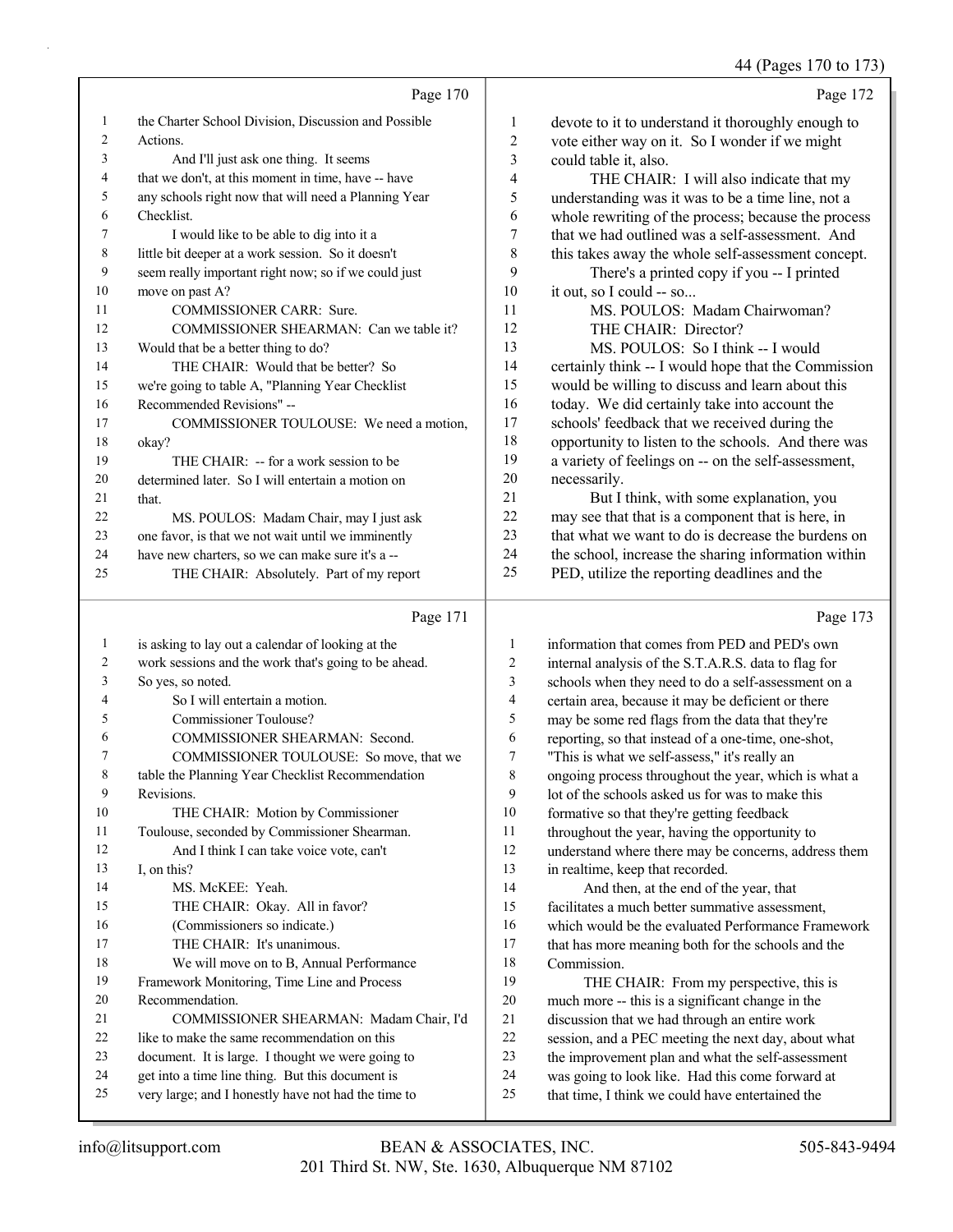# 45 (Pages 174 to 177)

|    | Page 174                                            |    | Page $176$                                          |
|----|-----------------------------------------------------|----|-----------------------------------------------------|
| 1  | discussion through that work session and the        | 1  | <b>COMMISSIONER CARR: No.</b>                       |
| 2  | following meeting.                                  | 2  | THE CHAIR: So I will entertain a motion.            |
| 3  | I think this -- as far as I'm concerned,            | 3  | COMMISSIONER SHEARMAN: I will move that             |
| 4  | this is such a significant change from what we had  | 4  | the policy recommendation -- where am I? -- on      |
| 5  | had any discussion on, that it requires a work      | 5  | procedures -- pardon me -- Annual Performance       |
| 6  | session and not digging into at this time, and I    | 6  | Framework monitoring time line and process          |
| 7  | think people need to look at it.                    | 7  | recommendations be tabled to a work session to be   |
| 8  | I have serious concerns about the                   | 8  | identified in the future.                           |
| 9  | governance council attendance. I've reached out to  | 9  | THE CHAIR: Second?                                  |
| 10 | a number of people about that. I have serious       | 10 | COMMISSIONER CARR: Second.                          |
| 11 | reservations about CSD going to governance council  | 11 | THE CHAIR: Second by Commissioner Carr.             |
| 12 | meetings.                                           | 12 | All in favor?                                       |
| 13 | So that's something that I want to                  | 13 | (Commissioners so indicate.)                        |
| 14 | continue looking at myself. I have a concern about  | 14 | THE CHAIR: Opposed?                                 |
| 15 | the statement that was in there that this provides  | 15 | It is unanimous.                                    |
| 16 | for a lot more, and as many as possible, touches by | 16 | Moving on to C, Recommendation on                   |
| 17 | CSD.                                                | 17 | Procedures for Bulk Amendment Requests for the PEC. |
| 18 | In the discussion that we had with the              | 18 | MS. POULOS: Madam Chairwoman,                       |
| 19 | improvement plan, the idea was fewer touches. So    | 19 | Commissioners, as the Commission is aware, DIBELS   |
| 20 | that this opens that door -- it's an open door. And | 20 | has been replaced with Istation as the              |
| 21 | I personally have reservations about it.            | 21 | State-required K-2 assessment. And there are some   |
| 22 | So I'm not comfortable looking at this at           | 22 | schools that negotiated DIBELS goals into their     |
| 23 | this moment in time because of the significant      | 23 | performance frameworks. Those schools are now       |
| 24 | changes. The recommendation from the last meeting   | 24 | seeking guidance on what to do moving forward,      |
| 25 | that was turned down was the subcommittee by the    | 25 | specifically in relation to those DIBELS goals.     |
|    | Page 175                                            |    | Page 177                                            |
|    |                                                     |    |                                                     |

| -1             | Commission to take a look at this. And this is a     |    | In addition, as the Commission is aware,             |
|----------------|------------------------------------------------------|----|------------------------------------------------------|
| 2              | completely -- this is a completely new remake, and   | 2  | there has been some conversation that Discovery is   |
| $\overline{3}$ | I'm not comfortable with it. So I would like to      | 3  | getting out of the short-cycle assessment game. And  |
| 4              | look at it at a later date at a work session where   | 4  | as a result, there are many schools that have        |
| 5              | we can really dig into it.                           | 5  | Discovery short-cycle performance framework goals,   |
| 6              | COMMISSIONER CARR: Okay.                             | 6  | and those schools are also seeking guidance at this  |
| 7              | COMMISSIONER ARMBRUSTER: I kind of                   | 7  | time on how to move forward.                         |
| 8              | like -- I don't know if we could do it in ten        | 8  | And so CSD is bringing that forward. I               |
| 9              | minutes or so, just to go over, so that I -- I had   | 9  | think there's going to be a large number of these.   |
| 10             | trouble reading it on my computer, because it was    | 10 | I don't believe that -- I would not recommend that   |
| 11             | sideways, and I tried to print it, and it won't      | 11 | renegotiation is appropriate; I would recommend that |
| 12             | come --                                              | 12 | there's potentially the ability to -- because these  |
| 13             | THE CHAIR: I think if we're going to save            | 13 | assessments are really supposed to assess the same   |
| 14             | it for a work session, we're going to save all       | 14 | items, it's really the percentages should be         |
| 15             | questions; because then the questions come up at the | 15 | maintained from what their prior goals were. And     |
| 16             | work session.                                        | 16 | this is more about just getting them over to the     |
| 17             | I said that in my report, we'll make an              | 17 | right language.                                      |
| 18             | outline.                                             | 18 | So that is certainly my recommendation is            |
| 19             | COMMISSIONER ARMBRUSTER: Oh, definitely.             | 19 | that the kind of -- as long as the school agreed,    |
| 20             | THE CHAIR: Right. Yeah.                              | 20 | the language would be substituted for the new        |
| 21             | COMMISSIONER SHEARMAN: Jeff, was that a              | 21 | assessment that they chose, as far as the Discovery  |
| 22             | motion?                                              | 22 | change as far as DIBELS.                             |
| 23             | COMMISSIONER CARR: No, I was just                    | 23 | We have a great relationship with the                |
| 24             | agreeing.                                            | 24 | company -- the Istation company. And I know that     |
| 25             | COMMISSIONER SHEARMAN: Oh, okay?                     | 25 | they would be happy -- I think they've, in fact,     |
|                |                                                      |    |                                                      |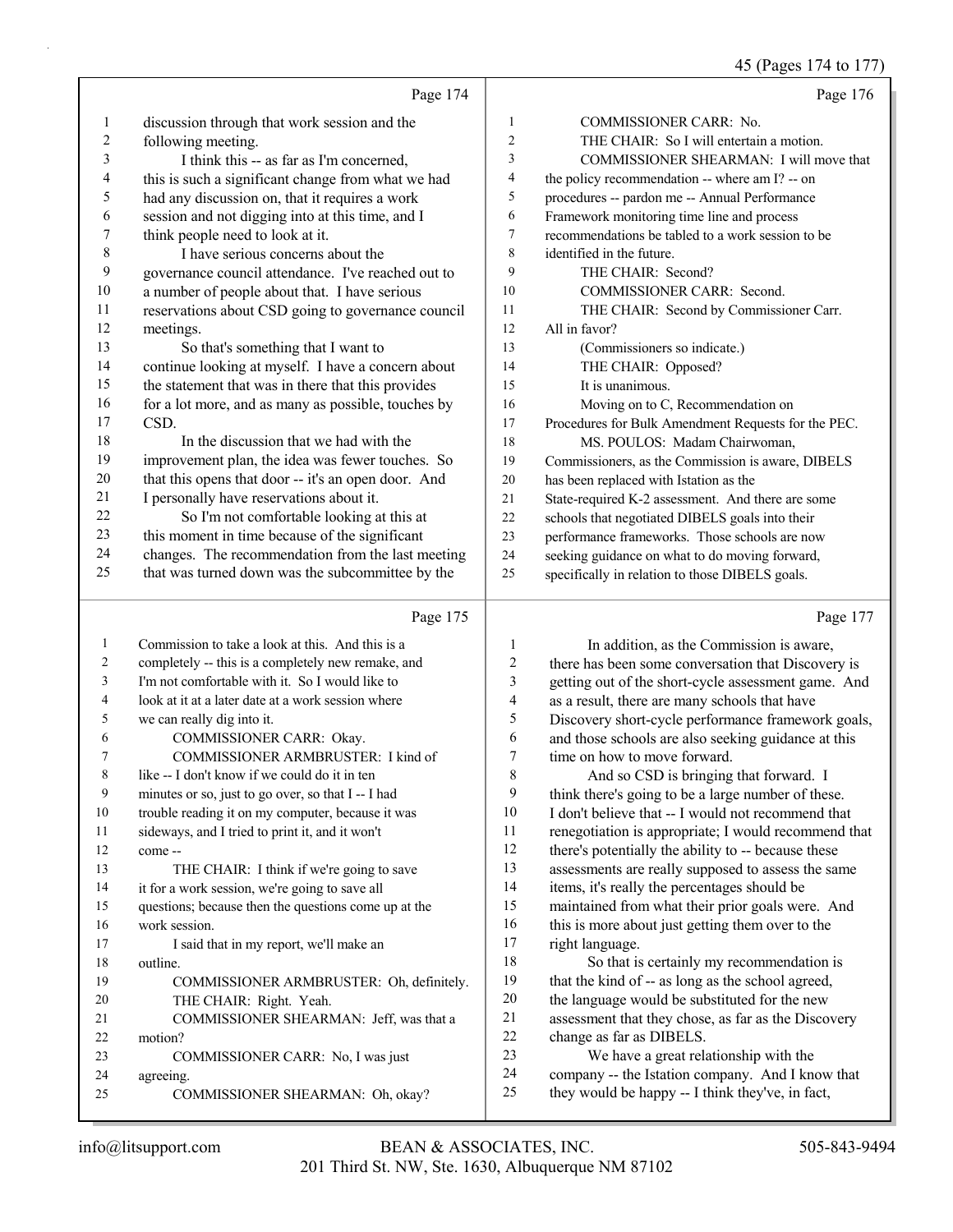#### 46 (Pages 178 to 181)

|                     |                                                                                                            |                     | 46 (Pages 178 to 181)                                                     |
|---------------------|------------------------------------------------------------------------------------------------------------|---------------------|---------------------------------------------------------------------------|
|                     | Page 178                                                                                                   |                     | Page 180                                                                  |
| $\mathbf{1}$        | done some work already -- and I don't know, Deputy                                                         | 1                   | it's -- the governance council then is aware that                         |
| 2                   | Secretary, if you have a little more information                                                           | 2                   | that change has taken place, and they've recognized                       |
| 3                   | about that -- to crosswalk between DIBELS and                                                              | 3                   | it, and it gets populated into their contract, I                          |
| 4                   | Istation.                                                                                                  | 4                   | think that's the easiest fix for that.                                    |
| 5                   | So there may be the room there to bring                                                                    | 5                   | Commissioner Carr?                                                        |
| 6                   | forward some language to you at the next Commission                                                        | 6                   | COMMISSIONER CARR: So I do know it is                                     |
| 7                   | meeting, if you so choose to take this approach that                                                       | 7                   | difficult to translate the scores from Discovery to                       |
| $\,$ 8 $\,$         | could just be substituted in maintaining the                                                               | 8                   | MAP. It can be done; but that -- just knowing that,                       |
| 9                   | percentages, which would save the Commission all the                                                       | 9                   | we need to make sure that we come up with some kind                       |
| 10                  | time, the State a lot of money, and, I think, the                                                          | 10                  | of common way to do that, maybe with the help of the                      |
| 11                  | schools a lot of heartburn.                                                                                | 11                  | PED, and so we can get as close of an approximation                       |
| 12                  | So that's the recommendation that CSD                                                                      | 12                  | as possible. You know, we had the same problem with                       |
| 13                  | would like to make on handling those two items.                                                            | 13                  | PARCC and SBA.                                                            |
| 14                  | The other item is the Performance                                                                          | 14                  | And -- and DIBELS -- and I -- DIBELS, I                                   |
| 15                  | Framework template changes, where the Performance                                                          | 15                  | know about. Istation, I know a little bit about it                        |
| 16                  | Framework template included language that required                                                         | 16                  | because my wife is doing it. But, you know, I -- I                        |
| 17                  | improvement plans or accreditation at one time, and                                                        | 17                  | like DIBELS, and I'm kind of sorry they're doing                          |
| 18                  | then that changed over to improvement plans for                                                            | 18                  | that. I like MAP better than Discovery; so I liked                        |
| 19                  | schools that received a letter grade of "C" or                                                             | 19                  | that change.                                                              |
| 20                  | lower.                                                                                                     | 20                  | THE CHAIR: So you win one; you lose one.                                  |
| 21                  | I think the Commission had talked about                                                                    | 21                  | COMMISSIONER CARR: I know. It's kind of                                   |
| 22                  | maybe getting amendment requests, maybe potentially                                                        | $22\,$              | give-and-take there kind of thing. I'll see.                              |
| 23                  | getting a letter. There was no real clarity on what                                                        | 23                  | Istation, you know, there's got to be issues with it                      |
| 24                  | that was.                                                                                                  | 24                  | as they implement it this year. As you implement                          |
| 25                  | Quite frankly, CSD, in this case,                                                                          | 25                  | anything new, there's going to be issues. Same                            |
|                     | Page 179                                                                                                   |                     | Page 181                                                                  |
|                     |                                                                                                            |                     |                                                                           |
| 1                   | recommends that actually, if we come to an                                                                 | $\mathbf{1}$        | thing there: Translation of scores between Istation                       |
| $\overline{c}$<br>3 | understanding, that the schools may be uncomfortable                                                       | $\overline{c}$<br>3 | and DIBELS, make sure we have some common way of                          |
| 4                   | with that; they may not. But I do want to be just                                                          | 4                   | translating that so that we're getting as accurate                        |
| 5                   | kind of cognizant of trying to be as unbureaucratic<br>as possible and not have to create paperwork simply | 5                   | information on these schools and whether they're                          |
| 6                   | for the sake of creating paperwork.                                                                        | 6                   | improving or not as possible.<br>And I think that's -- that's all I have. |
| 7                   | THE CHAIR: The Director and I had had a                                                                    | 7                   | Other than that, I'm fine with doing this.                                |
| 8                   | conversation, going back to DIBELS and Istation,                                                           | 8                   | THE CHAIR: I will tell you, through the                                   |
| 9                   | that this could potentially be an issue. And it is.                                                        | 9                   | negotiations process, there is a lot of conversation                      |
| 10                  | DIBELS is an immediate issue, because Istation has                                                         | 10                  | that takes place with Discovery, and will be with                         |
| 11                  | changed.                                                                                                   | 11                  | Istation, so that there is a common understanding of                      |
| 12                  | But as the Director did mention, the --                                                                    | 12                  | what growth and proficiency will be.                                      |
| 13                  | the language is basically the same between most of                                                         | 13                  | COMMISSIONER CARR: Good.                                                  |
| 14                  | these assessments; so I think that there can be,                                                           | 14                  | THE CHAIR: So that I'm comfortable with                                   |
| 15                  | just plugged in, a paragraph for common language for                                                       | 15                  | the fact that we can come to an easy fix on this and                      |
| 16                  | replacing Istation and DIBELS.                                                                             | 16                  | make it as easy as we can on -- and that was our                          |
| 17                  | And I don't think we have as many schools                                                                  | 17                  | goal, is to not have to have the schools come up                          |
| 18                  | with DIBELS. I can't give you a number. But I --                                                           | 18                  | here and have to ask for an amendment.                                    |
| 19                  | there's some, obviously. And through checking with                                                         | 19                  | And we're certainly never entertaining the                                |
| 20                  | a number of people, I think we can easily get it                                                           | 20                  | thought of renegotiating. That's never on -- that                         |
| 21                  | accomplished with the governance council voting to                                                         | 21                  | has never been on the table.                                              |
| 22                  | accept that language change.                                                                               | 22                  | COMMISSIONER CARR: Good.                                                  |
|                     |                                                                                                            |                     |                                                                           |
| 23                  | And as long as they provide for us the --                                                                  | 23                  | THE CHAIR: But the fact that we're trying                                 |

- to do this as thoughtfully as we can for the
- schools, seeing the fact that they're now in -- and

that that vote, the minutes go in, and that the --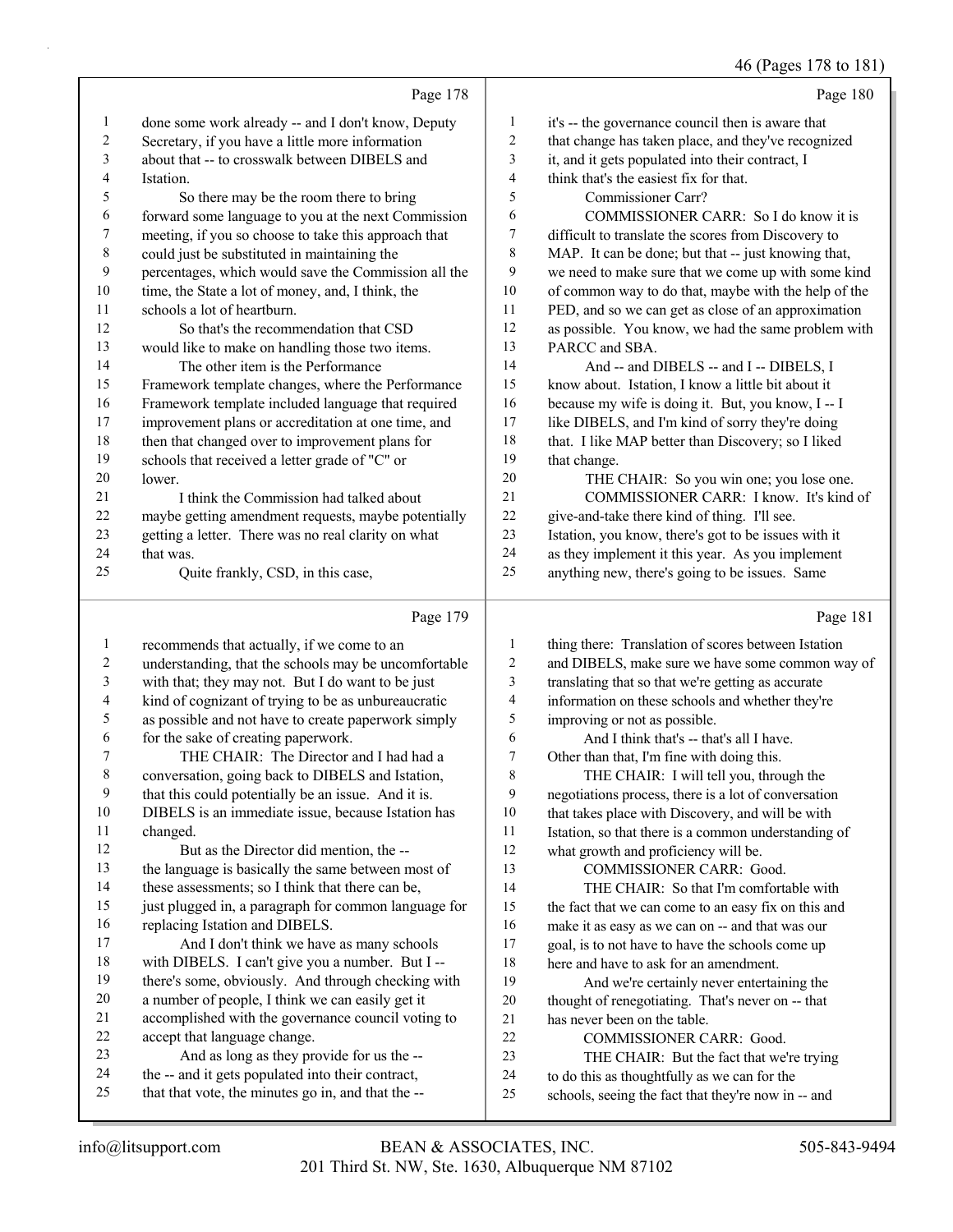|    | Page 182                                             |                | Page 184                                             |
|----|------------------------------------------------------|----------------|------------------------------------------------------|
| 1  | Discovery won't happen until next year. So we've     | 1              | the schools to have their governance councils vote   |
| 2  | got a little bit of time.                            | $\overline{2}$ | and approve the change from DIBELS to Istation noted |
| 3  | And, of course, schools -- we didn't have            | 3              | in and a vote in their minutes, approved minutes,    |
| 4  | any that used Discovery this past time around,       | $\overline{4}$ | and then forward it to CSD.                          |
| 5  | because schools were aware of the fact that they're  | 5              | Everyone got that?                                   |
| 6  | moving off of it.                                    | 6              | COMMISSIONER CARR: I'll do it.                       |
| 7  | So we'll have -- and we'll have a good               | 7              | THE CHAIR: Okay. Commissioner Carr?                  |
| 8  | amount of schools coming up for renewal. So I think  | 8              | COMMISSIONER CARR: I move that we approve            |
| 9  | it's an easier fix.                                  | 9              | the recommendation by the Charter Division to -- on  |
| 10 | Commissioner Shearman?                               | 10             | the procedure, bulk amendment requests to the PEC in |
| 11 | COMMISSIONER SHEARMAN: Maybe I missed it             | 11             | regards to assessment changes in Discovery and       |
| 12 | in the explanation. But how does this information    | 12             | DIBELS, and Performance Framework template changes   |
| 13 | come to us, all these schools, whatever number,      | 13             | regarding improvement plans to be noted in the       |
| 14 | changing from one short-cycle assessment to another? | 14             | minutes on the individual governing councils and     |
| 15 | Their boards approve it. How do we get that          | 15             | then to be passed on to the PEC.                     |
| 16 | information?                                         | 16             | Does that work?                                      |
| 17 | THE CHAIR: I think that could easily be              | 17             | COMMISSIONER SHEARMAN: I'm not sure about            |
| 18 | accomplished through the Director's Report, that     | 18             | the second part of that, Jeff. We really haven't     |
| 19 | she's in receipt of the following schools, with the  | 19             | talked about it, have we?                            |
| 20 | notification that their governance councils have     | 20             | COMMISSIONER CARR: Oh.                               |
| 21 | voted.                                               | 21             | COMMISSIONER SHEARMAN: Did I miss                    |
| 22 | MS. POULOS: Madam Chairwoman,                        | 22             | something?                                           |
| 23 | Commissioners, yeah, I would have an Excel sheet     | 23             | THE CHAIR: The recommendation from                   |
| 24 | printed out, explain it to you, make sure you didn't | 24             | Katie -- from the Director was for --                |
| 25 | have any questions, and let you know who had done    | 25             | COMMISSIONER SHEARMAN: Are we talking 1              |
|    | Page 183                                             |                | Page 185                                             |
|    | what.                                                | 1              | and 2, both? Or just 1?                              |

| -1 | what.                                                | -1 | and $\angle$ , both? Or just $\angle$ ?             |
|----|------------------------------------------------------|----|-----------------------------------------------------|
| 2  | COMMISSIONER SHEARMAN: As long as it                 | 2  | THE CHAIR: I think we have to do 1                  |
| 3  | comes to us.                                         | 3  | separately.                                         |
| 4  | THE CHAIR: Is it -- I don't know how easy            | 4  | COMMISSIONER CARR: Well, 1 and 2 is                 |
| 5  | it is to populate the schools that are currently     | 5  | included in "C."                                    |
| 6  | using DIBELS. Do we have a --                        | 6  | THE CHAIR: But 1 is different, because 1            |
| 7  | MS. POULOS: It's a very small number.                | 7  | has to be a vote from the governance council.       |
| 8  | And $I -$                                            | 8  | No. 2, we haven't discussed whether the governance  |
| 9  | THE CHAIR: You knew it was small.                    | 9  | council needed to vote and approve, which I --      |
| 10 | MS. POULOS: I know that it -- SABE is one            | 10 | COMMISSIONER SHEARMAN: It's a change in             |
| 11 | of them. And I think there may be, at most, two      | 11 | $our -$                                             |
| 12 | others. So it's a really small number.               | 12 | THE CHAIR: It's a change in our policy.             |
| 13 | THE CHAIR: Right. Yeah. So once -- and               | 13 | COMMISSIONER CARR: Well, they have to               |
| 14 | that, in addition. It's not a monumental task,       | 14 | vote on the changes from the testing, too; because  |
| 15 | because it's just not a lot of schools that we deal  | 15 | it's part of the project. Even though they're being |
| 16 | with that are using DIBELS, okay?                    | 16 | made to do it, they still have to vote on that.     |
| 17 | MS. POULOS: I think, just to clarify,                | 17 | COMMISSIONER SHEARMAN: I'm just saying we           |
| 18 | Madam Chairwoman, all of our schools that serve      | 18 | have not discussed that.                            |
| 19 | grades K through 2 are required to utilize Istation. | 19 | COMMISSIONER CARR: Oh. You want to talk             |
| 20 | THE CHAIR: But in the Performance                    | 20 | about it some more. So if you'd like, I'll rescind  |
| 21 | Framework, it's not. Yeah. Yeah.                     | 21 | my motion.                                          |
| 22 | COMMISSIONER CARR: Okay.                             | 22 | THE CHAIR: Okay. All right.                         |
| 23 | THE CHAIR: Any other discussion? Okay.               | 23 | No. 2, I think there was just -- the                |
| 24 | COMMISSIONER CARR: Do we need a motion?              | 24 | Director was recommending that --                   |
| 25 | THE CHAIR: So we need a motion to -- for             | 25 | COMMISSIONER SHEARMAN: It's a wording               |
|    |                                                      |    |                                                     |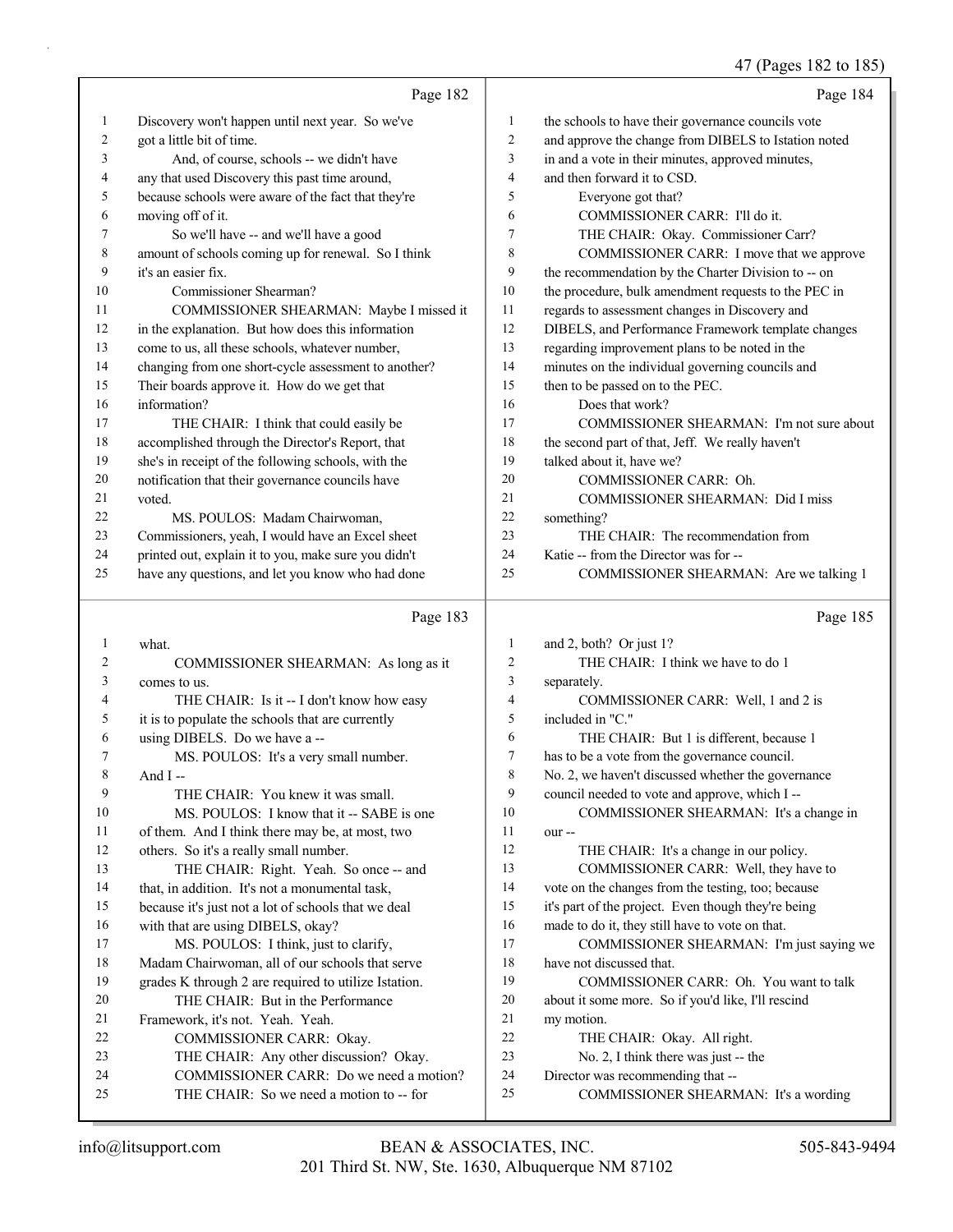|          | Page 186                                                                                          |                     | Page 188                                                                                                 |
|----------|---------------------------------------------------------------------------------------------------|---------------------|----------------------------------------------------------------------------------------------------------|
| 1        | change in that Performance Framework, the Academic                                                | $\mathbf{1}$        | we've removed it from all future contracts? So any                                                       |
| 2        | Performance Framework. And to tell you the truth.                                                 | 2                   | school, as they're coming up, it's no longer in                                                          |
| 3        | I thought we already made those changes.                                                          | 3                   | their contract.                                                                                          |
| 4        | THE CHAIR: We did. The question is we                                                             | 4                   | (Chair consults with counsel.)                                                                           |
| 5        | made the change; but there's schools that are                                                     | 5                   | THE CHAIR: I'm going to have to ask the                                                                  |
| 6        | currently still under that contract, and that                                                     | 6                   | room to clear for a few minutes, please.                                                                 |
| 7        | language has changed. So now, do they have to                                                     | 7                   | COMMISSIONER CARR: Are going to go into                                                                  |
| 8        | request an amendment of us to have that removed out                                               | 8                   | Closed Session?                                                                                          |
| 9        | of their current contract? Because it still exists                                                | 9                   | THE CHAIR: Yeah.                                                                                         |
| 10       | in the -- the "C" is still written into their                                                     | 10                  | COMMISSIONER CARR: Well, then, we need to                                                                |
| 11       | contract.                                                                                         | 11                  | vote on that before --                                                                                   |
| 12       | COMMISSIONER SHEARMAN: I see. Okay.                                                               | 12<br>13            | THE CHAIR: Oh, I'm sorry. I'm sorry. I                                                                   |
| 13       | THE CHAIR: So the question is, what do we                                                         | 14                  | have a motion to go into --                                                                              |
| 14       | need -- what, if anything, do we need them to do so                                               |                     | COMMISSIONER CARR: We can't because it's                                                                 |
| 15       | that they're not, by contract language, still                                                     | 15<br>16            | not on the agenda.                                                                                       |
| 16       | obligated to do the improvement plan for the "C"                                                  | 17                  | THE CHAIR: We can't, because it's not on                                                                 |
| 17       | grade.                                                                                            | 18                  | the agenda. Come on back. It's not on the agenda.<br>COMMISSIONER CARR: We needed some more              |
| 18       | So we have a couple of choices. We can                                                            | 19                  | exercise.                                                                                                |
| 19       | just let it go.                                                                                   | 20                  |                                                                                                          |
| 20<br>21 | COMMISSIONER SHEARMAN: And stay the way<br>it is?                                                 | 21                  | THE CHAIR: So we're going to have to<br>table $2 -$                                                      |
| 22       | THE CHAIR: And we won't hold them to the                                                          | 22                  | COMMISSIONER CARR: Okay.                                                                                 |
| 23       | "C." They won't have to do an improvement plan, and                                               | 23                  | THE CHAIR: -- until we get clarification.                                                                |
| 24       | just leave that language there, because it's in that                                              | 24                  | COMMISSIONER SHEARMAN: That's fine with                                                                  |
| 25       | contract. We simply would not enforce that piece.                                                 | 25                  | me.                                                                                                      |
|          |                                                                                                   |                     |                                                                                                          |
|          |                                                                                                   |                     |                                                                                                          |
|          | Page 187                                                                                          |                     | Page 189                                                                                                 |
|          |                                                                                                   |                     |                                                                                                          |
| 1        | We could just let that go and ignore that it's in                                                 | 1                   | THE CHAIR: So I need a motion to table                                                                   |
| 2        | there. That's a suggestion. That's a possible                                                     | $\mathfrak{2}$      | $C-2$ .                                                                                                  |
| 3        | suggestion.                                                                                       | 3                   | COMMISSIONER SHEARMAN: I so move.                                                                        |
| 4        | We could ask them to submit a letter                                                              | $\overline{4}$<br>5 | COMMISSIONER CARR: Second.                                                                               |
| 5<br>6   | instead of an amendment, just saying we're -- I                                                   | 6                   | COMMISSIONER SHEARMAN: 8-C-2.                                                                            |
| 7        | guess it would have to be voted on by the governance                                              | 7                   | COMMISSIONER PERALTA: What did you<br>rescind?                                                           |
| 8        | council, noted in their minutes that they are taking                                              | 8                   |                                                                                                          |
| 9        | the opportunity to have the language removed from<br>their current contract.                      | 9                   | COMMISSIONER CARR: I rescinded it. There<br>was no second.                                               |
| 10       | COMMISSIONER CARR: Okay.                                                                          | 10                  | THE CHAIR: He rolled them both into --                                                                   |
| 11       | THE CHAIR: So that the governance council                                                         | 11                  | COMMISSIONER CARR: I'm not going to make                                                                 |
| 12       | was aware of the fact that that was no longer going                                               | 12                  | any more motions, because I haven't been able to                                                         |
| 13       | to be enforced in their contract.                                                                 | 13                  | repeat myself.                                                                                           |
| 14       | COMMISSIONER CARR: Okay.                                                                          | 14                  | COMMISSIONER SHEARMAN: Let's vote on                                                                     |
| 15       | THE CHAIR: If that's a possible solution.                                                         | 15                  | tabling.                                                                                                 |
| 16       | Or the third is that they'd have to ask -- every one                                              | 16                  | THE CHAIR: All right. We're voting on                                                                    |
| 17       | of them would have to ask for an amendment.                                                       | 17                  | tabling 8-C-2. And there was a motion by                                                                 |
| 18       | COMMISSIONER CARR: No.                                                                            | 18                  | Commissioner Shearman. There was a second by                                                             |
| 19       | THE CHAIR: So we're trying to do this as                                                          | 19                  | Commissioner Carr.                                                                                       |
| 20       | legally and expeditiously --                                                                      | 20                  | All in favor?                                                                                            |
| 21       | COMMISSIONER PERALTA: So what's the harm                                                          | 21                  | (Commissioners so indicate.)                                                                             |
| 22       | in leaving it be, if there's no harm?                                                             | 22                  | THE CHAIR: Opposed? It's unanimous.                                                                      |
| 23       | THE CHAIR: I have to ask legal counsel.                                                           | 23                  | Okay. Let's go back to 8-C-1 now. So                                                                     |
| 24<br>25 | Is there harm in leaving it there, but an<br>understanding that we're not enforcing that, because | 24<br>25            | we're dealing only with the assessment changes for<br>Discovery and DIBELS. And that was the motion that |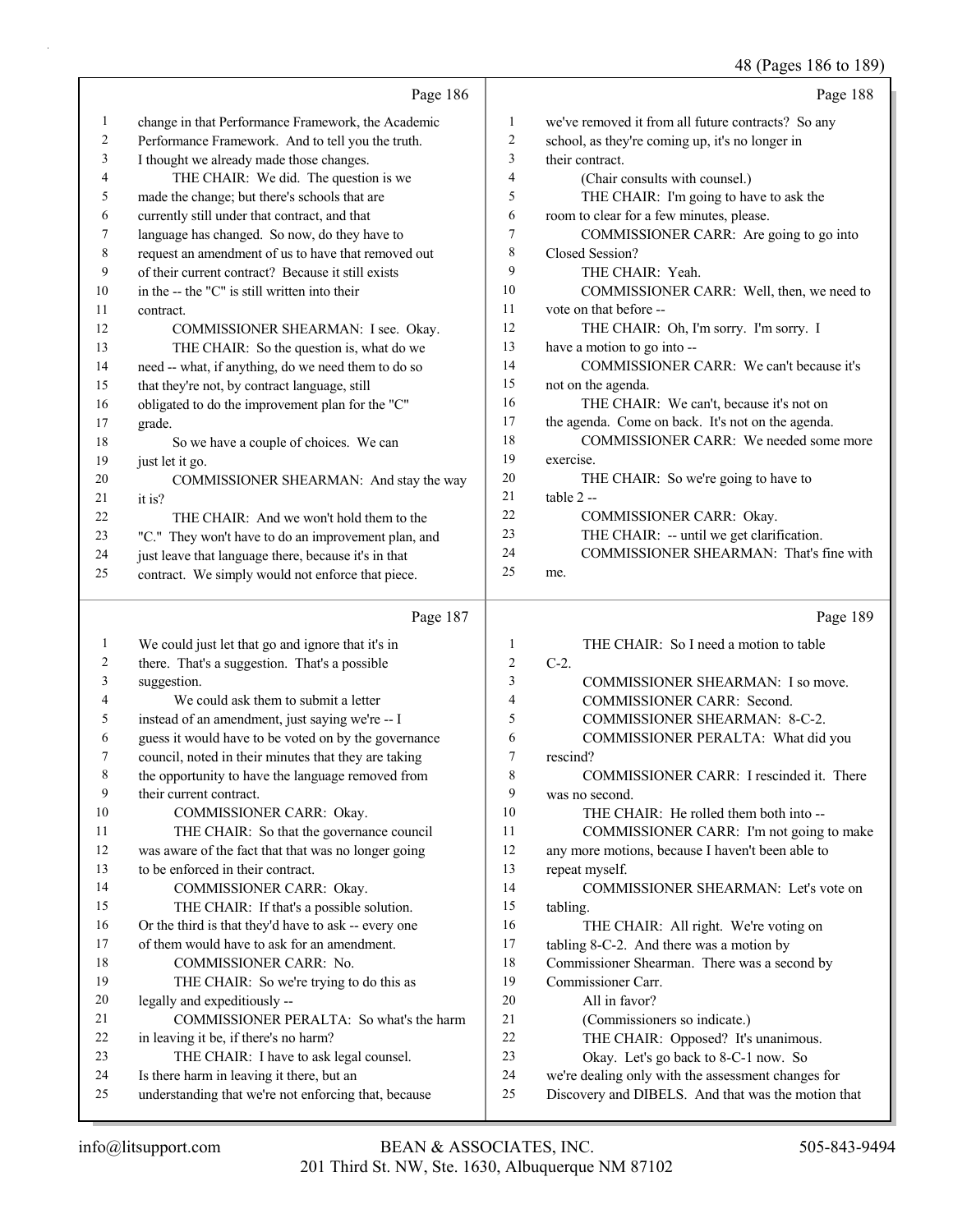49 (Pages 190 to 193)

|    | Page 190                                            |                | Page 192                                             |
|----|-----------------------------------------------------|----------------|------------------------------------------------------|
| 1  | dealt with having the governance council vote, and  | -1             | Toulouse?                                            |
| 2  | providing approved minutes with that vote noted in  | 2              | <b>COMMISSIONER TOULOUSE: Yes.</b>                   |
| 3  | it, providing that to CSD, and that would be        | 3              | COMMISSIONER ARMBRUSTER: Commissioner                |
| 4  | populated into their contract.                      | $\overline{4}$ | Armbruster votes "Yes."                              |
| 5  | COMMISSIONER CARR: Okay.                            | 5              | Commissioner Carr?                                   |
| 6  | COMMISSIONER SHEARMAN: Was that a motion,           | 6              | <b>COMMISSIONER CARR: Yes.</b>                       |
| 7  | Madam Chair?                                        | $\overline{7}$ | COMMISSIONER ARMBRUSTER: That is a                   |
| 8  | THE CHAIR: That was a motion. I move.               | 8              | seven-to-zero vote. It passes to -- whatever -- for  |
| 9  | COMMISSIONER SHEARMAN: I second.                    | 9              | the governing council to provide minutes on their    |
| 10 | THE CHAIR: All in favor?                            | 10             | vote.                                                |
| 11 | (Commissioners so indicate.)                        | 11             | THE CHAIR: Thank you. That was a 7-0 for             |
| 12 | THE CHAIR: Motion passes.                           | 12             | governance councils providing approved minutes       |
| 13 | COMMISSIONER CARR: I wasn't going to do             | 13             | noting the replacement of DIBELS with Istation.      |
| 14 | it again.                                           | 14             | We're on to No. 9, report from PED.                  |
| 15 | THE CHAIR: No. 9.                                   | 15             | DEP. SEC. RUSZKOWSKI: Good afternoon.                |
| 16 | COMMISSIONER TOULOUSE: Do we need a roll            | 16             | Madam Chair. Good afternoon, Commissioners. Great    |
| 17 | call on that one?                                   | 17             | to be here.                                          |
| 18 | THE CHAIR: No, we didn't on the others.             | 18             | Start over. Madam Chair, Commissioners,              |
| 19 | COMMISSIONER TOULOUSE: But the others, we           | 19             | very good to be here this afternoon. We had had      |
| 20 | were tabling. This one, we're making a change.      | 20             | some discussion about myself and/or the Secretary    |
| 21 | It's allowing people to amend.                      | 21             | coming to the PEC meetings on a monthly basis and    |
| 22 | THE CHAIR: It's not allowing people to              | 22             | providing some updates on some items that were --    |
| 23 | amend.                                              | 23             | that were topical, that either those items could     |
| 24 | COMMISSIONER TOULOUSE: Yes, it is, in               | 24             | either come from the PEC or could come from the PED. |
| 25 | practice. They move to take it out; that's amending | 25             | So I hope, as we work our way through                |

### Page 191

|    | Page 191                                           |    | Page 193                                             |
|----|----------------------------------------------------|----|------------------------------------------------------|
| 1  | the contract.                                      | 1  | conversation today, we're able to identify some      |
| 2  | THE CHAIR: No, they're not ta--- oh,               | 2  | topics for future meetings.                          |
| 3  | they're replacing.                                 | 3  | I just jotted in my notes that perhaps a             |
| 4  | COMMISSIONER TOULOUSE: Well -- but that's          | 4  | conversation about Istation and the way that         |
| 5  | a change to the contract.                          | 5  | Istation works -- that's our new statewide K-2       |
| 6  | THE CHAIR: Okay. We'll do a roll-call              | 6  | assessment, which you just discussed, which our      |
| 7  | vote.                                              | 7  | schools and districts are in the middle of           |
| 8  | COMMISSIONER CARR: Better to be safe than          | 8  | implementing for the first time, as you mentioned,   |
| 9  | sorry.                                             | 9  | Commissioner Carr, as we speak.                      |
| 10 | THE CHAIR: This is 8-C-1. That's the               | 10 | So just as we go through today's talk and            |
| 11 | motion to have the governance councils provide the | 11 | discussion and back and forth, if there are other    |
| 12 | letter.                                            | 12 | topics for future meetings that you would like,      |
| 13 | COMMISSIONER ARMBRUSTER: Okay.                     | 13 | again, either myself or the Secretary to come and    |
| 14 | Commissioner Gipson?                               | 14 | speak to, we'd love to have this be part of the      |
| 15 | THE CHAIR: Yes.                                    | 15 | normal routine.                                      |
| 16 | <b>COMMISSIONER ARMBRUSTER: Commissioner</b>       | 16 | At the same time, Madam Chair and                    |
| 17 | Shearman?                                          | 17 | Commissioners, I hope not to take up too much of     |
| 18 | <b>COMMISSIONER SHEARMAN: Yes.</b>                 | 18 | your time today. I know you have other business,     |
| 19 | <b>COMMISSIONER ARMBRUSTER: Commissioner</b>       | 19 | both before lunch, and now, after lunch, as well.    |
| 20 | Peralta?                                           | 20 | Please let me know at any point,                     |
| 21 | <b>COMMISSIONER PERALTA: Yes.</b>                  | 21 | Madam Chair and Commissioners, if we need to cut my  |
| 22 | <b>COMMISSIONER ARMBRUSTER: Commissioner</b>       | 22 | time, or slice back the time here in any way, shape, |
| 23 | Pogna?                                             | 23 | or form.                                             |
| 24 | <b>COMMISSIONER POGNA: Yes.</b>                    | 24 | The topic that we chose for today, because           |
| 25 | <b>COMMISSIONER ARMBRUSTER: Commissioner</b>       | 25 | I think it just has extreme relevance for all of our |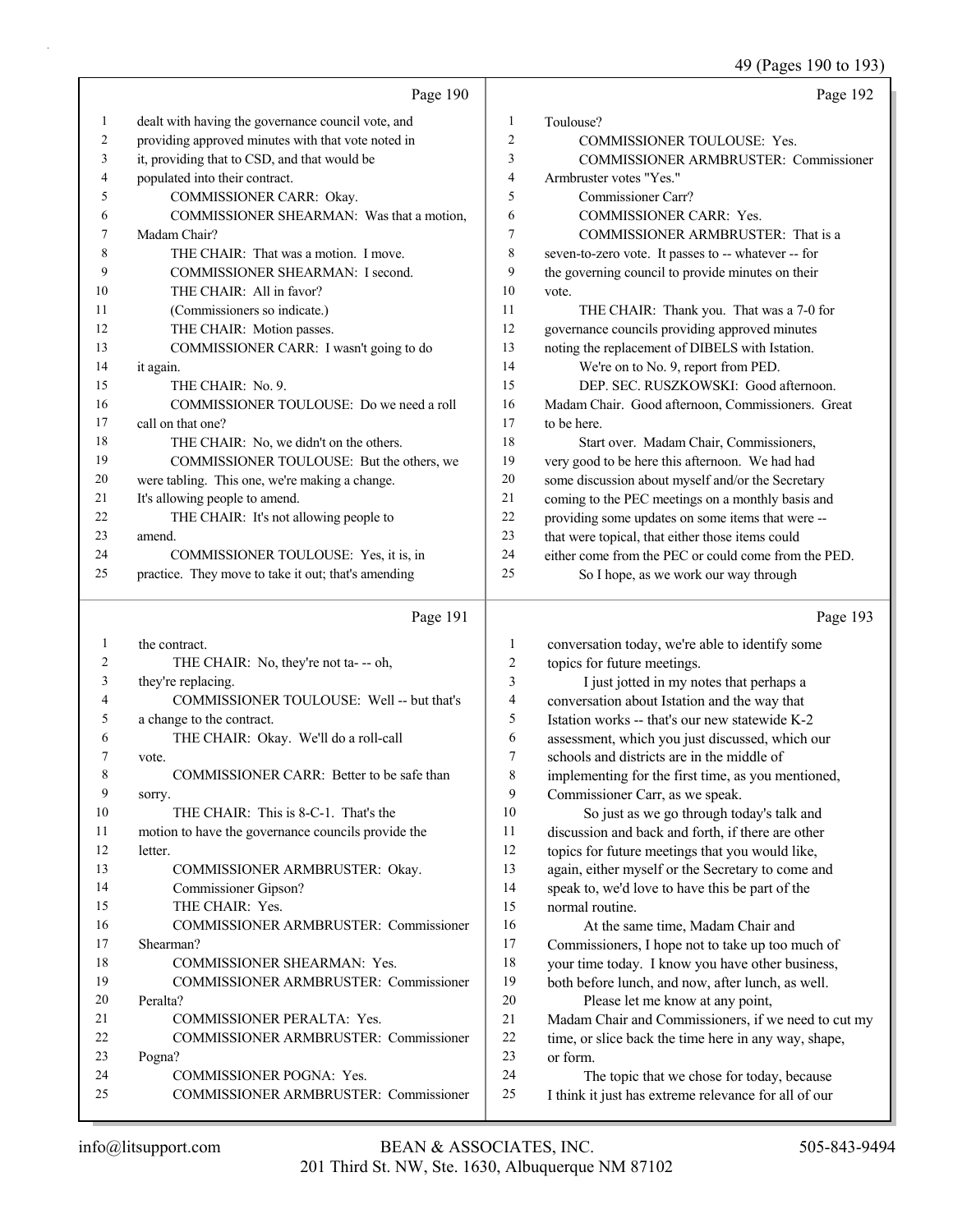|              |                                                                                                    |                          | 50 (Pages 194 to 197)                                |
|--------------|----------------------------------------------------------------------------------------------------|--------------------------|------------------------------------------------------|
|              | Page 194                                                                                           |                          | Page 196                                             |
| $\mathbf{1}$ | schools around the State and notably, our charter                                                  | 1                        | schools than ever are giving their students access   |
| 2            | schools, as it pertains to this body, is school                                                    | $\overline{c}$           | to college and career opportunities, dual credit,    |
| 3            | grades.                                                                                            | $\overline{\mathbf{3}}$  | advanced placement -- right? -- those types of       |
| 4            | And I'm sure you have followed the                                                                 | $\overline{\mathcal{L}}$ | opportunities that schools earn points for as part   |
| 5            | coverage, and you've talked to schools and charter                                                 | 5                        | of school grades.                                    |
| 6            | directors and district leaders and other elected                                                   | 6                        | So our high schools, in particular, showed           |
| 7            | officials as school grades became announced for the                                                | $\boldsymbol{7}$         | a major trend upward in what we call the "college    |
| $\,8\,$      | fifth time last week.                                                                              | $\,$ 8 $\,$              | and career readiness factor" this past year.         |
| 9            | And the headline, if you're following here                                                         | 9                        | Here's the breakdown of percentage of "A"            |
| 10           | in the -- do they have the deck in front of them, as                                               | 10                       | schools, "B" schools, "C" schools, "D" schools and   |
| 11           | well?                                                                                              | 11                       | "F" schools.                                         |
| 12           | MS. POULOS: They do have --                                                                        | 12                       | Then we look -- we had that breakdown at             |
| 13           | DEP. SEC. RUSZKOWSKI: A copy of the                                                                | 13                       | the elementary and at the high-school level, as      |
| 14           | presentation?                                                                                      | 14                       | well. As you can see, about 4 percent of schools     |
| 15           | MS. POULOS: Yes. So they have the copy                                                             | 15                       | were A's, 118; and 207 B's; for a total of 325 "A"   |
| 16           | of the briefing, not this presentation.                                                            | 16                       | and "B" schools across the state.                    |
| 17           | DEP. SEC. RUSZKOWSKI: Okay. Got it.                                                                | 17                       | Now, we are in the middle of our two-week            |
| 18           | So you have the briefing, which has a lot                                                          | $18\,$                   | appeals process right now. We've already had six     |
| 19           | of this information. Again, there's a lot of good                                                  | 19                       | schools put forward an appeal, based on either what  |
| 20           | news. There's a lot of progress for our educators                                                  | 20                       | they think is dated that has not been included, or   |
| 21           | and students and families to be proud of. Kids are                                                 | 21                       | it's been miscalculated. Six schools have already    |
| 22           | learning more; their hard work is paying off.                                                      | $22\,$                   | submitted appeals.                                   |
| 23           | And since 2012 -- and this is the number                                                           | 23                       | Usually, we get about 30 in a given year.            |
| 24           | the Secretary mentioned a couple of times last                                                     | 24                       | And during that appeals process, grades cannot go    |
| 25           | week -- since 2012, 30,000 more New Mexico students                                                | 25                       | down. They can only go up, okay?                     |
|              | Page 195                                                                                           |                          | Page 197                                             |
| $\mathbf{1}$ | are in "A" and "B" schools than they were in 2012.                                                 | 1                        | So -- so as we look at those, we could               |
| 2            | So we know that 30,000 more kids and families and                                                  | 2                        | probably have more "A" and "B" schools by the end of |
| 3            | parents are experiencing an educational --                                                         | 3                        | the appeals window.                                  |
| 4            | educational opportunities within "A" and "B"                                                       | 4                        | Here's, again, a comparison of you combine           |
| 5            | schools. There's 30,000 more kids in 2016 than                                                     | 5                        | "A" and "B", you look at "C," you look at "D" and    |
| 6            | there were in 2012. And our schools should be proud                                                | 6                        | "F," over the last two years, you have your 2015     |
| 7            | of that.                                                                                           | $\overline{7}$           | schools -- and I have a little bit of a color -- I   |
| $\,8\,$      | We're very proud of that. As I'm sure                                                              | 8                        | think that's red.                                    |
| 9            | you're driving across the state, you've seen schools                                               | 9                        | MS. FRIEDMAN: Yes.                                   |
| 10           | that have now put up their placards that have said,                                                | 10                       | DEP. SEC. RUSZKOWSKI: Okay. Thank you.               |
| 11           | you know, "We're an A school."                                                                     | 11                       | And next to it is, like, a baby blue.                |
| 12           | And I certainly drive by Gonzales every                                                            | 12                       | MS. FRIEDMAN: Yes.                                   |
| 13           | day as I drive home. "In 2014, we were a D; in                                                     | 13                       | DEP. SEC. RUSZKOWSKI: A dark red and a               |
| 14           | 2013, we were a C; in 2016, we're a B."                                                            | 14                       | baby blue is what I'm seeing. And you'll see the     |
| 15           | So there's a lot of celebration, and we've                                                         | 15                       | trends there, 21 more "A" and "B" schools statewide  |
| 16           | been traveling the state to celebrate with some of                                                 | 16                       | this year, and about 7 less "D" and "F" schools this |
| 17           | those schools.                                                                                     | 17                       | year, statewide.                                     |
| 18           | We have more "A" and "B" schools than last                                                         | 18                       | One of the schools the Secretary                     |
| 19           | year, and we have less "D" and "F" schools than last                                               | 19                       | celebrated, I believe on Monday, was the Desert View |
| 20<br>21     | year. So that as a state, we're seeing that schools                                                | 20                       | elementary in -- in Las Cruces, which was the one    |
| $22\,$       | that are embracing our reforms, embracing new<br>opportunities for their kids, are seeing a lot of | $21\,$<br>$22\,$         | school statewide that went from an "F" to an "A."    |
|              |                                                                                                    |                          | And so that, obviously, they had a lot to celebrate  |

- And so that, obviously, they had a lot to celebrate
- down there at Desert View.
- 24 THE CHAIR: It's fiesta time.
- 25 DEP. SEC. RUSZKOWSKI: It's fiesta time at

success.

24 And particularly at the high school level,<br>25 one of the big trends this year was that more high

one of the big trends this year was that more high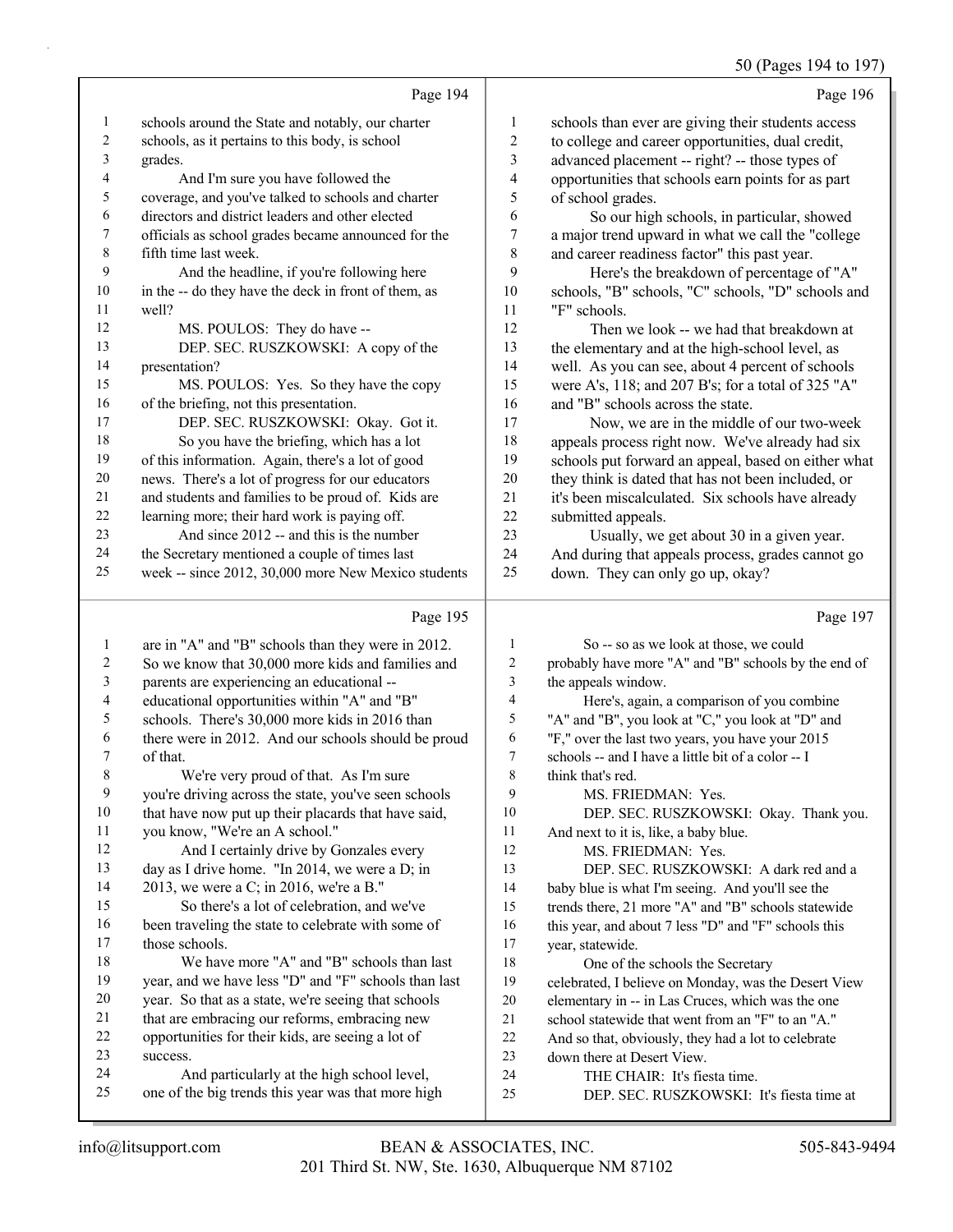51 (Pages 198 to 201)

|                |                                                                                                 |                | $5.1$ $(1.45)$                                                                                          |
|----------------|-------------------------------------------------------------------------------------------------|----------------|---------------------------------------------------------------------------------------------------------|
|                | Page 198                                                                                        |                | Page 200                                                                                                |
| 1              | Desert View.                                                                                    | 1              | the percentage of kids that were proficient in the                                                      |
| $\overline{c}$ | Here's a couple of factors. We're getting                                                       | 2              | PARCC was worth 15 out of 100 points. This year,                                                        |
| 3              | a lot of questions, and we do every year, about                                                 | 3              | PARCC proficiency was worth 20 out of 100 points.                                                       |
| 4              | interpretation of the school grade; right? Someone                                              | 4              | And next year, PARCC proficiency is worth 25 out of                                                     |
| 5              | calls us and says, "What does this mean? Why did we                                             | 5              | 100 points.                                                                                             |
| 6              | go from an 'A' to a 'C'? Why did we go from a 'D'                                               | 6              | That was the PED's efforts to be                                                                        |
| 7              | to a 'C'? What's happening? How come our PARCC                                                  | 7              | responsive to that, as we made the transition to                                                        |
| 8              | results went up, but our school grade remained the                                              | 8              | PARCC, that the weight of proficiency should be                                                         |
| 9              | same, and vice versa?"                                                                          | 9              | slowly reestablished at 25 points.                                                                      |
| 10             | We get a lot of these questions.                                                                | 10             | Even on our -- some of our top performing                                                               |
| 11             | Just a couple of factors as you look at a                                                       | 11             | schools in the state are about 60 percent,                                                              |
| 12<br>13       | school grade -- and I think we're going to look at                                              | 12             | 70 percent proficient on PARCC. And our                                                                 |
| 14             | two examples here this afternoon.                                                               | 13<br>14       | top-performing districts, our "A" districts, are 60,                                                    |
| 15             | So one is that the school grades include                                                        | 15             | 55 percent proficient on PARCC.                                                                         |
| 16             | multiple assessments, PARCC; NMAPA, the special<br>education assessment for the students in the | 16             | We're seeing those numbers go up; right?                                                                |
| 17             | 1 percent; DIBELS, which you just talked about,                                                 | 17             | We were up about 3 percent in math and 2 percent on<br>reading this year on PARCC, as a state. But that |
| 18             | which will now be Istation moving forward; and also                                             | 18             | transition is still in effect, which means that                                                         |
| 19             | the Spanish language arts SBA.                                                                  | 19             | especially for elementary schools, the weight of                                                        |
| 20             | And so you could have a school that, you                                                        | 20             | growth is high.                                                                                         |
| 21             | know, went up in PARCC, but when you combine all                                                | 21             | It's worth about 70 out of the 100 points                                                               |
| 22             | these assessments, they actually were flat; right?                                              | $22\,$         | for elementary schools. It's based on growth. And                                                       |
| 23             | Or they went down in PARCC; but when you combine all                                            | 23             | for high schools, about 45 out of 100 points is                                                         |
| 24             | these assessments, they actually went up.                                                       | 24             | based on growth.                                                                                        |
| 25             | Particularly for elementary schools,                                                            | 25             | So understanding how the PED calculates                                                                 |
|                |                                                                                                 |                |                                                                                                         |
|                |                                                                                                 |                |                                                                                                         |
|                | Page 199                                                                                        |                | Page 201                                                                                                |
| $\mathbf{1}$   | right? If you're a K-5, about half of your kids                                                 | 1              | growth becomes very important for our schools, and,                                                     |
| 2              | took DIBELS and about half took PARCC.                                                          | $\overline{c}$ | I think, not always easy to understand how that                                                         |
| 3              | So you'll see that play out in the school                                                       | 3              | growth is calculated.                                                                                   |
| 4              | grade, that it includes all those assessments, not                                              | $\overline{4}$ | Actually, Madam Chair and Commissioners,                                                                |
| 5              | just PARCC.                                                                                     | 5              | I'll pause there for questions. Are there any                                                           |
| 6              | And that was a little bit -- I think that                                                       | 6              | initial questions on school grades?                                                                     |
| 7              | was something the folks were wrestling with, because                                            | 7              | THE CHAIR: Well, the only one I had --                                                                  |
| $\,$ $\,$      | we did the PARCC announcement the week before, and                                              | $\,$ 8 $\,$    | and I -- I don't remember if it's on this slide --                                                      |
| 9              | then we did the school grade announcements the                                                  | 9              | and I know you've mentioned looking at the                                                              |
| 10             | following week.                                                                                 | 10             | graduation rate and how it's graded; because I know                                                     |
| 11             | Another thing to keep in mind --                                                                | 11             | I've got a school in my area that has a 100 percent                                                     |
| 12             | Commissioner Carr, do I see you have a question,                                                | 12             | graduation rate; but they got an "F" in graduation.                                                     |
| 13             | perhaps?                                                                                        | 13             | So I'm not figuring out -- unless it's                                                                  |
| 14             | COMMISSIONER CARR: Yeah, real quick.                                                            | 14             | because they hadn't improved --                                                                         |
| 15             | Are the EOCs not figured in this mix?                                                           | 15             | COMMISSIONER CARR: Yeah.                                                                                |
| 16             | DEP. SEC. RUSZKOWSKI: Excellent question.                                                       | 16             | THE CHAIR: -- you know, which -- and I                                                                  |
| 17             | The EOCs are not included in school grades.                                                     | 17             | know you've mentioned looking at how that's -- so                                                       |
| $18\,$         | COMMISSIONER CARR: Only evaluations.                                                            | $18\,$         | I'm just -- if you could just elaborate a little                                                        |
| 19             | DEP. SEC. RUSZKOWSKI: Only for issues of                                                        | 19             | bit?                                                                                                    |
| $20\,$         | student promotion or student grades and for educator                                            | $20\,$         | DEP. SEC. RUSZKOWSKI: So, Madam Chair,                                                                  |
| 21             | evaluation.                                                                                     | 21             | Commissioners, if that's the case, right, then that                                                     |
| 22             | COMMISSIONER CARR: Very good. Okay.                                                             | $22\,$         | school should be contacting Dr. Cindy Gregory and                                                       |
| 23<br>24       | DEP. SEC. RUSZKOWSKI: Excellent question.                                                       | 23             | our assessment team for an appeal.                                                                      |
| 25             | Also, the PARCC transition -- so take an<br>elementary school. Last year, PARCC proficiency,    | 24<br>25       | The -- I guess just drawing upon what I<br>know, it could be -- that shouldn't be happening;            |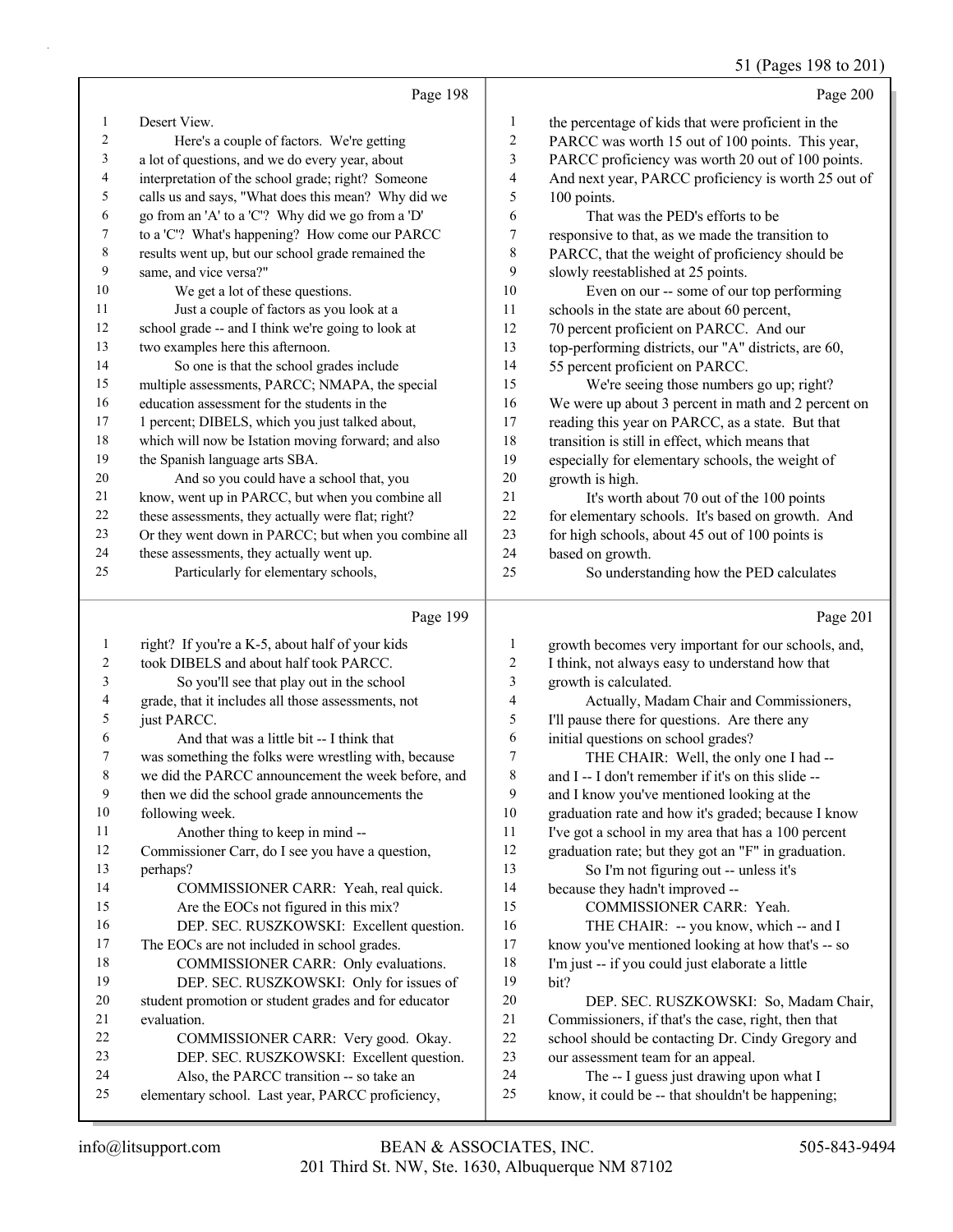#### 52 (Pages 202 to 205)

|  |                     |    | $52$ (Pages $202$ to $20$ , |
|--|---------------------|----|-----------------------------|
|  |                     |    | Page 204                    |
|  | $\mathbf{u}$ matrix | 11 |                             |

|                | Page 202                                             |                         | Page 204                                             |
|----------------|------------------------------------------------------|-------------------------|------------------------------------------------------|
| $\mathbf{1}$   | right? It could be because where the cohort is, or   | 1                       | you know, it matters. But in a small school, one     |
| $\overline{c}$ | was it 100 percent this year, but it was 50 percent  | $\sqrt{2}$              | kid can put you under the 95 percent.                |
| 3              | two years ago? Because we do look at -- there is a   | 3                       | So I'm also interested in a follow-up, how           |
| 4              | one-year lag.                                        | $\overline{\mathbf{4}}$ | many of the charter schools' grades were dropped a   |
| 5              | THE CHAIR: Right.                                    | 5                       | letter, because they didn't have the 95 percent      |
| 6              | DEP. SEC. RUSZKOWSKI: And we do look at              | 6                       | participation.                                       |
| 7              | it over time. But graduation -- the graduation rate  | 7                       | I just feel this kind of stuff is great              |
| 8              | is worth -- or graduation is worth 17 out of         | 8                       | for large numbers; but it doesn't -- statistics like |
| 9              | 100 points, for high schools, okay? That's what the  | 9                       | this don't do well when you have small numbers.      |
| 10             | graduation rate is worth.                            | 10                      | So, thank you.                                       |
| 11             | Of the 17, the four-year graduation rate             | 11                      | DEP. SEC. RUSZKOWSKI: Madam Chair,                   |
| 12             | is worth 8; the five-year graduation rate is worth   | 12                      | Commissioner Toulouse, it's a excellent question. I  |
| 13             | 3; the six-year graduation rate is worth 2; and I    | 13                      | can get you that list here today. I don't know       |
| 14             | should -- I'll double-check these numbers for you.   | 14                      | if -- Katie, if you already have that list.          |
| 15             | And then the graduation growth over time is worth 4. | 15                      | There were 26 schools statewide whose                |
| 16             | So there's actually four different                   | 16                      | grade went down by one grade -- that's the -- that's |
| 17             | categories within those 17 points.                   | 17                      | the penalty that we have in place, by one grade --   |
| 18             | Now, the 8 points, the biggest one, is the           | 18                      | because of being below the 95 percent participation  |
| 19             | four-year graduation rate. And then, on top of       | 19                      | rate on the -- on the federally required exams --    |
| 20             | that, it's calculated on a one-year lag; right? So   | 20                      | right? -- PARCC and NMAPA and SBA, those three       |
| 21             | it's not this year. It's -- and it's looking over a  | 21                      | combined. So only 26 schools statewide.              |
| 22             | cohort of kids.                                      | 22                      | I think only a handful of those 26 were              |
| 23             | So, again, not to get too technical, if              | 23                      | charters. We can get you who those were. I will      |
| 24             | that is the case with that school, you should        | 24                      | say that in talking to Dr. Gregory, I had the same   |
| 25             | definitely flag myself and to Katie and --           | 25                      | concern that you did, Commissioner Toulouse. There   |
|                | Page 203                                             |                         | Page 205                                             |
| $\mathbf{1}$   | THE CHAIR: And I did indicate that to                | 1                       | is a minimum N count -- right? -- for that -- for    |
| 2              | them, because they were very upset that -- so I did  | 2                       | that calculation.                                    |
| 3              | tell them to please reach out, that -- to see if     | 3                       | I don't want to give the number, because I           |
| 4              | there was an error made or was -- and I -- honestly, | 4                       | want to be sure I have the appropriate number. But   |
| 5              | I don't have -- I think they had a fairly consistent | 5                       | there's a minimum count.                             |

 graduation rate; but it's -- I'll tell them again to please reach out. 8 DEP. SEC. RUSZKOWSKI: Yes, they absolutely should, Madam Chair.

- 10 COMMISSIONER TOULOUSE: Madam Chair?<br>
11 THE CHAIR: Oh Commissioner Toulouse? THE CHAIR: Oh. Commissioner Toulouse? 12 COMMISSIONER TOULOUSE: Mr. Deputy Secretary, this is nice having all of this. But what about the charter schools separately? We don't have any of that in this that you've given us. 16 I got the numbers, because I asked Ms. Poulos for them earlier in the week, and she very kindly sent me the grades of all of the charter schools; because I don't have access to the Internet in any way I can download them. 21 I'm concerned at looking at our schools, because I'm also concerned that some of them dropped because, in some cases, it may have been kids not taking, and the school went under the 95 percent on
- the PARCC; for instance, where in a large school,
- 6 If the school is exceptionally small, in some ways, they cannot be penalized in that regard. So there are 26 schools; we can provide those
- 26 schools to the Commission, and we can get
- 10 those -- I think we can get those schools very
- quickly.
- 12 THE CHAIR: Thank you. I'll appreciate that. I'll just add -- because I was going to add this earlier -- I created my own chart of all the
- charters, the 2015 grade, the 2016 grade, their
- three-year average, their this year's 75 percent and
- 25 percent, that breakdown, and whether they increased, decreased.
- 19 So if I could get that number, as well, I could put an asterisk by it to note that the grade
- change may have been affected by that, and I will
- gladly send it out, once I get that information;
- because I did go through all the charters and have
- a -- a listing of all of them.
- 25 COMMISSIONER ARMBRUSTER: Just to add on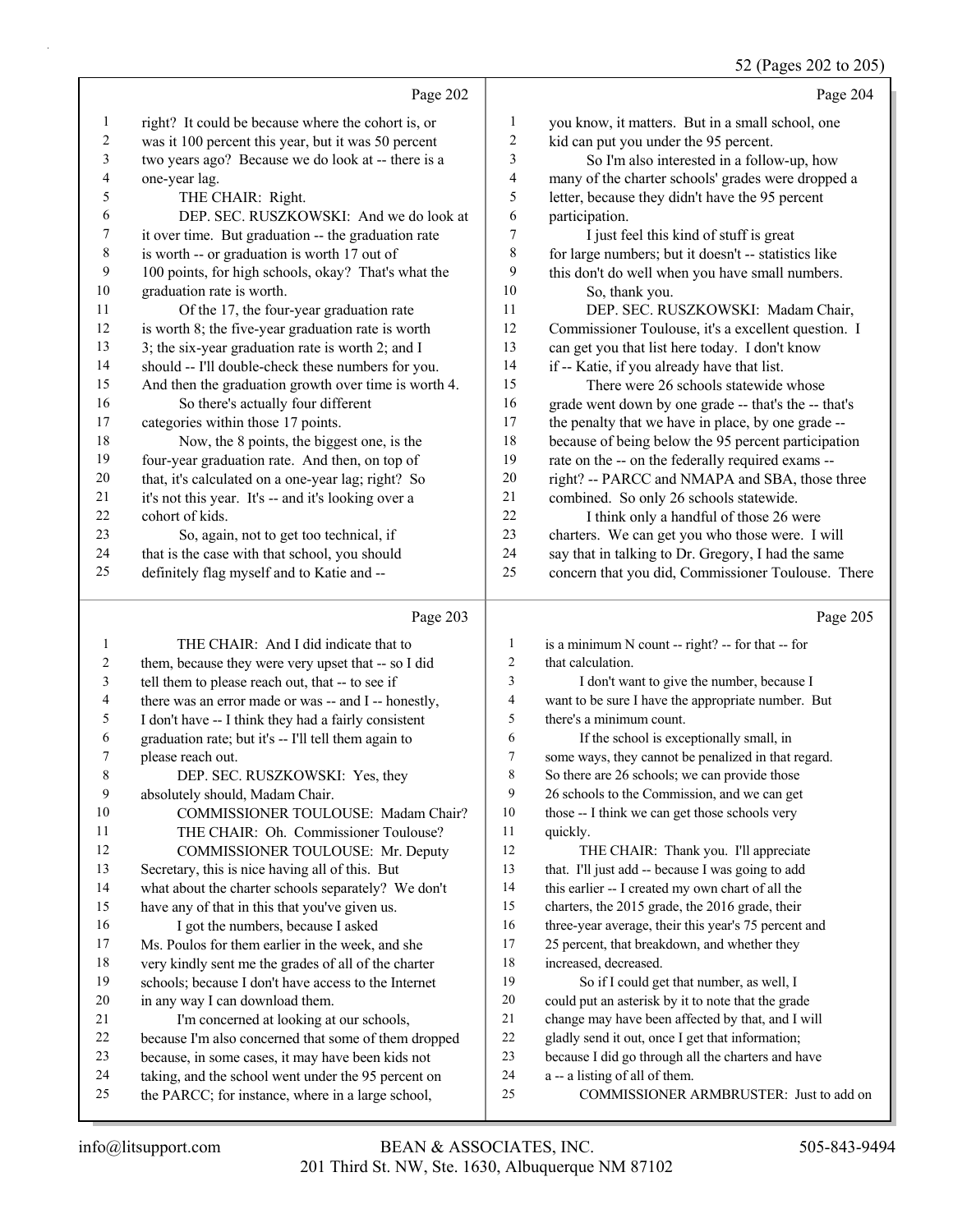#### 53 (Pages 206 to 209)

|                | Page 206                                                      |                          | Page 208                                                                                       |
|----------------|---------------------------------------------------------------|--------------------------|------------------------------------------------------------------------------------------------|
| $\mathbf{1}$   | or clarify, so if there was a school that only had            | $\mathbf{1}$             | and then all charters in the state, the overall                                                |
| $\sqrt{2}$     | 20 children, they will not be on our list of 26               | $\sqrt{2}$               | performance of all charters taken together, if you                                             |
| $\mathfrak{Z}$ | whose grade went down, because somebody didn't take           | 3                        | put them all into one, you know, district, if you                                              |
| 4              | the test. So these are ones that are larger                   | $\overline{\mathcal{L}}$ | will, the overall performance is they're slightly                                              |
| 5              | schools; right?                                               | 5                        | underperforming. There's more "D's" -- right? --                                               |
| 6              | DEP. SEC. RUSZKOWSKI: Madam Chair,                            | 6                        | more "D" charters as a percentage.                                                             |
| 7              | Commissioner Armbruster, absolutely. Yes, that is             | 7                        | There's about the same number of "A's";                                                        |
| $\,$ 8 $\,$    | correct. That is that minimum count.                          | $\,$ $\,$                | there's slightly less "B's"; right? There's more                                               |
| 9              | THE CHAIR: Thank you. Anyone else?                            | 9                        | "C's" and "D's" than there is.                                                                 |
| 10             | Commissioner Carr?                                            | 10                       | So, thus, the overall performance of the                                                       |
| 11             | COMMISSIONER CARR: I don't know if this                       | 11                       | entire charter sector is slight--- they're slightly                                            |
| 12             | is the right time or not; but I have a lot.                   | 12                       | underperforming all schools. That's the overall                                                |
| 13             | DEP. SEC. RUSZKOWSKI: Madam Chair, I                          | 13                       | picture.                                                                                       |
| 14             | know. I did put -- well, because Commissioner                 | 14                       | Now, you have to look at -- get a little                                                       |
| 15             | Toulouse had gone -- had sort of said, "What about            | 15                       | more deep into the data -- right? -- to look at the                                            |
| 16             | the charters," here's the charter school breakdown.           | 16                       | individual schools and how they're doing.                                                      |
| $17\,$         | All charters, State charters, District charters. I            | 17                       | COMMISSIONER SHEARMAN: Sure.                                                                   |
| 18             | wanted to put up that slide as we went into some              | 18                       | DEP. SEC. RUSZKOWSKI: Commissioner Carr,                                                       |
| 19             | specific questions.                                           | 19                       | I know you said you had a couple of questions.                                                 |
| 20             | COMMISSIONER TOULOUSE: It isn't in what                       | 20                       | COMMISSIONER CARR: Is this a good time                                                         |
| 21             | we have.                                                      | $21\,$                   | for me?                                                                                        |
| 22             | MS. POULOS: That's correct. I can get                         | 22                       | DEP. SEC. RUSZKOWSKI: Sure.                                                                    |
| 23             | those materials for you.                                      | 23                       | COMMISSIONER CARR: So we've had many                                                           |
| 24             | COMMISSIONER PERALTA: This PowerPoint, we                     | 24                       | discussions here about, you know, validity of these                                            |
| 25             | can get?                                                      | 25                       | A-through-F grades, and the transition -- and                                                  |
|                | Page 207                                                      |                          | Page 209                                                                                       |
|                |                                                               |                          |                                                                                                |
| $\mathbf{1}$   | MS. POULOS: Yes.                                              | 1                        | here's -- you know, and the validity of PARCC, as we                                           |
| $\overline{c}$ | COMMISSIONER PERALTA: Thank you.                              | 2                        | switch from SBA to that particular test.                                                       |
| 3              | THE CHAIR: So those are different                             | 3                        | And then we're -- we're actually                                                               |
| 4              | numbers.                                                      | 4                        | increasing the emphasis on it year by year lends to                                            |
| 5              | COMMISSIONER CARR: It would be nice to                        | 5<br>6                   | the argument of a lack of validity. As we learn the                                            |
| 6<br>7         | see a comparison with the public schools on the --            | 7                        | test, and as we learn the -- the schools learn how                                             |
| 8              | the traditional public schools. I don't see that up<br>there. | $\,$ $\,$                | to do well on it, what it takes to do well on it,<br>and practice it, and they get and better. |
| 9              | MS. POULOS: We don't have those two                           | 9                        | And all standardized tests have a -- have                                                      |
| 10             | charts beside each, sorry. But if you were to look            | 10                       | an issue. I've always had an issue with the SBA, as                                            |
|                |                                                               |                          |                                                                                                |

 an issue. I've always had an issue with the SBA, as well, with their validity. I'm not just picking on the PARCC.

13 The -- not taking into account the EOCs, when students can take -- cannot pass a portion of the PARCC and take an EOC and then graduate, they performed on that test. But that test is not taken into consideration for the school grade, even though 18 that student that failed that part of the PARCC is included in that overall evaluation of the school. 20 So that's an issue, you know. And I'll -- the schools that are doing extremely well -- I mean, you take a school from the upper east side of

- Albuquerque and their particular demographic, they
- may not have to do anything special.
- 25 I taught AP for years, you know. I hope I

certain charters?

 at both slides next to each other. But they are -- 12 DEP. SEC. RUSZKOWSKI: Yeah. So we could

 go here, right? So there's all schools. 14, 24, 25, 24, 13 -- percents; right? And then in the charters -- right? -- 15, 19, 23, 28, 14. So the -- Commissioner Carr, the overall skew of performance

17 for the charter sector, the charter sector is slightly underperforming all schools.

say that again. Did you say all charters, or

19 COMMISSIONER CARR: Uh-huh. Okay. 20 COMMISSIONER SHEARMAN: Let me ask you to

23 DEP. SEC. RUSZKOWSKI: So, Madam Chair, Commissioner Shearman, when you look at the overall performance breakdown of all schools in the state,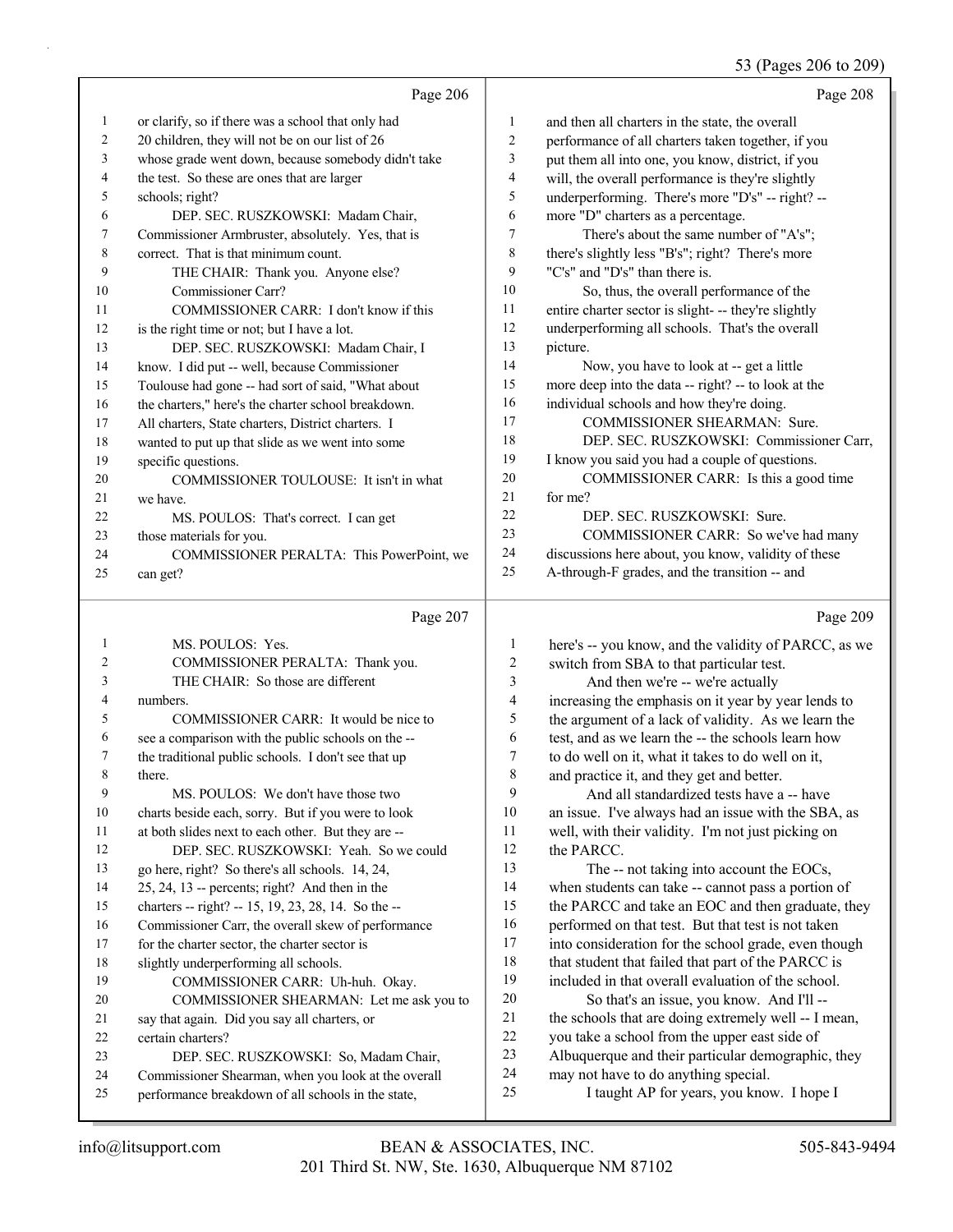54 (Pages 210 to 213)

|                |                                                                                                          |                          | $37$ (1 agus 210 to 219                                                                 |
|----------------|----------------------------------------------------------------------------------------------------------|--------------------------|-----------------------------------------------------------------------------------------|
|                | Page 210                                                                                                 |                          | Page 212                                                                                |
| 1              | brought them up from here to here; but usually, it                                                       | 1                        | it valid, to me, that's why teacher tests are the                                       |
| $\overline{c}$ | was here to here. (Indicates.)                                                                           | $\overline{c}$           | most valid, because the teachers know.                                                  |
| 3              | And I took other students up from maybe                                                                  | 3                        | Multi-national corporations do not, you know.                                           |
| 4              | from here to here. (Indicates.)                                                                          | $\overline{4}$           | And so -- I know I'm kind of getting into                                               |
| 5              | But you can't judge me on -- that my AP                                                                  | 5                        | some other issues. But this goes to the issue of                                        |
| 6              | students versus my regular students are -- if I got                                                      | 6                        | our issue -- Commissioner Toulouse and I, you know,                                     |
| $\sqrt{ }$     | all AP and honor students, and somebody else -- you                                                      | 7                        | we've gone back and forth. Well, she doesn't trust                                      |
| $\,$ $\,$      | know. And I know that doesn't -- that goes off the                                                       | 8                        | the grades. Well, I don't, either.                                                      |
| 9              | track a little bit here; but it's the same type of                                                       | 9                        | But guess what? That's the only thing                                                   |
| $10\,$         | thing.                                                                                                   | $10\,$                   | I've got to go by. Do I want to close a school                                          |
| 11             | We know from all studies that poverty is a                                                               | 11                       | based on a "D," or an F if it's possibly not valid?                                     |
| 12             | key indicator in how children do in school. And yet                                                      | 12                       | But we judge our public schools based on these                                          |
| 13             | that is never taken into consideration. And it's                                                         | 13                       | grades.                                                                                 |
| 14             | hardly ever mentioned by the administration.                                                             | 14                       | THE CHAIR: But we don't get to close                                                    |
| 15             | Actually, poverty I don't think, is ever mentioned                                                       | 15                       | them.                                                                                   |
| 16             | by the administration. And we have one of the worst                                                      | 16                       | COMMISSIONER CARR: But we don't get to                                                  |
| 17             | poverty rates -- we have, I think, one of the worst                                                      | $17$                     | close them, no. But they could be potentially taken                                     |
| 18             | poverty rates for children in the country. And we                                                        | $18\,$                   | over by the State. That's something that's allowed.                                     |
| 19             | don't address that. But it needs to be addressed.                                                        | 19                       | So, you know, I'm just -- I'm not trying                                                |
| $20\,$         | I also heard math scores were down, but                                                                  | $20\,$                   | to come down -- you know. And I know -- I know you                                      |
| 21             | reading scores were up. But I didn't hear that in                                                        | $21$                     | have to put a positive light on every -- on what                                        |
| $22\,$         | your presentation.                                                                                       | 22                       | you're doing. I understand it. That's part of the                                       |
| 23             | DEP. SEC. RUSZKOWSKI: Madam Chair,                                                                       | 23                       | political thing. Democrats and Republicans both do                                      |
| 24             | Commissioner Carr, looking just at the PARCC                                                             | 24                       | that. You know, so I understand that.                                                   |
| 25             | assessments -- right? -- for Grades 3 through 11,                                                        | 25                       | So it's my job, though, to kind of dig at                                               |
|                | Page 211                                                                                                 |                          | Page 213                                                                                |
|                |                                                                                                          |                          |                                                                                         |
| $\mathbf{1}$   | statewide math scores were up more than -- more than                                                     | $\mathbf{1}$             | that a little bit, I think, okay? So I'm playing                                        |
| 2              | reading scores were.                                                                                     | 2                        | the advocate here, too.                                                                 |
| 3              | COMMISSIONER CARR: Okay. So that was                                                                     | 3                        | So the -- so I think, although, you know,                                               |
| 4              | misreported?                                                                                             | $\overline{\mathcal{L}}$ | maybe we see some improvements: We have more A-B                                        |
| 5              | DEP. SEC. RUSZKOWSKI: So, Commissioner,                                                                  | 5                        | schools than we have D and F schools; well, okay.                                       |
| 6<br>7         | not knowing the source of the report, math scores in                                                     | 6<br>$\boldsymbol{7}$    | But I think we got a long way to go here. You know,                                     |
| $\,$ 8 $\,$    | Grades 3 through 11, just looking at math                                                                | 8                        | I think we have to look at things completely                                            |
| 9              | proficiency on the PARCC, was up about 3 percent<br>statewide; reading proficiency, about 1.75 -- 1.5 to | 9                        | different than how we've been looking at them.                                          |
| $10\,$         |                                                                                                          | 10                       | These tests -- you say they're federally<br>mandated. I've read the law. I don't agree. |
| 11             | 2 points statewide. Both were up, just considering<br>proficiency.                                       | 11                       | And -- and I don't think we're going to lose near as                                    |
| 12             | COMMISSIONER CARR: And our graduation                                                                    | 12                       | much money if we don't do this.                                                         |
| 13             | rates are still abysmal. Did they get worse?                                                             | 13                       | But -- and that's another issue. And                                                    |
| 14             | Weren't they worse?                                                                                      | 14                       | we've spent an awful lot of money on these tests.                                       |
| 15             | Anybody?                                                                                                 | 15                       | And we have hardly any money. I went to the LFC                                         |
| 16             | DEP. SEC. RUSZKOWSKI: Madam Chair,                                                                       | 16                       | meeting in Red River. We're having really bad                                           |
| 17             | Commissioner Carr, my understanding is in the last                                                       | 17                       | budget problems. And I think we're spending a lot                                       |
| 18             | year, it went down -- our graduation rate went down                                                      | 18                       | of money in areas that we don't need to be spending                                     |
| 19             | about a point.                                                                                           | 19                       | that needs to be spent in the classroom.                                                |
| $20\,$         | COMMISSIONER CARR: So, you know, we've                                                                   | 20                       | Overall, I think we're see- -- and I'll                                                 |
| 21             | got an awful lot of issues. And I'm always                                                               | 21                       | stop my rant here in just a second. I promise.                                          |
| 22             | concerned -- as a teacher, I do not want to give an                                                      | 22                       | The -- over the past 20 years, since we've                                              |
|                |                                                                                                          |                          |                                                                                         |

did 20 years ago. The scores have actually been

 invalid test to my students. If I hadn't taught that area, if I hadn't completely covered it, you know, if I haven't done everything I could to make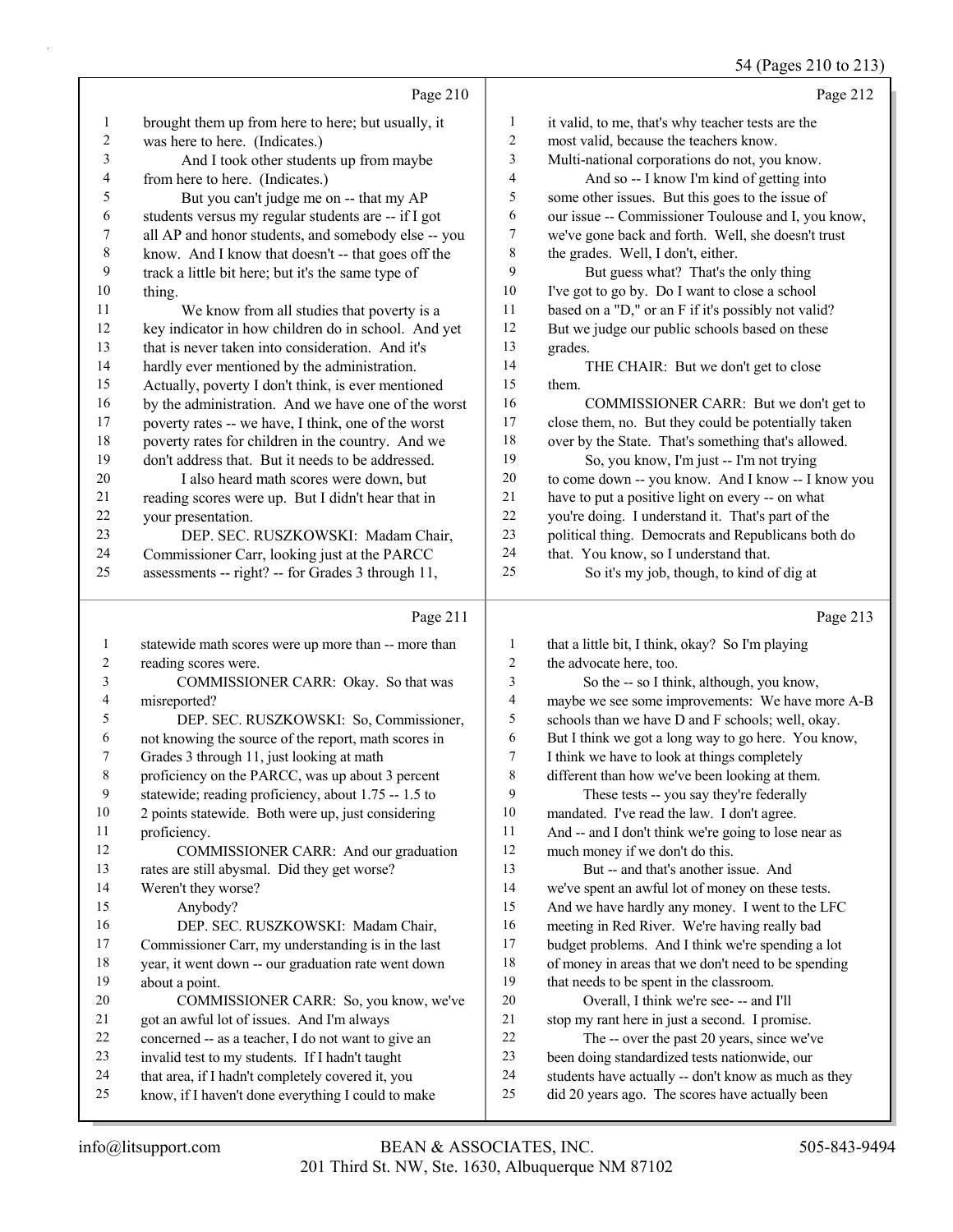55 (Pages 214 to 217)

|                | Page 214                                                               |                         | Page 216                                                                                             |
|----------------|------------------------------------------------------------------------|-------------------------|------------------------------------------------------------------------------------------------------|
| $\mathbf{1}$   | going down. Ever since No Child Left Behind, we've                     | 1                       | is baked into -- essentially, into the graduation                                                    |
| $\overline{c}$ | all been left behind. And it's a -- and it's a                         | 2                       | rate; because, as you know, we're only -- only about                                                 |
| 3              | major issue. And this is a major philosophical                         | 3                       | one in four of our kids is proficient in math and                                                    |
| $\overline{4}$ | difference I have with this whole system. And I --                     | 4                       | reading at the high-school level. But our                                                            |
| 5              | before this administration even came into the --                       | 5                       | graduation rate is not 25 percent. Our graduation                                                    |
| 6              | into power.                                                            | 6                       | rate is in the 60s; right?                                                                           |
| 7              | So as a teacher, as a member of the PEC, I                             | 7                       | So those Eves are often used as those                                                                |
| $\,$ 8 $\,$    | still think we're failing our kids. And I think we                     | 8                       | alternative demonstrations of competency. So that's                                                  |
| 9              | need to do a lot better. We're not standing up for                     | 9                       | one way that it's in the school grade.                                                               |
| 10             | them like we should. We're also not spending money                     | 10                      | COMMISSIONER CARR: Okay.                                                                             |
| 11             | on them like we should. We've been underfunding                        | 11                      | DEP. SEC. RUSZKOWSKI: Other, just,                                                                   |
| 12             | education for over 20 years.                                           | 12                      | pieces: You referred to No Child Left Behind.                                                        |
| 13             | And we had a -- a -- we had a committee                                | 13                      | Having worked in a couple of different states over                                                   |
| 14             | that was bipartisan that studied it in depth. And                      | 14                      | the last five years, I've seen states try,                                                           |
| 15             | it wasn't a political thing. But we've ignored it.                     | 15                      | painstakingly, to not have a school's performance be                                                 |
| 16             | There's a lawsuit coming up that we're not spending                    | 16                      | solely about proficiency, which is a difficult                                                       |
| 17             | enough money. That may come out in the fall. If                        | 17                      | proposition.                                                                                         |
| 18             | they win that lawsuit, where are we going to find                      | $18\,$                  | If the decisions that we were to make at                                                             |
| 19             | the money to do that? And we're not doing that.                        | 19                      | the PED, or as the PEC, were based strictly on                                                       |
| 20             | This state has money, but we're not                                    | $20\,$                  | student proficiency, what percentage of kids get --                                                  |
| 21             | getting it, okay? And so that's a major issue of                       | 21                      | in the case of PARCC, what percentage of kids get a                                                  |
| 22             | mine. And I'm sorry I talked so long about it, and                     | 22                      | 4 or a 5 on PARCC -- is the bar for just pure                                                        |
| 23             | I'm sorry if I got off-topic. But I just wanted                        | 23                      | proficiency -- which is what No Child Left Behind,                                                   |
| 24             | to -- to bring that point out.                                         | 24                      | envisioned -- right? -- President Bush saying, "By                                                   |
| 25             | And thank you, sir. That was not                                       | 25                      | 2014, every student will be proficient in reading                                                    |
|                |                                                                        |                         |                                                                                                      |
|                |                                                                        |                         |                                                                                                      |
|                | Page 215                                                               |                         | Page 217                                                                                             |
| $\mathbf{1}$   | personal; but thank you.                                               | 1                       | and math." That was the central thrust of NCLB.                                                      |
| $\overline{c}$ | DEP. SEC. RUSZKOWSKI: Madam Chair,                                     | $\overline{\mathbf{c}}$ | So in the last five years, you have seen                                                             |
| 3              | Commissioner Carr? So just a couple of quick pieces                    | 3                       | states -- and New Mexico included, it is part of why                                                 |
| 4              | of historical context. I think you're certainly                        | 4                       | I think our school rating system is a good system --                                                 |
| 5              | right, Commissioner Carr, that we could spend the                      | 5                       | to try and look at it a different way, to have in                                                    |
| 6              | next several days around the table here on the                         | 6                       | this case proficiency only worth, by next year, 25                                                   |
| 7              | philosophical bent -- right? -- of -- of these                         | 7                       | out of 100 points, and then to look at other ways to                                                 |
| 8              | approaches. And there's no question that, as policy                    | 8                       | measure academic progress -- right? -- whether                                                       |
| 9              | makers at the Public Education Department, as policy                   | 9                       | that's graduation rate or college and career                                                         |
| 10             | makers and implementers on the Public Education                        | 10                      | readiness or student growth.                                                                         |
| 11             | Commission -- right? -- you're oftentimes making                       | 11                      | Now, the student growth piece, I think, is                                                           |
| 12             | decisions, and you want more information or                            | 12                      | particularly interesting, because you talked about                                                   |
| 13             | different information to make those decisions.                         | 13                      | moving your kids from here to here versus from here                                                  |
| 14             | And, you know, is going and spending a day                             | 14                      | to here. (Indicates.)                                                                                |
| 15             | or two at a school a more valid way to assess how                      | 15                      | And we've really tried with our student                                                              |
| 16             | it's going there than looking at their math and                        | 16                      | growth model -- and I think our model does                                                           |
| 17             | reading? We could debate that sort of ad nauseam.                      | 17                      | capture -- you know, if you take a group of academic                                                 |
| 18             | A couple of just technical points. One is                              | 18                      | peers -- right? -- and how did they do versus this                                                   |
| 19             | that the EOCs are an important piece of school                         | 19                      | similar group of academic peers over here, that's                                                    |
| 20             | grades, insofar as -- and I just sort of had this                      | $20\,$                  | how we're looking at growth, is by these academic                                                    |
| 21             | thought as we were exchanging ideas here -- insofar                    | 21                      | peer groups which oftentimes capture things like                                                     |
| 22             | as the EOCs are often used as an alternative                           | 22                      | starting place, ZIP code, socioeconomics, et cetera.                                                 |
| 23             | demonstration of competency that leads to high                         | 23                      | That's the intent of the growth model is                                                             |
| 24<br>25       | school graduation; right?<br>And so I did want to note that that is -- | 24<br>25                | to try to capture some of that other data about<br>where our students come from and where they start |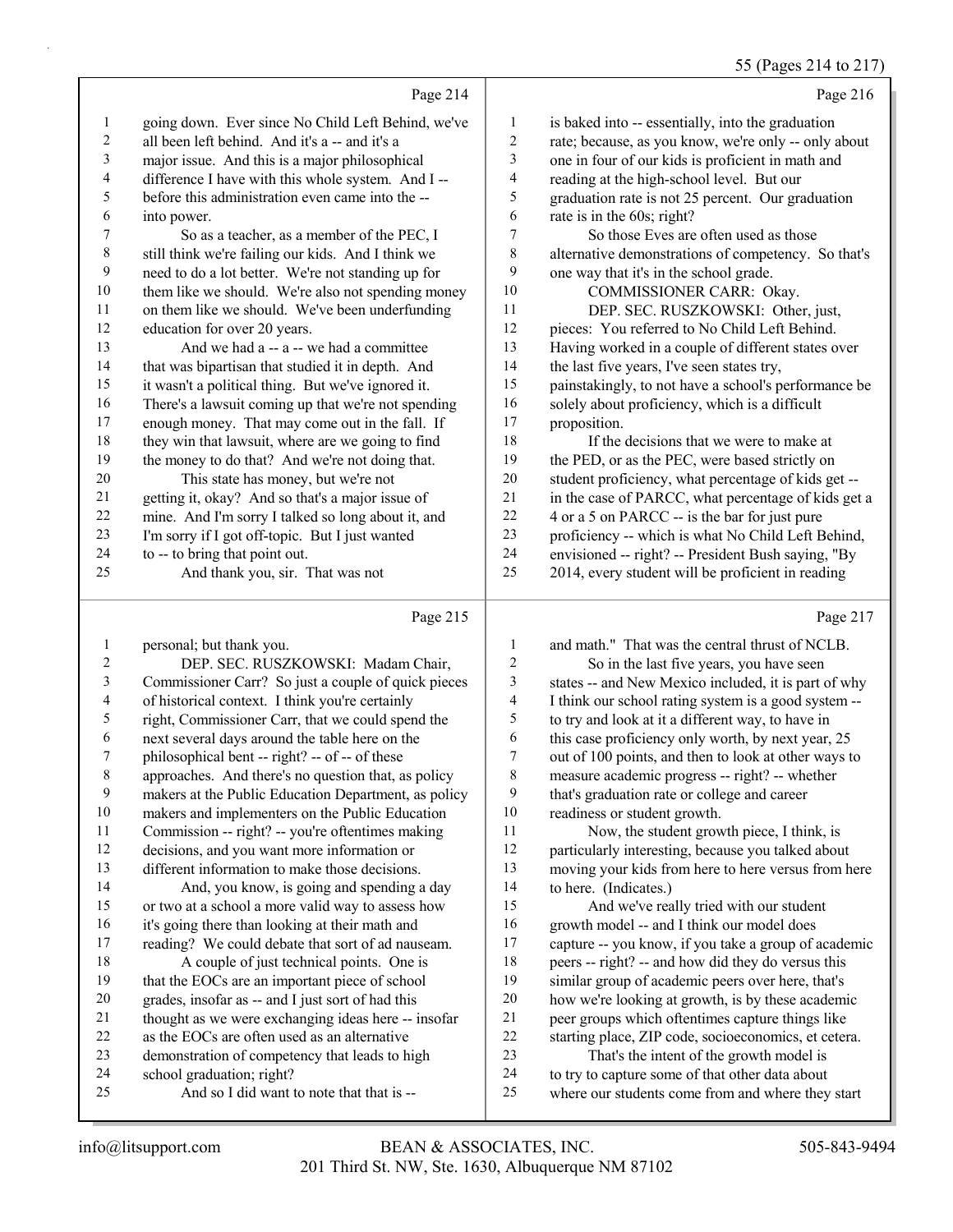56 (Pages 218 to 221)

|                  | Page 218                                                                                     |                | Page 220                                                                                                  |
|------------------|----------------------------------------------------------------------------------------------|----------------|-----------------------------------------------------------------------------------------------------------|
| 1                | and then sort of have a fair fight in comparing.                                             | $\mathbf{1}$   | DEP. SEC. RUSZKOWSKI: The reason the                                                                      |
| 2                | And it is why some of our schools that have high                                             | $\overline{c}$ | "F" schools were highlighted is because they                                                              |
| 3                | degrees of poverty in places like Gadsden and                                                | 3              | couldn't drop any further than where they were,                                                           |
| 4                | Las Cruces are "A" and "B" schools -- right? --                                              | $\overline{4}$ | yeah.                                                                                                     |
| 5                | because they are showing growth that is outclassing,                                         | 5              | THE CHAIR: Okay. All right.                                                                               |
| 6                | if you will, their academic peers that start in the                                          | 6              | MS. FRIEDMAN: Madam Chair, do you want me                                                                 |
| $\boldsymbol{7}$ | same place.                                                                                  | $\tau$         | to run off the 2015?                                                                                      |
| 8                | So that's just -- you know, I think the                                                      | 8              | THE CHAIR: I don't believe so; because --                                                                 |
| 9                | philosophical side, I'm trying to avoid that and                                             | 9              | no, I think we're -- we're good. But as I said, I                                                         |
| $10\,$           | just stay on the evolution of this -- right? -- from                                         | 10             | will put this with a notation on that chart. And if                                                       |
| 11               | being based strictly on proficiency, to now being                                            | 11             | you would like that chart, I'll gladly forward that                                                       |
| 12               | based on proficiency, growth, surveys, attendance,                                           | 12             | to you; because it has as up-to-date information as                                                       |
| 13               | CCR, grad rates; multiple measures, as you often                                             | 13             | I could find on contact information for each of the                                                       |
| 14               | hear -- multiple measures -- versus just strictly                                            | 14             | schools.                                                                                                  |
| 15               | based on proficiency.                                                                        | 15             | It was just a handy tool for me, so that I                                                                |
| 16               | I think that's a positive evolution; but I                                                   | 16             | don't have to go digging through. And I was curious                                                       |
| 17               | think, to your point, there is still work to do,                                             | $17\,$         | about the school grades with the schools. So                                                              |
| 18               | Commissioner Carr.                                                                           | 18             | it's -- it's a good look, and I appreciate this.                                                          |
| 19               | COMMISSIONER CARR: I apologize to the                                                        | 19             | Any other questions or comments about                                                                     |
| 20               | Commission.                                                                                  | 20             | that?                                                                                                     |
| 21               | DEP. SEC. RUSZKOWSKI: No, excellent                                                          | 21             | DEP. SEC. RUSZKOWSKI: And, Madam Chair,                                                                   |
| 22               | questions. No. Very good questions. Thank you.                                               | 22             | just in closing, I'm happy to take any further                                                            |
| 23               | THE CHAIR: If I can just ask one quick                                                       | 23             | questions.                                                                                                |
| 24               | question about the chart. If they're in pink, that                                           | 24             | So if you look here, here's the overall                                                                   |
| 25               | means the grade was affected. If they're not in                                              | 25             | charter sector from 2015 to 2016. So you see four                                                         |
|                  |                                                                                              |                |                                                                                                           |
|                  |                                                                                              |                |                                                                                                           |
|                  | Page 219                                                                                     |                | Page 221                                                                                                  |
| $\mathbf{1}$     |                                                                                              | 1              |                                                                                                           |
| 2                | pink, the grade wasn't affected by the number of                                             | 2              | fewer "A" and "B" schools, the exact same number of<br>"C" schools, and nine more "D" and "F" schools. So |
| 3                | students taking the test; correct?                                                           | 3              |                                                                                                           |
| 4                | No, this is -- this is -- they're two                                                        | $\overline{4}$ | that's the -- that's the overall picture.<br>MS. POULOS: Sorry. I'll jump in. This                        |
| 5                | different years. The longer piece of paper was for                                           | $\mathfrak s$  |                                                                                                           |
| 6                | 2015, and the shorter piece of paper is 2016;<br>because that's -- I was looking at what was | 6              | is actually State charters, not overall.<br>DEP. SEC. RUSZKOWSKI: State charters,                         |
| 7                | e-mailed. And that was --                                                                    | $\tau$         | yes.                                                                                                      |
| 8                | DEP. SEC. RUSZKOWSKI: No. These are both                                                     | 8              | MS. POULOS: So only PEC-authorized                                                                        |
| 9                | 2016. They're the same schools, are they not?                                                | 9              | charter schools. But one of the discussions the                                                           |
| 10               | MS. POULOS: There should be a 2015 list,                                                     | 10             | Deputy Secretary and I had, the numbers are                                                               |
| 11               | which has $N=41$ , and a 2016 --                                                             | 11             | different. The total number in 2015 and 2016 is                                                           |
| 12               | MS. FRIEDMAN: She ran them both.                                                             | 12             | different, obviously, because you authorized a                                                            |
| 13               | THE CHAIR: In the e-mail came 2015.                                                          | 13             | number of schools; but most notably, and concerning,                                                      |
| 14               | MS. POULOS: 2015 was the one where                                                           | 14             | that the "D" and "F" schools, what fed into the                                                           |
| 15               | 41 schools had their letter grade impacted by having                                         | 15             | increase, at least for three of the nine, is your                                                         |
| 16               | participation rate lower than 95 percent. In 2016,                                           | 16             | three new charter schools actually all three earned                                                       |
| 17               | that number decreased to 26.                                                                 | 17             | "D" letter grades.                                                                                        |
| 18               | I would say that I have no clue what the                                                     | 18             | And so certainly, getting off to that                                                                     |
| 19               | pink means. I don't think it means anything.                                                 | 19             | challenging start, and definitely, I think, a                                                             |
| 20               | COMMISSIONER TOULOUSE: They're "F"                                                           | 20             | reflection on insuring the need for ensuring that                                                         |
| 21               | schools.                                                                                     | 21             | those schools are ready to start.                                                                         |
| 22               | MS. POULOS: They're "F" schools; that's                                                      | 22             | COMMISSIONER TOULOUSE: Madam Chair, I                                                                     |
| 23               | what it means. Thank you.                                                                    | 23             | think that's partially a part of the formula;                                                             |
| 24               | THE CHAIR: Those are schools that were                                                       | 24             | because there's not enough data to make comparisons                                                       |
| 25               | affected this year with their school grade.                                                  | 25             | over the years.                                                                                           |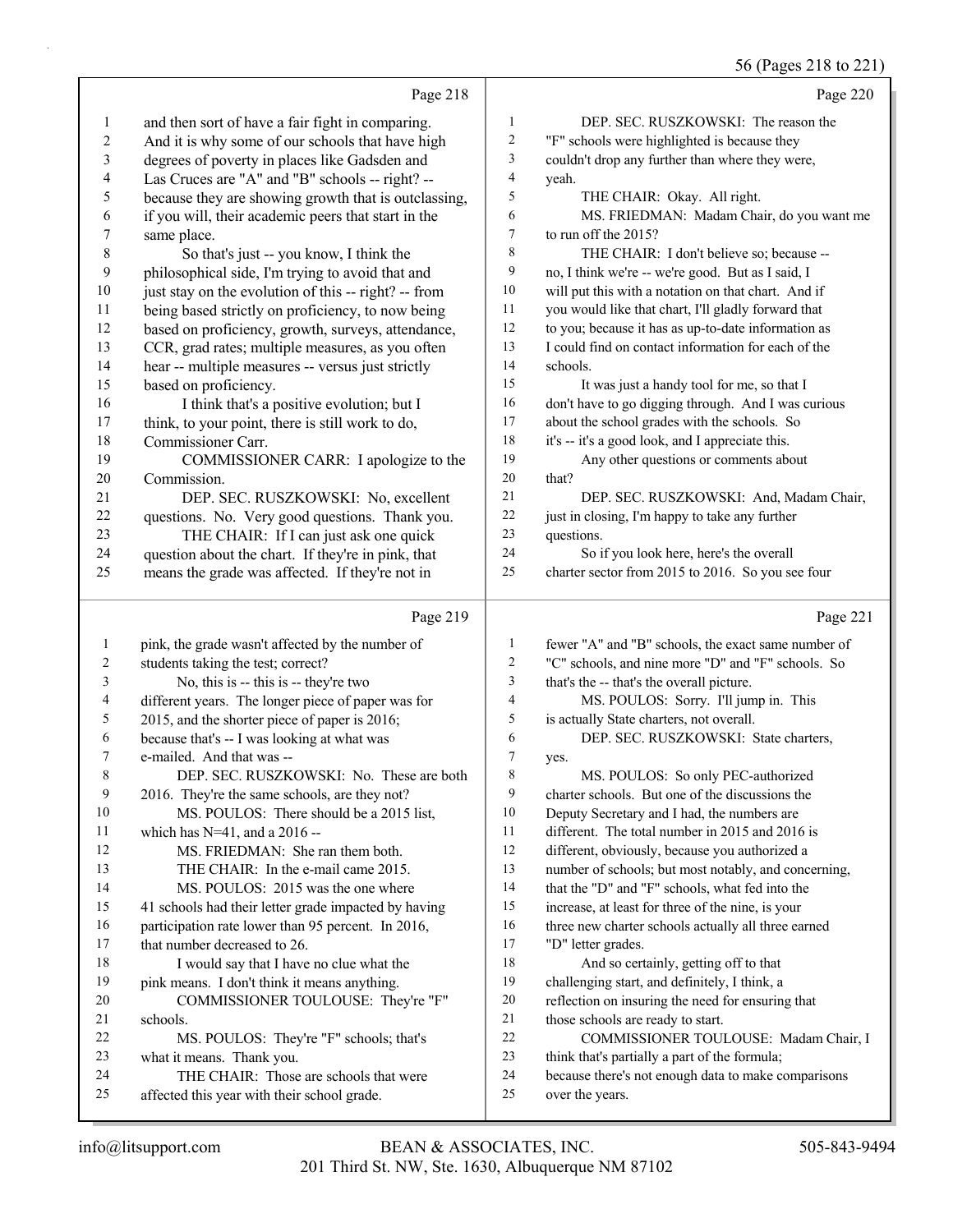57 (Pages 222 to 225)

|              |                                                                                                            |                | $31 \text{ (1 gcs 222 to 22)}$                                                           |
|--------------|------------------------------------------------------------------------------------------------------------|----------------|------------------------------------------------------------------------------------------|
|              | Page 222                                                                                                   |                | Page 224                                                                                 |
| 1            | MS. POULOS: And we can have our                                                                            | $\mathbf{1}$   | DEP. SEC. RUSZKOWSKI: Sure. Sure.                                                        |
| 2            | Assessment people come in. But actually, it's                                                              | $\sqrt{2}$     | THE CHAIR: Anything else?                                                                |
| 3            | not -- it's not an effect. So there's no natural                                                           | 3              | DEP. SEC. RUSZKOWSKI: So, Madam Chair, we                                                |
| 4            | effect of not having three years of data.                                                                  | 4              | did provide -- just as, by way of comparison, we did                                     |
| 5            | COMMISSIONER TOULOUSE: Madam Chair?                                                                        | 5              | bring -- and I think Katie did distribute two                                            |
| 6            | Katie, I have seen this in all of our new schools.                                                         | 6              | examples of a charter school that earned -- a                                            |
| 7            | They start out at "D" or "F," and by the third year,                                                       | $\overline{7}$ | State-authorized, PEC-authorized charter school that                                     |
| 8            | most of them are up to "C's," "B's," or in some                                                            | $\,$ 8 $\,$    | earned a "B," and a State-authorized charter school                                      |
| 9            | cases, an "A." For instance, MAS is one of those.                                                          | 9              | that earned a "D."                                                                       |
| 10           | And I have seen that in enough of them, there is                                                           | 10             | And, you know, just to go a little bit                                                   |
| 11           | something that is starting that new one low, and                                                           | 11             | deeper, just to provide two examples to go more                                          |
| 12           | they move up.                                                                                              | 12             | deeply into the data, looking at how did these two                                       |
| 13           | DEP. SEC. RUSZKOWSKI: Madam Chair,                                                                         | 13             | schools compare in current standing, how did they                                        |
| 14           | Commissioner Toulouse, I think -- so we do have                                                            | 14             | compare in school growth, how did they compare in                                        |
| 15           | enough -- we could look at this; right? We could                                                           | 15             | student growth of their highest performing students,                                     |
| 16           | have a deeper look at this. We have enough data --                                                         | 16             | how did they compare in student growth in their                                          |
| 17<br>18     | we have other new schools; right? We have other new<br>schools that are non-PEC-authorized that are either | 17             | lowest performing students, how did they compare in                                      |
| 19           |                                                                                                            | 18<br>19       | opportunity to learn, which looks at surveys and                                         |
| 20           | district-charter-authorized or that are just brand<br>new schools -- right? -- that have been built or     | 20             | attendance, how did they compare in their graduation                                     |
| 21           | have just started?                                                                                         | 21             | rate?                                                                                    |
| 22           | So we could do that analysis of schools                                                                    | 22             | As you can see, both schools actually<br>earned an "F" in the graduation rate indicator. |
| 23           | that are in their first year, whether                                                                      | 23             | THE CHAIR: And I'll actually tell you                                                    |
| 24           | State-authorized, district-authorized, or just plain                                                       | $24\,$         | that's one of the schools that had 100 percent                                           |
| 25           | old, brand new district schools, to see if that                                                            | 25             | graduate in 2015.                                                                        |
|              |                                                                                                            |                |                                                                                          |
|              | Page 223                                                                                                   |                | Page 225                                                                                 |
| $\mathbf{1}$ | plays out. I actually think it's a good analysis                                                           | $\mathbf{1}$   | DEP. SEC. RUSZKOWSKI: So this is one that                                                |
| 2            | for us to run.                                                                                             | $\overline{c}$ | we can be expecting an appeal from.                                                      |
| 3            | THE CHAIR: I think, unfortunately, the --                                                                  | 3              | And then the college and career readiness                                                |
| 4            | a new district school is significantly different,                                                          | 4              | indicator, as well. I think when you look at it,                                         |
| 5            | because the support that goes to all of the                                                                | 5              | each one is, you know, six pages and has all the                                         |
| 6            | additional personnel that a new school, if you're a                                                        | 6              | detailed data.                                                                           |
| 7            | traditional district school, could tap into, is                                                            | 7              | So I just wanted to, I guess, put these                                                  |
| 8            | significantly different than any of even -- a                                                              | 8              | two in front of you to see if there were any                                             |
| 9            | State-authorized or a district auth- -- and                                                                | 9              | questions from the PEC about the way in which these                                      |
| 10           | Albuquerque is different because Albuquerque's                                                             | 10             | things were calculated, how they earned points.                                          |
| 11           | charters are able to tap into the resources of                                                             | 11             | Again, we're open -- these questions don't                                               |
| 12           | Albuquerque Public Schools; whereas, the State                                                             | 12             | have to be today. They can be, you know, in the                                          |
| 13           | charters don't have that opportunity.                                                                      | 13             | months ahead. But it's been -- you know, for me,                                         |
| 14           | So it leaves them as an island unto their                                                                  | 14             | having gone through about 50 of these at this point,                                     |
| 15           | own, often during that -- especially during that                                                           | 15             | to really look and see, "Huh, you know, how does                                         |
| 16           | initial year.                                                                                              | 16             | this particular charter school earn 15.57 out of                                         |
| 17           | But I would appreciate being able to look                                                                  | 17             | 30 points," and really getting into the details on                                       |
| 18           | it, because I think it's a good discussion. But I                                                          | 18             | how those points are earned.                                                             |
| 19           | don't know how well they compare with each other.                                                          | 19             | And so, again, I'm happy to -- again, not                                                |
| 20           | COMMISSIONER TOULOUSE: And, Madam Chair,                                                                   | $20\,$         | just today, but in the future -- provide whatever                                        |
| 21           | APS has authorized only one new school in seven                                                            | 21             | guidance is necessary to understand, you know, to                                        |
| 22           | years; and that's the one they just did this spring.                                                       | 22             | get into the details of how those points are                                             |
| 23           | So they've had -- they've not authorized any for<br>that long, because they discouraged applications in    | 23<br>24       | generated.<br>COMMISSIONER ARMBRUSTER: I would think                                     |
|              |                                                                                                            |                |                                                                                          |
| 24           |                                                                                                            |                |                                                                                          |
| 25           | APS.                                                                                                       | 25             | that's a whole day conversation; because I can tell                                      |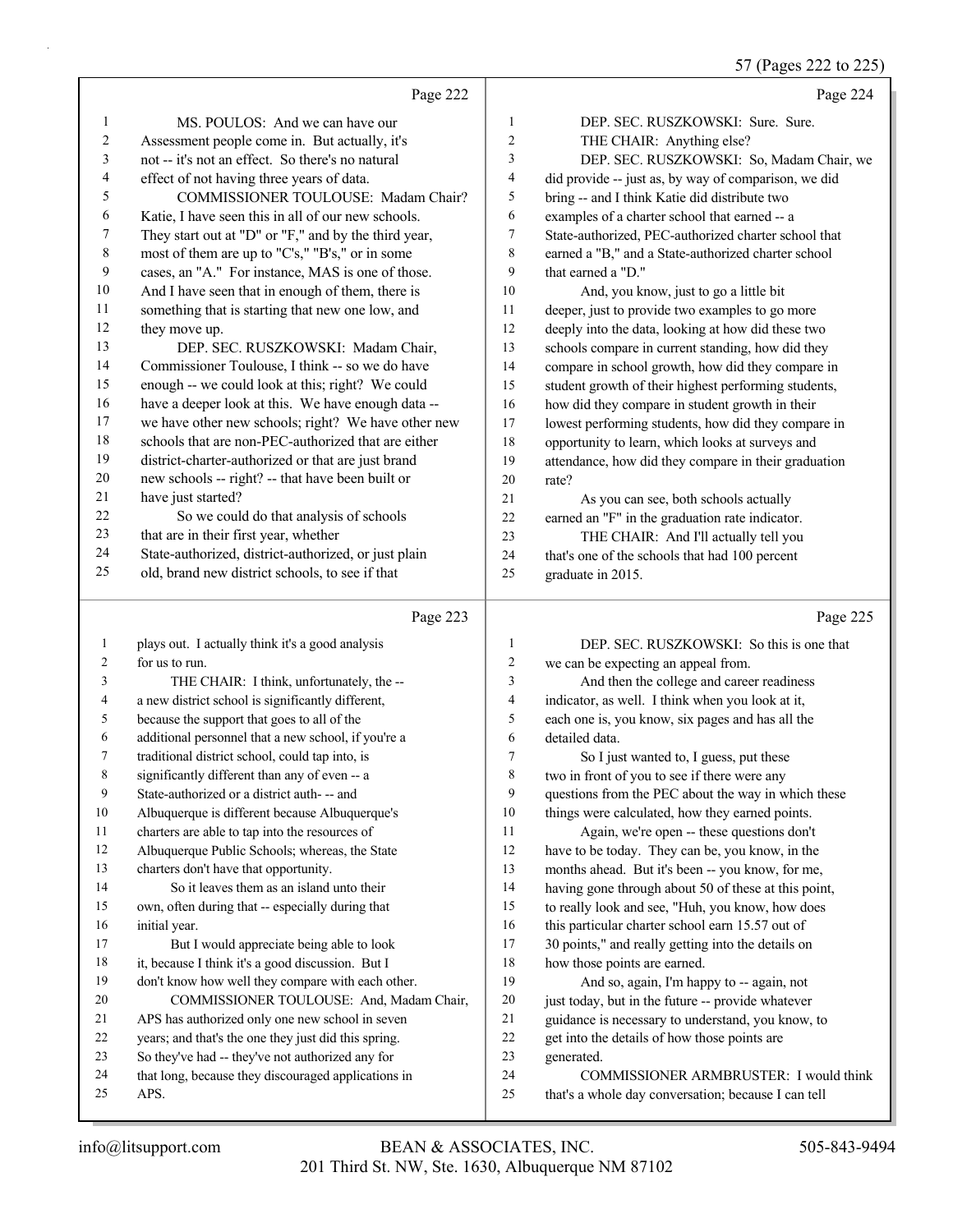|                |                                                      |                | $30$ (1 agus 220 to 229                              |
|----------------|------------------------------------------------------|----------------|------------------------------------------------------|
|                | Page 226                                             |                | Page 228                                             |
|                | you that I once looked at it, and I thought,         | 1              | need to do to make the educational experience        |
| $\overline{2}$ | "Really?"                                            | $\overline{2}$ | better.                                              |
| 3              | And so it's above my level, my pay grade,            | 3              | MS. POULOS: Madam Chair, just -- I want              |
| 4              | for sure, which is zero. So I would like to know     | $\overline{4}$ | to share this with you. I was meeting with the       |
| 5              | that.                                                | 5              | president of Cottonwood Classical's governing board  |
| 6              | But I don't know that it's -- today is the           | 6              | yesterday. And they were pleased that we're going    |
| 7              | time to do that. How are these -- you know, how you  | 7              | out to governing board meetings and looked forward   |
| 8              | do get these scores would be an interesting thing,   | 8              | to seeing us.                                        |
| 9              | particularly.                                        | 9              | But they also were very specific that they           |
| 10             | THE CHAIR: I think some of the schools               | 10             | noticed the drop from the "A" to a "B," and did not  |
| 11             | are also having that same conversation.              | 11             | find it acceptable, and were -- that was on their    |
| 12             | COMMISSIONER ARMBRUSTER: So I think it's             | 12             | next agenda, and they were going to be talking about |
| 13             | good to know, because then you can evaluate it with  | 13             | it and taking action on that.                        |
| 14             | some degree of knowledge as opposed to saying, "Huh, | 14             | And so I think, you know, that's one                 |
| 15             | look at all these numbers."                          | 15             | heartening example. I think, certainly, we have      |
| 16             | DEP. SEC. RUSZKOWSKI: Absolutely,                    | 16             | gone to, as I said, a couple of governing board      |
| 17             | Madam Chair, Commissioner Armbruster, I did about    | 17             | meetings over the last couple of weeks, and after    |
| 18             | six conference calls last week. One, I did a         | 18             | letter grades had been issued. And there are         |
| 19             | conference call with about 17 teachers -- right? --  | 19             | governing boards that are not talking about this.    |
| 20             | statewide, part of the Secretary's Teacher Advisory. | 20             | And that's why we're doing the training,             |
| 21             | They were all sitting there with their school grades | 21             | getting out there and explaining this to them, and   |
| 22             | in front of them and asking me questions.            | 22             | helping them understand when it's available and how  |
| 23             | "How did we go from a B to a C in school             | 23             | to get access to it, and giving them that feedback   |
| 24             | growth? How did that that happen?"                   | 24             | so that they know that's something that they should  |
| 25             | I said, "Well, you know, it's 10 points              | 25             | be considering and taking a look at.                 |
|                |                                                      |                |                                                      |

### Page 227 |

| 1              | for school growth; 5 are for reading, 5 are for      | 1              | DEP. SEC. F           |
|----------------|------------------------------------------------------|----------------|-----------------------|
| $\overline{2}$ | math."                                               | $\overline{2}$ | And to Katie's poir   |
| 3              | Then we went to the next of detail, and              | 3              | about the practition  |
| 4              | then we went to the next level. To your point,       | 4              | I think our Priority  |
| 5              | there are several levels of detail. In most of the   | 5              | 84 schools that hav   |
| 6              | categories, if it's worth 30 points, it's usually 15 | 6              | low-performing; tra   |
| 7              | for math, 15 for reading. And that's the case with   | 7              | And the best          |
| $\,8\,$        | the first one, two, three, four -- categories.       | 8              | the last week have    |
| 9              | Opportunity to learn: 5 for surveys, 3               | 9              | right? -- calls the P |
| 10             | for attendance; right?                               | 10             | down. They spend      |
| 11             | So that's one level down.                            | 11             | data. And at the er   |
| 12             | Then you can go several more levels down             | 12             | three strategies for  |
| 13             | in terms of how it's calculated and what's the       | 13             | I mean, that's        |
| 14             | denominator and all those things, as well.           | 14             | You use the data to   |
| 15             | THE CHAIR: Well, I also hope it's a                  | 15             | and then you go to    |
| 16             | conversation that governance councils are having,    | 16             | And I think t         |
| 17             | that they're digging into these school report cards  | 17             | positive conversati   |
| 18             | and having a quality discussion with their members   | 18             | is not always the no  |
| 19             | and the staff so that they can better understand and | 19             | I think, at the core  |
| 20             | create a plan for -- you know, in those areas where  | 20             | practitioners were    |
| 21             | their short-cycle assessments are also indicating    | 21             | strategies that we c  |
| 22             | that it's not just the PARCC score, but the -- you   | 22             | strategies for our cl |
| 23             | know, cumulative scores in short-cycle assessments,  | 23             | <b>THE CHAIR</b>      |
| 24             | that they've dipped, that there's got to be a        | 24             | guess, as well, to -- |
| 25             | conversation that's taking place as to what do we    | 25             | of times -- for those |

Page 229

| 1              | DEP. SEC. RUSZKOWSKI: And -- Madam Chair?            |
|----------------|------------------------------------------------------|
| $\overline{2}$ | And to Katie's points, Commissioner Carr, you talked |
| 3              | about the practitioner experience here; right? And   |
| $\overline{4}$ | I think our Priority Schools Bureau works with       |
| 5              | 84 schools that have been historically               |
| 6              | low-performing; traditional, public, non-charter.    |
| 7              | And the best conversations I've heard in             |
| 8              | the last week have been the principal calls --       |
| 9              | right? -- calls the Priority School Bureau. They sit |
| 10             | down. They spend about an hour going through the     |
| 11             | data. And at the end, they say, "And here's the      |
| 12             | three strategies for the coming year."               |
| 13             | I mean, that's at the core of this; right?           |
| 14             | You use the data to decide on your three strategies, |
| 15             | and then you go to work.                             |
| 16             | And I think those are the kind of really             |
| 17             | positive conversations that we're hearing. But that  |
| 18             | is not always the norm, you know; so -- but that's,  |
| 19             | I think, at the core of what, you know, the          |
| 20             | practitioners were doing is what are the three       |
| 21             | strategies that we can put into play, instructional  |
| 22             | strategies for our children?                         |
| 23             | THE CHAIR: Right. And I think that                   |
| 24             | guess, as well, to -- we've talked about it a number |
| 25             | of times -- for those charters that have been doing  |
|                |                                                      |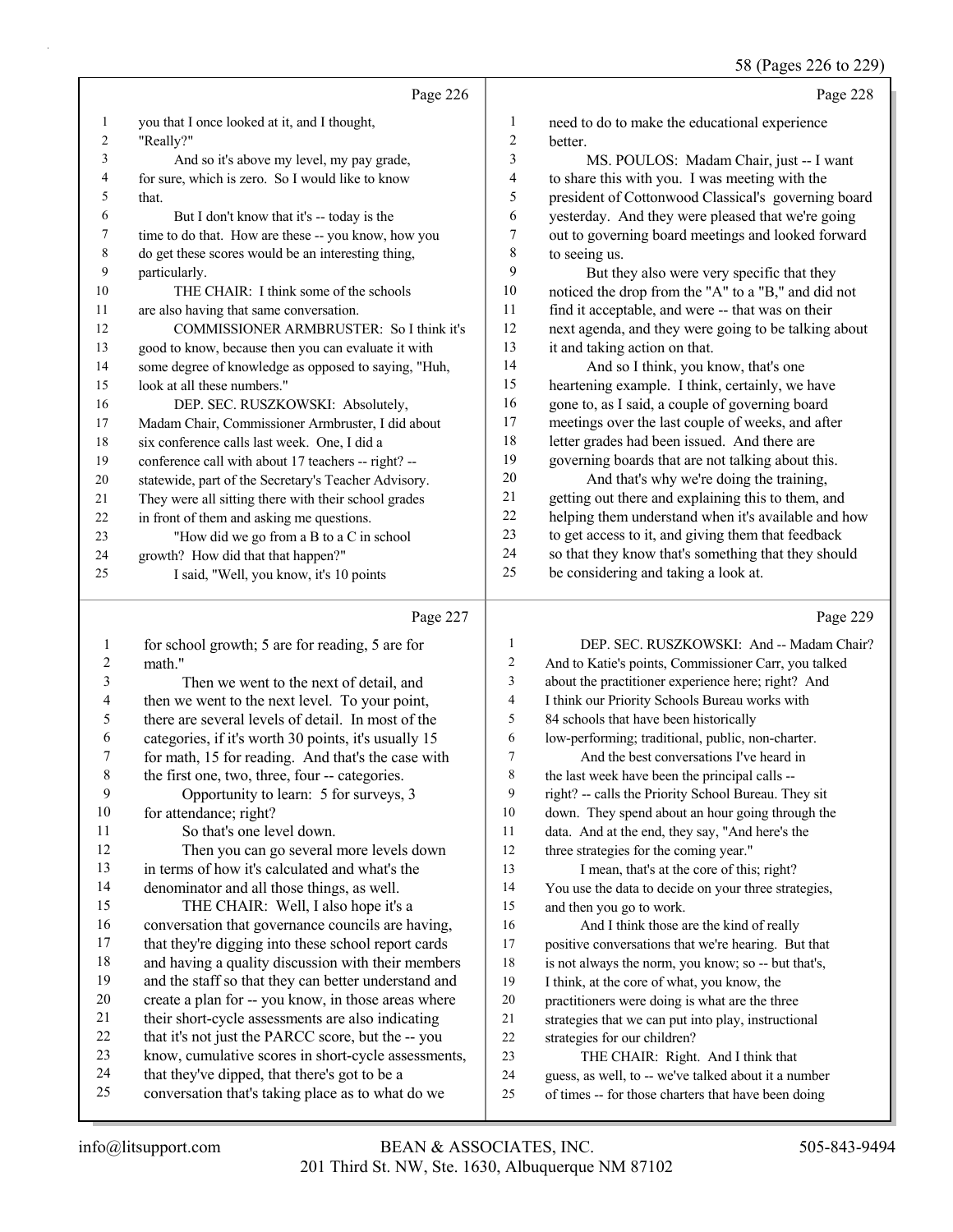## 59 (Pages 230 to 233)

| Page 230                                                  |    | Page 232                                             |
|-----------------------------------------------------------|----|------------------------------------------------------|
| well, those charters that -- you know, like Explore<br>1  | 1  | better do that or not. But I think it's -- it would  |
| 2<br>Academy, that increased by two grades -- and part of | 2  | be good for all school districts to have this --     |
| 3<br>it was because they lost a grade last time, because  | 3  | you're talking about just us charter people; but     |
| 4<br>they didn't have enough kids take the test.          | 4  | it's no different from a non-charter school, really. |
| 5<br>But, you know, that they share this with             | 5  | I mean, it's the same stuff.                         |
| other charters, so that they can -- they can help<br>6    | 6  | So I think that that would help the image            |
| 7<br>each other. There's strategies that they're          | 7  | of PED, for one thing, because people might          |
| 8<br>doing -- the charter community was created to        | 8  | understand it, and they can read it again, and they  |
| 9<br>challenge the norm, try things different and act as  | 9  | can say, "Oh, I might not agree with this; but I see |
| 10<br>a laboratory for, you know, better practices.       | 10 | where they're going, or how they've done that."      |
| 11<br>And I think they're losing it some in               | 11 | That's my suggestion.                                |
| 12<br>terms of the sharing part of it. And maybe they     | 12 | DEP. SEC. RUSZKOWSKI: Madam Chair,                   |
| 13<br>didn't think that they needed to share their good   | 13 | Commissioners, that's an excellent suggestion. It's  |
| 14<br>stuff. But I think there's -- you know, there's     | 14 | something we actually have in the works for next     |
| 15<br>just some great things that are going on out there  | 15 | summer. It's how do we -- whether it's from YouTube  |
| 16<br>that people don't know that's happening. And        | 16 | video, or a Prezi, or some type of thing that you    |
| schools can benefit from it, just if they take away<br>17 | 17 | can return to that gives that explanation of how the |
| 18<br>one little piece that they can try; that it's not,  | 18 | system works, particularly for our parents and       |
| 19<br>"I'm doing this. I want you to do it exactly like I | 19 | families; right?                                     |
| 20<br>did it." But they can modify to the best needs of   | 20 | The practitioners, they spend so much time           |
| their -- their own students.<br>21                        | 21 | looking at these that eventually they kind of figure |
| 22<br>But it can give them an alternative for             | 22 | out the gist. But the parents and families who are   |
| 23<br>something that they can do. And I think we really   | 23 | making decisions about where to send their kids to   |
| 24<br>need to move forward on that and try to help these  | 24 | school, we've gotten a lot of calls in the last      |
| 25<br>schools have those conversations.                   | 25 | week. They say, "My kid is in an 'F' school. I       |
| Page 231                                                  |    | Page 233                                             |
| COMMISSIONER ARMBRUSTER: I'd like to add                  |    | want them out."                                      |

|    | COMMISSIONER ARMBRUSTER: I'd like to add             | 1              | want them out."                                      |
|----|------------------------------------------------------|----------------|------------------------------------------------------|
| 2  | to that, though. I think not only should charter     | $\overline{c}$ | But all they're seeing is just -- you                |
| 3  | schools do a lot of sharing, and I think the         | 3              | know, just the label. And so how do we explain a     |
| 4  | Coalition is working on some of those kinds of       | 4              | little bit more about what that means in a way that, |
| 5  | things. But the original Shakers' thing is they      | 5              | you know, folks can return to? I think it's an       |
| 6  | would have these lab schools, and they would help    | 6              | excellent, excellent suggestion.                     |
| 7  | traditional schools. Because why would we help       | 7              | COMMISSIONER ARMBRUSTER: And in addition,            |
| 8  | 7 percent and not the 93? Because, clearly, our      | 8              | you know, when you are a high-performing school,     |
| 9  | schools need a lot of help, and, you know, if you've | 9              | like -- what's it called? -- Cottonwood Classical,   |
| 10 | gotten something that's successful, do it with       | 10             | you know, when you are at the 85th percentile, it is |
| 11 | everyone.                                            | 11             | extremely difficult to go higher when you're an "A"  |
| 12 | But the other thing I wanted to say --               | 12             | school, because you've made a lot of growth.         |
| 13 | because I know you have nothing else to do, Chris -- | 13             | When you're at the 40th percentile, you              |
| 14 | is when you're thinking about explaining all of      | 14             | can keep growing a lot. I don't think people         |
| 15 | this, if you could somehow -- I don't know -- put it | 15             | understand that. When you hit that ceiling, the      |
| 16 | on a CD -- somehow have it so you could read it      | 16             | closer you get to the ceiling, the more difficult it |
| 17 | again? Because when you're not -- this isn't about   | 17             | will be. And the people left at the bottom quartile  |
| 18 | me and having taught special ed -- is that the first | 18             | are -- they may be in the 50th percentile. And that  |
| 19 | time you hear it, you think, "Got it. I've got it."  | 19             | may be at the top of somebody else's 75 percentile.  |
| 20 | You go home, and you say, "What did he               | 20             | There's just a lot of things. That's why people      |
| 21 | say?"                                                | 21             | don't understand it.                                 |
| 22 | So I find that I have to read it again               | 22             | DEP. SEC. RUSZKOWSKI: And Madam Chair,               |
| 23 | several times and then look at it.                   | 23             | Commissioner Armbruster, what we hear from those two |
| 24 | But I understand that I'm asking for a               | 24             | groups of schools is if you're closer to the top,    |
| 25 | lot, and I don't want you to take that as you'd      | 25             | make proficiency worth more; right? If you're        |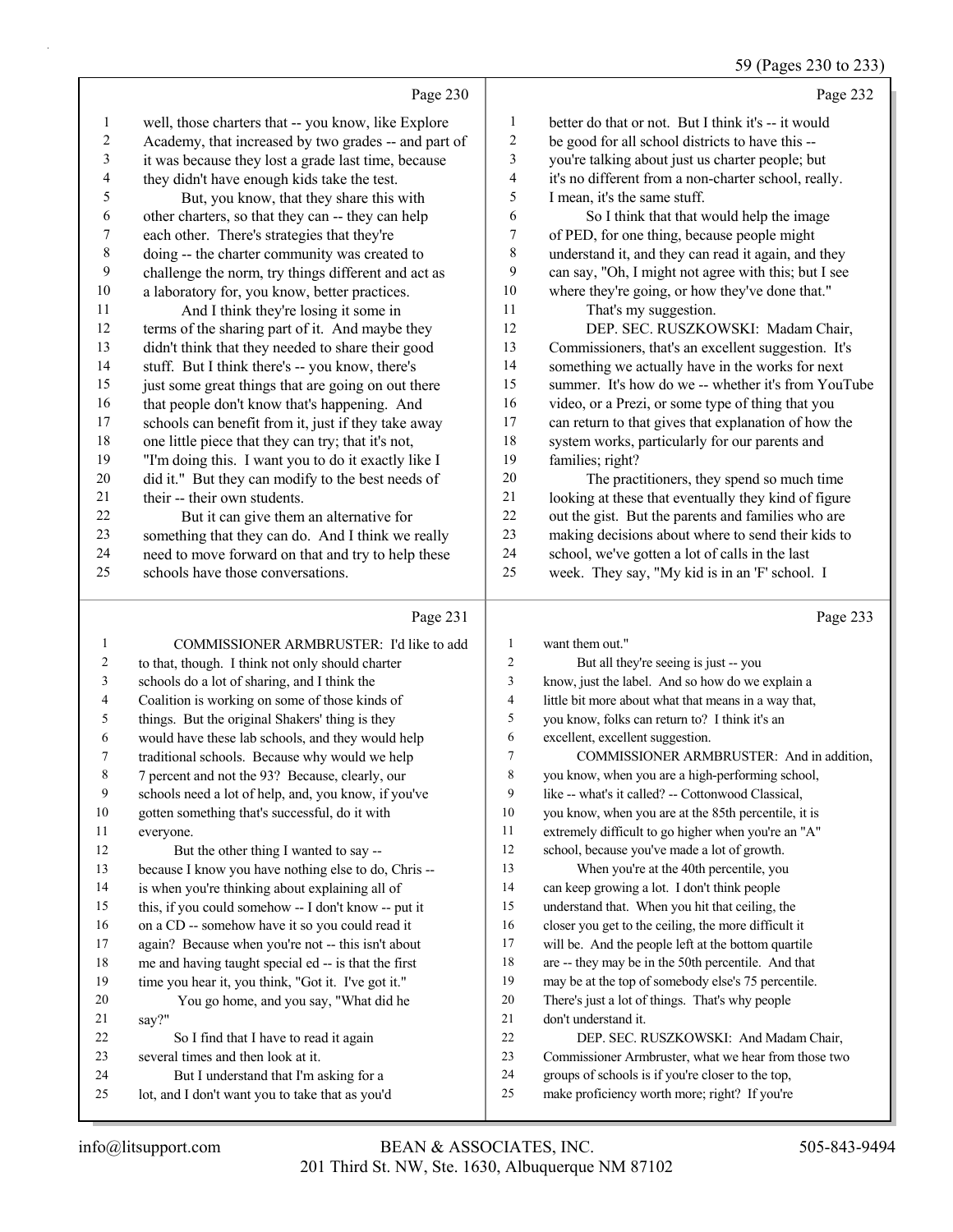#### 60 (Pages 234 to 237)

|    | Page 234                                             |                | Page 236                                             |
|----|------------------------------------------------------|----------------|------------------------------------------------------|
| 1  | closer to the bottom, make growth worth more. And    | 1              | remember, Commissioner Carr, that was some two years |
| 2  | so we're constantly trying to find that sweet spot,  | $\overline{2}$ | ago that we had this discussion and decided to ask   |
| 3  | as well, so that both schools can have that space to | 3              | for the Attorney General's opinion. We asked that    |
| 4  | continue to grow.                                    | $\overline{4}$ | CSD do that notification for us.                     |
| 5  | COMMISSIONER ARMBRUSTER: It's not an easy            | 5              | COMMISSIONER CARR: Right, I remember                 |
| 6  | thing. That's your job, not mine.                    | 6              | that.                                                |
| 7  | THE CHAIR: Thank you. And I actually                 | $\tau$         | COMMISSIONER SHEARMAN: And they said,                |
| 8  | listened in on the call with the superintendents.    | 8              | "No."                                                |
| 9  | And I will say that it -- it was almost like         | 9              | COMMISSIONER CARR: Okay. Well, we can do             |
| 10 | middle-school cafeteria duty.                        | 10             | a press release.                                     |
| 11 | COMMISSIONER CARR: It's true.                        | 11             | THE CHAIR: We could. We could. But                   |
| 12 | THE CHAIR: It was -- trying to get people            | 12             | we'll have to -- we'll have to --                    |
| 13 | just to mute their telephone. It's -- it was -- I    | 13             | COMMISSIONER CARR: Let's talk about that             |
| 14 | appreciated your patience. If there's nothing else,  | 14             | some more.                                           |
| 15 | I appreciate this. Thank you.                        | 15             | THE CHAIR: Right. We'll have to look at              |
| 16 | DEP. SEC. RUSZKOWSKI: Thank you,                     | 16             | it to see how we'd do that, because, of course, it   |
| 17 | Madam Chair. Thank you, Commissioners. And please    | 17             | wouldn't mean that the individual newspapers would   |
| 18 | keep in mind other topics you'd like for future      | 18             | necessarily cover it.                                |
| 19 | months and pass those along to myself and to Katie.  | 19             | COMMISSIONER CARR: No. But-                          |
| 20 | THE CHAIR: Okay. Thank you.                          | 20             | THE CHAIR: But I think it wouldn't                   |
| 21 | Okay. I'm going to try to make Item 9 --             | 21             | prevent us, in our individual districts, from having |
| 22 | not -- Item 10 shorter than I originally was,        | 22             | a conversation with the school districts and saying, |
| 23 | because we're getting very late.                     | 23             | "You know" -- just contacting them and saying, "I    |
| 24 | So I will simply note that I did receive a           | 24             | just would like you to be aware that there is a      |
| 25 | letter and an e-mail of the letter from the Attorney | 25             | virtual school that's applied, and it could have a   |
|    | Page 235                                             |                | Page 237                                             |

#### Page 235

 General's Office for a decision on something that actually then Chair Shearman asked; and that was related to whether we have to notify every district -- whether an applicant has to notify every district -- if they are a virtual school, if they have to notify every district in the state, because they are a virtual school. 8 And the Attorney General's Office did offer a decision, and it is, "No." 10 COMMISSIONER CARR: Wow. 11 THE CHAIR: That they only have to notify in the -- in the district that their address is. 13 COMMISSIONER CARR: Okay. 14 THE CHAIR: So I wanted to let everyone know that, that -- so as we approach the spring and new applicants, we have an answer for that at this 17 point in time. 18 COMMISSIONER CARR: I would add to that -- I mean, I don't know whether I agree with it or not; but the -- I would like for us -- I would like for us to notify them. 22 If they don't have to, we can. And even though they don't have to, we can do it. And we could do it, quite easily. 25 COMMISSIONER SHEARMAN: If you will potential effect on your district." 2 I don't think we would be prevented from passing that information on. 4 COMMISSIONER SHEARMAN: Madam Chair, if I might just say, if you will remember that year, also, the -- the Commission authorized me to share that information with the New Mexico School Board Association. And I did. And they notified their members. 10 THE CHAIR: Okay. Well, that's -- 11 COMMISSIONER SHEARMAN: And they were very glad to do it; so I think that might be a way. 13 COMMISSIONER CARR: There is. That's good. That's good. 15 MS. FRIEDMAN: Madam Chair, I'd like to mention that when you do have your community input hearings, that there is a release, a public notice, 18 that is posted on the PED Web page. And it's sent out to all the media in the state to announce that. 20 And that's what you all receive, also. And that announces what's -- what areas, what cities. And then you can go to the website and actually see the applications of the schools and everything. 25 So everything is already posted on the PED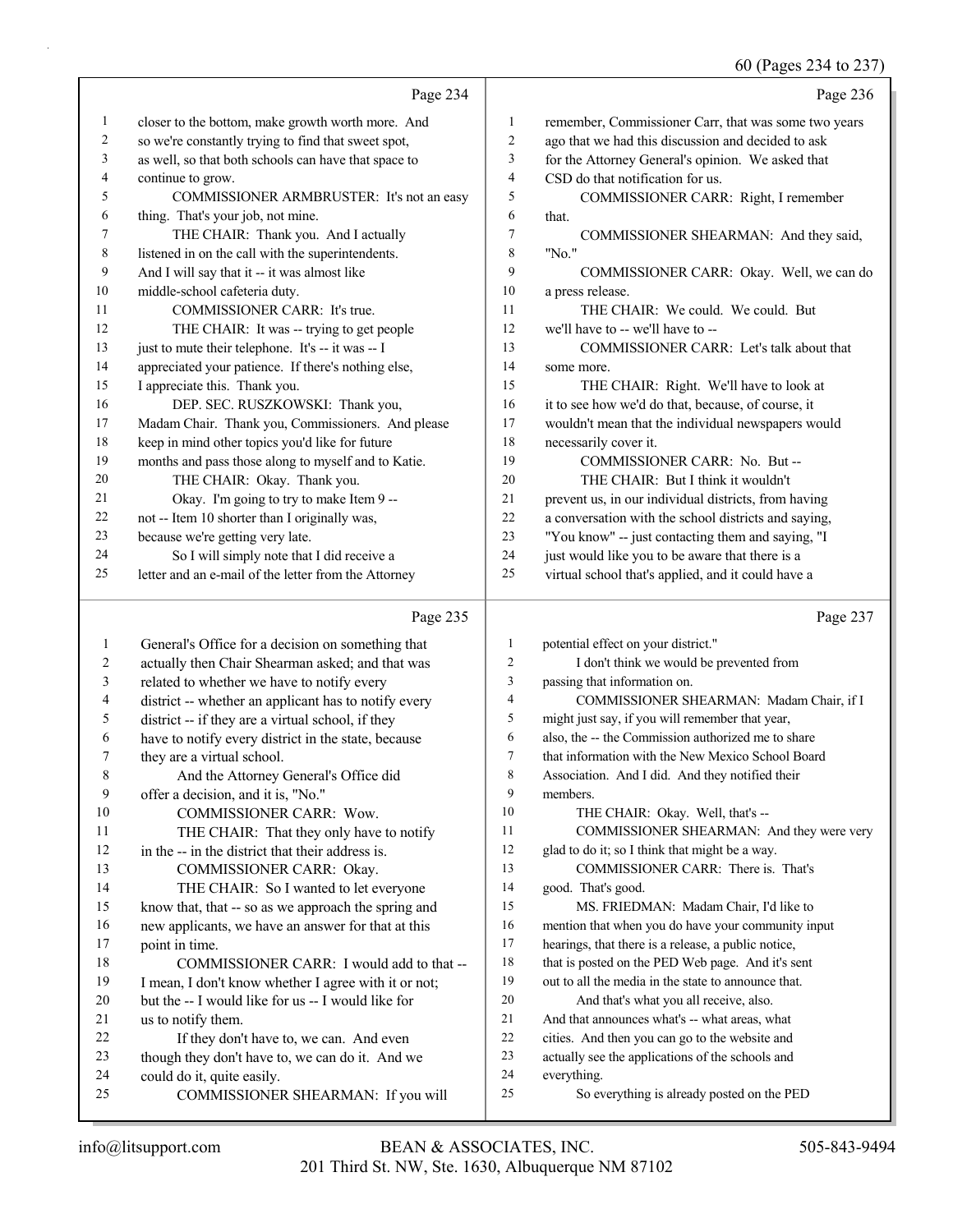### 61 (Pages 238 to 241)

|                |                                                                                                           |                          | $01$ (1 agos 250 to 2 11)                             |
|----------------|-----------------------------------------------------------------------------------------------------------|--------------------------|-------------------------------------------------------|
|                | Page 238                                                                                                  |                          | Page 240                                              |
| 1              | Web page. It's just a matter of, you know, the                                                            | $\mathbf{1}$             | quickly, between now and November -- because          |
| $\overline{c}$ | superintendent or the school districts kind of                                                            | 2                        | December, we've got the renewals. It's a three-day    |
| 3              | monitoring that around the summertime.                                                                    | 3                        | process to start with. So we're not looking at a      |
| 4              | THE CHAIR: Right. But I think the school                                                                  | $\overline{\mathcal{L}}$ | work session in December.                             |
| 5              | board -- because I don't know -- I don't know                                                             | 5                        | So we've got -- no -- we've got September,            |
| 6              | whether it's on the radar for superintendents to                                                          | 6                        | October, and November. Why aren't we -- we're not     |
| 7              | look at that in the springtime to be aware -- you                                                         | 7                        | having --                                             |
| 8              | know, to be aware of that.                                                                                | 8                        | COMMISSIONER TOULOUSE: Early October,                 |
| 9              | But I think through the school board,                                                                     | 9                        | October 7th.                                          |
| 10             | they -- it would probably -- they'd probably look at                                                      | 10                       | COMMISSIONER ARMBRUSTER: I have down just             |
| 11             | an e-mail.                                                                                                | 11                       | October 7th, I want to say, and November; because we  |
| 12             | MS. FRIEDMAN: Superintendents receive                                                                     | 12                       | were going to have tomorrow's meeting, which we       |
| 13             | that notice, too.                                                                                         | 13                       | canceled.                                             |
| 14             | THE CHAIR: Right. But it would only be                                                                    | 14                       | THE CHAIR: You're right. I'm sorry. I                 |
| 15             | in the school district that the address is. It                                                            | 15                       | looked quickly at my calendar. So we have October     |
| 16             | wouldn't go out to every superintendent in the                                                            | 16                       | and November for work sessions; 'cause we do not      |
| 17             | entire state.                                                                                             | 17                       | have a formal -- yeah. We should have met             |
| 18             | MS. FRIEDMAN: The public notice that I                                                                    | 18                       | September 1st, as well. So that took care of          |
| 19             | send out goes to every superintendent in the state.                                                       | 19                       | September.                                            |
| 20             | COMMISSIONER CARR: Oh, my gosh.                                                                           | $20\,$                   | So we've got October. And it's the --                 |
| 21             | THE CHAIR: Oh, okay. I thought it just                                                                    | 21                       | October 6th would be the work session; October 7th    |
| 22             | went to the superintendents in the district that                                                          | $22\,$                   | is the regular session. October 6th is the work       |
| 23             | were impacted by that school.                                                                             | 23                       | session.                                              |
| 24             | MS. FRIEDMAN: No. What we send out to                                                                     | 24                       | And then we have -- why don't I have it on            |
| 25             | those superintendents are personal e-mails and                                                            | 25                       | my calendar? Is it November 17th?                     |
|                |                                                                                                           |                          |                                                       |
|                | Page 239                                                                                                  |                          | Page 241                                              |
| 1              |                                                                                                           | 1                        | COMMISSIONER ARMBRUSTER: We don't have                |
| 2              | personal letters to let them know, specifically.                                                          | 2                        | October 6 scheduled yet. You're thinking about        |
| 3              | But everyone else gets the public notice.                                                                 | 3                        | scheduling a work session?                            |
| 4              | THE CHAIR: Oh, all right. Well,<br>that's -- that's good to know. I didn't realize                        | 4                        | THE CHAIR: Correct. I'm looking for                   |
| 5              | that. I thought the notice just went out to the                                                           | 5                        | dates on when the work session would be. Our          |
| 6              | individual superintendents in the districts that                                                          | 6                        | November meeting is set for --                        |
| 7              | were impacted.                                                                                            | 7                        | MS. FRIEDMAN: November 4th.                           |
| 8              | Okay. All right. Well, that -- but I                                                                      | 8                        | THE CHAIR: Why is it the first weekend in             |
| 9              | still think, as a double, to go through the school                                                        | 9                        | November?                                             |
| 10             | board, as well, it's better safe than sorry.                                                              | $10\,$                   | COMMISSIONER TOULOUSE: Madam Chair, I                 |
| 11             | Okay. I won't go into detail with the                                                                     | 11                       | know Vince did this. I think it was because we were   |
| 12             | chart that I made. I will send the copy to Beverly,                                                       | 12                       | doing earlier October and earlier November, to avoid  |
| 13             | and she can send it out to you. It shows the letter                                                       | 13                       | the holidays at the end of the month. And then we     |
| 14             | grade changes that have taken place with the                                                              | 14                       | do kind of the middle of December to avoid holidays.  |
| 15             | schools, plus, minus, and so on, 2015, 2016. So I                                                         | 15                       | I think that's what he did when we put it together.   |
| 16             | will gladly share that with you.                                                                          | 16                       | COMMISSIONER CARR: That's four days                   |
| 17             | And I will say that, you know, it is                                                                      | 17                       | before the election.                                  |
| 18             | disconcerting, the "F" schools. So I think we                                                             | 18                       | COMMISSIONER ARMBRUSTER: Elections are                |
| 19             | need -- you know, we're going to have to have a                                                           | 19                       | the 8th; right?                                       |
| $20\,$         | conversation about these "F" schools.                                                                     | $20\,$                   | THE CHAIR: I would ask the Commission to              |
| 21             | So I think that we should put that on part                                                                | 21                       | entertain looking at November 10th and 11th, as       |
| 22             | of the agenda for our work session for next month is                                                      | $22\,$                   | opposed to November 3rd and 4th.                      |
| 23             | to, you know, take a look at it, develop a plan,                                                          | 23                       | COMMISSIONER TOULOUSE: Madam Chair, isn't             |
| 24<br>25       | what are we going to do, and move forward with that.<br>So I will -- I would like to take a look at, very | 24<br>25                 | the 11th a holiday?<br>MS. FRIEDMAN: Yes, that's why. |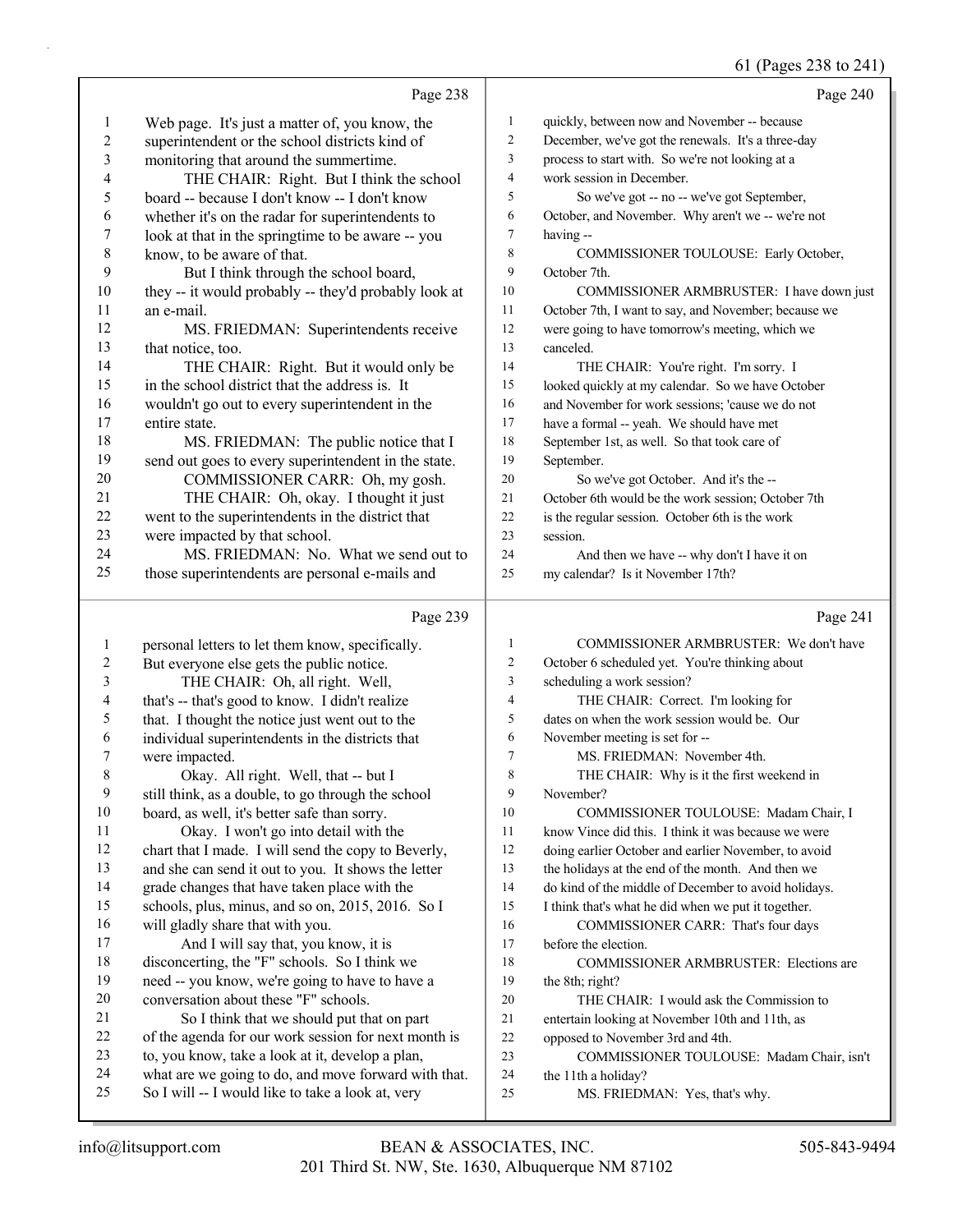|              |                                                                |                | $0 - \frac{1}{2}$ to $0 - \frac{1}{2}$ to $0 - \frac{1}{2}$  |
|--------------|----------------------------------------------------------------|----------------|--------------------------------------------------------------|
|              | Page 242                                                       |                | Page 244                                                     |
| 1            | THE CHAIR: Could we do November 9th and                        | 1              | COMMISSIONER TOULOUSE: We can always                         |
| 2            | 10th? I know it's -- it's the day after Election               | 2              | change the --                                                |
| 3            | Day; but it's --                                               | 3              | COMMISSIONER GIPSON: We added dates to                       |
| 4            | COMMISSIONER CARR: I'll have a hangover;                       | 4              | the December, because we didn't think we could get           |
| 5            | but that's --                                                  | 5              | all the schools done in the two days. We added the           |
| 6            | THE CHAIR: Wednesdays, Commissioner                            | 6              | day.                                                         |
| 7            | Conyers can't do work sessions any longer. But that            | 7              | COMMISSIONER SHEARMAN: We need to see if                     |
| 8            | would just be the work session. I'm just trying to             | 8              | Mabry Hall is available on the days we're thinking           |
| 9            | figure out other -- because we don't want to do                | 9              | about, too.                                                  |
| 10           | November -- well, we can't do November 24th. That's            | 10             | MS. FRIEDMAN: Right.                                         |
| 11           | Thanksgiving.                                                  | 11             | COMMISSIONER TOULOUSE: As long as our                        |
| 12           | COMMISSIONER SHEARMAN: I thought we were                       | 12             | changes are done before we have to do the official           |
| 13           | trying to schedule two work sessions.                          | 13             | notification, I think we're fine.                            |
| 14           | THE CHAIR: We're not. We're trying to --                       | 14             | MS. FRIEDMAN: Madam Chair, we've already                     |
| 15           | I am. But right now, we're just looking at November            | 15             | got the 3rd and the 4th of November. But if --               |
| 16           | and looking to see if we can change the November               | 16             | depending if you all want to keep those days. As             |
| 17           | dates for meeting. And that would include two days,            | 17             | far as 10th and 11th, I'm not sure.                          |
| 18           | a Thursday work session and a Friday meeting.                  | 18             | COMMISSIONER ARMBRUSTER: Or even the 17th                    |
| 19           | COMMISSIONER SHEARMAN: But we've already                       | 19             | and 18th is a possibility. Isn't Thanksgiving the            |
| 20           | got a work session in October, on the 6th?                     | 20             | 24th?                                                        |
| 21           | THE CHAIR: Yes.                                                | 21             | THE CHAIR: How about the 17-18?                              |
| 22           | COMMISSIONER SHEARMAN: So we're looking                        | 22             | COMMISSIONER PERALTA: Shouldn't we be on                     |
| 23           | at two work sessions.                                          | 23             | 10/8?                                                        |
| 24           | THE CHAIR: Correct. Correct.                                   | 24             | THE CHAIR: Well, I was trying -- I know.                     |
| 25           | The only concern that's going to be is if                      | 25             | I said in my report I was going to talk about                |
|              | Page 243                                                       |                | Page 245                                                     |
| $\mathbf{1}$ | we're going to be able to have a quorum here for               | 1              | outlining the work session. And I was trying to see          |
| 2            | November 3rd and/or 4th, because it's before the               | $\overline{2}$ | if we could get ourselves to -- to those two days,           |
| 3            | election, and people aren't going to be here because           | 3              | so we could -- so we could establish --                      |
| 4            | they're working on campaigns; so that I think we               | 4              | COMMISSIONER SHEARMAN: I wonder about the                    |
| 5            | face the possibility -- and I'm being perfectly                | 5              | 14th and 15th of November. I just -- we're getting           |
| 6            | honest with you; I being one of them -- I don't --             | 6              | to the 17th and 18th, which is so close to                   |
| 7            | I'm hard-pressed to be away at that point. I really            | 7              | Thanksgiving, I wonder if people might be out of             |
| 8            | am.                                                            |                |                                                              |
| 9            |                                                                | 8              | town or planning to travel or cook.                          |
| 10           | COMMISSIONER SHEARMAN: And did we talk                         | 9              | (A discussion was held off the record.)                      |
|              | about the 10th and 11th?                                       | 10             | THE CHAIR: I could possibly do the 14th.                     |
| 11           | THE CHAIR: The 11th is Veteran's Day.                          | 11             | I have to reschedule a doctor's appointment; but I           |
| 12           | COMMISSIONER ARMBRUSTER: Is it really on                       | 12             | could probably.                                              |
| 13           | Veteran's Day this year?                                       | 13             | COMMISSIONER SHEARMAN: I just threw it                       |
| 14           | COMMISSIONER TOULOUSE: That's why we were                      | 14             | out there.                                                   |
| 15           | talking the 9th and 10th.                                      | 15             | THE CHAIR: I could possibly do that; but                     |
| 16           | COMMISSIONER SHEARMAN: The 9th and 10th.                       | 16             | I don't know if the 14-15 would work better, of              |
| 17           | THE CHAIR: Commissioner Conyers cannot                         | 17             | November.                                                    |
| 18           | make Wednesdays, I'm sure. And I know Commissioner             | 18             | COMMISSIONER POGNA: Is it a Friday?                          |
| 19           | Chavez has difficulties for a regular meeting not              | 19             | THE CHAIR: No, it's a Monday-Tuesday.                        |
| 20           | being on a Friday.                                             | 20             | Commissioner Carr?                                           |
| 21           | COMMISSIONER CARR: I do, too.                                  | 21             | COMMISSIONER CARR: Don't base it on me.                      |
| 22           | THE CHAIR: You know. So --                                     | 22             | I'm -- I'm going to say don't -- I'm not going to            |
| 23           | COMMISSIONER PERALTA: Put it on the                            | 23             | have any input. Go ahead.                                    |
| 24<br>25     | agenda for the next meeting. I don't think we can<br>change -- | 24<br>25       | THE CHAIR: But if we do 3-4, you're not<br>going to be here. |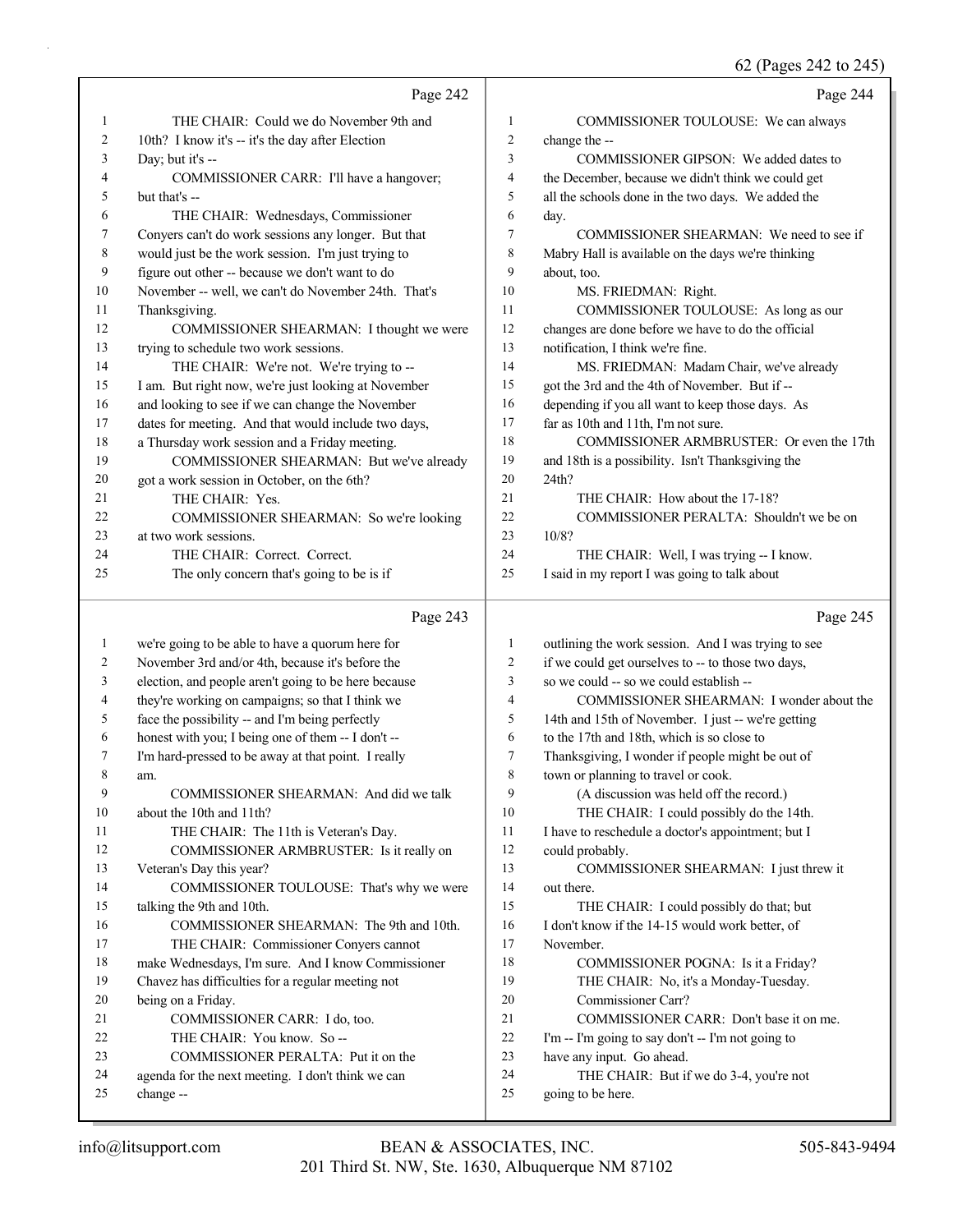#### 63 (Pages 246 to 249)

|                | Page 246                                             |                | Page 248                                             |
|----------------|------------------------------------------------------|----------------|------------------------------------------------------|
| 1              | COMMISSIONER ARMBRUSTER: It's better                 | 1              | vice chair did do. So I will gladly pass that on     |
| $\overline{2}$ | after the election, for sure.                        | $\overline{c}$ | to -- I missed that opportunity. Darn. So --         |
| 3              | COMMISSIONER CARR: Yeah. I --                        | 3              | MS. FRIEDMAN: Okay. Can I add that to                |
| 4              | COMMISSIONER TOULOUSE: Madam Chair, I'll             | $\overline{4}$ | the next agenda then?                                |
| 5              | work with whatever we can work with. I'll be here,   | 5              | THE CHAIR: Correct. Yes. I would just                |
| 6              | as long as, Madam Chair, I have my ride.             | 6              | ask, for my own -- if we could try to be consistent  |
| 7              | On the other hand, I can drive this far;             | 7              | with the second or the third week? In my addled      |
| 8              | $but -$                                              | 8              | brain, it's just easier for me to know that we're    |
| 9              | THE CHAIR: Beverly, can you do me a favor            | 9              | meeting fairly regularly.                            |
| 10             | and see if Mabry Hall is available on the 14th or    | 10             | This calendar go-round, it was difficult,            |
| 11             | 15th, and we could just move on right now to quickly | 11             | because I kind of penciled out, you know, the -- the |
| 12             | doing a rough outline as to what -- we'll have two   | 12             | second week. And then it's, like -- it's not; it's   |
| 13             | work sessions, one in October and one in November,   | 13             | the first week this time.                            |
| 14             | and we can outline quickly what we want to do with   | 14             | And it's just -- I'd like to be as -- and            |
| 15             | the work session in October and what we want to do   | 15             | I think it's easier for many in the -- with the      |
| 16             | with the work session in November.                   | 16             | schools and everything, that we have a consistent    |
| 17             | And then we can look at the -- 'cause the            | 17             | time frame that we usually meet at.                  |
| 18             | calendar is actually not on the agenda.              | 18             | I know that up here, we do have to be a              |
| 19             | COMMISSIONER SHEARMAN: Madam Chair, I                | 19             | little aware of Spanish Market and Indian Market; so |
| 20             | would feel very comfortable in having the Executive  | 20             | that there may be times that way. But --             |
| 21             | Committee lay out the agenda for our work sessions.  | 21             | COMMISSIONER TOULOUSE: Well -- and,                  |
| 22             | THE CHAIR: Okay. And we're actually not              | 22             | Madam Chair, in January and February, we need to not |
| 23             | going to be able to move on the change in the        | 23             | look at meeting in Santa Fe, either, because of      |
| 24             | calendar at this point in time, anyway, because it's | 24             | hotel rooms and parking.                             |
| 25             | not on the agenda. So we'll have to --               | 25             | THE CHAIR: Right. I'll -- I somewhat                 |
|                | Page 247                                             |                | Page 249                                             |
| 1              | MS. FRIEDMAN: Madam Chair?                           | 1              | disagree with that.                                  |

| $\mathbf{1}$   | MS. FRIEDMAN: Madam Chair?                          | 1              | disagree with that.                                  |
|----------------|-----------------------------------------------------|----------------|------------------------------------------------------|
| 2              | THE CHAIR: So -- so we can't do an                  | $\overline{c}$ | COMMISSIONER CARR: I do, too.                        |
| 3              | October 6 work session.                             | $\overline{3}$ | THE CHAIR: Because I think it's not bad              |
| 4              | COMMISSIONER TOULOUSE: Madam Chair, we've           | 4              | for us. And I'll be honest with you. Anytime I've    |
| 5              | often added work sessions that aren't on the        | 5              | ever had to come for the Legislature, I've never had |
| 6              | calendars.                                          | 6              | an issue with getting a hotel room. And you get a    |
| 7              | THE CHAIR: Because we aren't voting,                | 7              | much better rate at that time period.                |
| 8              | correct. So we can actually -- so we're fine with   | 8              | So I've never had an issue with -- I know            |
| 9              | October 6th. And then in October, we can put it on  | 9              | people come up. But I don't think as many people     |
| $\mathbf{0}$   | the agenda if we have to change. But if Beverly     | 10             | come up for the enjoyment of watching the            |
| $\mathbf{1}$   | would look, we would know.                          | 11             | Legislature as people think.                         |
| 2              | MS. FRIEDMAN: I will. I will. And,                  | 12             | COMMISSIONER TOULOUSE: But, Madam Chair,             |
| $\mathbf{3}$   | Madam Chair, if I may mention -- I was going to     | 13             | I know from my first year -- and I think Millie      |
| $\overline{A}$ | mention a little later -- last year, we did the     | 14             | knows, too -- the ones of us who cannot walk cannot  |
| 5              | calendar for 2017. We started putting dates         | 15             | get parking up here.                                 |
| 6              | together in October. And I believe in -- as the     | 16             | THE CHAIR: I understand parking is an                |
| $\tau$         | Chair took that on, and, you know, designated those | 17             | issue.                                               |
| 8              | dates and brought that to the Commission, I'm       | 18             | COMMISSIONER POGNA: I don't have a                   |
| 9              | wondering if you want to do that, or if you want to | 19             | problem with a hotel room. I do with a \$500 parking |
| 20             | put some dates --                                   | 20             | ticket.                                              |
| 21             | THE CHAIR: Actually, Vince, as the vice             | 21             | THE CHAIR: I know. Hopefully, that'll be             |
| $^{22}$        | chair, did that.                                    | 22             | resolved by January.                                 |
| $^{13}$        | MS. FRIEDMAN: Okay. Oh, you did? All                | 23             | COMMISSIONER ARMBRUSTER: Please note that            |
| 24             | right. I didn't know you had --                     | 24             | I am reminding everybody that -- and I actually even |
| '5             | THE CHAIR: That was one of the things the           | 25             | heard that at the LESC, that, "We're going to put    |
|                |                                                     |                |                                                      |

put some dates --

chair, did that.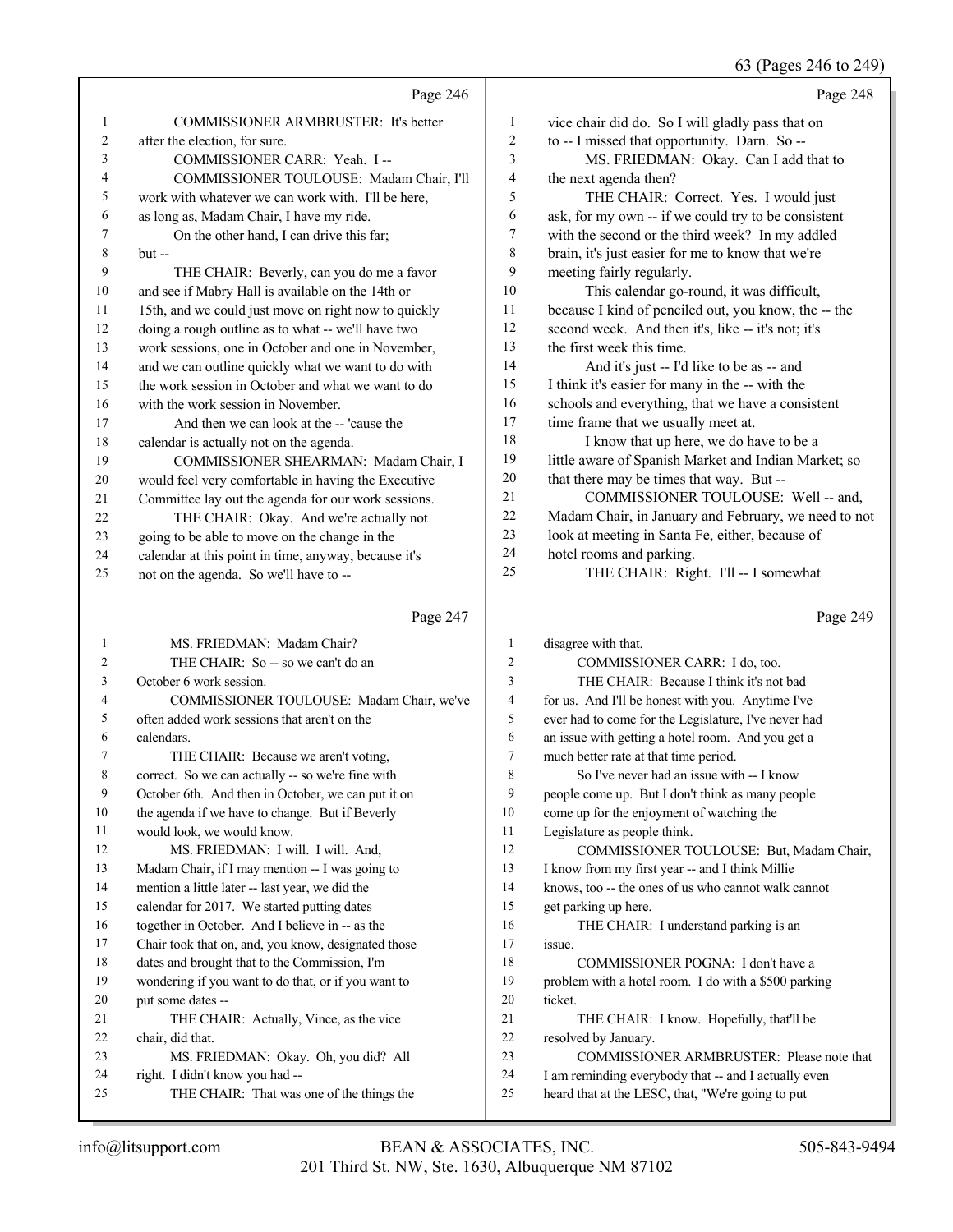64 (Pages 250 to 253)

|                |                                                      |                | $\sigma$ , and $\sigma$ is 200 to 200                |
|----------------|------------------------------------------------------|----------------|------------------------------------------------------|
|                | Page 250                                             |                | Page 252                                             |
| 1              | that down, that you get to keep the 2 percent, and   | 1              | We continue to work on funding. We're                |
| $\overline{c}$ | get you a staff and parking."                        | $\overline{c}$ | anticipating that we'll be encountering, again, a -- |
| 3              | I said, "Okay."                                      | 3              | a challenge with -- in the Legislature, particularly |
| 4              | THE CHAIR: I think out of all of that,               | 4              | now that it looks like our -- our deficit is going   |
| 5              | parking is the easiest; so maybe -- so okay.         | 5              | to be so enormous around the small-school-size       |
| 6              | COMMISSIONER SHEARMAN: It's getting late.            | 6              | funding. So we're working with our funding           |
| 7              | THE CHAIR: We digress. So we'll send out             | 7              | committee to see what kinds of concessions we can    |
| 8              | some kind of agenda for -- for the work sessions.    | 8              | make to protect our charter schools who are          |
| 9              | All right? I'm comfortable with that.                | 9              | dependent on that small-school-size funding to       |
| 10             | All right. I think I'm done. I hope.                 | 10             | whatever degree we can.                              |
| 11             | We've got to move on; but -- update from the         | 11             | And our third committee is the facilities            |
| 12             | Coalition?                                           | 12             | committee. And the exciting work that we're doing    |
| 13             | MS. ROSKOM: Madam Chair, members of the              | 13             | there is a very proactive partnership with APS. So   |
| 14             | Commission, can you hear me? I never know. Do I      | 14             | this is for the APS schools. Not just APS -- not     |
| 15             | have this on? Yes?                                   | 15             | just APS-authorized schools, but State schools, as   |
| 16             | We wanted to start by just updating you on           | 16             | well.                                                |
| 17             | the committee work that we've been doing over the    | 17             | There are 58 schools, charter schools,               |
| 18             | summer. And a relevant place to start, having just   | 18             | within the APS boundaries. More than half of those   |
| 19             | heard that discussion about the report cards, I just | 19             | are your schools. We are creating an opportunity     |
| 20             | wanted to point out that of -- of the 99 charter     | 20             | collaboratively with the district for them to pull   |
| 21             | schools that were included, 15 of them are SAM       | 21             | their HB 33 funds that they'll be starting to        |
| 22             | schools. Do you recall that we have had              | 22             | receive in November to try to get them into public   |
| 23             | conversations about SAM schools in the past?         | 23             | facilities. And we're working -- we have a           |
| 24             | And of those 15 SAM schools, nine of them            | 24             | committee that's working on all of the details, the  |
| 25             | got either a "D" or an "F."                          | 25             | financial details, the legal details, the            |
|                | Page 251                                             |                | Page 253                                             |
| 1              | The point of this, I think it just                   | 1              | construction details, how do you prioritize the      |

|    | The point of this, I think it just                   | 1              | construction details, how do you prioritize the      |
|----|------------------------------------------------------|----------------|------------------------------------------------------|
| 2  | indicates, again, the need for us to continue to     | $\overline{c}$ | projects and so on with the district?                |
| 3  | work for an accountability system for these schools  | 3              | We think that that could really be a model           |
| 4  | that does not penalize them for working with         | 4              | for the State to help get schools into public        |
| 5  | dropouts.                                            | 5              | facilities.                                          |
| 6  | And we've been working very closely and              | 6              | And speaking of the district, one other              |
| 7  | collaboratively with the PED on coming up with some  | 7              | thing I wanted to bring up with you, and then I will |
| 8  | language to hopefully formulate a new accountability | 8              | turn this over to Kelly, many of you saw and have    |
| 9  | system for them that doesn't continually put them in | 9              | met Joseph Escobedo. He was here this morning.       |
| 10 | the "D" or "F" ranks. And so I think that            | 10             | He's our new liaison for the charter schools for     |
| 11 | ultimately, you might see many of your charter       | 11             | APS. We are very excited to be working               |
| 12 | schools that -- and 15 out of the -- there are       | 12             | collaboratively with him. There are a lot of         |
| 13 | 34 SAM schools in the state; 15 of them are charter  | 13             | projects that -- since he started on July 5th, that  |
| 14 | schools. So you're approaching 50 percent of the     | 14             | he's already initiated.                              |
| 15 | SAM schools are charter schools, which I think shows | 15             | He's very interested in the -- all of the            |
| 16 | you that they really are targeting kind of a         | 16             | alternative accountability work that we're doing.    |
| 17 | high-risk population, adding much higher percentage. | 17             | He's attending all of our committee meetings.        |
| 18 | Mr. Ruszkowski just figured out the                  | 18             | He's -- we're talking about lots of collaborative    |
| 19 | percentages for me. We think it was more like        | 19             | trainings on all of these issues you've been         |
| 20 | 3 percent -- when you look at district schools,      | 20             | discussing today for charter schools in the areas of |
| 21 | 3 percent, maybe, of the total number of district    | 21             | finance, governance, and doing it collaboratively    |
| 22 | schools are SAM schools. So it's important to        | 22             | and it being a two-way street.                       |
| 23 | understand that as we talk about accountability and  | 23             | He's already started with some special ed            |
| 24 | the report card grade for our SAM schools -- for our | 24             | training, Commissioner Armbruster, you'll be happy   |
| 25 | charter schools.                                     | 25             | to hear. And we're going to keep that as an          |
|    |                                                      |                |                                                      |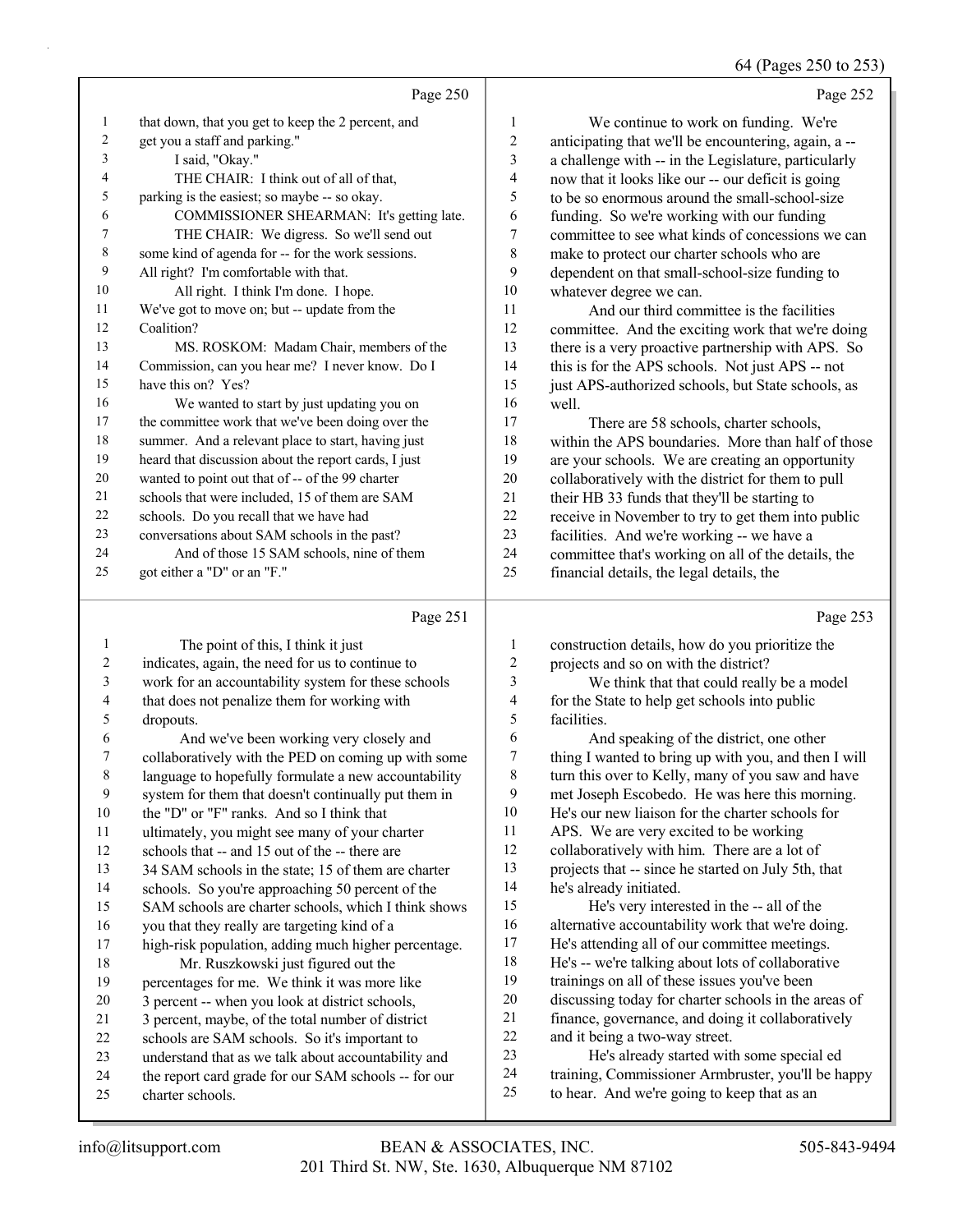### 65 (Pages 254 to 257)

|                |                                                      |                | $0.01 \text{ kg}$ as $2.01 \text{ m}$ $2.01$         |
|----------------|------------------------------------------------------|----------------|------------------------------------------------------|
|                | Page 254                                             |                | Page 256                                             |
| $\mathbf{1}$   | ongoing, regular thing. And we are very interested,  | 1              | those things. And we are working really hard to      |
| 2              | and so is he, in pushing the agenda that charter     | $\overline{c}$ | develop training and technical support for schools   |
| $\mathfrak{Z}$ | schools, many of -- many charter schools have become | 3              | that are part of the Coalition and those that aren't |
| $\overline{4}$ | experts in many areas and have a lot to teach the    | 4              | part of the Coalition, incorporating and integrating |
| 5              | districts, as well.                                  | 5              | that into our conference.                            |
| 6              | So we're hoping that the training is going           | 6              | I've already talked about that we're                 |
| 7              | both ways, back and forth, and that we're able to    | 7              | really looking at a higher level GC training at our  |
| $\,8\,$        | set up a number of cohort groups for business        | 8              | conference, that it's going to be very -- these      |
| 9              | managers and governance council people, for          | 9              | kinds of things are exactly what the governing       |
| 10             | S.T.A.R.S. coordinators, for teachers, for special   | 10             | boards need to hear. And they need to get, you       |
| 11             | ed coordinators, all the different role groups,      | 11             | know, very concerned about what's happening.         |
| 12             | working collaboratively with them. I feel as if we   | 12             | And I know that the CSD and Katie and her            |
| 13             | are on the brink of a very, very productive          | 13             | team are going to be working really hard with the    |
| 14             | partnership with APS.                                | 14             | schools. And we want to make sure that our training  |
| 15             | So I just wanted to report that bit of               | 15             | is -- is really developing strong standards for      |
| 16             | good news to you. Thanks.                            | 16             | those governing boards and those administrators and  |
| 17             | THE CHAIR: Can I just ask, before we move            | 17             | those business managers, so that the alignment is    |
| 18             | on, is there a listing of the SAM schools? Or is it  | 18             | there between what the expectation is of the -- of   |
| 19             | on their report card?                                | 19             | the authorizers, the CSD, and the other authorizers, |
| 20             | MS. ROSKOM: I can send it to you.                    | 20             | and ensure that that training is really in line and  |
| 21             | THE CHAIR: Please. Because I will also               | 21             | appropriate.                                         |
| 22             | put that notation on the chart that I created so     | 22             | So we're -- we're very much on top of                |
| 23             | that people can see that's -- that school is, in     | 23             | that. We see the concerns that are happening. We,    |
| 24             | fact, a SAM school, when they look at the school     | 24             | too, are very concerned and want to work with the    |
| 25             | grade, as well. I think that's an important piece.   | 25             | charter schools, and, from the ground up, that they  |
|                |                                                      |                |                                                      |

# $\sim$   $\sim$   $\sim$   $\sim$

|    | Page 255                                             |    | Page 257                                             |
|----|------------------------------------------------------|----|------------------------------------------------------|
| 1  | MS. ROSKOM: And I just want to finish my             | 1  | have to take this very seriously, and you need to    |
| 2  | table. I want to get all of the grades that are      | 2  | provide those tools that are going to make it        |
| 3  | below the overall grade. I suspect this year,        | 3  | possible for them to be better at the work that      |
| 4  | again, probably all of them have "F's" in graduation | 4  | they're doing, because ultimately, it's about our    |
| 5  | rate, which I think is very telling, and tells you   | 5  | kids. And so we want to make sure that we're doing   |
| 6  | also that the first place we need to work on         | 6  | that.                                                |
| 7  | improving the system is in the area of the           | 7  | Again, the conference is the 27th and 28th           |
| 8  | graduation rate.                                     | 8  | of October. I did send out information to all the    |
| 9  | So as soon as I get this completed, I will           | 9  | Commissioners about registering. We hope that        |
| 10 | send it to you, Madam Chair, to do with as you need. | 10 | you'll be able to join us and if you have any        |
| 11 | THE CHAIR: And if I send you my chart,               | 11 | questions about what's going on.                     |
| 12 | which has the graduation rate, you can probably just | 12 | But we will be getting the topics out to             |
| 13 | pull it right up. I did put the graduation rate on   | 13 | the website so you guys can see sort of the topics   |
| 14 | my chart; but I left out a designation for SAM       | 14 | that are coming through and what it is.              |
| 15 | schools. So you can probably pull it right --        | 15 | And we would like to invite the members of           |
| 16 | MS. ROSKOM: Perfect. It sounds like                  | 16 | the PEC that do attend the conference -- I'm going   |
| 17 | between the two of us, we can probably get this done | 17 | to put you to work to pay for the -- pay for the     |
| 18 | early next week.                                     | 18 | conference; right? Not really.                       |
| 19 | MS. CALLAHAN: Madam Chair, Commissioners,            | 19 | We are asking authorizers to actually do a           |
| 20 | thank you again for the opportunity. Greta covered   | 20 | session with governing boards, and talking to them,  |
| 21 | most everything that -- the initiatives that we're   | 21 | a panel, that -- getting to them what authorizers    |
| 22 | working on at the Coalition. And I think one of the  | 22 | expect.                                              |
| 23 | things that we're very, very focused on right now is | 23 | I think one of the things that came out              |
| 24 | seeing the results of what's happening with schools  | 24 | very clearly in some of the conversations that we've |
| 25 | in terms of business operations, governance, all of  | 25 | had over the last years is that the schools want to  |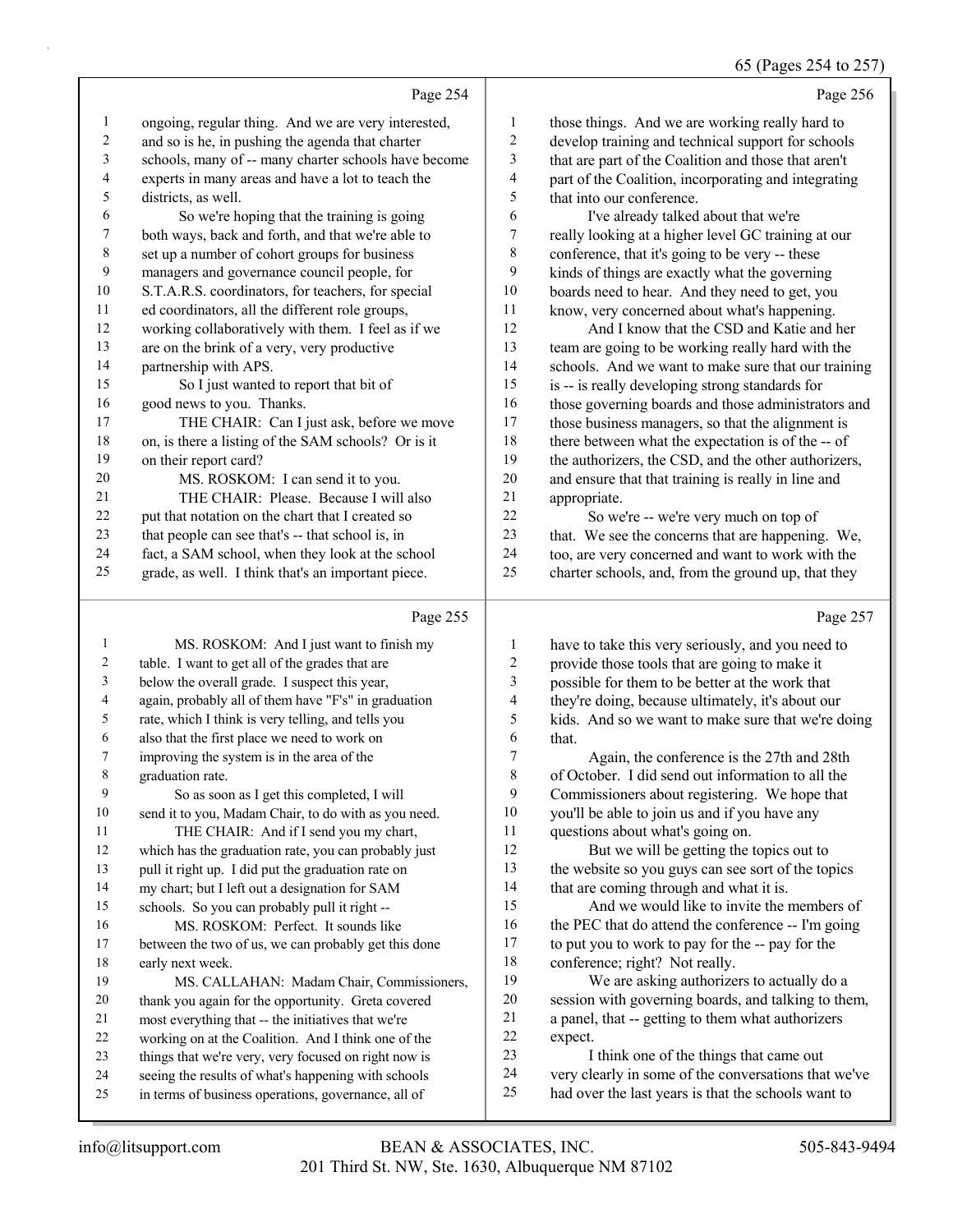### 66 (Pages 258 to 261)

|                  | Page 258                                                 |                          | Page 260                                                                                 |
|------------------|----------------------------------------------------------|--------------------------|------------------------------------------------------------------------------------------|
| 1                | interact with the Commissioners and the authorizers.     | 1                        | a couple of other committees that are there -- I                                         |
| $\boldsymbol{2}$ | And I think that's an important aspect.                  | $\overline{c}$           | don't know whether they meet or not. The Native                                          |
| 3                | So we invite you -- and I will be -- I                   | 3                        | American Committee, and I think there's a Library                                        |
| 4                | will be bothering you as we get closer to the            | $\overline{\mathcal{L}}$ | Liaison.                                                                                 |
| 5                | conference about committing to do that. And I hope       | 5                        | COMMISSIONER CARR: They do. Millie's on                                                  |
| 6                | that you will join us at least for part of the           | 6                        | that one. She's not going to want to --                                                  |
| 7                | conference, if at all possible, and help us with         | 7                        | THE CHAIR: I know. I know. But                                                           |
| $\,$ $\,$        | this panel.                                              | 8                        | outside -- if that's a committee that you do attend,                                     |
| 9                | I think it's becoming very critical that                 | 9                        | and if it's a committee that you wish to continue                                        |
| $10\,$           | we all raise the level of our performances, the          | 10                       | on. And we'll make that easier. And then we can                                          |
| 11               | schools, the authorizers, support organizations,         | 11                       | look at it in October to see if there's any changes                                      |
| 12               | everybody; that's becoming very evident, that we         | 12                       | that need to be made. Okay?                                                              |
| 13               | have to pay attention very closely.                      | 13                       | No. 11, PEC comments.                                                                    |
| 14               | So, anyway, thank for you this                           | 14                       | COMMISSIONER CARR: I'm -- I have                                                         |
| 15               | opportunity. We appreciate it. We will get off the       | 15                       | comments. I'll be real quick.                                                            |
| 16               | stage and let you guys get on your way. So thank         | 16                       | The -- well, one was I was concerned about                                               |
| 17               | you.                                                     | 17                       | are we getting Vince's plaque?                                                           |
| 18               | THE CHAIR: Thank you.                                    | 18                       | COMMISSIONER ARMBRUSTER: We've decided.                                                  |
| 19               | COMMISSIONER SHEARMAN: Thank you.                        | 19                       | I've done it; but we probably won't have it -- I                                         |
| 20               | THE CHAIR: And I know I will be there.                   | $20\,$                   | probably will do it in December.                                                         |
| 21               | I've already responded "Yes." And I think                | 21                       | COMMISSIONER CARR: December? Good, at                                                    |
| 22               | Commissioner Armbruster and I actually co-opted          | $22\,$                   | this point, I guess.                                                                     |
| 23               | Patti Matthews' session last year, because when they     | 23                       | And the other one, LFC meeting, real                                                     |
| 24               | found out there were two in the audience, they just      | 24                       | quick. Executive summary is I went especially for                                        |
| 25               | started addressing questions to us, instead of to        | 25                       | the items related to schools. The insurance is                                           |
|                  |                                                          |                          |                                                                                          |
|                  | Page 259                                                 |                          | Page 261                                                                                 |
| $\mathbf{1}$     | Patti, because it was an opportunity for them to         | $\mathbf{1}$             | going to get increased by 8 percent. And, of                                             |
| 2                | speak with us.                                           | $\overline{c}$           | course, that's not only going to impact the                                              |
| 3                | So I appreciate that opportunity to be                   |                          |                                                                                          |
| 4                |                                                          | 3                        |                                                                                          |
| 5                | able to $-$                                              | 4                        | teachers; that's going to impact all of our schools                                      |
|                  |                                                          | 5                        | as well, because they have to pay 60 to 70 to                                            |
| 6                | MS. CALLAHAN: Now, you're going to be<br>spotlighted; so | 6                        | 80 percent of that.                                                                      |
| 7                | COMMISSIONER TOULOUSE: Madam Chair, I                    | 7                        | The other one, you know, that -- I have a                                                |
| 8                | think I got involved in that discussion, too.            | 8                        | lot of assurances that they were not going to cut                                        |
| 9                | MS. CALLAHAN: And those informal things                  | 9                        | schools. You know, of course, that's yet to be                                           |
| 10               | are also as important as anything else; so               | 10                       | seen. If the budget gets worse, they will, of<br>course.                                 |
| 11               | THE CHAIR: Yes, absolutely. Yeah. Yeah.                  | 11                       |                                                                                          |
| 12               | MS. CALLAHAN: We appreciate that; so                     | 12                       | So I -- except for -- and I asked one<br>representative -- and I won't name him. I said, |
| 13               | thank you.                                               | 13                       |                                                                                          |
| 14               | THE CHAIR: I need to go back. In your                    | 14                       | "What about the Small School Funding Formula?"                                           |
| 15               | packet was a listing of the committee reports.           | 15                       | It was really quick.<br>"It's dead." That's what he told me.                             |
| 16               | COMMISSIONER CARR: We can't go --                        | 16                       | So, okay. That's all he said. "It's                                                      |
| 17               | THE CHAIR: This is what I'm going to ask                 | 17                       | dead."                                                                                   |
| 18               | you to do, not anything here today. The committee        | 18                       | That will, of course -- I'm talking about                                                |
| 19               | reports are there. What I'm going to ask you to do       | 19                       | for charter schools. That will cause, we know,                                           |
| 20               | is to send me an e-mail, I guess, via Beverly --         | 20                       | probably some charter schools, especially in                                             |
| 21               | COMMISSIONER CARR: I think I sent you one                | 21                       | Albuquerque, probably, a few have to close for                                           |
| 22               | already.                                                 | 22                       | financial reasons.                                                                       |
| 23               | THE CHAIR: -- letting me know if that --                 | 23                       | I don't know how many. I've heard really                                                 |
| 24               | number one, if that committee that you serve on --       | 24                       | high numbers on that; so that's -- that's another                                        |
| 25               | and if it's the LFC, I know they meet. But there's       | 25                       | thing that I found out.                                                                  |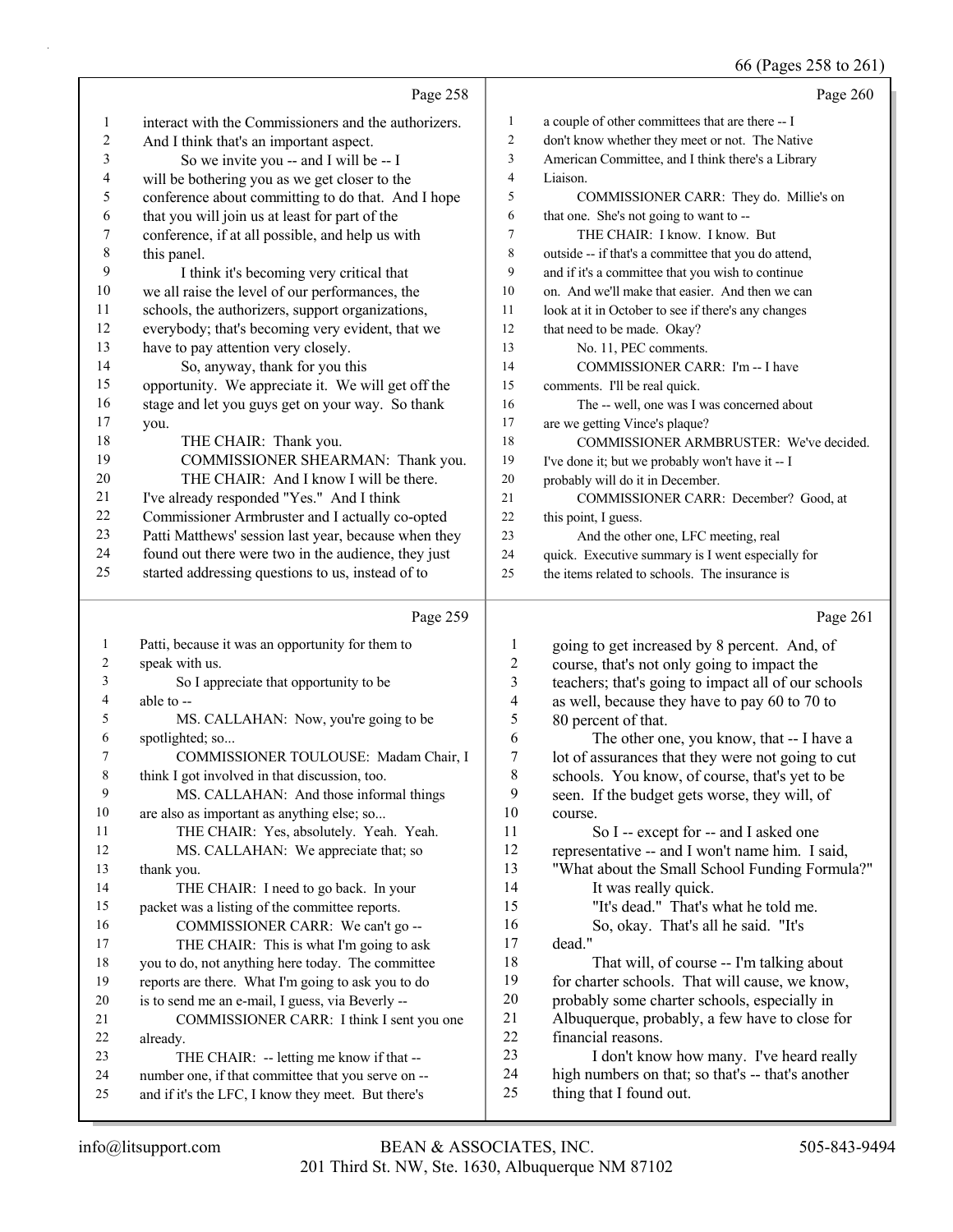### 67 (Pages 262 to 265)

|                |                                                     |                | 0/ (Pages 202 to 205)                                |
|----------------|-----------------------------------------------------|----------------|------------------------------------------------------|
|                | Page 262                                            |                | Page 264                                             |
| 1              | I did have the best conversation I ever             | $\mathbf{1}$   | I had somebody staying -- two people                 |
| 2              | had with Senator John Arthur Smith for an extended  | $\overline{2}$ | staying in the same hotel, and one got a rate of     |
| 3              | period of time. And he seemed more willing to look  | 3              | \$98, and the other one got a rate of \$130.         |
| 4              | for revenue than he had ever before. Of course,     | $\overline{4}$ | And so it's the same hotel; but it was the           |
| 5              | he's got to get that past the administration.       | 5              | government rate. And so --                           |
| 6              | But the fact that he is supporting it made          | 6              | THE CHAIR: I'll just add that oftentimes,            |
| 7              | me feel some warmth in my heart for him. So I       | $\tau$         | you have to actually physically call the hotel and   |
| 8              | thought I'd throw that out, as well.                | 8              | talk to the reservations; because if you go online,  |
| 9              | But, you know, it doesn't look good. It's           | 9              | it doesn't have a drop-down always for a government  |
| 10             | doom and gloom, worse than we've seen in a long     | 10             | rate.                                                |
| 11             | time.                                               | 11             | COMMISSIONER CARR: Right.                            |
| 12             | THE CHAIR: Commissioner Armbruster?                 | 12             | THE CHAIR: But if you call -- and I know,            |
| 13             | COMMISSIONER ARMBRUSTER: No. I'm fine.              | 13             | I'm fortunate here. The hotel gives me a rate        |
| 14             | THE CHAIR: Commissioner Peralta?                    | 14             | better than the government rate, because I'm here    |
| 15             | COMMISSIONER PERALTA: I'm good.                     | 15             | often enough, so that they --                        |
| 16             | THE CHAIR: Commissioner Shearman?                   | 16             | COMMISSIONER CARR: The legislative rate              |
| 17             | COMMISSIONER SHEARMAN: I'm good.                    | 17             | is another rate.                                     |
| 18             | THE CHAIR: Commissioner Toulouse?                   | 18             | THE CHAIR: If they're in session, then               |
| 19             | COMMISSIONER TOULOUSE: Madam Chair, I               | 19             | you can get a legislative rate.                      |
| 20             | will be brief. But I did want to bring up that we   | 20             | COMMISSIONER CARR: Sometimes.                        |
| 21             | also impact other committees. I got a text message  | 21             | THE CHAIR: But oftentimes, if you use                |
| 22             | yesterday from the Indian Affairs Committee, asking | 22             | Expedia or Booking.com, you often can't get that     |
| 23             | me for information on the schools in Jemez, as you  | 23             | government rate with some of the hotels that you     |
| 24             | remember, where they wanted to combine, and they    | 24             | actually have to make that physical call.            |
| 25             | didn't know exactly what had happened.              | 25             | COMMISSIONER ARMBRUSTER: I remember one              |
|                | Page 263                                            |                | Page 265                                             |
| $\mathbf{1}$   | I did a real quick text back, "Here's what          | $\mathbf{1}$   | time when we were in Albuquerque, and Pattie was     |
| $\overline{c}$ | it is. If you'd like to meet with any of us, we'll  | $\overline{2}$ | staying at the Marriott. And I said, "Well, I got a  |
| 3              | be glad to explain it, back to the committee."      | 3              | government rate," and you said, "I didn't." But you  |
| 4              | So we impact other committees. I have               | $\overline{4}$ | went back.                                           |
| 5              | telephone numbers of legislators, which is double.  | 5              | THE CHAIR: I went back down to the desk.             |
| 6              | They come back at me, as well as me texting them.   | 6              | Because I asked them, and they said they didn't have |
| 7              | So just for our information. Many, of the           | $\overline{7}$ | a government rate.                                   |
| 8              | committees we don't necessarily think about, we     | $8\phantom{1}$ | COMMISSIONER ARMBRUSTER: But I had gotten            |
| 9              | impact, too.                                        | 9              | it.                                                  |
| 10             | THE CHAIR: Right. And I'll just mention,            | $10\,$         | THE CHAIR: Commissioner Armbruster got               |
| 11             | as I have, the LESC has been keeping us on the      | 11             | one. I went down to the front desk, and I said, "I   |
| 12             | agenda. I was up last -- two weeks ago with NACSA,  | 12             | don't understand this."                              |
| 13             | with the report and for questions.                  | 13             | And he said, "I'll change that right                 |
| 14             | So it's -- it's a topic of conversation             | 14             | away."                                               |
| 15             | with the LESC throughout this interim time period.  | 15             | And I got a free breakfast out of it, too.           |
| 16             | So, you know, nothing new, except, you              | 16             | MS. FRIEDMAN: I don't want them coming               |
| 17             | know, the budget. That's just a huge issue. And     | 17             | back and saying, "Cut the Commissioners' budget for  |
| 18             | unfortunately, the prognosis is not positive. It    | 18             | travel," and that kind of stuff; so                  |
| 19             | isn't. So I think the session this year is going to | 19             | THE CHAIR: And we are, hopefully, as                 |
| $20\,$         | be very difficult, trying to figure this out.       | 20             | thoughtful as we can be in terms of trying to get    |
| 21             | MS. FRIEDMAN: Madam Chair, may I --                 | 21             | the best rate.                                       |

22 COMMISSIONER ARMBRUSTER: And sometimes

- 23 the higher rate you have gets a free breakfast.
- 24 THE CHAIR: I actually got a free night at
- 25 Isleta when I went for the LESC, because I didn't

25 little bit less.

22 speaking of budget, may I just make one comment, 23 that when you -- when you stay in a hotel, if you 24 could ask for the government rate, it would be a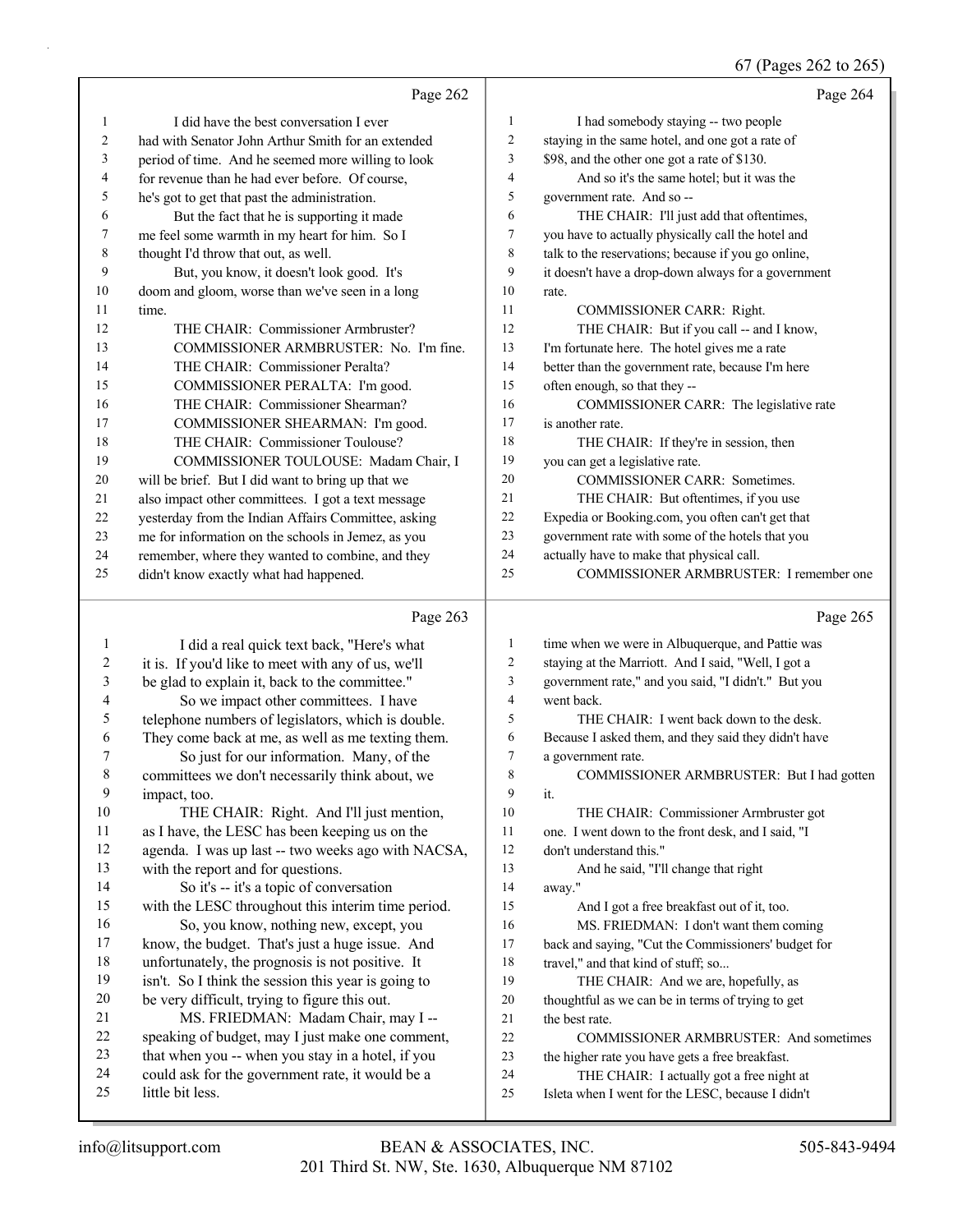# 68 (Pages 266 to 269)

|          | Page 266                                             |                | Page 268                                                                          |
|----------|------------------------------------------------------|----------------|-----------------------------------------------------------------------------------|
| 1        | have any hot water. So they gave me --               | 1              | BEFORE THE PUBLIC EDUCATION COMMISSION                                            |
| 2        | COMMISSIONER TOULOUSE: And, Madam Chair,             | $\overline{2}$ | <b>STATE OF NEW MEXICO</b>                                                        |
| 3        | I'd like to bring up again something that people     | 3              |                                                                                   |
| 4        | have brought up in the past. It would be a lot       | 4              |                                                                                   |
| 5        | easier to do that if we actually had an ID. I use    | 5              |                                                                                   |
| 6        | the business card. But if we actually had an ID,     | 6              |                                                                                   |
| 7        | like all the other public folks have, it would be    | 7              | REPORTER'S CERTIFICATE                                                            |
| 8        |                                                      | 8              | I, Cynthia C. Chapman, RMR, CCR #219, Certified                                   |
|          | helpful.                                             | 9              | Court Reporter in the State of New Mexico, do hereby                              |
| 9        | THE CHAIR: I have had a couple of hotels             | 10             | certify that the foregoing pages constitute a true                                |
| 10       | question just the card, you know, that it doesn't    | 11             | transcript of proceedings had before the said                                     |
| 11       | look like it's an official ID, you know, even though | 12             | NEW MEXICO PUBLIC EDUCATION COMMISSION, held in the                               |
| 12       | my picture --                                        | 13             | State of New Mexico, County of Santa Fe, in the                                   |
| 13       | COMMISSIONER ARMBRUSTER: Tell them to go             | 14             | matter therein stated.                                                            |
| 14       | on the website.                                      | 15             | In testimony whereof, I have hereunto set my                                      |
| 15       | COMMISSIONER CARR: We're second-class                | 16             | hand on September 12, 2016.                                                       |
| 16       | citizens.                                            | 17<br>18       |                                                                                   |
| 17       | THE CHAIR: Your point is well-taken. You             | 19             |                                                                                   |
| 18       | don't have a --                                      |                | Cynthia C. Chapman, RMR-CRR, NM CCR #219                                          |
| 19       | COMMISSIONER TOULOUSE: I have no ID. I               | 20             | BEAN & ASSOCIATES, INC.                                                           |
| 20       | just have my card.                                   |                | 201 Third Street, NW, Suite 1630                                                  |
| 21       | THE CHAIR: Is that all? Then I'll                    | 21             | Albuquerque, New Mexico 87102                                                     |
| 22       | entertain a motion to adjourn.                       | 22             |                                                                                   |
| 23       | COMMISSIONER TOULOUSE: Madam Chair, I                | 23             |                                                                                   |
| 24       | assume there's no public comment?                    | 24             |                                                                                   |
| 25       | THE CHAIR: Actually, the one person I                | 25             | Job No.: 6340L (CC)                                                               |
|          |                                                      |                |                                                                                   |
|          | Page 267                                             |                | Page 269                                                                          |
|          |                                                      | $\mathbf{1}$   | <b>RECEIPT</b>                                                                    |
| 1        | believe that signed up --                            | 2              |                                                                                   |
| 2        | COMMISSIONER TOULOUSE: He left.                      | 3              | JOB NUMBER: 6340L (CC) Date: 8/31/16                                              |
| 3<br>4   | MS. FRIEDMAN: There were two; but they               |                | PROCEEDINGS: PUBLIC MEETING                                                       |
|          | crossed both their names out.                        | 4<br>5         | CASE CAPTION: In re: Public Meeting of the Public                                 |
| 5        | THE CHAIR: Okay. See? You have to do                 | 6              | <b>Education Commission</b><br>*************************                          |
| 6        | this.                                                |                |                                                                                   |
| 7        | COMMISSIONER TOULOUSE: I move we adjourn.            | 7              | ATTORNEY: MS. BEVERLY FRIEDMAN - PED                                              |
| 8        | THE CHAIR: Okay.                                     | 8              | DOCUMENT: Transcript / Exhibits / Disks / Other                                   |
| 9        | COMMISSIONER SHEARMAN: Second, third,                | 9              | DATE DELIVERED: DEL'D BY:                                                         |
| 10       | fourth.                                              | 10             | REC'D BY: TIME:<br>**************************                                     |
| 11       | THE CHAIR: All in favor?                             | 11             |                                                                                   |
| 12       | (Commissioners so indicate.)                         | 12             | ATTORNEY:                                                                         |
| 13       | THE CHAIR: Leave.                                    | 13             | DOCUMENT: Transcript / Exhibits / Disks / Other                                   |
| 14       | (Proceedings in recess at 3:42 p.m.)                 | 14             | DATE DELIVERED: DEL'D BY:                                                         |
| 15       |                                                      | 15             | REC'D BY: TIME:                                                                   |
| 16       |                                                      | 16             | **************************                                                        |
| 17       |                                                      | 17             | ATTORNEY:                                                                         |
| 18       |                                                      | 18             | DOCUMENT: Transcript / Exhibits / Disks / Other                                   |
| 19       |                                                      | 19             | DATE DELIVERED: DEL'D BY:                                                         |
| 20       |                                                      | 20             | $RECD BY:$ TIME:                                                                  |
| 21       |                                                      | 21             | ***************************                                                       |
| 22       |                                                      | 22             | ATTORNEY:                                                                         |
| 23       |                                                      | 23             | DOCUMENT: Transcript / Exhibits / Disks / Other                                   |
| 24<br>25 |                                                      | 24<br>25       | DATE DELIVERED: _____________________DEL'D BY: __________________________________ |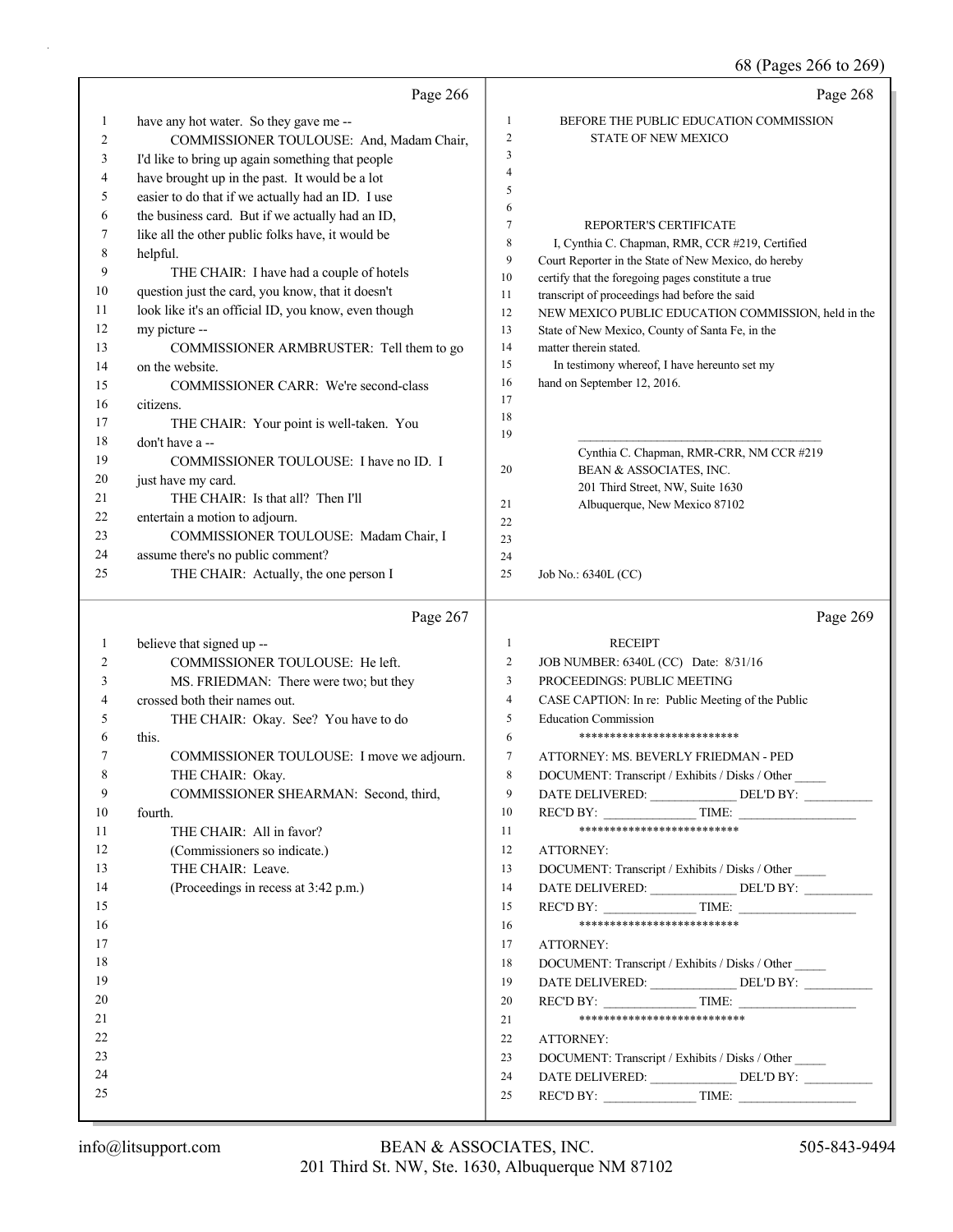Page 1

|                                  | accounted 160:10                | 41:24 43:14 77:18 130:24    |
|----------------------------------|---------------------------------|-----------------------------|
| A                                | accounting 40:17 124:17,25      | 144:21                      |
| A' 198:6                         | accounts 142:1,12 157:7         | administrator 58:1 87:5 11  |
| A's 196:15 208:7                 | accreditation 178:17            | 132:4 142:9 164:13,18 16    |
| $A-B213:4$                       | accurate 155:20 181:3           | administrators 27:11 41:25  |
| $A-F4:2$                         |                                 |                             |
| A-through-F 208:25               | achieved 101:15                 | 112:20 113:2 119:19 121:    |
| a.m 1:11 82:24,24 138:5          | act 31:8 83:17 84:3 91:19 92:5  | 130:16 132:1 256:16         |
| AAG4:10                          | 111:8 230:9                     | advanced 196:3              |
| ability 35:21,22 93:16 97:14     | <b>Acting 144:6</b>             | advantageous 166:20         |
| 177:12                           | action 3:11,13 37:17 91:6 94:12 | advertised 106:11           |
| able 13:20 15:23 17:17 25:20     | 105:14 124:8 130:25 141:2       | advise 59:18                |
| 42:21 45:17 78:7 79:8,11,11,13   | 145:3,18 147:8 149:9 151:14     | adviser 58:20 59:18,23      |
| 79:16 80:2 99:16 100:10 107:15   | 228:13                          | <b>Advisory 226:20</b>      |
| 108:24 109:19 110:13 113:24      | actions 3:19 105:3,10 150:22    | advocate 14:18 213:2        |
| 118:23 148:20 150:10 170:7       | 151:1 159:11 170:2              | <b>Affairs 262:22</b>       |
| 189:12 193:1 223:11,17 243:1     | active 15:14,14                 | affiliated 69:9,10          |
| 246:23 254:7 257:10 259:4        | activity 119:12                 | <b>afford</b> 68:20         |
| absolute 75:4                    | ad 215:17                       | afternoon 44:5 143:13,24 1  |
| absolutely 27:7 93:25 95:13      | add 43:4,8 114:2 152:9 205:13   | 144:4 192:15,16,19 198:1.   |
| 98:13 104:24 112:22 137:24       | 205:13,25 231:1 235:18 248:3    | AG4:10                      |
| 148:22 151:10 154:24 157:12      | 264:6                           | agencies 116:22             |
| 164:8,20 168:4 170:25 203:9      | added 149:5 167:22 244:3,5      | agenda 3:3 6:16,25 7:2,14 1 |
| 206:7 226:16 259:11              | 247:5                           | 188:17,17 228:12 239:22     |
| abuse 138:24 141:22              | adding 78:2 251:17              | 243:24 246:18,21,25 247:    |
| abysmal $211:13$                 | addition 44:4 60:7 79:22 90:9   | 248:4 250:8 254:2 263:12    |
| academic 35:18 36:22 37:15       | 108:19 109:3 112:9 117:6 130:5  | agent 164:22                |
| 87:10,17 95:10 107:16 150:23     | 177:1 183:14 233:7              | <b>Ages 56:4</b>            |
| 186:1 217:8,17,19,20 218:6       | <b>additional</b> 138:7 223:6   | ago 102:14 163:16 164:14 2  |
| academically 13:19 152:14        | additionally 8:7 105:14         | 213:25 236:2 263:12         |
| academics 115:15                 | addled 143:10 248:7             | agree 29:25 213:10 232:9 2  |
| academy 3:8,9 10:11,12 12:10,18  | address 15:17 29:10,23 36:4,8   | agreed 40:25 41:22 43:7 17  |
| 14:9 19:25 63:21 69:15 86:23     | 51:7 52:21 57:21 60:7,25 63:15  | agreeing 175:24             |
| 91:13 94:20,22,24 103:3 115:14   | 69:6 72:13 78:14 89:12 117:1    | Aguilar 113:22 114:4 120:1  |
| 117:24 155:14 230:2              | 117:15 139:13,14 140:11,12      | 120:16 122:19,24 127:15     |
| accept 118:19 179:22             | 147:9 150:17,22 173:12 210:19   | 129:13 130:11 131:4,7 13    |
| acceptable 228:11                | 235:12 238:15                   | 135:8 136:18,23 137:3,7,1   |
| access 124:25 196:1 203:19       | addressed 38:25 74:4 76:3 78:25 | 138:21 139:7 140:4 141:1    |
| 228:23                           | 147:20 210:19                   | 142:19,25 144:13,15,19 14   |
| accommodate 62:9                 | addressing 15:15 25:23 258:25   | 146:7 148:1,7 151:8 152:2   |
| accomplish 17:18 39:21 45:17     | adequate 81:4,17 148:21         | 154:22,25 156:15,22 157:    |
| 151:12                           | adequately 79:17 80:1 149:15    | 159:10,22 162:18            |
| accomplished 152:18 179:21       | <b>adieu</b> 16:16              | <b>Aguilar's 167:25</b>     |
| 182:18                           | adjourn 266:22 267:7            | ahead 128:24 164:11 171:2   |
| accomplishments 51:23            | adjourned 22:6                  | 225:13 245:23               |
| account 31:8 129:3 135:19        | adjusting 41:2                  | Ahner 155:7,12,13,18 157:1  |
| 172:16 209:13                    | administration 22:4 27:4 121:21 | 160:22 161:10,14 163:13     |
| accountability 251:3,8,23 253:16 | 210:14,16 214:5 262:5           | 168:11,14                   |
|                                  | administrative $18:24$ 41:21,21 | air 73:4                    |
|                                  |                                 |                             |

**ar** 58:1 87:5 112:7 9 164:13,18 165:4,9 **ars** 27:11 41:25 1:2 119:19 121:15  $2:1$  256:16 **b**.3 **advantageous** 166:20 **06:11 adviser** 58:20 59:18,23 6:20 **advocate** 14:18 213:2 **Affairs** 262:22 **9,10 afternoon** 44:5 143:13,24 144:1 15,16,19 198:13 **b**:22 **agenda** 3:3 6:16,25 7:2,14 188:15 228:12 239:22 6:18,21,25 247:10 8 254:2 263:12 **ago** 102:14 163:16 164:14 202:3  $6:2$  263:12 **agree** 29:25 213:10 232:9 235:19 **agreed** 40:25 41:22 43:7 177:19 **agreeing** 175:24 **Aguilar** 113:22 114:4 120:11,14 2:19,24 127:15 129:13 130:11 131:4,7 134:12 18,23 137:3,7,13 138:21 139:7 140:4 141:15 142:19,25 144:13,15,19 145:22 1,7 151:8 152:22 156:15,22 157:24 162:18 **Aguilar's** 167:25 **ahead** 128:24 164:11 171:2  $5:23$ **Ahner** 155:7,12,13,18 157:14 :10,14 163:13 166:5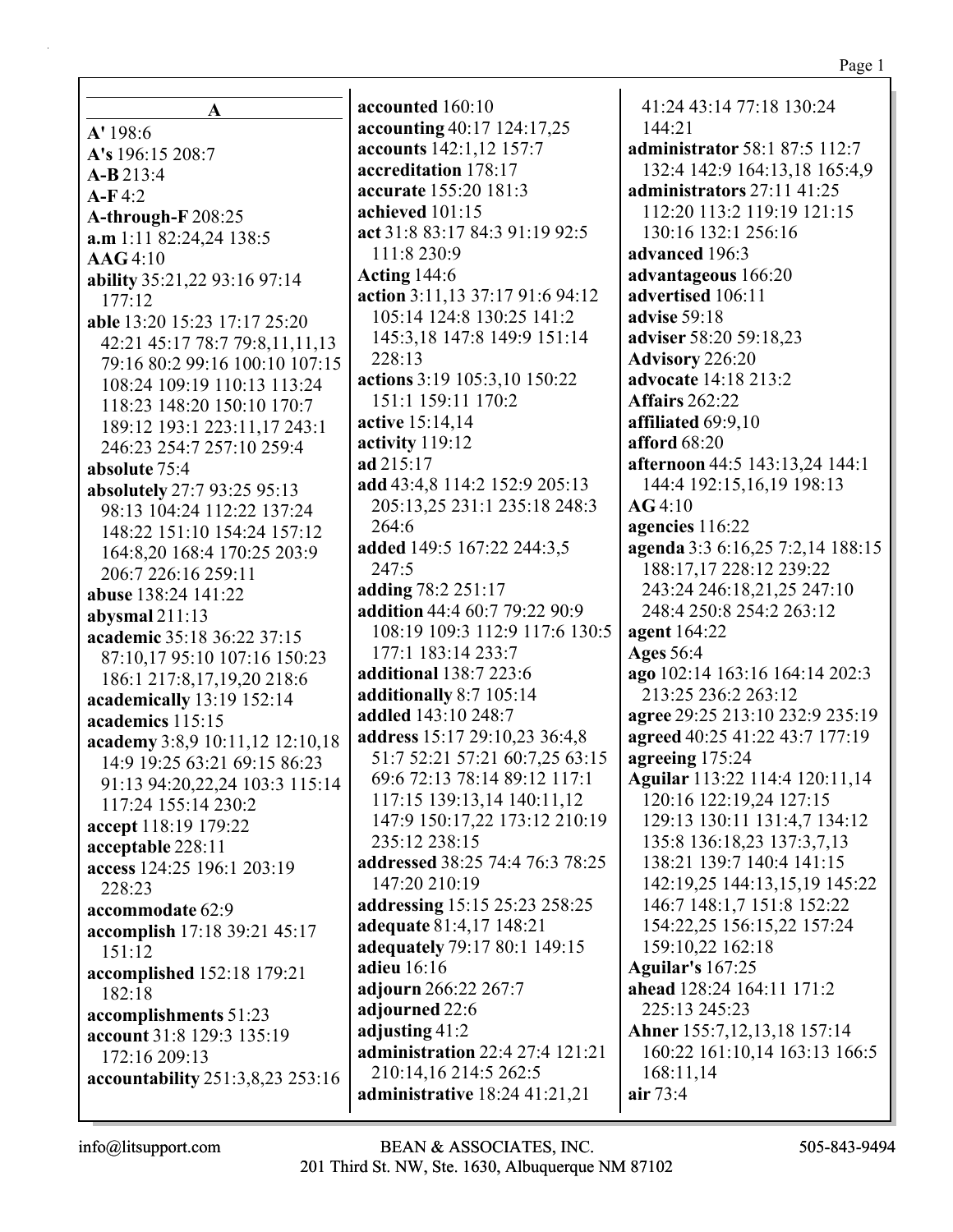**Albert** 3:9 10:12 86:17,23 91:13 **Albuquerque** 1:21 26:24 40:18 95:1,3 103:4 108:6 140:11 209:23 223:10,12 261:21 265:1 268:21 **Albuquerque's** 223:10 **Aldo** 157:16 **Alexander** 55:12 **aligned** 109:12 **alignment** 256:17 **allegations** 90:5 115:5,5 116:4 **alleged** 90:3 **allegedly** 20:15 **Allegiance** 3:2 6:10,13 **alleviated** 78:19 **allow** 137:18 **allowed** 66:13 212:18 **allowing** 190:21,22 **allows** 67:23 70:17 **altered** 120:24 136:4 139:11 140:20 148:11 **altering** 140:23 **alternative** 215:22 216:8 230:22 253:16 **alternatives** 18:18 **amazing** 47:17 49:11 55:21 107:3 **amend** 84:5 93:20,21 94:25 190:21,23 **amending** 84:9 190:25 **amendment** 3:24 95:8 99:14 100:15 103:5 105:19 176:17 178:22 181:18 184:10 186:8 187:5,17 **Amendments** 3:11 94:13 **America** 26:9 53:25 54:1 **American** 52:10 53:24 64:10,17 260:3 **Americans** 47:18 **amount** 122:10 139:19 142:11 150:4 160:5 166:2 182:8 **analysis** 13:1 35:18 39:16 81:3 123:12,22 134:23 156:21 173:2 222:22 223:1 **analyst** 123:19 **analysts** 123:13 **analyzed** 150:20 **and/or** 123:14 192:20 243:2 **Anglo** 62:12 64:11

**Anglos** 62:18 64:19 **ANN** 2:4 **announce** 86:11 237:19 **announced** 194:7 **announcement** 199:8 **announcements** 199:9 **announces** 237:21 **annual** 3:22 121:23 125:18 127:5 171:18 176:5 **annually** 58:23 **answer** 35:6,8 62:17 70:7 118:7 135:7 235:16 **answering** 70:3 **answers** 60:13 **anticipate** 99:16,25 100:10 148:5 148:8 **anticipating** 252:2 **anybody** 25:13 75:18 90:6 134:25 211:15 **anytime** 30:18 249:4 **anyway** 29:8 83:6 90:12 123:9 129:12 246:24 258:14 **AP** 209:25 210:5,7 **apologies** 113:8 **apologize** 13:7 39:4 84:7 155:4 218:19 **apparently** 22:6 **appeal** 86:10 93:16 196:19 201:23 225:2 **appeals** 196:18,22,24 197:3 **appear** 17:2 133:7 140:15 **appears** 130:9 140:19 141:18 **appendices** 87:4 94:7 **applaud** 167:1 **applicant** 13:7,17 87:2,3,15,24 88:4,6 89:11 235:4 **applicants** 66:14 83:13 88:13 89:9 235:16 **application** 12:18 13:1,6,12,16 37:5,24 41:3 65:23 66:7,13,14 66:18 67:2,6,8 70:16 73:23 74:15 81:4,7,9,11 83:12,20,21 83:23 86:15,22,25 87:1,9 88:17 88:25 89:6 90:9,25 91:1,2,6,13 91:14,15,22,23,24,25 92:2 93:10 **applications** 3:7 12:9 13:14 64:13 82:10,14 106:8,9 223:24

237:23 **applied** 127:23 236:25 **apply** 20:5 118:5,24 **applying** 118:3 **appointment** 153:18 245:11 **appreciate** 6:21 14:1 24:20 40:9 62:21 82:18 98:11 104:18 112:8 113:7 114:5 118:14 122:1 134:8 138:18 169:23 205:12 220:18 223:17 234:15 258:15 259:3,12 **appreciated** 167:20 234:14 **appreciates** 53:3 **approach** 77:1,14,15 178:7 235:15 **approached** 58:7 75:18 **approaches** 215:8 **approaching** 251:14 **appropriate** 13:5 31:2 54:25 56:9 58:22 108:12 110:12 124:7 157:8 166:9 177:11 205:4 256:21 **appropriately** 29:24 120:22 121:6 **approval** 3:3,6 6:16,24 7:1 9:4,20 10:10,16,23 11:2,10,22,25 12:8 95:19 99:14 103:6 140:21 162:24 **Approval/Disapproval** 3:7 **approve** 9:8 12:18 13:6 83:19,20 91:21,21 95:16,16,16 103:2 182:15 184:2,8 185:9 **approved** 13:15 15:16,24 24:13 29:19 41:1 65:22 66:3 69:20 73:24 86:5 95:22 96:13 105:17 105:19 117:10 135:23 162:3 184:3 190:2 192:12 **approximation** 180:11 **apps** 106:7 **April** 128:2 150:18 **APS** 77:24 78:1 150:20 223:21 223:25 252:13,14,14,18 253:11 254:14 **APS-authorized** 252:15 **AptaFund** 161:18,19 **Aramark** 43:1 44:10,17 **architect** 115:18 **architecture** 46:19 **arduous** 151:25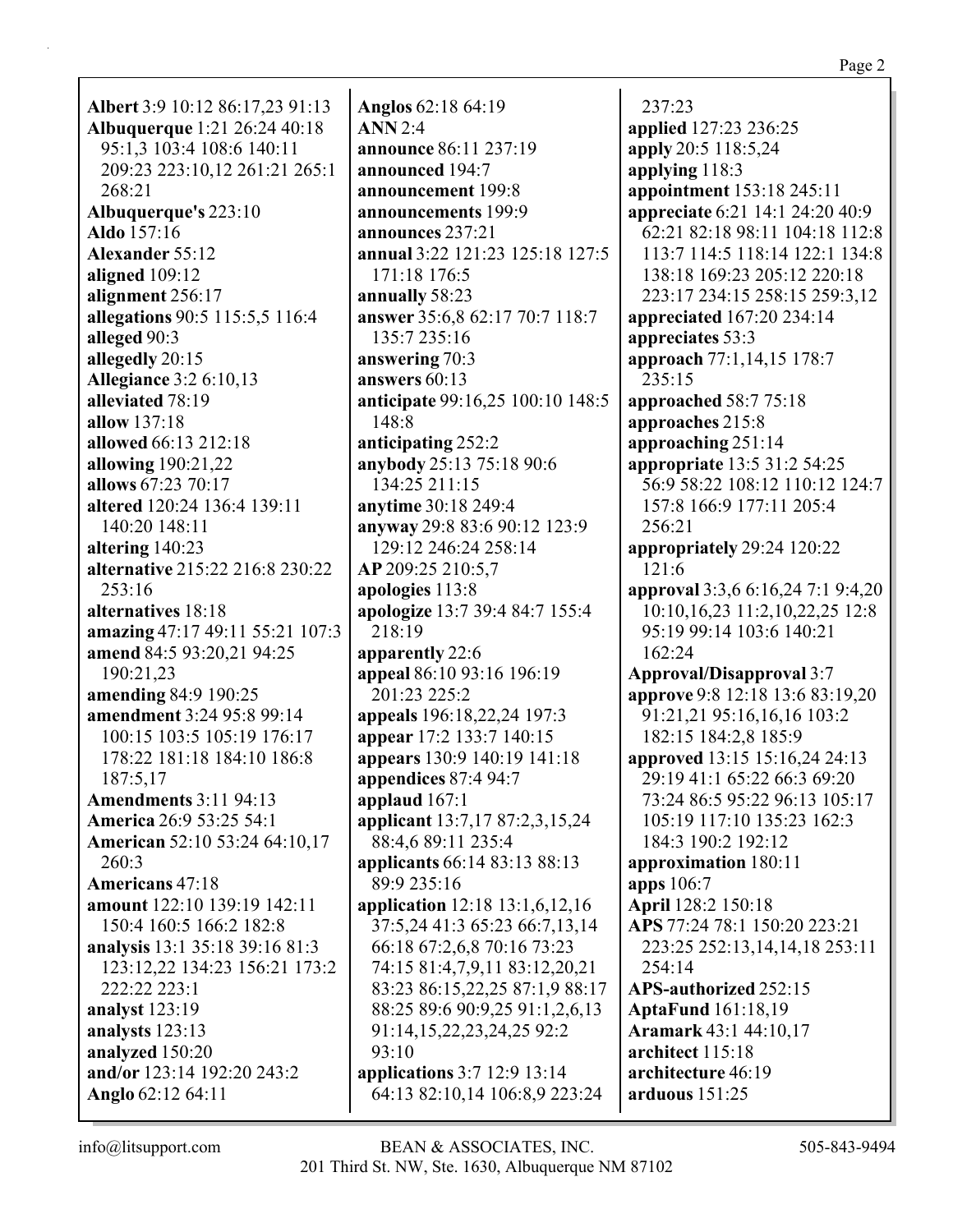Page 3

| area 13:11,21 16:4 33:20 34:2        | 236:3 261:11 265:6                   | 121:23 125:10,18 133:21 134:9        |
|--------------------------------------|--------------------------------------|--------------------------------------|
| 45:21,21 47:7 54:9 59:25 62:15       | asking 26:17 27:18 74:5 83:5         | 134:10,16 137:1 138:15,17,25         |
| 79:24 88:14 96:12 102:2 139:15       | 107:9 171:1 226:22 231:24            | 144:22 145:3,5,8 147:9,11,22         |
| 139:16 173:4 201:11 211:24           | 257:19 262:22                        | 155:23 162:17                        |
| 255:7                                | aspect 45:23,24 258:2                | audited 40:1 115:9                   |
| areas 13:10 33:4 34:23 36:2          | assess 177:13 215:15                 | auditing 125:14 146:20               |
| 42:20 78:15 87:16,16,17,25           | assessment 155:19 173:15             | auditor 40:1 125:12 135:21           |
| 88:1,1,7,8,14,15 120:1 125:15        | 176:21 177:3,21 182:14 184:11        | 140:25 146:19,23 147:12              |
| 125:19 213:18 227:20 237:21          | 189:24 193:6 198:16 201:23           | Auditor's 121:9                      |
| 253:20 254:4                         | 222:2                                | <b>auditors</b> 134:16,22            |
| argument 209:5                       | assessments 177:13 179:14            | audits 41:8 134:17,21                |
| arisen 135:4                         | 198:15,22,24 199:4 210:25            | Audrey 2:10 3:5 7:21,25 8:17,17      |
| Aristotle 54:15                      | 227:21,23                            | August 1:11 5:3 119:24 147:11        |
|                                      |                                      | <b>Auntie 22:15</b>                  |
| Arita 14:16 16:17,20,25 23:15        | assigned 122:15 123:14               |                                      |
| 24:3 29:21, 23, 25 32:11 34:6        | assignment 58:2                      | aunts $17:8$                         |
| 44:1 53:16,17 55:2,20 58:21,23       | assimilate 145:4                     | auspices 145:9                       |
| 59:3                                 | assistance 24:21 106:4,17 107:4      | auth- $223:9$                        |
| Arita's 34:4,7                       | 163:22                               | authority 72:19 83:19,21 91:21       |
| Arizona 34:9 42:5 77:20              | assistant 2:9,10 77:24 166:8         | 91:23 116:21,22 119:24               |
| Armbruster 2:4 5:5,8,11,14,15        | associate 130:23 131:1 132:5         | authorization 139:20                 |
| 5:18,22,25 6:3,6 9:22,24 10:19       | 158:11                               | authorized 25:13 71:17 109:7         |
| 10:20 16:21 60:10,11 62:10           | associated 80:17 88:25               | 221:12 223:21,23 237:6               |
| 65:5,14 84:15,17,21,24 85:2,5,8      | <b>Associates 1:20 132:10 268:20</b> | authorizer 116:19 117:8              |
| 85:11,14,15,19,21 86:13 92:10        | <b>Association 237:8</b>             | authorizers 109:4 256:19,19          |
| 92:13, 16, 19, 22, 25 93:1, 4, 7, 11 | assume 38:4 266:24                   | 257:19,21 258:1,11                   |
| 94:5 103:8, 10, 13, 15, 18, 21, 24   | assurances 147:7 158:4 261:7         | Authorizing 106:13                   |
| 104:2,5,6,9,12,16 118:15,21          | assure 129:25 151:6                  | available 23:10 61:10 99:8 165:1     |
| 119:4 141:5,6 142:17,23 143:7        | asterisk 205:20                      | 166:11 228:22 244:8 246:10           |
| 143:20 175:7,19 191:13,16,19         | <b>Athlete</b> 113:10                | average 76:21 205:16                 |
| 191:22,25 192:3,4,7 205:25           | <b>ATTACHMENTS 4:7</b>               | avoid 218:9 241:12,14                |
| 206:7 225:24 226:12,17 231:1         | attempt 33:8 144:3                   | aware 89:8 99:7 116:11,24,25         |
| 233:7,23 234:5 240:10 241:1,18       | attend 142:15 164:24 257:16          | 147:13,16 153:11,25 160:11,16        |
| 243:12 244:18 246:1 249:23           | 260:8                                | 161:12 169:4 176:19 177:1            |
| 253:24 258:22 260:18 262:12          | <b>attendance</b> 4:8 89:10 169:23   | 180:1 182:5 187:12 236:24            |
| 262:13 264:25 265:8,10,22            | 174:9 218:12 224:19 227:10           | 238:7,8 248:19                       |
| 266:13                               | attended 90:24                       | awful 211:21 213:14                  |
| armies 55:13,23                      | attending 146:14 253:17              |                                      |
| Army 55:15                           | attention 114:13 141:19 144:14       | B                                    |
| arrive 150:18                        | 146:13 258:13                        | <b>B</b> 3:9,15,22 9:20 115:1 171:18 |
|                                      |                                      | 195:1,4,14,18 196:10,16 197:2        |
| arrived 20:20 156:16                 | attorney 2:9,10 3:4 7:9,21 8:2       | 197:5,15 218:4 221:1 224:8           |
| art 53:8,11 64:6                     | 16:1 42:10 114:23 116:5 117:25       | 226:23 228:10                        |
| Artesia 68:13 165:17                 | 141:1 234:25 235:8 236:3 269:7       | <b>B's</b> 196:15 208:8 222:8        |
| Arthur 262:2                         | 269:12,17,22                         | babies $21:23$                       |
| arts 47:12 198:19                    | attorneys 14:23 42:9,12,13 82:1      | <b>baby</b> 197:11,14                |
| aside 28:23                          | attract 63:22                        | baby-sitter 39:7                     |
| asked 20:24 22:13 113:9 123:21       | audience 6:18 258:24                 | back 6:20 17:6 18:6 36:6 39:2        |
| 125:8 132:8 139:11 146:8             | audit 3:15 40:21 41:23 119:9,14      |                                      |
| 153:23 173:9 203:16 235:2            | 119:15, 16, 25 120:5, 6 121:2, 10    | 52:7,8,14 56:21 61:6 73:24,25        |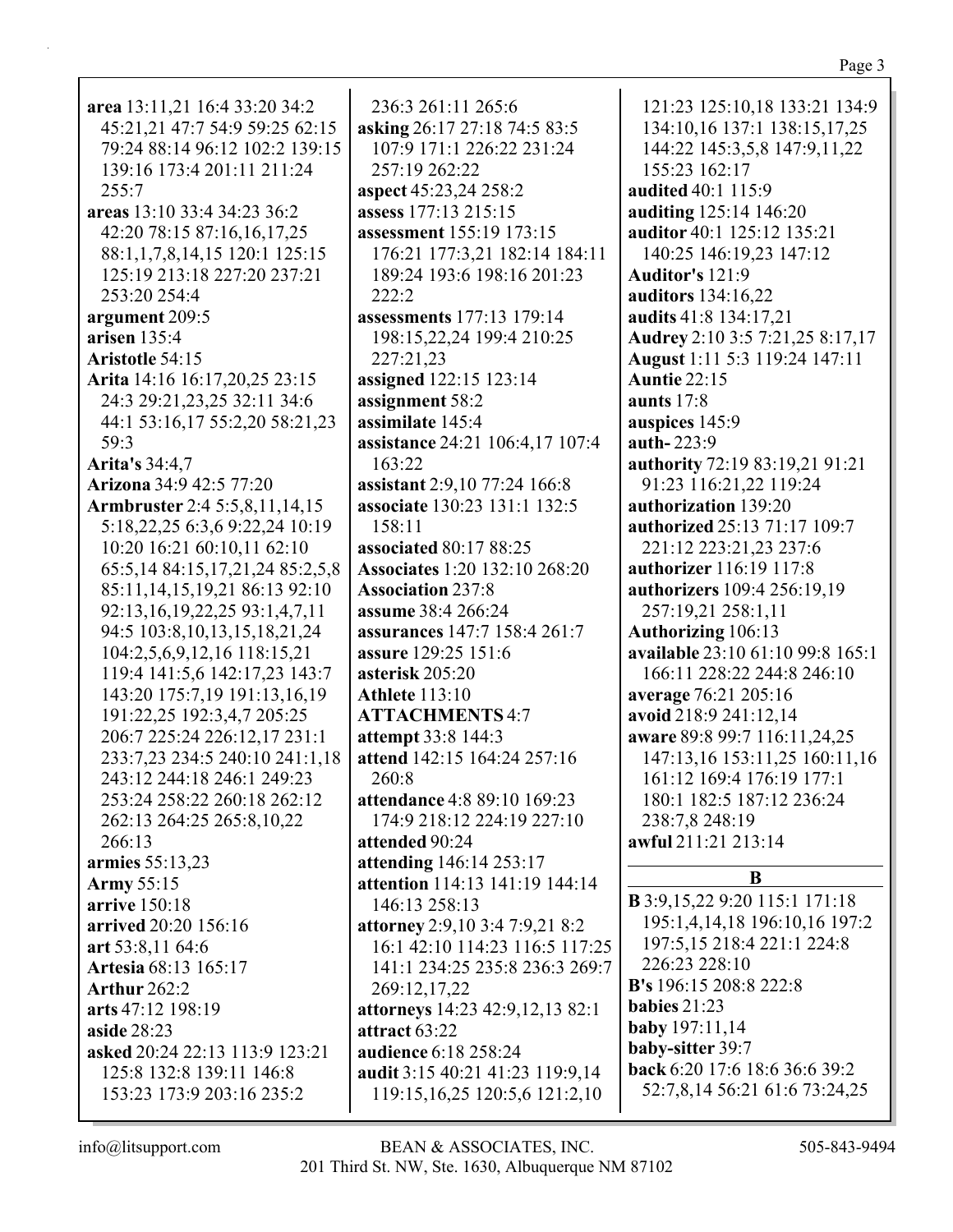81:9 82:9,14,15 95:7 97:25 98:2 99:16 100:7,20 118:13,23 124:14,19 131:23 133:14 137:11 138:3 142:14 150:18 151:9 154:20 155:21 157:11 158:16 159:23 161:22 162:10 169:18 179:8 188:17 189:23 193:11,22 212:7 254:7 259:14 263:1,3,6 265:4,5,17 **background** 28:16 **backup** 73:11,17 97:2 102:13 **bad** 55:14,16,22 72:4 129:17,18 213:16 249:3 **badly** 98:24 **Bahané** 59:3,5 **Baiardo** 94:19,20 96:14 99:4,18 99:23 100:2,5,11,13,19,21 101:4,7,13,22 102:10,17 104:18 104:23 **baked** 216:1 **ball** 147:11 **bank** 128:24 131:17 **Baptist** 101:23 **bar** 216:22 **Barkley** 80:11,14 **Barney** 34:25 48:9 49:22 50:4 67:9 69:8 80:12,14,16 **base** 245:21 **based** 56:25 61:7 62:6 83:11,22 90:14 97:19 105:7 109:10 111:7 114:24 115:6 147:22 166:18 196:19 200:22,24 212:11,12 216:19 218:11,12,15 **basic** 107:11,14 127:20 **basically** 39:15 49:23 57:25 58:3 179:13 **basics** 107:25 129:12 **basis** 19:21 30:13 116:15 125:12 165:5 192:21 **battery** 143:23 **Bean** 1:20 268:20 **bear** 140:2 **beaten** 22:1 **beautiful** 30:7,15,22 56:7,11 **becoming** 258:9,12 **began** 97:1 155:23 **beginning** 35:25 48:12 67:13 113:5 130:24,25 160:6 161:5

163:9 **beginning-of-the-year** 117:14 **behalf** 146:12 **behavior** 20:15 **behavioral** 20:15 **believe** 12:15 13:16 19:9,21 20:13 21:5 52:16 61:20 66:1 69:16 72:11 77:11,14 81:20 82:16 91:24 93:17 102:23 105:16 108:11 115:19 117:24 131:1 139:17 142:20 143:2 146:17 148:2,18 149:1,13,16 155:9,20 158:20 161:3 177:10 197:19 220:8 247:16 267:1 **believed** 19:8 **believes** 13:5 87:9 **bell** 76:20 **belonged** 97:4 **beneficial** 15:10,13 **benefit** 108:7 160:15 166:18 230:17 **bent** 215:7 **best** 14:23 19:1 23:8 34:14 37:16 41:4 46:6,7 49:17 54:3 83:9 107:6 111:4,8 152:5 229:7 230:20 262:1 265:21 **better** 8:1 13:13 19:17 24:9,10,11 36:7 42:8 43:11 47:14 62:19 73:12,16 77:15 107:13,23 113:5 144:2 153:20 170:13,14 173:15 180:18 191:8 209:8 214:9 227:19 228:2 230:10 232:1 239:10 245:16 246:1 249:7 257:3 264:14 **Beverly** 2:11 32:18 239:12 246:9 247:10 259:20 269:7 **beyond** 41:12 45:24 46:4 57:6 99:25 **big** 15:19 17:14 18:15 19:23 20:10 40:16 73:1 77:7,19 88:21 128:20 139:7,9 152:3 195:25 **bigger** 167:14 **biggest** 28:1,2 47:3 71:25 202:18 **bill** 132:15 **billed** 128:16 **bills** 141:21 **binder** 153:14 **bipartisan** 214:14

**bit** 32:7 38:16 140:15 154:20 156:24 170:8 180:15 182:2 197:7 199:6 201:19 210:9 213:1 224:10 233:4 254:15 263:25 **bite** 26:12 28:8 122:17 **Black** 54:22 62:13 **blank** 73:8 **blue** 197:11,14 **board** 3:15 12:20 42:1,10 78:8 107:13 108:8,11 110:20 111:1,7 119:9,22,22,23 120:3 124:2,5 126:4,6,12,18 127:25 130:14 146:16,24 149:3 154:1 157:18 157:19,20 159:25 161:11 165:16 228:5,7,16 237:7 238:5 238:9 239:10 **boards** 107:5,12 182:15 228:19 256:10,16 257:20 **body** 38:23,23 87:5 108:17 194:2 **bonus** 78:3 **book** 59:3,16 **Booking.com** 264:22 **books** 123:21 130:8 154:7,8 155:22,24 158:11 161:12,16 163:6 **boost** 151:2 **borrow** 157:6 **borrowing** 157:7 **bothered** 63:2 **bothering** 258:4 **bottom** 233:17 234:1 **bought** 129:4 **bounce-backs** 89:13 **boundaries** 252:18 **box** 19:18 **boxed-meal** 44:11 **boxes** 44:12 **brain** 143:10 248:8 **brand** 26:22 27:2,14 70:17 73:10 222:19,25 **brand-new** 67:22 **break** 82:1,22 137:21,22 138:3 168:25 169:10,16 **breakdown** 196:9,12 205:17 206:16 207:25 **breakfast** 43:23 265:15,23 **breathtaking** 126:10 **brief** 78:13 131:12 262:20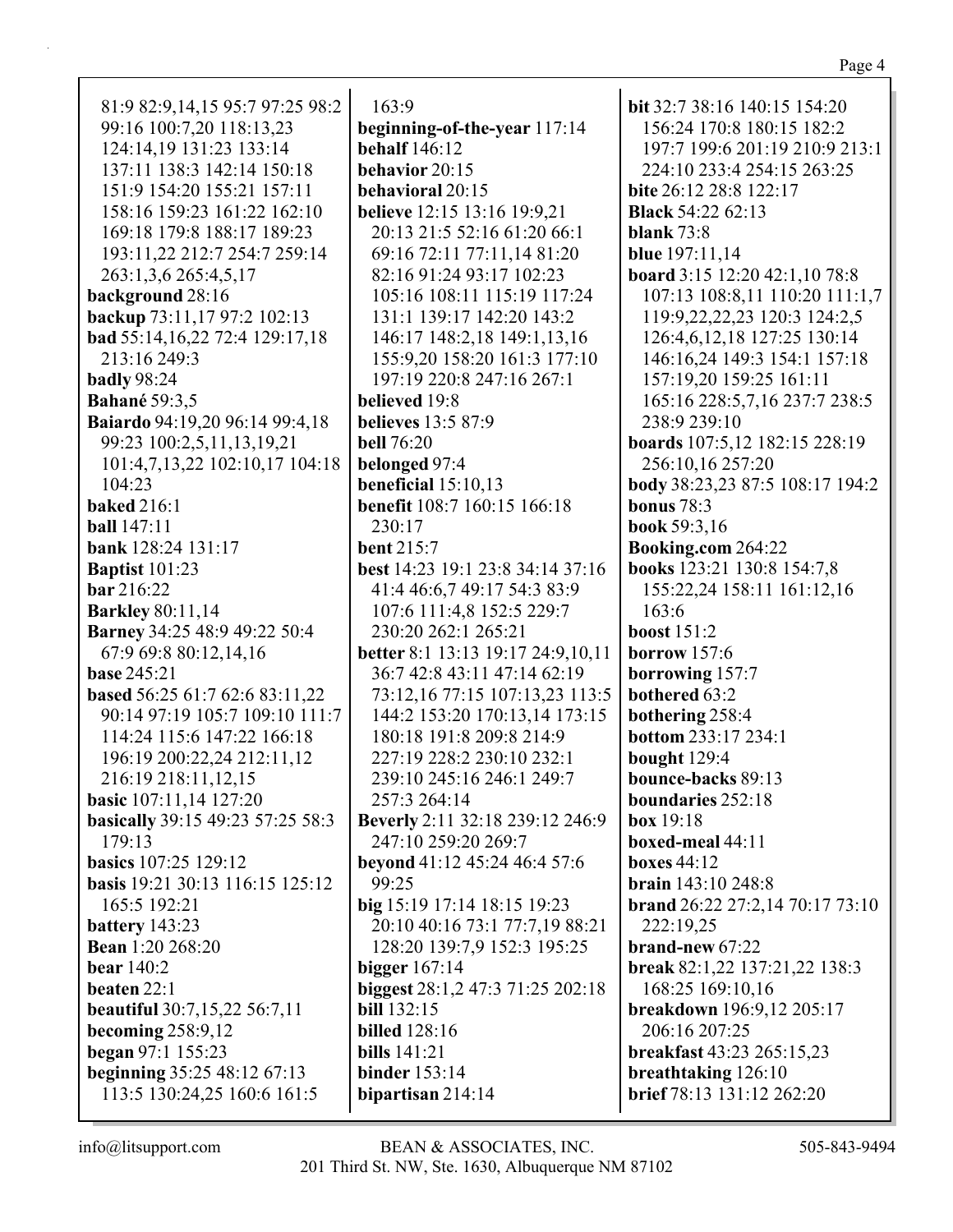| <b>briefing</b> $4:2$ 194:16,18     |                         |
|-------------------------------------|-------------------------|
| briefs 29:22                        |                         |
| bring 27:2 29:7 41:20 57:13         |                         |
| 66:17 71:23 83:6 95:7 100:14        | $\mathbf{b}$            |
| 111:2 116:9 146:13 165:15           | $\mathbf{b}$            |
| 169:18 178:5 214:24 224:5           | $\mathbf{b}$            |
| 253:7 262:20 266:3                  | $\mathbf{b}$            |
| <b>bringing 35:11 55:13 90:11</b>   | $\mathbf{b}$            |
| 116:23 122:25 145:13 177:8          |                         |
| brings 52:7,8,13 56:21              |                         |
| <b>brink</b> 254:13                 | $\overline{C}$          |
| brother 30:3 115:17 116:3           |                         |
| brought 34:22 78:21 114:18          |                         |
| 128:8 145:2 146:17,25 210:1         |                         |
| 247:18 266:4                        | $\overline{\mathbf{C}}$ |
| <b>budget</b> 4:9 41:10 44:20 57:25 | $\overline{\mathbf{C}}$ |
| 61:2,23 67:23 68:21 70:16,17        | $\overline{C}$          |
|                                     | $c\epsilon$             |
| 71:5 74:12 78:23 79:1,2 83:25       | Cź                      |
| 87:8 122:13,14 123:6,11,16,22       |                         |
| 124:1,3,9 128:3,15,23 131:18        |                         |
| 133:12 147:24 153:12,16 154:9       | сź                      |
| 159:17 160:1,2,3,6,9 163:18,21      | $c\epsilon$             |
| 213:17 261:9 263:17,22 265:17       | Cź                      |
| budgetary 41:2                      |                         |
| budgeted 80:2                       | сź                      |
| <b>budgeting</b> 159:13,14          | Cź                      |
| budgets 29:1,2 123:15 127:4         |                         |
| 128:21 129:17,18 160:18             |                         |
| build 27:12 159:16                  |                         |
| building 22:4 46:18 72:3,25         | $\overline{\mathbf{C}}$ |
| 73:10 101:16                        | $c\epsilon$             |
| <b>buildings</b> 44:7 116:1         |                         |
| <b>built</b> 62:9 68:24 222:20      | сź                      |
| <b>bulk</b> 3:23 176:17 184:10      |                         |
| bullet 137:5                        | сź                      |
| <b>bunch</b> 27:17                  | сź                      |
| <b>burden</b> 145:18                | сź                      |
| burdens $172:23$                    | cź                      |
| bureau 123:9 156:22 229:4,9         | сź                      |
| burned 80:25                        | $c\epsilon$             |
| <b>bus</b> 98:7,8                   | $\mathbf C$             |
| <b>buses</b> 98:8                   | $c\epsilon$             |
| <b>Bush 216:24</b>                  | Cź                      |
|                                     | сź                      |
| business 38:20 40:25 45:20 73:7     |                         |
| 88:3,7 130:22,23,25 132:5,7,9       |                         |
| 133:10,11 134:24 140:7,8,16         | сź                      |
| 146:4,20 155:23 156:20 157:22       | $c\epsilon$             |
| 160:21 161:1,9 162:14,17,19,22      |                         |
|                                     |                         |

| 164:12,17,21 165:4,9,19,21        |
|-----------------------------------|
| 166:6,8,11,12 193:18 254:8        |
| 255:25 256:17 266:6               |
| businessman 45:8                  |
| button 16:24 124:21               |
| buy-in $152:16$                   |
| buzz $50:19$                      |
| bylaws $87:5$                     |
|                                   |
| C                                 |
| $C$ 1:19 2:1 3:1,16,23 4:1 10:8   |
| 67:8 176:16 178:19 185:5          |
| 186:10,16,23 195:14 196:10        |
| 197:5 221:2 226:23 268:8,19       |
| $C'$ 198:6,7                      |
| C's 150:7 208:9 222:8             |
| $C-2$ 189:2                       |
| cafeteria 44:8 234:10             |
| calculated 107:18 201:3 202:20    |
|                                   |
| 225:10 227:13                     |
| calculates 200:25                 |
| calculation 205:2                 |
| calendar 169:8 171:1 240:15,25    |
| 246:18,24 247:15 248:10           |
| calendars 247:6                   |
| call 3:2,2 5:1,6,6 19:18 36:2     |
| 57:23 58:14 63:21 102:7 114:22    |
| 137:9 190:17 196:7 226:19         |
| 234:8 264:7,12,24                 |
| CALLAHAN 255:19 259:5,9,12        |
| called 20:11,12 21:24,25 41:19    |
| 63:19 69:8 132:6 154:25 233:9     |
| calls 8:9,14 198:5 226:18 229:8,9 |
| 232:24                            |
| campaigns 243:4                   |
| canceled 240:13                   |
|                                   |
| canvas 73:8                       |
| cap 101:5                         |
| capable 34:16 72:25               |
| capacity 13:17 62:24              |
| <b>CAPTION 269:4</b>              |
| capture 217:17,21,24              |
| car 153:20,24                     |
| card 21:16 251:24 254:19 266:6    |
| 266:10,20                         |
| cards 227:17 250:19               |
| care 46:22 128:16 132:16 133:9    |
| 240:18                            |

**career** 45:3,16,24 46:4 196:2,8 217:9 225:3 **careers** 47:2 **Cariños** 112:14 **CARMIE** 2:6 **CAROLYN** 2:6 **Carr** 2:4 6:1,2,11 7:3,6 9:13,14 11:17,18 44:24,25 47:8 48:21 50:15,18 51:1,8,11 56:17 60:9 83:2,4,7,8 84:8,12 85:9,10 86:19 88:19,20 89:1,2,15,19,20 89:23 92:17,18 94:2 103:16,17 114:6,8,9,12 116:13 118:1 169:1 170:11 175:6,23 176:1,10 176:11 180:5,6,21 181:13,22 183:22,24 184:6,7,8,20 185:4 185:13,19 187:10,14,18 188:7 188:10,14,18,22 189:4,8,11,19 190:5,13 191:8 192:5,6 193:9 199:12,14,18,22 201:15 206:10 206:11 207:5,16,19 208:18,20 208:23 210:24 211:3,12,17,20 212:16 215:3,5 216:10 218:18 218:19 229:2 234:11 235:10,13 235:18 236:1,5,9,13,19 237:13 238:20 241:16 242:4 243:21 245:20,21 246:3 249:2 259:16 259:21 260:5,14,21 264:11,16 264:20 266:15 **Carr's** 80:23 125:8 **carry** 78:23 107:15 **carryover** 156:1 158:24 161:20 **case** 27:14 73:17 90:6 91:24 141:20 145:19 178:25 201:21 202:24 216:21 217:6 227:7 269:4 **cases** 15:5 39:25 203:23 222:9 **cash** 128:15 133:7 156:1,4,8,13 157:5 161:20 **catch** 134:11 **categories** 202:17 227:6,8 **Catholic** 14:10 **cats** 138:3 **cause** 134:1 240:16 246:17 261:19 **caution** 30:19 **caveat** 103:4 **CC** 1:25 268:25 269:2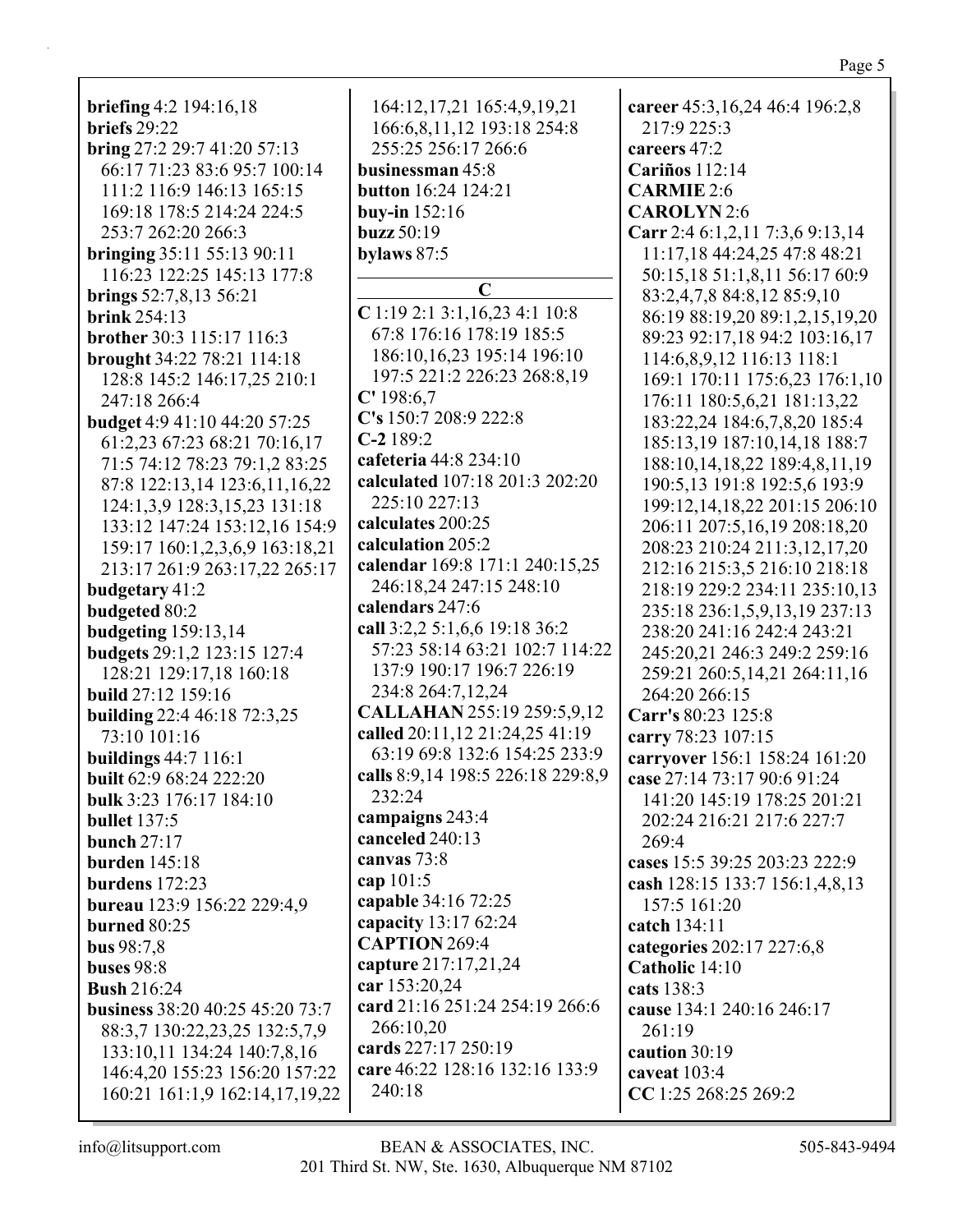| CCR 1:19 218:13 268:8,19                | 139:5 140:3 141:4,15 142:3,19        | challenges 110:1 154:2 156:11                            |
|-----------------------------------------|--------------------------------------|----------------------------------------------------------|
| $CD$ 231:16                             | 143:1,8,22,25 144:4,10 147:18        | 161:25                                                   |
| ceiling 233:15,16                       | 148:1,6,19,23 149:2,11,22            | challenging 108:8,22 221:19                              |
| celebrate 195:16 197:22                 | 151:18,21 152:2,8,23,25 153:2        | <b>Chamber</b> 45:9 46:1                                 |
| celebrated 197:19                       | 153:4 154:18,22,24 155:7,10,15       | chance $16:12$                                           |
| celebration 195:15                      | 155:17 157:9,13,17 160:19,22         | change 95:8 124:4 173:20 174:4                           |
| Center 119:11 144:7 160:25              | 161:15 163:13,24 164:1,9,12,17       | 177:22 179:22 180:2,19 184:2                             |
| central 54:23 97:20 150:19 217:1        | 165:2,14 166:5,22 167:21             | 185:10,12 186:1,5 190:20 191:5                           |
| centralized 108:6                       | 168:10,13,15,23 169:3,12,18          | 205:21 242:16 243:25 244:2                               |
| CEPi 122:8 124:13,16 128:21             | 170:14, 19, 22, 25 171:10, 15, 17    | 246:23 247:10 265:13                                     |
| 141:9,10 142:7                          | 171:21 172:4,12 173:19 175:13        | changed 75:9 109:3 150:24                                |
| certain 51:3 105:13 109:12              | 175:20 176:2,9,11,14 179:7           | 178:18 179:11 186:7                                      |
| 125:15 161:25 173:4 207:22              | 180:20 181:8,14,23 182:17            | changes 3:17 105:17 124:3                                |
| certainly 8:19 82:5 91:7 96:3           | 183:4,9,13,20,23,25 184:7,23         | 160:16 168:16 174:24 178:15                              |
| 98:15 108:22 110:4 116:13,20            | 185:2,6,12,22 186:4,13,22            | 184:11,12 185:14 186:3 189:24                            |
| 116:25 117:4 134:5 137:12               | 187:11,15,19,23 188:4,5,9,12         | 239:14 244:12 260:11                                     |
| 154:15 156:6,10 157:2 161:1             | 188:16,20,23 189:1,10,16,22          | changing 97:3 106:13 182:14                              |
| 164:4 168:17 172:14,16 177:18           | 190:7,8,10,12,15,18,22 191:2,6       | Chapman 1:19 268:8,19                                    |
| 181:19 195:12 215:4 221:18              | 191:10,15 192:11,16,18 193:16        | Chapter 15:20                                            |
| 228:15                                  | 193:21 197:24 201:4,7,16,20          | charged 140:7                                            |
| <b>CERTIFICATE 4:6 268:7</b>            | 202:5 203:1,9,10,11 204:11           | chart 112:10 205:14 218:24                               |
| certification 12:21                     | 205:12 206:6,9,13 207:3,23           | 220:10,11 239:12 254:22                                  |
| certified 87:6 268:8                    | 210:23 211:16 212:14 215:2           | 255:11,14                                                |
| certify 268:10                          | 218:23 219:13,24 220:5,6,8,21        | charter 2:8 3:7,11,13,14,19                              |
| cetera 217:22                           | 221:22 222:5,13 223:3,20 224:2       | 10:11 12:9,11 13:18 19:14,21                             |
| chair 2:3,3 4:3,11 5:1,24 6:8,15        | 224:3,23 226:10,17 227:15            | 24:18 34:25 40:10 42:19 48:9                             |
| 7:6,11,12,17,19,23 8:24 9:1,11          | 228:3 229:1,23 232:12 233:22         | 49:3,6,23 50:1,5 61:15 67:9                              |
| 9:14, 17, 19, 23 10:1, 4, 6, 15, 17, 20 | 234:7, 12, 17, 20 235: 2, 11, 14     | 69:8, 14 73:20, 21, 22 74: 6, 21                         |
| 10:23 11:4,6,10,14,15,18,21             | 236:11,15,20 237:4,10,15 238:4       | 77:3,4 80:13 83:16,17 84:2                               |
| 12:1,4,7,14,16 13:25 14:4,5,7           | 238:14,21 239:3 240:14 241:4,8       | 86:24 88:23 89:16 91:18,19                               |
| 16:18,23 23:20 24:23 31:24,25           | 241:10,20,23 242:1,6,14,21,24        | 92:4 94:13,25 105:2,5 106:20                             |
| 32:13,18 36:13 38:15 44:24              | 243:11, 17, 22 244:14, 21, 24        | 107:20 115:11,24 116:7 118:17                            |
|                                         | 245:10,15,19,24 246:4,6,9,19         |                                                          |
| 60:10 61:19,23 65:16 72:16              |                                      | 119:17 120:6 121:5,22 122:13                             |
| 76:6,7,12,17 78:12 80:13 81:21          | 246:22 247:1,2,4,7,13,17,21,22       | 123:4,5,8,14 125:11 127:20<br>144:11 152:21 157:16 170:1 |
| 82:5,8,13,20,21,25 83:3,7 84:4          | 247:25 248:1,5,22,25 249:3,12        |                                                          |
| 84:15 85:22 86:14,17,20,21              | 249:16,21 250:4,7,13 254:17,21       | 184:9 194:1,5 203:14,18 204:4                            |
| 88:18 89:1 90:17,21 91:10,11            | 255:10,11,19 258:18,20 259:7         | 206:16 207:17,17 208:11                                  |
| 92:7 93:9,12,15 94:8,11,16              | 259:11,14,17,23 260:7 262:12         | 220:25 221:9,16 224:6,7,8                                |
| 95:24,25 96:2 99:15,22 100:4,9          | 262:14, 16, 18, 19 263:10, 21        | 225:16 230:8 231:2 232:3                                 |
| 100:12,17,20,22 101:12,18               | 264:6, 12, 18, 21 265: 5, 10, 19, 24 | 250:20 251:11,13,15,25 252:8                             |
| 102:20,24,25 103:1,7,9,13               | 266:2,9,17,21,23,25 267:5,8,11       | 252:17 253:10,20 254:2,3                                 |
| 104:8,15,19,25 111:19 112:8             | 267:13                               | 256:25 261:19,20                                         |
| 113:7,21 114:1,5,6,7,11 117:17          | Chairwoman 89:18 91:3 94:23          | chartering 83:19,21 91:21,22                             |
| 117:22 118:11 119:1,5 120:4,9           | 99:5 105:4 112:22 116:12             | charters 112:12 170:24 204:23                            |
| 120:12, 13, 15, 17 121:25 122:4         | 117:20 118:2,20 153:7 168:3          | 205:15,23 206:16,17,17,17                                |
| 122:19 127:15 129:13,22                 | 169:6 172:11 176:18 182:22           | 207:15,21,22 208:1,2,6 221:5,6                           |
| 130:11 131:3,6 133:25 134:5,12          | 183:18                               | 223:11,13 229:25 230:1,6                                 |
| 137:12,14,15,22 138:2,6,21              | challenge 154:9 230:9 252:3          | charts $207:10$                                          |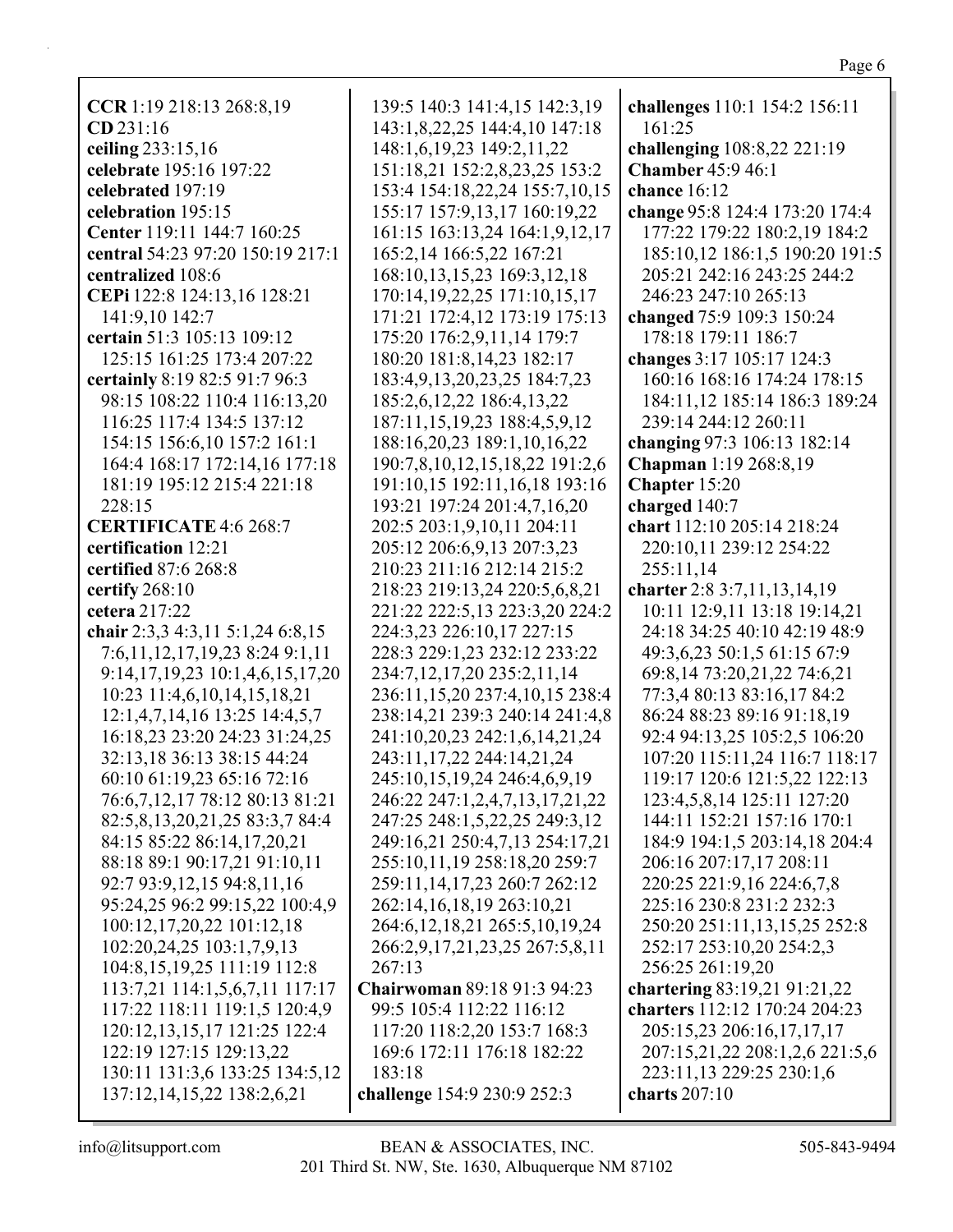**chase** 156:8 **Chavez** 2:5 6:4,5 25:1,3 31:25 32:1,4,15,21 35:8,16 36:20 37:19 38:1,12,17 39:10,14,23 42:22 44:22 85:12,13 92:11,12 103:19,20 123:23 143:21 160:24 166:12 169:20,22 243:19 **check** 124:22 131:17 132:21 **checking** 179:19 **checklist** 3:20 12:20 111:2 170:6 170:15 171:8 **checks** 131:24 132:12 **Chicago** 18:3 33:15 **Chief** 54:17,18 60:4 **child** 18:19 114:14,15 214:1 216:12,23 **children** 18:9,13 19:8,15,16,23 21:24 22:23 23:12 52:10,18 57:4 206:2 210:12,18 229:22 **choice** 64:14 **choices** 186:18 **choose** 93:17 178:7 **chose** 177:21 193:24 **Chris** 143:13,15,18,24 144:1,5 146:12 147:3 148:22 150:16 151:20 152:1,8 231:13 **Christian** 51:4,18 **chunks** 148:16 **church** 97:4,5,7 **churning** 129:7 **Cindy** 201:22 **circumstances** 66:1 121:11,24 166:17 **cities** 237:22 **citizens** 266:16 **city** 45:7 96:11 **clarification** 138:19 141:7 149:1 164:10,25 188:23 **clarify** 65:18 183:17 206:1 **clarity** 106:14 149:7 151:12 178:23 **class** 18:25 47:11 60:15 64:8 **classes** 20:1,1 25:21 58:25 59:5 69:17 **classic** 50:22 **classical** 33:25 35:5,5 50:16,21

54:11 55:20 56:2 57:5 69:15 233:9 **Classical's** 228:5 **classroom** 28:1,3,5 44:15 58:2 213:19 **classrooms** 73:9 101:24 **clean** 133:21 134:9 157:4,21 158:5,9 161:4 **clear** 54:8 127:25 147:10 188:6 **cleared** 128:25 **clearly** 14:11 90:25 231:8 257:24 **clears** 160:12 **clients** 41:14 **close** 21:23 38:4 154:7 155:22 159:24 161:19 163:6,7 180:11 212:10,14,17 245:6 261:21 **closed** 22:7 97:9 108:25 122:8 136:25 137:2 161:12,17,17 188:8 **closely** 15:4 41:6,16 42:19 44:18 58:21 251:6 258:13 **closer** 32:8,19 38:11 115:9 233:16,24 234:1 258:4 **closing** 40:11 141:10 158:10 220:22 **closure** 108:25 141:14 **closures** 150:6 **cloud** 149:19 **clue** 219:18 **co-opted** 258:22 **Coalition** 231:4 250:12 255:22 256:3,4 **code** 217:22 **code-talkers** 54:17 **cognizant** 179:4 **cohort** 202:1,22 254:8 **collaborative** 253:18 **collaboratively** 251:7 252:20 253:12,21 254:12 **colleagues** 14:22 78:2 **college** 17:21,25 18:1 26:9 46:6,7 53:2 64:13 80:22 196:2,7 217:9 225:3 **colleges** 25:24 33:13,14 **color** 197:7 **combine** 197:4 198:21,23 262:24 **combined** 204:21 **come** 10:6 12:10 17:3 18:15 30:1

31:4 33:24 40:1 45:13 48:11 58:10 68:4,18 69:24 73:7 98:2 103:5 107:22,23 114:12 118:23 133:20 134:10 135:12 137:11 141:16 150:8,10 154:21 155:1 155:25 164:18 165:1,23 166:15 173:24 175:12,15 179:1 180:9 181:15,17 182:13 188:17 192:24,24 193:13 198:7 212:20 214:17 217:25 222:2 249:5,9,10 263:6 **comes** 24:18 34:13 47:24 69:7 75:1 112:25 113:3 154:19 173:1 183:3 **comfortable** 129:19 174:22 175:3 181:14 246:20 250:9 **coming** 20:22 46:23 47:25 58:7 67:12,15 80:16 98:1 120:9 140:11 144:25 145:10 160:12 160:13 163:15 165:10,24 167:11 169:4 182:8 188:2 192:21 214:16 229:12 251:7 257:14 265:16 **commendable** 95:13 **comment** 28:14,24 36:1 47:9 62:11,17 82:4 90:20 125:9 167:25 263:22 266:24 **comments** 4:4 70:6 90:18 149:2 159:8,12 220:19 260:13,15 **Commerce** 45:9 **Commission** 1:1 5:2 7:24 8:20 48:24 50:8 65:20,22 66:4,10 89:4,5,16 95:17,23 96:15 103:2 105:12 108:15 118:4,17 143:14 144:5 149:14 150:18 152:9 155:8,16 161:23 168:12 172:14 173:18 175:1 176:19 177:1 178:6,9,21 205:9 215:11 218:20 237:6 241:20 247:18 250:14 268:1,12 269:5 **Commissioner** 5:4,8,9,10,11,11 5:13,14,14,16,18,20,21,22,22 5:25,25 6:2,3,3,5,6,9,11 7:3,4,5 7:6,7,10 8:25 9:10,11,13,14,22 9:23,25 10:1,15,17,19,20 11:3,4 11:5,6,13,15,17,18,25 12:2,3,4 16:21 23:22 24:25 25:1,2,3,5,15 26:19 27:21 28:10,12,13 29:9

50:21 52:18 53:2,4,6,10 54:10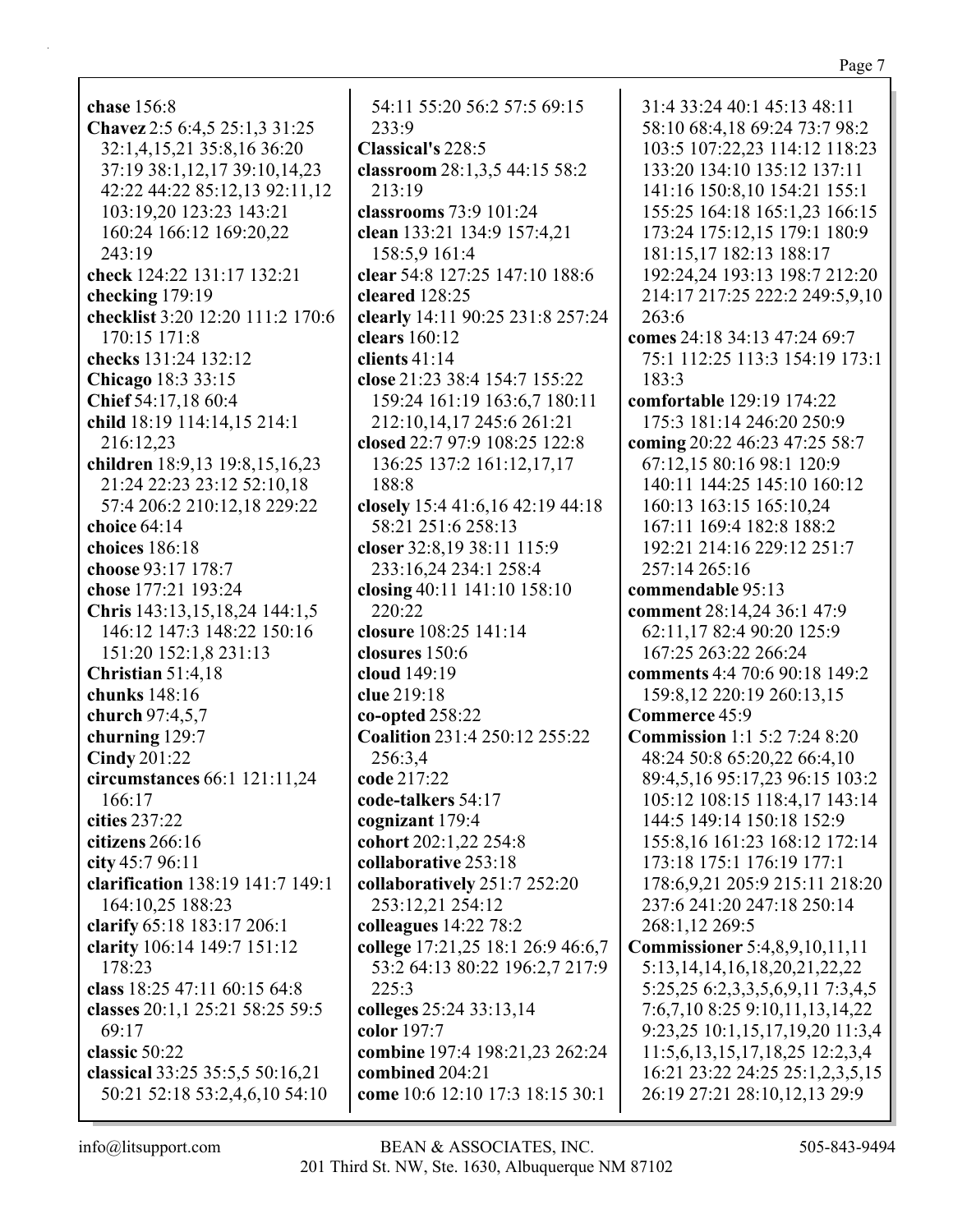| 29:15 31:3,22,23,25 32:1,3,3,4          | 199:18,22 201:15 203:10,11,12      | 164:5                          |
|-----------------------------------------|------------------------------------|--------------------------------|
| 32:5, 15, 21 35:8, 15, 16 36:6, 20      | 204:12,25 205:25 206:7,10,11       | communication 47:5 89:2,9      |
|                                         |                                    |                                |
| 37:19 38:1,12,17 39:8,10,14,23          | 206:14,20,24 207:2,5,16,19,20      | community 10:10 13:20,21 16:5  |
| 42:22 44:22,24,25 47:8 48:21            | 207:24 208:17,18,20,23 210:24      | 16:9, 10 22:25 24:9 27:3 64:21 |
| 50:15,18 51:1,8,11 56:17,21             | 211:3,5,12,17,20 212:6,16          | 65:1 66:7,22 67:3 71:24 77:5   |
|                                         |                                    |                                |
| 60:9,10,11 62:10 65:5,14,16,17          | 215:3,5 216:10 218:18,19           | 80:7 90:24 167:19,20 230:8     |
| 66:6 67:18 70:2,7,11,13 71:4,8          | 219:20 221:22 222:5,14 223:20      | 237:16                         |
| 72:14 74:13,20 75:3,7,13,20,23          | 225:24 226:12,17 229:2 231:1       | companies 45:13                |
| 76:5,7,8,19,25 77:12 78:11              | 233:7,23 234:5,11 235:10,13,18     | company 41:15 177:24,24        |
| 80:23 81:21 82:4 83:2,4,7,8             | 235:25 236:1,5,7,9,13,19 237:4     | compare 223:19 224:13,14,14,16 |
|                                         |                                    |                                |
| 84:5,8,12,14,15,17,17,19,21,21          | 237:11,13 238:20 240:8,10          | 224:17,19                      |
| 84:23, 24, 24 85:1, 2, 2, 4, 5, 5, 7, 8 | 241:1,10,16,18,23 242:4,6,12       | comparing 218:1                |
| 85:10,11,11,13,14,14,18,19,21           | 242:19,22 243:9,12,14,16,17,18     | comparison 197:4 207:6 224:4   |
| 86:3,7,10,11,13,16,19 88:19,20          | 243:21,23 244:1,3,7,11,18,22       | comparisons 221:24             |
| 89:2,15,19,20,23 90:19,22               |                                    |                                |
|                                         | 245:4,13,18,20,21 246:1,3,4,19     | competence 83:15 91:17         |
| 91:11,12 92:6,7,10,10,12,13,13          | 247:4 248:21 249:2,12,18,23        | competency 215:23 216:8        |
| 92:15,16,16,18,19,19,21,22,22           | 250:6 253:24 258:19,22 259:7       | compiled 112:23                |
| 92:24,25,25 93:2,3,4,4,6,7,11           | 259:16,21 260:5,14,18,21           | complain 28:15                 |
| 93:13, 19, 22, 23 94:1, 2, 3, 5, 14     | 262:12,13,14,15,16,17,18,19        | complaint 114:22 131:22        |
| 95:25 96:2,4 98:15 99:6,24              | 264:11,16,20,25 265:8,10,22        | complaints 116:14              |
| 100:23,24 101:6,18,19 102:5,16          | 266:2, 13, 15, 19, 23 267:2, 7, 9  | complement 68:11,14            |
| 102:19,24,25 103:1,8,9,11,13            | <b>Commissioners</b> 2:2 7:16 9:16 | complete 12:19 71:12 78:8 87:1 |
| 103:15,15,17,18,18,20,21,21,23          | 10:3,22 11:9,20 12:6,14 14:7       | 97:8 109:1,4,18,22 112:16      |
| 103:24,24 104:1,2,2,4,5,6,7,9,9         | 15:6, 12 24:24 34:22 39:5 66:2     | completed 109:15 145:9 255:9   |
| 104:11,12,16 114:6,8,9,12               | 76:10 82:16,25 85:25 86:21         | completely 75:7 76:4 175:2,2   |
|                                         | 88:18 90:17 94:24 102:20 105:5     | 211:24 213:7                   |
| 116:13 118:1,15,21 119:4 120:8          |                                    |                                |
| 120:10 122:3,4,20,23 125:8              | 118:21 122:2 143:9 144:9           | compliance 109:11 111:3        |
| 126:20 127:16 128:1 129:14,15           | 148:23 153:8 166:22 168:24         | complicated 23:24 24:1         |
| 134:3,6,13 135:6 136:20,24              | 169:7 171:16 176:13,19 182:23      | comply 31:16                   |
| 137:4,9 141:5,6,16 142:17,20            | 189:21 190:11 192:16,18            | component 172:22               |
| 142:23 143:7,14,17,20,20                | 193:17,21 201:4,21 232:13          | comprehensive 154:15           |
| 149:21,22 150:16 151:10,17              | 234:17 255:19 257:9 258:1          | comprehensively 159:4          |
| 152:24 153:5,21 160:19,20,23            | 267:12                             | computer 23:9 175:10           |
|                                         |                                    |                                |
| 161:7,11,14,15 162:2 163:11,14          | <b>Commissioners' 265:17</b>       | concept 28:20 172:8            |
| 164:1,11 165:15 166:6,21                | commit 118:9                       | concern 25:8,12,23 27:21 28:25 |
| 167:21 168:4 169:1,20,22                | commitment 152:11,15               | 35:9 36:2,21 38:22 39:16 68:7  |
| 170:11, 12, 17 171: 5, 6, 7, 10, 11     | committed 98:5,6 151:6,15          | 78:18 80:21 81:11 97:18 111:21 |
| 171:21 175:6,7,19,21,23,25              | committee 151:1,24 214:13          | 115:12,14 117:23 120:1 129:22  |
| 176:1,3,10,11 180:5,6,21                | 246:21 250:17 252:7,11,12,24       | 138:12 139:8,9,15,16 140:4     |
| 181:13,22 182:10,11 183:2,22            | 253:17 259:15,18,24 260:3,8,9      | 141:11 147:18,20,23 148:19     |
| 183:24 184:6,7,8,17,20,21,25            | 262:22 263:3                       | 149:23 151:18,22 156:15,18,19  |
| 185:4, 10, 13, 17, 19, 25 186: 12, 20   | committees 79:10 260:1 262:21      | 156:25 164:4,7 167:23 168:6    |
|                                         |                                    |                                |
| 187:10,14,18,21 188:7,10,14,18          | 263:4,8                            | 174:14 204:25 242:25           |
| 188:22,24 189:3,4,5,6,8,11,14           | committing 258:5                   | concerned 22:3 26:21 28:17     |
| 189:18,19 190:5,6,9,13,16,19            | common 179:15 180:10 181:2,11      | 67:21 95:18 110:22 126:21      |
| 190:24 191:4,8,13,14,16,16,18           | <b>COMMSSIONER 85:8</b>            | 127:7,12 150:12 158:17 162:12  |
| 191:19, 19, 21, 22, 22, 24, 25, 25      | communicate 110:5                  | 174:3 203:21,22 211:22 256:11  |
| 192:2,3,3,5,6,7 193:9 199:12,14         | communicating $45:19$ 109:24       | 256:24 260:16                  |
|                                         |                                    |                                |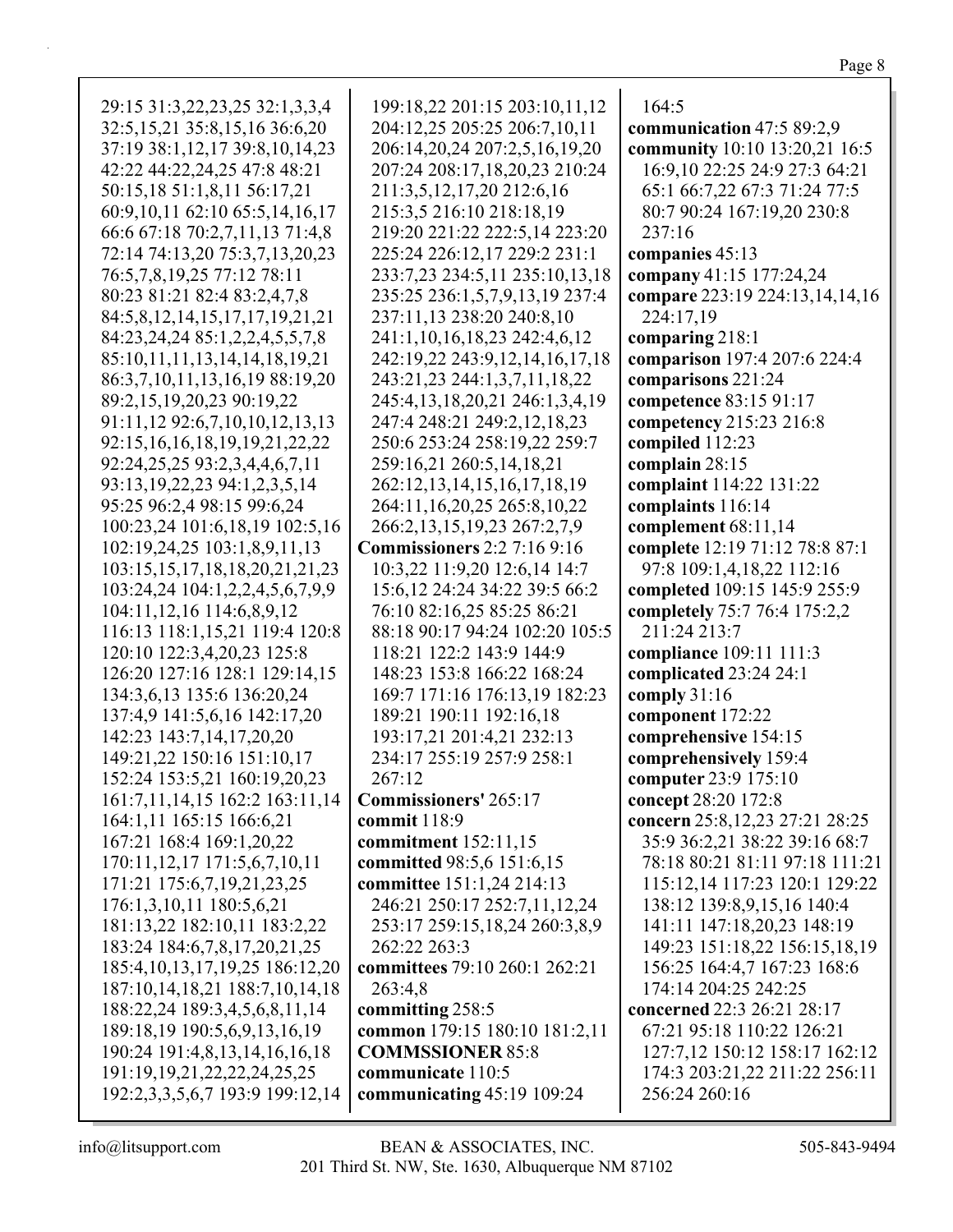**concerning** 90:10 115:3 119:11 126:7 132:20 221:13 **concerns** 15:15 29:5 57:22 67:4,5 74:4 80:10,15 81:2 90:12 111:7 114:19 115:21 116:9,14 117:14 122:5 125:13 130:7 137:16 144:18,25 147:16 148:24 155:20 156:9 158:9,19,21 161:4 161:23 173:12 174:8 256:23 **concessions** 252:7 **condition** 12:23 72:21 95:21 **conditioning** 73:4 **conditions** 12:19 66:18 71:18 83:20 91:22 95:17,20 **conducted** 119:10 **conducting** 117:6 **conference** 226:18,19 256:5,8 257:7,16,18 258:5,7 **confident** 133:5 158:22 **confirmation** 149:5 **congratulations** 104:19 **connecting** 113:18 **connection** 48:22 50:7 75:16 80:22 82:17 **connections** 59:25 **consider** 14:22 **consideration** 86:22 209:17 210:13 **considered** 28:17 79:12 **considering** 162:19 211:10 228:25 **consistent** 77:10 84:1 92:3 203:5 248:6,16 **constantly** 107:9 234:2 **constitute** 268:10 **construction** 30:25 46:18,19  $253:1$ **constructive** 107:10 **consult** 82:1 **consults** 83:7 136:18 188:4 **contact** 220:13 **contacted** 131:17 **contacting** 201:22 236:23 **contacts** 33:15 34:12 **context** 215:4 **continually** 251:9 **continue** 15:17 111:17 132:18 133:24 155:18 158:19 161:25

174:14 234:4 251:2 252:1 260:9 **Continued** 4:1 **continuing** 106:23 107:22 108:4 110:8 130:1 **contract** 43:4,6,10,11 116:3 132:7 164:21 166:7 179:24 180:3 186:6,9,11,15,25 187:9 187:13 188:3 190:4 191:1,5 **contracted** 162:16 **contractor** 139:24 140:12 **contracts** 115:23 188:1 **contributions** 132:20 **control** 40:3 131:19 158:1 **controls** 125:23 133:15 136:2 139:1 145:23 157:22 159:3 **convenient** 112:24 **conversation** 33:1 52:24 53:1 110:14 177:2 179:8 181:9 193:1 193:4 225:25 226:11 227:16,25 236:22 239:20 262:1 263:14 **conversations** 229:7,17 230:25 250:23 257:24 **convinced** 67:19 **Conyers** 5:16 242:7 243:17 **cook** 245:8 **cooperating** 145:25 **cooperative** 130:20 133:4 **coordination** 157:23 **coordinator** 57:24 59:20,23 65:2 **coordinators** 254:10,11 **copy** 172:9 194:13,15 239:12 **core** 29:11 47:15 48:2,3,7 49:4,5 49:7,8,20 50:1 64:1 69:8 229:13 229:19 **Corners** 81:10 **Corporation** 45:10 46:2 **corporations** 212:3 **correct** 12:25 21:12 81:24 85:20 99:23 100:19,21 112:17 151:10 164:16 206:8,22 219:2 241:4 242:24,24 247:8 248:5 **corrected** 66:19 147:19 **corrections** 9:6,7 10:13,25 11:12 11:24 **corrective** 105:14 151:14 **correctly** 82:2 165:23 **cost** 48:20 108:5 160:14 **Cottonwood** 228:5 233:9

**council** 27:6 126:25 127:10,11,19 129:11 130:6 146:14 155:17 164:24 174:9,11 179:21 180:1 185:7,9 187:7,11 190:1 192:9 254:9 **councilor** 45:7 **councils** 129:8 182:20 184:1,14 191:11 192:12 227:16 **counsel** 2:10 7:25 29:21 187:23 188:4 **count** 24:12 101:1 205:1,5 206:8 **counted** 91:4 **country** 52:1 210:18 **County** 23:25 24:6 43:2 49:12 268:13 **couple** 25:13 39:25 65:18 67:1 75:10 107:1 110:5 111:20 112:5 114:9 117:4 123:20,25 130:13 130:21 133:1 140:18 162:8 168:5 186:18 194:24 198:2,11 208:19 215:3,18 216:13 228:16 228:17 260:1 266:9 **courage** 54:10,12,13,20,22 **courageous** 54:19 **course** 37:16 51:15 124:19 152:13 163:5 182:3 236:16 261:2,8,10,18 262:4 **court** 1:20 14:18 18:2 29:21 90:2 268:9 **cover** 236:18 **coverage** 194:5 **covered** 125:24 211:24 255:20 **coyotes** 59:9 **CPA** 146:18 **Craig** 4:9 153:15 154:14 **crazy** 43:25 **create** 179:5 227:20 **created** 156:2 205:14 230:8 254:22 **creates** 21:18 30:8 159:6 **creating** 112:10 179:6 252:19 **creativity** 127:22 **credit** 196:2 **cried** 79:14 **critical** 144:24 258:9 **critically** 158:18 **cross** 80:25 **cross-cultural** 56:1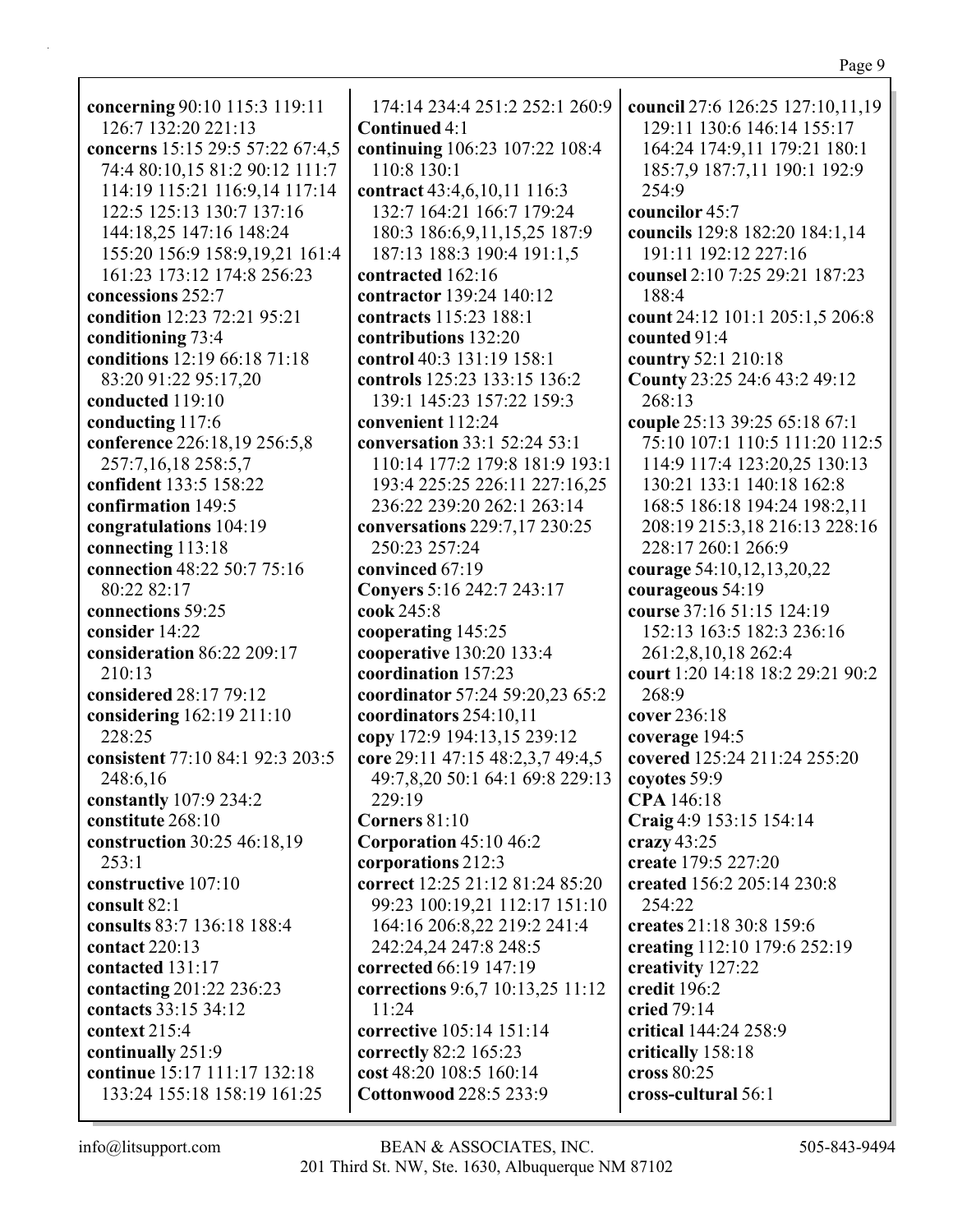**crossed** 267:4 **crosswalk** 178:3 **crow** 55:14,16 60:2 **Cruces** 123:25 158:12 164:22 197:20 218:4 **CSD** 12:17 13:5 66:13 87:9 88:16 95:15 105:25 153:9 174:11,17 177:8 178:12,25 184:4 190:3 236:4 256:12,19 **culinary** 47:12 **cultural** 34:3 55:1 58:20 59:5,17 59:22,23 **culturally** 33:9 54:25 **culture** 19:25 31:7 51:20 52:12 52:19 53:4,5 54:1,9 58:25 59:1 79:25 81:4,7,10 **cultures** 52:17 57:9 62:20 **cumulative** 227:23 **curious** 220:16 **current** 43:10 100:2 124:20 129:24 132:4 139:18 142:13 154:9 155:13 157:17 164:3 186:9 187:9 224:13 **currently** 47:7 105:17 106:11,11 106:16 158:23 183:5 186:6 **curriculum** 29:6,10 33:25 34:16 35:5,6 37:18 47:15,25 48:2,3,6 48:7,15,16,17 50:15,16 53:11 55:19 56:19 59:16 64:1 67:14 67:16,20 68:5 69:6,7,8,11,12 79:4,9,12,17,21 80:5,17 81:17 83:24 **curriculums** 48:10 **Custodian** 2:11 **custom** 17:9 20:2 **cut** 52:11 114:25 132:22 193:21 261:7 265:17 **cuts** 159:22 160:5,10 **Cynthia** 1:19 268:8,19 **D D** 3:1,1,17 4:1,1 10:23 95:12 150:5 168:15 195:13,19 196:10 197:5,16 208:6 212:11 213:5 221:2,14,17 222:7 224:9 250:25 251:10 **D'** 198:6

**D's** 150:7 208:5,9

**dad** 14:11 22:11 **dad's** 14:10 **daily** 29:21,22 116:15 **Dame** 19:4,7 **Darius** 14:17 **dark** 197:13 **darn** 12:16 248:2 **data** 112:23,25 113:6 173:2,5 208:15 217:24 221:24 222:4,16 224:12 225:6 229:11,14 **date** 129:12 140:20,21 146:25 168:8 175:4 269:2,9,14,19,24 **dated** 196:20 **dates** 241:5 242:17 244:3 247:15 247:18,20 **David** 4:9 38:7 59:9 153:15 **day** 22:7 66:7 101:8 104:25 112:23 127:6 130:13 132:12 133:17 155:6 156:16 166:17 173:22 195:13 215:14 225:25 242:2,3 243:11,13 244:6 **day-to-day** 124:23 133:10 **days** 40:11 131:14 163:16 215:6 241:16 242:17 244:5,8,16 245:2 **dead** 261:15,17 **deadline** 109:16,25 **deadlines** 172:25 **deaf** 32:11 **deal** 57:8 88:21 118:25 136:17 137:10 165:24 167:11 183:15 **dealing** 148:14 150:1 189:24 **dealt** 190:1 **Dean** 158:12 **dear** 52:22 55:7 **death** 22:11 **debate** 215:17 **December** 240:2,4 241:14 244:4 260:20,21 **decide** 37:16 44:25 124:6 229:14 **decided** 13:3 118:5,13 236:2 260:18 **decision** 118:23 120:2 235:1,9 **decisions** 19:1 215:12,13 216:18 232:23 **deck** 194:10 **decrease** 160:3,8,9 172:23 **decreased** 205:18 219:17

**deep** 208:15 **deeper** 136:7 140:15 170:8 222:16 224:11 **deeply** 224:12 **defer** 39:2 142:21 **deficiencies** 12:25 133:22 150:23 160:1 **deficient** 173:4 **deficit** 252:4 **definite** 81:1 **definitely** 35:12 77:14 175:19 202:25 221:19 **deflect** 145:15 **degree** 57:3 146:20 162:1 226:14 252:10 **degrees** 218:3 **DEL'D** 269:9,14,19,24 **deliver** 44:11 **delivered** 132:12 269:9,14,19,24 **Democrats** 212:23 **demographic** 209:23 **demonstrate** 13:20 83:14 91:16 145:19 **demonstrated** 13:16 **demonstration** 215:23 **demonstrations** 216:8 **denial** 81:23 86:25 88:17 **denied** 91:14 **denominator** 227:14 **deny** 81:22 83:11,20,21 84:10,20 86:15 91:7,22,23 93:10,11 95:17 **DEP** 114:4 120:11,14,16 122:19 122:24 127:15 129:13 130:11 131:4,7 134:12 135:8 136:23 137:3,7,13 138:21 139:7 140:4 141:15 142:19,25 146:7 148:1,7 154:22,25 192:15 194:13,17 197:10,13,25 199:16,19,23 201:20 202:6 203:8 204:11 206:6,13 207:12,23 208:18,22 210:23 211:5,16 215:2 216:11 218:21 219:8 220:1,21 221:6 222:13 224:1,3 225:1 226:16 229:1 232:12 233:22 234:16 **Department** 8:21 14:19,24 120:3 120:18,25 123:3 135:3 145:9 146:10 151:7 153:12 215:9

**dedicated** 106:3 165:12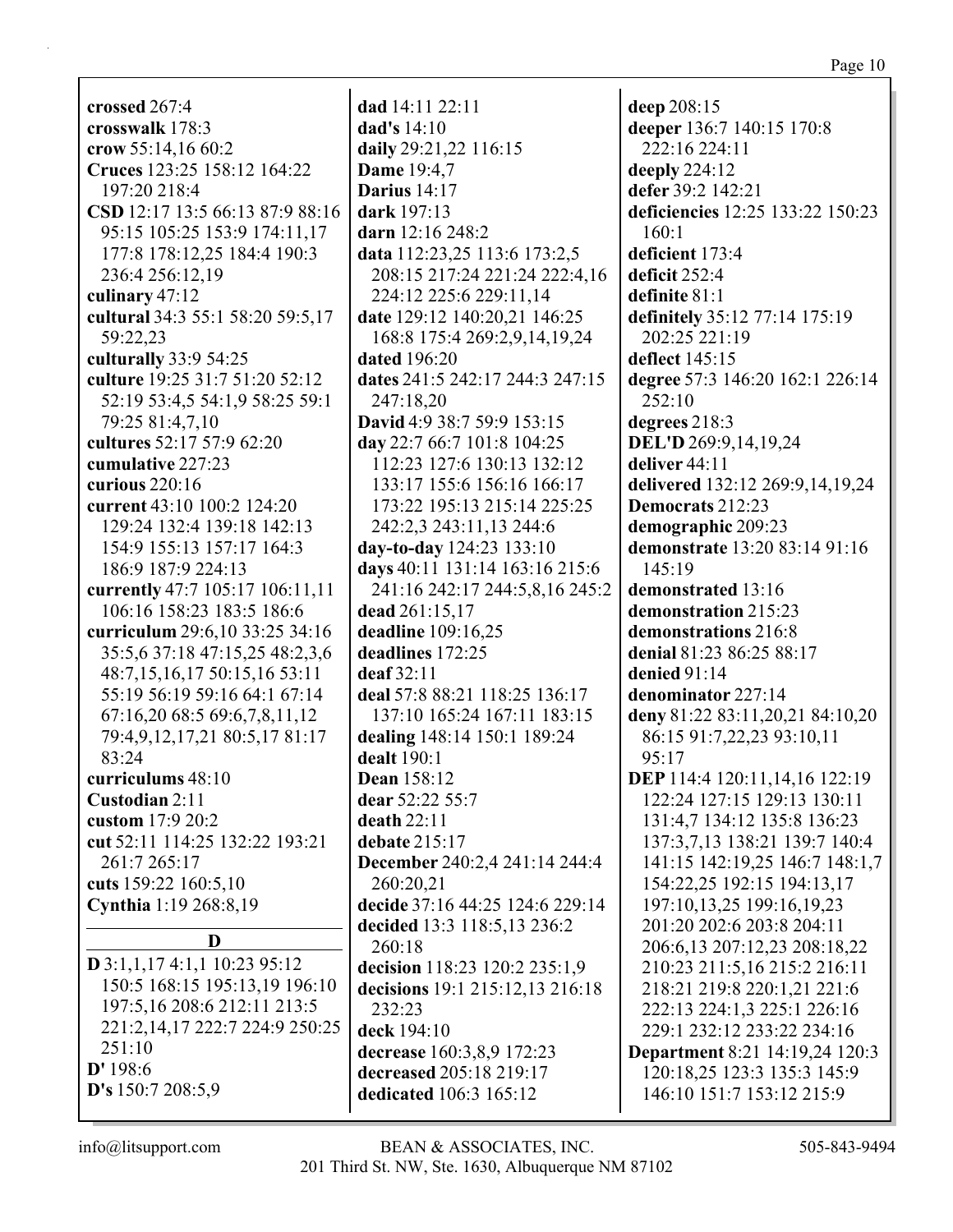**dependent** 252:9 **depending** 244:16 **depth** 31:15 53:1 214:14 **Deputy** 113:22 122:5 136:18 137:21 138:8 143:1 144:12 154:18 156:14,22 157:23 159:10,22 162:18 163:22,24 164:2 167:24 169:4 178:1 203:12 221:10 **describing** 56:23 **description** 87:5 **descriptions** 87:6 **descriptor** 134:15 **Desert** 197:19,23 198:1 **designated** 247:17 **designation** 12:21 255:14 **designed** 57:21 73:13 **desk** 128:9 265:5,11 **detail** 39:19 141:19 227:3,5 239:11 **detailed** 225:6 **details** 51:14 114:16 225:17,22 252:24,25,25 253:1 **detect** 163:5 **determine** 110:11 **determined** 170:20 **develop** 239:23 256:2 **developing** 256:15 **development** 22:25 45:10 46:2 47:7 59:21 70:14,21,25 71:1,3 79:1,4,23 83:24,25 **deviate** 124:11 **device** 51:4 **devices** 6:23 **devote** 172:1 **diagonally** 96:11 **DIBELS** 176:19,22,25 177:22 178:3 179:8,10,16,18 180:14,14 180:17 181:2 183:6,16 184:2,12 189:25 192:13 198:17 199:2 **difference** 26:8 62:22 136:15 214:4 **different** 20:21 24:6,7 30:4 31:1 44:17 46:22 62:20 96:12 108:14 136:1 138:12 161:8 185:6 202:16 207:3 213:8 215:13 216:13 217:5 219:4 221:11,12 223:4,8,10 230:9 232:4 254:11

**difficult** 19:10,11 26:14,24 33:4 34:23 40:14 45:22 56:24 57:14 57:15 62:12 68:17 124:24 150:13 152:2 180:7 216:16 233:11,16 248:10 263:20 **difficulties** 154:3 243:19 **difficulty** 32:6 **dig** 167:2 170:7 175:5 212:25 **digging** 174:6 220:16 227:17 **digress** 250:7 **diligence** 120:18 **diligent** 106:23 **Diné** 59:3,5 **dipped** 227:24 **direct** 48:25 50:7 164:3 **directed** 121:10 **direction** 124:6 138:20 141:3 143:4 **Directions** 61:16 **directly** 166:7 **director** 2:8 66:2,17 77:19,25 96:19 111:24 112:1,7 117:23 119:6,13 126:3 129:14 130:22 131:18 141:17 142:21 144:6 152:25 153:15 154:14 155:2,9 155:13,19 156:21 157:10 172:12 179:7,12 184:24 185:24 **Director's** 182:18 **directors** 77:24 194:6 **disagree** 249:1 **disagreement** 30:14 **disapproval** 12:8 **disaster** 44:15 **disconcerting** 239:18 **discouraged** 223:24 **discovering** 163:19 **Discovery** 177:2,5,21 180:7,18 181:10 182:1,4 184:11 189:25 **discuss** 131:4,5 172:15 **discussed** 116:14 185:8,18 193:6 **discussing** 106:1 253:20 **discussion** 3:11,13,19 94:12 105:3 122:21 123:1 124:2 126:14 170:1 173:21 174:1,5,18 183:23 192:20 193:11 223:18 227:18 236:2 245:9 250:19 259:8 **discussions** 97:1 105:7 157:22

158:25 208:24 221:9 **Disks** 269:8,13,18,23 **distribute** 224:5 **distributed** 132:22 **district** 37:25 43:5,13 68:15 78:5 90:4 112:15 117:9 118:6,13 141:1,2 165:18 194:6 206:17 208:3 222:25 223:4,7,9 235:4,5 235:6,12 237:1 238:15,22 251:20,21 252:20 253:2,6 **district-authorized** 222:24 **district-charter-authorized** 222:19 **districts** 68:9 119:2 121:5 123:5 123:15 193:7 200:13,13 232:2 236:21,22 238:2 239:6 254:5 **dive** 136:8 140:14 **diverse** 33:9 34:15 64:14 **diversity** 34:3 **divide** 56:1 **division** 2:8 3:13,14,19 12:12 14:24 86:24 88:24 89:16 105:2 105:5 116:7 122:13 123:5 152:21 170:1 184:9 **doctor's** 153:18 245:11 **document** 139:11 171:23,24 269:8,13,18,23 **documentation** 87:8 145:8 **documents** 21:15 121:19 145:10 **doing** 41:7,25 47:14 55:25 57:10 59:6 62:25 73:22 75:4 80:9,19 107:1,11 110:9,18,21 111:17 117:22 123:24 130:8 131:16 136:16 140:16 142:1 146:20 147:6 158:5 180:16,17 181:7 208:16 209:21 212:22 213:23 214:19 228:20 229:20,25 230:8 230:19 241:12 246:12 250:17 252:12 253:16,21 257:4,5 **dollars** 72:9 162:11 **Don** 1:12 **donor** 49:24 **doom** 262:10 **door** 22:7 79:11 80:24,25 174:20 174:20 **double** 239:9 263:5 **double-check** 202:14 **doubt** 166:24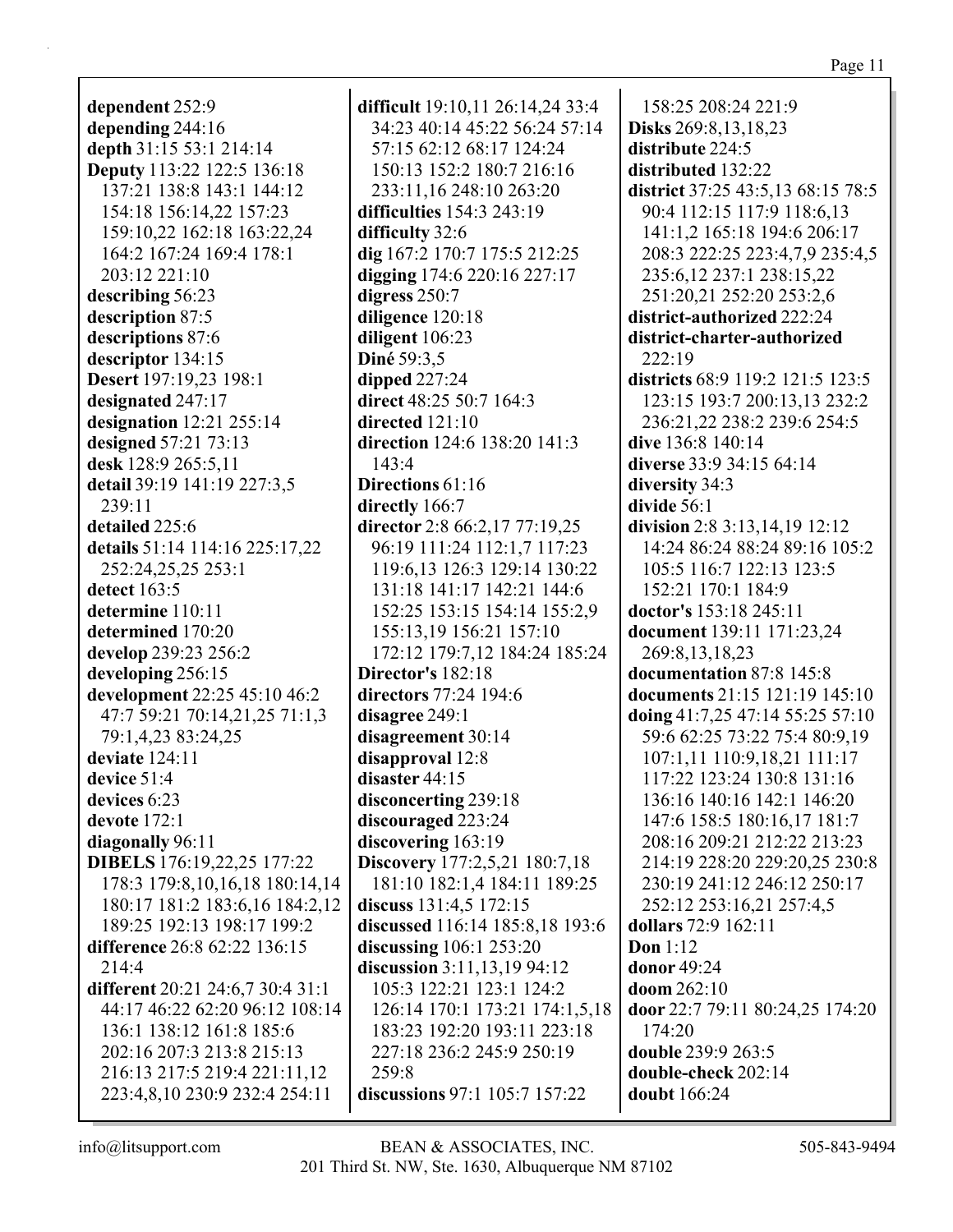**download** 203:20 **Dr** 72:6 201:22 204:24 **draft** 108:13 **drawing** 201:24 **drive** 195:12,13 246:7 **driver** 46:10 **driving** 195:9 **drop** 18:14,17 115:2 151:19 220:3 228:10 **drop-down** 264:9 **dropouts** 251:5 **dropped** 203:22 204:4 **drops** 166:3 **dual** 196:2 **due** 120:18 132:19 **duty** 234:10 **Dylan** 2:9 7:22

**E E** 2:1,1 3:1,1,1 4:1,1,1 11:10 **e-mail** 89:12,14 153:13 219:13 234:25 238:11 259:20 **e-mailed** 219:7 **e-mails** 238:25 **E-Occupancy** 12:23 101:12,14 101:15 102:3 **ear** 32:11 **earlier** 125:8 167:12 203:17 205:14 241:12,12 **early** 21:21 43:20 117:1 119:11 144:6 240:8 255:18 **early-year** 117:6 **earn** 196:4 225:16 **earned** 221:16 224:6,8,9,22 225:10,18 **easier** 34:21 167:11 182:9 248:8 248:15 260:10 266:5 **easiest** 180:4 250:5 **easily** 161:21 179:20 182:17 235:24 **east** 209:22 **eastside** 98:10 **easy** 44:9 181:15,16 183:4 201:2 234:5 **eat** 44:15 **echo** 10:10 **Economic** 45:10 46:1 **ed** 65:7,12 74:8,16,18 77:24

121:6 231:18 253:23 254:11 **education** 1:1 5:2 8:20,21,22 18:5,22 19:17,23 22:20 23:23 30:14,23 31:8,19 33:20 34:10 34:11,11,13 35:18 36:22 39:6 45:15,15,24 46:14 50:11,19,21 50:21 53:6,6 55:21 56:2 57:1,5 57:11 72:7 81:18 97:5 101:23 118:16 120:2,18,25 126:17 127:20 135:3 160:25 198:16 214:12 215:9,10 268:1,12 269:5 **educational** 21:11 84:1 92:3 195:3,4 228:1 **educator** 52:22 199:20 **educators** 28:22 90:4 194:20 **effect** 156:3 200:18 222:3,4 237:1 **effort** 39:5 **efforts** 15:14 200:6 **eight** 6:7 138:24 **eight-to-zero** 93:8,9 104:13 **eighth** 25:7 61:6 **eighth-graders** 25:19 26:14 62:8 **Einstein** 3:9 10:12 86:18,23 91:13 **either** 5:19 12:23 83:12 91:14 172:2 192:23,24 193:13 196:19 212:8 222:18 248:23 250:25 **elaborate** 201:18 **Eleanor** 2:5 32:20 38:15 **elected** 194:6 **election** 241:17 242:2 243:3 246:2 **Elections** 241:18 **electricity** 23:4,7 **electronic** 6:22 **element** 100:14 **elementary** 196:13 197:20 198:25 199:25 200:19,22 **Eleven** 64:9 **else's** 233:19 **embracing** 195:21,21 **emphasis** 209:4 **employee** 41:17,18 **empty** 80:25 **encountering** 252:2 **ended** 18:1 25:18 61:17 139:25 141:10 **enforce** 186:25

**enforced** 187:13 **enforcing** 187:25 **engage** 97:10 159:1 **engaging** 158:11 **English** 35:23 37:1,8,13,21 38:9 **enjoyment** 249:10 **enormous** 252:5 **enroll** 24:12 61:12 **enrolling** 61:9 **enrollment** 15:21 96:10 **ensure** 41:25 95:21 120:21 121:4 151:8 152:20 256:20 **ensuring** 42:2 221:20 **entered** 124:20 **enterprises** 40:22 **entertain** 7:1 9:7 10:14 11:1,12 81:19 83:1 102:22 170:20 171:4 176:2 241:21 266:22 **entertained** 173:25 **entertaining** 181:19 **entire** 17:11 55:15 173:21 208:11 238:17 **entities** 108:14 **entity** 43:9 108:1 **environment** 48:18 **envision** 19:24 **envisioned** 216:24 **EOC** 209:15 **EOCs** 199:15,17 209:13 215:19 215:22 **EPSS** 108:20 109:1,10 110:3 **ERB** 132:20 **Eric** 155:7,12,13,18 157:14 160:22 161:10,14 163:13 166:5 167:1 168:11,14 **error** 203:4 **errors** 159:7 **Escobedo** 253:9 **Española** 3:10 **especially** 16:13 23:24 31:17 33:3 36:9 41:20 47:17 52:6,17 56:25 58:24 64:19 69:4 73:23 79:6 81:16 98:9 150:25 200:19 223:15 260:24 261:20 **essential** 53:19 **essentially** 56:7 160:10 216:1 **establish** 245:3 **established** 19:22 154:10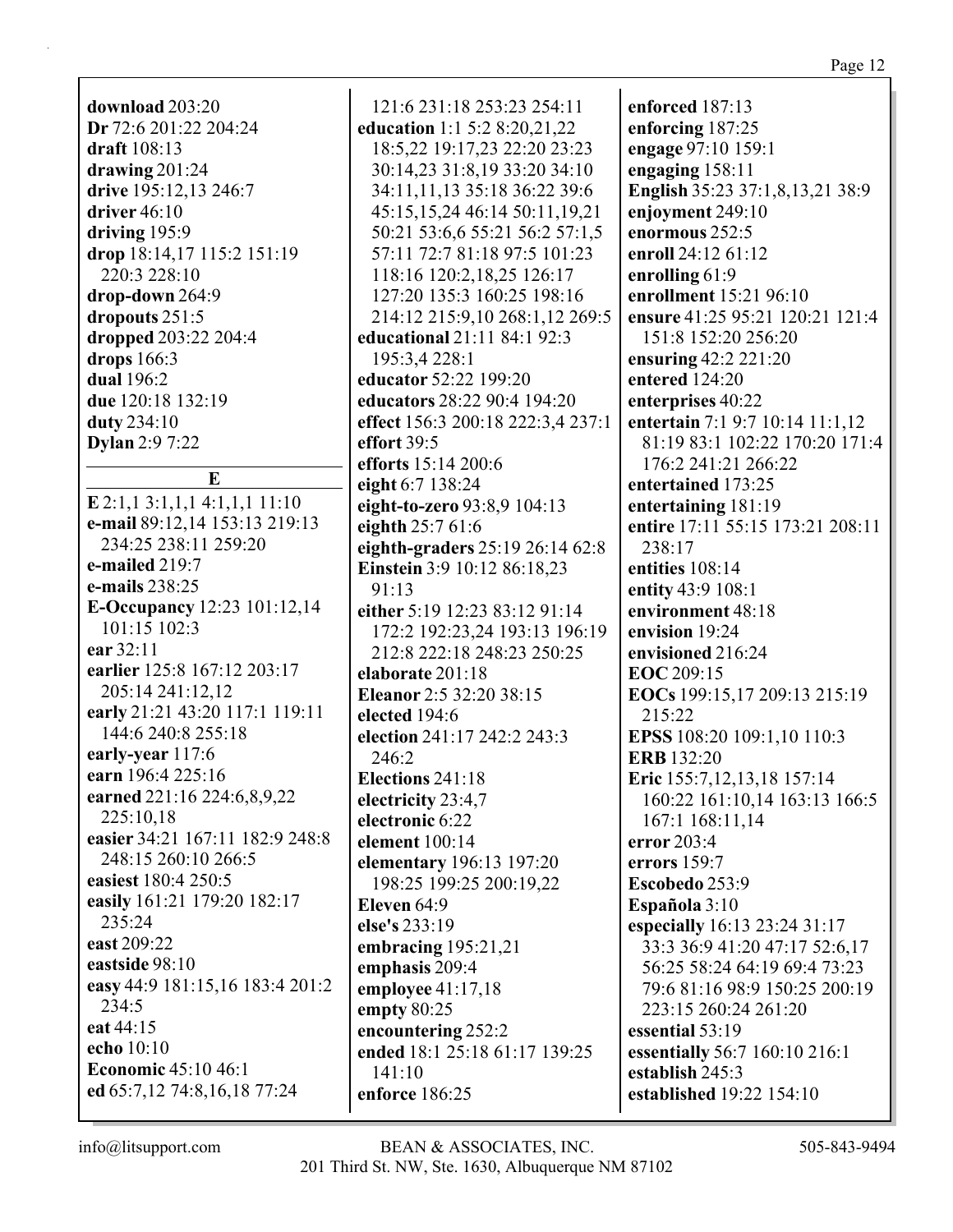**Estancia 69:15 140:7,9**  $et 217:22$ ethics  $54:11$ ethnically 33:9 **Europe 51:24** evaluate 36:25 37:7 40:21 109:19 226:13 evaluated 107:17 108:21 173:16 evaluating 35:22 110:10 evaluation 199:21 209:19 evaluations 41:17 106:7 107:16  $199.18$ evening  $97:16$ eventually 77:9 137:2 232:21 everybody 128:12 165:17 249:24  $258:12$ everyone's 6:25 **Eves** 216:7 evidence 88:10 121:14 evident 126:15 258:12 evolution 218:10,16 exact 37:23 221:1 exactly 38:3 60:21 136:21 230:19 256:9 262:25 examination 121:18 example 31:18 39:25 55:10 123:22 124:16 125:9 135:13 148:11 228:15 examples 198:13 224:6,11 exams  $204:19$ Exceeds 13:9 69:17 87:14,18,23 88:2,6,9,13,15 **Excel 182:23** excellent 75:11.13.18 95:10 199:16,23 204:12 218:21 232:13 233:6,6 exception 65:25 exceptionalism 53:24 exceptionally 205:6 exchanging 215:21 excited 8:11 19:13 42:5 48:14,16 58:10 108:2 253:11 exciting 110:18 111:11 252:12 excuse 153:24 161:15 execute  $124:10$ executed 97:15 execution 97:10 **Executive** 119:13 246:20 260:24

exercise 100:6 188:19 **Exhibits** 269:8,13,18,23 existed 154:3 161:5 existing 43:10 44:8 exists 186:9 expanded 119:15 121:17 expect 74:20 128:19 133:13 257:22 expectation 124:2 133:19 256:18 expected 74:14 expecting 225:2 Expedia 264:22 expeditiously 187:20 expenditures 125:24 148:15 expense 108:9 expenses  $43:13$ experience 8:1 18:15,21 19:5,11 20:8 22:22 27:10 49:9 58:5 64:7 67:23 68:1 77:2.18 83:14 91:16 157:15 228:1 229:3 experienced 27:11 53:18 57:13 57:19 58:4 60:8 79:13 experiencing 195:3 expert 30:12 expertise 154:13 165:23 experts 254:4 expired 95:5 explain 154:13 182:24 233:3  $263:3$ explaining 228:21 231:14 explanation 172:21 182:12  $232:17$ explicit 53:23 **Explore** 94:20,22,24 103:3 230:1 expressed 33:18 35:2 42:11 67:4 68:7 extend 96:15 100:6 extended 262:2 extension 96:23 extensive 34:12 extensively 60:25 extent 146:2 147:5 extra 31:16 116:2 extracurricular 46:20 extracurriculars  $31:17.20$ extraordinary 78:19 124:15  $125:4$ extreme 193:25

extremely 57:13 68:8,17 209:21  $233:11$  $\mathbf{F}$ F 11:22 115:1 149:24 150:5 195:19 196:11 197:6.16.21 201:12 212:11 213:5 219:20,22 220:2 221:2,14 222:7 224:22 239:18,20 250:25 251:10  $F' 232:25$  $F's 150:7 255:4$ face 110:2 143:5 243:5 facilitate 146:9 facilitates 173:15 facilities 12:21 72:18,19 97:21 252:11,23 253:5 facility 12:24 71:23 72:1 87:7 95:6 96:25 97:2,3,5 100:8,25 101:3 102:13 105:15,19 164:23  $165:12$ facing  $163:9 167:14$ fact  $15:19$  33:24 34:4 53:14 57:15 58:6 69:13 75:17 79:7 91:3 94:15 95:18 115:6 147:10 155:25 158:15 161:21 163:17 177:25 181:15,23,25 182:5 187:12 254:24 262:6 factor  $196:8$ factors 135:2 198:2,11 faculty 18:23 fail- $87:2$ failed 87:3 209:18 failing  $214:8$ fair 26:3 82:19 218:1 fairly 203:5 248:9 faith  $75:4$ fall 214:17 falling  $72:3$ familiar 8:4 31:14 51:3 150:11 families 37:13 152:11 194:21 195:2 232:19,22 **family**  $17:4,11,19,23$   $18:4,15$ 20:17 22:10 23:3 30:2,18,21 152:15.15 family's  $27:16$ far 36:8 42:7 73:25 77:17 96:10 113:13 160:1 174:3 177:21,22 244:17 246:7

### $info@$ litsupport.com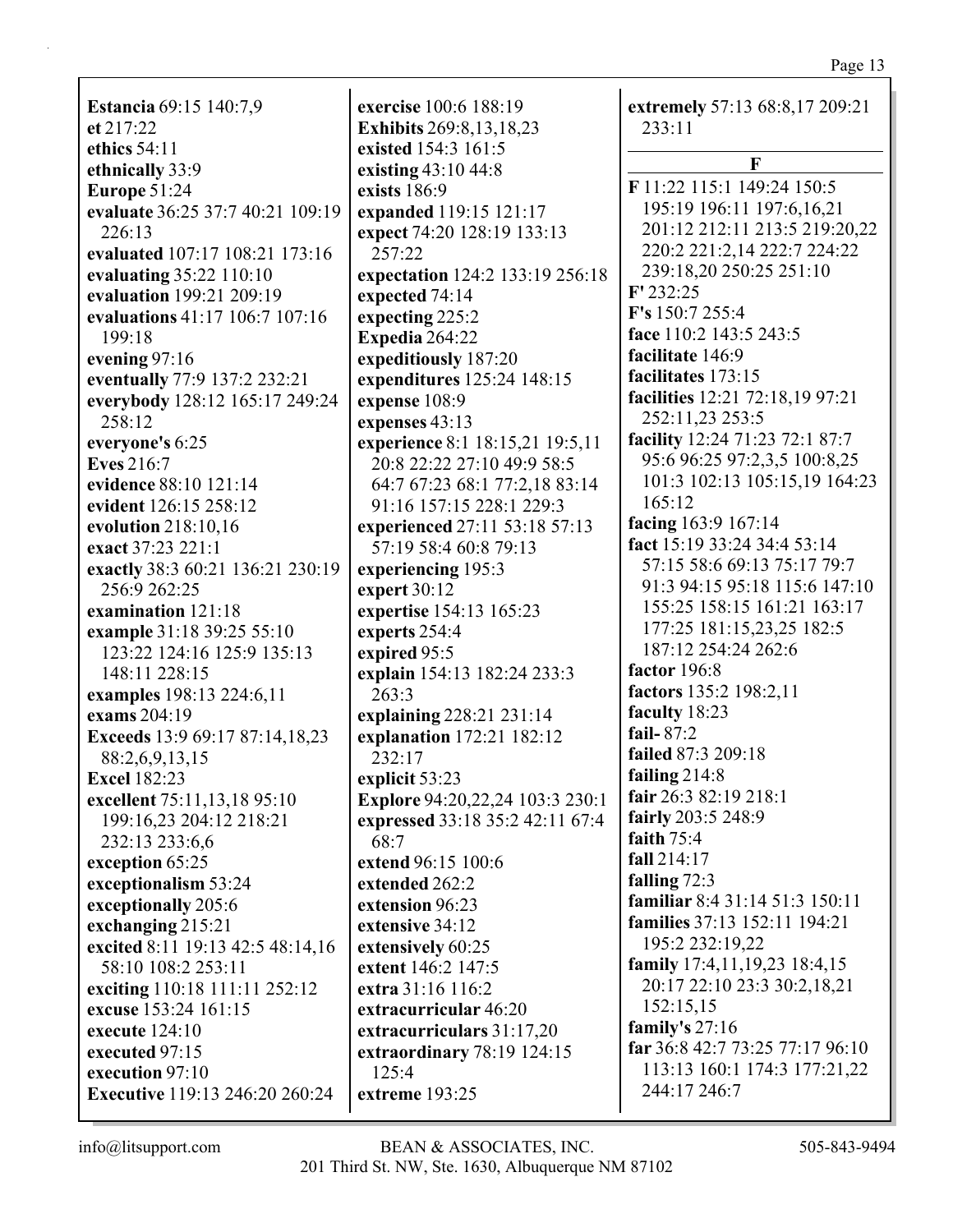farmer  $46:12$ **fashion** 146:11 father 14:19 30:3 favor 7:15 9:15 10:2,21 11:8,19 12:5 170:23 171:15 176:12 189:20 190:10 246:9 267:11 favorable  $101:14$ Fe 1:12 16:6 35:1 52:25 53:3 248:23 268:13 February 248:22 fed 221:14 federal 15:2,3,4 147:21 148:4,17 federally 204:19 213:9 feedback 24:21 107:3,6,9,10 108:3,15,16 111:5 172:17 173:10 228:23 feel 64:22 94:4 101:10 127:9 129:19 158:21 204:7 246:20 254:12 262:7 feelings  $172:19$ feet  $73:11$ fellow 76:10 78:1 felt 74:3 166:16 fenced 139:22,23 fencing 73:4 139:19,21 148:12 few-minute 81:25 fewer 13:10.11 174:19 221:1 fiancee 34:5,6,7,8 fiesta 197:24.25 fifth  $194:8$ fight  $22:3218:1$ figure 127:2 159:18 232:21 242:9 263:20 figured 199:15 251:18 figuring  $201:13$ filed  $114:22$ fill 25:21 77:22 78:4 filled  $77:6$ final 31:5 35:17 39:15 66:8 81:3 117:18 149:5 finalize  $100:10$ finalized 100:14 finalizing  $97:22$  100:8 finance 3:15 12:20 119:9 120:3 123:10 130:15 153:12.16 156:21 158:13 253:21 **Finance's 119:23 finances** 123:24 131:20 142:5

150:2 154:4 158:2,6 159:6 167:25 financial 3:16 38:20,24 39:17 40:3 41:12 123:11 127:23 137:1 147:2 153:9 162:13 252:25 261:22 financial-type 40:15 **financially** 13:19 44:20 156:7 163:20 166:19,20 financials  $41:6$ find 22:2 33:25 34:23 40:14 62:12 65:6,8,12 68:9 71:4,8 81:20 82:7 90:15 108:8 140:8 147:19 148:10 155:25 163:20 214:18 220:13 228:11 231:22  $234:2$ finding  $45:2168:17$ findings 147:22 156:11 fine  $51:1772:1694:8181:7$ 188:24 244:13 247:8 262:13 finish  $255:1$ finished 60:9 fires  $58:18$ firing  $90:3$ firm  $40:17,46:18$ first 16:6 17:12,25 18:3 20:16 25:7 26:23 32:2 45:2,12 50:9,10 53:5 61:5 77:4 79:15 122:6 133:16 134:6 137:24 144:12 193:8 222:23 227:8 231:18 241:8 248:13 249:13 255:6 first-come  $60:18$ **first-graders** 59:14 60:17 62:7 first-serve  $60:19$ first-year 79:8 firsthand  $53:19$ firstly  $158:16$ fiscal 107:18 127:12,18 141:8,14 141:18 142:14 150:13 154:7,8 fish  $36:16$ fit  $58:15$   $101:25$ five 25:24 61:5,5 62:7 78:20 87:3 91:2.4 111:12 135:17 216:14 217:2 five-minute  $82:22$  138:2 five-year 87:8 202:12 fix 74:24 86:7 124:9 151:24 166:25 167:10 180:4 181:15

182:9 fixed 124:10 142:5 156:20,25  $167:4$ fixing  $41:2$ flag 3:2 6:14 115:7 117:14 123:16 173:2 202:25 flags  $51:12$  173:5 flat 198:22 **flexibility** 127:21,22 169:9 floating  $108:13$ floor 16:17 113:15 flow  $128:15$  156:8.13 157:5 focus 47:4 152:3 **focused** 97:24 255:23 focusing  $45:3$ folks 35:11 124:11.24 130:21 135:9 199:7 233:5 266:7 follow  $124:6$ follow-up  $204:3$ followed 98:10 194:4 following 65:3 83:22 87:1 124:7 131:21 149:19 152:4 174:2 182:19 194:9 199:10 food 42:24 43:5,25 44:5 foot  $108:9$ forced 52:10.11 foregoing  $268:10$ foremost 53:6 **forensic** 134:17.21 forget  $127:21$ form 54:2,3,3 193:23 formal 57:11 146:19 149:17 240:17 formalize 15:20 formative  $173:10$ former 96:17 101:21 139:18 144:2 146:18 **formula** 121:4 221:23 261:13 formulate  $251:8$ forth 100:14 193:11 212:7 254:7 forthcoming 166:24 fortunate 264:13 **Forum 6:19** forward 15:23 24:13,14 42:3 46:7 104:21 106:1 117:16,23 125:7 129:23 133:17,24 146:15 147:17 152:19 154:21 157:20 159:4 163:7,8 173:24 176:24

 $info@$ litsupport.com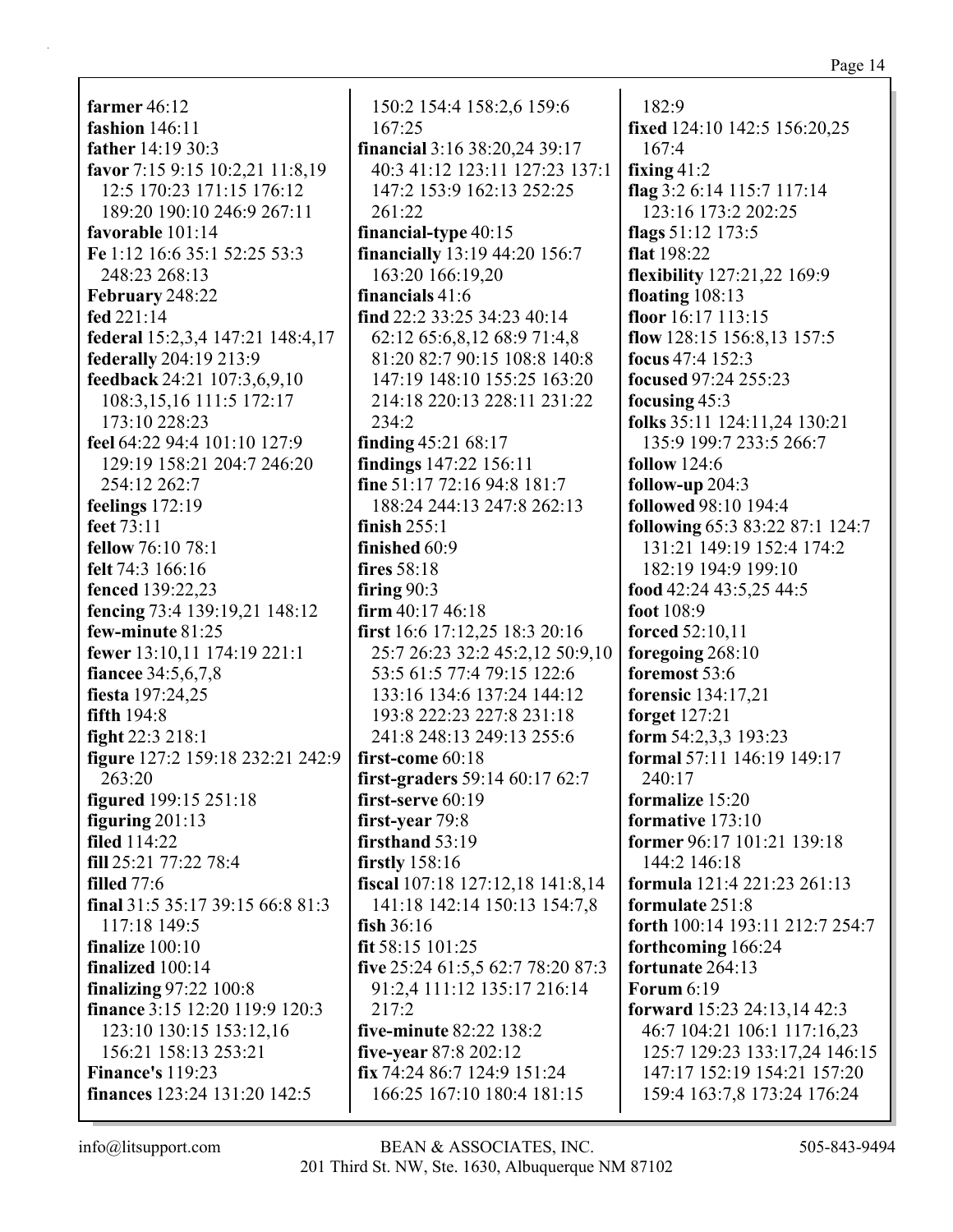177:7,8 178:6 184:4 196:19 198:18 220:11 228:7 230:24 239:24 forwarded 89:4 found  $40:2$  71:16 144:16 153:24 258:24 261:25 **foundation** 49:25 69:24 **founder** 14:15 75:8 94:20 **founders** 14:9,13 16:11 76:2 **four** 81:10 88:14 109:17 111:12 132:1 135:17 202:16 216:3 220:25 227:8 241:16 four-year 202:11,19 fourth  $267:10$ Fox 144:11 frame 169:2 248:17 **framework 3:22 35:19 36:23** 38:21 109:1.5 110:12 171:19 173:16 176:6 177:5 178:15,16 183:21 184:12 186:1,2 **frameworks** 109:6,19 176:23 frankly 66:16 107:5 144:16 145:1 178:25 fraud 138:11,14,16,23 140:24 141:22 143:3 147:20 158:19,21 freaking  $59:14,15$ free  $265:15.23.24$ freshman 20:13 Friday 131:15 132:2 242:18 243:20 245:18 FRIEDMAN 2:11 32:20 143:19 197:9,12 219:12 220:6 237:15 238:12,18,24 241:7,25 244:10 244:14 247:1,12,23 248:3 263:21 265:16 267:3 269:7 friends  $59:11$ front 14:8 15:7 22:1 37:10,23 132:11 139:3,5 161:23 194:10 225:8 226:22 265:11 frustration 136:21 **FTCA** 15:2 full 12:15 68:10,14 131:19 full-time 59:18 160:21 162:14,16 165:18 fully 116:10 151:6,15 function 132:3 functionally 102:2 functioning 13:18

fund 119:18 funding 61:25 121:1,4 142:13 148:9,21 252:1,6,6,9 261:13 fundings 147:22,25 funds 120:21 148:4,8,17 252:21 funny  $52:23$ furiously 160:4 furniture 129:4 further 6:17 16:16 41:11 57:2 74:1 131:5 159:1 220:3,22 future 90:11 98:20 110:16 160:17,18 176:8 188:1 193:2,12 225:20 234:18 FY 155:21,22 156:1,18,19,25 157:1 158:10,15,16,24 161:9 G  $G$  3:1 4:1 Gadsden 218:3 Gallup 3:8 17:13,14 18:6 24:9 40:15 45:9,13 59:10 64:9,12,14 64:21 Gallup-McKinley 23:25 24:6 43:2 49:12 game 177:3  $gap 128:20$ gaps 77:22 Garcia 72:6 Gaspar  $1:12$ gathered 109:11 gathering 80:9 GC 256:7 general 2:9,10 45:23 106:12 121:20 125:5 General's 114:23 116:5 117:25 235:1,8 236:3 generally 63:15 121:2 generated 225:23 generation 17:12 gentleman 114:20 geographic  $97:24$  102:1,1 getting 18:9 22:10,16 25:9 40:18 44:2 74:11 107:8 108:3.20.21 110:19 111:10 112:3 116:2 117:5,21 133:14,15 167:1,2

## **GILBERT 2:3** Gipson 2:3 4:11 5:23 32:3,5 85:6 85:7 91:3 93:2,3,22 99:24 104:7 191:14 244:3 girlfriend 34:5 gist  $232:22$ give 32:9 46:6 78:9 105:24 106:25 107:2 110:23 111:5 114:2 117:3,15 126:21 129:10 131:12 147:7 153:10 179:18 205:3 211:22 230:22 give-and-take 180:22 given 74:7 104:14 118:6 136:10 136:11 140:21 165:3 196:23  $203:15$ gives 101:10 126:24 232:17 264:13 giving 17:1 56:14 107:21 196:1 228:23 glad 237:12 263:3 gladly 205:22 220:11 239:16  $248:1$ gloom  $262:10$ go 6:17 8:11 25:13 26:7 27:13 31:16 41:11,21 43:24 46:5,12 46:15 58:25 59:5 60:1 69:5 70:2 72:18 73:18 81:14.14 96:11 99:25 114:16 118:13,18 124:14 128:24 134:17 139:3 147:1 148:9.20 155:21 158:15 158:18 164:11 175:9 179:25 186:19 187:1 188:7.13 189:23 193:10 196:24,25 198:6,6 200:15 205:23 207:13 212:10 213:6 220:16 224:10,11 226:23 227:12 229:15 231:20 233:11 237:22 238:16 239:9,11 245:23 259:14.16 264:8 266:13 go-round 248:10 goal 45:16 99:21 181:17 goals 42:2 176:22,25 177:5,15 God 68:13 goes 30:6 36:8 37:11 42:7 53:21 57:6 73:25 130:5 161:22 162:10 210:8 212:5 223:5 238:19 going 22:3,17 27:23 30:9,18 31:9

245:5 249:6 250:6 257:12,21

260:17

173:10 177:3,16 178:22,23

221:18 225:17 228:21 234:23

181:3 198:2 212:4 214:21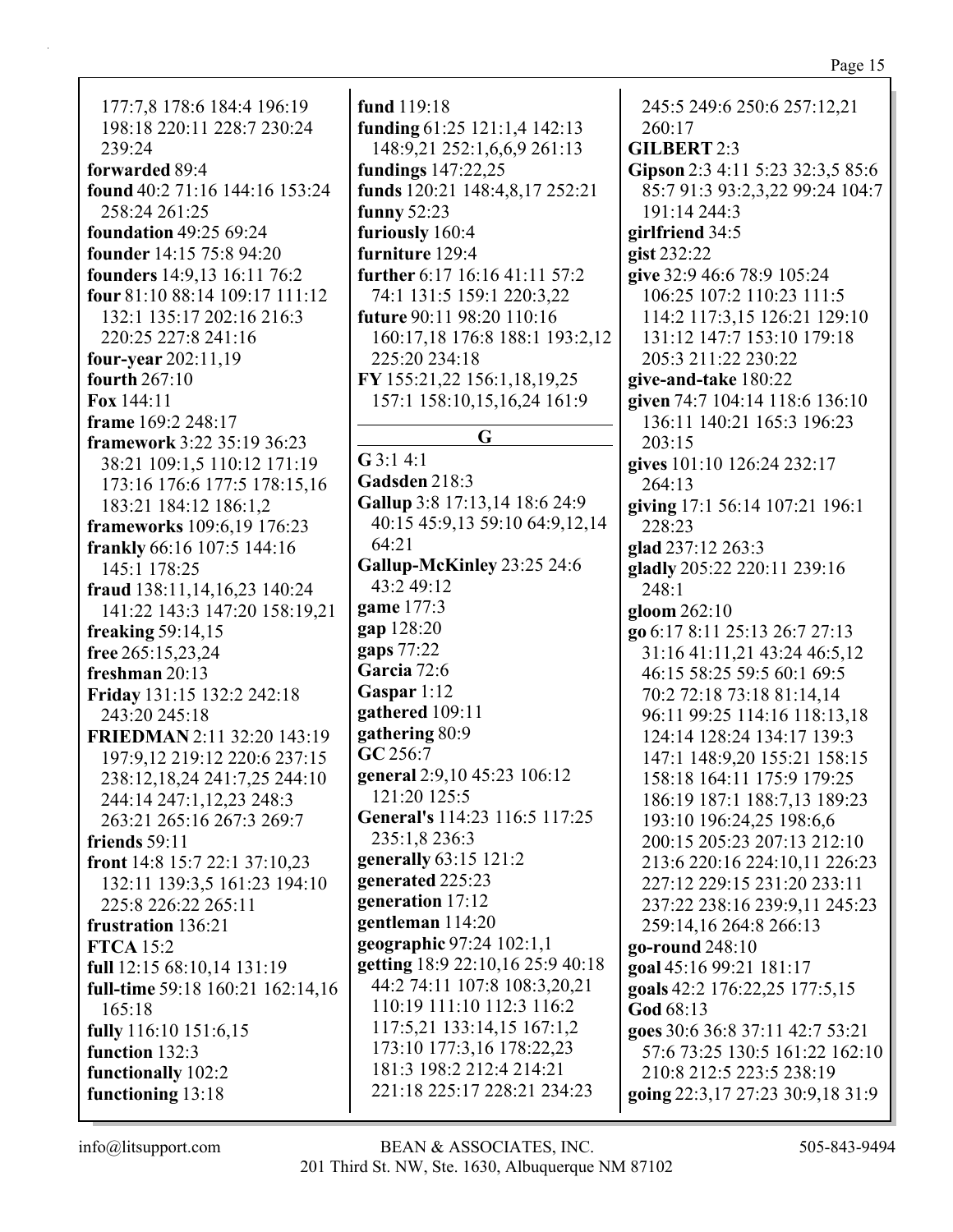| 32:13 33:22 34:14,18,20 36:17     | Google 50:6                         | grandmothers 17:8              |
|-----------------------------------|-------------------------------------|--------------------------------|
| 36:25 38:14,18 39:12,20 41:1,5    | gosh 238:20                         | grandpa $17:4,6$               |
| 41:7 43:8,17 44:4,19,20 46:18     | gotten 20:14 114:14 231:10          | grant $47:10$                  |
| 46:24,25 47:4,22 48:11 49:16      | 232:24 265:8                        | grave 90:12 164:4              |
| 50:1,16 52:4 54:12,12,13,14,16    | govern 108:17                       | great 7:24 8:5,17 15:22 31:20  |
| 54:18 55:10,19 57:17 58:12,13     | governance 3:17 27:5 39:9 42:2      | 53:13,22 54:3 55:13 57:8 59:3  |
| 58:14 59:8 60:1 61:24 63:12,22    | 126:25 127:10,11 129:8 130:6        | 86:1 104:21,25 108:3 146:23    |
| 64:16,18,25 65:6 67:19 68:5,16    | 155:17 164:24 168:15 174:9,11       | 162:6 163:14 177:23 192:16     |
|                                   | 179:21 180:1 182:20 184:1           | 204:7 230:15                   |
| 69:23 70:1,17,18,22 71:24         |                                     |                                |
| 73:24 75:15 76:9 78:6,7,14,22     | 185:7,8 187:6,11 190:1 191:11       | <b>Greek 56:10</b>             |
| 79:7,18 80:4,6 81:13,14 82:8,13   | 192:12 227:16 253:21 254:9          | Greeks 51:23 53:13 56:3        |
| 83:5 84:13 86:9 90:2,6,15 96:23   | 255:25                              | Gregory 201:22 204:24          |
| 96:24 98:18 99:25 100:6 101:9     | governing 38:23,23 87:4 107:5       | <b>Greta 255:20</b>            |
| 106:12 108:3 112:9,10 114:16      | 107:12,13 108:8,10,17 110:19        | grew 17:3,7,10                 |
| 115:20 116:1 117:12 118:3         | 111:1,6 119:21 126:4,6,12,18        | ground 256:25                  |
| 124:10 125:20,23 129:23           | 127:19,25 129:11 146:14 154:1       | group 65:2 106:3,5,21 121:2,10 |
| 132:16 133:8, 17, 20, 22 134:1, 9 | 184:14 192:9 228:5,7,16,19          | 123:10 133:11 141:17 146:5,6   |
| 135:21,22 136:1 140:1 142:4       | 256:9,16 257:20                     | 162:21 217:17,19               |
| 146:14 147:16 159:21,23 161:7     | government 15:3,4 54:2,3,4          | groups 47:6 51:2,4,19 217:21   |
| 162:5,22 163:7,8 164:5 169:15     | 127:2 128:2 129:19 263:24           | 233:24 254:8,11                |
| 170:15 171:2,23 173:24 174:11     | 264:5,9,14,23 265:3,7               | grow 64:14 101:10 234:4        |
| 175:13,14 177:9 179:8 180:25      | grad 218:13                         | growing 16:4 59:10 233:14      |
| 187:12 188:5,7,20 189:11          | grade 19:1 25:7 26:23 45:19 61:5    | grown $18:6$                   |
| 190:13 198:12 205:13 213:11       | 61:6 69:17 78:20,22 95:12           | growth 181:12 200:20,22,24     |
| 214:1,18 215:14,16 228:6,12       | 98:16 104:20 114:25 115:15          | 201:1,3 202:15 217:10,11,16,20 |
| 229:10 230:15 232:10 234:21       | 149:24 150:15 178:19 186:17         | 217:23 218:5,12 224:14,15,16   |
| 239:19,24 240:12 242:25 243:1     | 198:4,8,12 199:4,9 204:16,16        | 226:24 227:1 233:12 234:1      |
| 243:3 244:25 245:22,22,25         | 204:17 205:15,15,20 206:3           | guarantee 49:20                |
| 246:23 247:13 249:25 252:4        | 209:17 216:9 218:25 219:1,15        | guess 34:1 39:11,23 51:2 71:21 |
| 253:25 254:6 256:8,13 257:2,11    | 219:25 226:3 230:3 239:14           | 119:6 120:4 129:22 130:5,5,6   |
| 257:16 259:5,17,19 260:6 261:1    | 251:24 254:25 255:3                 | 141:9 147:18,23 187:6 201:24   |
| 261:2,3,7 263:19                  | graded $201:10$                     | 212:9 225:7 229:24 259:20      |
| Gonzales 195:12                   | grades 4:2 78:24 107:17 112:11      | 260:22                         |
| good 8:2 13:25 14:7 16:25 18:22   | 183:19 194:3,7 196:5,24 198:14      | guidance 135:3 176:24 177:6    |
| 28:4,5 29:14 30:16 33:11 34:15    | 199:17,20 201:6 203:18 204:4        | 225:21                         |
| 35:15 51:14 56:7,11 58:10         | 208:25 210:25 211:7 212:8,13        | guide 111:3,3                  |
| 61:21 62:2 65:7 71:10 80:23       | 215:20 220:17 221:17 226:21         | guys 41:4 156:17 257:13 258:16 |
| 94:17 101:10,25 107:16 110:14     | 228:18 230:2 255:2                  | gym 17:16                      |
| 111:5 120:11,13,16 133:14,18      | graduate 17:12 45:18 57:5           | gymnasium 101:24               |
| 142:2,6 143:7,13,24 144:1,4       | 209:15 224:25                       |                                |
| 154:15 155:6 157:11 161:3         | graduated 17:15 19:4 20:16          | $\bf H$                        |
| 181:13,22 182:7 192:15,16,19      | graduating 64:8                     | $h$ 29:16,17,18,20             |
| 194:19 199:22 208:20 217:4        | graduation 201:10,12,12 202:7,7     | hair $52:11$                   |
|                                   |                                     | half 57:3 114:17,25 164:14     |
| 218:22 220:9,18 223:1,18          | 202:8, 10, 11, 12, 13, 15, 19 203:6 | 169:13 199:1,2 252:18          |
| 226:13 230:13 232:2 237:14,14     | 211:12,18 215:24 216:1,5,5          | half-hour 126:24               |
| 239:4 254:16 260:21 262:9,15      | 217:9 224:19,22 255:4,8,12,13       | halfway $61:11$                |
| 262:17                            | grammar $53:12$                     | Hall 1:12 244:8 246:10         |
| goods 135:24                      | Grandma 14:13                       |                                |
|                                   |                                     |                                |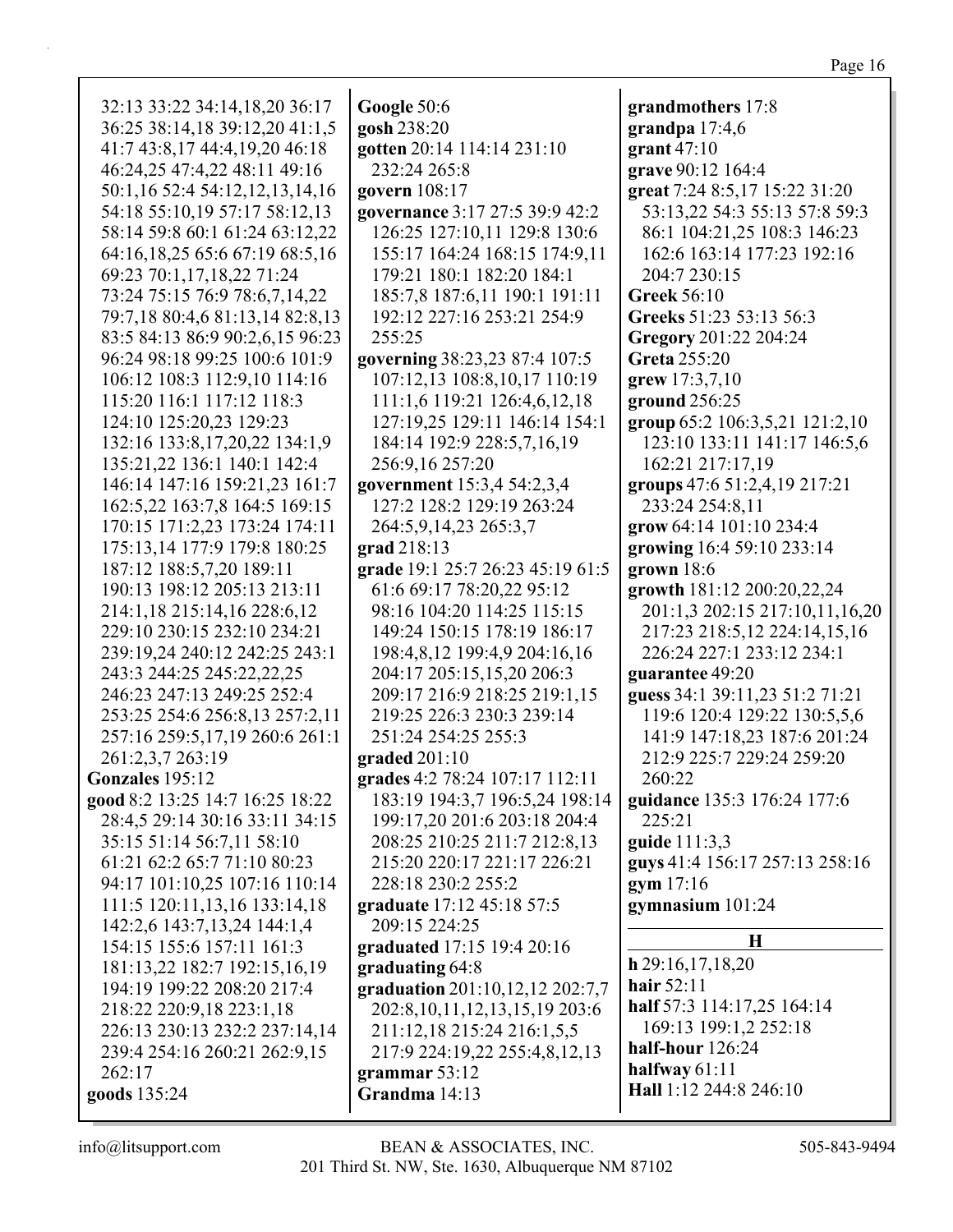**hallway** 14:12 **hand** 246:7 268:16 **hand-cut** 132:11 **handful** 68:9 204:22 **handing** 80:4 **handle** 29:1 39:13 **handled** 116:20 162:11 **handling** 123:21 178:13 **hands** 8:3,5 117:25 **hands-on** 113:18 **handy** 220:15 **hangover** 242:4 **happen** 42:14 68:6 96:24 102:7 133:16,23 136:13 163:10 182:1 226:24 **happened** 20:10 131:10 262:25 **happening** 25:18 129:1 198:7 201:25 230:16 255:24 256:11 256:23 **happens** 23:1 59:19 61:1 126:13 128:14 **happy** 15:6 16:11 97:25 137:23 162:21 168:8 177:25 220:22 225:19 253:24 **hard** 63:19 65:7,8 68:8 108:20 115:19 126:2 157:3 194:22 256:1,13 **hard-pressed** 243:7 **harm** 187:21,22,24 **harmony** 30:6,20 **harping** 52:1 **harsh** 54:7 **HB** 252:21 **he'll** 58:3 153:21 **head** 87:5 112:19 130:15 131:8 **headline** 194:9 **Headquarters** 113:10 **heads-up** 107:21 110:23 **healing** 30:6 **health** 46:22 112:13 142:15 **hear** 16:2 30:24 51:12,14,25 62:20 67:4,5 120:10 138:1,6 143:16 210:21 218:14 231:19 233:23 250:14 253:25 256:10 **heard** 10:9 167:24 210:20 229:7 249:25 250:19 261:23 **hearing** 9:7 10:10 11:1 15:13 25:10 32:6 45:6 62:25 65:1

66:7,22 67:4,22 68:2 71:24 73:7 78:15 80:21 81:6 82:7 90:24 104:21 229:17 **hearings** 9:3 82:15 237:17 **heart** 52:22 262:7 **heartburn** 178:11 **heartening** 228:15 **heavy** 64:18 **heels** 17:15 **held** 82:24 113:12,15,16 152:10 245:9 268:12 **help** 22:20 32:17 35:3 49:25 50:11 56:16 59:20 66:14 67:15 69:25 86:1 113:24 126:2 130:19 143:15 146:2,3,9 150:3 159:1 159:23 180:10 230:6,24 231:6,7 231:9 232:6 253:4 258:7 **helped** 161:4 **helpful** 266:8 **helping** 132:25 133:4 228:22 **helps** 160:13 **herd** 138:3 **hereunto** 268:15 **Hernandez** 155:15,16 157:19 159:9 162:15 164:16,20 165:11 **Hey** 59:22 60:2 64:4 **high** 13:18 17:12,13,14,15 20:13 22:1 24:9 46:14 47:1,1 65:11 139:17 156:25 195:24,25 196:6 200:20,23 202:9 215:23 218:2 261:24 **high-performing** 233:8 **high-profile** 162:5 **high-risk** 251:17 **high-school** 196:13 216:4 **higher** 233:11 251:17 256:7 265:23 **highest** 224:15 **highlight** 105:9 **highlighted** 220:2 **highly** 158:3 **Hillsdale** 29:4,11 48:22 50:14,20 53:22 67:9,15 69:14 80:22 **Hillsdale's** 67:19 **hire** 27:23 79:8 132:8,10 **hired** 166:7 **hires** 58:17 **hiring** 26:21 35:10 106:11,20

160:11 **Hispanic** 54:21 64:11,18 **historical** 57:5 215:4 **historically** 229:5 **history** 21:11 48:3 50:23 52:8 56:19 **hit** 153:20,24 233:15 **hold** 16:24 38:19 67:20 131:24 169:10 186:22 **holiday** 241:24 **holidays** 140:6 241:13,14 **home** 23:13 44:3 53:17 168:13 195:13 231:20 **home-schooling** 64:20,21,22 **honest** 81:5 136:3,4 243:6 249:4 **honestly** 36:5 61:14 171:25 203:4 **honor** 7:24 210:7 **hope** 15:23 24:1,8 35:6 60:12 62:16,18 110:14 115:4,8 116:23 142:18 149:20 150:14 157:17 167:16 172:14 192:25 193:17 209:25 227:15 250:10 257:9 258:5 **hoped** 114:21 **hopeful** 61:7 **hopefully** 61:11 107:22 249:21 251:8 265:19 **hoping** 99:17 100:25 153:19 156:14,23 254:6 **hot** 17:16 266:1 **hotel** 248:24 249:6,19 263:23 264:2,4,7,13 **hotels** 264:23 266:9 **hour** 114:17 169:13 229:10 **hours** 166:1,10,12,17 **house** 108:19 **Hozha** 84:10 **hozho** 3:8 10:11 12:9,18 14:9 29:13,19,24 30:1,4,7,7,9,15,15 30:20,20,25 56:9,10,12 63:21 84:11,12 **HR** 77:19 **huge** 25:8 115:2 165:18 263:17 **Huh** 51:13 225:15 226:14 **humanity** 54:23 **hundreds** 165:22 **husband** 39:2 **hype** 162:4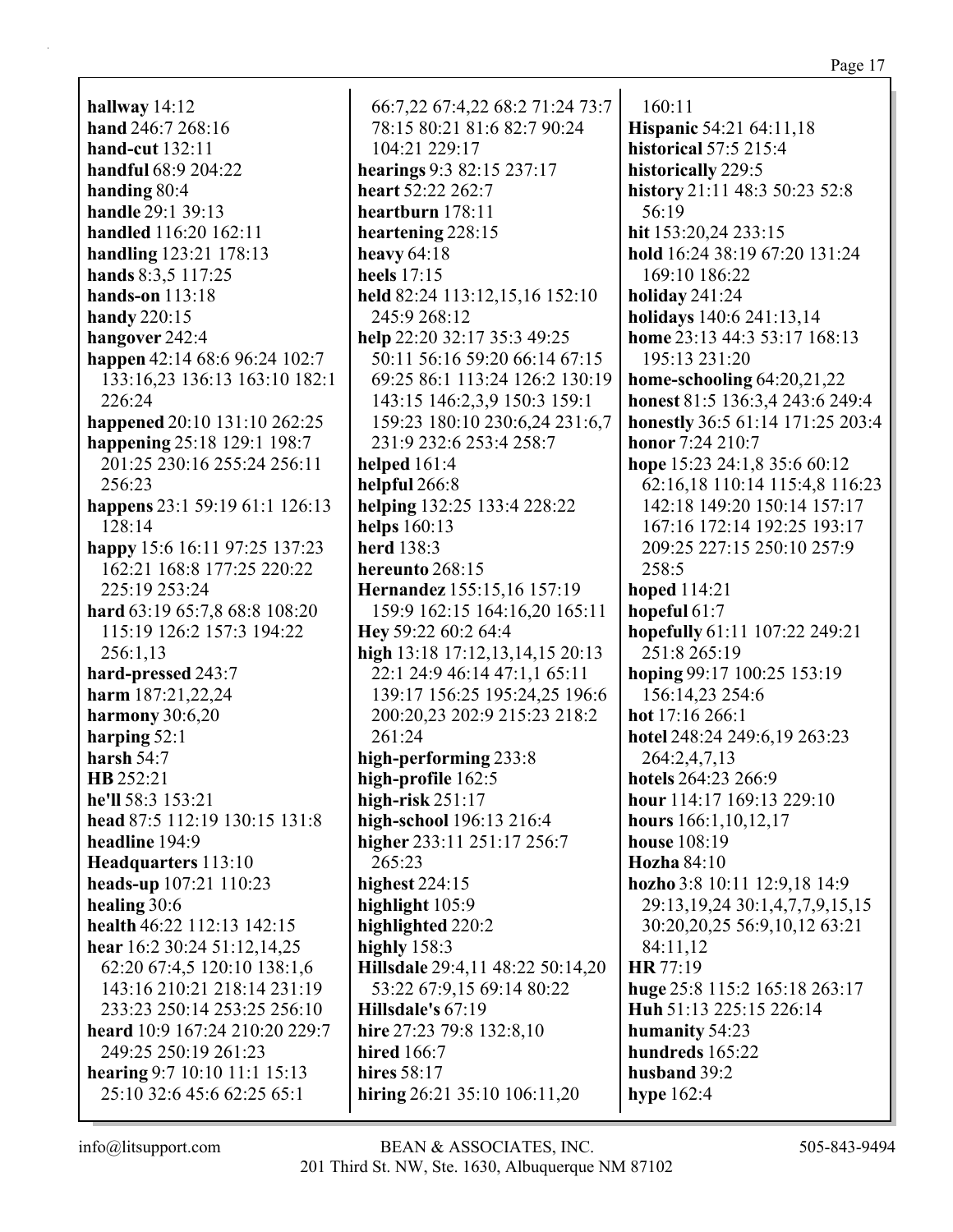**hyper-aware** 159:25 **I i.e** 83:24 **ID** 266:5,6,11,19 **idea** 53:5 54:9,11,20 56:10,18 59:8,14 61:13 71:10 138:19 174:19 **ideal** 44:16 102:1 **ideas** 124:1 215:21 **identified** 12:25 125:15 141:23 176:8 **identifies** 120:1 **identify** 36:21 58:22 135:1 143:11 155:10 193:1 **identifying** 133:2 **ignore** 187:1 **ignored** 214:15 **III** 58:7 68:18 **Iliad** 54:15 **illegal** 17:5 90:3 **image** 232:6 **imagine** 38:11 **immediate** 145:2 147:8 179:10 **immediately** 121:9 132:6 150:20 **imminently** 170:23 **impact** 35:12,13 78:22 261:2,3 262:21 263:4,9 **impacted** 219:15 238:23 239:7 **implement** 49:25 71:20 180:24 180:24 **implemented** 19:22 124:3 158:9 **implementers** 215:10 **implementing** 48:10 71:14 193:8 **important** 18:4 27:22,24 33:21 34:4,20 37:5 40:6,7 43:17,21,24 44:1 47:20 49:14 56:5 57:12,13 98:22 116:16,18 145:20 149:3 156:6 157:15 161:6 170:9 201:1 215:19 251:22 254:25 258:2 259:10 **impossible** 79:6 **impressed** 56:18 **impropriety** 141:18 **improve** 111:6 126:17 **improved** 73:5 201:14 **improvement** 151:16 173:23 174:19 178:17,18 184:13

186:16,23 **improvements** 213:4 **improving** 181:5 255:7 **in-town** 38:5 **inadequate** 83:13,24 87:10 91:7 91:15 92:1 **inappropriate** 28:18 148:14,14 **inappropriately** 148:11 **include** 76:13 84:5 94:6 119:15 198:14 242:17 **included** 21:14 159:15 178:16 185:5 196:20 199:17 209:19 217:3 250:21 **includes** 105:11 199:4 **including** 87:4 **incomplete** 67:6 71:10 81:14 83:12,23 87:2 89:7 91:1,7,15,25 94:4 **incorporating** 256:4 **increase** 152:12 160:13 172:24 221:15 **increased** 95:11 205:18 230:2 261:1 **increasing** 209:4 **incredibly** 15:13 40:7 74:8 157:3 159:16 **index** 12:23 72:2 76:21 **Indian** 14:9 18:21,25 24:4 31:8 52:9 53:18 248:19 262:22 **Indians** 34:10 **indicate** 7:16 9:16 10:3,22 11:9 11:20 12:6 164:2 171:16 172:4 176:13 189:21 190:11 203:1 267:12 **indicated** 22:15 168:5 **indicates** 9:10,13,25 10:19 11:5 11:17 12:3 53:1 94:10 138:11 146:7 153:1 210:2,4 217:14 251:2 **indicating** 227:21 **indication** 140:23 147:24 **indications** 139:23 **indicative** 131:7 **indicator** 210:12 224:22 225:4 **indicators** 125:6 **individual** 18:1 58:22 90:14 184:14 208:16 236:17,21 239:6 **individuals** 79:20 130:7

**inflated** 156:4 **influence** 63:21 70:1 **inform** 131:15 **informal** 259:9 **information** 76:14 99:8 107:15 108:21,24 109:9,11,15,18 110:7 110:11 111:9,25 112:3 113:1,3 115:7 116:24 134:8 145:3 146:10 147:4 149:12 153:11 168:8 169:19 172:24 173:1 178:2 181:4 182:12,16 194:19 205:22 215:12,13 220:12,13 237:3,7 257:8 262:23 263:7 **informed** 111:9 149:16 **infrastructures** 23:13 **ingrained** 16:9 **inherited** 131:8,9 132:24 **inheriting** 167:7 **initial** 117:13 201:6 223:16 **initiated** 253:14 **initiative** 19:3 35:1 48:9 49:23 50:5 **initiatives** 255:21 **input** 9:3 10:10 15:8,12 24:15 66:7,22 67:3,22 71:24 78:15 80:21 81:6 90:24 237:16 245:23 **inputs** 74:7 **ins-and-outs** 127:3 **insofar** 215:20,21 **inspection** 102:8 **inspections** 102:11,14 **inspire** 54:24 **instance** 47:10 203:25 222:9 **instructional** 150:21 229:21 **instrumental** 158:7 **insufficient** 67:7 71:11 81:15 **insurance** 14:24,25 260:25 **insuring** 23:1 221:20 **integrate** 55:19 56:24 **integrating** 56:13 256:4 **integration** 55:2 59:19 **intend** 13:22 59:4 145:6 **intending** 53:15 **intense** 57:9 **intent** 110:25 145:15 217:23 **intention** 98:12 **interact** 18:23 258:1 **interacting** 37:18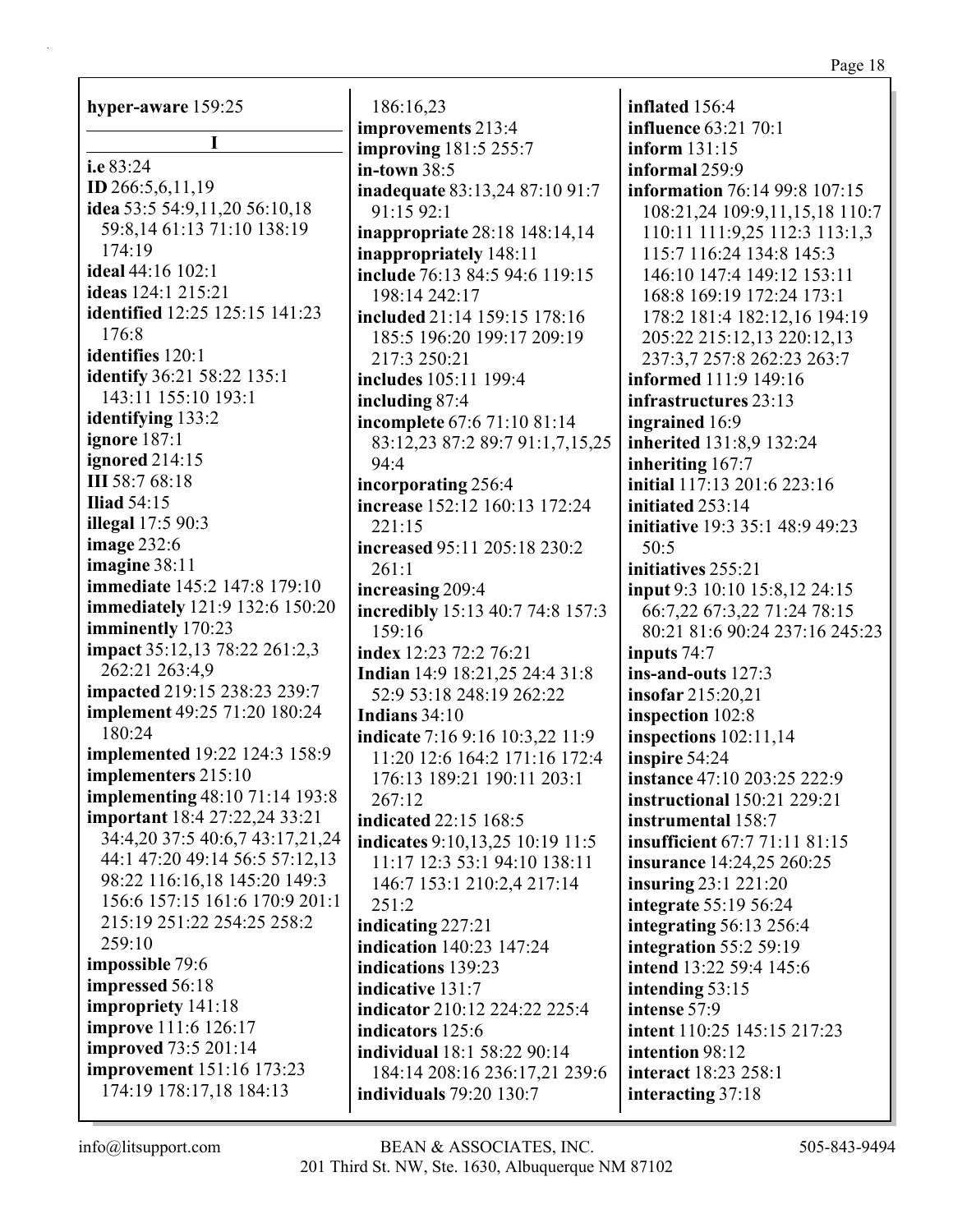| <b>interest</b> 25:19 26:10 33:19 35:2                                                                                                                                                                               | 214:21 249:6,8,17 263:17                                                                                                              | jump 76:24 221:4                                                                                                                                                                       |
|----------------------------------------------------------------------------------------------------------------------------------------------------------------------------------------------------------------------|---------------------------------------------------------------------------------------------------------------------------------------|----------------------------------------------------------------------------------------------------------------------------------------------------------------------------------------|
| 42:11 121:16 151:22                                                                                                                                                                                                  | <b>issued</b> 135:23 228:18                                                                                                           | jumped 22:8                                                                                                                                                                            |
| interested 8:20 26:6 33:24 61:9                                                                                                                                                                                      | <b>issues</b> 8:22 20:15 35:20 42:17,20                                                                                               | June 9:5,21 96:22                                                                                                                                                                      |
| 63:25 64:3,4 65:3 68:19 80:19                                                                                                                                                                                        | 65:9 71:17 73:3 107:21 109:12                                                                                                         | Justice 14:19                                                                                                                                                                          |
| 102:12 112:4 126:16 204:3<br>253:15 254:1<br>interesting 217:12 226:8<br>interim 145:22 263:15                                                                                                                       | 121:3,4 125:13,22 127:12 135:3<br>141:24 142:9,16 150:13 156:3,8<br>157:1 159:19 161:22 163:4,16<br>165:22 180:23,25 199:19           | Justin 94:19,19 96:14 99:4,18,23<br>100:2,5,11,13,19,21 101:4,7,13<br>101:22 102:10,17 104:18,23                                                                                       |
| internal 121:2,10 125:23 133:15                                                                                                                                                                                      | 211:21 212:5 253:19                                                                                                                   | K                                                                                                                                                                                      |
| 136:2 139:1 145:23 157:21                                                                                                                                                                                            | <b>Istation</b> 176:20 177:24 178:4                                                                                                   | K 2:10 25:17 26:17 28:8 183:19                                                                                                                                                         |
| 159:2 173:2                                                                                                                                                                                                          | 179:8, 10, 16 180: 15, 23 181: 1, 11                                                                                                  | K-2 176:21 193:5                                                                                                                                                                       |
| <b>internally</b> 120:17 157:6                                                                                                                                                                                       | 183:19 184:2 192:13 193:4,5                                                                                                           | K-377:8 119:17 121:1,12,14,19                                                                                                                                                          |
| <b>Internet 49:19 50:6 203:19</b><br>interpretation 198:4<br>interrupt 157:9<br>interrupted 137:18                                                                                                                   | 198:18<br>item 12:8 94:12 99:10 105:7<br>119:8 153:8 178:14 234:21,22<br>itemization 127:18                                           | 148:9<br>K-577:978:7199:1<br>$K-8$ 77:9,13 78:7,18<br>K-through- $861:4$<br>K-to-8 60:15                                                                                               |
| interval 164:18<br>interview 135:1<br>introduce 7:24 14:1 144:7<br><b>introduction</b> 3:4 7:8,20 107:12<br>invalid $211:23$                                                                                         | items 113:25 177:14 178:13<br>192:22,23 260:25<br>${\bf J}$<br>J 3:16 4:9 122:9 123:17 125:22                                         | <b>KARYL2:4</b><br><b>Katherine 4:9</b><br>Katie 2:8 8:13 184:24 202:25<br>204:14 222:6 224:5 234:19                                                                                   |
| investigate 116:8                                                                                                                                                                                                    | 138:9 153:4,9 154:21 155:2,13                                                                                                         | 256:12                                                                                                                                                                                 |
| investigated 116:5                                                                                                                                                                                                   | 167:22                                                                                                                                | <b>Katie's 229:2</b>                                                                                                                                                                   |
| investigation 119:10 144:22                                                                                                                                                                                          | janitor 46:11                                                                                                                         | keep 47:20,21 129:11 146:9                                                                                                                                                             |
| 145:14                                                                                                                                                                                                               | January 8:9 66:11 99:20 100:3                                                                                                         | 150:14 167:7 173:13 199:11                                                                                                                                                             |
| investigations 143:6                                                                                                                                                                                                 | 100:25 248:22 249:22                                                                                                                  | 233:14 234:18 244:16 250:1                                                                                                                                                             |
| invite 257:15 258:3                                                                                                                                                                                                  | Jeff 2:4 175:21 184:18                                                                                                                | 253:25                                                                                                                                                                                 |
| invited 26:2                                                                                                                                                                                                         | <b>Jefferson 54:4</b>                                                                                                                 | keeping 168:7 263:11                                                                                                                                                                   |
| invoice 120:24 135:15 136:5                                                                                                                                                                                          | <b>Jemez</b> 262:23                                                                                                                   | <b>Kelly</b> 253:8                                                                                                                                                                     |
| 139:13 140:19 148:12                                                                                                                                                                                                 | Jennie 4:10                                                                                                                           | <b>kept</b> 128:8                                                                                                                                                                      |
| invoices 132:18 135:17 136:10                                                                                                                                                                                        | jeopardy 133:8                                                                                                                        | key 87:6 210:12                                                                                                                                                                        |
| 140:10,23                                                                                                                                                                                                            | job 1:25 26:3 58:3 87:5,5 142:2                                                                                                       | kid 64:4,5 204:2 232:25                                                                                                                                                                |
| involved 19:6 42:11,16 45:11                                                                                                                                                                                         | 154:15 212:25 234:6 268:25                                                                                                            | kids 14:13 18:7 24:4,5,10 43:24                                                                                                                                                        |
| 50:14 55:3 130:17 159:14 164:5                                                                                                                                                                                       | 269:2                                                                                                                                 | 44:2 45:18 46:5,9,10,10,11,13                                                                                                                                                          |
| 259:8                                                                                                                                                                                                                | <b>John 262:2</b>                                                                                                                     | 47:2 54:24 56:14 59:13 61:3,5,6                                                                                                                                                        |
| involvement 152:15                                                                                                                                                                                                   | <b>Johns</b> 35:1 53:3                                                                                                                | 61:8,17 64:8 72:8,24 73:1 86:1                                                                                                                                                         |
| involving 8:22                                                                                                                                                                                                       | join 153:19,19 257:10 258:6                                                                                                           | 194:21 195:2,5,22 199:1 200:1                                                                                                                                                          |
| Irish $14:10$<br>irresponsibility 141:14<br><b>IRS</b> 124:18<br><b>island</b> 223:14                                                                                                                                | Jones 143:13,15,18,24 144:1,5<br>145:24,24,24,24 146:17 148:22<br>150:16 151:20 152:1,8<br><b>Joseph 253:9</b><br>Jot 65:14           | 202:22 203:23 214:8 216:3,20<br>216:21 217:13 230:4 232:23<br>257:5<br>kind 17:16 26:6 30:24 36:16 40:4<br>41:22 43:9 46:18 47:19 48:17                                                |
| <b>Isleta</b> 265:25<br>issue 36:4 45:14 62:3 69:6 71:25<br>72:18 78:25 81:1 90:1 99:12<br>130:1 137:10 138:14 152:3<br>155:25 157:5 158:16 163:9<br>165:24 167:13 179:9,10 209:10<br>209:10,20 212:5,6 213:13 214:3 | jotted 193:3<br>Judeo-Christian 51:5,17<br>judge 210:5 212:12<br>judgment 58:14<br>Judicial 141:2<br>July 10:24 11:11,23 97:13 253:13 | 48:19,23 50:13 52:13,13,15<br>54:10 60:18,25 61:14 69:23<br>76:11,24 78:8 80:8 102:1<br>105:22 107:11,12 111:3 114:16<br>126:23 138:18 149:16 151:21<br>163:4 164:25 168:5 169:1 175:7 |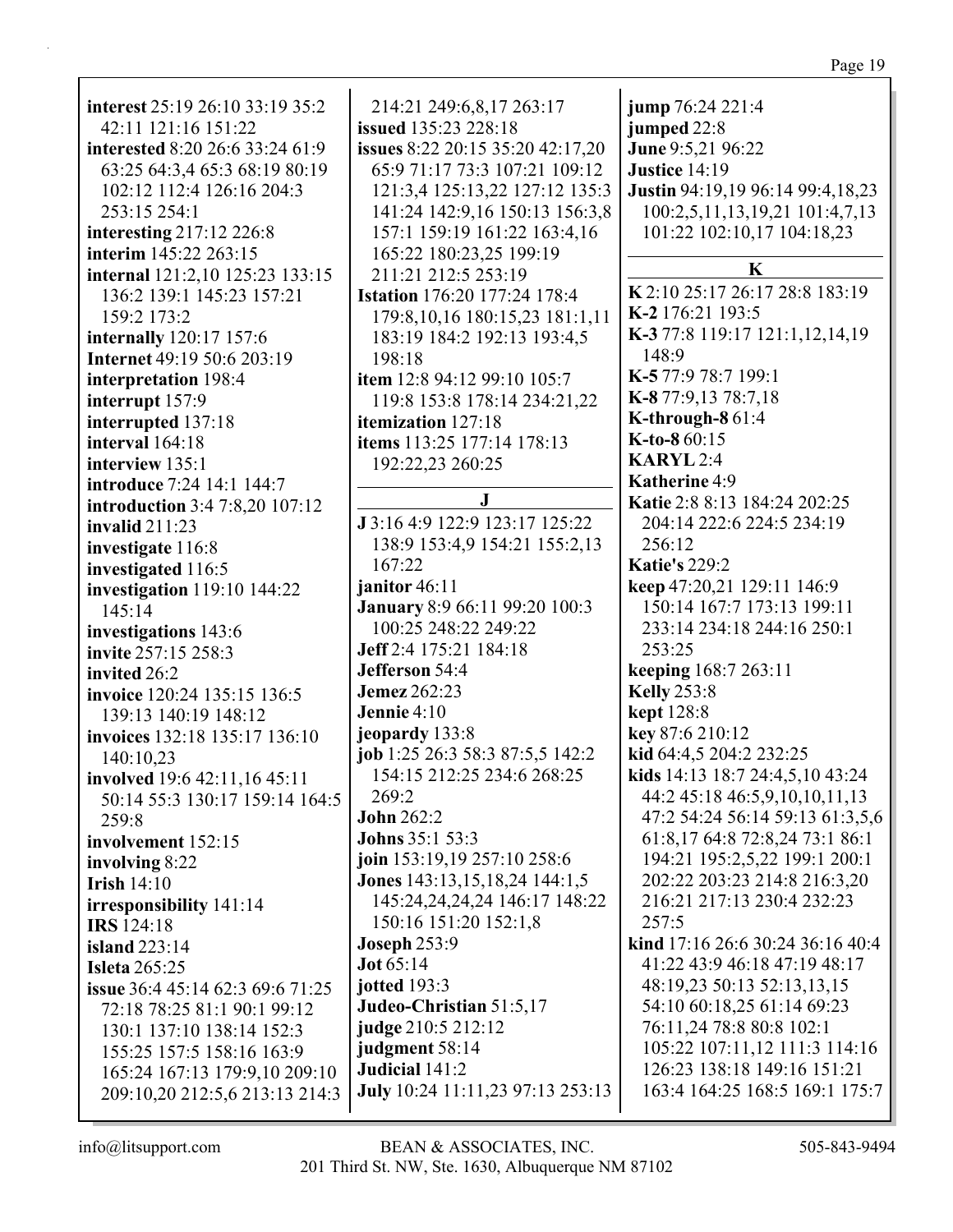# Page  $20\,$

| 177:19 179:4 180:9,17,21,22            | 231:9,13,15 233:3,5,8,10             | 167:11 234:23 250:6                   |
|----------------------------------------|--------------------------------------|---------------------------------------|
| 204:7 212:4,25 229:16 232:21           | 235:15,19 236:23 238:1,5,5,8         | lately 39:25 122:7                    |
| 238:2 241:14 248:11 250:8              | 239:1,4,17,19,23 241:11 242:2        | latest 69:16 149:24                   |
| 251:16 265:18                          | 243:18,22 244:24 245:16              | Latin $34:22$                         |
| kindergarten $25:660:20$               | 247:11,17,24 248:8,11,18 249:8       | laughing $51:2$                       |
| kindly 203:18                          | 249:13,21 250:14 256:11,12           | law 8:5 27:12 122:12 213:10           |
| kinds 128:10 231:4 252:7 256:9         | 258:20 259:23,25 260:2,7,7           | lawsuit 214:16,18                     |
| knew 59:10 66:2 84:12 96:7             | 261:6,8,19,23 262:9,25 263:16        | lawyer 16:19 27:14                    |
| 105:23 127:5 154:3 183:9               | 263:17 264:12 266:10,11              | lawyers 27:17 58:24 86:2              |
| know 5:6 8:2 19:19 22:24 23:1          | knowing 40:14 128:18 159:5           | lay 171:1 246:21                      |
| 25:4 26:6 27:3,3,12,16,17 28:8         | 167:1 180:8 211:6                    | lead 6:11 17:22                       |
| 28:18,22 29:2,5,15 30:13 32:16         | knowledge 29:11 48:2 49:4,5,7,8      | leader 146:23                         |
| 33:2 34:19 35:10 36:9,21,23            | 49:21 50:1 64:1 69:9 83:14           | leaders 194:6                         |
| 37:16,22 38:2 39:6,18 41:18            | 91:16 101:20 134:8 154:12            | leadership 90:13 151:1                |
| 43:19 45:5 47:18 48:3 49:7,10          | 226:14                               | leads 215:23                          |
| 49:16 50:18,20,23 51:6,12,18           | known 18:12 22:23 40:19 84:9         | LeAnne 88:24 90:1                     |
| 51:18,20,24,25 52:1,3,4,5,7,13         | 129:16                               | learn 27:5 28:5 29:1 47:22 52:17      |
| 52:16 53:17 54:2 55:8,8 56:1           | knows 27:24 34:9 36:15 42:13         | 54:13, 14, 16, 18, 18 62: 20 64: 5, 5 |
| 57:3,4,10 58:8,25 59:2,22,25,25        | 44:1 61:12 165:17 249:14             | 70:22 172:15 209:5,6,6 224:18         |
| 60:2,20 61:11,15 62:2,4,21             |                                      | 227:9                                 |
| 63:20 64:24 68:1 69:7,19,19            | L                                    | <b>learned</b> 21:8 111:23            |
| 70:22 72:3 73:13 74:11,14 75:4         | L 83:18 91:20                        | Learner 38:9                          |
| 77:1,8,13,21 78:6,25 79:2,10           | La 3:15 119:9,11 120:23 125:5        | <b>Learners</b> 35:24 37:2,8,14,21    |
| 80:10,18 81:7,13 82:6 88:20            | 125:17 129:23 134:2 135:13           | learning 27:6 49:15 56:3,3,4,6        |
| 89:16 90:2,10 95:17 96:7,7 98:4        | 136:10 137:16 138:7 141:8            | 119:11 129:16 142:4,8,15 144:7        |
| 98:21,24 99:2,6 111:20 112:19          | 144:6 150:18                         | 194:22                                |
| 113:23 115:4,20 116:4,10,17            | lab 231:6                            | lease 95:5 96:16,23 97:11,14,15       |
| 117:24 118:3 122:11,12,13,16           | label 233:3                          | 97:16 99:3,24 100:3                   |
| 122:16 127:1,16 128:11,16,17           | laboratory 230:10                    | leases 115:23                         |
| 128:18 130:2 134:1,14 137:5,6          | lack 23:13 40:3,3 126:5,11           | leasing $12:24$                       |
| 137:7 139:20,24 141:11,20              | 130:10 141:18,20 209:5               | leave 130:24 144:21 149:10            |
| 145:16,17 147:15 149:8,18              | lacking 47:7                         | 186:24 267:13                         |
| 150:4,8,9,10 151:21 152:7,10           | $\log 202:4,20$                      | leaves 68:3 223:14                    |
| 152:13 153:25 154:16,18 156:5          | Lane's 61:15 82:7                    | leaving $187:22,24$                   |
| 156:13 159:9 160:8 162:24              | Lange 2:9 7:23 8:18                  | led 154:9 156:10                      |
| 164:13 165:7,20,25 167:18              | language 20:1 23:17,18 31:7          | left 14:15 23:20 49:24 114:20         |
| 175:8 177:24 178:1 180:6,12,15         | 35:23 37:1,8,13,15,21 52:12          | 214:1,2 216:12,23 233:17              |
| 180:15, 16, 21, 23 182: 25 183: 4      | 58:20 95:15 177:17,20 178:6,16       | 255:14 267:2                          |
| 183:10 193:18,20 195:2,11              | 179:13, 15, 22 186: 7, 15, 24 187: 8 | $leg\,46:7$                           |
| 198:21 201:9,10,16,17,25 204:1         | 198:19 251:8                         | legal 38:24 39:2,9,17 42:7,14,17      |
| 204:13 206:11,14 208:3,19,24           | large 17:4 19:11 64:20 72:21         | 42:20,21 187:23 252:25                |
| 209:1,20,25 210:8,8,11 211:20          | 148:16,16 149:25 171:23,25           | <b>legally</b> 81:24 187:20           |
| 211:25 212:2,3,4,6,19,20,20,20         | 177:9 203:25 204:8                   | legislative $264:16,19$               |
| 212:24 213:3,6,24 215:14 216:2         | larger $206:4$                       | legislator 115:17                     |
| 217:17 218:8 223:19 224:10             | Las 111:20 123:25 158:12 164:22      | legislator's 115:17 116:3             |
| 225:5, 12, 13, 15, 21 226: 4, 6, 7, 13 | 197:20 218:4                         | legislators 263:5                     |
| 226:25 227:20,23 228:14,24             | late 5:3 20:11 21:21 110:21          | Legislature 249:5,11 252:3            |
| 229:18,19 230:1,5,10,14,16             | 153:12 156:16,17 158:11              | legitimate 140:16                     |
|                                        |                                      |                                       |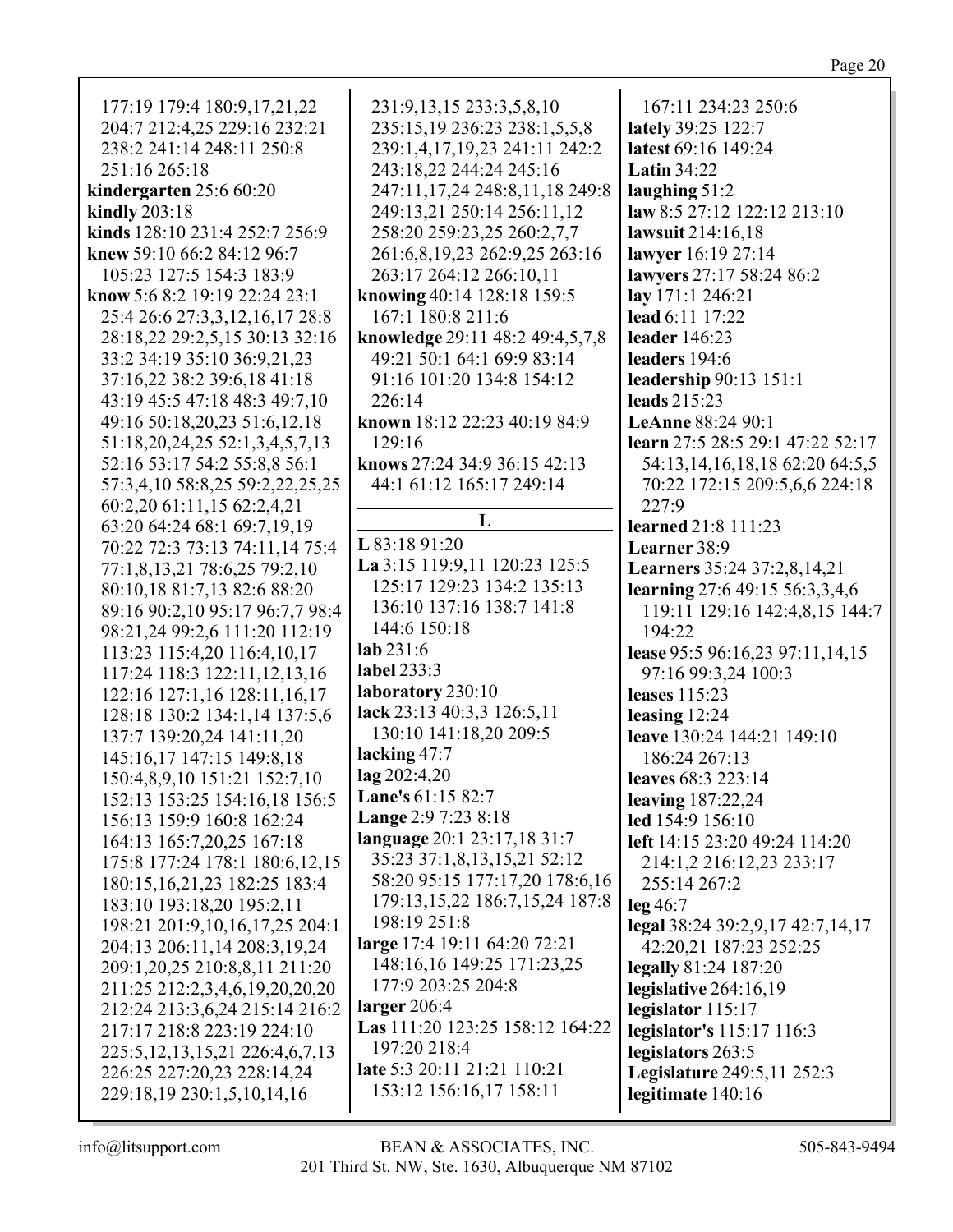| legwork $145:20$                   | literally 163:16                  | looked 18:19 25:16,17 31:15,21      |
|------------------------------------|-----------------------------------|-------------------------------------|
| <b>lends</b> 209:4                 | literature 53:8,12                | 36:6 39:18 124:17 125:19            |
| <b>Leopold</b> 157:16              | litigation 8:1 14:25              | 128:15 226:1 228:7 240:15           |
|                                    | little 10:9 16:3 17:16 22:11 32:7 |                                     |
| LESC 150:8 249:25 263:11,15        |                                   | looking 18:4,17 23:11 24:13         |
| 265:25                             | 32:19 38:16 39:19 43:14 59:13     | 26:21 29:3 30:24 35:17 37:4         |
| <b>lesson</b> 59:21                | 73:25 98:9 106:14 126:21 129:9    | 39:15 43:16 55:25 58:9 60:14        |
| let's 15:6 138:2 169:3 189:14,23   | 137:21 140:15 153:12 154:20       | 63:5 65:8 66:24 72:1 75:24          |
| 236:13                             | 156:15,24 162:12 170:8 178:2      | 79:6 82:9 95:7 96:20 97:21          |
| letter 4:2,10 9:4,20 10:8,23 11:10 | 180:15 182:2 197:7 199:6          | 98:17,22 99:8,20 105:15,18,21       |
| 12:9 20:14 95:12 98:16 107:17      | 201:18 208:14 210:9 213:1         | 107:20 121:11,12,13 124:12          |
| 119:20 147:12 163:15 168:15        | 224:10 230:18 233:4 247:14        | 125:13,23 129:4 135:10,14,22        |
| 178:19,23 187:4 191:12 204:5       | 248:19 263:25                     | 141:8,13 146:24 152:19 166:25       |
| 219:15 221:17 228:18 234:25        | live 23:3                         | 169:2 171:1 174:14,22 201:9,17      |
| 234:25 239:13                      | living $23:5$                     | 202:21 203:21 210:24 211:7          |
| letters 29:22 239:1                | local 16:9 46:17 59:24,24,25 73:7 | 213:8 215:16 217:20 219:6           |
| letting 96:7 259:23                | 118:18,19                         | 224:12 232:21 240:3 241:4,21        |
| level 30:14 45:19 47:3 58:7 67:25  | locally 16:9 33:22 35:10 151:2    | 242:15,16,22 256:7                  |
| 68:18 69:18 138:12 195:24          | locate $13:22$                    | looks 20:17 125:1 126:1 224:18      |
| 196:13 216:4 226:3 227:4,11        | located $64:17$                   | 252:4                               |
| 256:7 258:10                       | location 95:2,8 96:17 97:20,24    | loosely 30:1                        |
| levels 151:2 227:5,12              | 98:13 99:17 101:11 103:3 108:6    | Los 95:3 103:4                      |
| LFC 213:15 259:25 260:23           | logic $53:12$                     | lose 180:20 213:11                  |
| liability 126:12                   | long 9:2 43:18 50:12 55:5 61:3    | losing 38:15 230:11                 |
| liaison 2:12 15:2 253:10 260:4     | 72:18 76:1 127:1 129:18 138:3     | loss 147:21,25 148:4,5,7,8,9        |
| Library 260:3                      | 177:19 179:23 183:2 213:6         | lost 7:13 18:9,10 38:19 97:19       |
| licensed 87:6 112:6 146:19         | 214:22 223:24 244:11 246:6        | 153:5 230:3                         |
| licensure 130:25                   | 262:10                            | lot 14:25 15:4,15,22 18:13 19:14    |
| life $63:18$                       | long-term 96:21                   | 19:19,22 20:1 21:10,13 23:3,11      |
| lifestyle 23:2                     | long-winded 16:1                  | 26:5, 10, 11 28:8, 10 34:9, 10 35:2 |
| lifetime 56:15                     | longer 98:9,13 105:21 111:23      | 35:11 40:22 44:2 46:21 49:24        |
| light $212:21$                     | 169:21,23 187:12 188:2 219:4      | 58:12 59:1 60:3,5 63:24,24          |
| <b>liked</b> 180:18                | 242:7                             | 64:19 70:15 71:14 80:25 108:7       |
| likelihood 112:21                  | look 6:25 31:6 36:9 37:14 45:12   | 108:14 111:14 122:7,11 145:3        |
| limit 60:18 101:2                  | 50:10 51:12,22,24 53:13,24        | 151:5,11 155:20 156:2,3,4,11        |
| limited 83:22                      | 66:8 71:11 82:14,15,17 104:21     | 157:1,22 160:8 161:4,22 162:4       |
| limited-scope 121:18               | 108:18 111:4 115:9 121:17         | 162:4 163:16 173:9 174:16           |
| line 19:15,15 141:7 159:23         | 123:6 125:1 128:23 129:2 135:2    | 178:10,11 181:9 183:15 194:18       |
| 171:19,24 172:5 176:6 256:20       | 135:12,15 136:1,6 149:8 157:20    | 194:19,20 195:15,22 197:22          |
| lines 32:25 99:18 110:15 149:23    | 157:21 158:14,18,20 159:2         | 198:3, 10 206: 12 211: 21 213: 14   |
|                                    |                                   |                                     |
| list 65:11 74:9 81:23 98:18        | 169:7 173:24 174:7 175:1,4        | 213:17 214:9 231:3,9,25 232:24      |
| 105:16,20 112:12 118:11            | 196:12 197:1,5,5 198:11,12        | 233:12,14,20 253:12 254:4           |
| 149:24 152:12 153:8 162:18         | 202:3,6 207:10,24 208:14,15       | 261:7 266:4                         |
| 167:22 204:13,14 206:2 219:10      | 213:7 217:5,7 220:18,24 222:15    | lots $50:19$ 253:18                 |
| <b>listed</b> 112:15,20            | 222:16 223:17 225:4,15 226:15     | lottery $60:19$                     |
| <b>listen</b> 58:16 167:12 172:18  | 228:25 231:23 236:15 238:7,10     | loudly $144:2$                      |
| listened 234:8                     | 239:23,25 246:17 247:11           | love 47:11 50:22,23 52:20 53:24     |
| listing 112:16 205:24 254:18       | 248:23 251:20 254:24 260:11       | 54:4 108:16 193:14                  |
| 259:15                             | 262:3,9 266:11                    | <b>loved</b> 49:6                   |
|                                    |                                   |                                     |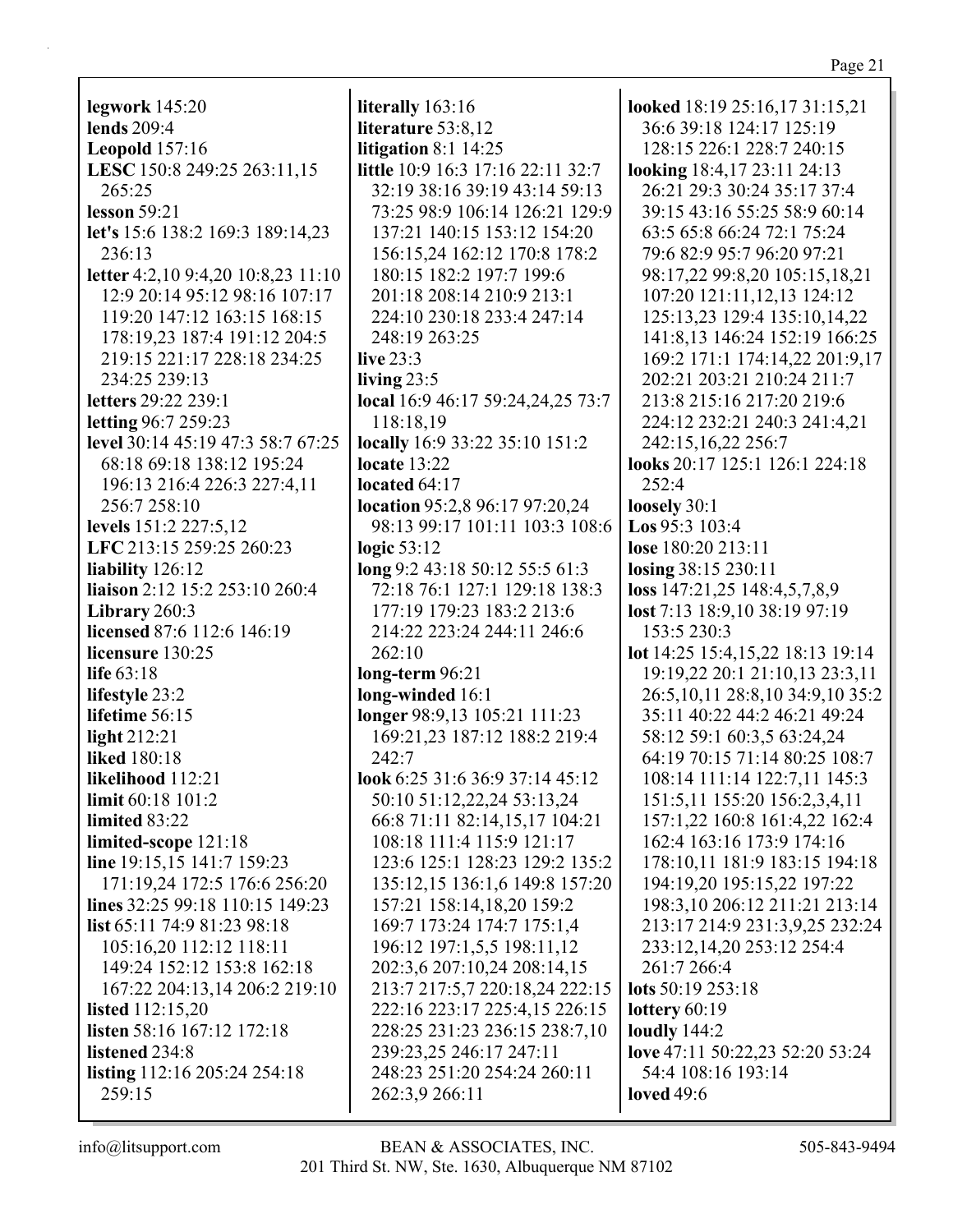| r. |  |
|----|--|
|    |  |

 $low 48:19 61:1 72:23 222:11$ low-performing 229:6 lower 38:6 47:3 178:20 219:16 **lowest** 224:17 luck 65:7 152:5 167:16 lunch 44:4 168:25 169:10,16 193:19.19 Lusk  $4:10$ luxury 166:16 M ma'am 136:23 161:10 Mabry 1:12 244:8 246:10 Madam 7:11,23 10:15 11:14 12:14 14:4.7 29:9 31:24 76:6 81:21 82:20 86:21 89:1,18 103:1 105:4 114:5,6 117:20

91:10 94:23 95:25 99:5 102:24 118:2,20 120:12,17 122:4,19 127:15 129:13 130:11 134:12 137:14 138:21 141:15 142:19 143:13 144:4,10 148:1 149:2,22 152:8 153:7 154:22 155:7,15 160:22,22 161:14,15 163:13,13 164:1 166:5,5 167:21 168:3 169:6 170:22 171:21 172:11 176:18 182:22 183:18 190:7 192:16,18 193:16,21 201:4,20 203:9,10 204:11 206:6,13 207:23 210:23 211:16 215:2 220:6,21 221:22 222:5,13 223:20 224:3 226:17 228:3 229:1 232:12 233:22 234:17 237:4,15 241:10,23 244:14 246:4,6,19 247:1,4,13 248:22 249:12 250:13 255:10,19 259:7 262:19 263:21 266:2,23 maintained 177:15 maintaining 178:8 major 196:7 214:3,3,21 majority 64:17 makers 215:9,10 making 102:8 141:20 146:9 157:6 190:20 215:11 232:23 man 21:3,9,10 30:3 management 28:3,5 145:6 162:23 164:21 manager 40:25 106:12,14 132:7

132:9 133:11 146:5 155:23 156:20 157:23 160:21 161:2,9 162:14,17,19 165:19,21 166:7,8 166:13 managers 134:24 254:9 256:17 managing  $156:12$ mandated  $213:10$ mansion 56:4 **Manuelito** 54:17,18 60:4 **MAP** 180:8,18 **March 99:11 Market 248:19.19 Marriott 265:2 MAS** 222:9 Mason 13:24 14:3,6,8 23:14,19 23:21 25:5.15 27:20 28:11 29:9 29:17 31:11 32:10 33:10 34:7 35:14 36:5,15,18,19 37:3,22 38:2 39:1,4,11,21 40:5 42:25 45:5 48:1,23 50:17,25 51:7,10 52:20 57:18 60:23 61:21 62:1 63:9 65:13 66:5 67:17 68:22 70:5,9,12,24 71:6 72:12,17 74:13,18 75:2,6,11,16,22,25 76:16 78:10 80:12 82:3,6,11,19 84:11 85:24 86:4,6,9 master's  $57:2$ materials 13:2,4 99:9 105:6,11 105:23 110:3 119:20,25 139:19 139:21,24 206:23 math 33:5 34:19 48:4,5 49:18,21 50:2 53:7 64:2 69:11 129:17 200:16 210:20 211:1,6,7 215:16 216:3 217:1 227:2.7 mathematics 47:16 matter 28:4 54:20 91:3 144:13 238:1 268:14 **matters** 145:17 204:1 **Matthews** 137:23 143:16 144:9 144:10,10 146:8 148:25 153:3 **Matthews' 258:23** McCARTY 94:21,21 104:24 McKEE 2:10 3:5 7:21,25 8:6,18 93:21,25 94:10 171:14 mean 53:10,11,13 69:23 72:10 78:7 115:23 128:5 161:17 198:5 209:21 229:13 232:5 235:19 236:17

meaning  $173:17$ means 30:5,7,7,15,19,20 53:6,7,8 56:6 152:18 200:18 218:25 219:19,19,23 233:4 measure 217:8 measures 218:13,14 mechanics 46:19 mechanisms 157:21 media 237:19 medicine  $30:2.3$ meet 12:21 13:11 87:13,16,22,25 88:5,7,12,14 107:10 125:12 248:17 259:25 260:2 263:2 meeting 1:10 5:1 9:5,8 10:24,25 15:20 42:2 111:1,3 113:12,13 149:10 169:18 173:22 174:2.24 178:7 213:16 228:4 240:12 241:6 242:17.18 243:19.24 248:9,23 260:23 269:3,4 meetings 41:9 110:20,22 111:8 126:25 146:14 150:8 164:25 174:12 192:21 193:2,12 228:7 228:17 253:17 Meets 13:9,10 87:12,14,15,18,21 87:23,25 88:1,6,8,12,13,15 member 2:4,5,5,6,6 16:5 106:21 129:11 214:7 members 7:23 16:10 18:24,24 89:15 96:14 106:6 107:13 110:17 113:9 119:22 121:21 126:4,7,12,18 127:19,25 143:14 144:4 150:17 152:9 155:7,15 168:11 227:18 237:9 250:13  $257:15$ membership 121:6 129:8 memo 154:14 156:16 memorandum 4:9 153:14 memory 140:1 mention 47:24 50:20 146:5 179:12 237:16 247:13,14  $263:10$ mentioned 47:13 50:21 57:25 80:20 81:5 96:19 162:20 193:8 194:24 201:9,17 210:14,15 mentor  $17:22$ mentorship 27:25 mess 84:13 message 262:21

 $info@$ litsupport.com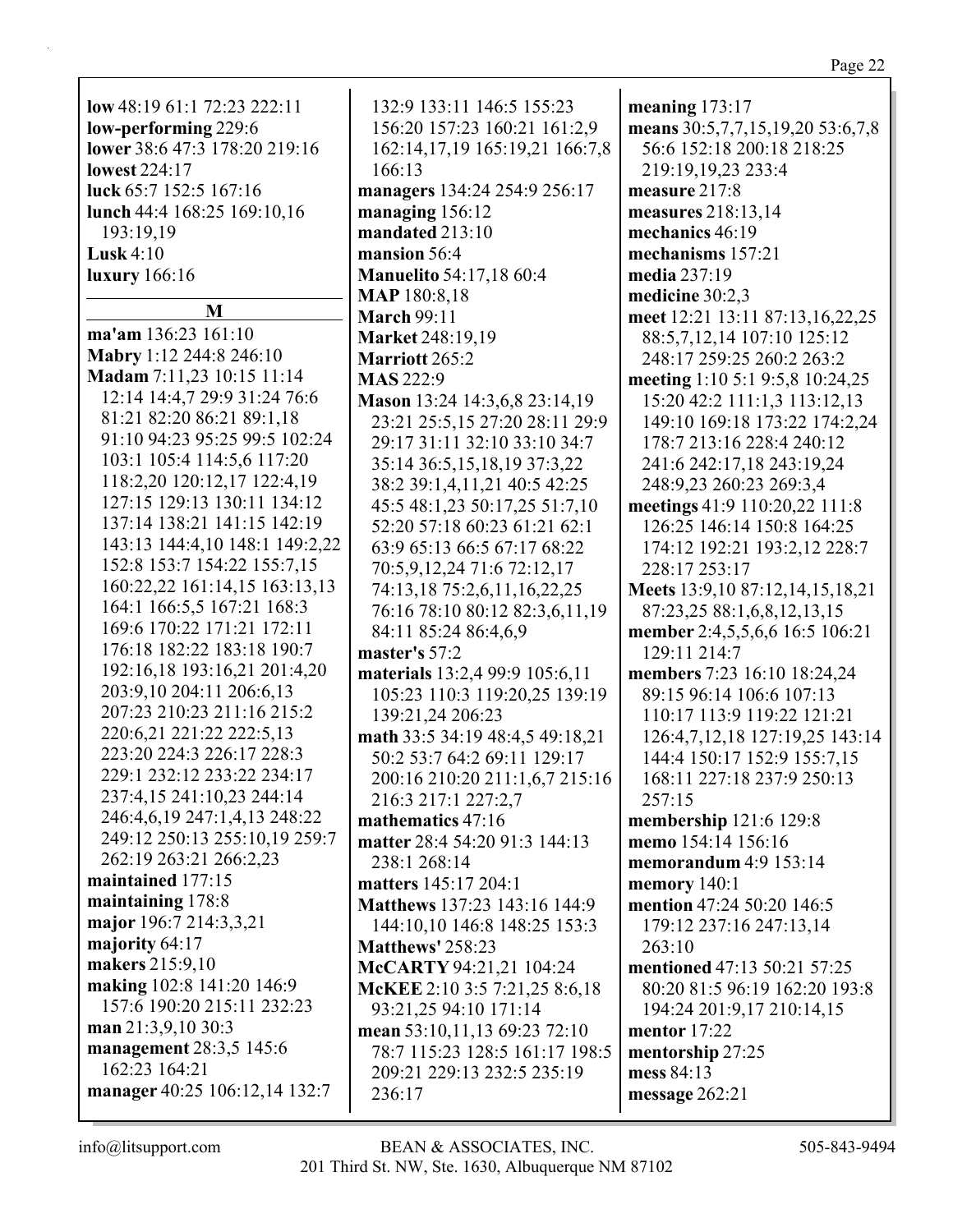**messed** 161:20 **met** 53:22 123:18 130:15 240:17 253:9 **method** 142:13 **methods** 70:19 **metrics** 109:13 **Mexico** 1:2,12,21 3:2,8,10 6:11 6:14 24:17 42:5 64:15 68:10 69:14,21 72:2,8,9 75:12,14,19 76:21 77:4 95:2,3 120:20 140:8 140:9 194:25 217:3 237:7 268:2 268:9,12,13,21 **mic** 32:14,19 **Michael** 18:20,24 22:12 132:10 **Michael's** 24:4 34:9 **microphone** 16:22 32:8 **middle** 21:15,17 56:4 150:25 193:7 196:17 241:14 **middle-school** 234:10 **midst** 163:19 **Midway** 95:1 **Millie** 2:5 249:13 **Millie's** 260:5 **million** 27:14 **mind** 61:3 91:1 137:20 159:6 165:16 199:11 234:18 **mine** 214:22 234:6 **minimum** 205:1,5 206:8 **minus** 239:15 **minute** 38:19 131:24 **minutes** 3:6 9:5,9,20 10:24 11:11 11:22 12:12,13,15 23:20 138:10 175:9 179:25 184:3,3,14 187:7 188:6 190:2 192:9,12 **miscalculated** 196:21 **misreported** 211:4 **missed** 17:24 182:11 248:2 **missing** 91:3,4 **missionary-type** 26:7 **mistakes** 41:3,3 **mix** 27:9,22 57:19 60:7 199:15 **Miyamura** 54:16 **model** 67:10 77:6 150:24 217:16 217:16,23 253:3 **modern** 20:6 **modifications** 101:16 **modify** 230:20 **mom's** 14:10

**moment** 97:13 124:14 170:4 174:23 **Monday** 131:21 156:17 197:19 **Monday-Tuesday** 245:19 **money** 22:11,16 49:24 68:20 116:2 127:13 128:24,25 129:3 133:9 134:25 148:13,17 156:12 157:6 158:18,22 160:4 162:10 163:12,18 178:10 213:12,14,15 213:18 214:10,17,19,20 **money.'** 128:13 **monitor** 27:25 37:1 59:18 **monitoring** 3:22 35:23 41:5 105:13 107:19 168:7 171:19 176:6 238:3 **Montañas** 111:20 **month** 105:23 108:4 111:13,21 128:13 129:5 133:1 156:10 168:20,22 239:22 241:13 **monthly** 168:1 192:21 **months** 17:24 98:1 102:14 107:2 113:18 117:4 132:15 163:2 225:13 234:19 **monumental** 77:19 183:14 **Mora** 89:17,22,24 **morality** 54:11 **morning** 13:25 16:25 43:20,22 44:5 94:17 98:9 120:11,13 153:14 253:9 **mother** 30:2 **motion** 7:1,6 9:8,11,23 10:14,17 11:1,4,12,15 12:1 81:20,22,22 82:23 83:1 91:10 93:14,17,20 93:20,21 95:15 102:22 170:17 170:20 171:4,10 175:22 176:2 183:24,25 185:21 188:13 189:1 189:17,25 190:6,8,12 191:11 266:22 **motions** 189:12 **move** 7:3 9:22 10:16 11:3,13,25 15:23 16:21 32:8,14 91:12 95:22,23 96:6 98:2,3,19,21 99:16 100:7 102:6 103:2,6 104:22 117:16 119:6 133:17 138:9 168:6 170:10 171:7,18 176:3 177:7 184:8 189:3 190:8 190:25 222:12 230:24 239:24 246:11,23 250:11 254:17 267:7

**moved** 94:14 95:1,18 99:12,13 106:1 111:22 **moving** 21:13 24:14 32:18 83:11 159:3 176:16,24 182:6 198:18 217:13 **Multi-national** 212:3 **multiple** 63:16 198:15 218:13,14 **music** 53:11 64:5 **mute** 234:13 **N N** 2:1 3:1,1 4:1,1 205:1 **N=41** 219:11 **NACSA** 263:12 **name** 14:8 18:11 21:9,15,17 22:24 28:15,17,19 30:22 43:22 56:9 75:9 84:5 94:18,19 140:9 143:14 144:5 155:12,16 261:12 **named** 21:1 **names** 61:9 267:4 **naming** 130:7 **narrative** 79:3 **Nation** 14:23 15:1,3 16:4 40:21 40:22 **nationally** 40:19 **nationwide** 213:23 **Native** 47:18 52:9 64:10,17 260:2 **natural** 222:3 **nature** 121:7 141:22 148:13 **nauseam** 215:17 **Navajo** 14:18,23 15:1,3 16:4 17:9 20:1,3 23:2,17 28:18,22 29:20 30:11,16,19 40:21,22 41:14,15 52:6,18 54:16,21 55:2 56:11 58:20 59:1 60:3 63:20 **Navajos** 34:10 54:19 59:2 **NCLB** 217:1 **near** 52:21 55:6 213:11 **necessarily** 31:19 52:23 53:13 55:20 62:17 63:12 105:6 172:20 236:18 263:8 **necessary** 98:13 225:21 **necessity** 128:7 **need** 6:19 7:10 12:15 16:3 18:22 22:23 23:8 24:6 27:9,9,11,12 38:16 44:3 65:6 71:22 73:5 79:22 93:14 107:15 109:18 112:5 115:9 125:15 136:7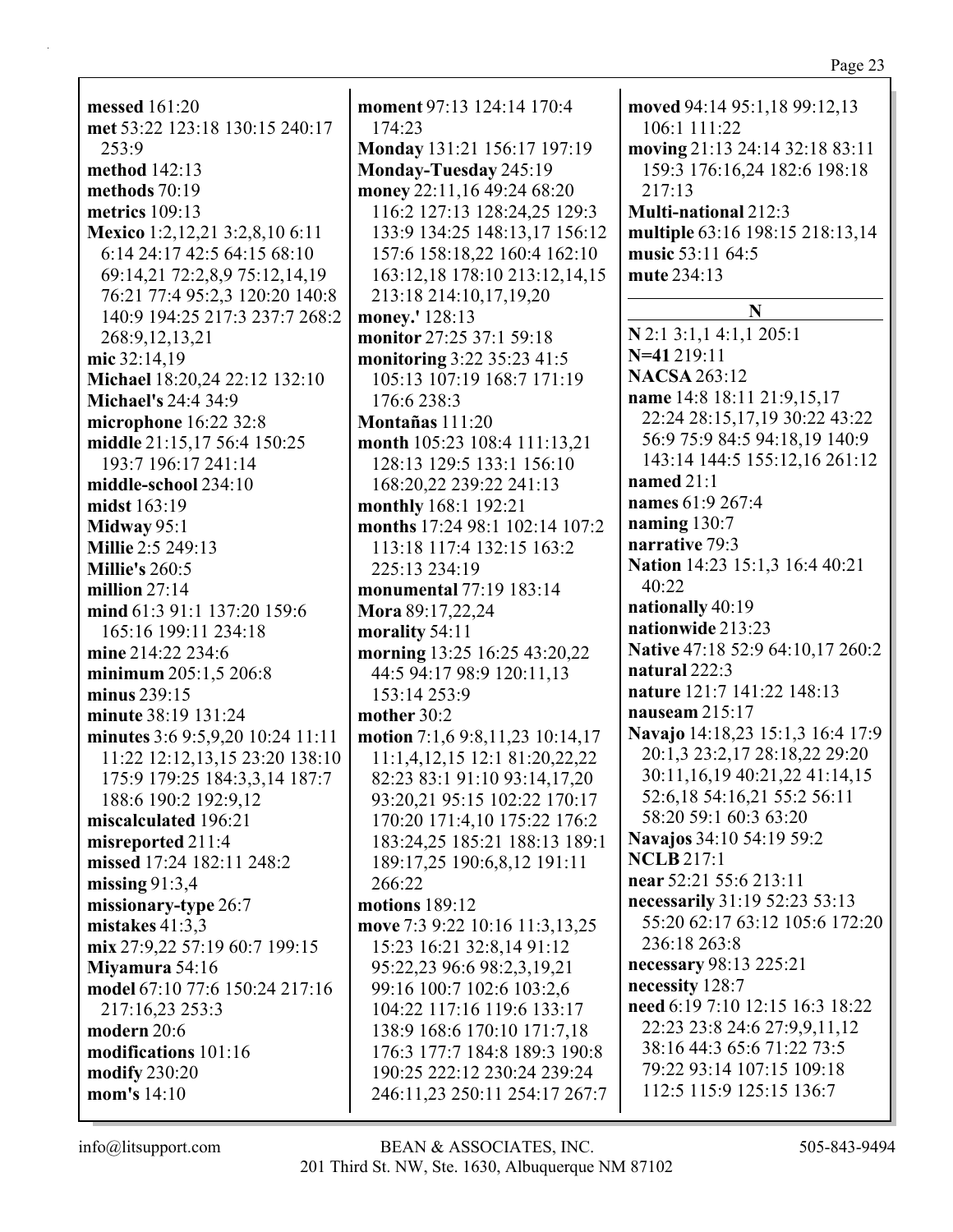| 137:10 146:10 150:3 151:11,12    | niece 26:22                      | 219:17 221:1,11,13 229:24         |
|----------------------------------|----------------------------------|-----------------------------------|
| 151:12,13 152:17 155:1 157:2     | nieces $18:16$                   | 251:21 254:8 259:24 269:2         |
| 158:5 159:24 160:17 170:5,17     | night 55:16 79:15 153:13 265:24  | numbers 47:18 60:24 78:23         |
| 173:3 174:7 180:9 183:24,25      | nine 64:9 138:24 221:2,15 250:24 | 101:2 200:15 202:14 203:16        |
| 186:14,14 188:10 189:1 190:16    | NM 1:19 268:19                   | 204:8,9 207:4 221:10 226:15       |
| 193:21 213:18 214:9 221:20       | <b>NMAPA</b> 198:15 204:20       | 261:24 263:5                      |
|                                  |                                  |                                   |
| 228:1 230:24 231:9 239:19        | <b>NMCI</b> 101:14               | numerous 65:9                     |
| 244:7 248:22 251:2 255:6,10      | NMSA 83:18 91:20                 | nursing 46:22<br>nutrition 44:2   |
| 256:10,10 257:1 259:14 260:12    | noisy 169:21                     |                                   |
| needed 57:3 93:17 98:19 110:3    | non-charter 229:6 232:4          | nuts $71:12$                      |
| 114:3 159:11,20 165:23 167:15    | non-experienced 70:18            | NW 1:21 268:20                    |
| 185:9 188:18 230:13              | non-PEC-authorized 222:18        | $\mathbf 0$                       |
| needs 29:16,17,18 81:23 107:10   | non-responsibility 141:8         |                                   |
| 108:17 115:8 129:6 169:12        | non-school-educated 17:23        | $O$ 3:1,1 4:1,1                   |
| 210:19 213:19 230:20             | norm 229:18 230:9                | obligated 186:16                  |
| negligence 158:21                | normal 193:15                    | <b>OBMS</b> 145:11                |
| negotiate 43:12 97:14            | notably 194:1 221:13             | obtain $12:20$                    |
| negotiated 176:22                | notation 220:10 254:22           | obtained 112:1                    |
| negotiations 96:15 181:9         | note 8:7 135:16 169:22 205:20    | obtaining 95:19 99:13             |
| neighborhood 64:18               | 215:25 234:24 249:23             | obvious 158:2                     |
| neighboring 77:21                | noted 150:23 171:3 184:2,13      | obviously 34:19 46:24 96:21       |
| nephew 14:17 20:12 21:1,4,9,12   | 187:7 190:2                      | 105:20 125:17 130:22 133:22       |
| 21:22,25 22:10,13,15 23:5        | notes 193:3                      | 139:10 167:13 179:19 197:22       |
| nephew's 21:14                   | notice 18:14 29:13 112:12 138:13 | 221:12                            |
| nephews 18:16 21:23              | 143:5 144:24 149:4 237:17        | occupy $101:17$                   |
| never 25:12 65:22,24 124:21,21   | 238:13,18 239:2,5                | occupying 96:25 97:6              |
| 136:14 181:19,20,21 210:13       | noticed 20:21 70:13 228:10       | occurred 22:4 119:24              |
| 249:5,8 250:14                   | notification 102:6 182:20 236:4  | October 100:11,12 240:6,8,9,11    |
| new 1:2,12,21 3:2,4,7,8,10 6:11  | 244:13                           | 240:15,20,21,21,22 241:2,12       |
| 6:14 7:9,20,25 12:8,18 13:1      | notified 105:18 132:14 133:19    | 242:20 246:13,15 247:3,9,9,16     |
| 21:16 24:17 25:8 26:22 27:2,4,7  | 237:8                            | 257:8 260:11                      |
| 27:10,14,23,24 42:5 56:22,24     | notify 99:11 110:20 235:3,4,6,11 | Odyssey 54:15                     |
| 57:19 58:16,24 60:8 64:15        | 235:21                           | off-topic $214:23$                |
| 68:10 69:14,21 70:18 72:2,8,9    | notifying 99:13 111:22 119:22    | offer 34:18 48:19 50:16 64:3 73:8 |
| 73:10 75:12,14,19 76:21 77:4     | noting 192:13                    | 92:3 108:4 235:9                  |
| 77:19 79:16 93:20 95:2,3 97:8    | <b>Notre 19:4,7</b>              | offered 50:13 108:5               |
| 97:14 100:18,24 103:3 106:8      | November 240:1,6,11,16,25        | offering 147:2                    |
| 112:1 116:1 117:7,8 120:20       | 241:6,7,9,12,21,22 242:1,10,10   | Offhand 76:19                     |
| 140:8,9 146:16,24 157:16,19      | 242:15,16 243:2 244:15 245:5     | office 114:23 116:6 117:25 121:9  |
| 170:24 175:2 177:20 180:25       | 245:17 246:13,16 252:22          | 128:4,6 142:3 150:19 165:12       |
| 193:5 194:25 195:21 217:3        |                                  | 235:1,8                           |
|                                  | nowadays 17:5                    | offices 22:6 40:17                |
| 221:16 222:6, 11, 17, 17, 20, 25 | number 18:16 22:8 28:17 33:13    | official 15:21 100:15 244:12      |
| 223:4,6,21 235:16 237:7 251:8    | 33:23 37:23 45:7,13,16 47:5      | 266:11                            |
| 253:10 263:16 268:2,9,12,13,21   | 60:21 76:9 79:9 96:6 117:18      | officials 194:7                   |
| news 194:20 254:16               | 123:14 125:18 132:23,24          |                                   |
| newspaper 41:15                  | 135:13 167:8 174:10 177:9        | oftentimes 215:11 217:21 264:6    |
| newspapers 236:17                | 179:18,20 182:13 183:7,12        | 264:21                            |
| nice 203:13 207:5                | 194:23 205:3,4,19 208:7 219:1    | oh 7:12 10:6 12:16 16:20 21:2,3   |
|                                  |                                  |                                   |

 $\mathop{\mathsf{info}}\nolimits @ \mathop{\mathsf{litsupport.com}}$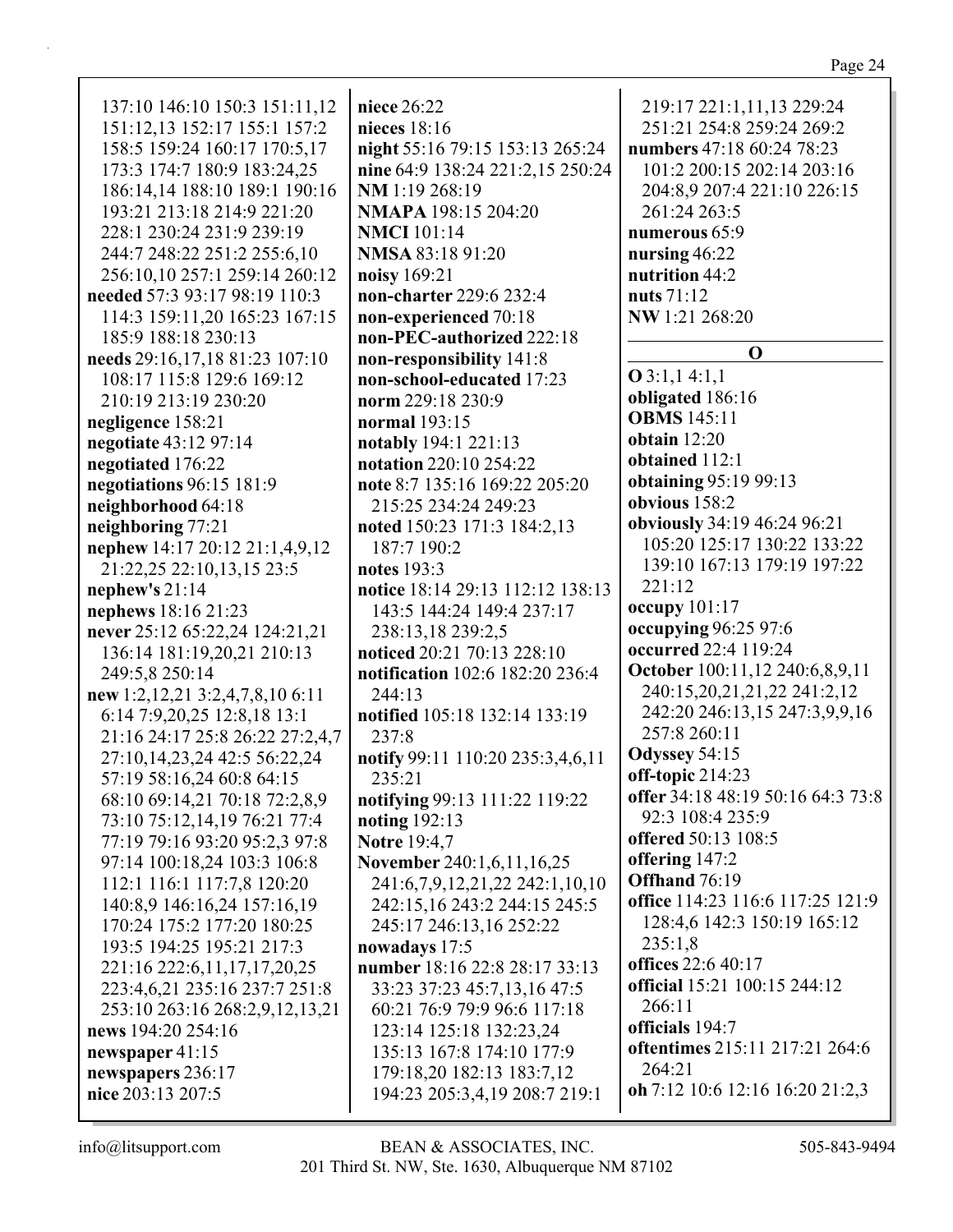24:24 52:4 55:8 56:17 63:3 70:5 71:22 76:16 114:7,11 129:2 136:7 137:17 143:9 175:19,25 184:20 185:19 188:12 191:2 203:11 232:9 238:20,21 239:3 247:23 okay 5:8 12:16 16:25 32:20.21 36:11 38:1,19 42:22 44:22 47:8 48:21 49:2 51:13 60:17 61:3 70:12 78:12 81:19 82:8,21 86:20 94:9,9 100:9,22 101:6 102:19,22 105:1 113:21 114:1 118:1 119:4 121:25 128:11,22 128:23 129:2 131:3 133:25 141:4 143:8,23 148:6,21,24 153:2 162:21 165:14 168:23 170:18 171:15 175:6,25 183:16 183:22.23 184:7 185:22 186:12 187:10,14 188:22 189:23 190:5 191:6,13 194:17 196:25 197:10 199:22 202:9 207:19 211:3 213:1,5 214:21 216:10 220:5 234:20,21 235:13 236:9 237:10 238:21 239:8,11 246:22 247:23 248:3 250:3,5 260:12 261:16  $267:5.8$ old  $222:25$ **oldest** 20:12 omen 55:14,16,22 once 22:9 24:14,22 26:20 27:8 46:25 61:10 183:13 205:22  $226:1$ one-shot 118:25 173:6 one-time  $173:6$ one-year 99:24 202:4,20 ones 67:15 73:23 206:4 249:14 ongoing 105:10,16 129:7 144:22 149:13 167:6 168:7 173:8 254:1 online  $264:8$ open 74:21 75:15 79:11 80:24 83:15 91:17 111:3,8 150:14 154:7 159:15 165:13 174:20 225:11 opened  $47:1$ opens  $174:20$ operate 13:17 83:15 91:17 165:25 operating 107:25 141:25

operation 98:14 operational 151:4 operationally 152:13 operations 123:10,16 126:9 159:7 255:25 opinion 4:10 71:16,21 236:3 **opportunities** 19:20 23:11 46:4 195:4,22 196:2,4 opportunity 6:25 17:2 23:12 46:7 61:10 85:25 114:3 117:15 137:19 144:17 147:1 155:8 159:6 172:18 173:11 187:8 223:13 224:18 227:9 248:2 252:19 255:20 258:15 259:1.3 opposed 7:17 9:17 10:4 176:14 189:22 226:14 241:22 option 24:7 64:23 100:6,7 124:5 options 3:12,18 24:8 43:16 44:7 44:17 105:2 169:25 order 3:2 5:1 128:5 169:19 ordered 135:24 organization 75:8 76:4 80:13 organizational 38:13 87:19 107:24 organizationally 13:18 organizations 258:11 original 25:17 95:5 231:5 originally 25:16 234:22 Osage 14:9 outclassing 218:5 outcome 143:6 outline 175:18 246:12,14 outlined 172:7 outlining 245:1 outset 95:9 outside 19:18 22:4 35:11 101:25 159:1 260:8 overall 83:12 91:14 128:4 207:16 207:24 208:1,4,10,12 209:19 213:20 220:24 221:3,5 255:3 overdrawn 142:12 overload 76:15 overpopulation 72:22 oversee 123:11,15 126:9 overseeing 106:18 overshadow 104:20 oversight 38:24 39:9,17 40:3 42:7,14,21 120:19 122:8 123:4

127:17 147:2 overtone 52:5 overwhelming 79:16 151:23  $152:7$ owl 55:22,22,23 60:3 owner 45:20 73:7 97:2 ownership 12:24 97:4,9,15 P  $P$  2:1.1 3:1 4:1  $p.m$  138:5 169:17,17 267:14  $P.O$  135:23 packet 126:24 129:9 259:15 page 67:9 81:20 237:18 238:1 pages 95:16 225:5 268:10 paid 128:17 131:23 132:15,19,21 133:6, 15 135:25 painstakingly 216:15 panel 257:21 258:8 paper 13:3 128:6,8 219:4,5 paperwork 179:5,6 paragraph 83:17 91:19 179:15 PARCC 180:13 198:7,15,21,23 199:2,5,8,24,25 200:2,3,4,8,12 200:14,17 203:25 204:20 209:1 209:12,15,18 210:24 211:8 216:21,22 227:22 pardon 134:19 135:5 139:10 176:5 parent 98:5 114:14 parents 3:12,19 19:15 63:25 105:2 159:15 169:25 195:3 232:18.22 parking 248:24 249:15,16,19 250:2.5 part 22:24 31:19 33:6 36:14 39:3 56:5,5 67:8 72:21 73:1 81:10 120:18,24 121:1,23 122:25 123:2.2 131:1 156:11 162:24 170:25 184:18 185:15 193:14 196:4 209:18 212:22 217:3 221:23 226:20 230:2,12 239:21 256:3.4 258:6 part-time 28:2 160:23 162:16 **partially** 13:10 87:12,15,21,25 88:13 109:21 221:23 participation 204:6,18 219:16 particular 90:13 115:25 123:18

 $info@$ litsupport.com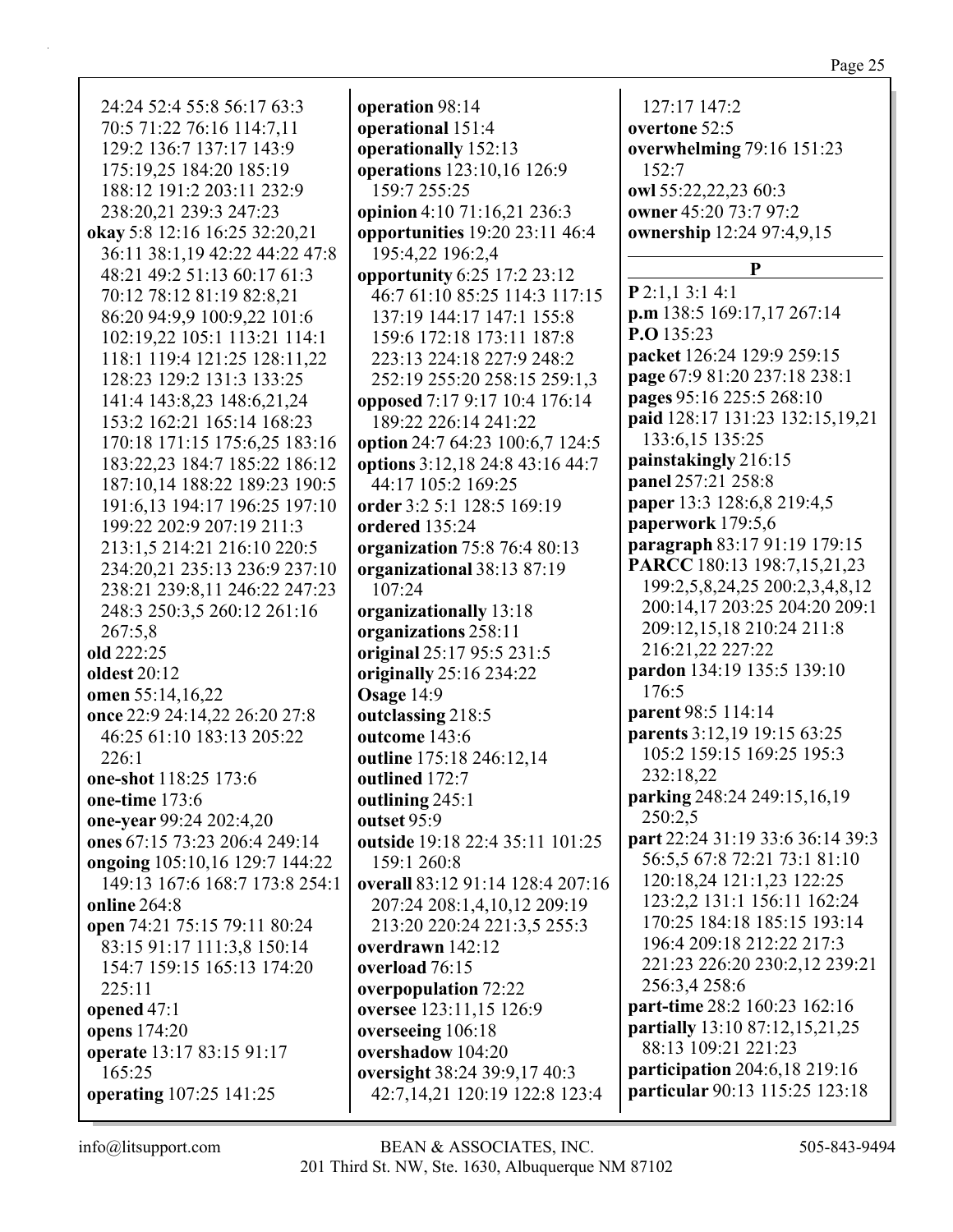140:7 141:19 162:20 196:6 209:2,23 225:16 **particularly** 8:13 62:12 167:23 195:24 198:25 217:12 226:9 232:18 252:3 **partnered** 40:16 45:25 46:1,2,17 47:5 **partnering** 25:22 **partnership** 15:21 34:25 50:10 252:13 254:14 **partnerships** 25:24 33:13 **parts** 48:2 66:18 **party** 43:6 **pass** 209:14 234:19 248:1 **passed** 184:15 **passes** 85:17 104:13 190:12 192:8 **passing** 237:3 **patience** 234:14 **Patricia** 2:3 4:11 144:10 **Patrick** 13:24 14:3,6,8 23:14,19 23:21 25:15 27:20 28:11 29:9 29:17 31:11 32:10 33:10 34:7 35:14 36:5,15 39:4,11,21 40:5 42:25 45:5 48:1,23 50:17,25 51:7,10 52:20 57:18 60:23 61:21 62:1 63:9 65:13 66:5 67:17 68:22 70:5,9,12,24 71:6 72:12,17 74:18 75:2,6,11,16,22 75:25 76:16 78:10 80:12 82:3,6 82:11,19 84:11 85:24 86:6,9 **Patti** 137:23 143:16,19 144:9 146:8 148:25 153:3 258:23  $259:1$ **Pattie** 265:1 **Paul** 3:16 4:9 122:9 123:17 125:22 138:9 153:4,9 154:21 155:2,13 167:22 **pause** 201:5 **pay** 22:17 68:3 128:19 226:3 257:17,17 258:13 261:4 **paycheck** 132:2 **paying** 141:21 194:22 **payment** 125:2 **payments** 124:18 **payroll** 132:2,6,13 141:21 164:23 **pays** 136:11 **PEC** 2:10,12 3:4,24 4:4,11 7:9,20

8:8 9:4,8,20 10:10,23 11:10,22 40:9 118:24 143:4 173:22 176:17 184:10,15 192:21,24 214:7 216:19 225:9 257:16 260:13 **PEC-authorized** 117:10 221:8 224:7 **PED** 2:11 4:2 8:4,12 15:8 119:10 145:12 147:2 158:1,4 172:25 173:1 180:11 192:14,24 200:25 216:19 232:7 237:18,25 251:7 269:7 **PED's** 119:14 153:11 173:1 200:6 **peer** 217:21 **peers** 217:18,19 218:6 **penalize** 251:4 **penalized** 205:7 **penalty** 204:17 **penciled** 248:11 **pending** 143:6 **people** 6:18 17:5 20:3,21 22:8 24:12 25:8 26:22 27:2,4 28:18 30:12,14 41:16 42:8 47:10 52:3 54:17 55:2 62:19 67:14 79:14 80:5 112:19 113:19 115:19 116:2 127:7,17 128:14,20 129:11 134:23 162:5,19 167:8 174:7,10 179:20 190:21,22 222:2 230:16 232:3,7 233:14,17 233:20 234:12 243:3 245:7 249:9,9,11 254:9,23 264:1 266:3 **Peralta** 2:3 5:20,21 11:13,16 76:7,8,19 84:22,23 92:6,8 93:5 93:6 101:18,19 102:5,16,19 103:25 104:1 187:21 189:6 191:20,21 206:24 207:2 243:23 244:22 262:14,15 **percent** 13:8 26:25 37:25 38:10 69:17 87:13,22 88:5,12 122:21 136:12,16,17 196:14 198:17 200:11,12,14,16,16 201:11 202:2,2 203:24 204:2,5,18 205:16,17 211:8 216:5 219:16 224:24 231:8 250:1 251:14,20 251:21 261:1,5 **percentage** 37:20 196:9 200:1

208:6 216:20,21 251:17 **percentages** 177:14 178:9 251:19 **percentile** 233:10,13,18,19 **percents** 207:14 **Perfect** 255:16 **perfectly** 136:3 243:5 **performance** 3:22 109:1,5,6,12 109:19 110:12 151:3 171:18 173:16 176:5,23 177:5 178:14 178:15 183:20 184:12 186:1,2 207:16,25 208:2,4,10 216:15 **performances** 258:10 **performed** 209:16 **performing** 200:10 224:15,17 **period** 43:18 249:7 262:3 263:15 **Perkins** 47:9 **permanent** 95:6 96:20 100:7 **permanently** 99:17 **permission** 104:14 **person** 28:14 40:15 53:7,25 106:15,18 122:15 123:6,8,20 159:1 160:24 162:21 166:1 266:25 **personal** 64:7 71:21 77:2 126:12 215:1 238:25 239:1 **personally** 8:2 77:2 174:21 **personnel** 144:20 145:17,18 223:6 **perspective** 30:21 76:25 78:9 166:13 173:19 **persuasion** 50:9 **pertains** 194:2 **ph** 84:10 **phase-in** 77:6,14 **philosopher** 30:11 **philosophical** 214:3 215:7 218:9 **Phoenix** 40:17 49:6 **phone** 5:19 32:16 102:7 143:23 166:11 **phonics** 48:5,6 49:10,12,14,17,18 49:21 50:2 64:2 69:10 **phrase** 168:6 **physical** 264:24 **physically** 264:7 **pick** 20:7 **picked** 163:4 **picking** 209:11 **picture** 208:13 221:3 266:12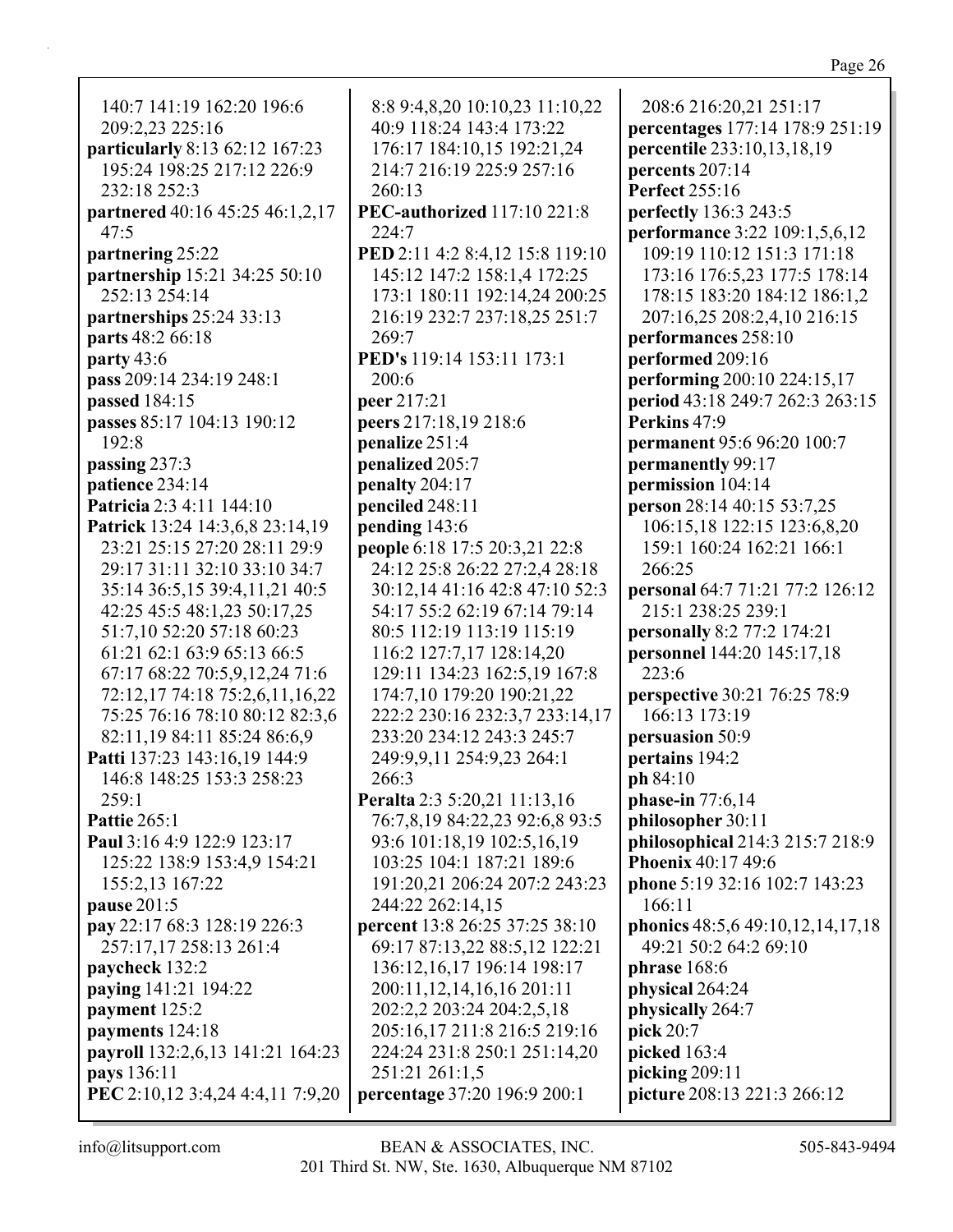| piece 126:16,22 127:23 156:6,24  | plus 43:13 119:18 121:1,12,14,19 | 140:24 141:22 143:3 147:21       |
|----------------------------------|----------------------------------|----------------------------------|
| 186:25 215:19 217:11 219:4,5     | 148:9 239:15                     | 149:4,20 167:13 237:1            |
| 230:18 254:25                    | poetry 53:9                      | potentially 78:24 79:24 138:13   |
| pieces 24:2 91:2 107:24 136:2,12 | Pogna 2:5 5:9,10 7:4,7 11:3,4    | 143:5 147:25 177:12 178:22       |
| 139:1,7,9 157:14 215:3 216:12    | 12:3,4 84:25 85:1 92:14,15       | 179:9 212:17                     |
| pink 218:24 219:1,19             | 104:3,4 191:23,24 245:18         | pottery 31:18                    |
| pipeline 77:23 78:1              | 249:18                           | Poulos 2:8 4:9 12:14,17 86:21    |
| piques 138:11 151:22             | point 35:15 81:18 100:3 113:1    | 89:1,18,21 94:23 99:5 105:4      |
| placards 195:10                  | 118:10,22 119:6 122:21 130:3     | 112:2,22 113:8,16,24 116:12      |
| place 23:24 24:7 28:7 38:19      | 137:16 142:21 147:13,16 148:2    | 117:20 118:2,20 119:8 136:19     |
| 45:12 50:10 95:1 116:17,19       | 149:1,11,15 154:6 161:6 193:20   | 137:20 153:1,7,23 157:12 164:1   |
| 133:16 134:22 142:4,8 143:4      | 211:19 214:24 218:17 225:14      | 168:3,17 169:6 170:22 172:11     |
| 145:23 169:20 180:2 181:10       | 227:4 235:17 243:7 246:24        | 172:13 176:18 182:22 183:7,10    |
| 204:17 217:22 218:7 227:25       | 250:20 251:1 260:22 266:17       | 183:17 194:12,15 203:17          |
| 239:14 250:18 255:6              | pointed 40:2 74:24 90:25 145:22  | 206:22 207:1,9 219:10,14,22      |
| placed 81:4 130:23               | points 68:25 114:25 196:4 200:2  | 221:4,8 222:1 228:3              |
| placement 196:3                  | 200:3,5,9,21,23 202:9,17,18      | Poulos' 141:17 155:19            |
| places 33:17 35:1 218:3          | 211:10 215:18 217:7 225:10,17    | poverty 65:9 210:11,15,17,18     |
| plague 161:25                    | 225:18,22 226:25 227:6 229:2     | 218:3                            |
| plain 222:24                     | policies 41:24                   | power 214:6                      |
| plan 25:17 27:5 28:7 31:15,16    | policy 3:18 65:19 66:3 169:25    | PowerPoint 206:24                |
| 33:2,7 35:18 36:22 38:14,20      | 176:4 185:12 215:8,9             | practical 60:12                  |
| 41:8 42:23 45:3 71:11,12,12,14   | political 212:23 214:15          | practically $61:1173:10$         |
| 71:19,20 72:8 73:11,17 87:7,8    | politicos 52:1                   | practice 20:5 27:13 65:19 146:21 |
| 87:10,17,19 88:3,7 173:23        | popular 18:11                    | 190:25 209:8                     |
| 174:19 186:16,23 227:20          | populate 183:5                   | practices 106:13 111:4,6,8 159:2 |
| 239:23                           | populated 179:24 180:3 190:4     | 230:10                           |
| planned 76:13                    | population 38:3,9 65:9 79:19     | practitioner 229:3               |
| planning 3:20 12:20 15:18 25:6   | 98:5 101:1 251:17                | practitioners 229:20 232:20      |
| 31:6 100:17 113:11 169:4 170:5   | portable 32:18                   | praised 98:25                    |
| 170:15 171:8 245:8               | portion 209:14                   | pre-made 80:5                    |
| plans 59:21 105:14 178:17,18     | position 58:20 66:11 74:24 89:6  | pre-planning 118:9               |
| 184:13                           | 133:18 156:7                     | predicted 99:19                  |
| <b>plaque</b> 260:17             | positions 57:20 60:6 78:3 105:25 | prepare 47:2 123:22              |
| <b>Plato</b> 54:14               | 106:10,22                        | prepared 17:21 131:25 153:15     |
| play 199:3 229:21                | positive 212:21 218:16 229:17    | presence 40:20                   |
| playing 213:1                    | 263:18                           | present 5:13 16:14               |
| plays 223:1                      | possession 131:16                | presentation 26:2,3 127:19       |
| please 5:5 7:14 12:10 84:16 92:9 | possibility 243:5 244:19         | 194:14,16 210:22                 |
| 94:18 103:14 143:10,11 154:21    | possible 3:11,13,19 53:16 66:12  | presentations 20:2               |
| 164:11 188:6 193:20 203:3,7      | 94:12 105:3 115:16 138:13        | presented 16:15 66:12 76:10      |
| 234:17 249:23 254:21             | 170:1 174:16 179:5 180:12        | 132:11                           |
| pleased 98:16 107:8 228:6        | 181:5 187:2,15 257:3 258:7       | presenting 126:5                 |
| pleasure 8:10,15,19,22 126:5     | possibly 90:2 97:17 144:20       | president 45:8 146:16 154:1      |
| 155:5                            | 212:11 245:10,15                 | 216:24 228:5                     |
| Pledge 3:2 6:10,13               | posted 73:21 105:25 106:22       | press 236:10                     |
| plow 152:6                       | 237:18,25                        | pressure 149:25 150:5            |
| plugged 179:15                   | potential 95:21 108:16 138:11,24 | pretty 9:2 25:20 26:15 66:21     |
|                                  |                                  |                                  |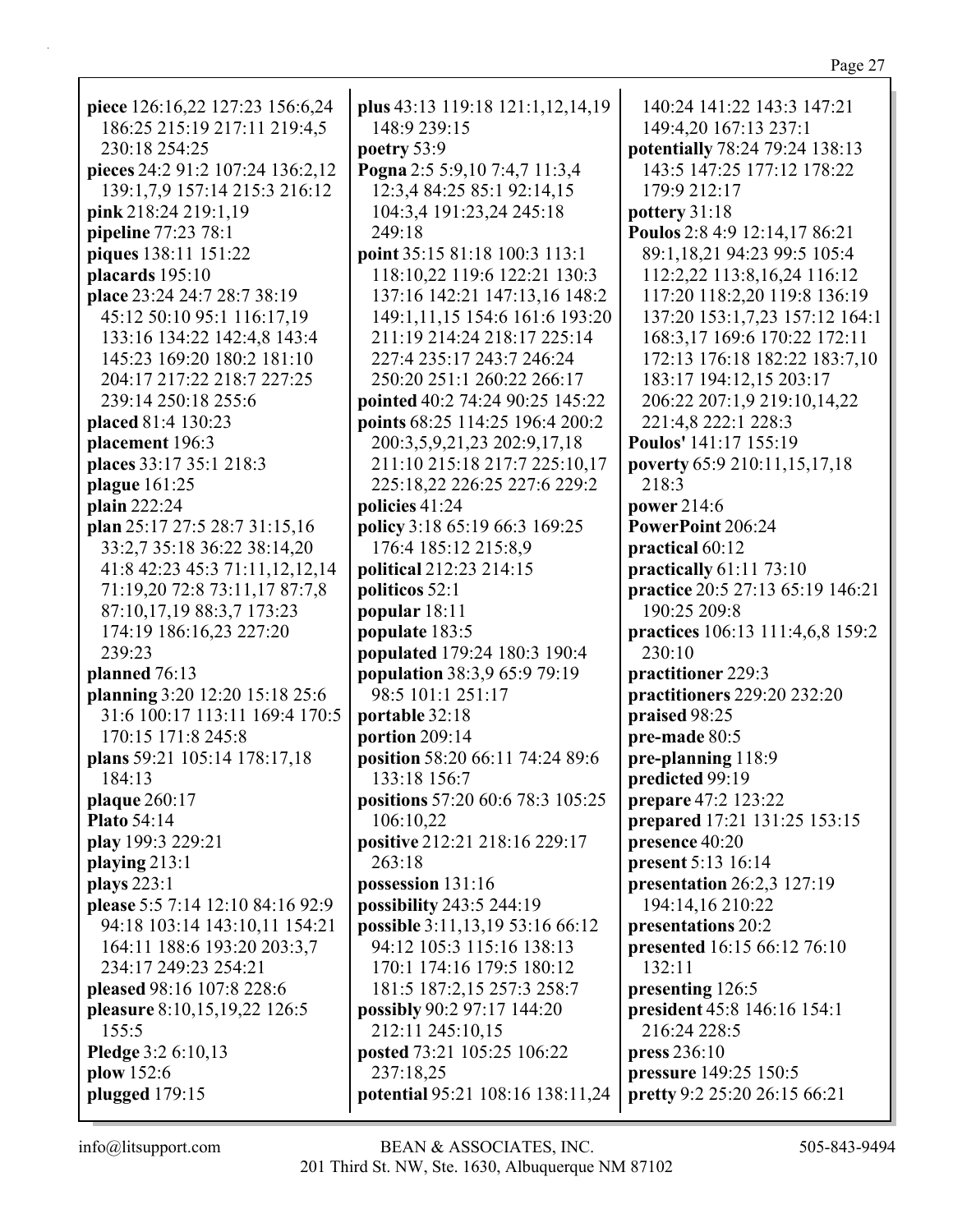| Page 28 |  |
|---------|--|
| 1741.14 |  |

 $67:1871:1072:4108:2110:20$ 111:11 113:18 142:2,6 154:14  $158:7$ prevent 236:21 prevented 237:2 preventing  $107:23$ preview  $117:3$ previous 33:1 130:16 164:14 165:8 **previously** 69:20 110:11 **Prezi** 232:16 primarily 33:13 52:22 111:16 primary 23:17 57:11 principal 14:18 34:8 58:13,15,17 94:22 139:17,18,18 144:6 229:8  $print 175:11$ **printed** 172:9,9 182:24 **prior** 65:21 67:13 70:25 79:3 95:18.23 97:2 103:6 108:25 139:20 161:5 177:15 priorities 168:19 prioritize 253:1 **Priority** 229:4,9 private 18:20 24:10 26:2 42:18 63:11.13 101:23 prize  $63:4,6$ prizes  $63:1$ pro 115:16 proactive 166:25 252:13 **probably** 21:22 32:24 42:8 43:11 56:25 58:25 90:15 143:22 166:10 197:2 238:10,10 245:12 255:4, 12, 15, 17 260: 19, 20 261:20.21 problem 21:18 61:16 130:1 131:2 132:3 151:23 164:13 165:8 167:5,8,9,14 180:12  $249:19$ problems 21:10 40:2 122:16 129:16 130:19 131:8 133:2.3 137:2 162:13 213:17 procedural 118:16 **procedure** 3:23 184:10 procedures 176:5,17 proceed 113:22 proceedings 1:10 267:14 268:11  $269:3$ process 3:22 15:9 17:24 19:7

30:7 106:24 108:22 113:20 121:13 126:17 134:16 141:12 142:21 148:10 151:7,16 152:17 155:21 159:13,14,16 171:19 172:6.6 173:8 176:6 181:9 196:18,24 240:3 **processed** 168:19.21 processes  $41:22,23$ product 140:20 productive 254:13 profess  $30:10,11$ professional 1:20 70:14,21,25 71:1,2 79:1,23 83:25 140:13,13 proficiency 181:12 199:25 200:3 200:4,8 211:8,9,11 216:16,20 216:23 217:6 218:11,12,15 233:25 proficient 200:1,12,14 216:3,25 prognosis  $263:18$ program 29:12 35:13 43:23 46:20 48:4,5 49:12,14,17 84:1 92:3 150:21 programming  $107:11$ programs 26:1 46:25 48:13 progress 35:23 37:1,7,12,15,15 194:20 217:8 project 96:21 185:15 projected 87:7 projects  $253:2,13$ Promesa 3:15 119:9,11 120:23 125:5, 17 129:23 134:2 135:13 136:10 137:16 138:7 141:8 144:6 150:18 promise  $213:21$ promotion 199:20 proof  $145:19$ properly 41:10 42:1 59:19  $161:19$ propose 92:3 proposed 95:20 proposition 216:17  $prox 41:5$ protect 252:8 protocol 113:4 116:16 **proud** 17:17 19:2 48:15 194:21 195:6.8 prove 51:20 proven  $115:6$ 

**provide** 35:22 38:24 39:17 41:14 42:21,24 47:6 57:11 79:17 81:17 109:20 116:3 123:3 145:6 167:19 179:23 191:11 192:9 205:8 224:4.11 225:20 257:2 provided 13:1,2 15:9,12 39:19 43:6 95:4,15 105:10,23 129:9  $129:10$ provider 43:1 provides  $174:15$ providing 23:11 46:3 79:22 106:3 107:5 140:12,17 144:13 160:25 190:2,3 192:12,22 **PSFA** 12:21 102:7 **PSFA-approved 87:7 public** 1:1,10 5:2 6:19 8:20,21 15:13 42:18 45:6 72:19 89:17 89:22.24 107:25 110:21 115:24 118:16 120:2,17,20,21,25 135:2 135:2 158:12 207:6,7 212:12 215:9,10 223:12 229:6 237:17 238:18 239:2 252:22 253:4 266:7,24 268:1,12 269:3,4,4 Publishing 41:15 pull 136:12,13 252:20 255:13,15 purchase 135:22 purchased 139:19 purchases 140:6 purchasing 127:3 pure 216:22 purposes 84:2 92:4 push  $16:23$ pushed 97:12 124:21 pushing  $254:2$ put 18:20 22:13 53:17 61:9 64:13 69:1 74:8 109:9 128:22 138:13 144:21 145:23 149:3 150:5.12 169:8 195:10 196:19 204:2 205:20 206:14,18 208:3 212:21 220:10 225:7 229:21 231:15 239:21 241:15 243:23 247:9,20 249:25 251:9 254:22 255:13  $257:17$ puts 149:25 putting 18:2 83:9 247:15 puzzle 23:24,25 24:2  $\mathbf{O}$ 

 $info@llitsupport.com$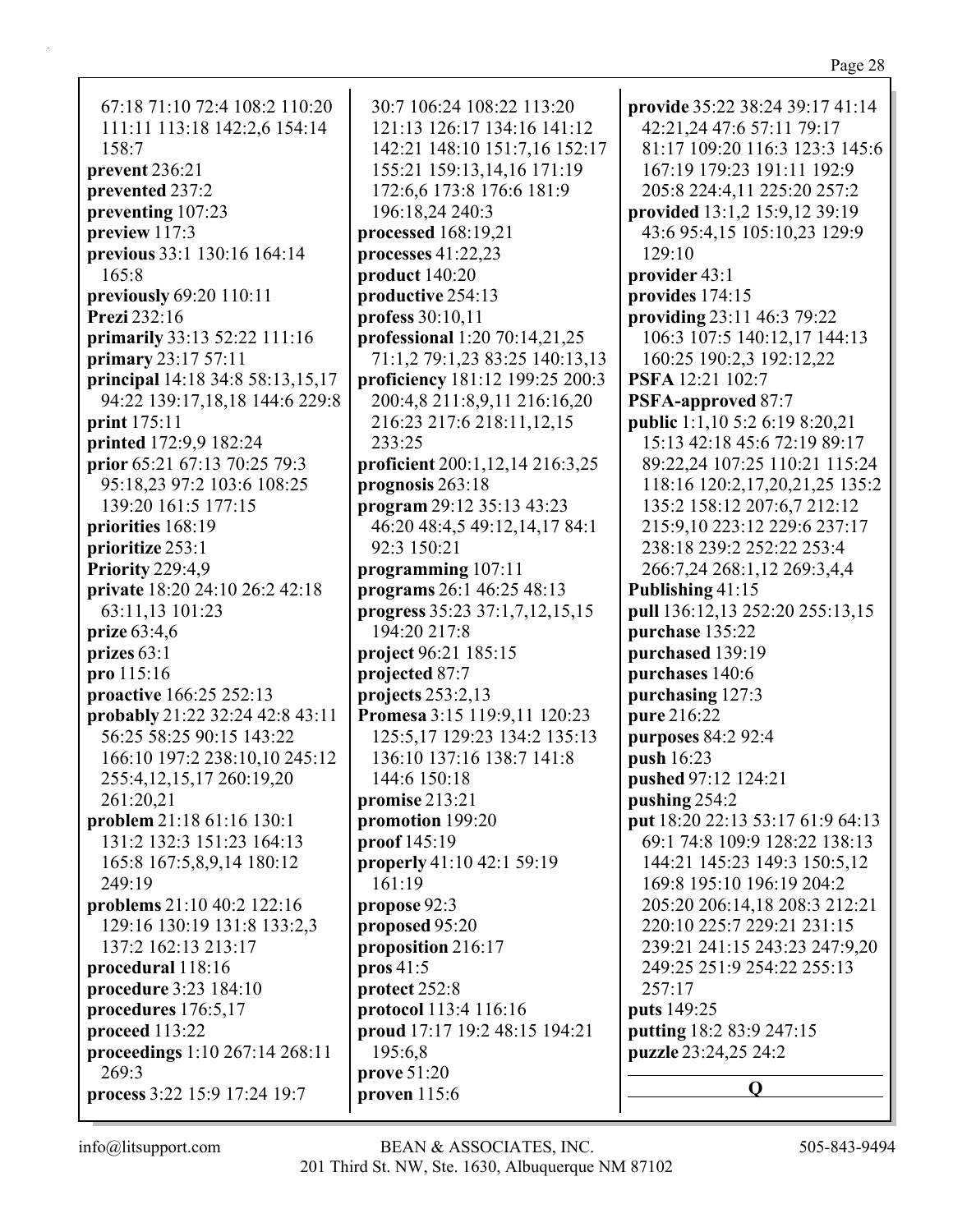| quality 227:18                   | rate 201:10,12 202:7,10,11,12,13  | 232:4 243:7,12 251:16 253:3      |
|----------------------------------|-----------------------------------|----------------------------------|
| quarterly 37:12 41:9             | 202:19 203:6 204:19 211:18        | 256:1,7,13,15,20 257:18 261:14   |
| quartile 233:17                  | 216:2,5,6 217:9 219:16 224:20     | 261:23                           |
|                                  |                                   |                                  |
| question 20:24 32:2,23 33:2 35:7 | 224:22 249:7 255:5,8,12,13        | realtime 173:13                  |
| 35:9,17 36:12,19 38:13,18        | 263:24 264:2,3,5,10,13,14,16      | reason 47:13 158:20 220:1        |
| 39:12 40:7 42:23 45:2 47:24      | 264:17,19,23 265:3,7,21,23        | reasonable 166:2                 |
| 48:22 70:10 88:22 96:1 99:15     | rated 13:7,9,10,11 87:11,20 88:4  | reasonably 50:13                 |
| 117:18 118:16 125:7 130:12       | 88:11 101:4                       | reasons 39:24 45:11 72:23 81:23  |
| 138:7,22 143:1 161:8 163:14      | rates 210:17,18 211:13 218:13     | 87:1 93:14,18 158:2 261:22       |
| 165:16 186:4,13 199:12,16,23     | rating 72:20 73:2 76:14 81:8      | reassessment 22:9                |
| 204:12 215:8 218:24 266:10       | 101:14 102:3 110:12 217:4         | rebut 144:15                     |
| questioned 167:8                 | rationale 95:4                    | REC'D 269:10,15,20,25            |
| questioning 67:12                | re-up 118:18                      | recall 66:12 67:11 250:22        |
| questions 24:24 32:2,24 33:11    | reach 62:18 203:3,7               | receipt 182:19 269:1             |
| 44:23 60:12 65:18 70:4,8 81:16   | reachable 166:14                  | receive 116:20 234:24 237:20     |
| 88:18,21 90:18 102:21 111:20     | reached 48:12,18 174:9            | 238:12 252:22                    |
| 114:10 120:5 122:2 134:4         | read 57:2 59:4 73:20,22 74:2      | received 13:8,14 57:1 89:2,4,8   |
| 137:15 148:24 164:24 165:22      | 135:16 138:15 213:10 231:16       | 107:3,7 116:14 131:21 132:2      |
| 175:15,15 182:25 198:3,10        | 231:22 232:8                      |                                  |
|                                  |                                   | 135:24,25 140:20 145:11,11       |
| 201:5,6 206:19 208:19 218:22     | readiness 45:4,16,24 46:4 196:8   | 168:17 172:17 178:19             |
| 218:22 220:19,23 225:9,11        | 217:10 225:3                      | receiving $48:8$ 166:20          |
| 226:22 257:11 258:25 263:13      | reading 45:18 47:4,15 48:3 49:15  | receptive 130:18                 |
| quick 155:3 199:14 215:3 218:23  | 53:8 62:23 82:6 175:10 200:17     | recess 82:24 138:5 169:17 267:14 |
| 260:15,24 261:14 263:1           | 210:21 211:2,9 215:17 216:4,25    | recognition 107:2                |
| quickly 25:20 78:15 205:11       | 227:1,7                           | recognize 33:19 95:10,14 137:18  |
| 240:1,15 246:11,14               | ready 24:12 46:15 72:6,8,10,11    | recognized 18:10 180:2           |
| quid 115:16                      | 98:19 99:2 117:5 221:21           | recommend 177:10,11              |
| quite 13:4 18:15 62:11 66:16     | reaffirmed 66:11                  | recommendation 3:22,23 12:17     |
| 106:22 107:5 127:2 154:12        | real 25:12 30:5 108:7 131:12      | 13:23 15:8 66:17,23,25 141:16    |
| 178:25 235:24                    | 142:10 178:23 199:14 260:15       | 146:18 171:8,20,22 174:24        |
| quizzical 51:15 52:15            | 260:23 263:1                      | 176:4,16 177:18 178:12 184:9     |
| quo 115:16                       | realistic 69:4                    | 184:23                           |
| quorum 6:7 243:1                 | realistically 79:7                | recommendations 3:18 130:4       |
|                                  | reality 53:25 64:15               | 169:25 176:7                     |
| $\bf R$                          | realization 126:11                | <b>Recommended 3:20 170:16</b>   |
| R2:13:14:1                       | realize 161:16 239:4              | recommending 86:25 88:16         |
| Rachel 36:18,19 37:3,22 38:2     | realized 25:20 26:11,12 96:22     | 185:24                           |
| 39:1                             | realizing 18:8                    | recommends 179:1                 |
| racist 52:5                      | really 17:10 18:3,11 20:4,7 21:20 | reconcile 155:24 158:15          |
| radar 76:22 238:6                | 23:25 24:1,13,16 30:9 34:15       | reconsider 89:6                  |
| raise 46:12 125:12 258:10        |                                   | record 2:11 14:1 21:12 29:18     |
| raised 15:16 35:20 36:22         | 40:6,13 43:17,24 50:5 63:5,25     |                                  |
| raising 39:24                    | 65:6 74:3 77:11 106:6 107:8       | 89:25 90:8,23 91:8 94:18         |
| ramifications 127:8              | 110:18 116:18 127:9,12 150:8      | 143:12 155:11 169:22 245:9       |
|                                  | 152:19 156:2,3 158:1 159:3,4      | recorded 173:13                  |
| ran 132:6 143:22 219:12          | 161:4 162:5 166:4 167:17 170:9    | recruit 33:4,8,22 34:14          |
| range 61:3 62:9                  | 173:7 175:5 177:13,14 183:12      | recruiting 19:6,7 33:3,7 106:16  |
| ranks 251:10                     | 184:18 213:16 217:15 225:15       | recruitment 33:6,12 63:1,14      |
| rant 213:21                      | 225:17 226:2 229:16 230:23        | 77:17                            |
|                                  |                                   |                                  |

info@litsupport.com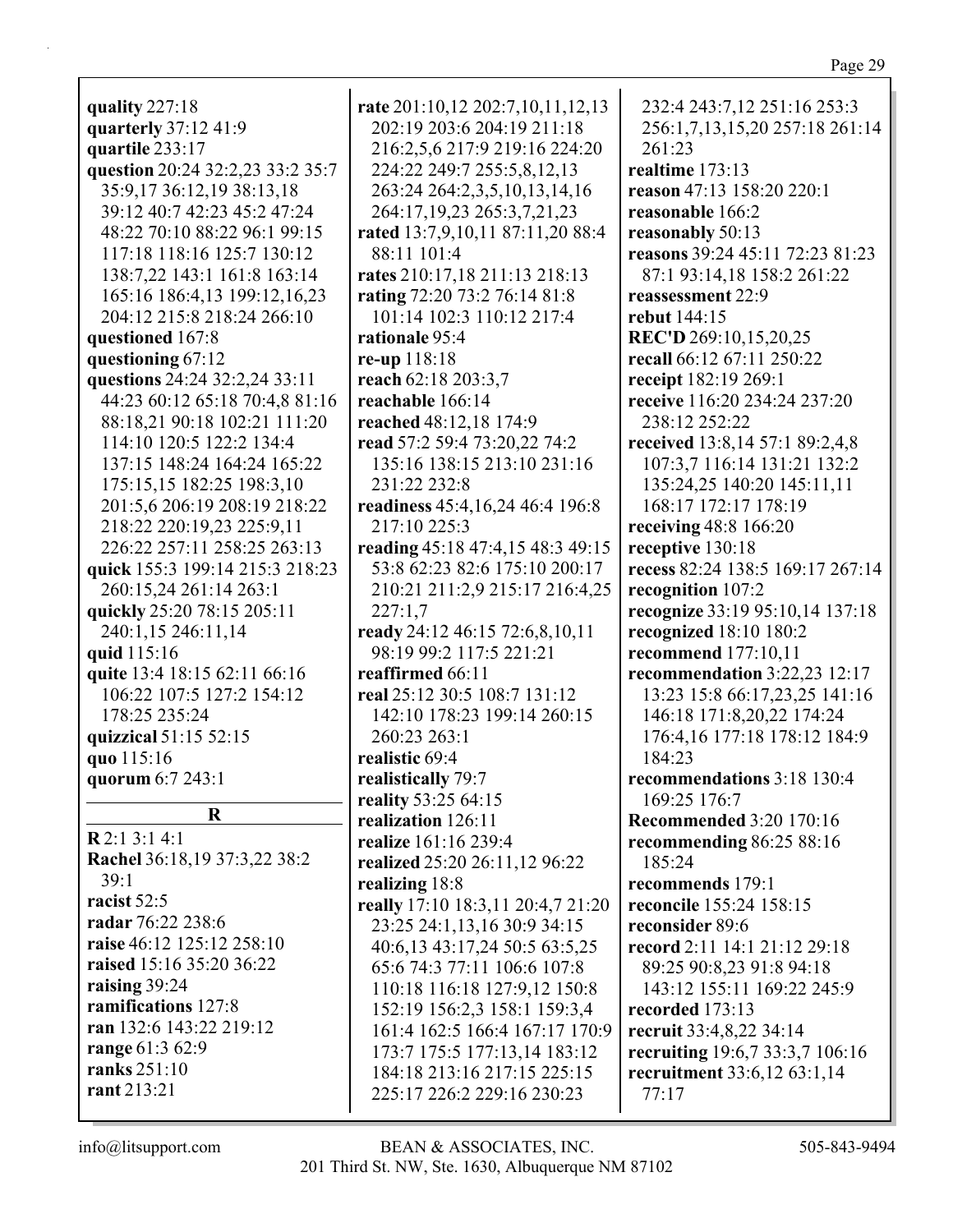**red** 51:11 115:7 173:5 197:8,13 213:16 **reduced** 48:20 **REDW** 40:16 41:9,16,17 68:24 74:11 **reestablished** 200:9 **reexamine** 159:2 **reference** 63:10 98:21 **referred** 216:12 **reflect** 94:25 **reflection** 221:20 **reforms** 195:21 **regard** 31:9 33:1 205:7 **regarding** 39:8,9 90:13 156:18 184:13 **regards** 63:14 90:3,14 106:19 112:6 115:16,22 184:11 **Regional** 160:24 **registering** 257:9 **regular** 41:7 59:16 164:18 165:5 210:6 240:22 243:19 254:1 **regularly** 128:21 164:23 248:9 **regulation** 108:13 **reimburs-** 119:16 **reimburse** 43:12 **reimbursement** 119:12,15,17 120:25 121:3,13,14 139:12 148:10 **reimbursements** 119:18 121:15 121:20,20 135:19 **reiterate** 35:9 80:22 **reiterates** 78:16 **relate** 139:10 **related** 119:12 121:19 235:3 260:25 **relating** 121:4 **relation** 176:25 **relationship** 177:23 **relay** 139:9 **release** 236:10 237:17 **relevance** 193:25 **relevant** 250:18 **religion** 29:7 **religious** 29:4,6 **relocation** 97:19 103:2 **reluctantly** 64:20 **rely** 116:21 139:9 **relying** 113:6

**remain** 98:14 **remained** 198:8 **remake** 175:2 **remember** 6:22 17:15 21:20 37:3 37:11 43:21 55:6 70:17 72:6 75:9 79:2 128:1 138:16 142:7 162:3 201:8 236:1,5 237:5 262:24 264:25 **remind** 6:17 86:3 **reminded** 29:14 **reminder** 12:11 **reminding** 249:24 **removed** 105:20 186:8 187:8 188:1 **rendered** 139:12 **renegotiating** 181:20 **renegotiation** 177:11 **renew** 118:24 **renewal** 106:8 117:5,10 118:4,5 161:24 182:8 **renewals** 117:19 240:2 **reorganization** 106:2 **repeat** 36:19 189:13 **replaced** 176:20 **replacement** 192:13 **replacements** 162:20 **replacing** 179:16 191:3 **report** 3:12 4:2,3 40:10 105:1 120:1 138:15,17,25 139:2 140:24 144:22 145:3 170:25 175:17 182:18 192:14 211:6 227:17 244:25 250:19 251:24 254:15,19 263:13 **reported** 1:19 121:8 **Reporter** 268:9 **REPORTER'S** 4:6 268:7 **reporters** 52:4 **reporting** 1:20 4:9 18:2 121:6 172:25 173:6 **reports** 37:12 259:15,19 **representative** 89:11,13 261:12 **representatives** 154:16 **representing** 8:8 144:11 **Republicans** 212:23 **request** 95:5,8,22 98:2 100:15 118:11 119:12 164:25 186:8 **requested** 43:19 89:5 162:18 165:3,5,7,9,13

**requesting** 94:24 **requests** 3:24 105:12 119:16,16 176:17 178:22 184:10 **require** 133:20 134:9 **required** 41:8 57:8 87:4 132:8 178:16 183:19 204:19 **requirements** 12:22,22 31:12 36:10 84:2 92:4 **requires** 174:5 **requisition** 135:23 **reschedule** 245:11 **rescind** 185:20 189:7 **rescinded** 189:8 **reservation** 17:3 31:13 38:6,9 52:6 **reservations** 174:11,21 264:8 **resolve** 130:19 **resolved** 249:22 **resoundingly** 66:15 **resources** 223:11 **respect** 17:10 30:8 73:19 **respected** 16:10 **respectful** 30:8 **responded** 72:15 258:21 **responding** 37:18 **response** 5:17 7:18 9:18 10:5 61:7 87:12,21 88:4,11 89:3 121:24 145:7 157:11 **responses** 13:9 87:11,13,20,22 88:6,12 109:9 **responsibilities** 107:14,19 120:19 122:14 **responsibility** 120:21 123:3 145:15 **responsible** 98:23 106:6,15 144:20 158:2 **responsive** 200:7 **result** 88:16 156:12 177:4 **resulted** 120:2 158:10 **resulting** 158:24 **results** 134:16 198:8 255:24 **retreat** 41:19 **retrofitted** 73:9 **retrofitting** 73:14 **return** 232:17 233:5 **returned** 150:19 **revamped** 159:13 **reveal** 137:1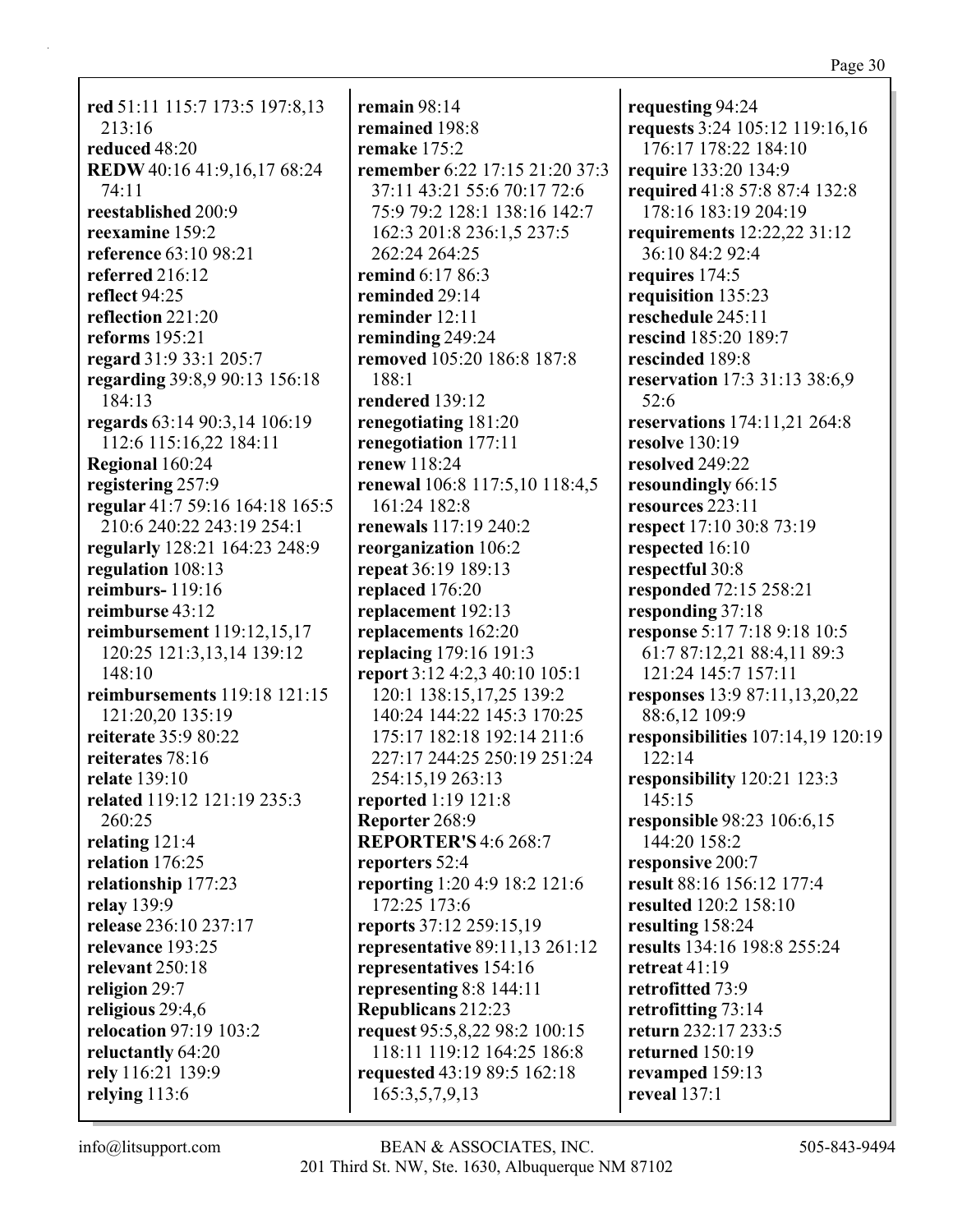**revenue** 146:23 262:4 **revenues** 160:13 **review** 87:11,20 88:4,11 106:8 135:16 **revise** 69:3 **revised** 65:23 66:19 **revisions** 3:21 66:13 108:12 170:16 171:9 **revocation** 138:14 143:5 149:4 149:17 **rewarding** 34:1 **rewrite** 66:14 74:5 **rewriting** 71:19 172:6 **rewritten** 65:23 66:19 **rhetoric** 53:12 **Rick** 155:15,16 159:9 162:15 164:16,20 165:11 **ride** 98:8 246:6 **riding** 98:8 **Riggs** 48:5 49:9,17,21 50:2 64:2 69:9 **right** 5:4 6:24 10:7 22:4,5 25:1 27:21 32:21 34:3 38:12 42:22 43:16 44:7 46:24 47:22 55:16 58:15 68:11 72:1,15,24 73:8 74:25 78:1 88:21 94:11 97:22 97:24 100:4,5,16,22 101:7,17 102:18 112:8 113:19 116:25 119:5 121:25 129:23 131:6 137:11 140:3 149:11 154:18 165:14 169:15,24 170:5,9 175:20 177:17 183:13 185:22 189:16 196:3,18 198:4,22 199:1 200:15 201:21 202:1,5,20 204:20 205:1 206:5,12 207:13 207:14,15 208:5,8,15 210:25 215:5,7,11,24 216:6,24 217:8 217:18 218:4,10 220:5 222:15 222:17,20 226:19 227:10 229:3 229:9,13,23 232:19 233:25 236:5,15 238:4,14 239:3,8 240:14 241:19 242:15 244:10 246:11 247:24 248:25 250:9,10 255:13,15,23 257:18 263:10 264:11 265:13 **right-wing** 51:3 **rigorous** 48:17 64:1 **rigorously** 24:20

**rigorousness** 40:9 **ring** 76:20 **risk** 134:23 135:1 **River** 213:16 **RMR** 268:8 **RMR-CRR** 1:19 268:19 **rodeo** 46:12 **role** 254:11 **roll** 3:2 5:5,6 190:16 **roll-call** 5:5 84:16 92:9 103:14 191:6 **rolled** 157:2 189:10 **rolling** 99:11 147:11 **rollout** 78:18 **rollover** 156:1 159:19 167:15 **rolls** 128:8 161:20 **Romans** 51:23 56:4 **roof** 73:3 **room** 6:20 20:20,21,23 21:6 36:7 42:13 101:10 178:5 188:6 249:6 249:19 **rooms** 248:24 **Roots** 112:14 114:15 125:9 **ROSKOM** 250:13 254:20 255:1 255:16 **rough** 246:12 **routine** 193:15 **routinely** 120:6 **rule** 108:11,16 **run** 132:13 133:8 155:3 165:20 220:7 223:2 **running** 23:4,7 134:24 **Ruszkowski** 192:15 194:13,17 197:10,13,25 199:16,19,23 201:20 202:6 203:8 204:11 206:6,13 207:12,23 208:18,22 210:23 211:5,16 215:2 216:11 218:21 219:8 220:1,21 221:6 222:13 224:1,3 225:1 226:16 229:1 232:12 233:22 234:16 251:18 **S S** 2:1 3:1 4:1 **S.T.A.R.S** 112:25 113:2 173:2 254:10

**sailing** 86:8 **sake** 179:6 **salaries** 69:2,5 **salary** 67:24 **Salazar-Montoya** 88:24 89:5 90:1 **Salute** 3:2 6:12,13 **SAM** 250:21,23,24 251:13,15,22 251:24 254:18,24 255:14 **sample** 125:20,20 135:8,12 136:12 **sampling** 125:21 135:11 136:16 **Santa** 1:12 16:6 35:1 52:25 53:3 248:23 268:13 **sat** 79:9 **save** 13:3 175:13,14 178:9 **savior** 54:5 **saw** 40:10 47:19 55:23 160:2 253:8 **saying** 58:3 63:3 72:5 73:19 74:6 74:14 185:17 187:5 216:24 226:14 236:22,23 265:17 **says** 58:15 67:9 94:15 122:12 198:5 **SBA** 180:13 198:19 204:20 209:2 209:10 **scenario** 61:14 **scenarios** 62:4 **schedule** 37:9 169:9 242:13 **scheduled** 70:14 113:13,17 125:2 126:3 241:2 **scheduling** 241:3 **school** 2:8 3:7,11,13,14,17,19 10:12 12:9,11,12,19 13:6,18 17:12,14 18:2,14,20,21,25,25 19:12,24 20:10,13,14,17 21:11 21:14,15 22:1,2,6,25,25 23:9,10 24:5,10,11 25:9 26:24 27:19 28:21 29:5,6 30:22 31:13 34:8 34:25 38:3,5,8 40:1 43:5,13 44:14 46:14 47:1,1,20,21 48:9 49:3,6,11,20,23 50:5 53:18,20 57:5,21 58:8 61:16 64:8 67:10 67:13 68:11,15,19 69:8,14 71:1 71:10,17,25 72:19,22 73:13,14 73:15,16,20,23 74:21 76:14 77:16 79:4 83:16 84:6 89:3 90:4,7,11,14 91:18,19 92:5

**SABE** 183:10

**safe** 168:13 191:8 239:10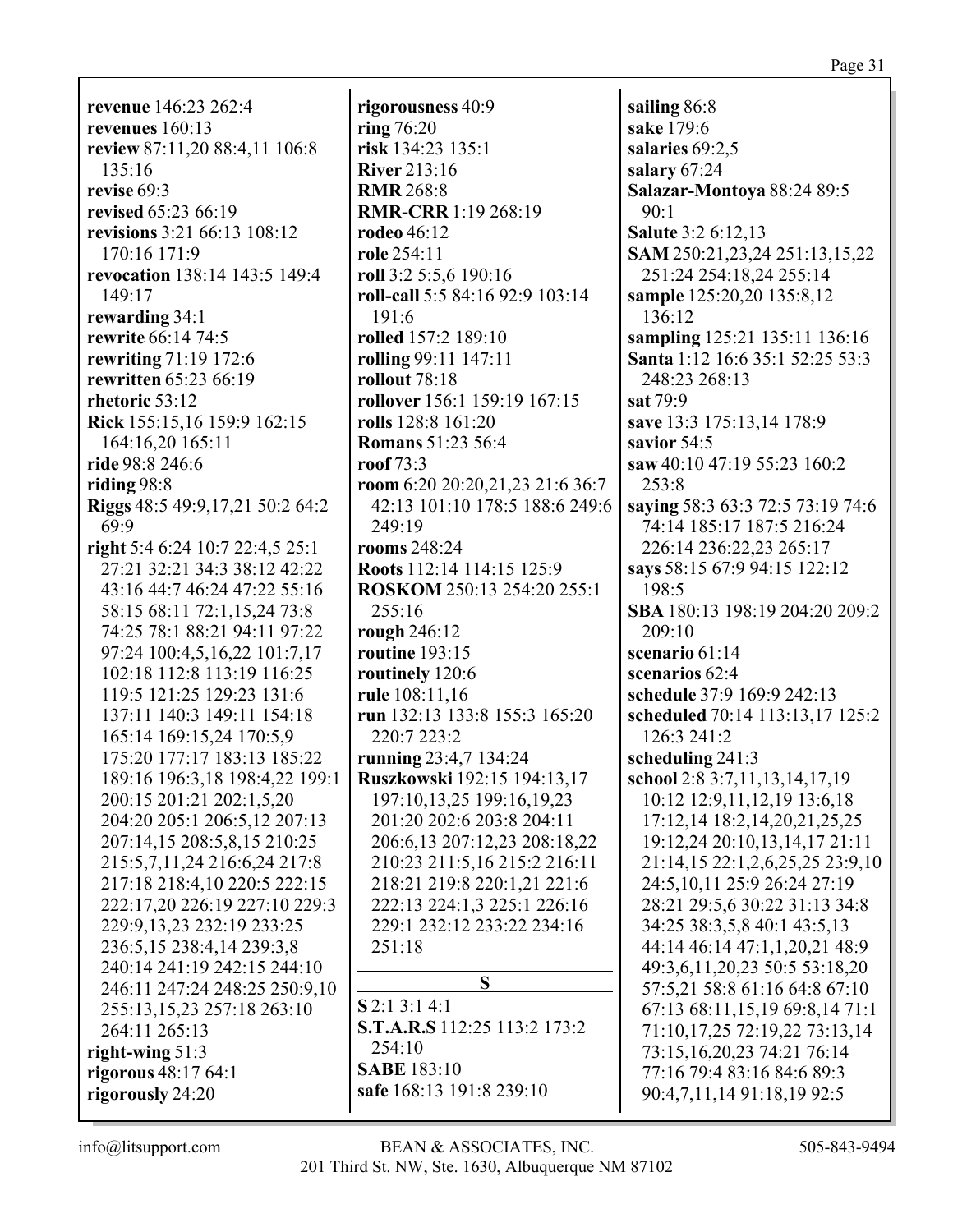| 94:13,25 95:4,6,11 98:24 99:2,7     | 177:4,6 178:11,19 179:2,17            | second 7:4,5,7 9:14 10:1,18 11:6 |
|-------------------------------------|---------------------------------------|----------------------------------|
| 101:21,23,25 102:2 103:5            | 181:4, 17, 25 182: 3, 5, 8, 13, 19    | 11:18 12:4 32:9,19 35:16 51:9    |
| 104:20 105:2,5,18 108:23            | 183:5, 15, 18 184: 1 186: 5 193: 7    | 84:14 92:6,7 98:3 103:7,8,9      |
| 109:21 111:1 112:11 114:25          | 194:1,2,5 195:1,5,6,9,17,18,19        | 113:11 117:21 132:9 139:16       |
| 115:8, 10, 10, 11, 13, 18 116:2     | 195:20 196:1,4,6,10,10,10,10          | 141:2 143:10 154:23 157:10       |
| 117:7 118:17 119:17,21 121:5        | 196:11, 14, 16, 19, 21 197: 2, 7, 15  | 171:6 176:9,10,11 184:18 189:4   |
| 121:22 122:6,13 123:4,11,18,24      | 197:16,18 198:25 200:11,19,22         | 189:9,18 190:9 213:21 248:7,12   |
| 125:14 129:24 130:15 131:9,15       | 200:23 201:1 202:9 203:14,19          | 267:9                            |
| 131:18 133:12 134:24 136:10         | 203:21 204:15,21 205:8,9,10           | second-class 266:15              |
| 136:25 137:2 138:13 139:13,17       | 206:5 207:6,7,13,18,25 208:12         | seconded 171:11                  |
| 139:22 140:25 141:10,11,25          | 208:16 209:6,21 212:12 213:5,5        | secondly 96:9 158:17             |
| 143:4 144:11, 14, 23, 24 145: 2, 2  | 218:2,4 219:9,15,21,22,24             | Secretary 2:4 72:7 113:22 122:5  |
| 145:6 146:9 147:8 148:20 149:4      | 220:2, 14, 17 221:1, 2, 2, 9, 13, 14  | 130:14 136:18 137:10,21 138:8    |
| 149:19,23 150:5,10,25 152:5,21      | 221:16,21 222:6,17,18,20,22,25        | 143:2 144:13 154:19 156:14,22    |
| 153:15 154:1,16 156:17 157:17       | 223:12 224:13,21,24 226:10            | 157:23 159:10,22 162:18          |
| 157:25 158:6 159:11 160:4,21        | 229:4,5 230:17,25 231:3,6,7,9         | 163:23,25 164:2 167:24 169:4     |
| 162:4,6,13,23 163:2,8 164:3,6,6     | 233:24 234:3 237:23 239:15,18         | 178:2 192:20 193:13 194:24       |
| 165:16,20 166:15,23 167:3,7         | 239:20 244:5 248:16 250:21,22         | 197:18 203:13 221:10             |
| 168:15 170:1 172:24 177:19          | 250:23,24 251:3,12,13,14,15,15        | Secretary's 120:19 226:20        |
| 188:2 194:2,7 195:11,24 196:5       | 251:20, 22, 22, 24, 25 252: 8, 14, 15 | section 6:19 13:12 35:21 37:4    |
| 197:21 198:4,8,12,14,20 199:3       | 252:15,17,17,19 253:4,10,20           | 38:22 83:18 87:10,17,19,24       |
| 199:9, 17, 25 201:6, 11, 22 202: 24 | 254:3,3,18 255:15,24 256:2,14         | 88:3,8,10 91:20,20               |
| 203:24,25 204:1 205:6 206:1,16      | 256:25 257:25 258:11 260:25           | sector 207:17,17 208:11 220:25   |
| 209:17,19,22 210:12 212:10          | 261:3,8,19,20 262:23                  | secular 33:14 47:25              |
| 215:15, 19, 24 216: 9 217: 4        | schools' 172:17 204:4                 | security 21:16 22:12 73:4        |
| 219:25 220:17 223:4,6,7,21          | science 33:5 34:19 53:8 112:13        | see 8:11 32:13 49:3,3,8 63:3,8   |
| 224:6,7,8,14 225:16 226:21,23       | score 227:22                          | 81:6,10 99:10 106:7 113:22       |
| 227:1,17 229:9 232:2,4,24,25        | scored 72:23 87:15,17,24 88:1,6       | 122:7 123:15 126:23 129:1        |
| 233:8, 12 235:5, 7 236: 22, 25      | 88:8,15                               | 136:2 157:25 160:15 166:4        |
| 237:7 238:2,4,9,15,23 239:9         | scores 13:15 69:16,18 180:7           | 167:3 169:3 172:22 180:22        |
| 254:23,24,24 261:13                 | 181:1 210:20,21 211:1,2,6             | 186:12 196:14 197:14 199:3,12    |
| school's 35:21,22 119:21 130:19     | 213:25 226:8 227:23                   | 203:3 207:6,7 213:4 220:25       |
| 132:14 133:3 145:18 216:15          | search $50:6,6$                       | 222:25 224:21 225:8,15 232:9     |
| schools 19:14,16,21 20:6 22:23      | searched 49:19                        | 236:16 237:23 242:16 244:7       |
| 24:18 25:11 29:3,7 40:10 42:4       | season $117:5$                        | 245:1 246:10 251:11 252:7        |
| 42:18,18,19,19 43:2 50:1 52:9       | SEC 114:4 120:11,14,16 122:19         | 254:23 256:23 257:13 260:11      |
| 52:10 62:13,14,15 63:11,13          | 122:24 127:15 129:13 130:11           | 267:5                            |
| 75:11, 13, 14, 19 77: 3, 4 78: 4    | 131:4,7 134:12 135:8 136:23           | see- $213:20$                    |
| 83:17 84:3 86:4,24 89:17,22,24      | 137:3,7,13 138:21 139:7 140:4         | seeing 10:14 11:12 30:25 65:3    |
| 98:17 105:13,14 106:20 107:20       | 141:15 142:19,25 146:7 148:1,7        | 138:16 159:21 181:25 195:20      |
| 108:5,7,23 109:2,3,7,8,15,17,23     | 154:22,25 192:15 194:13,17            | 195:22 197:14 200:15 228:8       |
| 109:24 110:2,6,8,20 111:14          | 197:10,13,25 199:16,19,23             | 233:2 255:24                     |
| 112:5 115:24,25 117:8,9,9,11        | 201:20 202:6 203:8 204:11             | seeking 176:24 177:6             |
| 117:13 119:1 120:7,20 121:5         | 206:6,13 207:12,23 208:18,22          | seen 63:12 122:6 136:14 152:12   |
| 123:4,5,8,14 125:11 126:9,13        | 210:23 211:5,16 215:2 216:11          | 195:9 216:14 217:2 222:6,10      |
| 127:9 130:9 142:13 157:16           | 218:21 219:8 220:1,21 221:6           | 261:9 262:10                     |
| 158:13 167:23 168:6 170:5           | 222:13 224:1,3 225:1 226:16           | sees $55:14$                     |
| 172:18 173:3,9,17 176:22,23         | 229:1 232:12 233:22 234:16            | <b>SEG</b> 148:7,17              |
|                                     |                                       |                                  |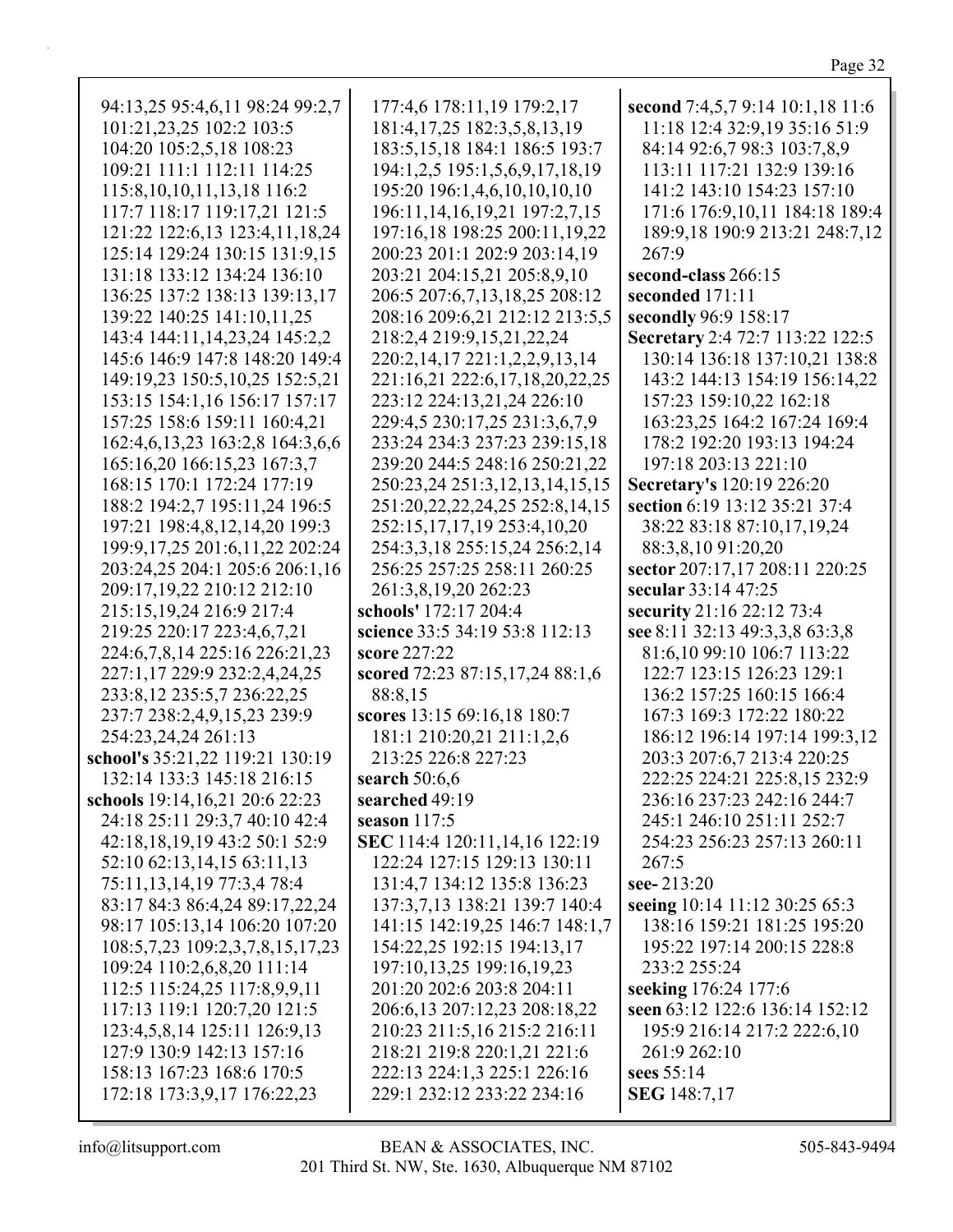sign  $6:1963:4$ 

Sign-In  $4:8$ 

self-assess 173:7 self-assessment 172:7,8,19 173:3 173:23 semester 100:18 seminar  $41:20$ **Senator 262:2** send 64:4,5 89:14 124:22 205:22 232:23 238:19.24 239:12.13 250:7 254:20 255:10,11 257:8 259:20 sending  $108:14$ sends  $51:11$ sense 37:20 50:22 71:20 100:8 sensitive 80:7 sent 97:16 119:21 136:5 203:18 237:18 259:21 separate 25:24 76:4 126:22 separately 185:3 203:14 September 133:6,14 240:5,18,19  $268:16$ serious 33:18 55:1 80:10,15,21 174:8.10 seriously 24:19 40:13 42:15 144:18 147:9 159:12 257:1 serve 183:18 259:24 served  $144:22$ service 1:20 166:19 167:19 services 14:25 42:24 43:5 135:24 139:12,12 140:13,17 160:25 162:23 165:2 session 11:22 170:8,19 173:22 174:1,6 175:4,14,16 176:7 188:8 239:22 240:4,21,22,23 241:3,5 242:8,18,20 245:1 246:15.16 247:3 257:20 258:23 263:19 264:18 sessions 171:2 240:16 242:7,13 242:23 246:13,21 247:5 250:8 set 42:3 154:10 241:6 254:8 268:15 setting 17:19 18:4 20:10 22:21 23:9 30:5,17,23 settings  $19:12,24$ seven 88:7 157:15 223:21 seven-to-zero 192:8 seventh - 25:19 26:13 **Shakers' 231:5** 

segregated  $62:13,14,14$ 

**shape** 72:4 142:6 193:22 share 20:8 228:4 230:5,13 237:6  $239:16$ sharing 172:24 230:12 231:3 **Shearman** 2:6 7:5,10 8:25 9:10 9:12 10:15,18 65:16,17 66:6 67:18 70:2.7.11.13 71:4.8 72:14 74:13,20 75:3,7,13,20,23 76:5 81:21 84:14,18,19 85:18 86:11 86:16 90:19,22 91:12 92:23,24 93:13, 19, 23 94:1, 3, 14 100: 23 100:24 101:6 102:24,25 103:1 103:11 104:10,11 120:8,10 134:3.6 135:6 136:20.24 137:4 143:17 152:24 153:5,21 160:19 160:20 161:7.11 162:2 163:11 164:2,11 165:15 166:21 167:21 168:4 170:12 171:6.11.21 175:21,25 176:3 182:10,11 183:2 184:17,21,25 185:10,17 185:25 186:12,20 188:24 189:3 189:5, 14, 18 190:6, 9 191:17, 18 207:20,24 208:17 235:2,25 236:7 237:4,11 242:12,19,22 243:9.16 244:7 245:4.13 246:19 250:6 258:19 262:16,17 267:9 sheep  $46:12$ sheet 6:20 182:23 Sheets 4:8 shift 102:8 161:1 shifts 22:22 short  $60:13$ short-cycle 177:3,5 182:14 227:21.23 shorter 219:5 234:22 shortly  $132:19$ shot  $76:1$ show  $64:25$  110:1 129:5 showed 64:24,25 124:20 131:14 131:14.25 196:6 showing  $163:17218:5$ shown  $24:16$ shows  $138:24239:13251:15$ shut 31:5 132:16 143:18 side 14:10,11 108:19 209:22 218:9 sideways 175:11 sift 145:16

signatories  $131:19$ signed  $267:1$ significant 125:21 133:21 139:19 141:20,23 156:8 173:20 174:4 174:23 significantly  $223:4,8$ signing  $78:3$ silence 6:22 silver  $137:5$ silversmith 46:9 silversmithing  $31:1847:12$ similar 163:15 217:19 simple 45:2 59:6 simply 78:14 119:14 179:5 186:25 234:24 simultaneous 100:16 **Singapore** 48:4 49:18,21 50:2 64:2 69:11 single  $49:11,1373:22136:25$  $\sin 214:25$ sister 20:12,19 21:25 sister's  $21:24$ sisters 23:6 49:5 sit 19:2 30:10 79:17 229:9 **site** 101:19 106:8 109:10 117:7 161:2 164:15,19 165:4 166:1,9 sitting 122:17 226:21 situation 120:23 124:13,16 125:4 126:19 132:17 154:13 situations 121:3 123:16 124:23  $\sin 17:2461:1685:1687:4,16,16$ 87:25 111:12 196:18,21 225:5 226:18  $six-to-two 86:14$  $six-vear 202:13$ sixth  $78:20$ sixth- $25:19\,26:13$ size 125:20 **Skeet** 38:7 59:9 skew 207:16 **skill** 28:4 skills 28:6 sleep  $139:3$ slice 193:22 slide 127:18 201:8 206:18

slides 207:11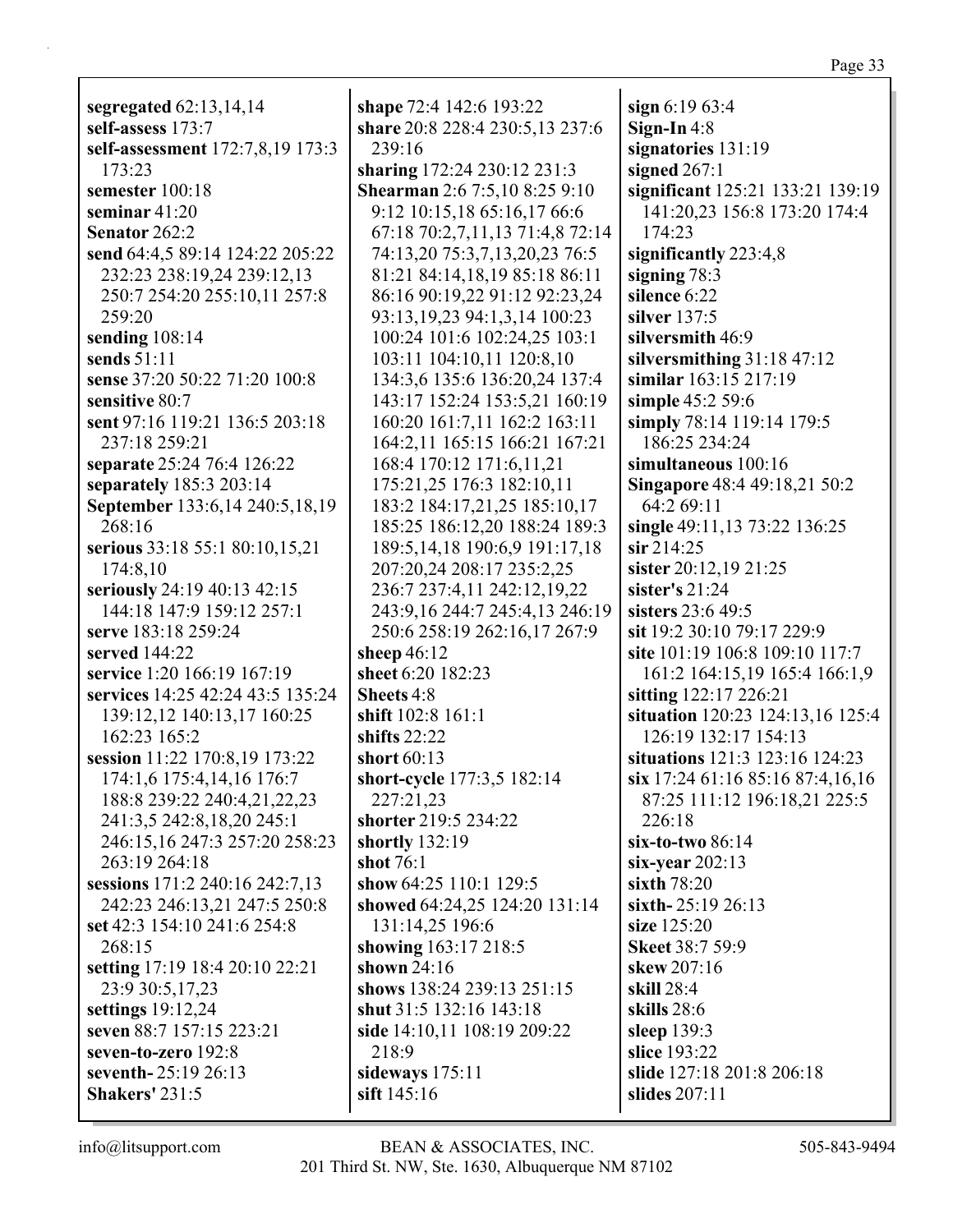**slight-** 208:11 **slightly** 38:6 207:18 208:4,8,11 **slowly** 27:12 200:9 **small** 18:25 20:20,21 23:9 68:15 77:7 78:23 122:10 125:20 183:7 183:9,12 204:1,9 205:6 261:13 **small-school-size** 252:5,9 **smaller** 19:16,24 **Smith** 262:2 **smooth** 86:8 **snack** 44:5 **snacks** 43:19 **snakes** 59:9 **sneak** 51:5 **snowball** 156:2 **so-called** 69:13 **Social** 21:16 22:12 **socioeconomics** 217:22 **Socorro** 77:25 **soft** 68:25 **software** 161:18 **sold** 97:6 **solely** 106:6 216:16 **solution** 96:20 187:15 **solvent** 156:9 **somebody** 45:21 166:2 206:3 210:7 233:19 264:1 **something's** 136:7 **somewhat** 248:25 **son** 18:20 19:4,6 **son's** 34:4,8 **soon** 40:25 65:12 97:16 98:20 104:22 110:13 117:13 255:9 **sophisticated** 126:8 **sophistication** 126:6 **sorry** 7:12 21:21 24:24 36:18 38:7,20 51:10 70:9 84:13 85:18 86:14 87:2 90:20 93:13 113:16 114:7 137:17 143:9,15 160:2 180:17 188:12,12 191:9 207:10 214:22,23 221:4 239:10 240:14 **sort** 18:10 51:6 134:25 206:15 215:17,20 218:1 257:13 **sorts** 135:9 **sound** 160:6 **sounds** 28:8 51:13 80:23 143:7 159:22 163:21 255:16 **soup** 71:12

**source** 211:6 **sources** 48:6 **Southwest** 160:24 **space** 73:15 234:3 **Spanish** 198:19 248:19 **speak** 6:18 16:3,13 32:7 38:16 76:9 114:3 137:19 142:18 144:2 155:9 156:15,23 193:9,14 259:2 **speaker** 32:8 **speaking** 45:20 77:1 253:6 263:22 **special** 62:18 65:7,12 74:8,16,18 77:24 121:6 198:15 209:24 231:18 253:23 254:10 **Specialist** 57:24 **specific** 34:18 36:4,25 39:12 57:20 121:24 135:5,11 157:21 206:19 228:9 **specifically** 36:23 60:6 136:6 158:14 161:18 176:25 239:1 **specifics** 149:8 **spelling** 29:20 **spend** 128:13,25 129:3 215:5 229:10 232:20 **spending** 160:4 213:17,18 214:10 214:16 215:14 **spent** 120:22 213:14,19 **spiritual** 28:20 **spoken** 30:19 **spokesperson** 20:18 **spot** 234:2 **spotlighted** 259:6 **spring** 96:18 223:22 235:15 **springtime** 238:7 **square** 73:10 **St** 18:20,24 22:12 24:4 34:9 35:1 53:3 **stable** 126:19 **staff** 2:7 8:15 33:7,8 78:8 87:7 106:3,5 131:15 133:12 144:15 152:16 159:15 160:14 164:19 227:19 250:2 **staffing** 81:17 83:24 105:25 **stage** 258:16 **staggering** 47:19 **stand** 16:18 28:15 147:19 151:24 163:20 **standardized** 209:9 213:23

**standards** 256:15 **standing** 214:9 224:13 **standpoint** 151:4 **stands** 16:19 **start** 27:15 30:6 41:1 45:1 71:13 77:6 81:11 117:9 192:18 217:25 218:6 221:19,21 222:7 240:3 250:16,18 **start-up** 77:1 **started** 14:19 18:8,17 19:6 77:8 139:3 147:11,13 162:6 163:1,2 222:21 247:15 253:13,23 258:25 **starting** 25:8 77:15 100:17 159:18 217:22 222:11 252:21 **starts** 127:10 **STAT** 10:11 **state** 1:2 27:3 40:1 41:8 68:10 77:4 89:25 90:7 93:14,18 94:4 94:17 112:14 115:11 120:20 121:9 127:1 128:2,4 129:18 140:25 142:14 147:12,22 148:7 178:10 194:1 195:9,16,20 196:16 200:11,17 206:17 207:25 208:1 212:18 214:20 221:5,6 223:12 235:6 237:19 238:17,19 251:13 252:15 253:4 268:2,9,13 **State-authorized** 222:24 223:9 224:7,8 **State-chartered** 118:17 123:8 125:11 **State-required** 176:21 **stated** 268:14 **statement** 35:25 56:22 128:24 174:15 **states** 25:25 40:11 57:7 77:21 83:19 91:20 216:13,14 217:3 **statewide** 193:5 197:15,17,21 204:15,21 211:1,9,10 226:20 **statistics** 204:8 **status** 3:16 105:11 133:20 134:10 153:9 **stay** 98:12 158:5 186:20 218:10 263:23 **staying** 264:1,2 265:2 **steady** 152:10 **step** 31:17 154:19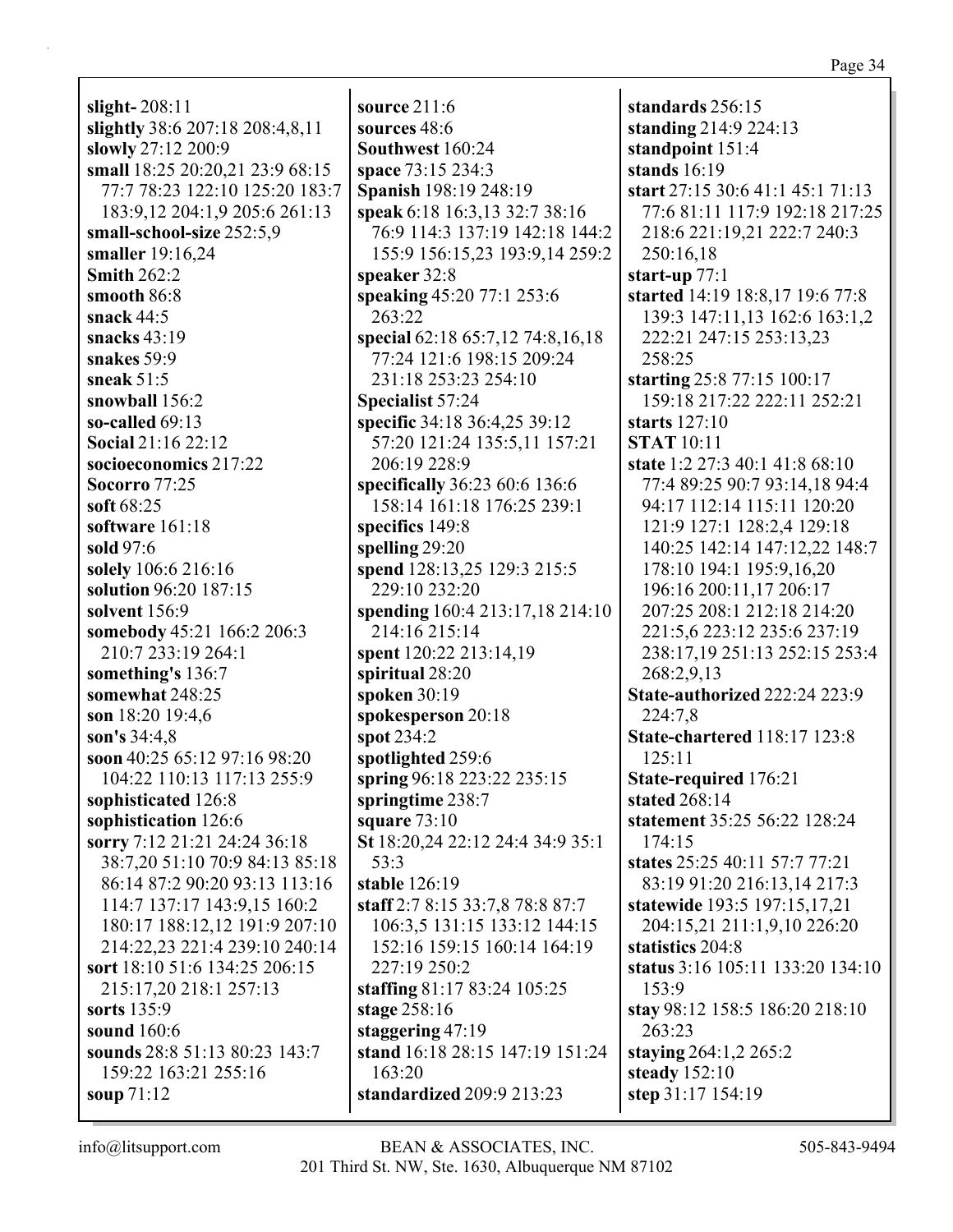**stick** 167:3 **stock** 131:17 **stop** 213:21 **story** 55:9,12 60:3,4 **strategies** 158:8 229:12,14,21,22 230:7 **street** 1:21 253:22 268:20 **stretch** 77:13 **strict** 31:12 **strictly** 17:23 216:19 218:11,14 **strip** 52:11 **strong** 26:1 40:20 59:24 63:20 98:4 127:11 158:13 159:24 256:15 **stronger** 158:1 160:18 **strongest** 24:17 **structural** 73:3 **student** 18:10,11 26:25 27:1 37:17,17 79:19 98:5 101:1,2 113:10 199:20,20 209:18 216:20,25 217:10,11,15 224:15 224:16 **students** 20:4 26:4,5,13,15 31:10 31:20 37:7,20 43:18,23 44:14 45:4 47:10 54:25 60:14 62:12 63:5 97:19 98:8,10 101:5 152:11 194:21,25 196:1 198:16 209:14 210:3,6,6,7 211:23 213:24 217:25 219:2 224:15,17 230:21 **studied** 214:14 **studies** 49:13 210:11 **study** 50:23 57:9 **studying** 57:9 **stuff** 48:4 58:15 59:9 135:20 204:7 230:14 232:5 265:18 **stumble** 162:9 **subcommittee** 174:25 **subject** 33:4 **submissions** 109:18 110:10 **submit** 87:3 109:8 110:6 187:4 **submitted** 109:22,23 110:2 120:24 135:16 140:24 141:1 148:11 196:22 **subsection** 83:18 **subsequent** 95:22 **substituted** 177:20 178:8 **success** 19:23 195:23

**successes** 104:21 **successful** 77:10 126:3 231:10 **successfully** 63:13 83:15 91:17 **sudden** 10:8 **sufficient** 93:24 **sufficiently** 83:13 91:16 **suggest** 81:25 **suggestion** 187:2,3 232:11,13 233:6 **Suite** 1:21 268:20 **summarize** 23:23 **summary** 9:20 11:11 260:24 **summative** 173:15 **summer** 96:18 232:15 250:18 **summertime** 238:3 **superintendent** 43:3 89:17,22,24 158:12 238:2,16,19 **superintendents** 234:8 238:6,12 238:22,25 239:6 **superior** 51:20 **supervision** 133:12 **supervisor** 106:17 123:19 **supplied** 128:9 **support** 13:19,21 26:20 48:8,19 65:1 88:10 106:5,17 110:5 113:19 158:6 223:5 256:2 258:11 **supported** 115:10 167:18 **supporting** 106:19 262:6 **supposed** 96:7 177:13 **Supremacist** 51:19 **Supreme** 29:20 **sure** 21:14 25:3 28:1 39:5 41:9 44:18 46:13,15 47:6 53:20 59:19 62:7,11 74:11 82:1 90:21 99:1,4 105:22 114:2,11 118:3 125:24 137:23 145:5,16 146:9 146:25 147:12 151:2 152:1,7,8 153:23 156:9,24 157:6,24 158:3 159:3 160:12,17 165:12 168:21 170:11,24 180:9 181:2 182:24 184:17 194:4 195:8 205:4 208:17,22 224:1,1 226:4 243:18 244:17 246:2 256:14 257:5 **surely** 137:5 **surprise** 63:24 145:1 **surprised** 65:2 66:16,24 **surprising** 63:17,17

**surrounding** 77:21 **surveys** 218:12 224:18 227:9 **suspect** 135:18 255:3 **suspend** 120:3 **suspended** 130:14 133:20 **suspension** 119:23 **sustaining** 72:25 **swaying** 17:16 **sweeping** 128:3 **sweet** 234:2 **switch** 209:2 **system** 18:9 124:20 214:4 217:4 217:4 232:18 251:3,9 255:7 **systems** 24:17 124:17,25 **T T** 3:1 4:1 **T&E** 121:6 160:9 **ta-** 191:2 **table** 170:12,15 171:8 172:3 181:21 188:21 189:1 215:6  $255:2$ **tabled** 176:7 **tabling** 189:15,17 190:20 **tag-team** 36:10,11,17 39:5 **take** 14:11 24:19,20 27:13 40:13 42:14 50:11 58:9 61:13 74:6,10 81:25 82:21 91:6 115:9 124:7 134:21 137:9,20,22 138:2,20 151:13 158:1 159:12 168:25 169:15 171:12 172:16 175:1 178:7 190:25 193:17 199:24 206:3 209:14,15,22 217:17 220:22 230:4,17 231:25 239:23 239:25 257:1 **taken** 15:14 20:4,20 31:8 53:17 69:2 128:18 132:16 133:9 138:5 145:18 147:8 150:22 169:17 180:2 208:2 209:16 210:13 212:17 239:14 **takes** 28:5 86:5 100:3 138:3 145:21 147:9 172:8 181:10 209:7 **talk** 20:9 125:10 140:22 150:9 185:19 193:10 236:13 243:9 244:25 251:23 264:8 **talked** 25:10 42:25 43:2,7 44:6 44:13 46:5,21,23 48:23 53:14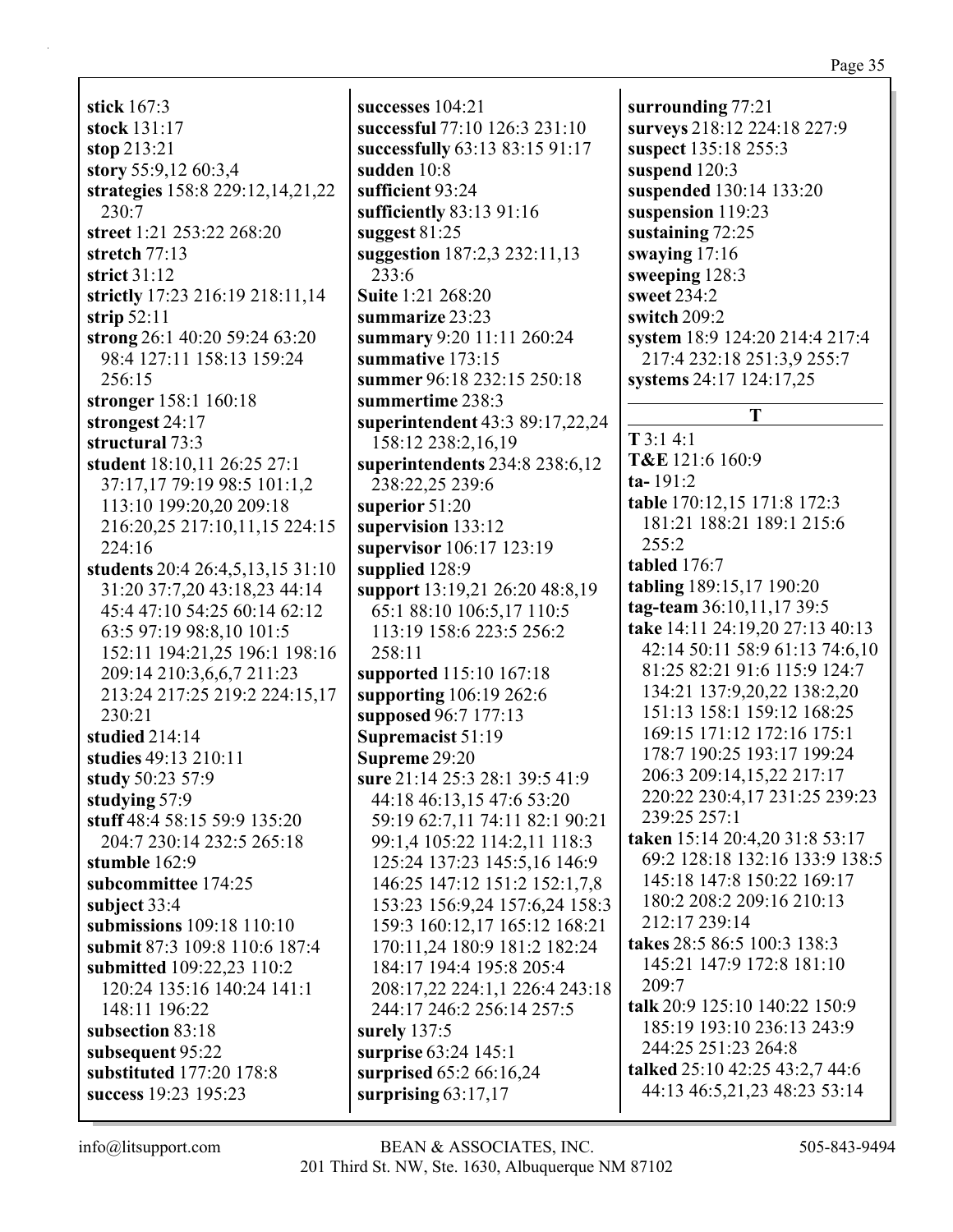| 114:17 178:21 184:19 194:5        | tel                      |
|-----------------------------------|--------------------------|
|                                   |                          |
| 198:17 214:22 217:12 229:2,24     | T                        |
| 256:6                             | tel                      |
| talking 16:1 23:6 24:3 30:21 40:8 |                          |
| 40:24 59:12 115:25 116:1          | $\overline{\phantom{a}}$ |
| 184:25 204:24 228:12,19 232:3     |                          |
|                                   |                          |
| 243:15 253:18 257:20 261:18       |                          |
| talks 138:25 139:1                | tel                      |
| tap 223:7,11                      | tel                      |
| targeting $47:1$ 251:16           | tel                      |
| task 77:19 79:6 151:25 183:14     | tel                      |
| taste 18:3                        |                          |
|                                   |                          |
| taught 28:2 30:12 33:16 38:8      | tel                      |
| 49:5 56:19 209:25 211:23          |                          |
| 231:18                            | tel                      |
| Taxation 146:22                   | tel                      |
| taxpayer 72:9                     | te                       |
| Taylor 3:16 4:9 122:9 123:17      |                          |
|                                   |                          |
| 125:22 153:4 154:21 155:2,14      |                          |
| 167:22                            | T                        |
| <b>Taylor's</b> 153:9             | te:                      |
| teach 26:9 31:9 47:21 54:10,12    |                          |
| 54:13,24 55:11 56:8 57:4 58:8     | te:                      |
| 59:8 254:4                        | te:                      |
| teacher 27:24 28:4 33:11 34:1     | te:                      |
|                                   |                          |
| 44:16 50:23 52:8 56:24 58:1,2,4   | te:                      |
| 58:7,14,21 65:7,12 68:18 74:9     |                          |
| 74:17,19 131:22 144:3 211:22      | te:                      |
| 212:1 214:7 226:20                |                          |
| teachers 25:9,11,23 26:11 27:9    | te:                      |
| 27:10,11,22,23,25 29:4 33:1,3,5   | th                       |
| 33:7,11,23 34:15,15 35:3 37:13    |                          |
|                                   |                          |
| 56:22 57:14,19 58:5,9,10,16       |                          |
| 59:4 60:8 67:12,22,24 68:3,8,11   |                          |
| 68:14,17 69:25 70:16,18 77:17     |                          |
| 77:22 79:8,16,23 132:3,21         |                          |
| 141:25 152:16 212:2 226:19        |                          |
| 254:10 261:3                      |                          |
| teaching 18:23 20:6 26:1,23 31:7  |                          |
|                                   |                          |
| 31:13 33:25 34:1,16 35:4,5        |                          |
| 52:16,18 79:15 80:6,8 142:1,4     |                          |
| team 13:17 87:11,20 88:4,11       |                          |
| 89:11 106:18,21 107:2 110:9,17    |                          |
| 113:8 151:8 152:22 201:23         |                          |
| 256:13                            |                          |
| technical 106:4,17 107:4 202:23   |                          |
|                                   |                          |
| 215:18 256:2                      |                          |
| techniques 70:20                  |                          |

**tephone** 234:13 263:5 **Telephonically** 2:5 **tell** 21:16 26:19 32:10,11 36:3 55:9 63:2 65:6 68:25 74:16 76:20 77:18 79:14 80:24 98:18 98:19 128:12 147:5 181:8 186:2 203:3,6 224:23 225:25 266:13 **telling** 77:12 255:5 **tells** 28:1 43:20 255:5 **template** 178:15,16 184:12 **temporary** 95:2 96:25 100:2 101:19 102:16,17 103:3 **ten** 12:12,15 14:21 17:7,7 60:15 60:20,21 79:10 175:8 **these** 127:20 **term** 7:13 **terms** 31:2 33:2 35:10 36:25 39:16,19 129:24 227:13 230:12 255:25 265:20 **Terry** 158:12 **test** 206:4 209:2,6,16,16 211:23 219:2 230:4 **tested** 125:16,18 **testimony** 268:15 **testing** 36:8,10,16,17 185:14 **tests** 37:6 209:9 212:1 213:9,14 213:23 **text** 155:2 157:10,11 262:21 263:1 **tting** 263:6 **thank** 6:8,15 7:13,19 8:8,12,16 8:18,24,25 9:19 11:21 12:1,7 13:24 14:3,6 15:7,11 17:1,1 23:16,16,16,18,19,21 24:14,21 24:23 28:12 31:21,23,23 35:14 44:22 65:15,17 68:13 72:12 76:5,6,8 78:10 82:23 85:22,22 85:24 86:10,16 91:9,11 93:12 95:24 99:3 102:19 111:19 113:21 114:4 116:11 117:17 118:14 119:8 120:13 121:25 127:14 129:21 130:11 133:25 134:6,7 137:13,25 138:21 141:4 142:23,25 143:8 144:12 148:1 151:17,18 152:23,24 153:2,3 155:8,12,18 160:20 166:21 167:20 168:10,11,12,14,23 192:11 197:10 204:10 205:12

206:9 207:2 214:25 215:1 218:22 219:23 234:7,15,16,17 234:20 255:20 258:14,16,18,19 259:13 **thankful** 98:6 **thankfully** 73:6 157:19 **Thanks** 6:23 32:22 113:7 157:13 254:16 **Thanksgiving** 242:11 244:19 245:7 **they'd** 18:17 80:18 165:13 187:16 238:10 **thing** 17:20 28:13 29:14,22 31:5 37:5 41:23 44:11 47:17 50:24 51:6,15,25 55:4,5,25 60:22 61:24 65:6 66:21 71:22 82:7 110:17 125:6 126:10 130:18 135:11 141:9 152:10 170:3,13 171:24 180:22 181:1 199:11 210:10 212:9,23 214:15 226:8 231:5,12 232:7,16 234:6 253:7 254:1 261:25 **things** 15:22,22 18:8 20:9 31:18 40:12 46:22 47:16 51:5,12,13 52:2,12,14 57:3,10 59:6,17,21 60:5 63:18 65:19 67:1 70:3,15 73:18 86:2 107:23 117:2 121:7 124:13 125:10 127:1 130:13 131:10 132:24 133:15 135:9 141:21 146:2 148:10,12 151:9 159:5 161:19 162:8 167:23 213:7 217:21 225:10 227:14 230:9,15 231:5 233:20 247:25 255:23 256:1,9 257:23 259:9 **think** 15:16 16:5 19:13,18 24:10 24:16 27:18,21 30:9 32:24 33:10 34:3,20 35:12,15 36:13 37:5,11,24,24 38:9 39:14 40:5,6 42:16,20 44:6 48:14 50:24 53:4 54:5,7,8 57:18,24 61:19,24 62:3 62:19,24 63:10,14 64:12 67:6 68:5,9,16 69:22,25 71:6,9 72:24 73:12,15,24,25 74:7,7,10 75:25 76:3 79:5,8,14,25,25 80:1 81:13 81:15 86:1,8,9 91:5 93:15 94:8 95:12 101:7 108:7 110:14,18 111:11 112:4,16 113:12 114:21

115:4,6,8,9 116:7,15,16,18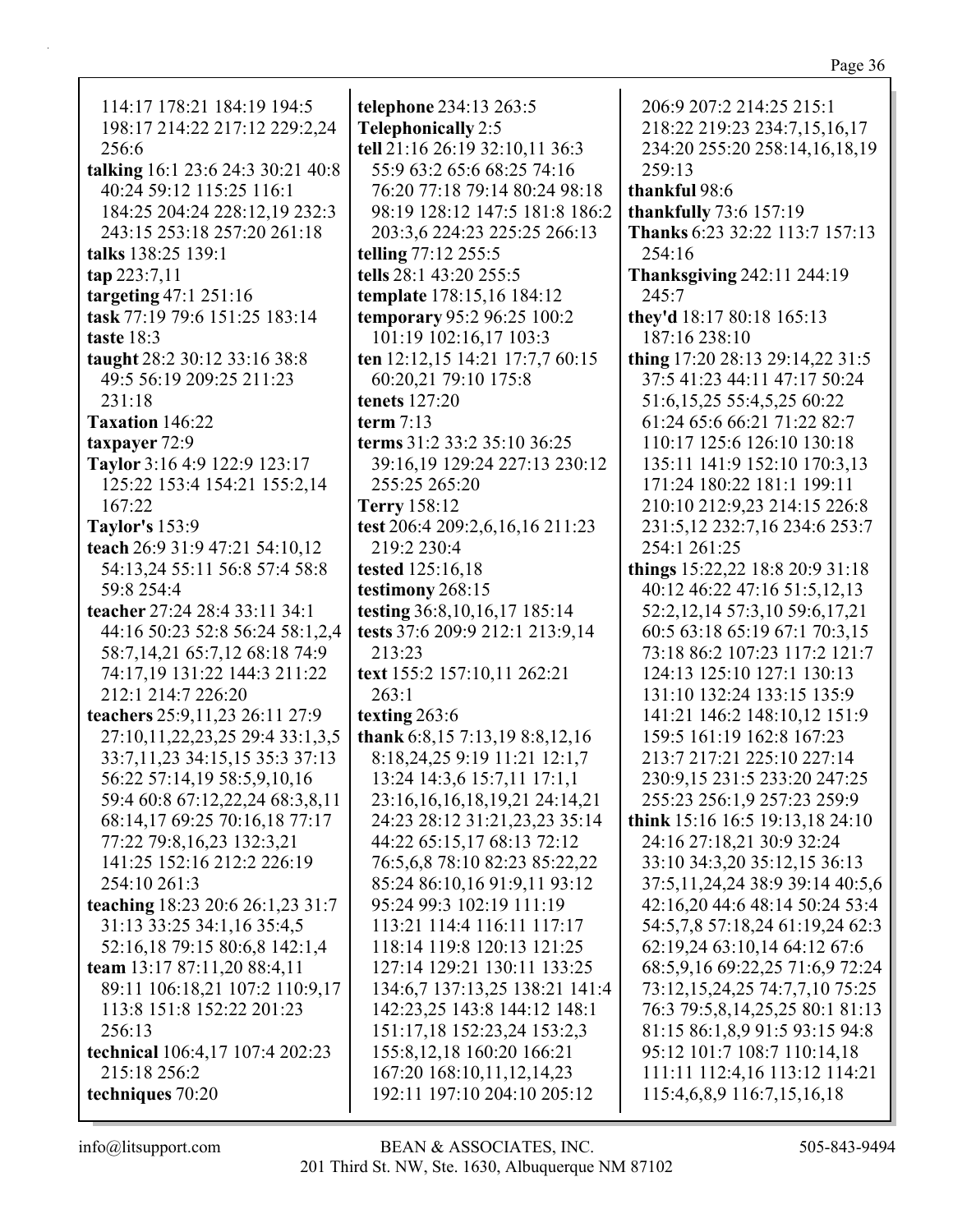| 117:1 122:10 123:7,7 125:8      | 221:16 222:4 227:8 229:12,1   |
|---------------------------------|-------------------------------|
| 126:11,17 128:14,20 129:6       | 229:20                        |
| 131:13 136:21 137:1 143:3       | three-day 240:2               |
| 144:23 149:11,14,18,18,24       | three-year $205:16$           |
| 150:3 154:5,14 155:19 163:24    | threw 245:13                  |
| 165:17 166:13,15,18,20 167:10   | throw $262:8$                 |
| 168:4,7 171:12 172:13,14,21     | throwing 78:2                 |
| 173:25 174:3,7 175:13 177:9,25  | thrust $217:1$                |
| 178:10,21 179:14,17,20 180:4    | thumbing 139:4                |
| 181:6 182:8,17 183:11,17 185:2  | Thursday 242:18               |
| 185:23 193:25 196:20 197:8      | ticket 249:20                 |
| 198:12 199:6 201:2 203:5        | tickets 27:15                 |
| 204:22 205:10 210:15,17 213:1   | tied 103:11                   |
| 213:3,6,7,11,17,20 214:8,8      | tight 127:13,17 156:13 159:5  |
| 215:4 217:4,11,16 218:8,16,17   | 163:14 166:19                 |
| 219:19 220:9 221:19,23 222:14   | tighten 159:4                 |
| 223:1,3,18 224:5 225:4,24       | time 13:4 14:16 15:25 16:2,6  |
| 226:10,12 228:14,15 229:4,16    | 18:16 23:14 25:14 26:12 43:   |
| 229:19,23 230:11,13,14,23       | 66:24 67:5,7 68:8,17 81:18 8  |
| 231:2,3,19 232:1,6 233:5,14     | 89:13 99:18 106:2 110:6,15    |
| 236:20 237:2,12 238:4,9 239:9   | 111:23 116:25 119:7 122:22    |
| 239:18,21 241:11,15 243:4,24    | 124:12 130:3 137:16 143:10    |
| 244:4,13 248:15 249:3,9,11,13   | 145:21 146:1,15 147:14 148:   |
| 250:4,10 251:1,10,15,19 253:3   | 148:18 149:12,15 150:1 153:   |
| 254:25 255:5,22 257:23 258:2,9  | 153:20,25 161:24 164:23 16:   |
| 258:21 259:8,21 260:3 263:8,19  | 166:2,11 169:1,7 170:4 171:   |
| thinking 20:22 22:22 49:1 56:25 | 171:24,25 172:5 173:25 174:   |
| 128:10 129:16 169:12,13         | 174:23 176:6 177:7 178:10,1   |
| 231:14 241:2 244:8              | 182:2,4 193:8,16,18,22,22     |
| third 1:21 26:22 42:10 43:6     | 194:8 197:24,25 202:7,15      |
| 78:21 101:9 187:16 222:7 248:7  | 206:12 208:20 226:7 230:3     |
| 252:11 267:9 268:20             | 231:19 232:20 235:17 246:24   |
| third-graders 60:16             | 248:13,17 249:7 262:3,11      |
| third-party 146:4               | 263:15 265:1 269:10,15,20,2   |
| Thomas 54:4                     | Timeline 3:22                 |
| thoroughly $74:2$ 172:1         | timeliness 97:12              |
| thought 10:9,9 26:11,14 42:24   | timely 87:3 135:23 146:11     |
| 63:6,18 70:9 76:2 93:22 94:5    | times 41:14 47:9 75:10 123:19 |
| 149:3 162:6 163:18 171:23       | 127:18 138:24 152:7 168:5     |
| 181:20 186:3 215:21 226:1       | 194:24 229:25 231:23 248:20   |
| 238:21 239:5 242:12 262:8       | title 26:25 27:1 106:13 166:8 |
| thoughtful 265:20               | today 13:2 14:14 15:7,17,24 1 |
| thoughtfully 181:24             | 16:13 24:14 50:19 57:7 78:1   |
| thoughts 52:8                   | 78:20 89:10 110:15 120:14     |
| three 12:22 13:10 17:6,8 32:24  | 123:1 132:22 144:14 153:9,1   |
| 42:13 48:2,6 67:13 68:4 86:5    | 154:17 167:24 172:16 193:1,   |
| 87:11,17,20 90:3 105:25 109:22  | 193:24 204:13 225:12,20 226   |
| 123:19 163:2 204:20 221:15,16   | 253:20 259:18                 |

8 229:12,14 today's 193:10 toilet 128:6,8 told 16:13 21:25 28:3,23 41:4 44:10 49:19 50:8 55:9 67:7,11 72:20 128:5 132:9 144:19 159:11 261:15 **tomorrow** 71:14 132:22 tomorrow's  $240:12$ tool 220:15 tools 126:9 257:2 top 74:9 200:10 202:19 233:19 233:24 256:22 top-performing 200:13 topic 193:24 263:14 topical 192:23 topics 76:9 193:2,12 234:18 257:12.13 total 196:15 221:11 251:21 4 26:12 43:18 ,1781:1883:1 totally  $129:19$ touched 136:1 touches 134:25 174:16,19 tough 8:9,13 18:16 78:6 156:7 47:14 148:2 Toulouse 2:6 5:12,13 6:9 9:25 150:1 153:19 10:2 11:5,7,25 12:2 24:25 25:2 164:23 165:3 25:5 26:19 28:10.13 29:15 31:3 170:4 171:19 31:23 76:25 77:12 85:3,4 86:3,7 73:25 174:6 92:20,21 95:25 96:2,4 98:15 :7 178:10,17 99:6 103:22,23 122:3,4,23 126:20 128:1 129:15 149:21,22 150:17 151:11,17 170:17 171:5 171:7,11 190:16,19,24 191:4 5:17 246:24 192:1,2 203:10,11,12 204:12,25 206:15,20 212:6 219:20 221:22  $10,15,20,25$ 222:5.14 223:20 240:8 241:10 241:23 243:14 244:1,11 246:4 247:4 248:21 249:12 259:7 262:18,19 266:2,19,23 267:2,7  $6:10$  123:19 Toulouse's 56:22 town  $245:8$ 1:23 248:20 track 41:10 124:24 133:14 151:9  $210:9$ 5:7,17,24 16:6 tradition 17:10 51:17 59:1  $957:778:17$ **traditional 30:2,5 207:7 223:7** 229:6 231:7 traditions 20:2 :14 153:9,18 2:16 193:1,18 traffic  $27:15$ 5:12,20 226:6 train 48:9,12 50:3 69:25 trained 35:4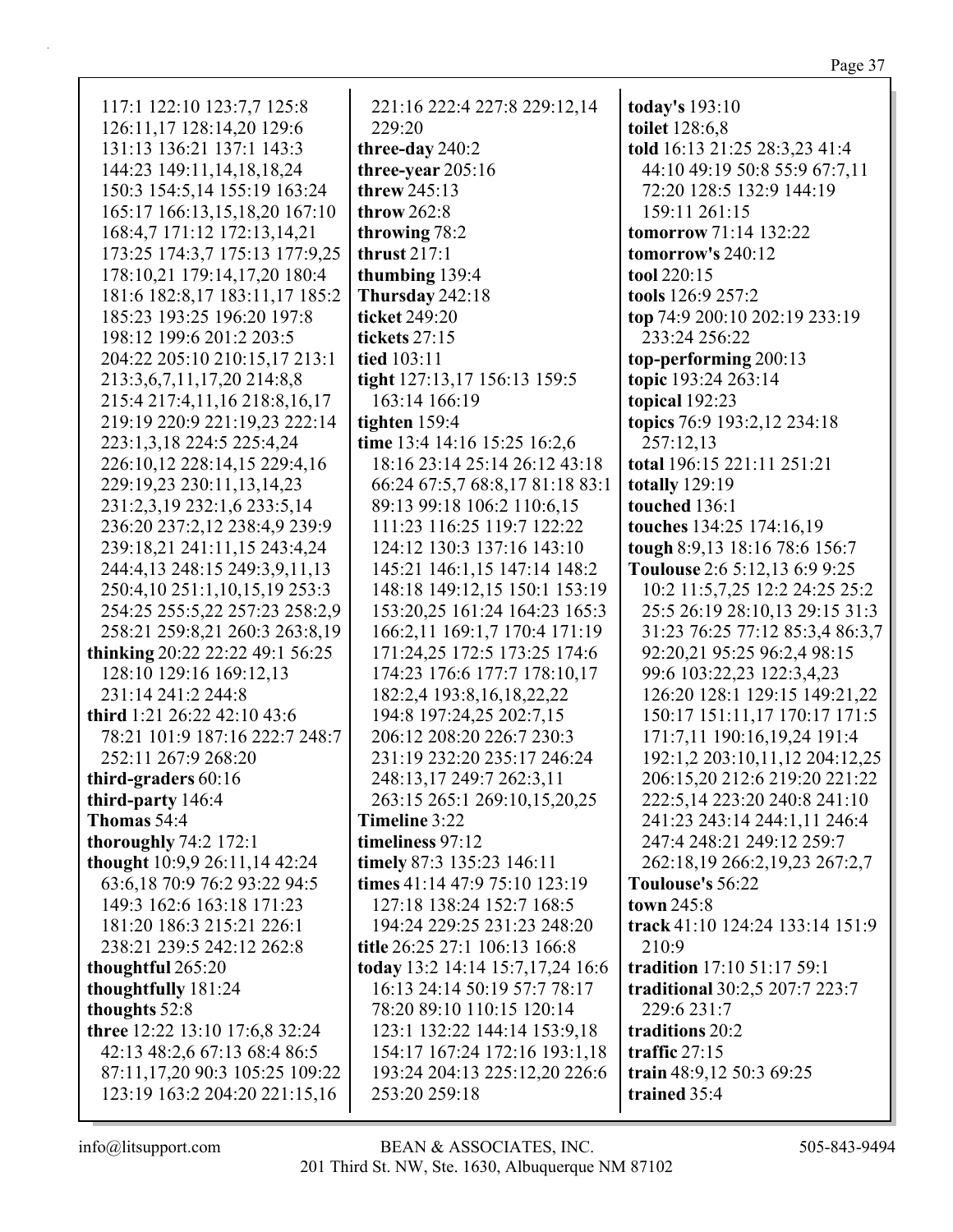training 15:9 106:4,17 107:4,6 108:9, 11, 17 126: 15, 21, 23, 24 129:7 130:10 147:1 228:20 253:24 254:6 256:2,7,14,20 trainings 34:19 126:3 127:5 253:19 transaction 97:7.8.9 transcript 1:10 9:5,8 10:24 268:11 269:8,13,18,23 transcripts 3:6 10:11 **transition** 199:24 200:7,18  $208.25$ translate 180:7 translating 181:3 **Translation 181:1** transparent 158:3 159:16 transportation 98:7 travel 245:8 265:18 traveling 123:25 195:16 travels  $168:13$ tremendous  $150:4 160:5$ **trend** 196:7 trends 195:25 197:15 **Trial 14:18** tribal  $40:22$ tribe 28:15.16 tried 61:2 62:6 77:20.25 114:22 163:6 175:11 217:15 trouble 98:20 122:7 127:10  $175:10$ truck  $46:10$ true 56:6,11 234:11 268:10 truly  $79:5$ trust  $212:7$ truth  $186:2$ try 22:20 25:6 48:16 77:21 78:12 133:17 135:1 144:15 152:6 155:3 167:3 216:14 217:5,24 230:9,18,24 234:21 248:6 252:22 trying 25:10 44:25 55:6 56:8 57:23 71:19 111:5 113:19 131:11 142:15 144:23 145:4 149:7 151:24 154:6,10 155:22 155:24 156:9 158:25 163:19 168:5 179:4 181:23 187:19 212:19 218:9 234:2,12 242:8,13 242:14 244:24 245:1 263:20

 $265:20$ Tsayetoh 15:20 tuition  $22:17$ turn 7:21 16:16 32:15 55:23 127:7 134:19 253:8 turned 22:19 55:15 66:8 174:25 turnover  $157:18$ turns  $140:10$ two 23:20 30:4 33:6 42:9 43:16 44:6 48:11 49:1 56:13 57:20 60:6 63:1 64:10,11 69:24 70:25 75:17 79:3,18 80:16 85:16,16 86:5 88:1 96:5 108:24 109:2 113:13,15,16 119:1 128:8,13 131:14 134:3 163:15,17 178:13 183:11 197:6 198:13 202:3 207:9 215:15 219:3 224:5,11.12 225:8 227:8 230:2 233:23 236:1 242:13,17,23 244:5 245:2 246:12 255:17 258:24 263:12 264:1 267:3 two-grade  $151:19$ two-way  $253:22$ two-week 196:17 type 44:11 46:20 48:4 51:6,25 60:22 210:9 232:16 types 46:3 196:3  $\mathbf{U}$ Uh-huh 67:17 207:19 ultimately 93:16 98:23 145:16 154:8 251:11 257:4 unable  $153:18$ unanimous 171:17 176:15 189:22 unbureaucratic 179:4 uncles  $17:7$ uncomfortable 28:21 179:2 underfunding 214:11 undergo  $152:17$ underlying 139:14 underneath  $43:9,9,10$ underperforming 207:18 208:5  $208:12$ 

understand 27:20 28:11 62:15 63:9 65:21 66:5 68:23 75:2 86:6 99:1 122:24 127:8 135:7 151:5,13 172:1 173:12 201:2

212:22.24 225:21 227:19 228:22 231:24 232:8 233:15,21 249:16 251:23 265:12 understanding 23:2 89:19 107:13,16 156:19 172:5 179:2 181:11 187:25 200:25 211:17 understands 149:19 undiscovered 154:6 undue  $70:1$ unfair  $79:19$ unfolded  $163:16$ unfolds  $142:22$ unfortunately 145:21 153:17 159:18 163:1 167:6,10 223:3  $263:18$ unique 34:16 54:9 66:1 unit 123:12 126:1 **United 25:25 57:7** universities 57:7 **University** 19:4 33:14 UNM-Gallup  $46:3,21$ unpredictable 99:19 untested 48:17  $up-and-up$  157:24 up-to-date 105:17 145:13 220:12 update 3:14 4:9 99:10 105:5,24 106:25 112:6 113:9 149:13 153:10 168:1 250:11 updated 111:25 112:18 113:1 **updates** 105:11 192:22 updating  $250:16$ **upper 209:22** upset 203:2 upward  $196:7$ use 29:21,23 30:16 31:9 51:4 134:14 135:13 144:2 229:14 264:21 266:5 usually 52:3 196:23 210:1 227:6  $248:17$ utilize 34:14 172:25 183:19  $\overline{\mathbf{V}}$ 

valid 74:8 212:1.2.11 215:15 validity 208:24 209:1,5,11 **Valley 69:15** variety 58:5 172:19 various 19:25 versa 198:9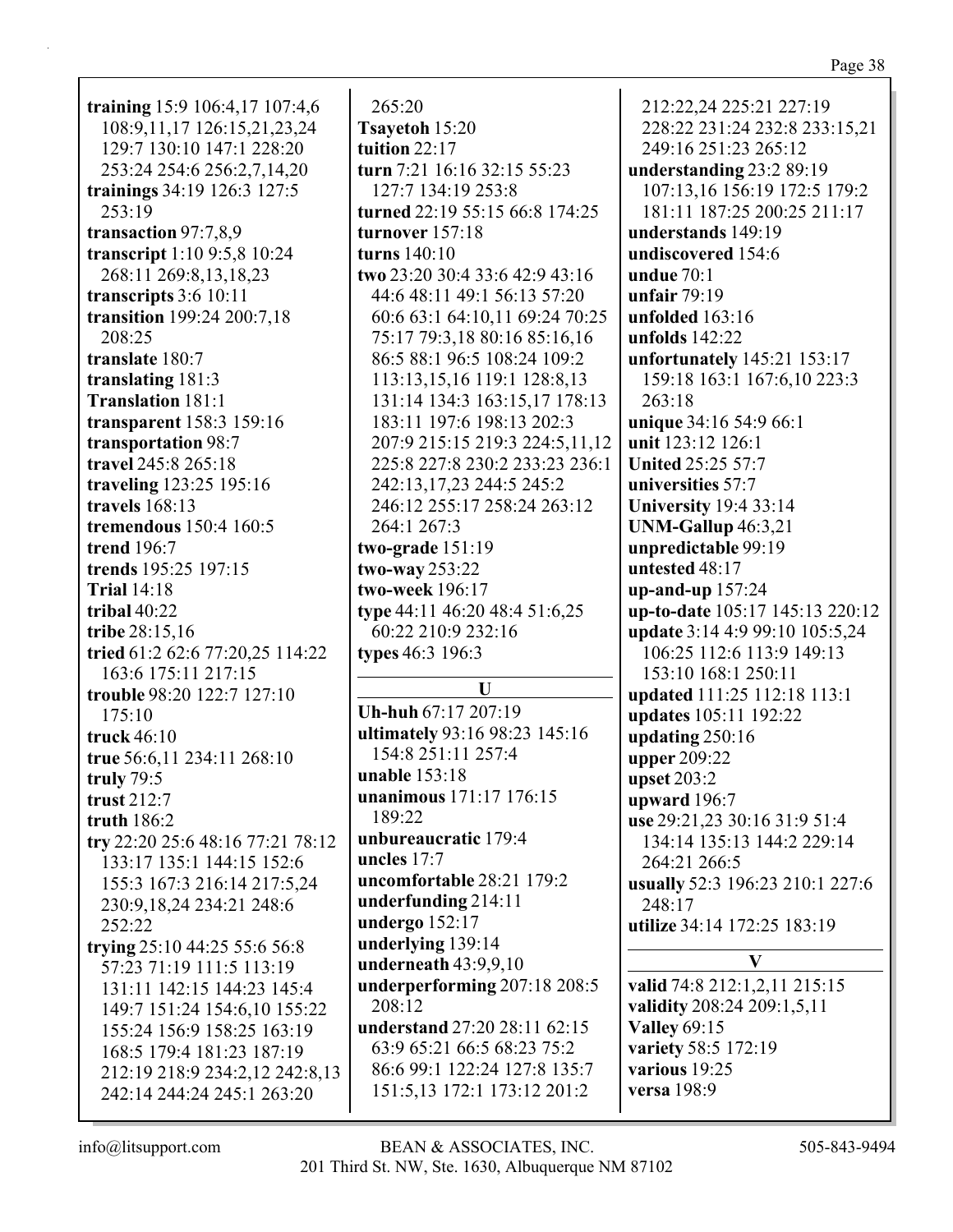| version 56:12                   | 114:2 117:3 127:11 128:10,16    | 74:5,6 75:23 82:2,9 96:19,25      |
|---------------------------------|---------------------------------|-----------------------------------|
| versus 38:5 73:14 210:6 217:13  | 128:17 134:14 135:6 136:11      | 97:6,25 98:5 99:20 100:6,8        |
| 217:18 218:14                   | 137:25 146:13 147:4 151:6       | 101:9 102:8 106:12,16,20,23       |
| <b>Veteran's 243:11,13</b>      | 153:10 154:20 166:23 172:23     | 107:8,9,11 108:2,3,13 109:16      |
| veterans 157:20                 | 174:13 179:3 185:19 205:3,4     | 110:7 111:5 113:18 116:1 117:4    |
| viable 44:8                     | 211:22 212:10 215:12,25 220:6   | 117:20,22 125:2,7,22 126:2        |
| vice 2:3 198:9 247:21 248:1     | 228:3 230:19 231:25 233:1       | 127:16 130:24,24 131:10           |
| Vicki 160:24 166:12             | 240:11 242:9 244:16 246:14,15   | 132:24 133:1,5,17 135:14          |
| Vicky 94:21,21 104:24           | 247:19,19 255:1,2 256:14,24     | 140:14 141:7,13 144:11,14,17      |
| video 232:16                    | 257:5,25 260:6 262:20 265:16    | 145:4 146:24 147:5 149:15,18      |
| view 135:18 197:19,23 198:1     | wanted 16:3,12 20:7 36:20 39:18 | 156:13 157:2,7,24 158:3,5         |
| Vigil 132:10 146:5,6            | 54:8 61:17 71:23 76:11 90:7     | 159:3,5,21 163:14 165:17          |
| <b>Vigil's</b> 133:11           | 91:8 105:22 114:1 116:9 127:24  | 166:19 169:15 170:15 175:13       |
| Vince 241:11 247:21             | 134:19 137:18 141:7 144:7,12    | 175:14 181:3,19,23 187:5,19,25    |
| <b>Vince's 260:17</b>           | 147:7 167:12 206:18 214:23      | 188:20 189:16,24 190:20           |
| virtual 235:5,7 236:25          | 225:7 231:12 235:14 250:16,20   | 192:14 193:1 195:8,11,14,20       |
| visit 109:10 110:25 117:14      | 253:7 254:15 262:24             | 198:2,12 200:15 209:3,3 213:11    |
| 134:23 159:10                   | war 55:14                       | 213:16,17,20 214:8,9,10,16,19     |
| visited 123:23                  | warmth $262:7$                  | 214:20 216:2 217:20 220:9,9       |
|                                 | wasn't 78:19 79:12 102:6 124:19 |                                   |
| visiting $110:24$               |                                 | 225:11 228:6,20 229:17 234:2      |
| visits 106:8 117:7 164:22       | 128:6 158:22,23 159:19,20       | 234:23 239:19 240:3,6 242:14      |
| voice 7:13,14 144:3 171:12      | 165:10 190:13 214:15 219:1      | 242:14,15,22 243:1 244:8,13       |
| <b>Volcanes 95:3 103:4</b>      | waste 138:23 141:22             | 245:5 246:22 247:8 248:8          |
| <b>volume</b> 32:16             | watch 14:13                     | 249:25 252:1,6,12,23 253:16,18    |
| vote 5:5 7:11,13,14 27:7 57:15  | watching 122:15 249:10          | 253:25 254:6,7 255:21,23 256:6    |
| 66:10 84:16,19 85:15,16 86:12   | water 23:4,7 36:17 132:14 266:1 | 256:22,22 257:5 266:15            |
| 86:15 90:6 92:9 93:8,9 103:14   | way 27:7,19 32:6 52:15,25 54:12 | we've 8:9 9:3 15:13 25:12 31:12   |
| 104:13 171:12 172:2 179:25      | 54:25 57:24 62:19 68:25 72:20   | 40:24 42:25 44:5 45:25 46:1,2,5   |
| 184:1,3 185:7,9,14,16 188:11    | 76:22 77:7 91:5 142:12 154:11   | 46:17,20 49:1 52:25 77:19 98:4    |
| 189:14 190:1,2 191:7 192:8,10   | 165:6 168:1 172:2 180:10 181:2  | 106:1,22 107:1,4 108:2 111:12     |
| voted 85:19 115:11 182:21 187:6 | 186:20 192:25 193:4,22 203:20   | 111:13 113:12,12,13,15,16,17      |
| votes 85:15 93:1 104:6 192:4    | 213:6 215:15 216:9 217:5 224:4  | 115:22 116:13 118:4 122:6         |
| voting 179:21 189:16 247:7      | 225:9 233:4 237:12 248:20       | 128:22 132:8,8,9,9,13,16          |
|                                 | 258:16                          | 133:19 136:25 153:5 158:8         |
| W                               | ways 30:5 205:7 217:7 254:7     | 167:24 168:17 182:1 188:1         |
| wait 97:7 128:11 170:23         | we'll 15:23 74:6 82:22 90:15    | 195:15 196:18 208:23 211:20       |
| waiting 19:15 122:17 152:12     | 101:8 110:13,14 111:17 133:14   | 212:7 213:8, 14, 22 214:1, 11, 15 |
| walk 17:15 22:5 249:14          | 133:23 138:8 163:22 168:1,20    | 217:15 229:24 232:24 240:2,5,5    |
| walked 21:3                     | 175:17 182:7,7 191:6 236:12,12  | 240:20 242:19 244:14 247:4        |
| want 5:6 8:12 15:11 16:16 20:10 | 236:15 246:12,25 250:7 252:2    | 250:11,17 251:6 257:24 260:18     |
| 23:16 26:7 27:13,15,16,22       | 260:10 263:2                    | 262:10                            |
| 28:14 36:10 43:19,20 45:13      | we're 15:6 23:5,10 24:13,13     | wealthy 49:24                     |
| 46:5,6,9,10,11,11,12,13,13,14   | 26:17 27:23 30:18 32:13 34:13   | Web 108:20 109:1,10 110:3         |
| 46:15 49:3,3,8,18,25 50:2 51:14 | 37:6 38:15 39:12 41:1,9 42:2    | 237:18 238:1                      |
| 53:21 54:23 57:19 58:4,9 65:18  | 43:16 44:4,20 52:16,17 54:11    | website 73:21 74:1 112:12,14      |
| 67:2,2 69:6 73:20 74:25 76:24   | 54:12 55:1,10,17,18,19,25 56:8  | 237:22 257:13 266:14              |
| 78:9 95:9,13 99:1,6 104:20      | 56:13 58:10 61:7,10 64:16,17    | <b>Wednesday 5:3</b>              |
| 105:9,24 107:2 110:23 111:14    | 64:18 66:24 68:14,15 69:12      | <b>Wednesdays</b> 242:6 243:18    |
|                                 |                                 |                                   |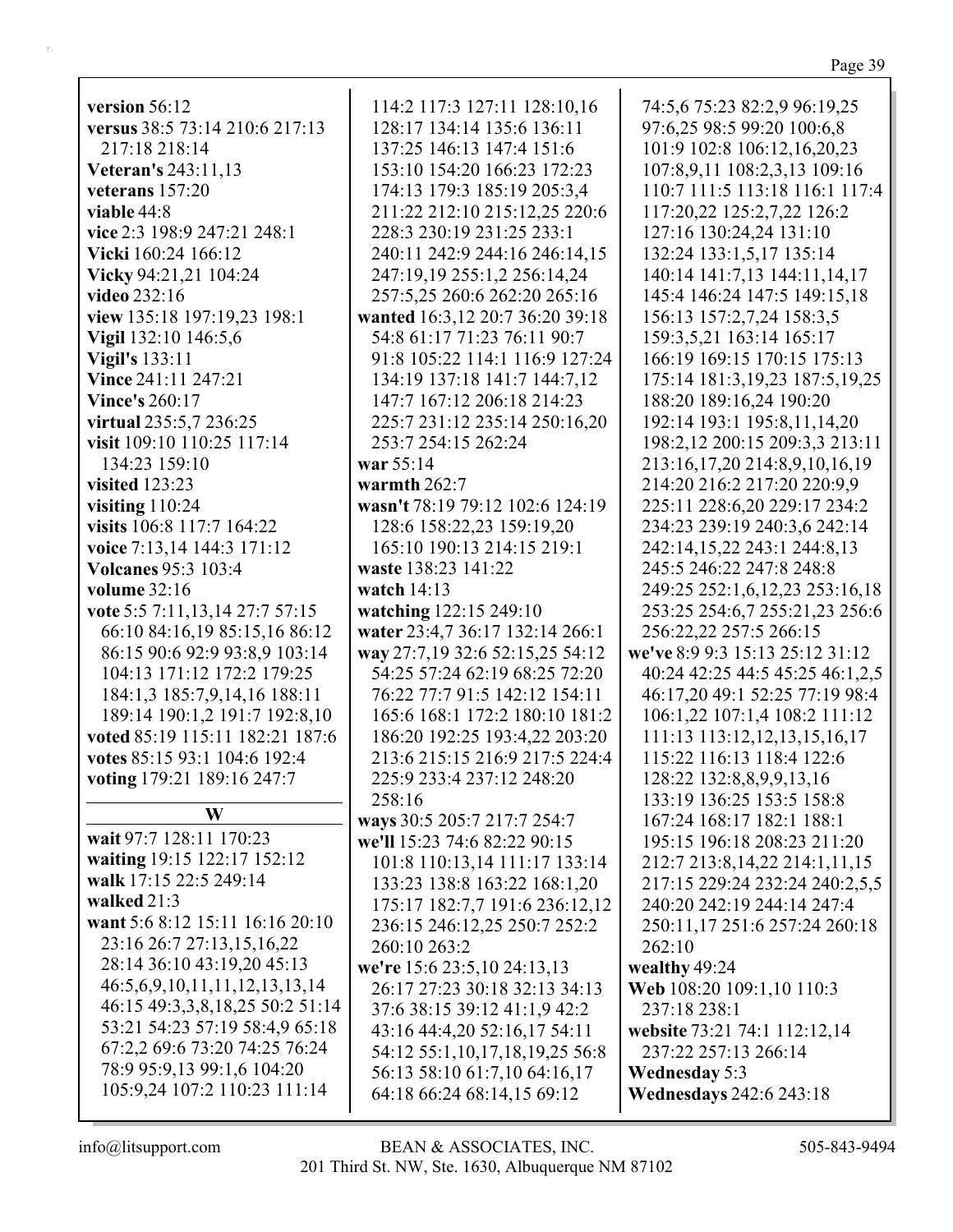| week 15:19 126:5 128:7 145:12                              | woman $30:2$                    | worry 22:16                                                    |
|------------------------------------------------------------|---------------------------------|----------------------------------------------------------------|
| 166:1,10 194:8,25 199:8,10                                 | wonder 172:2 245:4,7            | worse 42:8,9 211:13,14 261:9                                   |
| 203:17 226:18 229:8 232:25                                 | wonderful 50:24                 | 262:10                                                         |
| 248:7,12,13 255:18                                         | wondering 247:19                | worst 210:16,17                                                |
| weekend 241:8                                              | word 29:25 30:15,16 31:1 66:19  | worst-case 61:14 62:4                                          |
| weekly 125:12                                              | 127:21 134:14 138:16,23         | worth 200:2,3,4,21 202:8,8,10,12                               |
| weeks 48:11 67:13 68:4 69:24                               | 147:19                          | 202:12,13,15 217:6 227:6                                       |
| 70:25 79:3,18 80:16 110:5                                  | wording 82:22 84:7 185:25       | 233:25 234:1                                                   |
| 123:20,25 133:1 163:17 228:17                              | words 50:19 63:1 100:16 164:3   | wouldn't 57:3 75:20 136:5                                      |
| 263:12                                                     | work 8:10,15 11:22 26:7 31:18   | 148:20 236:17,20 238:16                                        |
| weigh 154:20                                               | 37:14 40:23 41:16 44:20 55:9    | Wow 86:19 235:10                                               |
| weight 200:8,19                                            | 62:5 68:4 71:15,18 77:7 79:12   | wrestling 199:7                                                |
| weighted 72:1 76:21                                        | 82:22 95:10 106:7,19 107:1      | write 67:14,16 68:4 124:22                                     |
| welcome 9:1 14:5 147:1                                     | 110:4,8 111:16 112:3 113:4      | writing 45:18 47:4,15 65:13                                    |
| welfare 128:6                                              | 127:4 128:5 129:14 131:11       | 74:15 79:20                                                    |
| well-pleased 162:25                                        | 132:25 146:1 151:5,11 152:14    | written 186:10                                                 |
| well-taken 266:17                                          | 152:20 156:20 157:17 162:25     | wrong 20:22 21:5 71:7 73:18                                    |
| went 18:2 20:19 22:2,12 53:2                               | 163:21,21 166:4 170:8,19 171:2  | 74:3,25                                                        |
| 55:13 64:7 77:8 81:9 96:10                                 | 171:2 173:21 174:1,5 175:4,14   |                                                                |
| 112:11 115:1 131:23 135:20                                 | 175:16 176:7 178:1 184:16       | X                                                              |
| 141:11 160:11 197:21 198:8,21                              | 192:25 194:22 218:17 229:15     | X3:14:1                                                        |
| 198:23,24 203:24 204:16 206:3                              | 239:22 240:4,16,21,22 241:3,5   |                                                                |
|                                                            |                                 | Y                                                              |
| 206:18 211:18,18 213:15 227:3<br>227:4 238:22 239:5 260:24 | 242:7,8,13,18,20,23 245:1,16    | <b>yards</b> 97:23                                             |
|                                                            | 246:5,5,13,15,16,21 247:3,5     | Yazzie 14:16,17 16:2,8,17,20,25                                |
| 265:4,5,11,25                                              | 250:8,17 251:3 252:1,12 253:16  | 23:15 29:25 34:6                                               |
| weren't 70:3 110:22 161:16                                 | 255:6 256:24 257:3,17           | yeah 21:2,3 25:15 33:10 35:21                                  |
| 211:14                                                     | workable 154:11                 | 36:5, 13 37:3 38:1, 17 39:1, 8, 22                             |
| westside 97:20                                             | workbook 138:10                 | 40:5 42:25 44:21 45:5 50:17,25                                 |
| whereof 268:15                                             | worked 8:4 33:16 42:19 60:24    | 54:13 56:17 57:18 60:23 68:22                                  |
| whichever 58:9                                             | 146:22,22 216:13                | 76:3,16,23 86:6 94:2 118:12                                    |
| White 51:19,20 52:18 54:21                                 | workers 128:7                   | 119:3 163:3 171:14 175:20                                      |
| 62:14                                                      | workforce 45:14,15 47:6         | 182:23 183:13,21,21 188:9                                      |
| wide 58:5                                                  | working 14:19,20 33:19 35:3     | 199:14 201:15 207:12 220:4                                     |
| wife 14:12 26:9 27:23 31:13 36:7                           | 36:1 41:2,24 42:1,6 44:18 55:17 | 240:17 246:3 259:11,11                                         |
| 36:11 43:20 48:25 49:9 52:24                               | 55:18 58:21 68:19,23 69:3       | year 3:20 12:20 13:14 15:18                                    |
| 55:8 59:8 63:17 153:17 180:16                              | 72:19 75:17 95:6 96:17 108:10   | 17:25 21:19,20 24:15 25:7                                      |
| willing 43:3 150:6 167:2 172:15                            | 108:20 109:6,17 113:10 126:2    | 26:23 41:18 65:25 67:25 68:12                                  |
| 262:3                                                      | 130:18 131:9,13 133:2,24        | 69:25 70:15,21 71:2,17 72:11                                   |
| wills $27:16$                                              | 150:15 151:1,6 152:19 157:3     | 77:23 79:15 80:16 82:7 90:16                                   |
| win 180:20 214:18                                          | 159:21 164:6 165:6 231:4 243:4  | 95:11 96:16 100:1 101:8,9                                      |
| window $197:3$                                             | 251:4,6 252:6,23,24 253:11      |                                                                |
| wing 97:5 101:24                                           | 254:12 255:22 256:1,13          | 102:11 108:23,23 109:5,7 111:2<br>111:18 113:5,11 119:2 121:22 |
| Wings 112:14 114:15 125:9                                  | works 14:25 15:4 69:19,20 89:12 |                                                                |
| wish 6:18 17:1 85:25 118:18                                | 102:2 121:2 193:5 229:4 232:14  | 129:24 133:23 134:17,17,18,22                                  |
| 149:14 152:5,25 167:16 168:25                              | 232:18                          | 134:22 135:4 136:11 140:7                                      |
| 260:9                                                      | world 19:20 26:8 34:13 51:21    | 147:24 148:20 150:19 152:5                                     |
| withheld 148:13                                            | 64:14                           | 154:4,7,8,9 155:23 156:4,5                                     |
| wives $17:6$                                               | worried 125:2                   | 157:4 159:11,14,24 160:2,7,12                                  |
|                                                            |                                 |                                                                |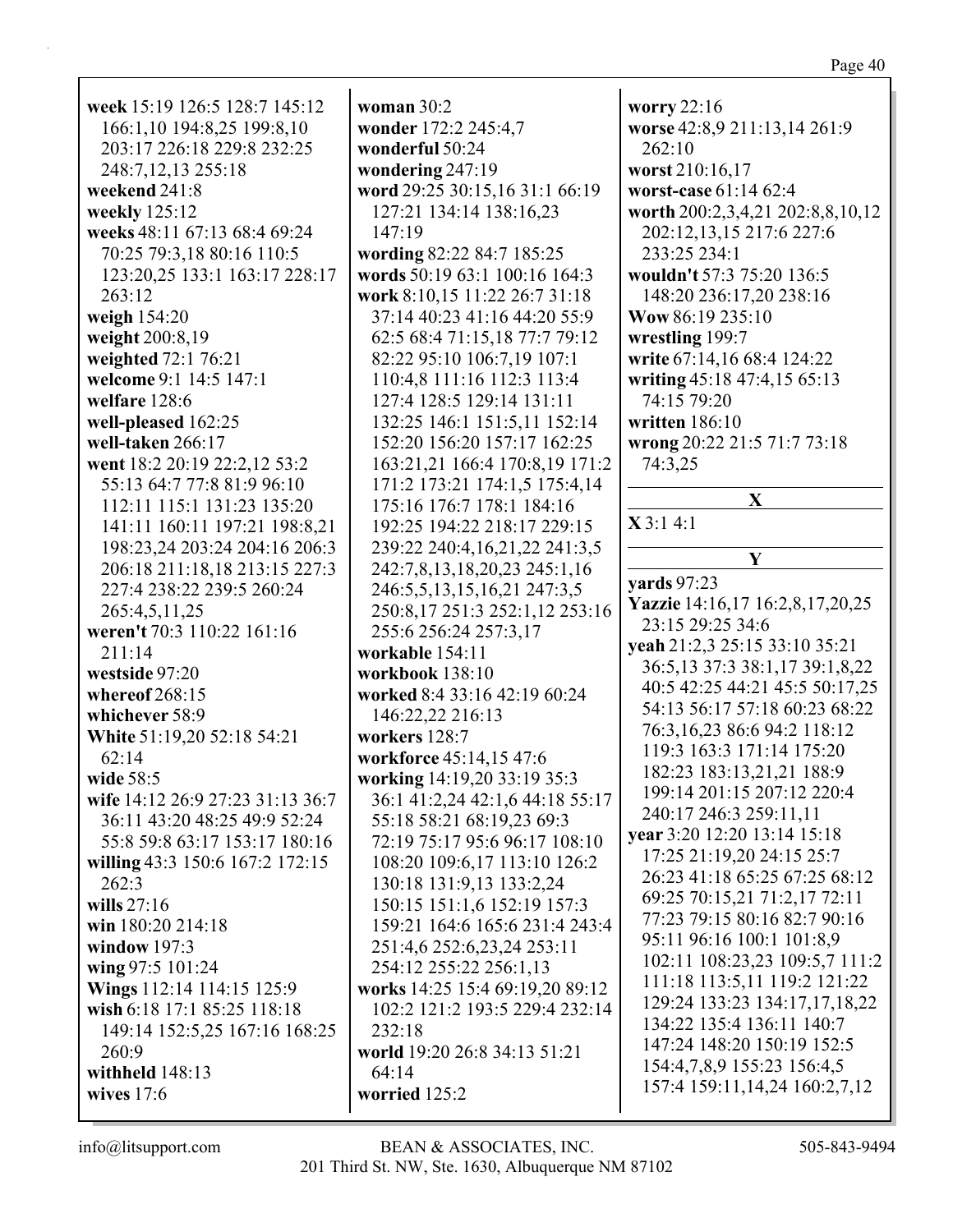## Page 41

| 160:14,17 161:5,13,24 163:2,6     | 217:7 224:24                    | $\overline{2}$                   |
|-----------------------------------|---------------------------------|----------------------------------|
| 163:8, 10, 12 164:4, 13 167:7, 16 | 1053:12,14                      | 2 3:3 4:9 6:15,24 10:11 70:15,21 |
| 167:17,25 170:5,15 171:8 173:8    | 10th 241:21 242:2 243:10,15,16  | 84:1 92:2 122:21 183:19 185:1    |
| 173:11,14 180:24 182:1 195:19     | 244:17                          | 185:4,8,23 188:21 200:16         |
| 195:20,25 196:8,23 197:16,17      | 11 4:4 67:9 210:25 211:7 260:13 | 202:13 211:10 250:1              |
| 198:3 199:25 200:2,4,17 202:2     | 11:50 138:5                     |                                  |
| 202:21 209:4,4 211:18 217:6       | 118 196:15                      | 2:00 169:10                      |
| 219:25 222:7,23 223:16 229:12     | 119 3:15                        | 20 75:14,21,24 76:1 166:1,10     |
| 237:5 243:13 247:14 249:13        | 11th 99:11 241:21,24 243:10,11  | 200:3 206:2 213:22,25 214:12     |
| 255:3 258:23 263:19               | 244:17                          | 2004 21:22                       |
|                                   |                                 | 2008 19:5                        |
| year's 159:17 205:16              | 12 3:7,8 102:14 268:16          | 2009 73:24                       |
| years 7:25 14:21 25:14 26:20      | 12:05 138:5                     | 201 1:21 268:20                  |
| 28:5 31:14 49:1 56:20 65:20,21    | 12:40 169:17                    | 2012 194:23,25 195:1,6           |
| 67:25 75:17 79:10 86:5 110:16     | 12th 119:24 147:11              | 2013 195:14                      |
| 115:22 124:18,19 128:2 160:13     | 13 64:8 118:3 207:14            | 2014 195:13 216:25               |
| 162:8 197:6 202:3 209:25          | 130 264:3                       | 2015 197:6 205:15 219:5,10,13    |
| 213:22,25 214:12 216:14 217:2     | 14 207:13,15                    | 219:14 220:7,25 221:11 224:25    |
| 219:4 221:25 222:4 223:22         | 14-15 245:16                    | 239:15                           |
| 236:1 257:25                      | 14th 245:5,10 246:10            | 2016 1:11 4:2 9:5,21 10:24 11:11 |
| years' 157:15                     | 15 12:13 155:21 156:1,2 157:1   | 11:23 195:5,14 205:15 219:5,9    |
| yelled 98:25,25                   | 158:10,16,24 160:2 161:9        | 219:11,16 220:25 221:11          |
| yesterday 58:6 109:14 228:6       | 166:10 200:2 207:15 227:6,7     | 239:15 268:16                    |
| 262:22                            | 250:21,24 251:12,13             | 2017 99:22 247:15                |
| you-all 77:15                     | 15.57 225:16                    | 207 196:15                       |
| young 21:3,9,10                   | 153 3:16                        | 20th 10:24 11:11,23              |
| <b>YouTube 232:15</b>             | 158 60:14 61:4                  | 21 197:15                        |
|                                   | 15th 109:16,25 245:5 246:11     | 219 1:19 268:8,19                |
| Z                                 | 16 88:1 155:22 156:2 157:2      | 22-8B-683:1891:20                |
| Z74:22                            | 158:15,24 160:2                 | 23 207:15                        |
| zero 67:25 226:4                  | 16-'17 160:2                    | 230 101:8                        |
| <b>ZIP</b> 217:22                 | 1630 1:21 268:20                | 2344:3                           |
| $\bf{0}$                          | 168 3:17                        | 24 166:17 207:13,14              |
|                                   | 169 3:18                        | 24th 242:10 244:20               |
|                                   | 179:5 156:18,19,25 202:8,11,17  | 25 7:25 61:17 200:4,9 205:17     |
| 1 3:2 4:8 10:11 27:14 67:25 83:23 | 226:19                          | 207:14 216:5 217:6               |
| 91:25 184:25 185:1,2,4,6,6        | 17-18 244:21                    | 26 101:24 204:15,21,22 205:8,9   |
| 198:17                            | 170 3:20                        | 206:2 219:17                     |
| 1.5211:9                          | 1713:22                         | 2604:4                           |
|                                   | 1763:23                         | 2684:6                           |
| 1.75211:9<br>1:40 169:17          | 17th 9:21 240:25 244:18 245:6   | 27th 257:7                       |
|                                   | 18 22:19 76:22                  | 28 207:15                        |
| 104:3 88:12 226:25 234:22         | 18th 244:19 245:6               | 28th 257:7                       |
| 10,000 24:5                       | 19 110:2 207:15                 |                                  |
| 10/8 244:23                       | 1924:2                          | 3                                |
| 10:35 82:24                       | 1969 17:13                      | 3 3:4 4:10 7:8 10:12 200:16      |
| 10:50 82:24                       | 1978 83:18 91:20                | 202:13 210:25 211:7,8 227:9      |
| 100 26:25 97:23 136:16,17 200:2   | 1983 16:7 18:6                  | 251:20,21                        |
| 200:3,5,21,23 201:11 202:2,9      | 1st 99:20 100:3, 11, 12 240:18  | 3-4 245:24                       |
|                                   |                                 |                                  |

info@litsupport.com